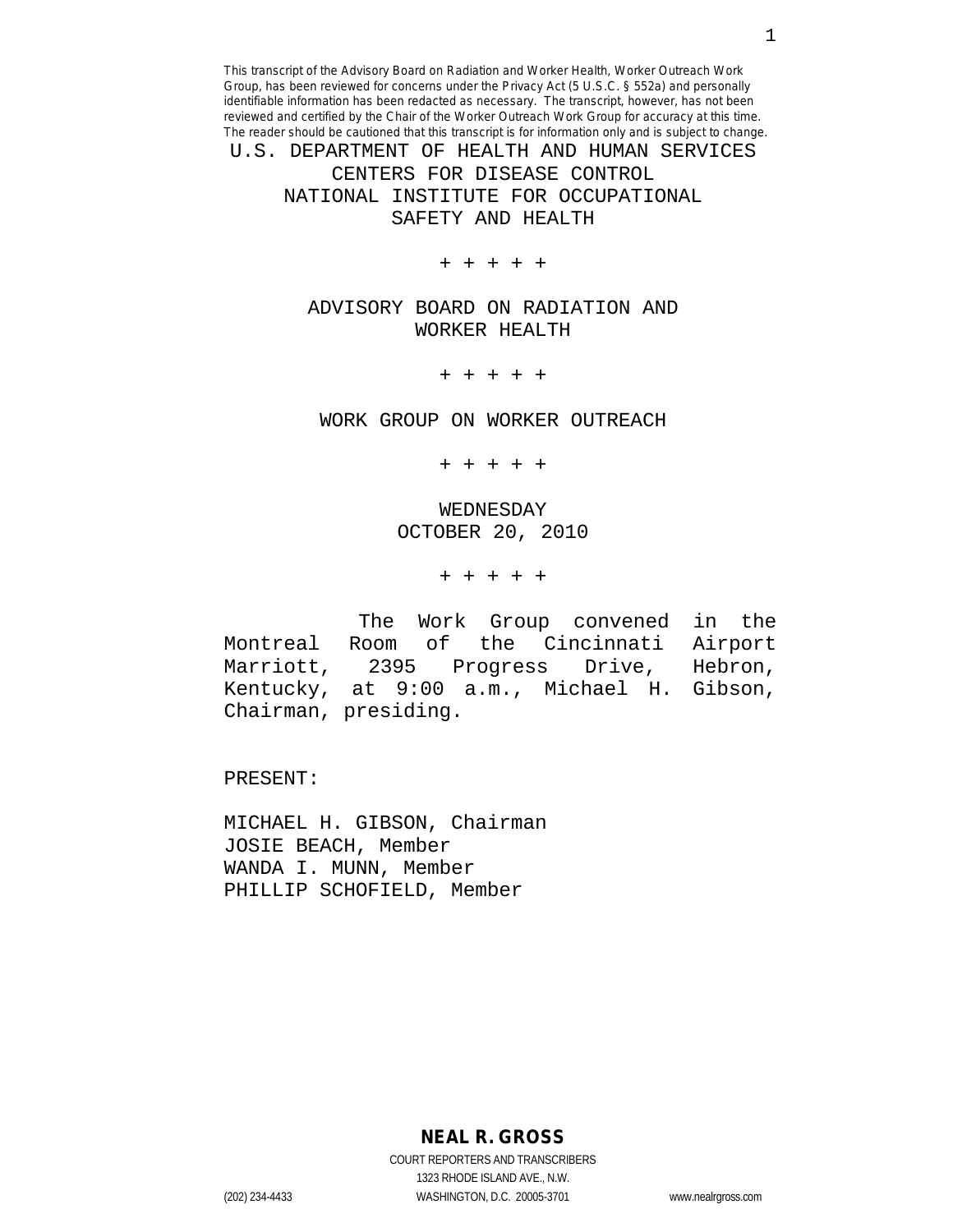TED KATZ, Designated Federal Official TERRIE BARRIE, ANWAG GRADY CALHOUN, DCAS BUCK CAMERON, ATL\* MARY ELLIOTT, ATL JOE FITZGERALD, SC&A EMILY HOWELL, HHS J.J. JOHNSON, DCAS JENNY LIN, HHS\* VERNON MCDOUGALL, ATL ARJUN MAKHIJANI, SC&A JOHN MAURO, SC&A\* KATHY ROBERTSON-DEMERS, SC&A

\*Participating via telephone

## **NEAL R. GROSS**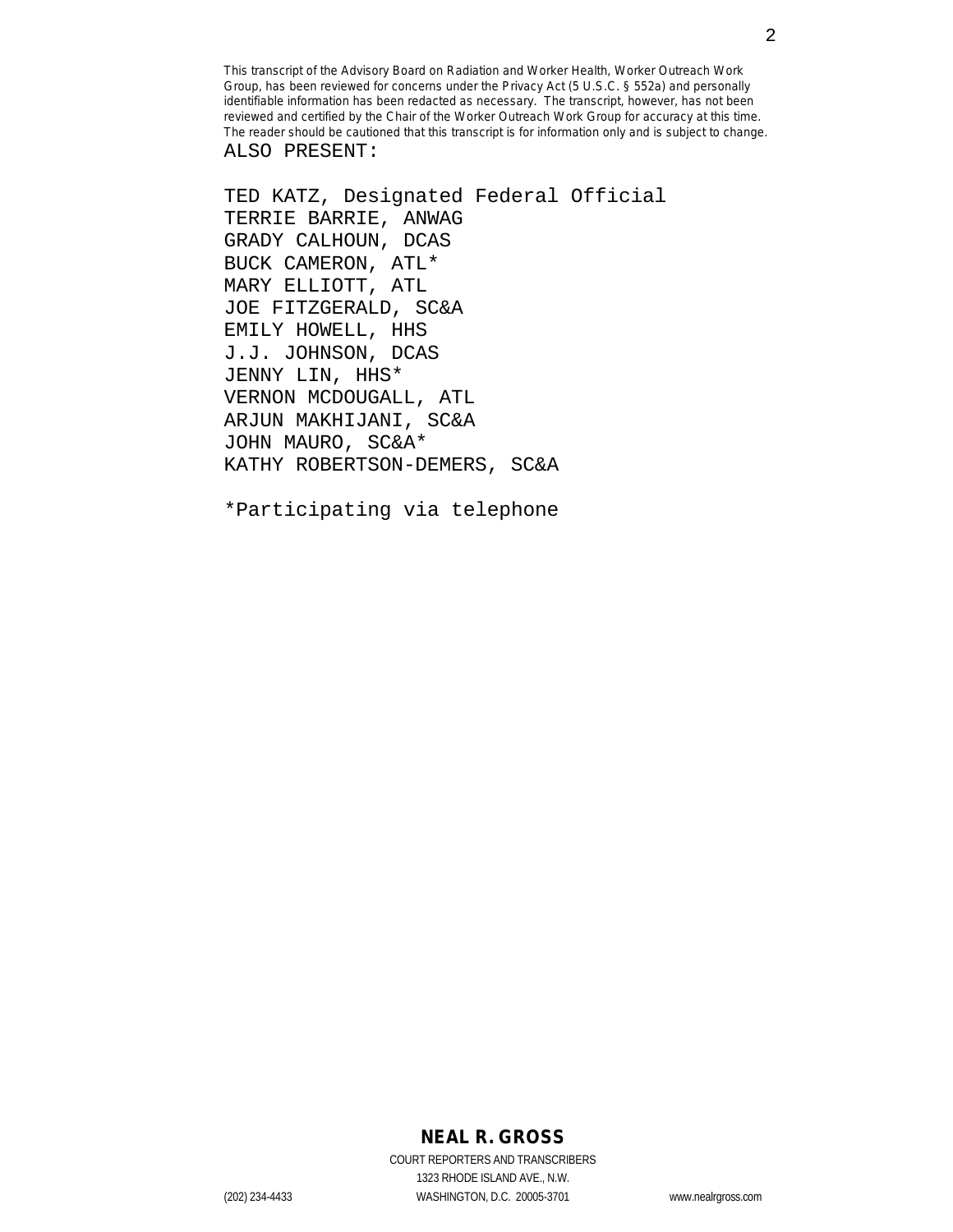## C-O-N-T-E-N-T-S

| Call to Order          |               | 5   |
|------------------------|---------------|-----|
| Roll Call              |               | 5   |
| Review of PROC-12      |               | 9   |
| Finding 1              |               | 9   |
| Kathy Robertson-Demers |               | 9   |
| J.J. Johnson           |               | 12  |
| Finding 2              |               | 96  |
| Kathy Robertson-Demers |               | 96  |
| J.J. Johnson           |               | 97  |
| Finding 3              |               | 98  |
| Kathy Robertson-Demers |               | 98  |
| J.J. Johnson           |               | 100 |
| Finding 4              |               | 110 |
| Kathy Robertson-Demers | 110, 112, 129 |     |
| J.J. Johnson           | 111, 113, 131 |     |
| Finding 5              |               | 173 |
| Kathy Robertson-Demers |               | 173 |
| J.J. Johnson           |               | 174 |
| Observations 1 and 2   |               | 191 |
| Kathy Robertson-Demers |               | 191 |
| J.J. Johnson           |               | 193 |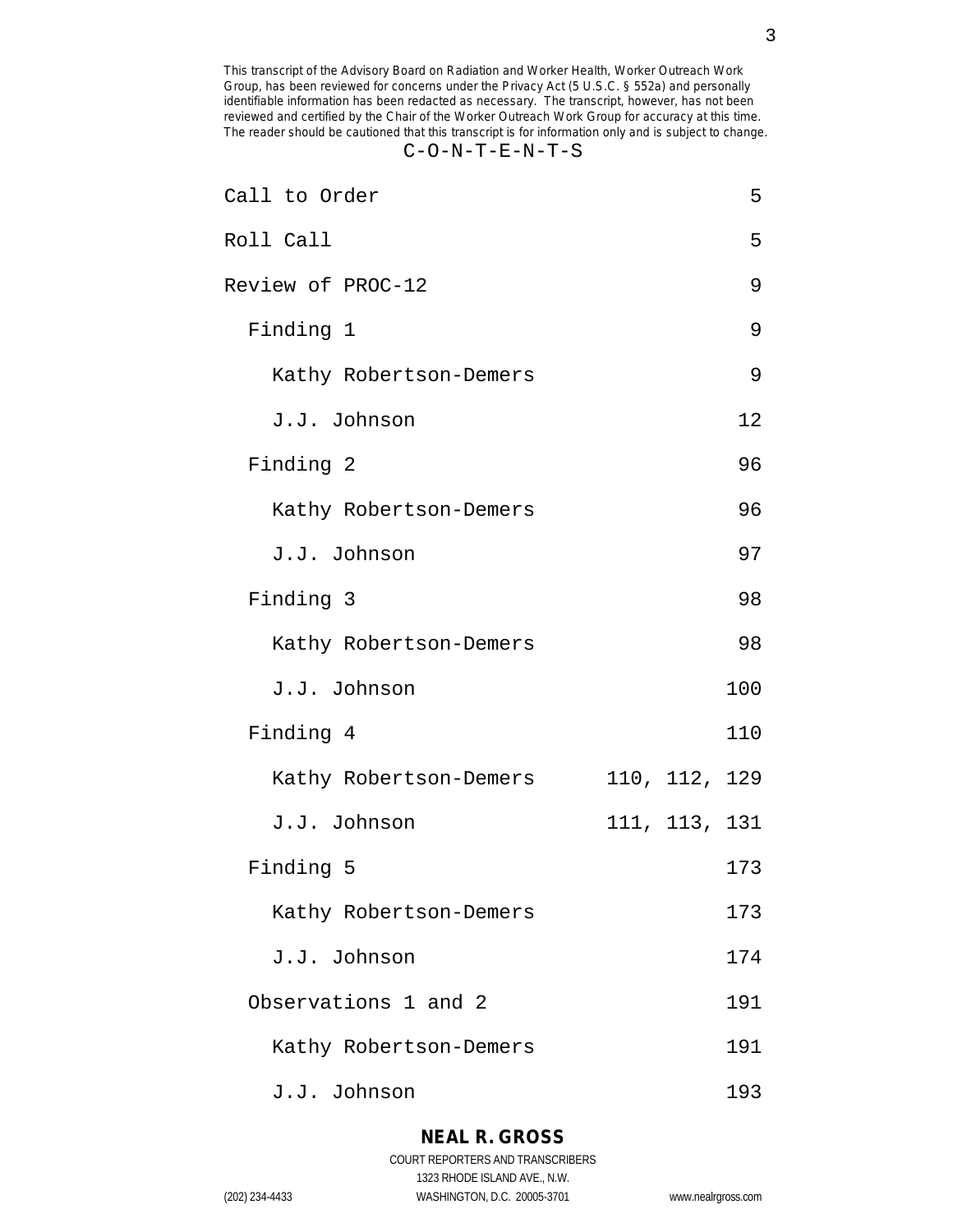## C-O-N-T-E-N-T-S (CONTINUED)

| Observation 3                                                                              | 196 |
|--------------------------------------------------------------------------------------------|-----|
| Kathy Robertson-Demers                                                                     | 196 |
| J.J. Johnson                                                                               | 198 |
| Observation 4                                                                              | 211 |
| Kathy Robertson-Demers                                                                     | 211 |
| J.J. Johnson                                                                               | 211 |
| Observation 5                                                                              | 212 |
| Kathy Robertson-Demers                                                                     | 213 |
| J.J. Johnson                                                                               | 214 |
| Findings from Review of<br>ORAUT-PROC-0097                                                 | 215 |
| Kathy Robertson-Demers                                                                     | 215 |
| J.J. Johnson                                                                               | 217 |
| Review/Discuss Objective 3 of the 224, 266<br>Plan for Effectiveness of Worker<br>Outreach |     |
| Public Comment                                                                             | 263 |
| Terrie Barrie<br><b>ANWAG</b>                                                              | 264 |
| Administrative Detail and Calendar                                                         | 290 |

**NEAL R. GROSS** COURT REPORTERS AND TRANSCRIBERS 1323 RHODE ISLAND AVE., N.W.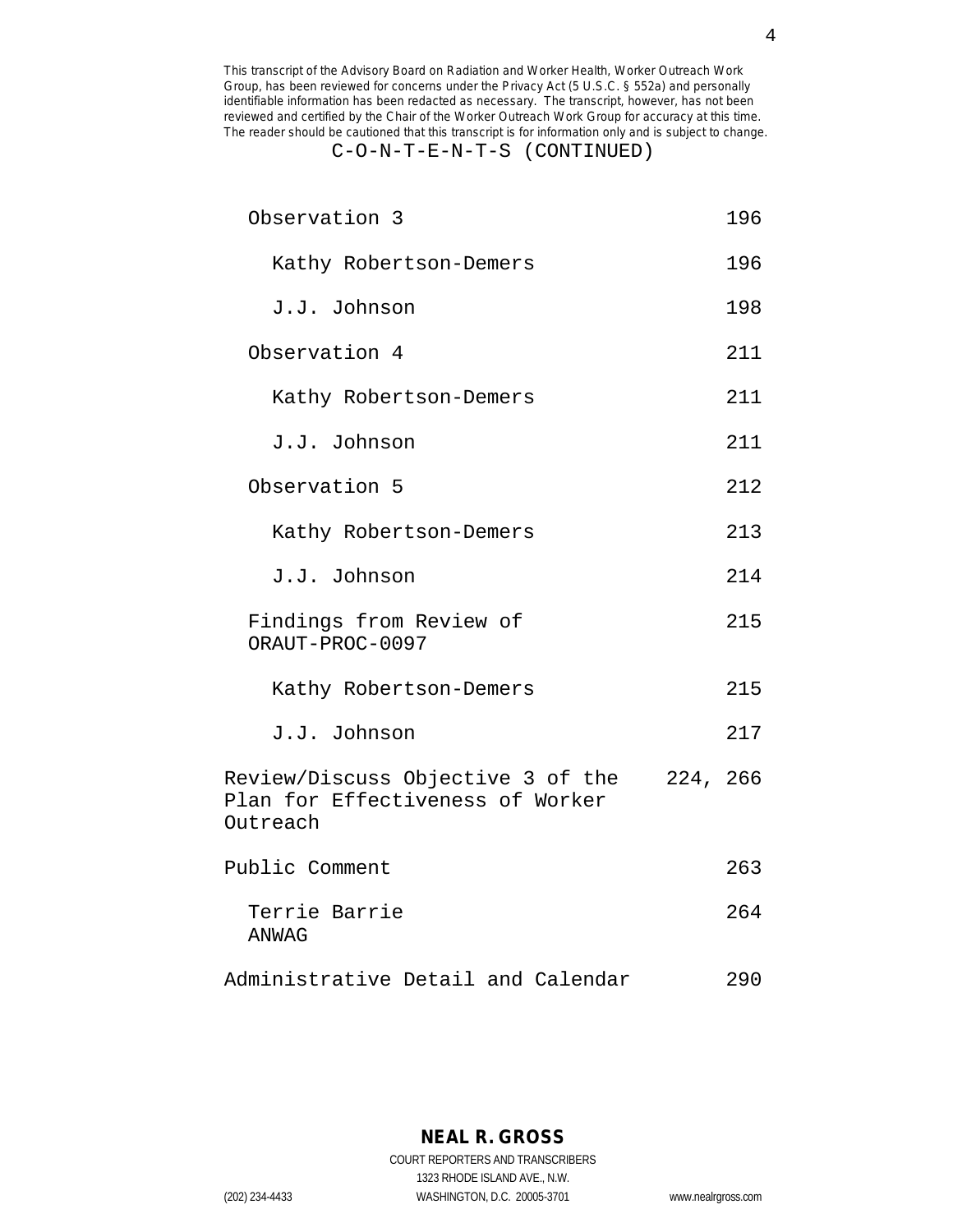identifiable information has been redacted as necessary. The transcript, however, has not been reviewed and certified by the Chair of the Worker Outreach Work Group for accuracy at this time. The reader should be cautioned that this transcript is for information only and is subject to change. 1 P-R-O-C-E-E-D-I-N-G-S 2 (9:04 a.m.) 3 MR. KATZ: So, good morning, 4 everyone in the room and on the line. 5 This is the Advisory Board on 6 Radiation and Worker Health, the Worker 7 Outreach Work Group, and we are just getting 8 started here. 9 Before we go on the record, we are 10 going to do roll call, as usual, beginning 11 with Board Members in the room, with the 12 Chair. 13 CHAIRMAN GIBSON: Mike Gibson, 14 Board Member, Chair of the Work Group. 15 MEMBER MUNN: Wanda Munn, Board 16 Member, Member of the Work Group. 17 MEMBER BEACH: Josie Beach, Board 18 Member, Member of the Work Group. 19 MR. KATZ: And do we have any 20 Board Members on the line? 21 (No response.)

This transcript of the Advisory Board on Radiation and Worker Health, Worker Outreach Work Group, has been reviewed for concerns under the Privacy Act (5 U.S.C. § 552a) and personally

COURT REPORTERS AND TRANSCRIBERS 1323 RHODE ISLAND AVE., N.W. (202) 234-4433 WASHINGTON, D.C. 20005-3701 www.nealrgross.com

**NEAL R. GROSS**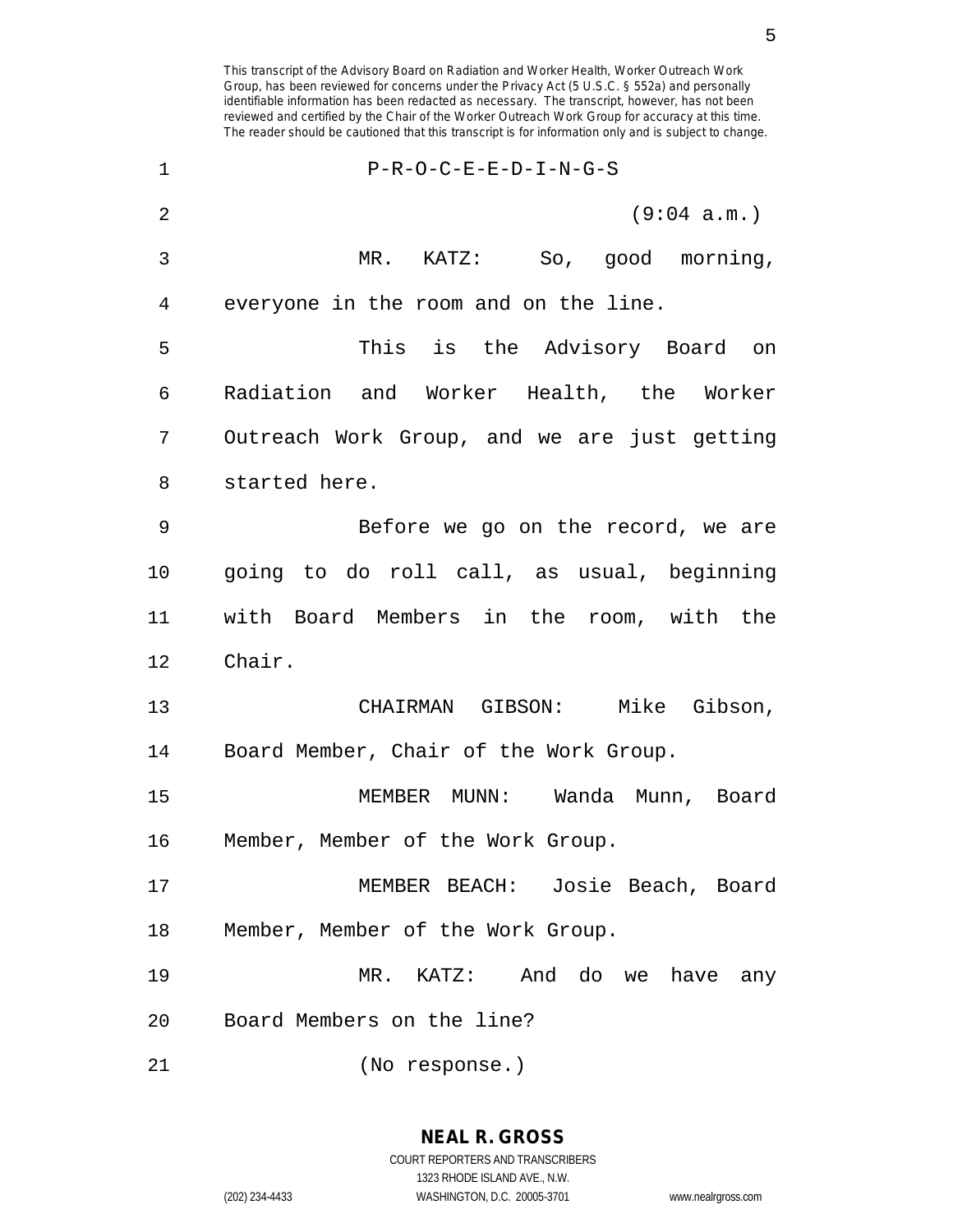| 1              |                                              |                       | Okay. NIOSH ORAU team             | in<br>the |
|----------------|----------------------------------------------|-----------------------|-----------------------------------|-----------|
| $\overline{2}$ | room?                                        |                       |                                   |           |
| 3              |                                              |                       | MR. CALHOUN: Grady Calhoun,       |           |
| 4              | NIOSH.                                       |                       |                                   |           |
| 5              |                                              |                       | MR. JOHNSON: J.J. Johnson, NIOSH. |           |
| 6              |                                              |                       | MR. McDOUGALL: Vern McDougall,    |           |
| 7              | ATL.                                         |                       |                                   |           |
| 8              |                                              |                       | MS. ELLIOTT: Mary Elliott, ATL.   |           |
| 9              |                                              |                       | MR. KATZ: And apologies to ATL    |           |
| 10             | again. I slop you in there with the NIOSH    |                       |                                   |           |
| 11             | ORAU team.                                   |                       |                                   |           |
| 12             |                                              |                       | And the same, on the line, NIOSH  |           |
| 13             | ORAU/ATL?                                    |                       |                                   |           |
| 14             |                                              |                       | MR. CAMERON: Buck Cameron, ATL.   |           |
| 15             |                                              |                       | MR. KATZ: Okay, and then SC&A     |           |
| 16             | members in the room? Joe Fitzgerald is here, |                       |                                   |           |
| 17             | but he is making copies for us.              |                       |                                   |           |
| 18             |                                              | MS. ROBERTSON-DEMERS: |                                   | Kathy     |
| 19             | Robertson-Demers, SC&A.                      |                       |                                   |           |
| 20             |                                              | DR. MAKHIJANI:        | Arjun Makhijani,                  |           |
| 21             | SC&A.                                        |                       |                                   |           |

1323 RHODE ISLAND AVE., N.W.

(202) 234-4433 WASHINGTON, D.C. 20005-3701 www.nealrgross.com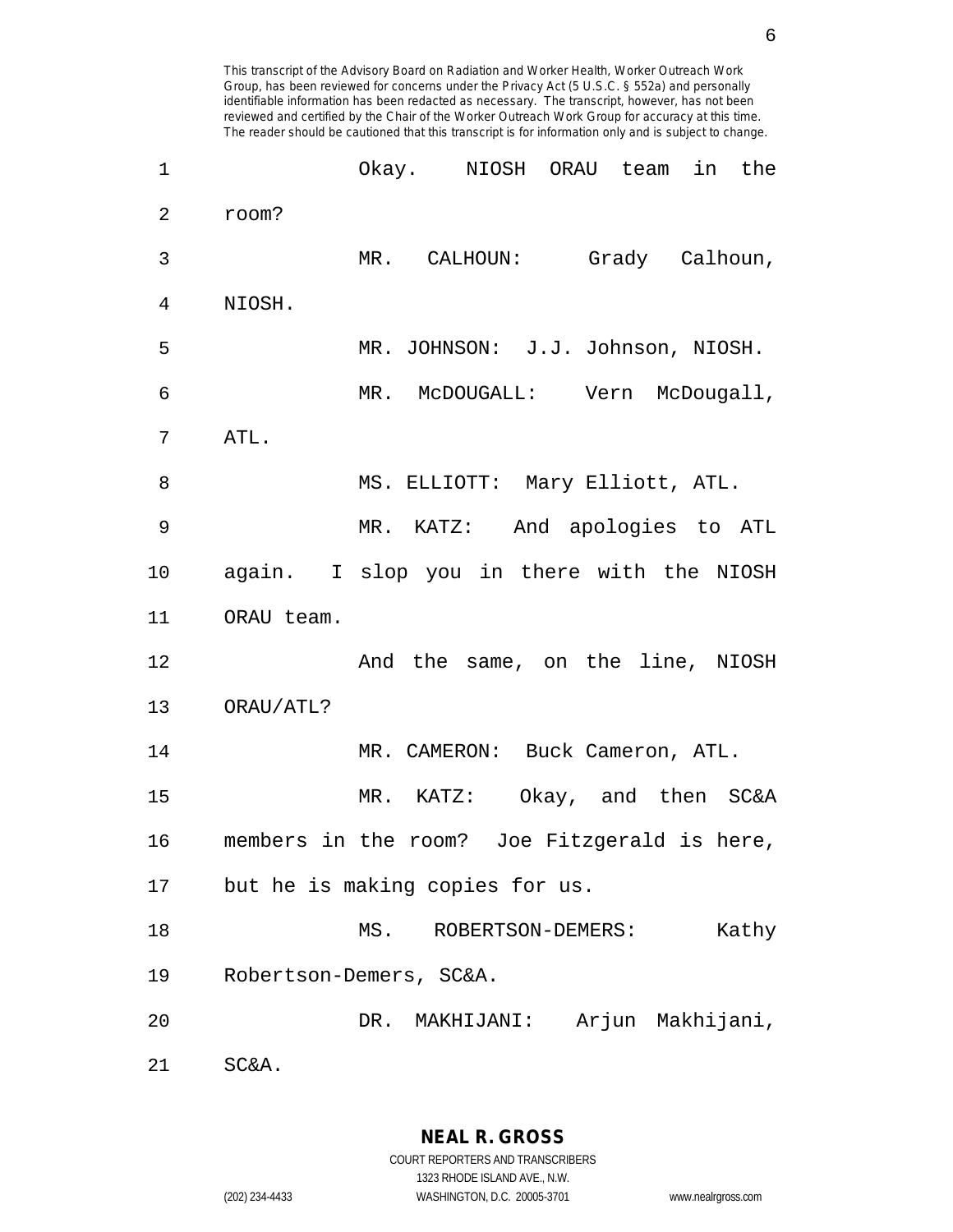This transcript of the Advisory Board on Radiation and Worker Health, Worker Outreach Work Group, has been reviewed for concerns under the Privacy Act (5 U.S.C. § 552a) and personally identifiable information has been redacted as necessary. The transcript, however, has not been reviewed and certified by the Chair of the Worker Outreach Work Group for accuracy at this time. The reader should be cautioned that this transcript is for information only and is subject to change. 1 MR. KATZ: And SC&A folks on the 2 line? 3 DR. MAURO: John Mauro, SC&A. 4 MR. KATZ: Very good. HHS 5 officials or contractors to the feds: HHS or 6 other agencies in the room? 7 MS. HOWELL: Emily Howell, HHS. 8 MR. KATZ: And the same on the 9 line? 10 MS. ADAMS: Nancy Adams, NIOSH 11 contractor. 12 MS. LIN: And Jenny Lin with HHS. 13 MR. KATZ: And finally, there are 14 no members of the public in the room, but do 15 we have any members of the public on the line? 16 MS. BARRIE: This is Terrie Barrie 17 with ANWAG. 18 MR. KATZ: Welcome, Terrie.

19 MS. BARRIE: Good morning. 20 MR. KATZ: Okay. Well, welcome to 21 everybody, and we'll get started.

(202) 234-4433 WASHINGTON, D.C. 20005-3701 www.nealrgross.com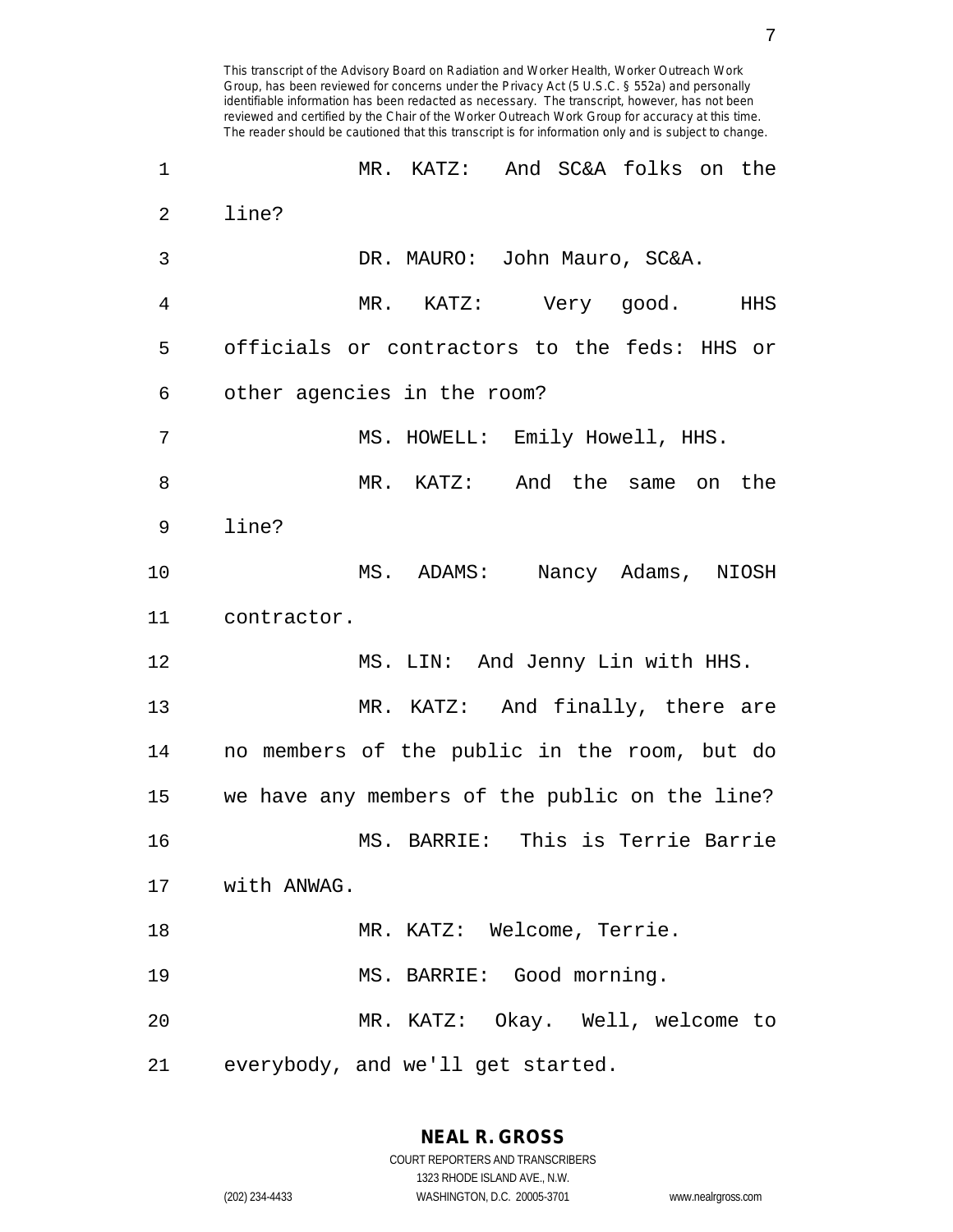1 Mike, it's your agenda. 2 CHAIRMAN GIBSON: Okay. I guess 3 everyone's got a copy of the agenda. We are 4 going to start out with the review of PROC-12, 5 the Issues Matrix. Joe should be back 6 momentarily with copies of that for us. 7 Then, we are going to look at 8 SC&A's review of the Objective 3 of our Plan

9 for Effectiveness.

10 Then, we are going to review the 11 current format of the way we are tracking 12 public comments, just take another look at it. 13 There's really no specific issue, but just 14 thought we would take a look at it while we 15 are here together.

16 And then, we will open the line up 17 after that for some claimant, advocate, worker 18 comments, public comments.

19 Then, we will discuss any issues 20 that may arise from that or that may arise 21 that any members may have that they want to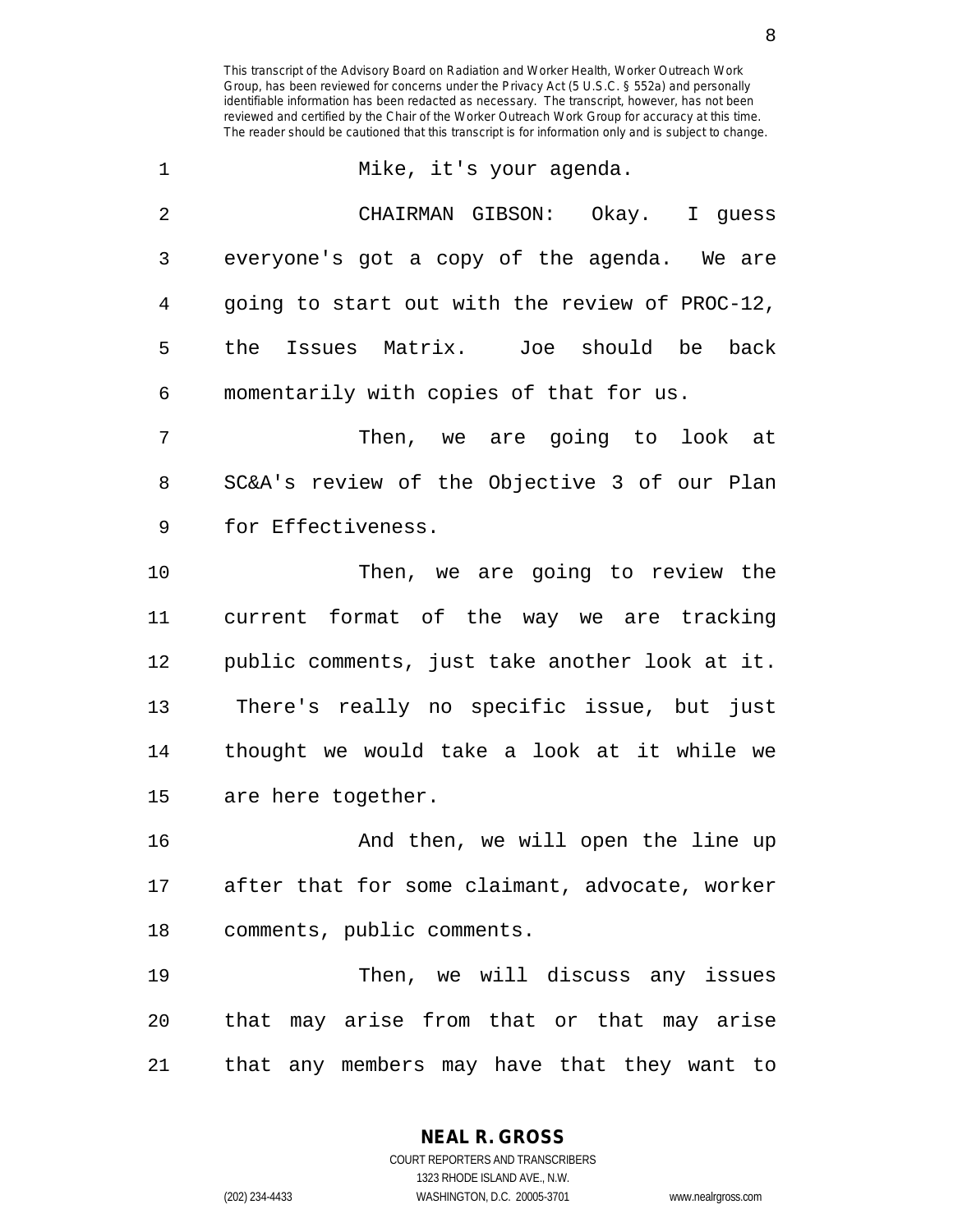1 discuss. Then, we should be ready to close 2 out for the day after that. 3 MR. KATZ: Perfect timing. Joe 4 just walked in the room with the matrices. 5 MR. FITZGERALD: Well, not all the 6 copies, but certainly enough to get started, 7 and we will get some more copies. 8 MR. KATZ: Thank you. 9 CHAIRMAN GIBSON: So, Joe's 10 handing out the matrix of -- SC&A took a 11 review of the OCAS PROC-12 and made a list of 12 some of the issues and items they want to 13 discuss, and they have put it into a matrix. 14 So, we will turn it over to SC&A, 15 and they can go through the matrix. Then, we 16 can just have some discussion of each issue. 17 MR. KATZ: And let me just, I 18 forgot to say, but for folks on the line, 19 except when you are addressing the group, 20 would you please mute your phones? And if you 21 don't have a mute button, \*6 will work. And

> **NEAL R. GROSS** COURT REPORTERS AND TRANSCRIBERS

> > 1323 RHODE ISLAND AVE., N.W.

(202) 234-4433 WASHINGTON, D.C. 20005-3701 www.nealrgross.com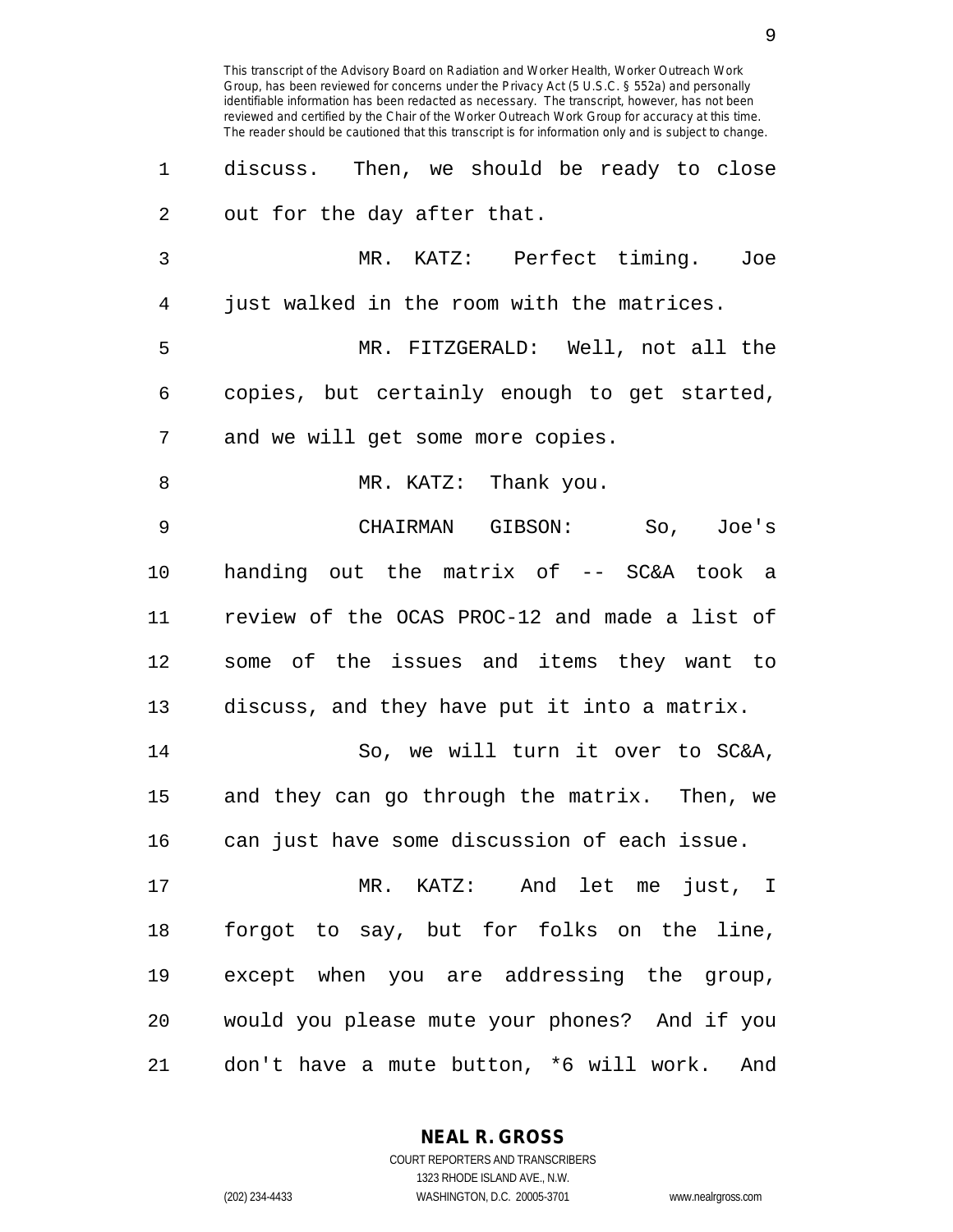COURT REPORTERS AND TRANSCRIBERS (202) 234-4433 WASHINGTON, D.C. 20005-3701 www.nealrgross.com

4 is Kathy Robertson-Demers. 5 I am just going to go down through 10 opportunity to respond. 15 Our primary concern with this was

2 Thank you. 3 MS. ROBERTSON-DEMERS: Okay. This

1 then you use \*6 again to take it off of mute.

This transcript of the Advisory Board on Radiation and Worker Health, Worker Outreach Work Group, has been reviewed for concerns under the Privacy Act (5 U.S.C. § 552a) and personally identifiable information has been redacted as necessary. The transcript, however, has not been reviewed and certified by the Chair of the Worker Outreach Work Group for accuracy at this time. The reader should be cautioned that this transcript is for information only and is subject to change.

6 the matrix items or the findings and 7 observations that we had in the Procedure 8 Review. I would assume that we are going to 9 explain our finding and then allow NIOSH the

11 Okay. The first finding was the 12 procedure does not provide direction for 13 tracking, trending, evaluating or responding 14 to worker input.

16 that the procedure lacks direction for 17 evaluating and responding to worker comments 18 and incorporating substantive comments into 19 the technical work documents. It does not 20 provide clear direction on the disposition of 21 worker input.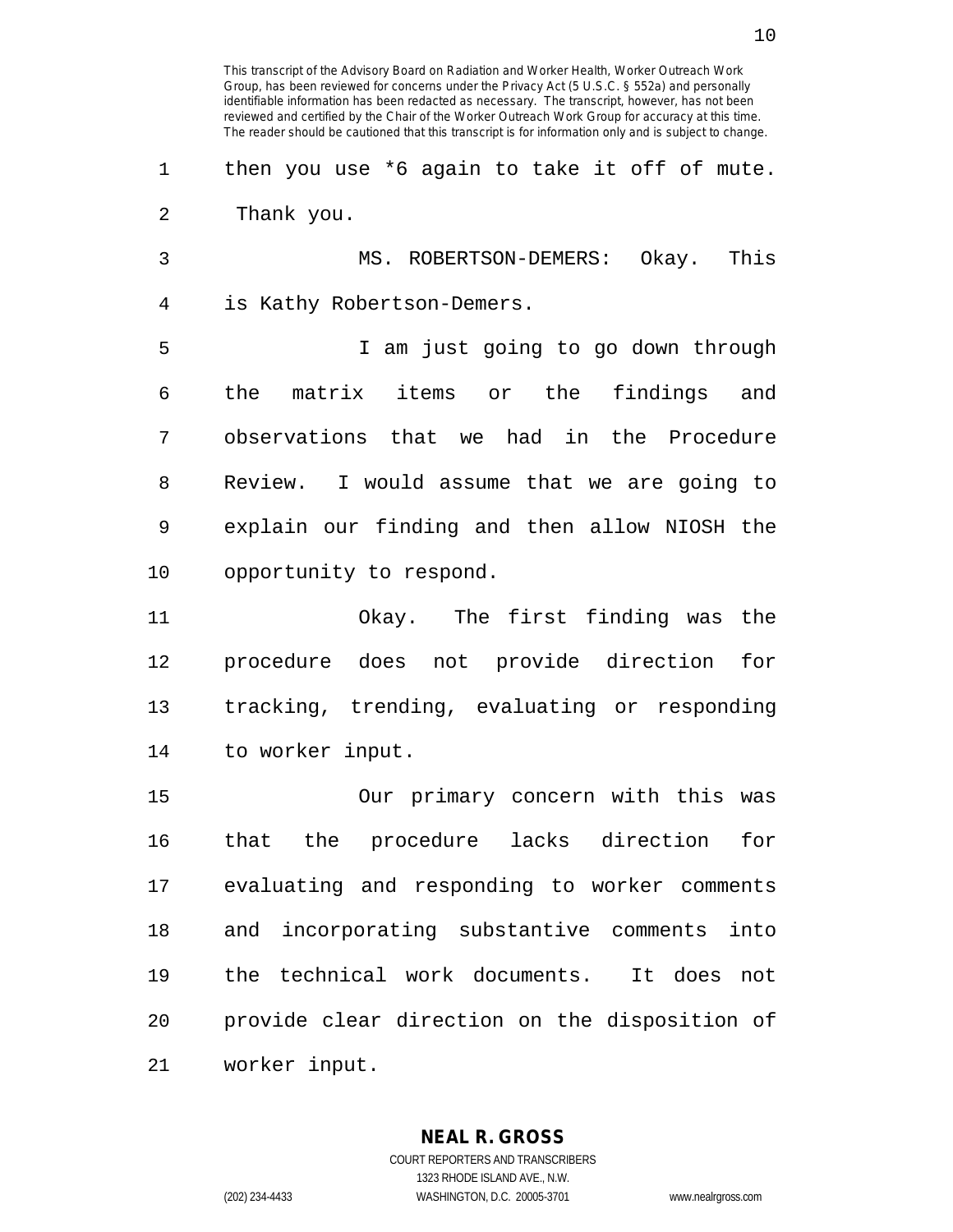| 1  | There is no explanation provided               |
|----|------------------------------------------------|
| 2  | with regard to extracting substantive comments |
| 3  | from worker outreach meeting minutes for       |
| 4  | consideration in technical work documents.     |
| 5  | There is no requirement<br>for                 |
| 6  | capturing substantive comments from meetings   |
| 7  | that are primarily information-giving<br>or    |
| 8  | information-giving/gathering,<br>such<br>as    |
| 9  | workshops, townhall meetings, et cetera.       |
| 10 | The current procedure does<br>not              |
|    |                                                |

11 discuss how comments provided by workers are 12 evaluated to determine their potential impact 13 on technical work documents and how these 14 comments are resolved. In fact, post-meeting 15 activities receive only passing mention in 16 PR-12.

17 And unlike the functional 18 interface that existed with Procedure ORAU-97, 19 there is no functional interface between the 20 worker outreach procedure and the implementing 21 documents for preparing Site Profiles and SEC

> COURT REPORTERS AND TRANSCRIBERS 1323 RHODE ISLAND AVE., N.W. (202) 234-4433 WASHINGTON, D.C. 20005-3701 www.nealrgross.com

**NEAL R. GROSS**

11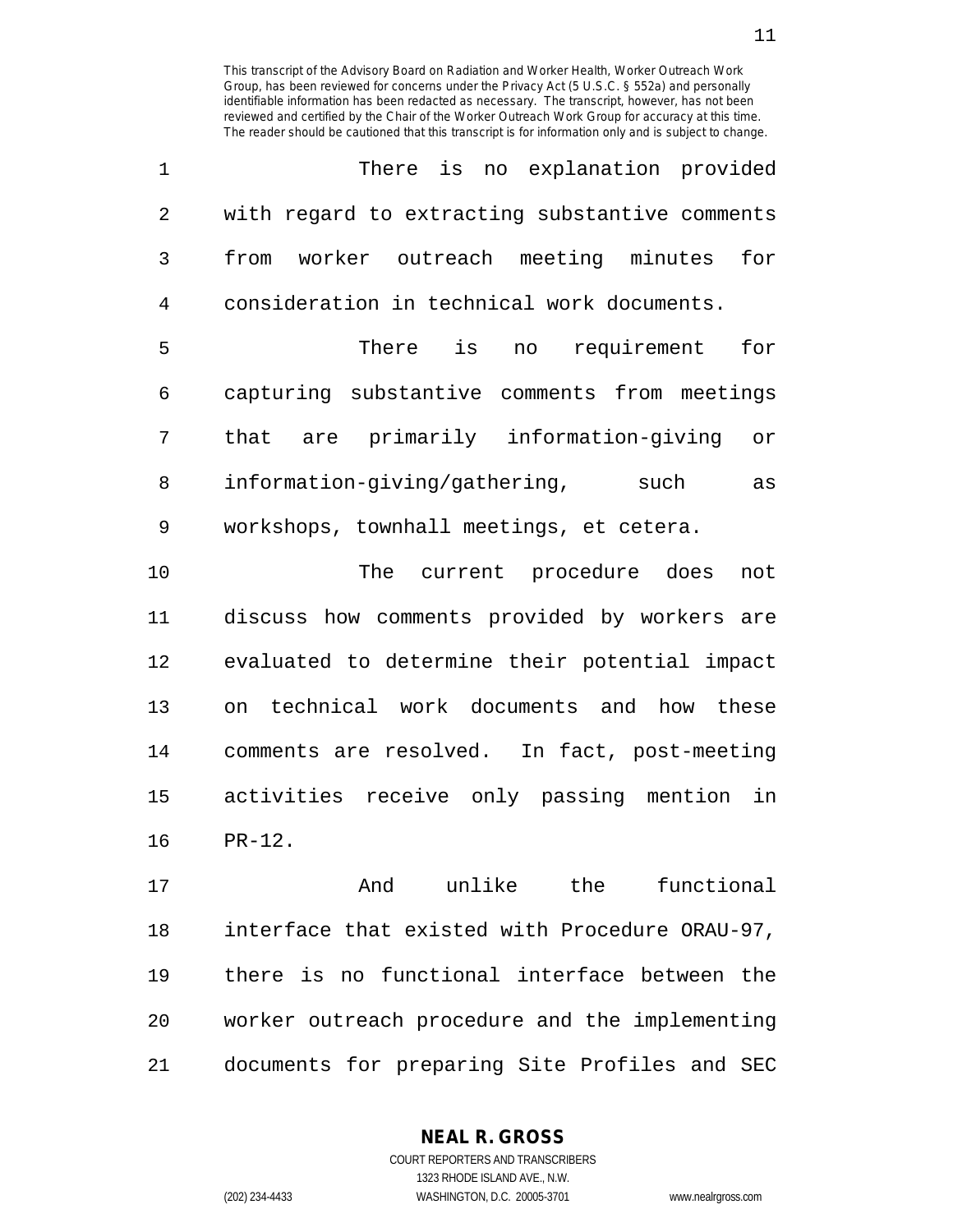1 Evaluation Reports.

| 2       | For example, there was<br>an                   |
|---------|------------------------------------------------|
| 3       | interface between PROC-97 and PROC-31, which   |
| 4       | was the Site Profile Development Procedure,    |
| 5       | and that interface required that, with the     |
| 6       | Site Profile development, you went back to the |
| 7       | worker outreach comments and considered those  |
| 8       | comments in the development of a Site Profile, |
| 9       | and -97 also referenced out to PROC-31. So,    |
| $10 \,$ | that interface is no longer in existence. So,  |
| 11      | that is kind of where we stood on that finding |
| 12      | and an explanation of what that finding is all |
| 13      | about.                                         |
| 14      | MR. KATZ: Thank you, Kathy.                    |
| 15      | J.J., do you want to comment?                  |
| 16      | 12<br>MR. JOHNSON:<br>Procedure                |
| 17      | addresses action items, and action items are   |
| 18      | identified based upon professional judgment of |
| 19      | the HP at the respective meetings. At the      |
| 20      | meetings there are ORAU HPs that, if there are |
| 21      | action items, the interface between the two    |

**NEAL R. GROSS** COURT REPORTERS AND TRANSCRIBERS

1323 RHODE ISLAND AVE., N.W. (202) 234-4433 WASHINGTON, D.C. 20005-3701 www.nealrgross.com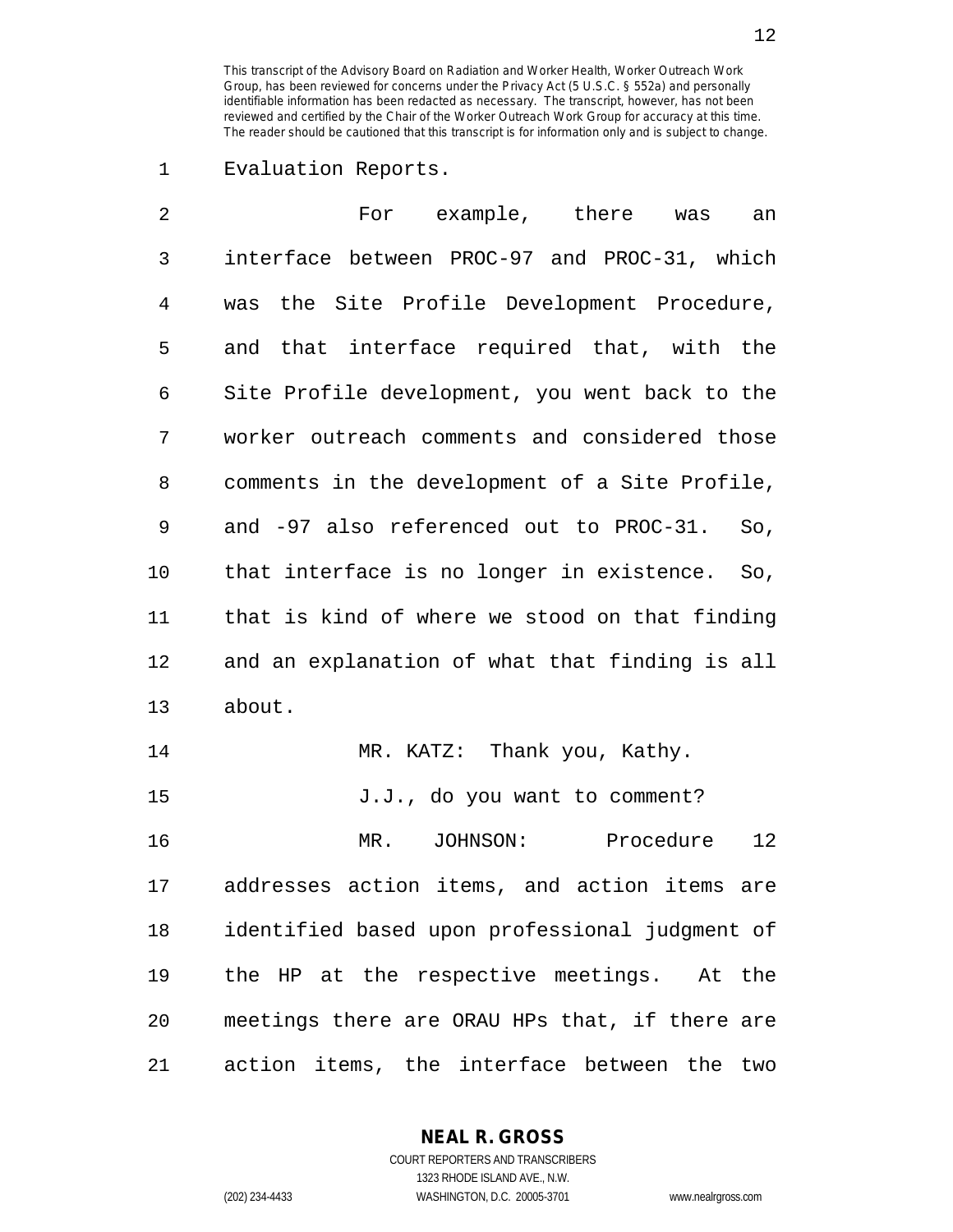1 can come up with an association of updating 2 Technical Basis Documents.

3 Any action item that is identified 4 is put into a tracking system. The tracking 5 system provides an initial date, what the item 6 is, who generated the item, whether it was 7 identified by somebody in the audience or it 8 was an observation for needing some additional 9 information.

10 Through the process of identifying 11 the item, there's coordination between the HP 12 and the individual who is the technical 13 document owner. Through that effort, there is 14 agreement as to when the item is to be 15 addressed, and what timely manner, based upon 16 level of effort, schedule, and the type of 17 item.

18 We can also identify whether you 19 can update the item on a routine basis, and 20 the concurrence of whether the item is to be 21 closed and how it is to be closed is concurred

**NEAL R. GROSS**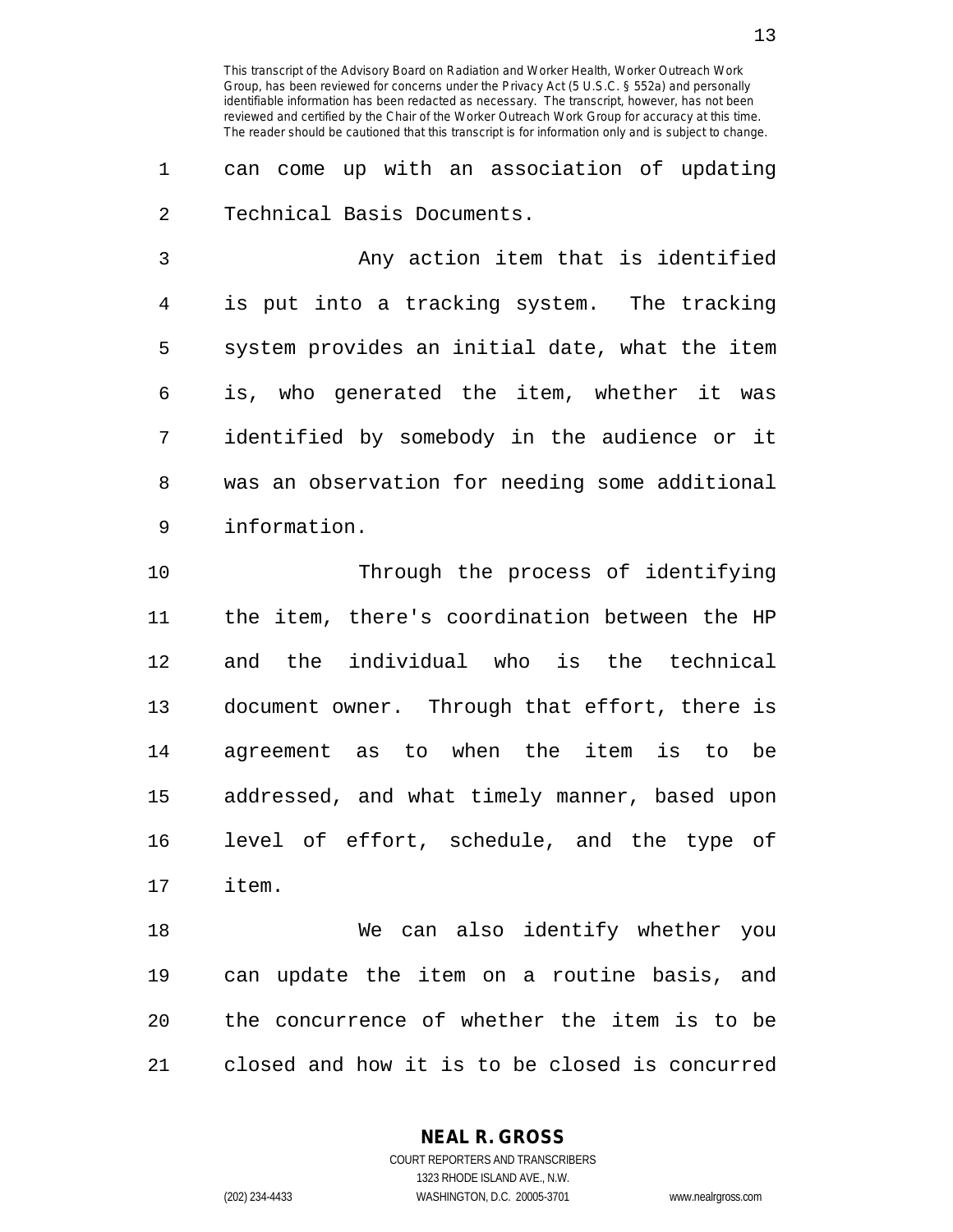1 between the HP and the individual who the 2 action item is assigned to.

3 MEMBER BEACH: Jay, I just have a 4 question. Who takes on that responsibility if 5 an HP isn't at a meeting?

6 MR. JOHNSON: In accordance with 7 Procedure 12, we assign or we have individuals 8 who go out to the meetings and those 9 individuals are part of the DCAS HP group. 10 That individual is responsible for, and with 11 the editor and minutes writer, to come up with 12 action items associated with the meeting. And 13 those action items are then incorporated into 14 the tracking system.

15 MEMBER BEACH: I just always have 16 a problem when I see something, a procedure 17 that says, professional judgment, because each 18 individual has different professional 19 judgments. So, how would you ever have any 20 consistency when it's professional judgment? 21 MR. JOHNSON: Well, I think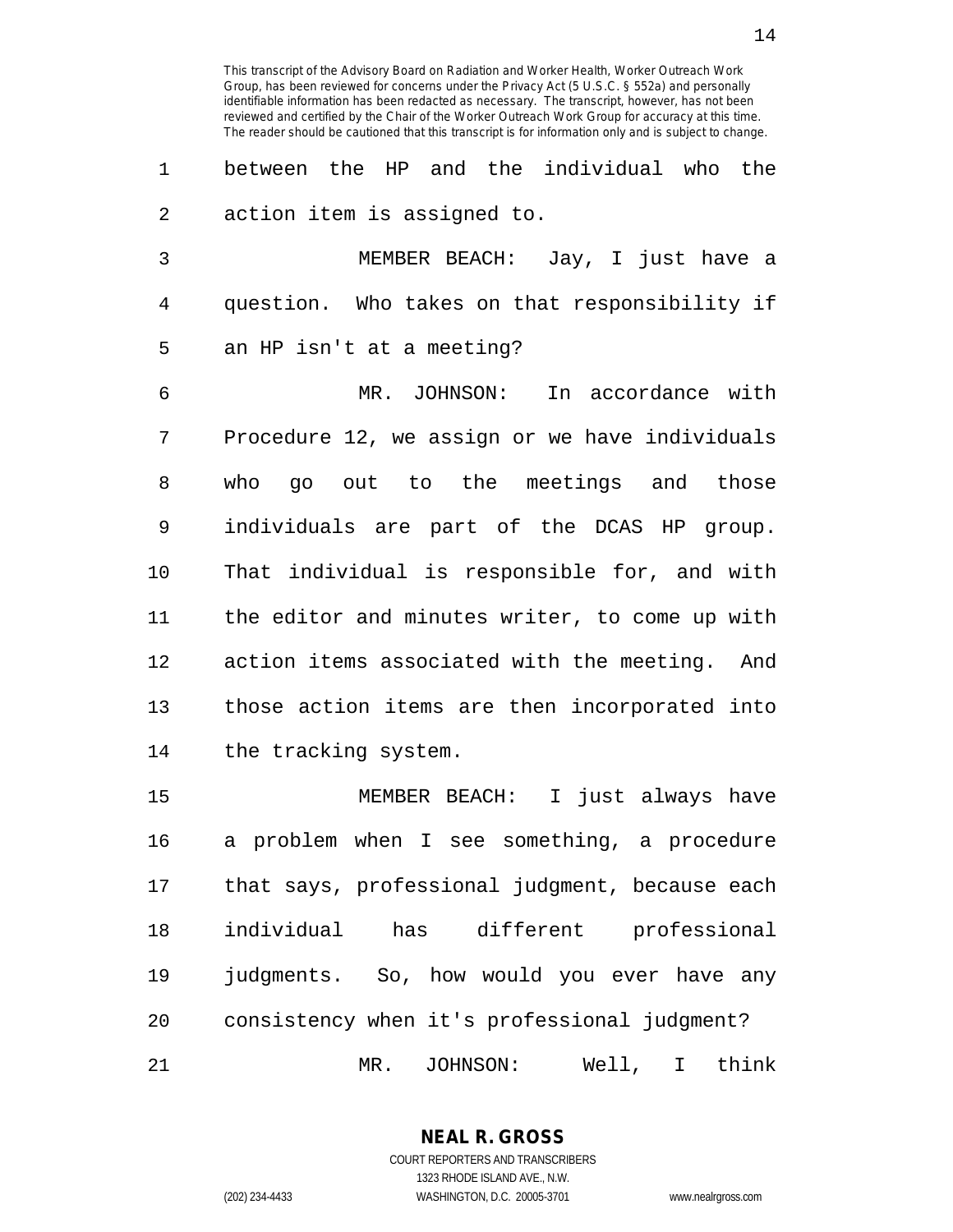| $\mathbf{1}$   | its<br>professional judgment does have         |
|----------------|------------------------------------------------|
| $\overline{2}$ | flexibilities, but that is why an individual   |
| 3              | who is working on a particular site is         |
| $\overline{4}$ | assigned, and they have the experience behind  |
| 5              | them, the knowledge of what they are working   |
| 6              | on, and therefore, the intuitiveness<br>to     |
| 7              | understand what the issues are and how to pick |
| 8              | those issues up.                               |

9 MEMBER BEACH: Okay. So, now that 10 you brought up a particular site, how will you 11 have consistency amongst other different 12 sites? Because if you use a person at one 13 site because of their experience and knowledge 14 of that site, and then you have another person 15 at a different site, I guess the consistency 16 issue and the professional judgment call in a 17 procedure leads me to believe that, between 18 the sites, even between individuals, it is not 19 going to be consistent. I am wondering if we 20 couldn't spell that out a little more.

21 MR. JOHNSON: Well, in my response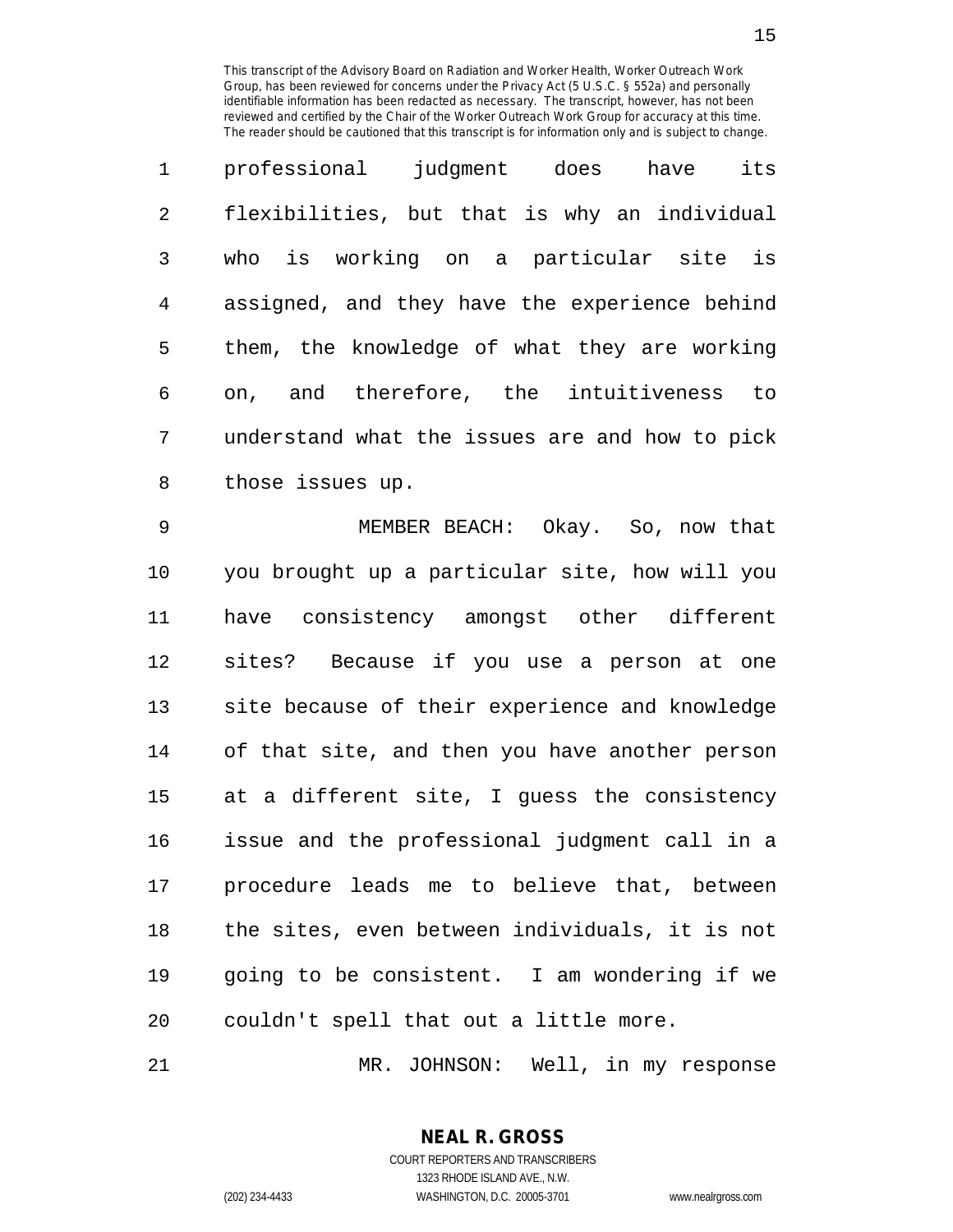1 I have provided that.

| 2            | MEMBER BEACH: I saw that, too.                 |
|--------------|------------------------------------------------|
| $\mathbf{3}$ | It would be almost<br>MR. CALHOUN:             |
| 4            | impossible not to use professional judgment.   |
| 5            | Because if you have ever been to one of these  |
| 6            | meetings, I mean, it ranges from something     |
| 7            | very specific like the TLDs on this board were |
| 8            | never read or they didn't have film, all the   |
| 9            | way to, my cousin Bob used to come work in     |
| 10           | here at this place and ate nuts and berries,   |
| 11           | or even something more nondescript.            |

12 12 It would be impossible, in my 13 opinion, to nail that down any further than 14 professional judgment. Unfortunately, we are 15 kind of stuck with professional judgment when 16 it comes to listening to what people have to 17 say about the site, trying to weigh that with 18 what we have heard and what we haven't heard, 19 and see what that impact is going to be on the 20 document.

21 I have been to a lot of these

COURT REPORTERS AND TRANSCRIBERS 1323 RHODE ISLAND AVE., N.W. (202) 234-4433 WASHINGTON, D.C. 20005-3701 www.nealrgross.com

**NEAL R. GROSS**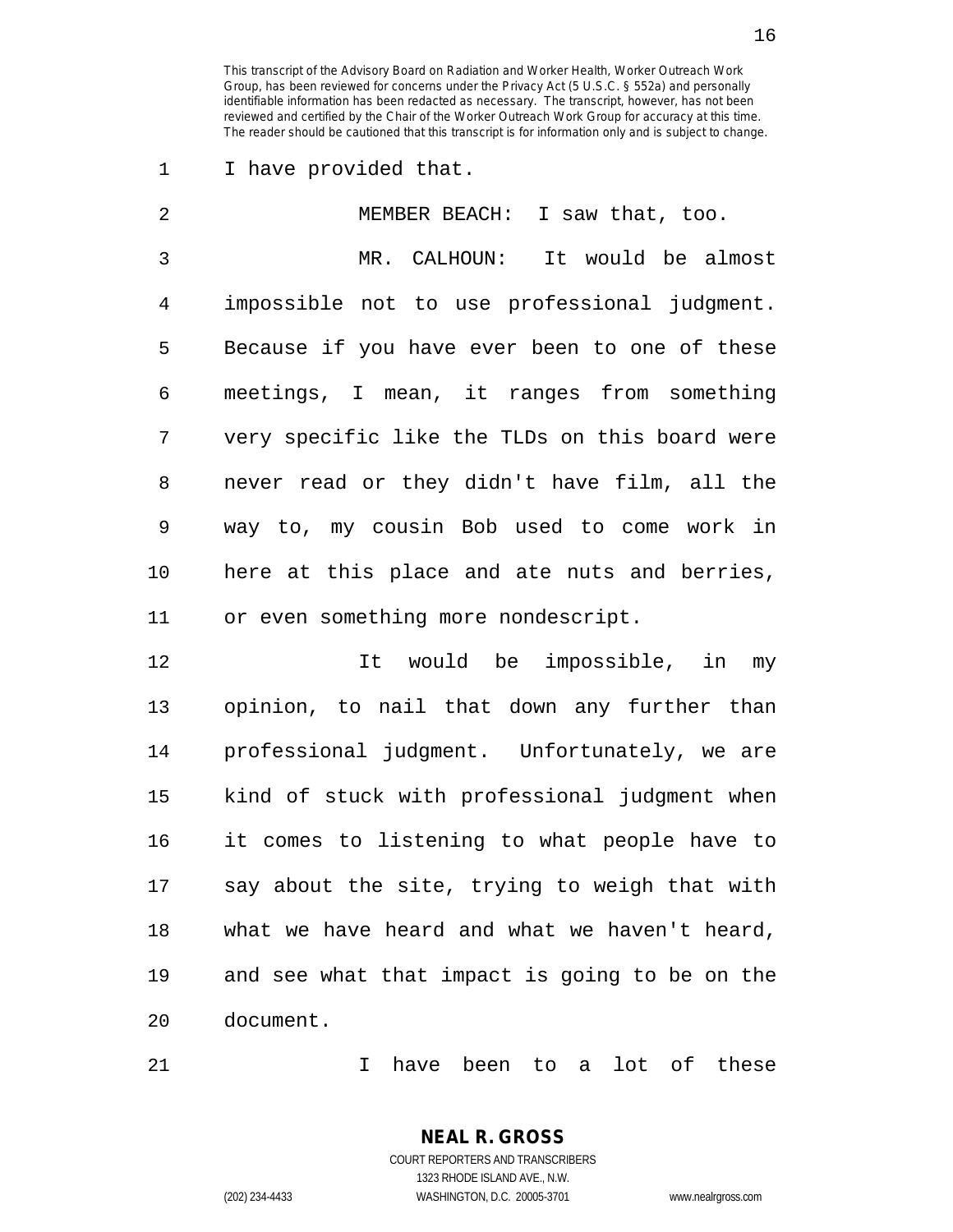1 outreach meetings myself, a lot of them. I 2 don't know how you can spell out, well, we're 3 going to look at this and track this, or we're 4 not going to track this; this doesn't quite 5 meet the threshold of what we're going to 6 track.

7 I'm all open for suggestions. I 8 don't know what the options would be, other 9 than saying, you know, we've got trained, 10 qualified people doing these outreach meetings 11 and you have got to rely on those people for 12 determining what is substantive and what is 13 not.

14 MEMBER MUNN: Well, there is 15 another kind of tangential aspect to that, 16 too. That is the fact that, from the outset, 17 when we tried to establish a QA program for 18 how we were going to address procedures and 19 the activities that were undertaken, we said 20 from the beginning that it was going to be 21 necessary to evaluate each item on the impact

> **NEAL R. GROSS** COURT REPORTERS AND TRANSCRIBERS

> > 1323 RHODE ISLAND AVE., N.W.

(202) 234-4433 WASHINGTON, D.C. 20005-3701 www.nealrgross.com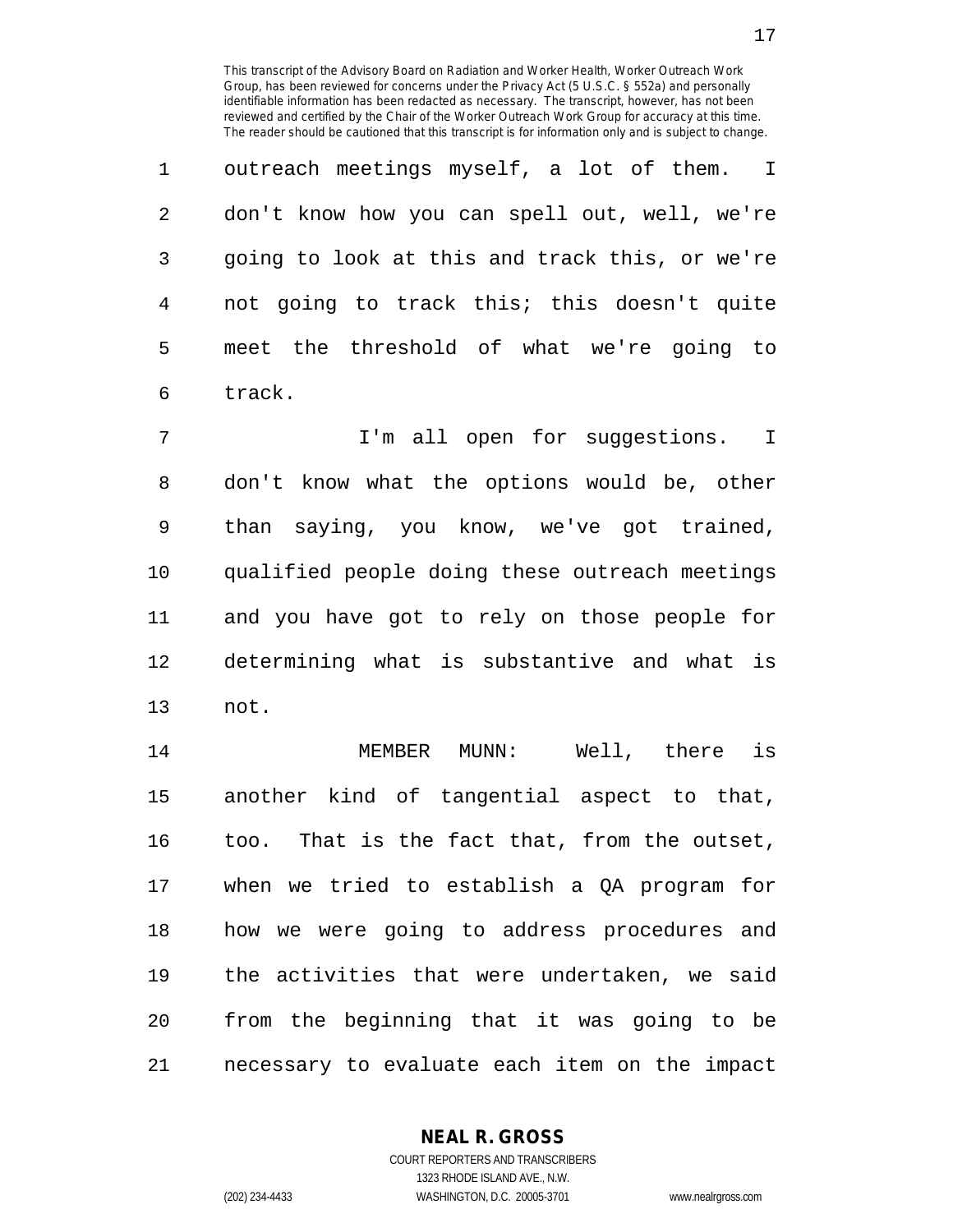1 that it had, the severity of the issue that 2 was before us.

3 One has to prioritize in some way 4 the information that pours into us because all 5 information is not equal and all sites are not 6 equal. The situations would vary enormously, 7 depending upon the magnitude of the comment in 8 terms of its impact on the rest of the 9 program, either at that site or complex-wide.

10 10 It is hard to imagine eliminating 11 judgment in --

12 MEMBER BEACH: And I don't think 13 I'm saying eliminate it. I just want to make 14 sure that it is consistent throughout and 15 things aren't missed based on one person's 16 professional -- I just want it to be 17 consistent, I guess is what I am looking for.

18 I mean I understand professional 19 judgment. It is important. I just wanted to 20 make sure it was consistent.

21 MR. JOHNSON: Well, to attempt

**NEAL R. GROSS** COURT REPORTERS AND TRANSCRIBERS 1323 RHODE ISLAND AVE., N.W. (202) 234-4433 WASHINGTON, D.C. 20005-3701 www.nealrgross.com

18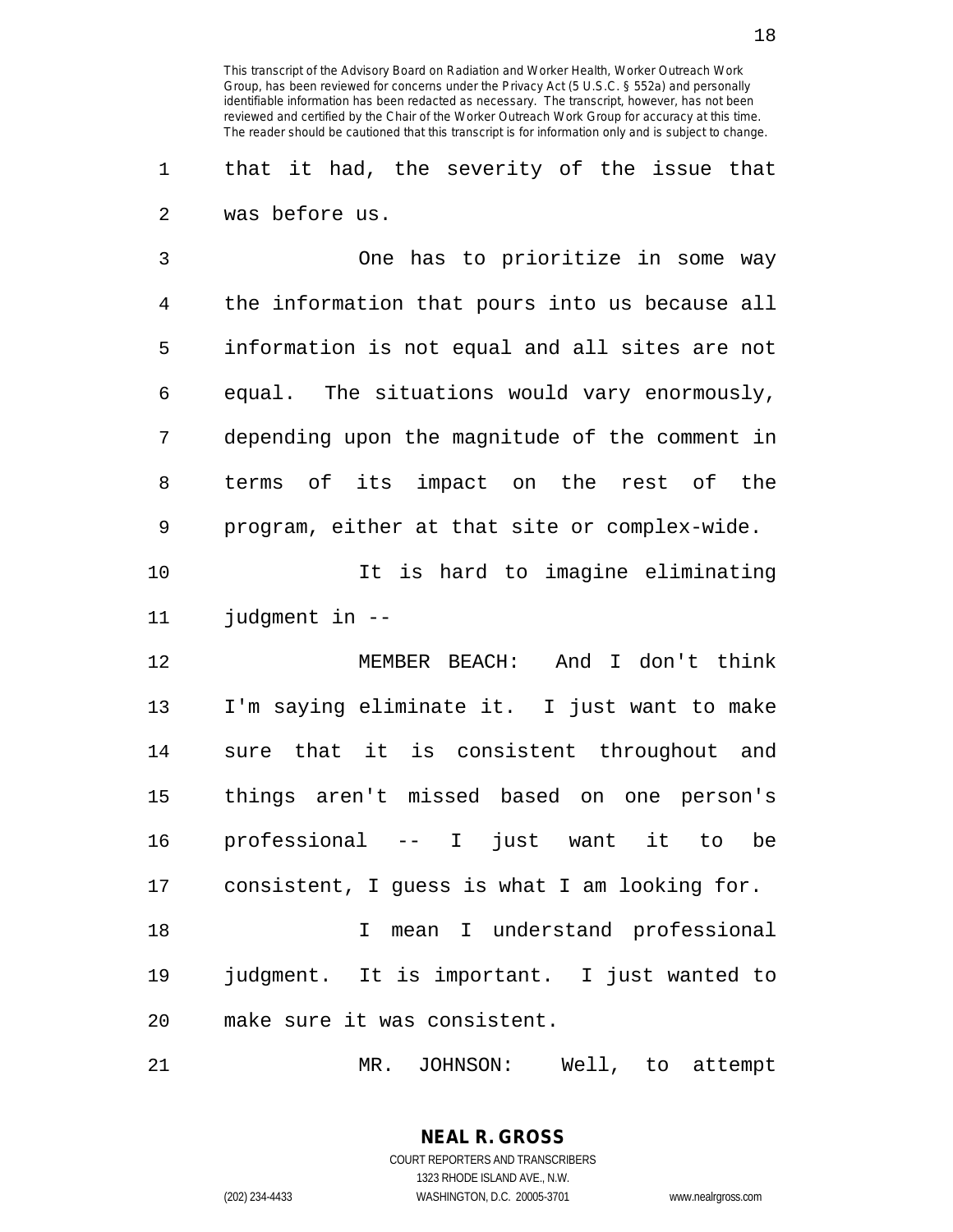| 2  | some additional guidance in the procedure.     |
|----|------------------------------------------------|
| 3  | MEMBER BEACH: I did see that.                  |
| 4  | MR. JOHNSON: That was in green.                |
| 5  | MEMBER BEACH: Yes.                             |
| 6  | MR. JOHNSON: So we are going to                |
| 7  | follow through on that.                        |
| 8  | MR. KATZ: I'm sorry. Just for                  |
| 9  | the record, Phil Schofield, Board Member, has  |
| 10 | joined us.                                     |
| 11 | Welcome, Phil.                                 |
| 12 | MEMBER SCHOFIELD: Thank you.                   |
| 13 | MR. KATZ: And why don't we, Kathy              |
| 14 | and Wanda, if you can slide down a little bit, |
| 15 | then Phil can come to the table. Otherwise,    |
| 16 | we are not going to be able to hear him.       |
| 17 | him in<br>MEMBER<br>MUNN:<br>Keep<br>the       |
|    | 18 corner over there.                          |
| 19 | MEMBER SCHOFIELD: Hey, I spent a               |
| 20 | lot of time in the corner.                     |
| 21 | MEMBER MUNN: Yes, I know. We all               |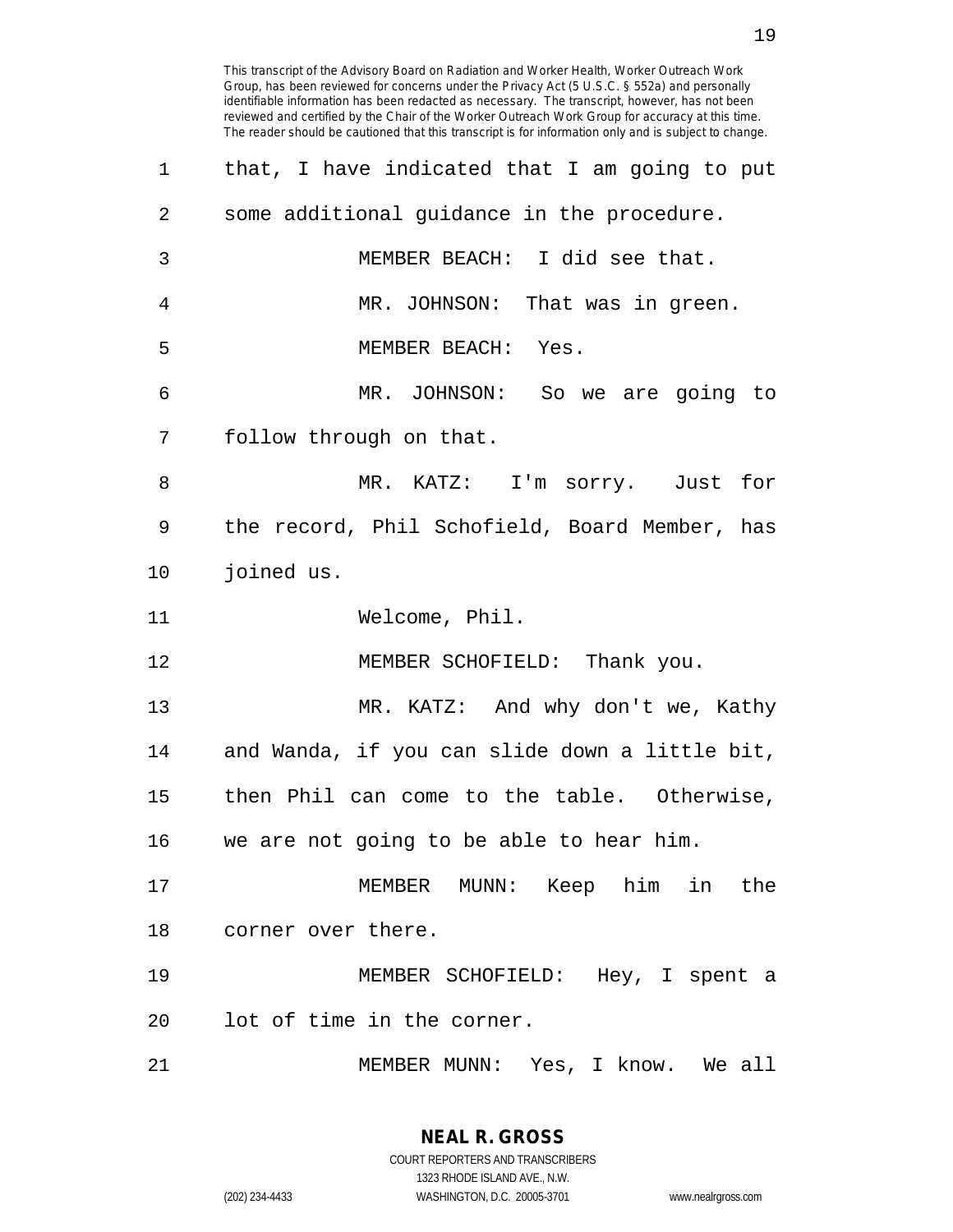Group, has been reviewed for concerns under the Privacy Act (5 U.S.C. § 552a) and personally identifiable information has been redacted as necessary. The transcript, however, has not been reviewed and certified by the Chair of the Worker Outreach Work Group for accuracy at this time. The reader should be cautioned that this transcript is for information only and is subject to change. 1 know about the corners, don't we? 2 MR. KATZ: Sorry. Sorry for 3 interrupting. I just wanted to catch that. 4 Thanks. 5 Sorry, Kathy. Go ahead. 6 MS. ROBERTSON-DEMERS: I have a 7 couple of questions. 8 How do you determine what isn't 9 actionable? What process do you go through? 10 MR. JOHNSON: As I indicated, the 11 action item is determined based upon the 12 professional judgment of the individual in 13 review of the minutes, being there at the 14 meetings, and conferring with the individual 15 that supported writing the minutes, along with 16 the HP associated with the respective site 17 which might be an ORAU HP. 18 MS. ROBERTSON-DEMERS: I am 19 getting a little ahead of myself. I guess one 20 of the concerns I have is, in going through 21 OTS, we have action items numbered up to 11.

This transcript of the Advisory Board on Radiation and Worker Health, Worker Outreach Work

**NEAL R. GROSS**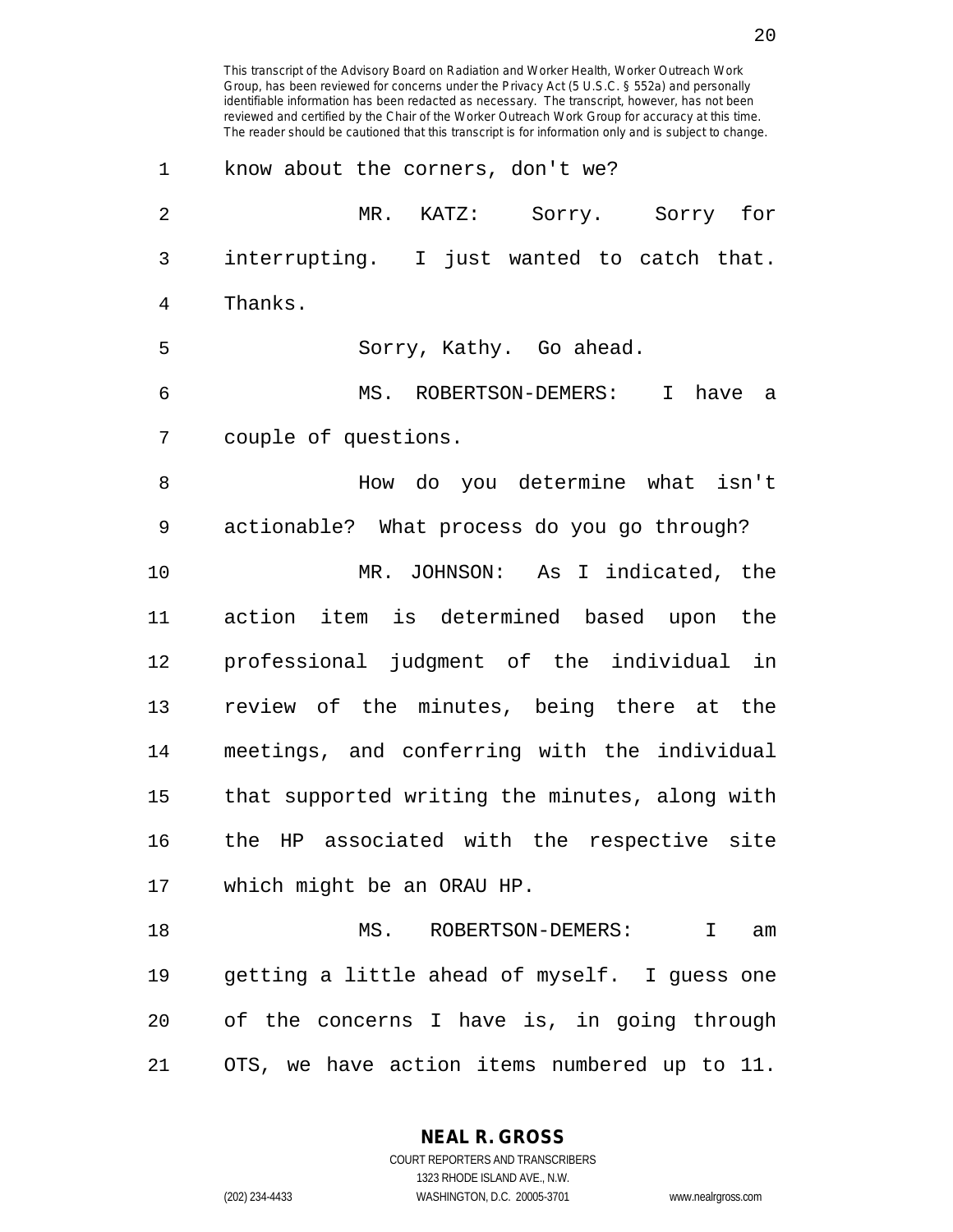1 There's things out there, and we have 118 2 meetings.

3 MR. JOHNSON: Well, you are 4 looking at a lot of historical stuff that you 5 asked to have put into the open list. We're 6 working on that. And it's impossible to try 7 to take an older system and a newer system and 8 backfit it. We are trying to gather that 9 information. The two systems are not 10 compatible with each other.

11 So, the action items that you are 12 referring to with regards to historical 13 meetings are likely not going to that.

14 MS. ROBERTSON-DEMERS: I think it 15 was a mix of some historical and some more 16 current meetings.

17 MR. JOHNSON: Very few historical 18 or mostly probably historical ones that you 19 have identified, but more recent, newer ones 20 from other meetings.

21 MEMBER MUNN: Is it possible as we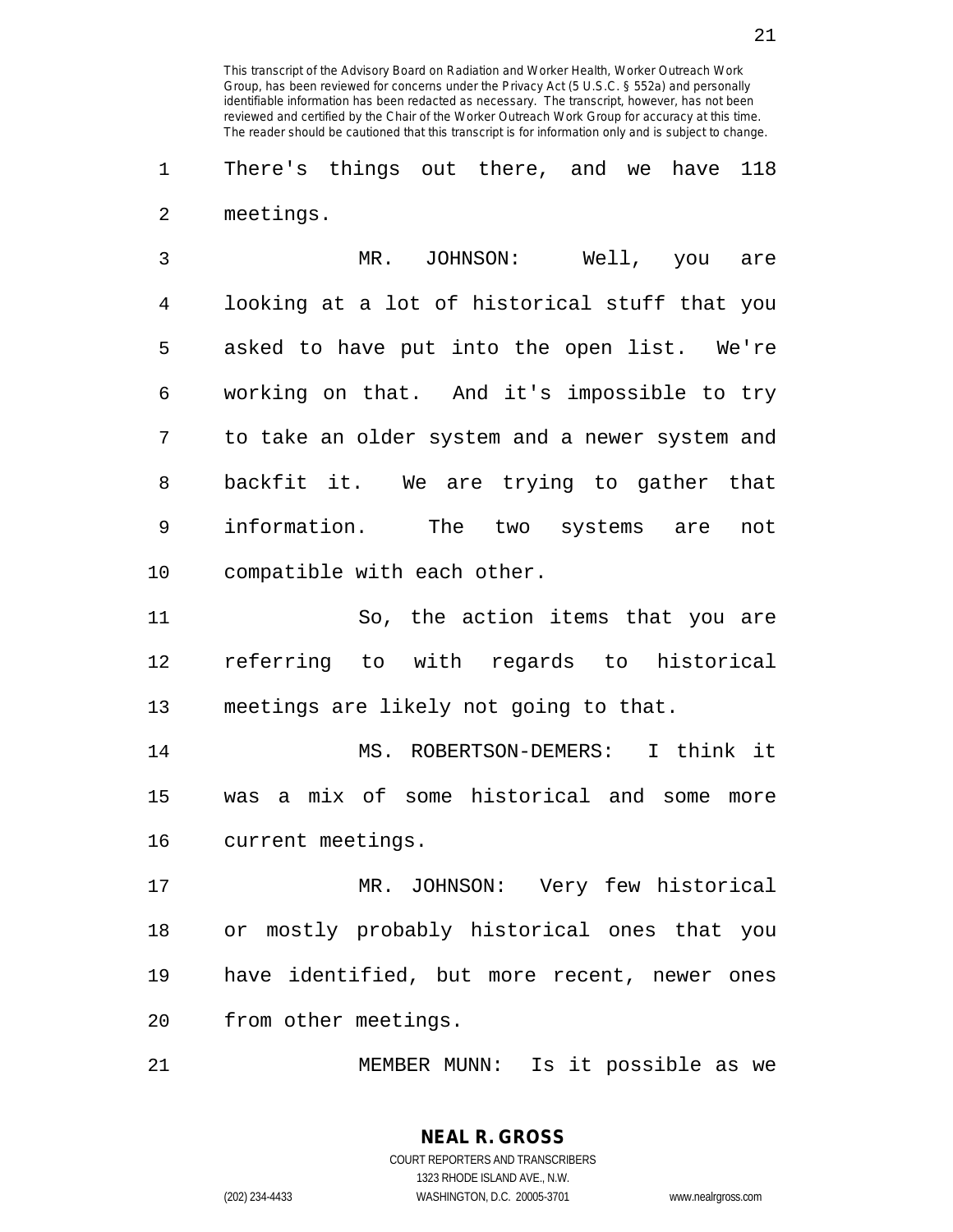| $\mathbf{1}$ | go through these action items that we can zero |
|--------------|------------------------------------------------|
| 2            | in on that one that we were discussing at the  |
| 3            | time and clarify at this meeting what the      |
| 4            | current outstanding action items are?<br>So    |
| 5            | that, what is being carried over is not quite  |
| 6            | as unclear to the rapid reader as the format   |
| 7            | that we have right now?                        |

8 Perhaps I'm the only one that had 9 some difficulty in trying to identify for 10 myself what is on the table right now as 11 opposed to what was considered an action item 12 and has, even though it says action item 13 closed there, it's not -- I'm not saying this 14 well, but it is not clear to me exactly what 15 the crucial outstanding action items on each 16 of these items is to me right now.

17 I don't know whether it is just 18 format or whether this is an issue that may 19 not be closed in your view, and it is being 20 closed in someone else's view.

21 But if we can, as we address each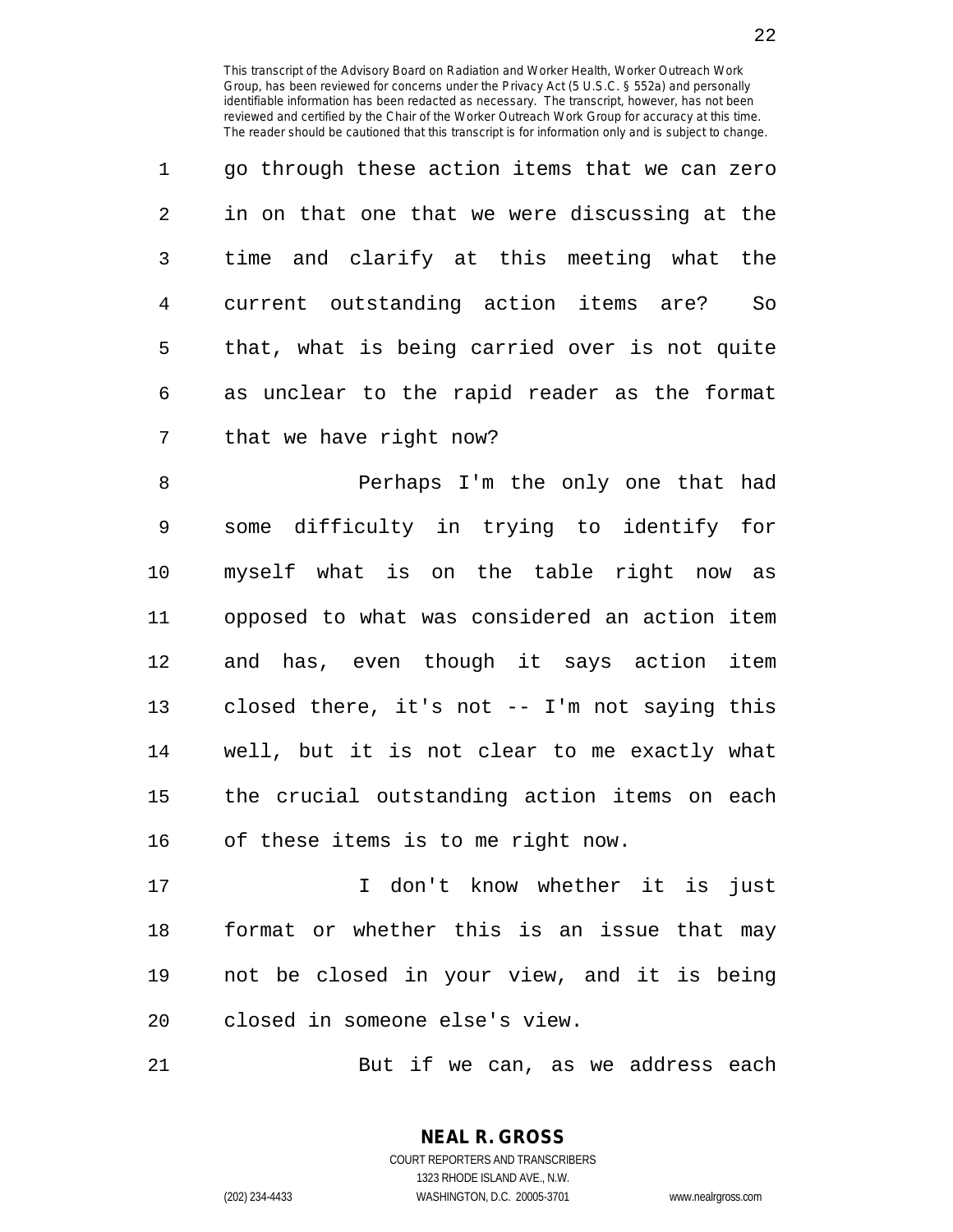| $\mathbf 1$ | of these today, if we can be very specific        |
|-------------|---------------------------------------------------|
| 2           | about what outstanding action items we now        |
| 3           | have on each of these findings, it would          |
| 4           | really be helpful.                                |
| 5           | MR. JOHNSON: Perhaps if Kathy can                 |
| 6           | be specific with her questions, then I could      |
| 7           | be specific with my answer.                       |
| 8           | CHAIRMAN GIBSON: Well, I think                    |
| $\mathsf 9$ | part of the issue is that this first finding      |
| 10          | kind of spills over into other areas. At          |
| 11          | least I thought Kathy was trying to explain       |
| 12          | some issues, other issues, and how little         |
| 13          | effect, you know, what needs to be addressed      |
| 14          | in this first finding.                            |
| 15          | DR. MAURO: This is John Mauro.                    |
| 16          | I have a question that goes toward                |
| 17          | this, I think. When you have your minutes of      |
| 18          | a meeting captured in some level of detail --     |
| 19          | I have to admit I haven't looked at the OTS       |
| 20          | and the level of granularity of the minutes,      |
| 21          | but I presume that embedded in that<br>are<br>- a |

**NEAL R. GROSS**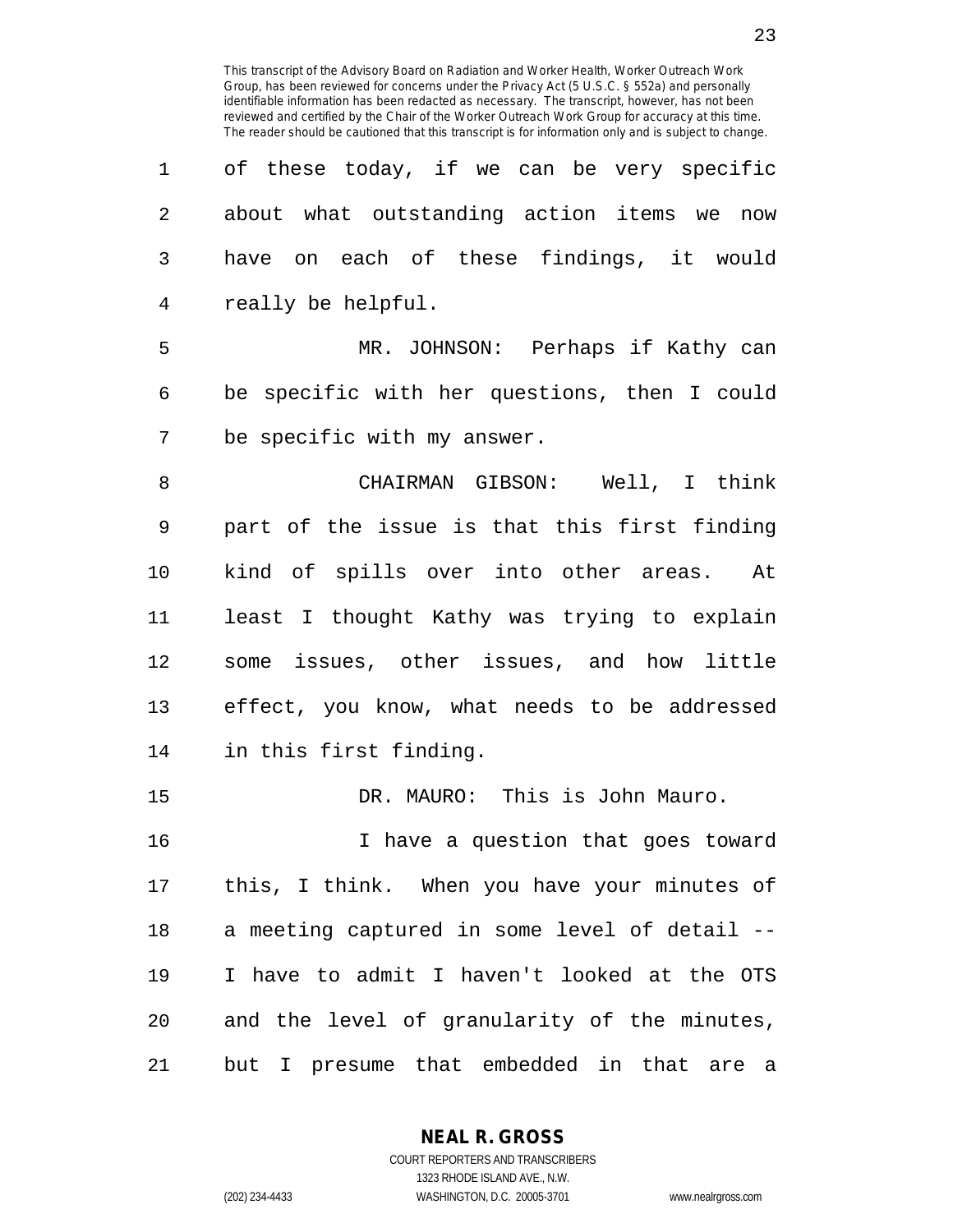1 number of comments, suggestions, questions, et 2 cetera, offered-up information by the people 3 you are speaking to, either individually or in 4 a group.

5 Is there any provision to create a 6 log? That is, what I mean by that is, once 7 you say there's a question, let's say someone 8 raises a question similar to the way questions 9 sometimes are raised at the full Board meeting 10 during the open sessions for the public. And 11 then, effectively, a log is maintained. Ted 12 is maintaining a log of these things, and 13 then, later on, the Board responds back on how 14 they are being dealt with.

15 Is there a provision for that in 16 your procedure to sort of, as you act on any 17 given item that is in your minutes, is there 18 any provision in your procedure for requiring 19 a log be maintained of what the follow-up 20 actions were? Or does it really just stop at 21 that point? That is, you have logged it in,

> **NEAL R. GROSS** COURT REPORTERS AND TRANSCRIBERS

> > 1323 RHODE ISLAND AVE., N.W.

(202) 234-4433 WASHINGTON, D.C. 20005-3701 www.nealrgross.com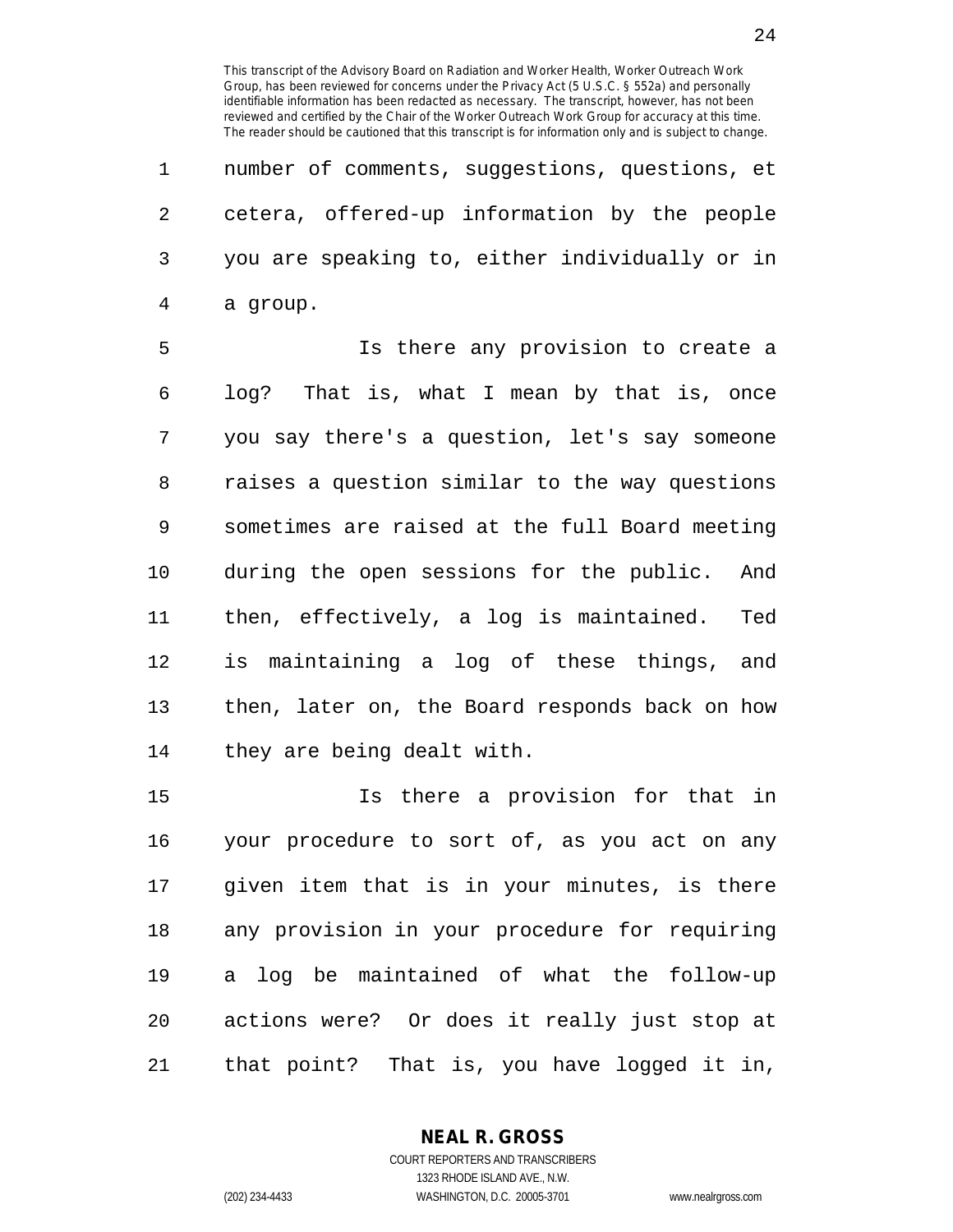| 1 in the OTS and from there, it is used as  |  |  |  |  |  |
|---------------------------------------------|--|--|--|--|--|
| 2 people see fit to use, which is a little  |  |  |  |  |  |
| 3 looser in terms of how to deal with these |  |  |  |  |  |
| 4 things.                                   |  |  |  |  |  |

5 What I am hearing is, if there was 6 some kind of log of what is being done, you 7 know, that goes with each item, to the degree 8 to which you could itemize them sometimes is 9 kind of blurry. But, anyway, that is what I 10 am hearing is, is there any need to have such 11 a log and tracking of followup to the material 12 that is captured in the OTS?

13 MR. JOHNSON: Let me try to refine 14 that. We don't have a log. We have minutes. 15 We attend. We listen. We take notes. And 16 during the session or at the end of the 17 session, if we have any identified salient 18 issues that we need to follow through on, they 19 are placed in the Outreach Tracking System. 20 In that system, there is a time basis by which 21 it is inputted; it's identified when it should

> **NEAL R. GROSS** COURT REPORTERS AND TRANSCRIBERS

1323 RHODE ISLAND AVE., N.W. (202) 234-4433 WASHINGTON, D.C. 20005-3701 www.nealrgross.com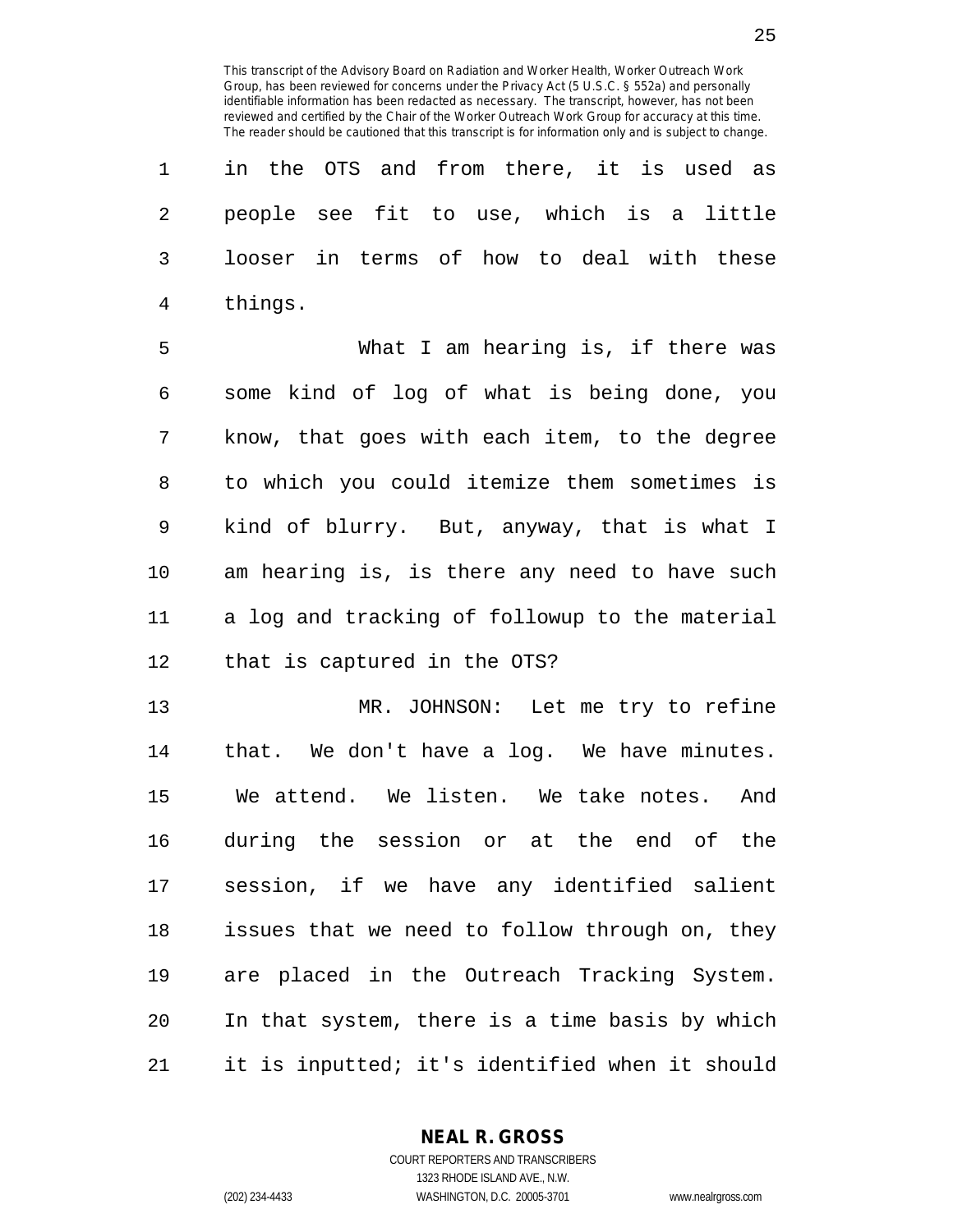| 1  | It is assigned to<br>completed.<br>be<br>an    |
|----|------------------------------------------------|
| 2  | individual. It is documented as to what the    |
| 3  | issue is. And on a periodic basis, the HP      |
| 4  | will check with the person who the issue is    |
| 5  | assigned to and see what the progress is.      |
| 6  | In the results section of the                  |
| 7  | action item, you can either type information   |
| 8  | in there as to what the status is or you can   |
| 9  | actually copy and paste emails in there.       |
| 10 | DR. MAURO: Oh, okay. So, in                    |
| 11 | other words, in practice, you are, in fact,    |
| 12 | logging in and tracking. Is that written up    |
| 13 | in the procedure, in PROC-12?                  |
| 14 | MR. JOHNSON:<br>It is<br>in<br>the             |
| 15 | procedure, yes.                                |
| 16 | DR. MAURO: Oh, okay. All right.                |
| 17 | Thank you.                                     |
| 18 | DR. MAKHIJANI: Could I follow up               |
| 19 | on what Josie was asking about? I want to      |
| 20 | focus on the worker, the information-gathering |
| 21 | interviews, right, are they always initiated   |

**NEAL R. GROSS**

COURT REPORTERS AND TRANSCRIBERS 1323 RHODE ISLAND AVE., N.W. (202) 234-4433 WASHINGTON, D.C. 20005-3701 www.nealrgross.com

26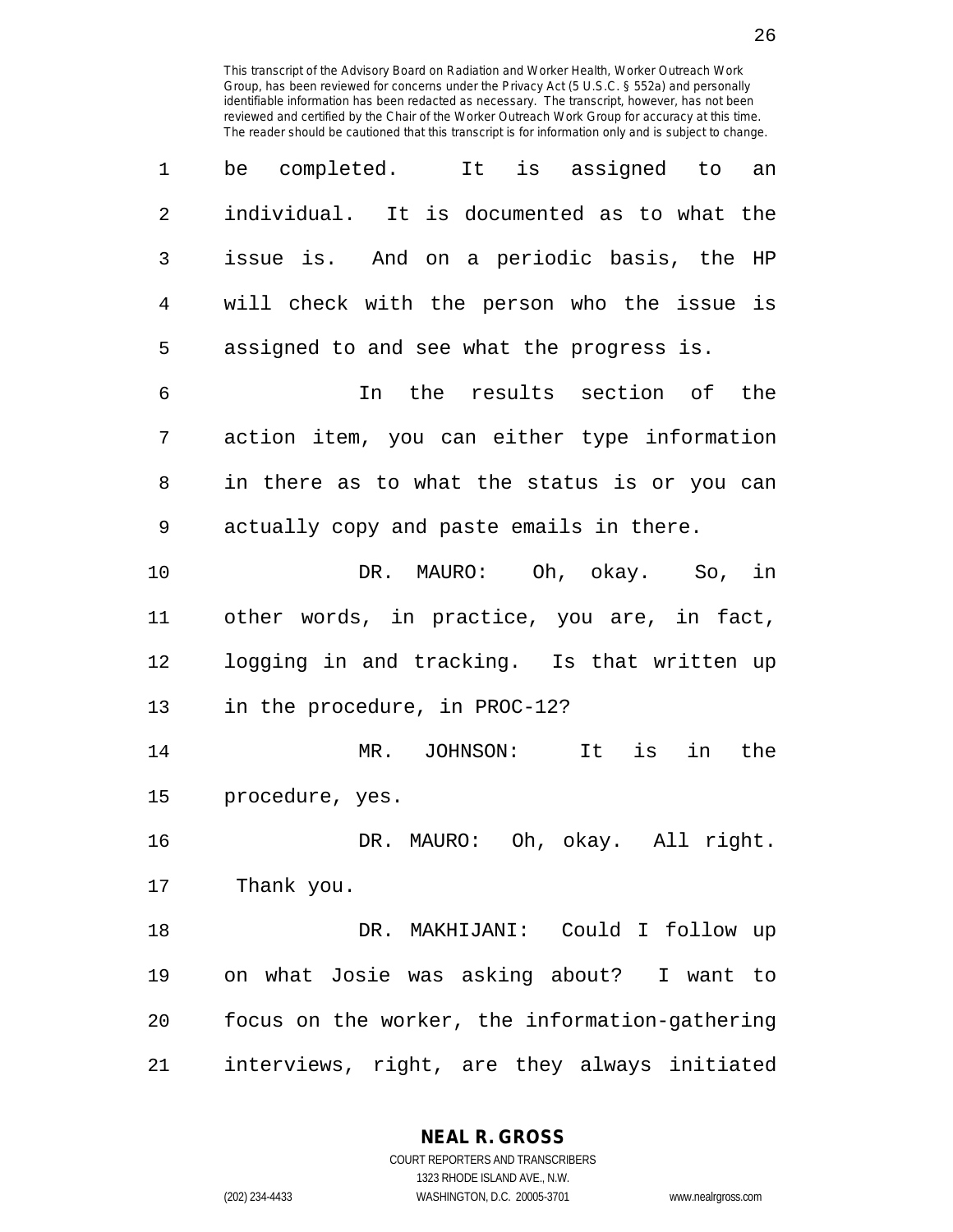1 by somebody that is writing like a TBD or are 2 they initiated from ATL or NIOSH or ORAU? 3 Because information-gathering is initiated 4 generally by somebody that is writing a 5 document, right?

6 MR. McDOUGALL: Yes, basically, 7 today, most of the information-gathering 8 meetings that are taking place today are in 9 support of a petition evaluation, in 10 preparation for a Petition Evaluation Report.

11 So, the HP, the NIOSH HP who is 12 working that particular petition requests us 13 to go out and arrange for the gathering of the 14 information he needs.

15 A good example of that is in the 16 last couple or three months the GE Evendale 17 meetings. They had a specific, the Board had 18 a specific request of NIOSH. NIOSH asked us 19 to go out and facilitate that.

20 DR. MAKHIJANI: So, does the HP 21 who requests that meeting attend the meeting

1323 RHODE ISLAND AVE., N.W.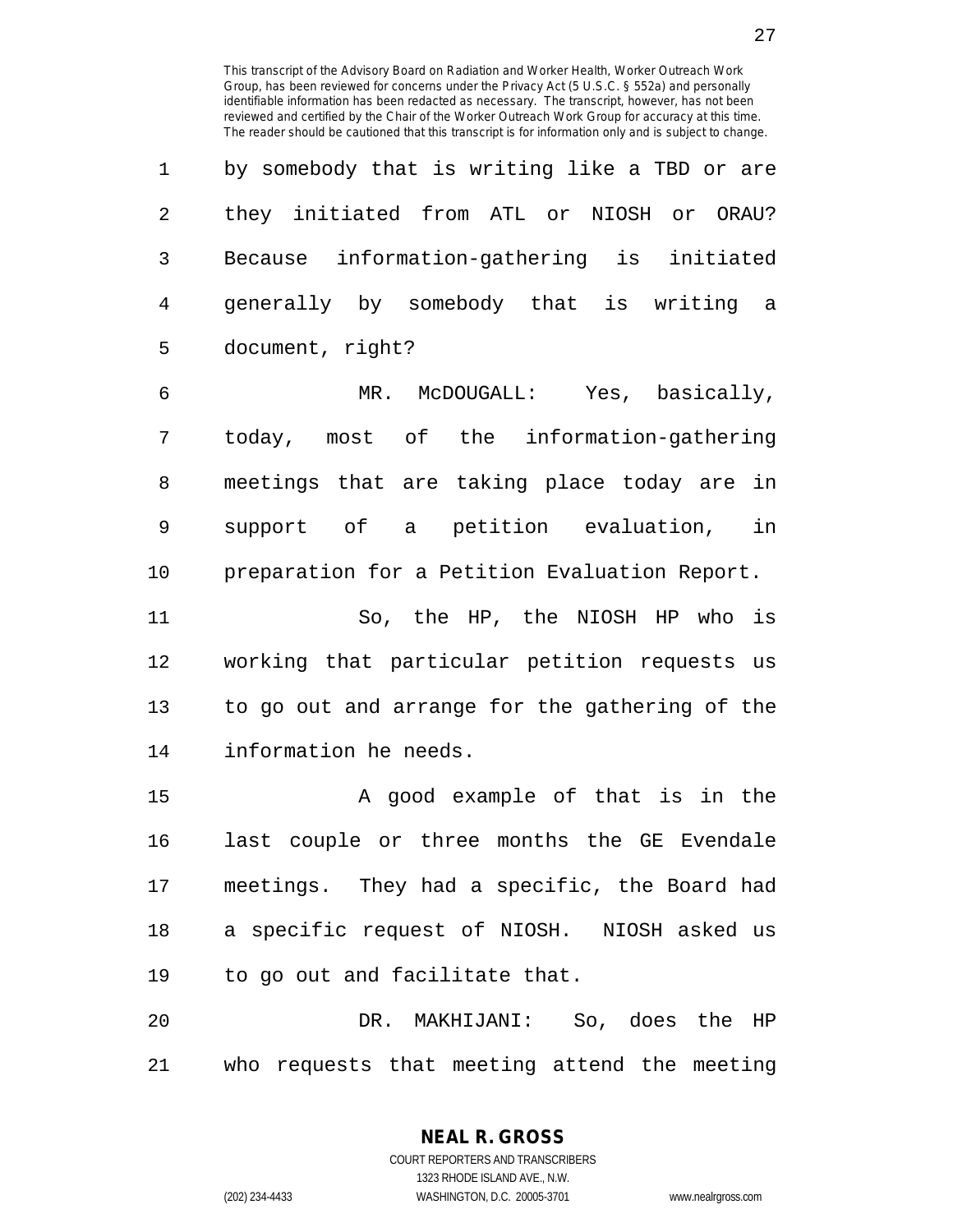1 to make sure --

| $\overline{2}$ | MR. JOHNSON: Yes.                              |
|----------------|------------------------------------------------|
| 3              | DR. MAKHIJANI: It's that specific              |
| 4              | HP who attends the meeting?                    |
| 5              | MR. JOHNSON: As far back as I can              |
| 6              | recall, even back when we were doing the Site  |
| 7              | Profiles, the NIOSH HP who was responsible for |
| 8              | that document was, I think in nearly every     |
| 9              | single instance, at that meeting.              |
| 10             | DR. MAKHIJANI: And do they make                |
| 11             | their own notes or do they just rely on your   |
| 12             | notes? And how do they get back to the HP?     |
| 13             | MR. JOHNSON: I think they do                   |
| 14             | both. I think they make their own notes. I     |
| 15             | have been in meetings with Grady, and I know I |
| 16             | can recall him taking notes.                   |
| 17             | DR. MAKHIJANI: Right.                          |
| 18             | MR. JOHNSON: But they also have                |
| 19             | access to our minutes.                         |
| 20             | DR. MAKHIJANI: So, there should                |
| 21             | two sets, normally, from each of these<br>be   |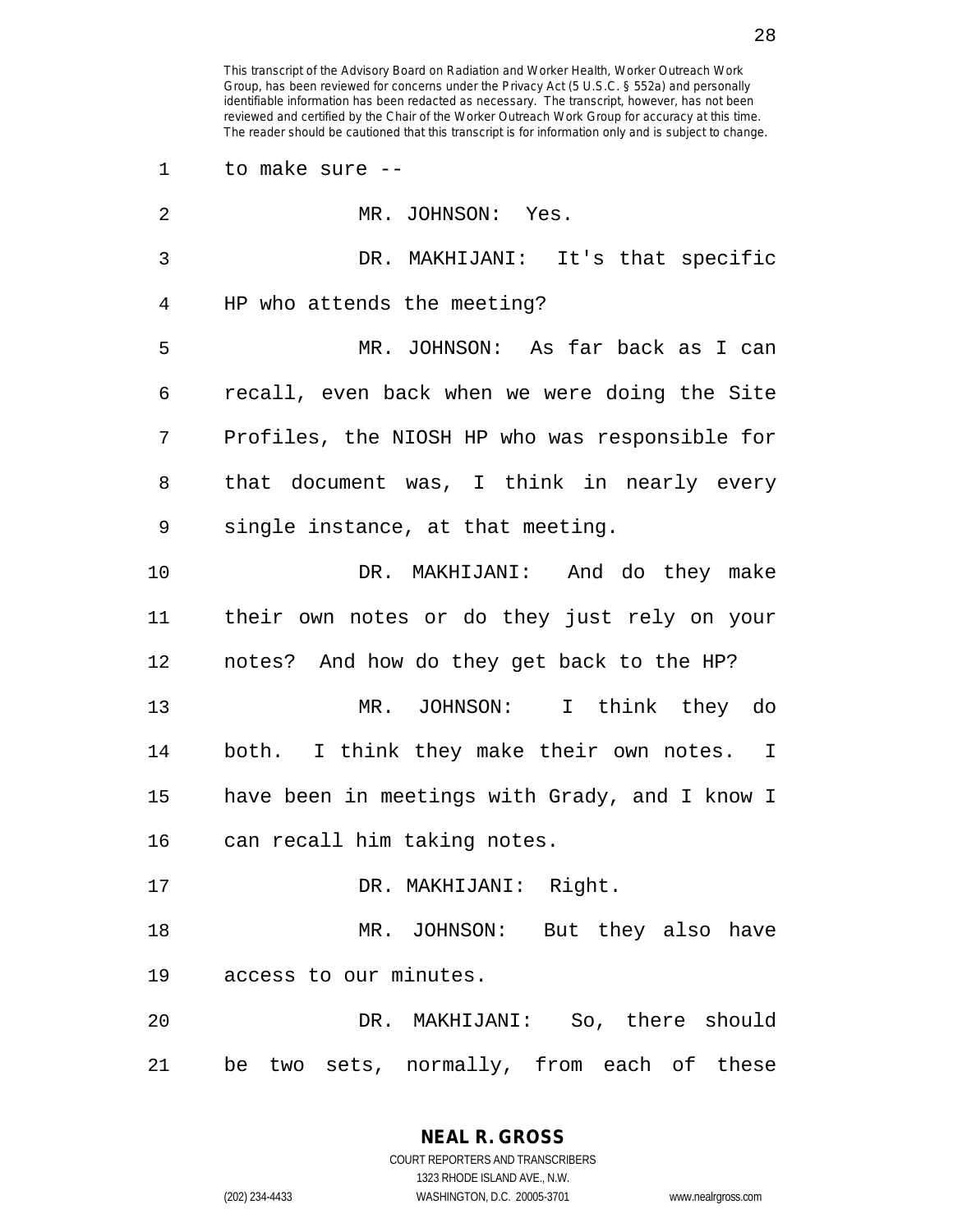1 information-gathering meetings, there should 2 be two sets of documents that arise from that, 3 right? A set of notes that was taken by the 4 requesting HP who had a specific set of 5 questions -- I mean we do this all the time, 6 too. We have a specific set of questions, and 7 we want to make sure they are all answered. 8 We try to make sure that we go through them. 9 And if the person is there themselves, then, 10 presumably, if they have made notes, they have 11 made some effort to make sure that all their 12 questions were answered.

13 And is that posted on the SRDB? 14 Or how does that work? How do you reconcile 15 the --

16 MR. JOHNSON: If there are notes 17 taken, then those notes can be easily worked 18 with having looked at the minutes, once they 19 are developed, to see if those components are 20 addressed in the minutes or the notes can be 21 given to the person developing the minutes to

**NEAL R. GROSS**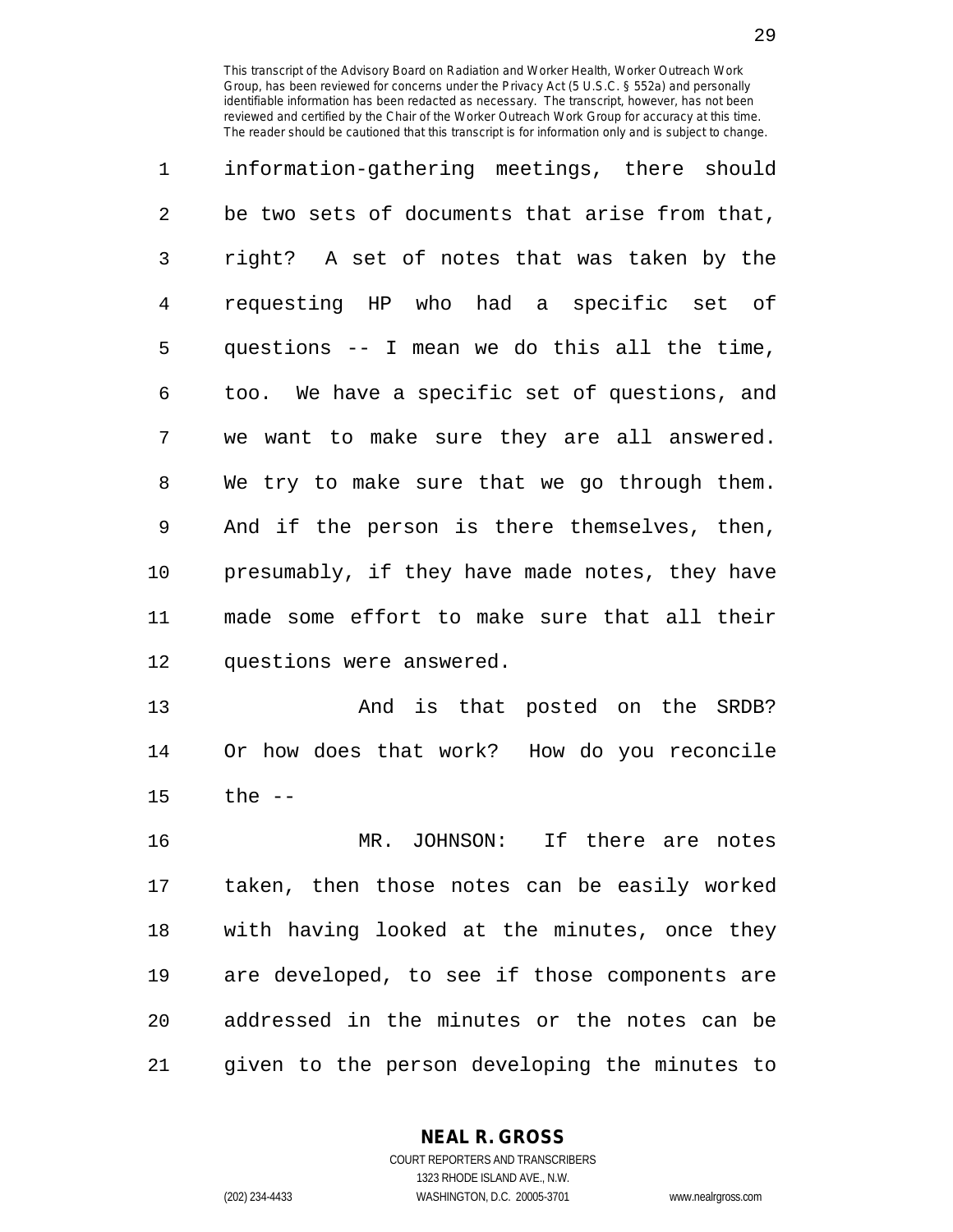1 ensure that those issues have been fully 2 addressed.

3 Now, when the minutes are 4 developed, it is pretty much a complete 5 dissertation of the meeting itself. 6 DR. MAKHIJANI: Now that doesn't 7 show up in the procedure anywhere. Does each 8 requesting HP make their own notes -- 9 MR. JOHNSON: No. Of course not. 10 DR. MAKHIJANI: -- and then you 11 incorporate that into the minutes? 12 MR. JOHNSON: No, it's not. No. 13 It is just good business practice. 14 DR. MAKHIJANI: I don't understand 15 that. 16 I'm just interested in the 17 functional aspect of this thing. If you have 18 information-gathering meetings, and then the 19 HP has a set of questions, they make notes to 20 make sure that they have the information they 21 need. Then, there are two things that I think

> **NEAL R. GROSS** COURT REPORTERS AND TRANSCRIBERS

> > 1323 RHODE ISLAND AVE., N.W.

(202) 234-4433 WASHINGTON, D.C. 20005-3701 www.nealrgross.com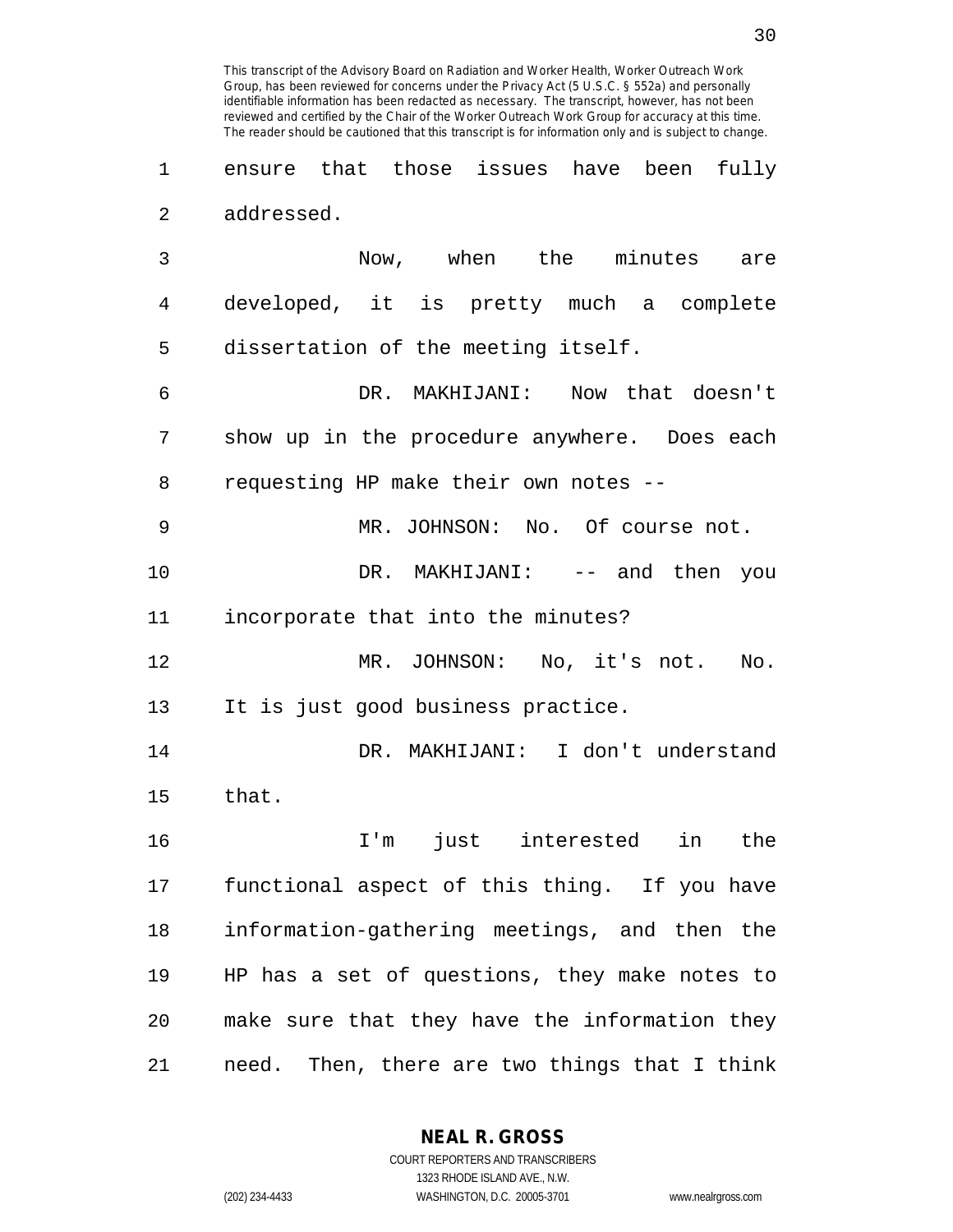1 should happen, and maybe I'm wrong, and I 2 should be happy to be corrected.

3 One is, when the HP actually uses 4 that information in the document, there should 5 be some reference to his notes from which he 6 worked, because they are his notes and his 7 understanding of what happened at the meeting. 8 There should be some way of making sure that 9 those notes were reflected appropriately, that 10 they are posted.

11 And then, the second track of that 12 would be getting back to the worker and making 13 sure that the HP is properly using the 14 information, that he understood what went on 15 properly.

16 And there are a lot of different 17 ways to do that. We have our own way of doing 18 that, and you prepare these minutes.

19 But I would think that the notes 20 taken by the originating HP would be the most 21 document in a way operationally for the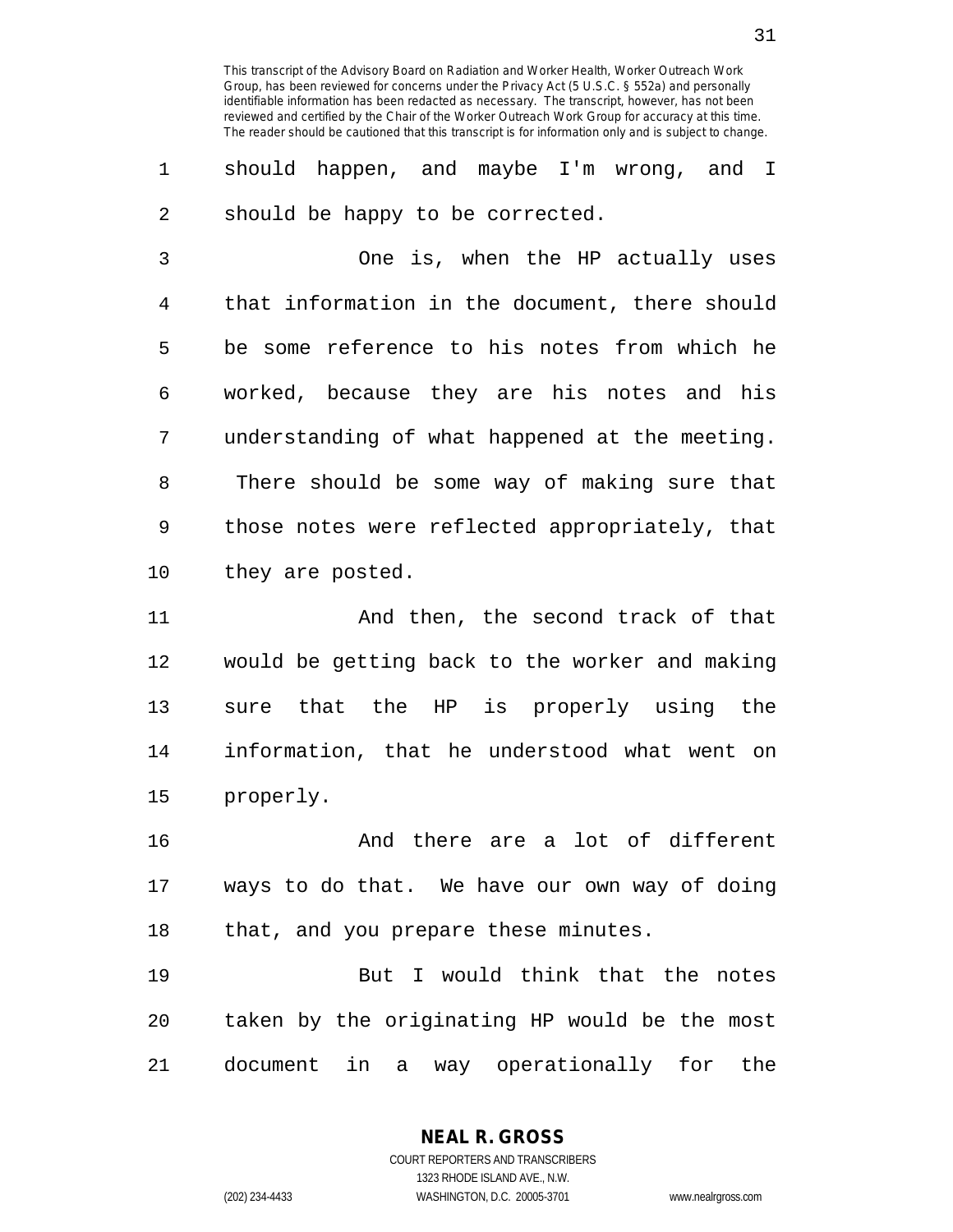1 preparation of the TBD or Evaluation Report or 2 whatever is happening.

3 Does the procedure specify that 4 the originating HP be present? I mean, if 5 they are always present, that is wonderful. I 6 mean, that is a big concern that is allayed, 7 and maybe it should just be mentioned.

8 But this operational thing is 9 puzzling because I did not know that the HP 10 made their own notes and that you reconciled 11 those notes. Do the workers ever see those 12 notes?

13 MR. JOHNSON: Let me just say that 14 if they have notes -- the procedure doesn't 15 require them to take notes because we have 16 minutes, and then the minutes are reviewed by 17 the HP.

18 So, if he has or she has notes, 19 they can compare those notes to the minutes to 20 verify that the points of interest that we 21 have are addressed in the minutes.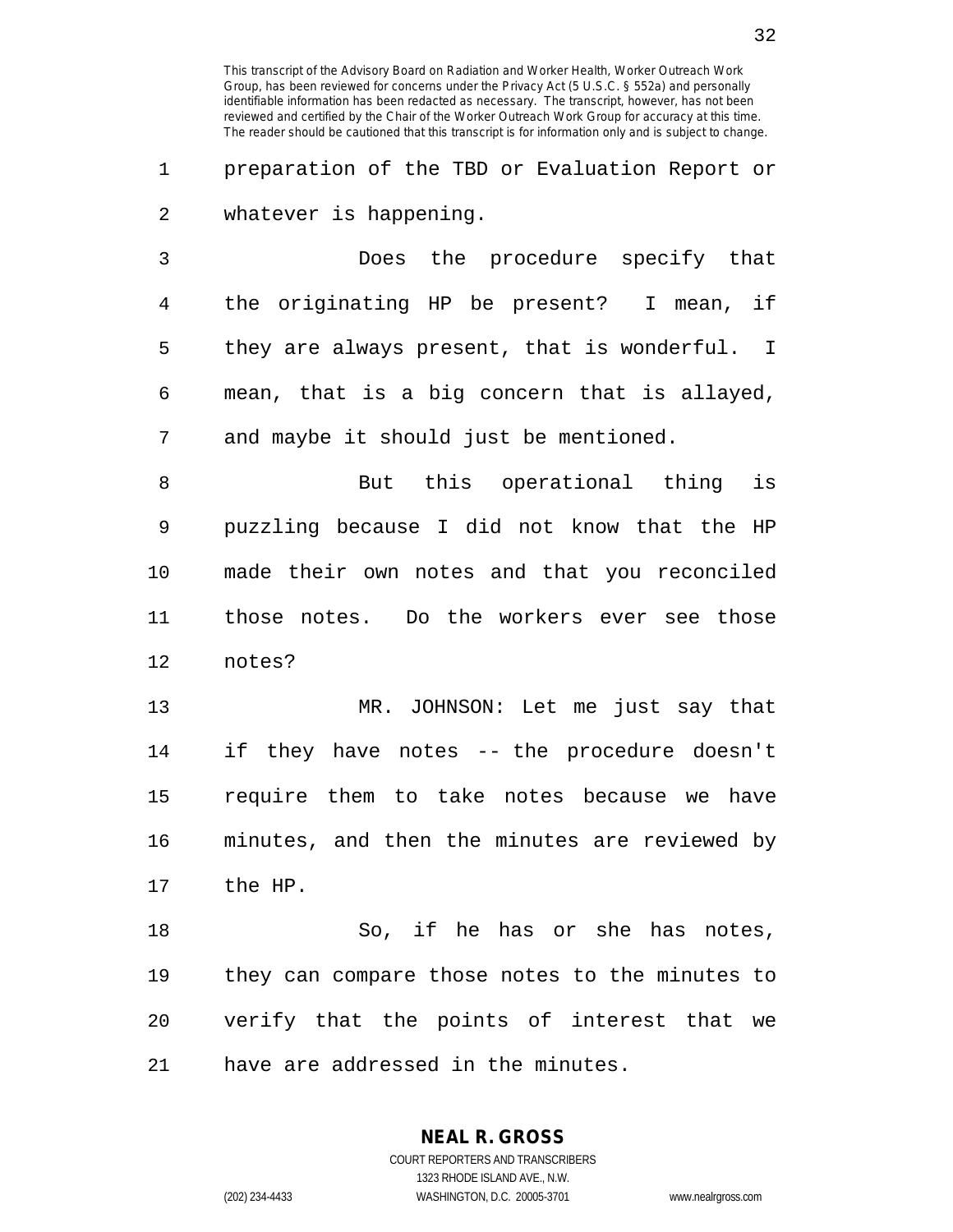1 If they have any issues, salient 2 issues, that they want to follow, they address 3 those.

4 DR. MAKHIJANI: Do the action 5 items refer both ways? There's a set of 6 action items for the HP to pay attention to 7 that arose from the meeting and the 8 preparation of the document and a set of 9 action items that gets back to the workers in 10 terms of their questions and informs them as 11 to how the minutes were used in the ER?

12 MR. JOHNSON: There's no 13 distinction between the two.

14 DR. MAKHIJANI: Because I am not 15 aware of action items that refer to an HP, but 16 I'm not comprehensively aware of the action 17 items; Kathy and our team is.

18 MS. ROBERTSON-DEMERS: Perhaps one 19 of the questions is once you kind of institute 20 action items, how do these substantive 21 comments get integrated into the Site Profile

**NEAL R. GROSS**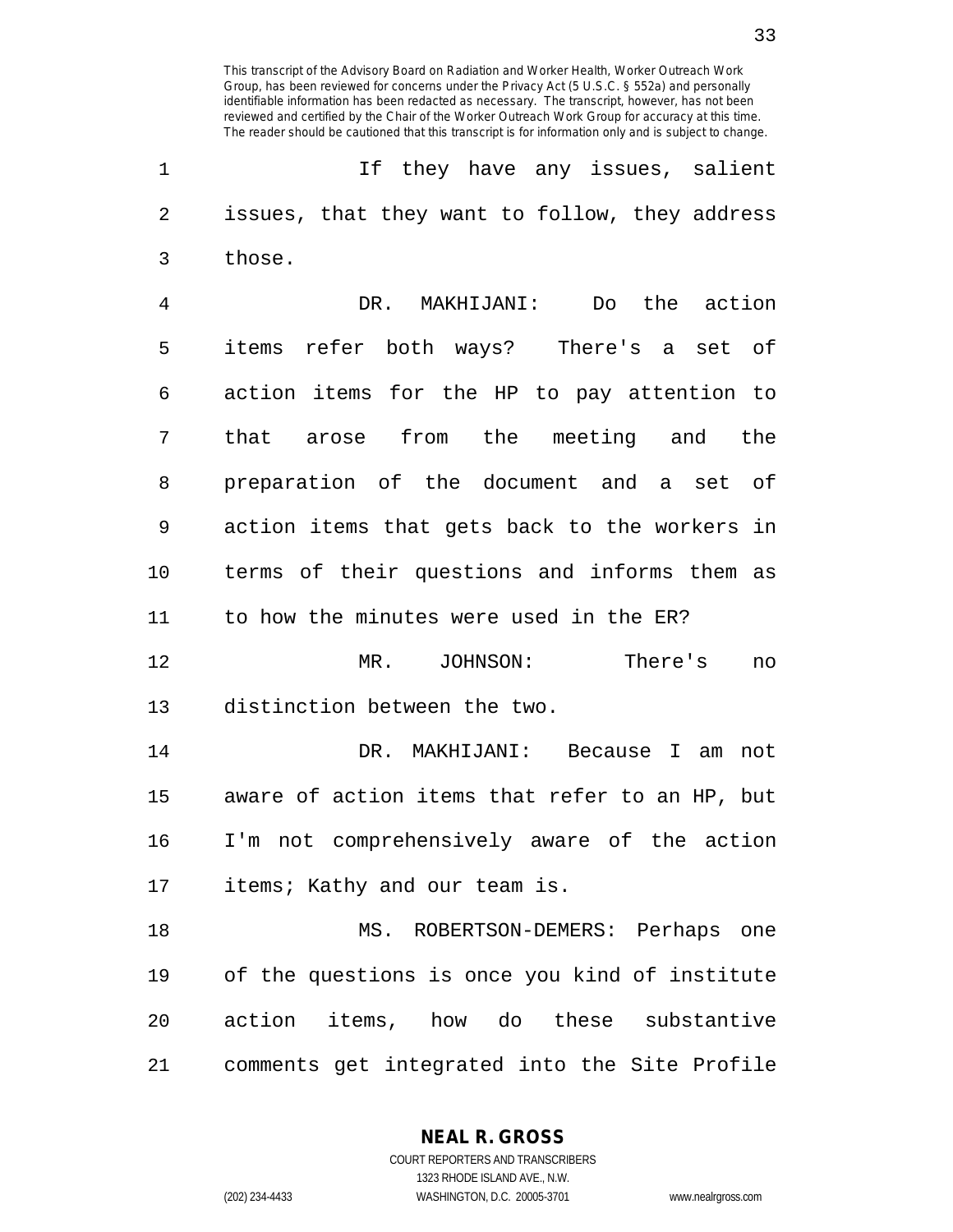1 and the SEC process?

| $\overline{2}$ | MR. JOHNSON: Earlier I indicated               |
|----------------|------------------------------------------------|
| 3              | that the OCAS HP be at the meeting.            |
| 4              | Associated with the OCAS HP is an individual   |
| 5              | who is assigned by ORAU to be the technical    |
| 6              | document owner. Between those two individuals  |
| 7              | and the assignment of the action item and the  |
| 8              | closure of the action item, if it requires to  |
| 9              | be something to update the Technical Basis     |
| 10             | Document, the closure will identify that,      |
| 11             | along with the coordination with the Technical |
| 12             | Basis Document owner.                          |
| $\sim$         |                                                |

13 MS. ROBERTSON-DEMERS: Okay. And 14 how are the Technical Basis Document owners 15 getting access to the historical comments 16 which may be of relevance since the release of 17 the last version of the TBD?

18 MR. JOHNSON: Well, if we are 19 talking three years ago, those items should 20 have gone through the WISPR system. And if 21 there were issues that were identified at that

**NEAL R. GROSS**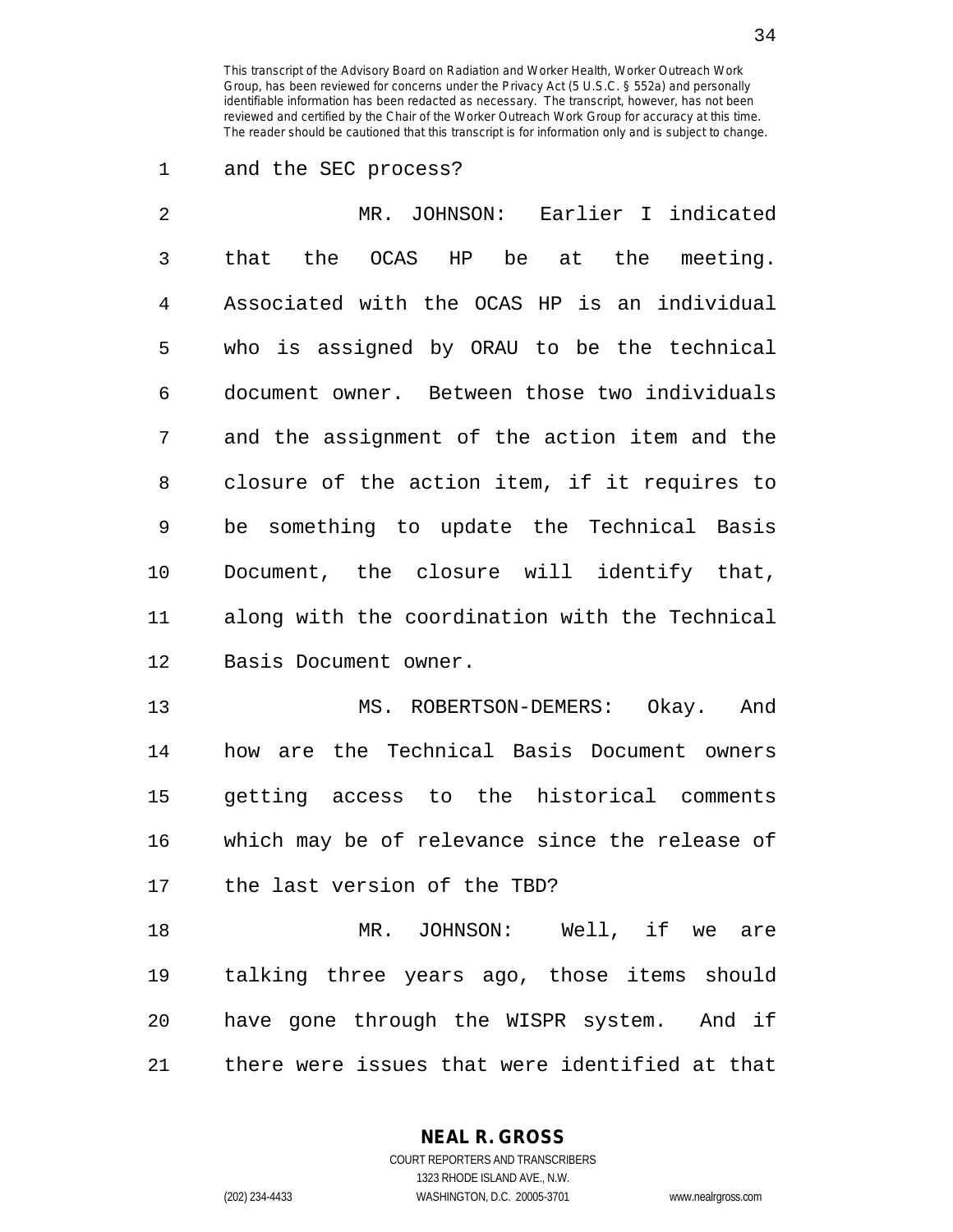|                | point in time justifiable to update the        |
|----------------|------------------------------------------------|
| $\overline{2}$ | Technical Basis Documents, they should be out  |
| 3              | there, and they should be in the cover letter  |
| 4              | of the technical document as to where the      |
| 5              | information came from and when it was updated. |
| 6              | MS. ROBERTSON-DEMERS: The front,               |
| 7              | the summary page of the TBD?                   |
| 8              | MR. JOHNSON: Of the Technical                  |
| 9              | Basis Document, TBD or technical document,     |
| 10             | right.                                         |
| 11             | MR. McDOUGALL: Kathy, just one                 |
| 12             | point. Any minutes, if the minutes or the      |
|                |                                                |
| 13             | source documents for any of these concerns,    |
| 14             | any minutes from any meeting going back to     |
| 15             | 2003, if they are not in the OTS, they are     |
| 16             | certainly online. They are on the NIOSH        |
| 17             | website. It is not like they are hard to       |
| 18             | find. So, if you wanted to see the minutes     |
| 19             | from a meeting from 2004, 2005, they are right |

21 MS. ROBERTSON-DEMERS: Or on the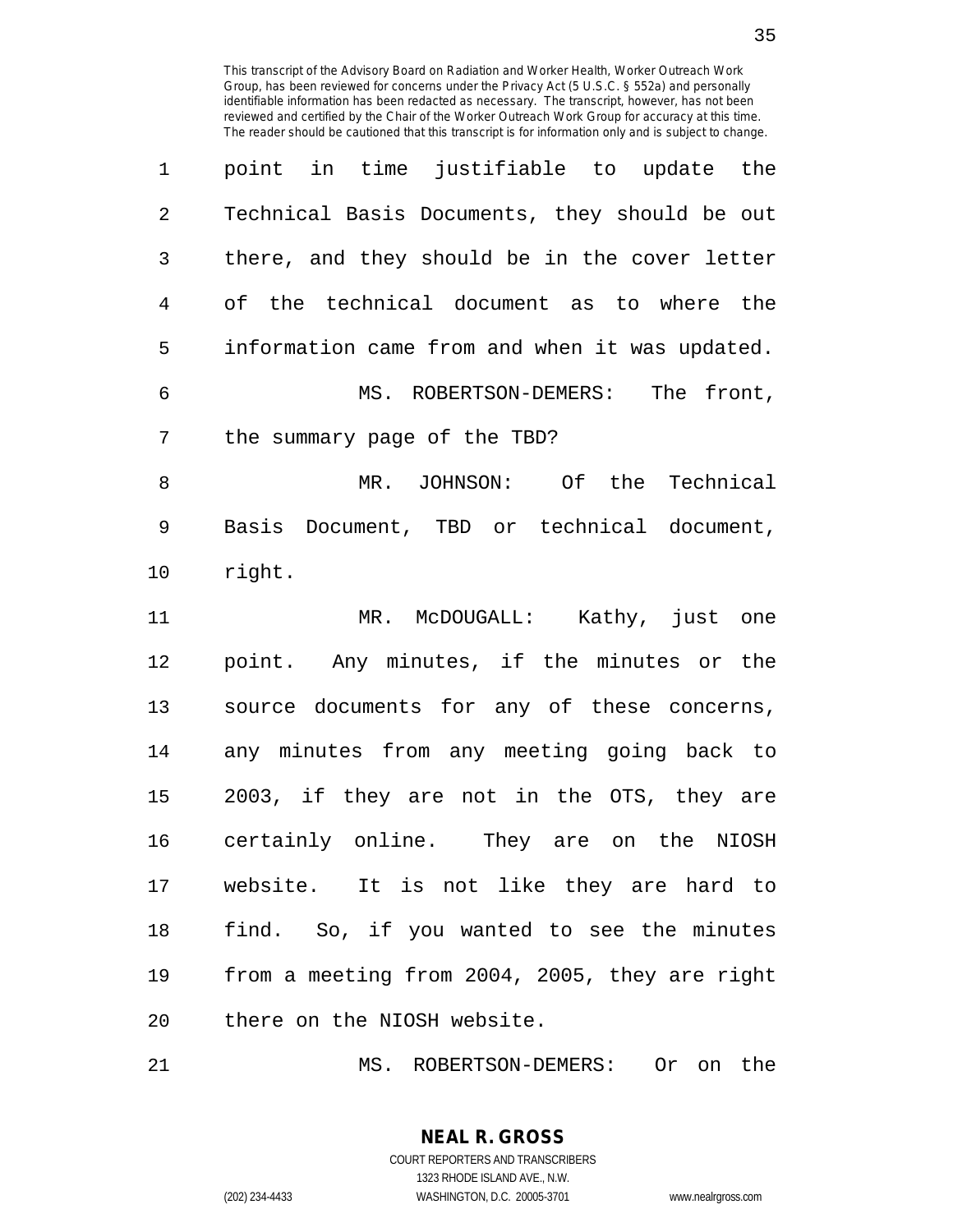1 SRDB?

| 2  | MR. McDOUGALL: And/or, yes. But,               |
|----|------------------------------------------------|
| 3  | as a default, they are all on the NIOSH        |
| 4  | website. So, the worst thing, the worst case   |
| 5  | scenario is you just go to the public website, |
| 6  | and there they are. There's 100-and-some-odd   |
| 7  | sets of minutes out there.                     |
| 8  | MS. ELLIOTT: And as of yesterday,              |
| 9  | the final minutes for all the historical       |
| 10 | before June 2007 are in the OTS.               |
| 11 | MR. KATZ: That's great.                        |
| 12 | MR. JOHNSON: Another issue about               |
| 13 | the OTS is that anything that goes in as a     |
| 14 | document automatically goes into the SRDB      |
| 15 | associated with that particular site.          |
| 16 | MEMBER MUNN:<br>In<br>my simplistic            |
| 17 | mind, I am attempting to go through the action |
| 18 | items that we have before us. And as I see, I  |
| 19 | believe, a very simple way to address my first |
| 20 | concern, which is how to address what is still |
| 21 | an outstanding action item.                    |

**NEAL R. GROSS** COURT REPORTERS AND TRANSCRIBERS

1323 RHODE ISLAND AVE., N.W.

(202) 234-4433 WASHINGTON, D.C. 20005-3701 www.nealrgross.com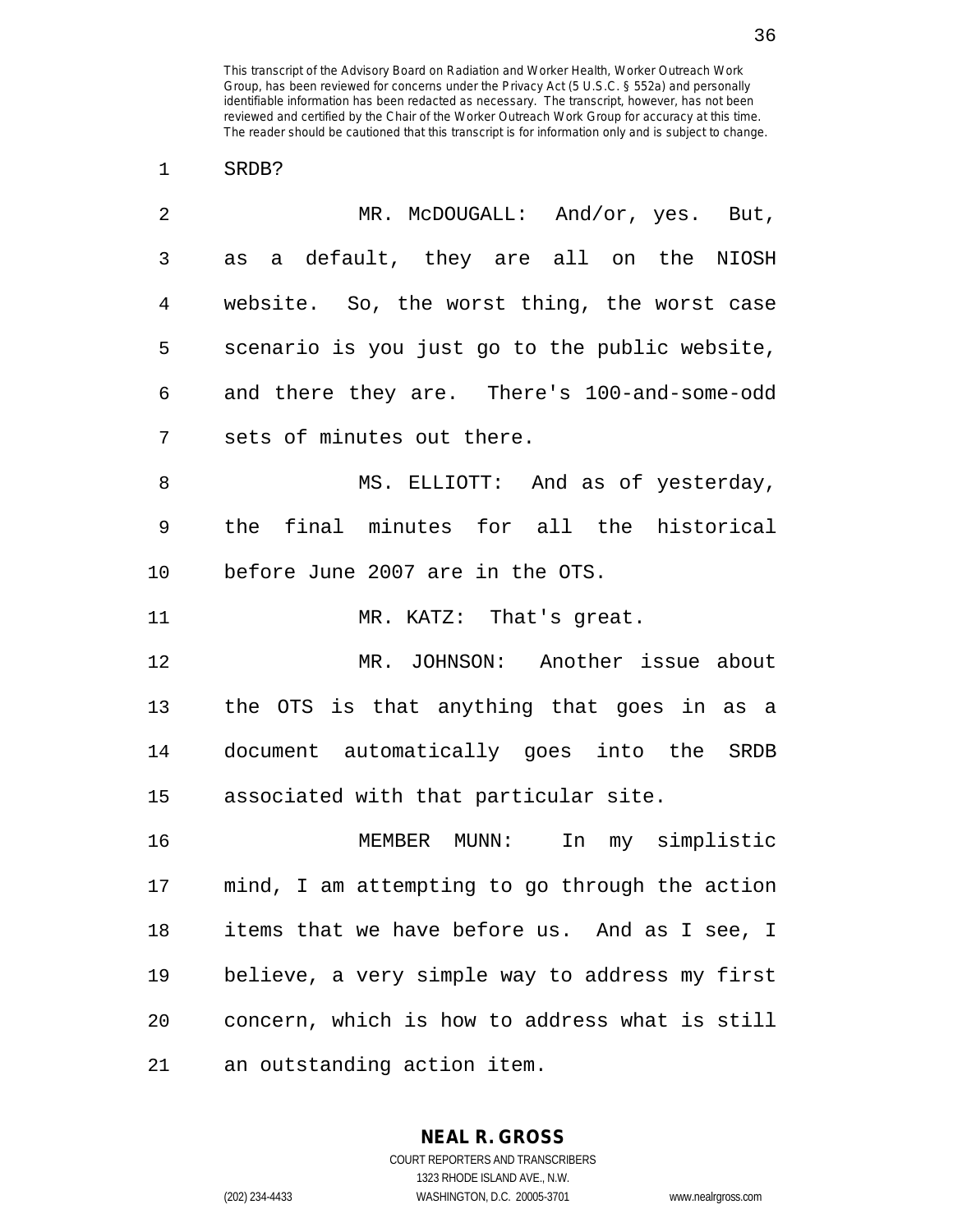identifiable information has been redacted as necessary. The transcript, however, has not been reviewed and certified by the Chair of the Worker Outreach Work Group for accuracy at this time. The reader should be cautioned that this transcript is for information only and is subject to change. 1 1 If we are going to look at this 2 table at all, I am not sure, am I fouling up 3 the process here by referring to the outreach 4 program? 5 MS. ROBERTSON-DEMERS: It was more 6 meant as a guidance to do this meeting than 7 anything else. 8 MEMBER MUNN: Well, good. Good. 9 All right. Because that's what I'm trying to 10 do, is get through the meeting. 11 Under NIOSH responses, there are a 12 couple of things that I don't understand in 13 Item F1. One of the things is I do not 14 understand the marking after Action Item 15 Source, and there are two parallel lines about 16 halfway down the page where the first space 17 occurs. Additionally, to aid in identifying 18 the source or initiator for the item, an 19 action item source -- 20 MS. ELLIOTT: Those are quotation

This transcript of the Advisory Board on Radiation and Worker Health, Worker Outreach Work Group, has been reviewed for concerns under the Privacy Act (5 U.S.C. § 552a) and personally

21 marks.

**NEAL R. GROSS** COURT REPORTERS AND TRANSCRIBERS

1323 RHODE ISLAND AVE., N.W.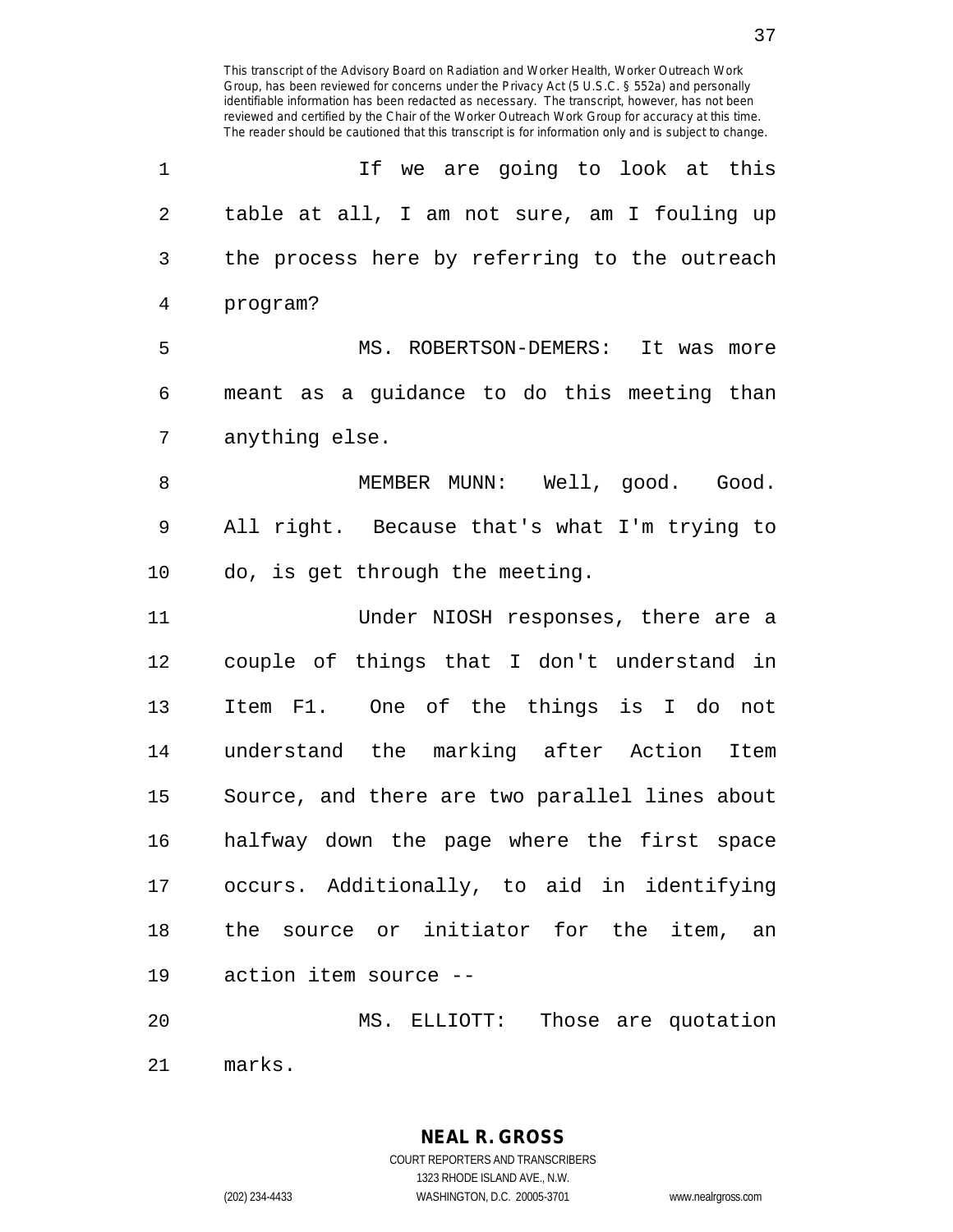identifiable information has been redacted as necessary. The transcript, however, has not been reviewed and certified by the Chair of the Worker Outreach Work Group for accuracy at this time. The reader should be cautioned that this transcript is for information only and is subject to change. 1 MS. ROBERTSON-DEMERS: Yes. 2 MEMBER MUNN: That's a quote? 3 MS. ELLIOTT: And they transferred 4 somehow weird into the -- 5 MEMBER MUNN: All right. All 6 right. So that is just a typing thing. 7 On the next page is where I see 8 the first indication of what my reading tells 9 me is an outstanding action item. And it is 10 near the bottom of the page on page, what is 11 numbered 4 here. 12 12 It says, Action, and then follows 13 some specification as to what actions are 14 going to be taken. And then, on page 5, it 15 again says, Action and again some 16 specifications. Similarly, on page 6. 17 The seems to me if we, at the very 18 least, would bold the word action in each 19 case -- 20 MEMBER BEACH: Well, those actions 21 came up through -- J.J., you guys worked on

This transcript of the Advisory Board on Radiation and Worker Health, Worker Outreach Work Group, has been reviewed for concerns under the Privacy Act (5 U.S.C. § 552a) and personally

1323 RHODE ISLAND AVE., N.W.

(202) 234-4433 WASHINGTON, D.C. 20005-3701 www.nealrgross.com

38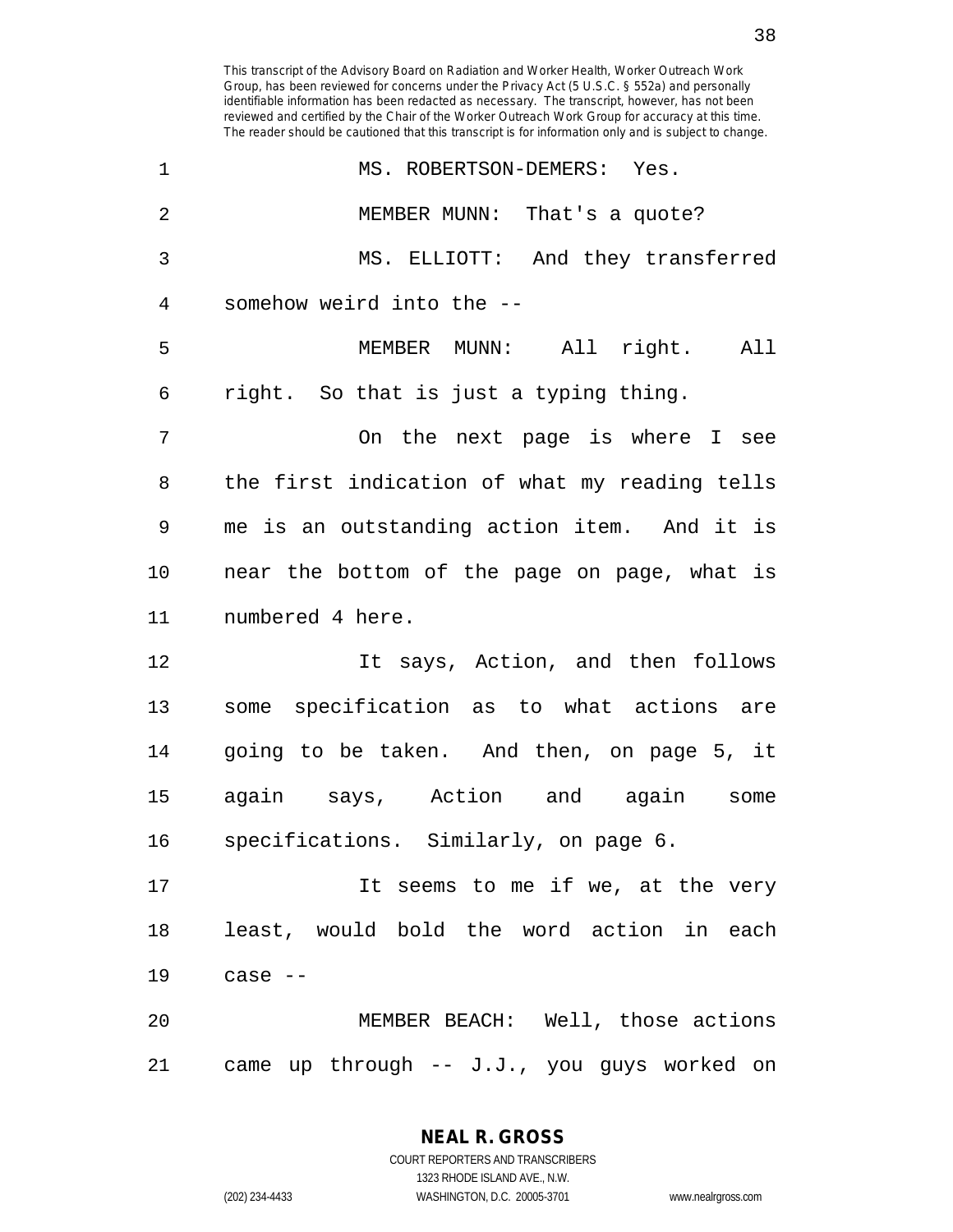1 those, right?

| 2  | MR. JOHNSON: Right. What I did,               |
|----|-----------------------------------------------|
| 3  | I did not have this.                          |
| 4  | MEMBER BEACH: Sure. Sure. She                 |
| 5  | just took care of that.                       |
| 6  | MR. JOHNSON: So, what I did is I              |
| 7  | just took what I had and went through,        |
| 8  | addressed the respective findings<br>and      |
| 9  | observations. And then, anything that I was   |
| 10 | going to do in support of trying to heal or   |
| 11 | address that finding or observation, I put it |
| 12 | in green.                                     |
| 13 | MEMBER BEACH: Right.                          |
| 14 | MR. JOHNSON: Green is what I am               |
| 15 | going to do to update the procedures.         |
| 16 | MEMBER MUNN:<br>I understand, and I           |
| 17 | understand that that is a fine method of      |
| 18 | differentiating, except that, quite often, we |
| 19 | don't get the coloring when we are -- it      |
| 20 | depends on what format we are looking at,     |
| 21 | whether we have the color or not.             |

**NEAL R. GROSS** COURT REPORTERS AND TRANSCRIBERS 1323 RHODE ISLAND AVE., N.W.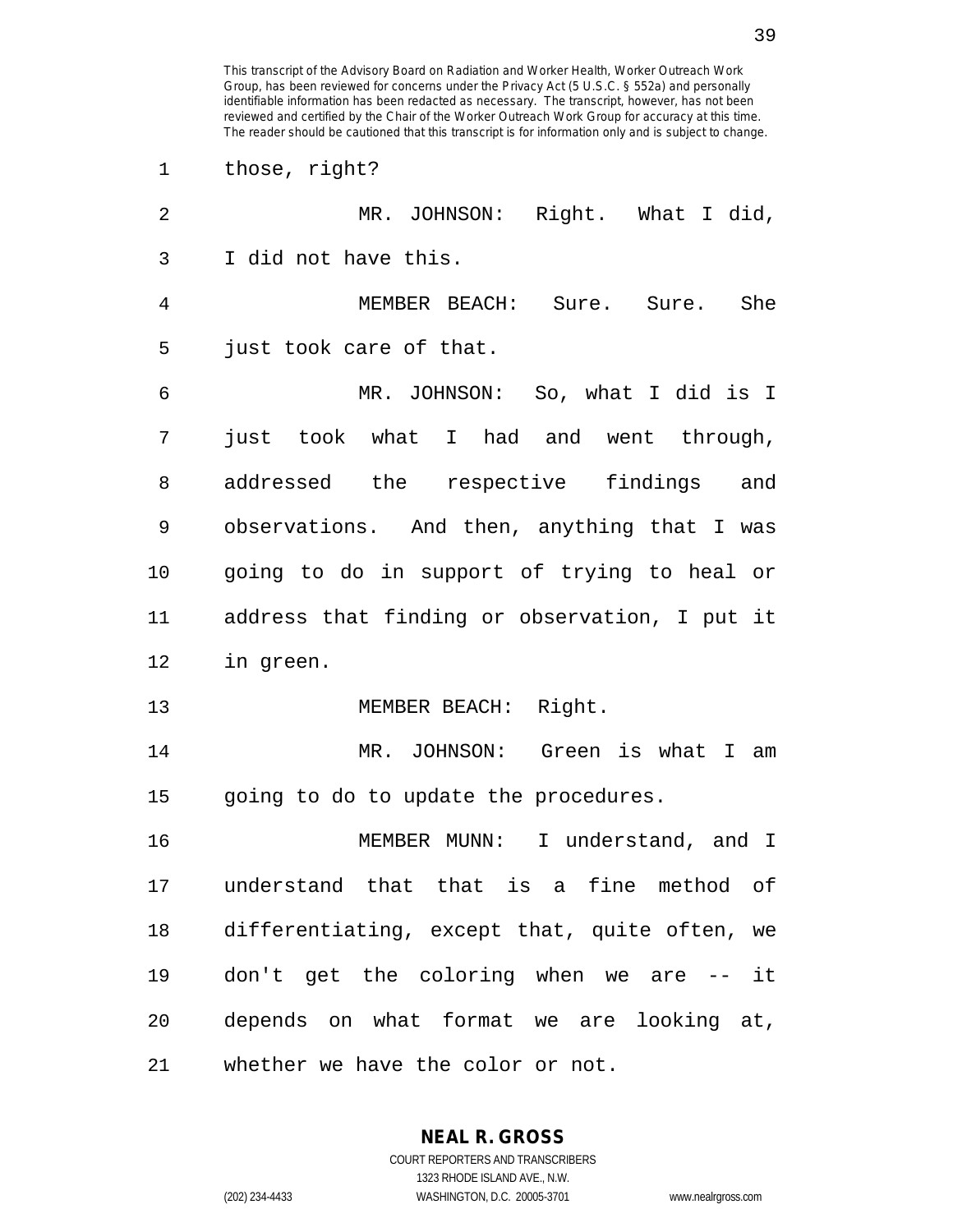| 1  | am suggesting a very simple<br>I.              |
|----|------------------------------------------------|
| 2  | clerical way to help, I hope, identify what we |
| 3  | are doing as opposed to what we have done.     |
| 4  | And if you used "Action" in bold, regardless   |
| 5  | of what color we are using it in, then         |
| 6  | anything that follows tells us what action is  |
| 7  | going to take place. Then, it is a very        |
| 8  | simple thing to, at the end, when any one of   |
| 9  | those action items is taken care of, to also   |
| 10 | bold Closed at the end of it, so that it will  |
| 11 | be easy for anyone glancing at it in any       |
| 12 | format to see that an action item has been     |
| 13 | addressed and closed.                          |
| 14 | I know I'm just talking clerics                |
| 15 | here, but is that feasible to ask that we do   |
| 16 | that in the future?                            |
| 17 | MEMBER BEACH: I think the timing,              |
| 18 | J.J. sent those out the day before Kathy got   |
| 19 | them, threw them in a document, so that we     |
| 20 | would have them for today.                     |

21 But the action items, we haven't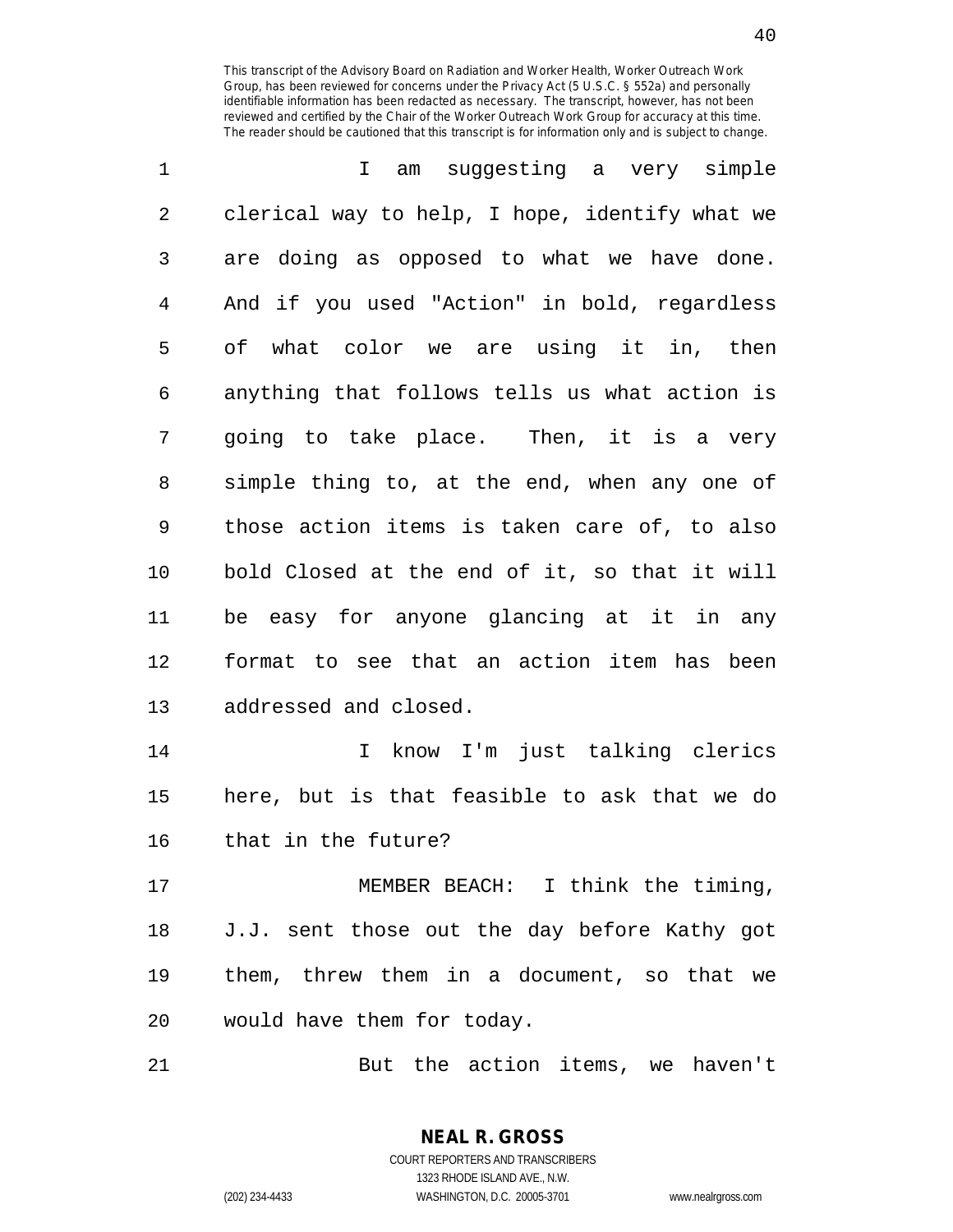| 1              | really discussed them as a group. They are     |
|----------------|------------------------------------------------|
| 2              | great that you guys came up with your own      |
| 3              | action items, but there might be some          |
| $\overline{4}$ | additions that we decide, and it may change    |
| 5              | that form also.                                |
| 6              | MEMBER MUNN: Yes, it may.                      |
| 7              | MEMBER BEACH: Yes.                             |
| 8              | MEMBER MUNN: But, if it's all                  |
| 9              | right with everyone else, then I will be       |
| 10             | quiet.                                         |
| 11             | (Laughter.)                                    |
| 12             | If it's patently clear to everyone             |
| 13             | sitting at this table exactly what everyone is |
| 14             | doing, and Wanda is the only one that doesn't  |
| 15             | understand that, then Wanda will shut her      |
| 16             | mouth.                                         |
| 17             | But I am just trying to identify               |
| 18             | the easiest, most clear way for anyone who     |
| 19             | picks this particular document up in the       |
| 20             | future to understand the format. To me, that   |
| 21             | is an easy formatting to do. If it's not       |

**NEAL R. GROSS** COURT REPORTERS AND TRANSCRIBERS

1323 RHODE ISLAND AVE., N.W.

(202) 234-4433 WASHINGTON, D.C. 20005-3701 www.nealrgross.com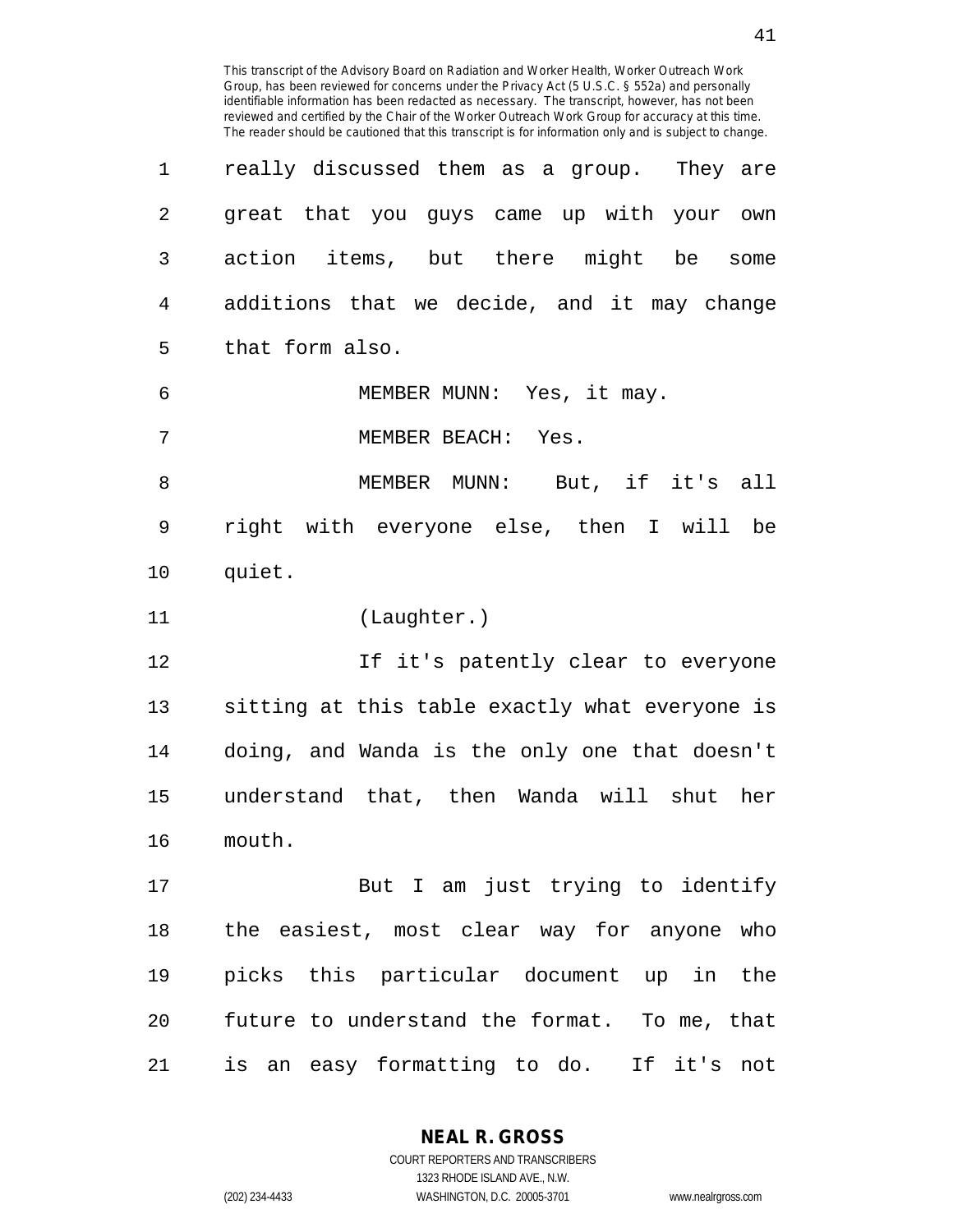1 sustainable, fine. 2 MS. ROBERTSON-DEMERS: It's 3 doable. 4 MEMBER MUNN: Good. 5 MR. CALHOUN: And I agree with 6 you, Wanda. I think it seems like we should

7 get the action items, respond. If you accept 8 them, you accept them; if you don't, you 9 don't. And we'll decide to agree on that or 10 not. Then, if we have new items, we will do 11 them. That is the only way to get through 12 these meetings, you know.

13 MEMBER MUNN: It seems so to me. 14 MR. CALHOUN: Yes.

15 MS. ROBERTSON-DEMERS: Do we want 16 to go through the list of action items? Do we 17 want to let J.J. do that, his list, and then 18 discuss any additional?

19 MR. JOHNSON: Well, I can go 20 through them.

21 Professional judgment, again,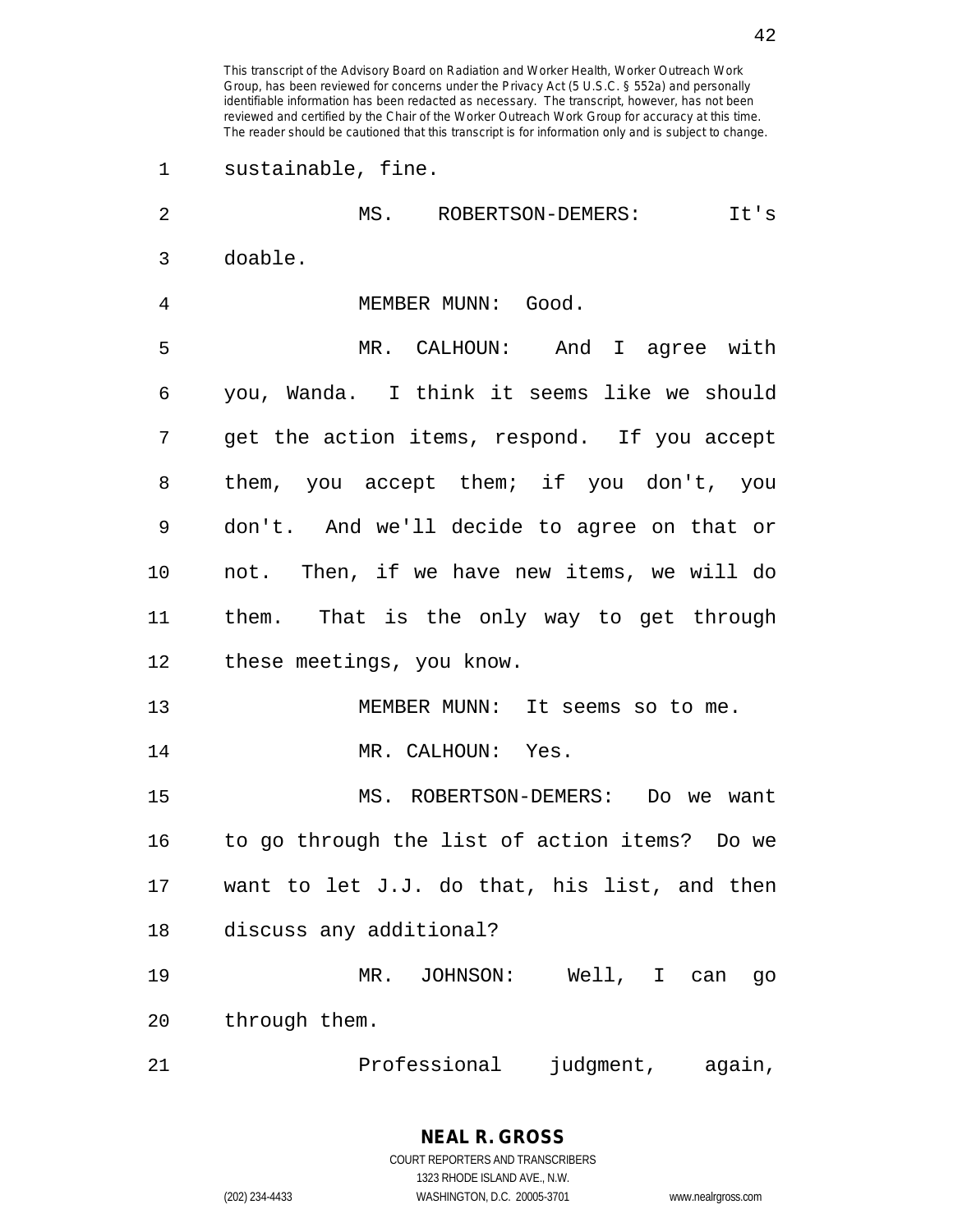| 1               | professional judgment is expected as a method |
|-----------------|-----------------------------------------------|
| $\mathcal{L}$   | of determining appropriate impact and follow- |
| 3               | through resolution of action items. And that  |
| $4\overline{ }$ | was the expectation of the procedure.         |
| 5               | To enhance that, I have proposed              |
| 6               | that additional guidance be placed in the     |
| 7               | procedure for action items, and those items   |
| 8               | are, the response will address action items'  |

9 commitment date, based on priority, workload, 10 level of effort, or resolution.

11 The response will be reviewed for 12 technical adequacy. The response will 13 designate whether a technical document 14 requires an update. And the response will be 15 coordinated to effect completion, whether it 16 is an update of a document response to an 17 individual or et cetera.

18 MEMBER MUNN: The response will be 19 coordinated? I guess I understand everything 20 except the response will be coordinated to 21 effect completion. Coordinated with whom?

> **NEAL R. GROSS** COURT REPORTERS AND TRANSCRIBERS

> > 1323 RHODE ISLAND AVE., N.W.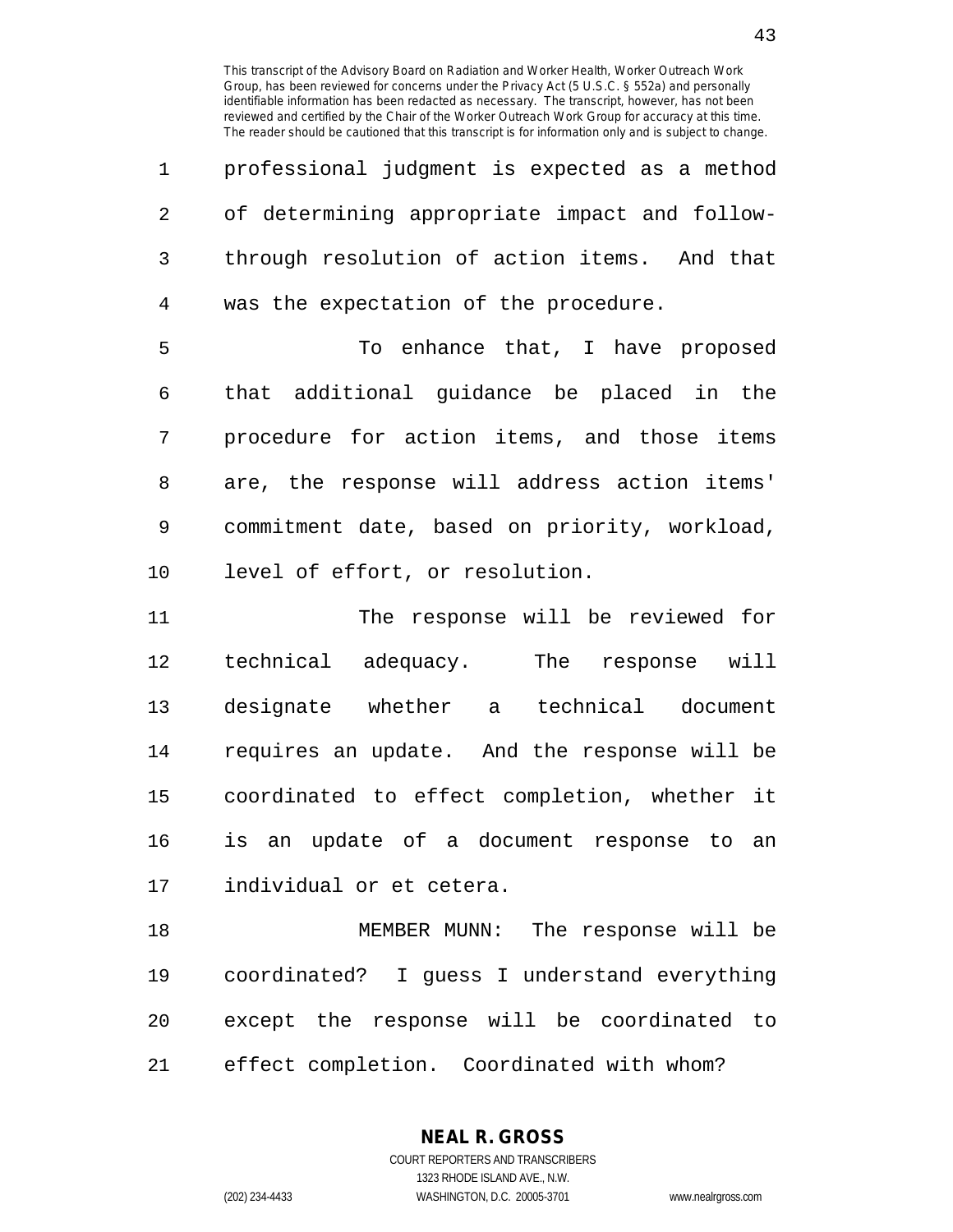| 1              | MR. JOHNSON:<br>Coordinated to                |
|----------------|-----------------------------------------------|
| $\overline{2}$ | either update a technical document, provide a |
| 3              | response to an individual. It's a closing-out |
| 4              | activity.                                     |
| 5              | MEMBER MUNN: Okay. So all of the              |
| 6              | actions in the response will be coordinated,  |
| 7              | essentially is what we are saying?            |
| 8              | MR. JOHNSON: Right.                           |
| 9              | MR. CALHOUN: Between the HP and               |
| 10             | the document development team, I would say,   |
| 11             | something like that. Is that --               |
| 12             | MR. JOHNSON: Yes.                             |
| 13             | MEMBER MUNN: Perhaps I'm just not             |
| 14             | understanding the language properly.          |
| 15             | DR. MAKHIJANI: Did you want it up             |
| 16             | there in the process part?                    |
| 17             | MEMBER MUNN: No. This raises the              |
| 18             | second issue in terms of handling the matrix, |
| 19             | for me in any case. Will we attempt, are we   |
| 20             | going to attempt at this meeting to resolve   |
| 21             | these action items or at least to define the  |

**NEAL R. GROSS** COURT REPORTERS AND TRANSCRIBERS

1323 RHODE ISLAND AVE., N.W.

(202) 234-4433 WASHINGTON, D.C. 20005-3701 www.nealrgross.com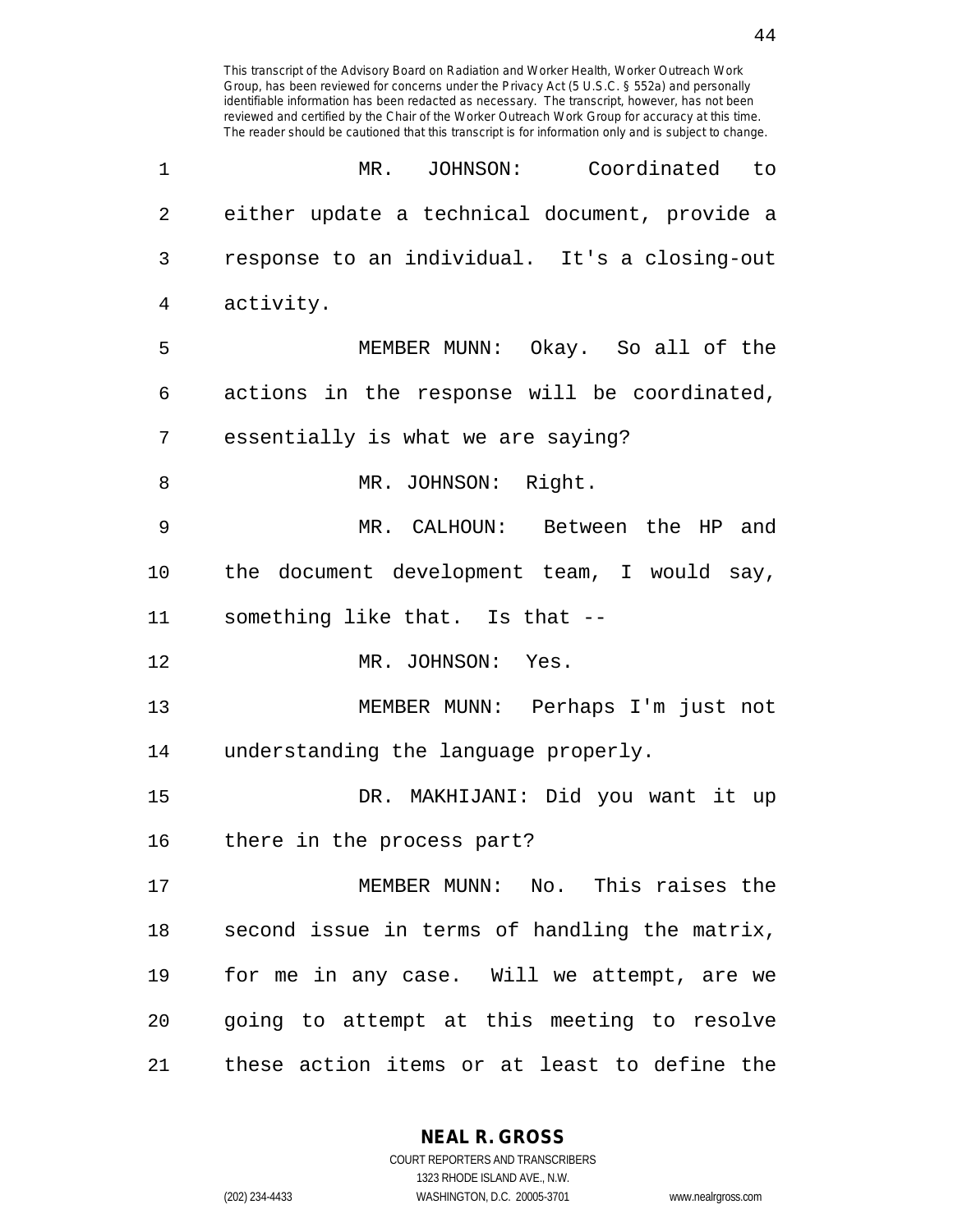1 status for them, since the action item status 2 for the entire issue is open?

3 As each of these goes along, is 4 this going to continue to be considered? Is 5 that action item going to continue to be 6 considered a completely open item or are you 7 identifying a separate status for it? Is 8 there going to be a discussion of it here and 9 some response from the SC&A team and from the 10 Members of the Board as to whether this is 11 acceptable to do, and if so, what we are going 12 to call the status of it if it is acceptable, 13 but we have to wait to see the fruition of it? 14 MR. KATZ: Wanda, maybe you want 15 to, because not everyone here is familiar with 16 how Procedures deals with those categories, 17 why don't you sort of lay out the framework 18 that you use in the Procedures Subcommittee 19 for them to consider?

20 MEMBER MUNN: That is essentially 21 what I was referring to. In the Procedures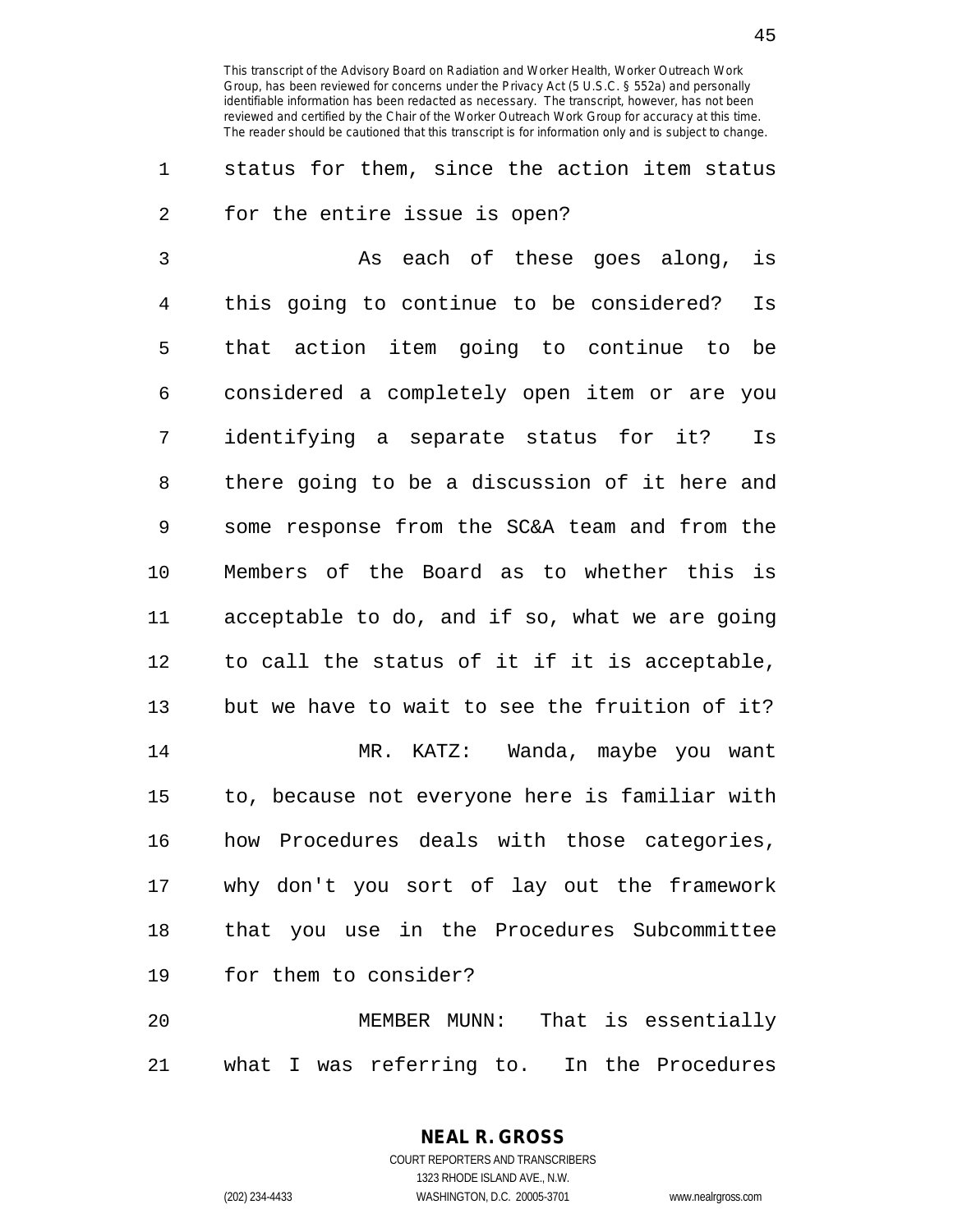| $\mathbf{1}$ | Review Subcommittee, where we have multiple     |
|--------------|-------------------------------------------------|
| 2            | procedures to deal with all the time with       |
| 3            | multiple findings, literally hundreds of        |
| 4            | findings, what we attempt to do $-$ and I know, |
| 5            | I am sorry, this is old stuff for you, Mike --  |
| 6            | but what we attempt to do is just what I        |
| 7            | outlined.                                       |

8 We start with the finding. We ask 9 for NIOSH to respond to the finding. When 10 NIOSH responds to the finding, then the 11 responses to that single finding are discussed 12 at length in a setting like this one and we 13 come to a conclusion of what the status of 14 that is.

15 In some cases, SC&A accepts that 16 response, that's fine, and that finding is 17 closed. If SC&A does not accept that 18 response --

19 MR. KATZ: Well, just to clarify, 20 the Subcommittee, not just SC&A, has to accept 21 the finding.

> **NEAL R. GROSS** COURT REPORTERS AND TRANSCRIBERS

> > 1323 RHODE ISLAND AVE., N.W.

(202) 234-4433 WASHINGTON, D.C. 20005-3701 www.nealrgross.com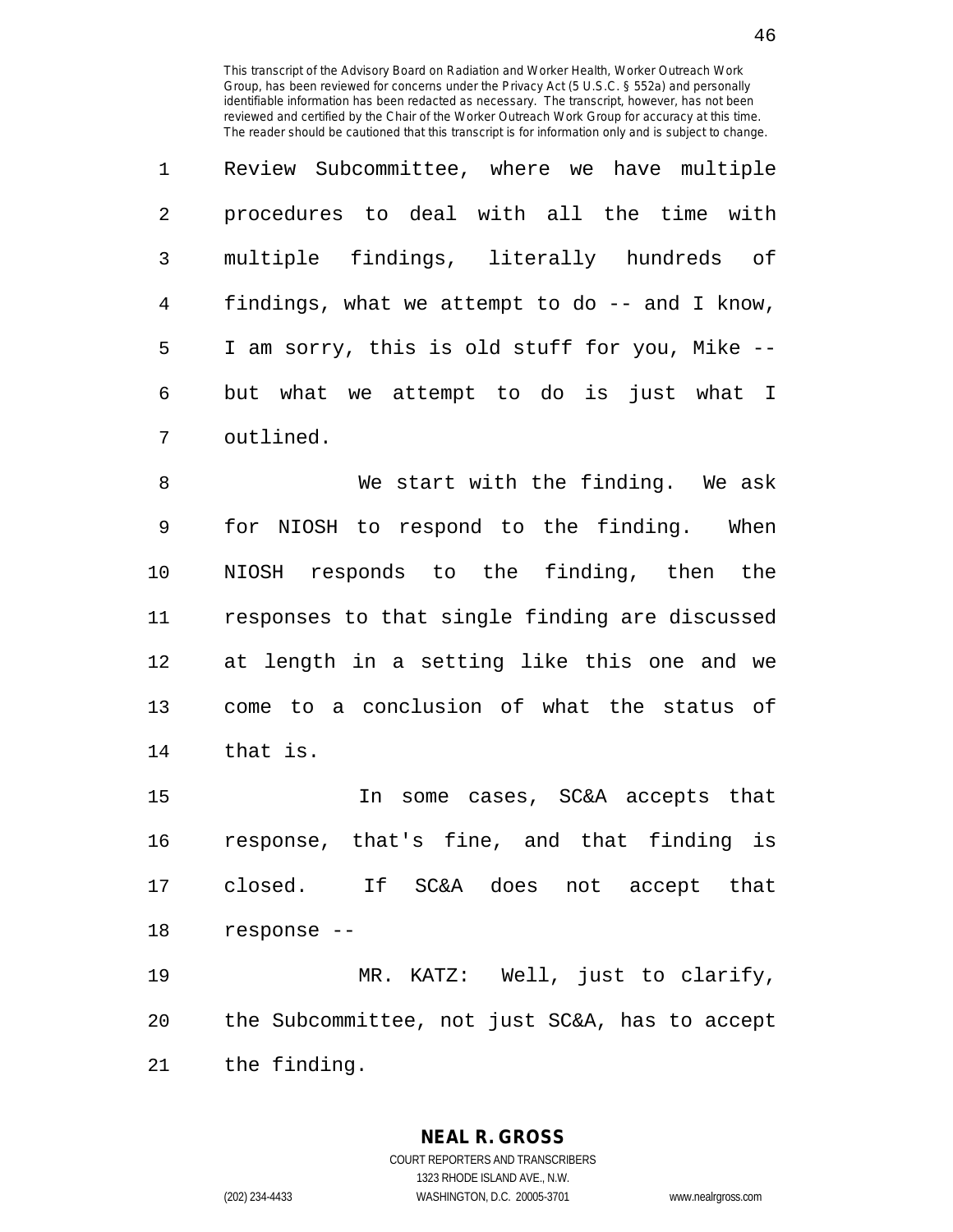|   | MEMBER MUNN: Yes, yes. But it's                |
|---|------------------------------------------------|
| 2 | a rare occasion when NIOSH and SC&A agree on a |
| 3 | finding and the Subcommittee does not.         |
| 4 | But if this body sitting here now              |
| 5 | accepts the discussion that occurs in this     |

6 meeting as being acceptable for closure of 7 that particular action item, it is closed. If 8 they do not accept it, then one of the other 9 entities, either NIOSH or SC&A, is charged 10 with an action item where they are to come 11 back to the body with a response to whatever 12 the issue is.

13 In that case, we do not consider 14 that action open. As soon as we have 15 addressed something -- only items that have 16 been unaddressed are considered open. Once we 17 have addressed it, then, if there is something 18 going on with it, we call it in process.

19 If you are going to get back to me 20 with a notation of here's the change that's 21 going to occur in the procedure, then that

> **NEAL R. GROSS** COURT REPORTERS AND TRANSCRIBERS

> > 1323 RHODE ISLAND AVE., N.W.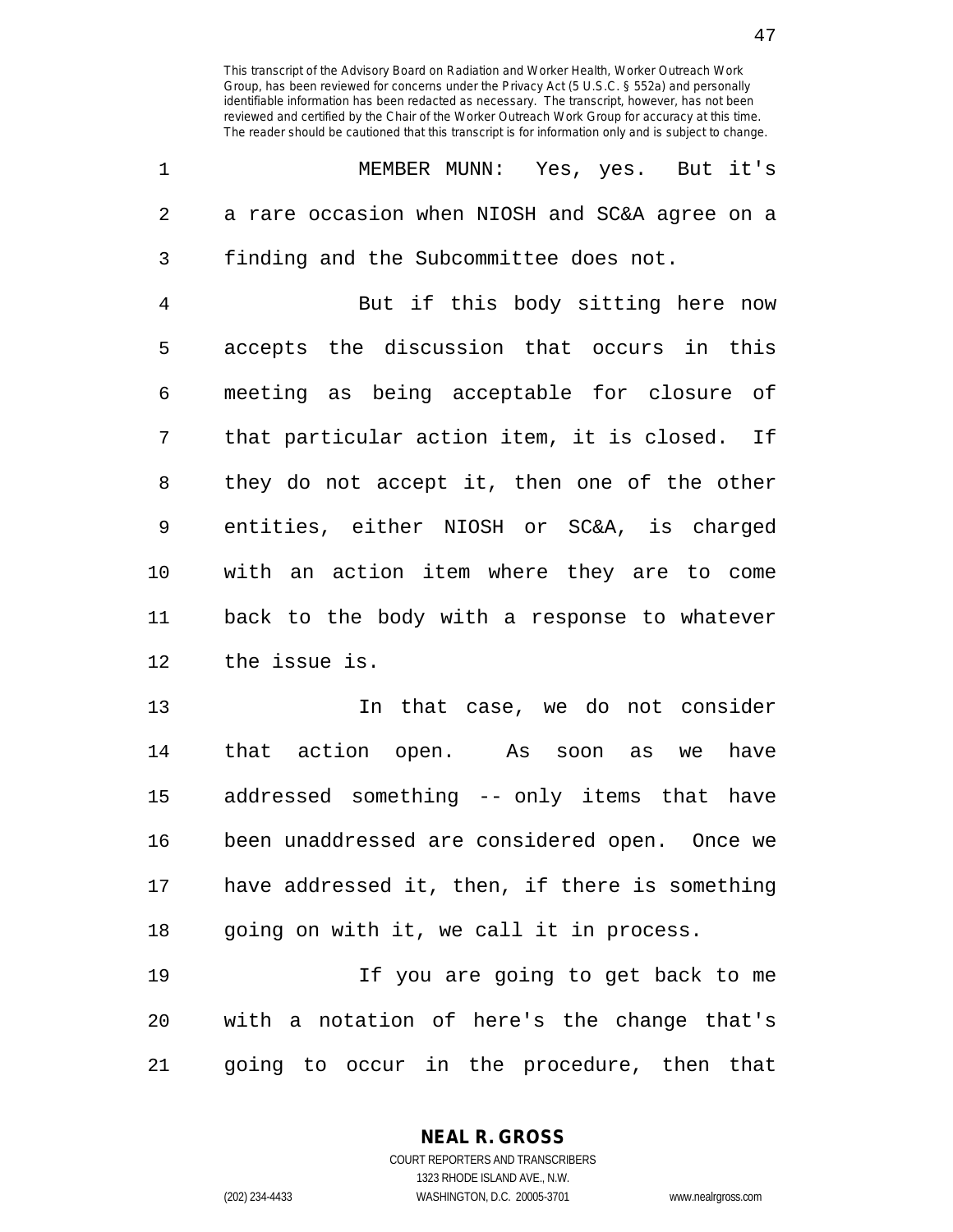1 item and our record will go into in abeyance, 2 which means we're done with it until we see 3 the response to what has been agreed to.

4 Something that is actively being 5 addressed and there is no response to right 6 now is in progress.

7 And in some cases, we decide that 8 this particular finding should not be 9 discussed in this forum; it should be in the 10 hands of the work group that is assigned to 11 that site or to that activity, and we will 12 transfer to that organization, to that group, 13 until they have completed their review of it, 14 at which time they advise us of how it is 15 being closed. And we then close the item.

16 So there are a half-dozen modes of 17 approaching an action item the way we do it in 18 our complex matrix. What I am suggesting is 19 that not necessarily that specific form of 20 process be addressed here, but that we 21 consider something like it.

> **NEAL R. GROSS** COURT REPORTERS AND TRANSCRIBERS 1323 RHODE ISLAND AVE., N.W.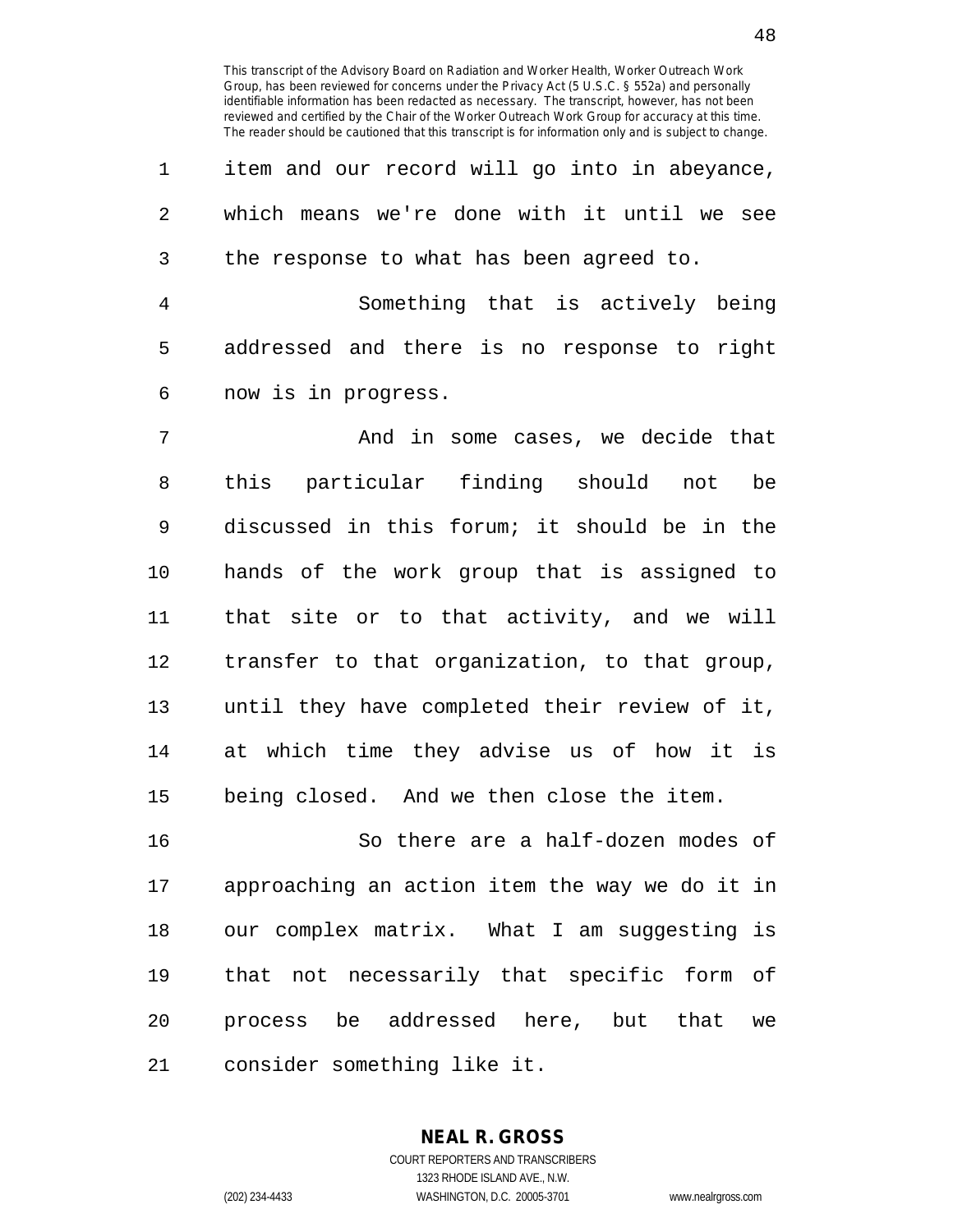1 So that the next time we have this 2 matrix, I can pick it up and very easily, by 3 looking in a status column by each action item 4 underneath the findings, I can identify in my 5 own mind where we are with that. Then, I can 6 look at it and see who owes what or whether it 7 is, in fact -- I won't even look at anything 8 if it's closed.

9 If it's closed, the history is 10 here, which I think is vital for all of us. 11 It's certainly vital for me. If I can't look 12 back at the history six months from now and 13 see what we did at this meeting, then I am 14 completely at a loss because I have no memory 15 at all of what I have done when I was sitting 16 here or what I said when we were talking about 17 this.

18 But the bottom line is I am 19 suggesting that we adopt some type of 20 differentiation as we go through these things, 21 and that we normally go through them in a

> **NEAL R. GROSS** COURT REPORTERS AND TRANSCRIBERS

1323 RHODE ISLAND AVE., N.W. (202) 234-4433 WASHINGTON, D.C. 20005-3701 www.nealrgross.com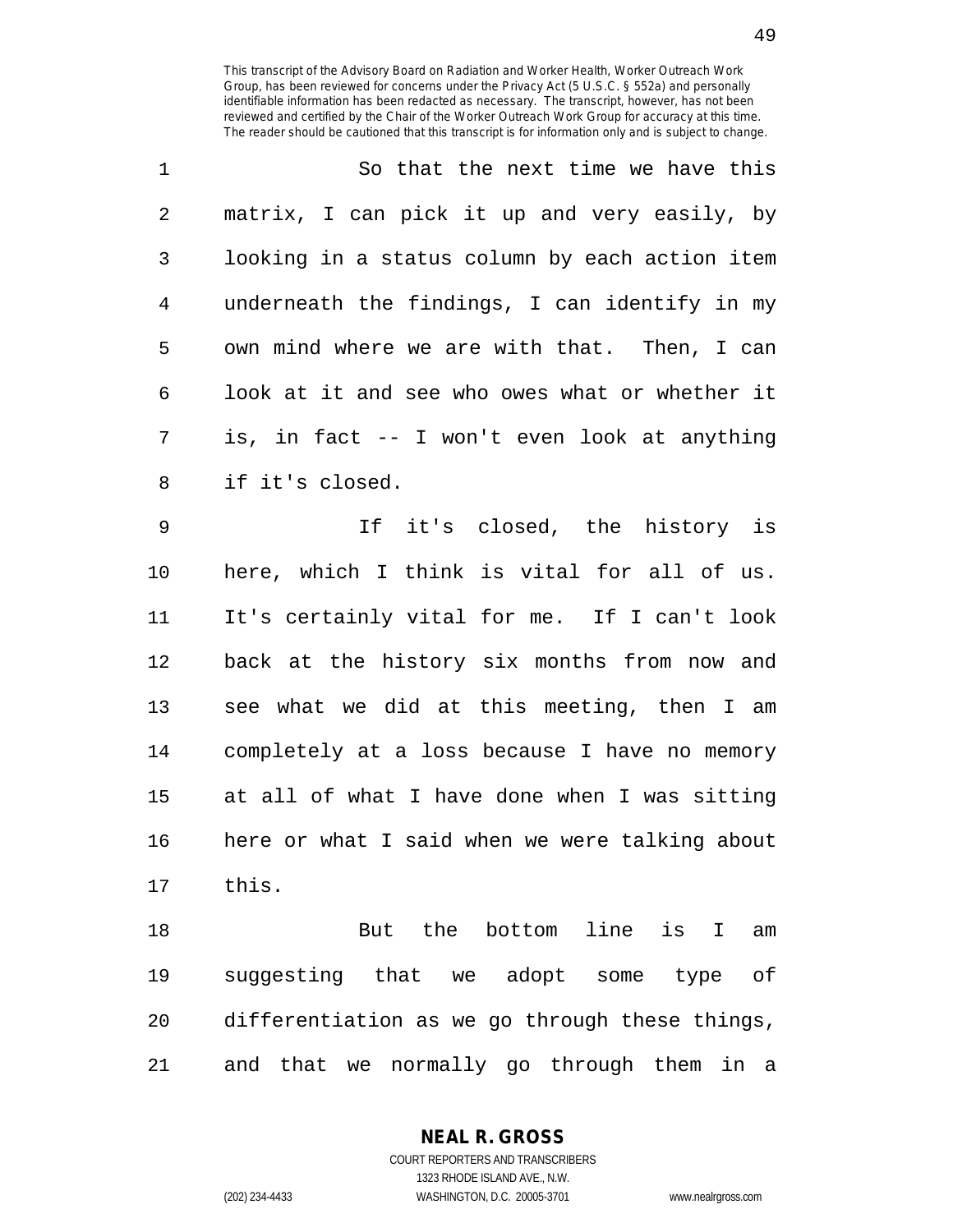| 1  | fairly constructive manner, so that we all     |
|----|------------------------------------------------|
| 2  | know what to expect. And when we see this      |
| 3  | later, we will instantly remember what we have |
| 4  | done rather than rehashing it.                 |
| 5  | MR. FITZGERALD:<br>Maybe the                   |
| 6  | importance is the context is the               |
| 7  | responsiveness as a procedure. I mean some of  |
| 8  | new approaches or maybe some<br>these          |
| 9  | modifications we talked about might not be     |
| 10 | tested until they are actually used.           |
| 11 | MEMBER MUNN: True.                             |
| 12 | MR. FITZGERALD: I mean I don't                 |
| 13 | think we should conflate whether or not they   |
| 14 | end up demonstrating effectiveness, but we     |
| 15 | talked about whether it is responsive as a new |
| 16 | procedure or a revised procedure.              |
| 17 | MEMBER MUNN: We have to keep in                |
| 18 | mind, at least I have to keep in mind, what    |
| 19 | our purpose is here, what exactly are we       |

21 perfection, but in my mind it is some level of

20 trying to accomplish. And I don't think it's

**NEAL R. GROSS** COURT REPORTERS AND TRANSCRIBERS

1323 RHODE ISLAND AVE., N.W. (202) 234-4433 WASHINGTON, D.C. 20005-3701 www.nealrgross.com

50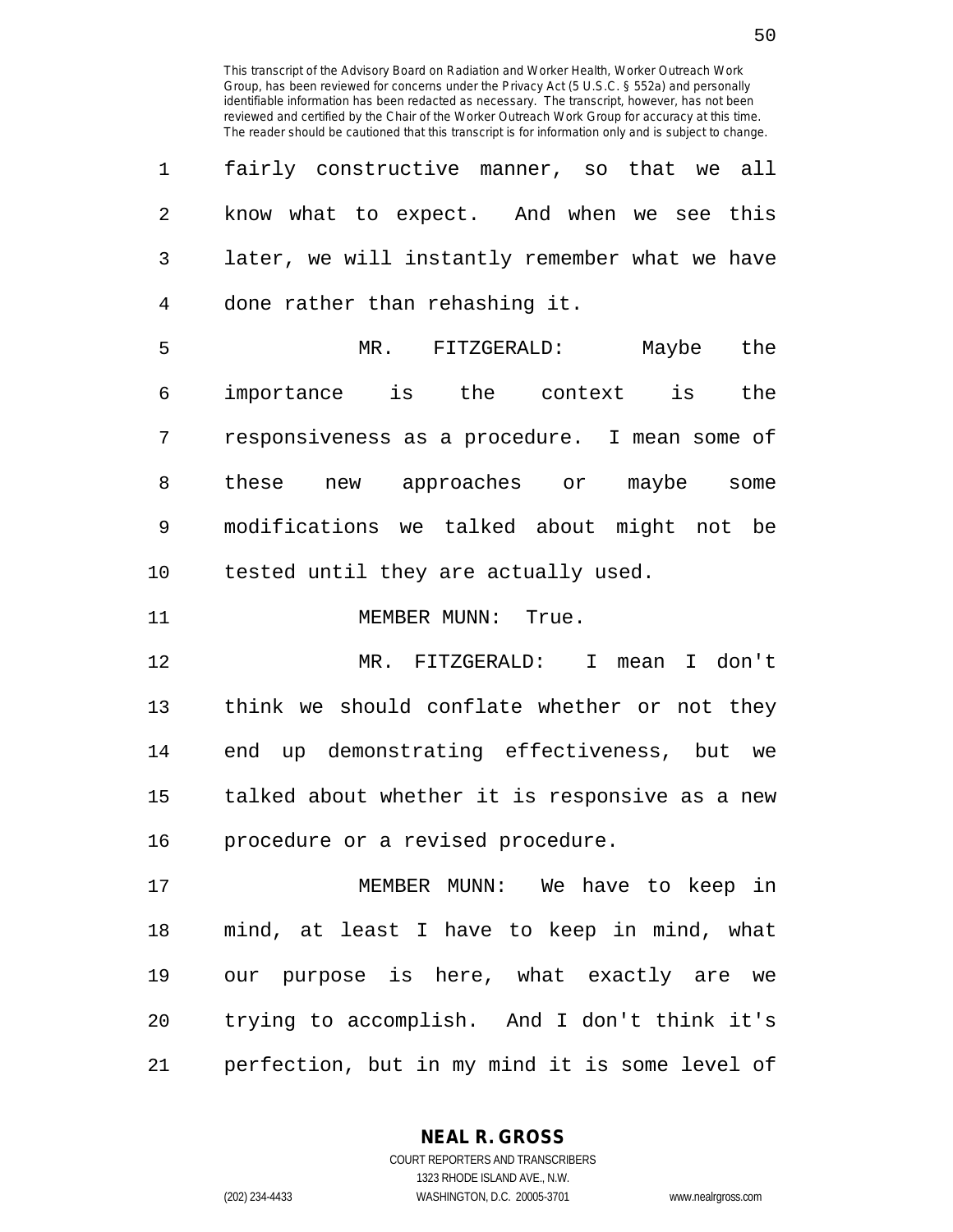1 quality assurance with respect to how we 2 approach worker outreach.

3 MEMBER BEACH: I think that is a 4 great idea. Wanda, who takes responsibility 5 for that? Because I know in some groups SC&A 6 updates these, and in some NIOSH may take that 7 role. I guess it is important to establish 8 who is going to do that --

9 MEMBER MUNN: It is.

10 MEMBER BEACH: -- so they can 11 start tracking it while we are going through 12 this.

13 MR. KATZ: I think in most cases 14 SC&A does the matrices. Even with our 15 Procedures database, SC&A has someone who sort 16 of does the paperwork part of it or electronic 17 work of updating that database.

18 MEMBER MUNN: What we have tried 19 to do is establish a point of contact, one in 20 the agency and one in the contractor 21 organization. So that, when anyone else has a

**NEAL R. GROSS**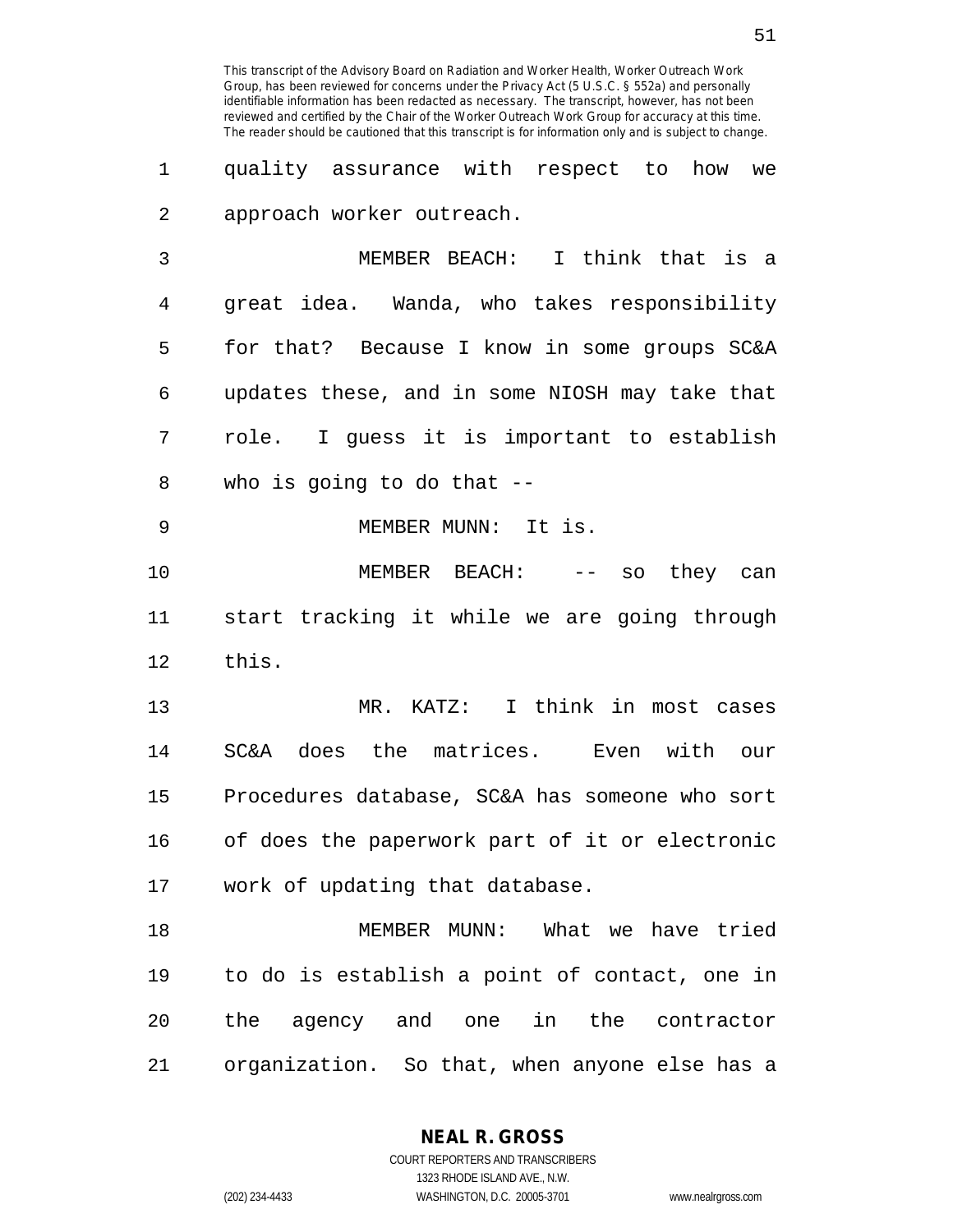Group, has been reviewed for concerns under the Privacy Act (5 U.S.C. § 552a) and personally identifiable information has been redacted as necessary. The transcript, however, has not been reviewed and certified by the Chair of the Worker Outreach Work Group for accuracy at this time. The reader should be cautioned that this transcript is for information only and is subject to change. 1 question, they have a go-to person to ask the 2 specific question of. 3 MR. FITZGERALD: But I think it is 4 a secretariat-type function, though. 5 MEMBER MUNN: Yes, it is. 6 MR. FITZGERALD: Because, really, 7 it is for the Committee or for the Work Group. 8 And the Work Group, in the end, has to agree 9 with the nature of this. 10 MEMBER MUNN: True. 11 MR. KATZ: So, in Procedures, we 12 do this in real-time. We have this database 13 that eventually all the Work Groups will be 14 able to use and it gets updated as you go 15 finding by finding. So, this finding now is 16 closed; this finding now is in abeyance; this 17 is in progress. We do it as we go through 18 each one, and then there's no sort of after-19 action needed. It is all taken care of during 20 the meeting. That is nice.

This transcript of the Advisory Board on Radiation and Worker Health, Worker Outreach Work

21 We are not quite ready to, I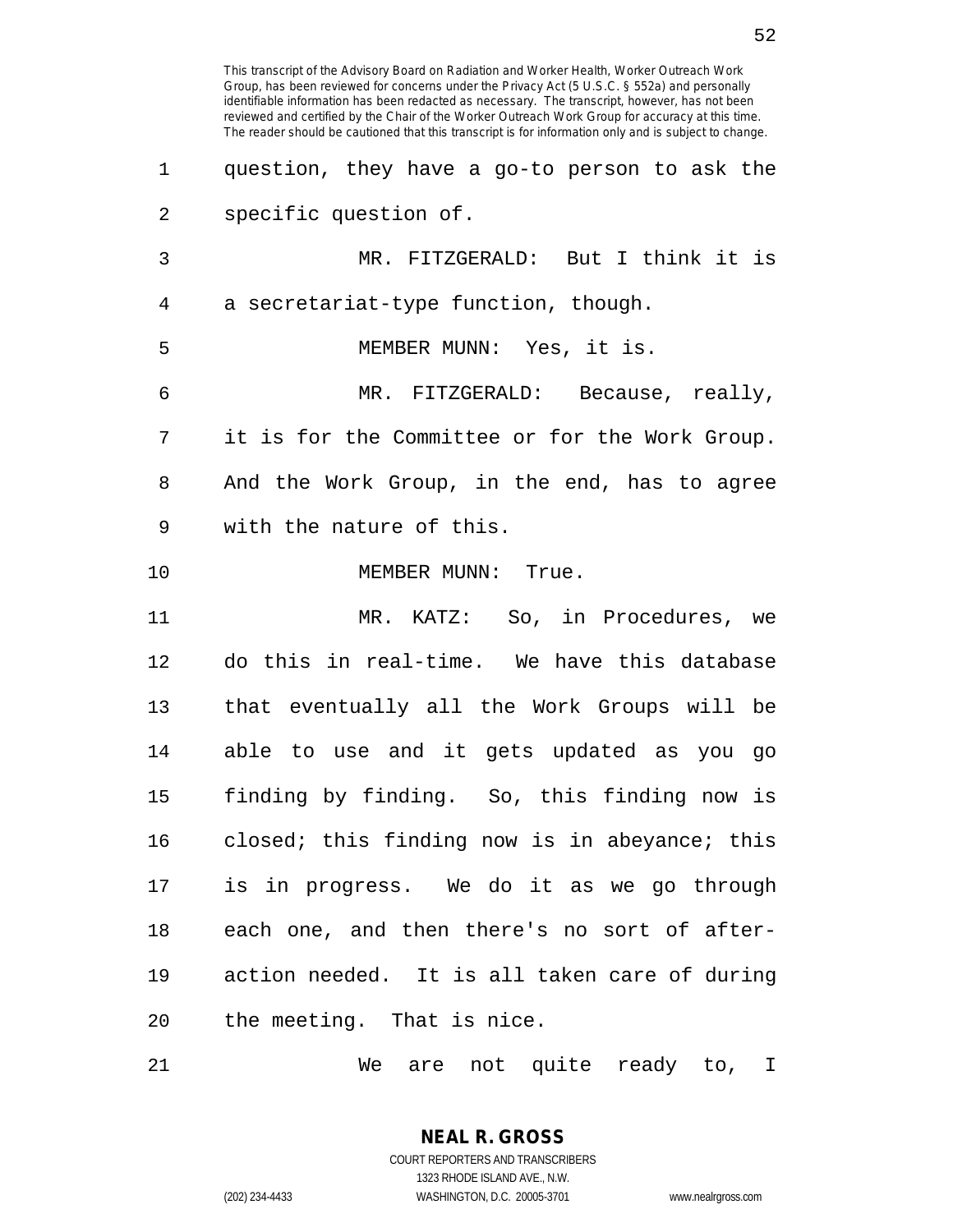Group, has been reviewed for concerns under the Privacy Act (5 U.S.C. § 552a) and personally identifiable information has been redacted as necessary. The transcript, however, has not been reviewed and certified by the Chair of the Worker Outreach Work Group for accuracy at this time. The reader should be cautioned that this transcript is for information only and is subject to change. 1 think, roll that out to other work groups,  $2$  but  $-$ 3 MEMBER MUNN: It still has a 4 couple of rough edges. 5 MR. KATZ: Yes. So I think it 6 would be great if SC&A would just keep the 7 matrix up on the status of items, Kathy, since 8 you have already gotten the ball rolling with 9 developing a matrix. 10 MEMBER MUNN: If that will work, 11 it seems like a straightforward way to 12 approach it. 13 And my concern, my personal 14 concern, is that the next time I pick this up 15 I won't remember what we did or what we said 16 unless there is a notation of some sort to 17 remind me. 18 MEMBER BEACH: I think it is a 19 great idea. It works very well in 6000, in 20 our Work Group 6000. Otherwise, we would all 21 be in trouble.

This transcript of the Advisory Board on Radiation and Worker Health, Worker Outreach Work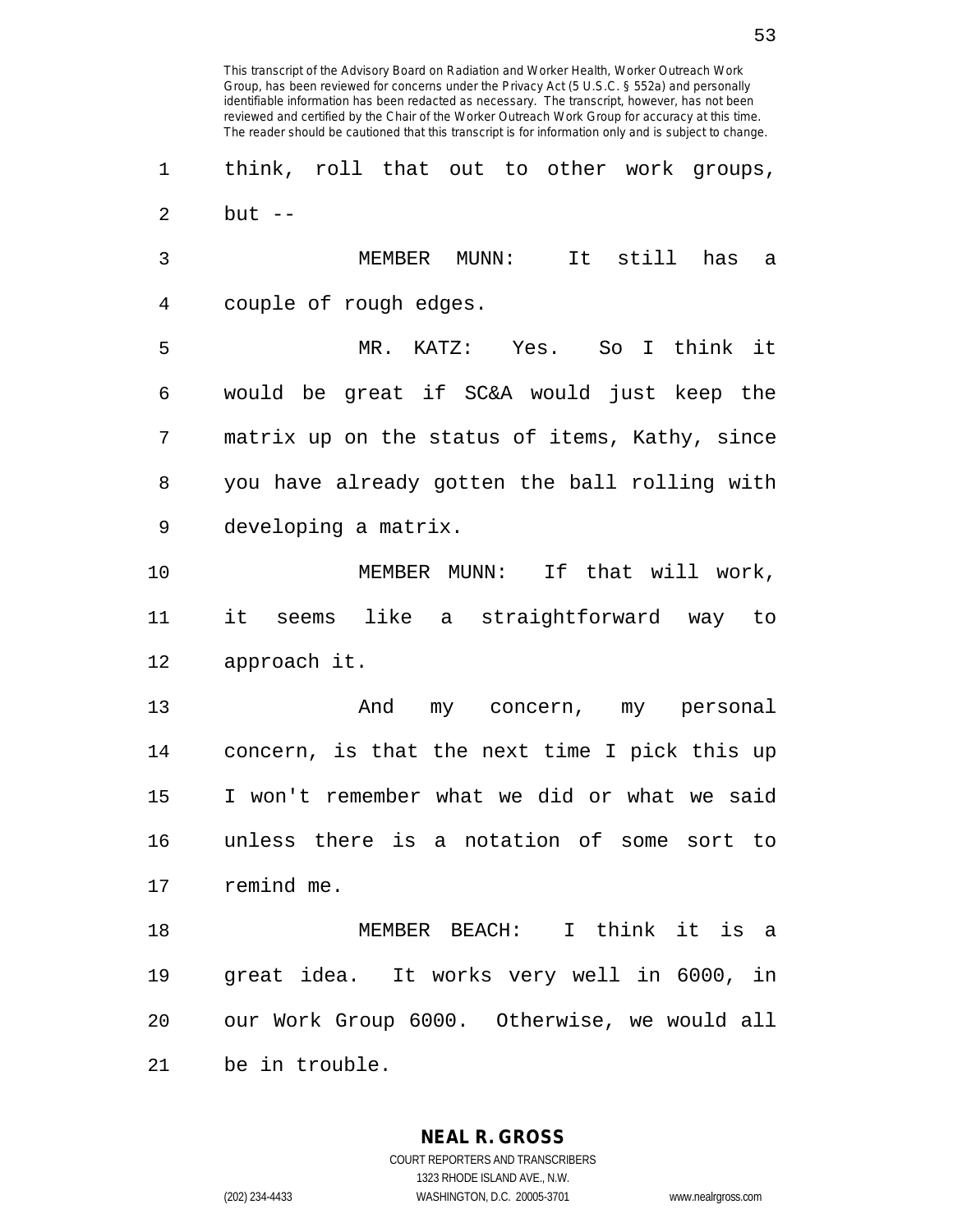| 1              | MR. FITZGERALD:<br>I think the                 |
|----------------|------------------------------------------------|
| $\overline{2}$ | comment you made earlier about not leaving an  |
| 3              | action or an issue without at least knowing    |
| $\overline{4}$ | the disposition of it --                       |
| 5              | MR. KATZ: Yes.                                 |
| 6              | MR. FITZGERALD: -- is a good one.              |
| 7              | Because I think leaving it until the end of    |
| 8              | the meeting would be really confusing.         |
| 9              | MEMBER BEACH: Well, that just                  |
| $10 \,$        | brings us right back. I was looking at         |
| 11             | Finding Number 1, and the first finding says,  |
| 12             | the procedure does not provide direction for   |
| 13             | tracking, trending, evaluating or responding   |
| 14             | to worker input.                               |
| 15             | When I look at J.J.'s action                   |
| 16             | items, I see that some of those are addressed  |
| 17             | and possibly taken care of, but some of them   |
| 18             | are still not clear in my mind how those three |
| 19             | or four items are going to be addressed by     |
| 20             | those action items.                            |
|                |                                                |

21 So, I guess I would like to talk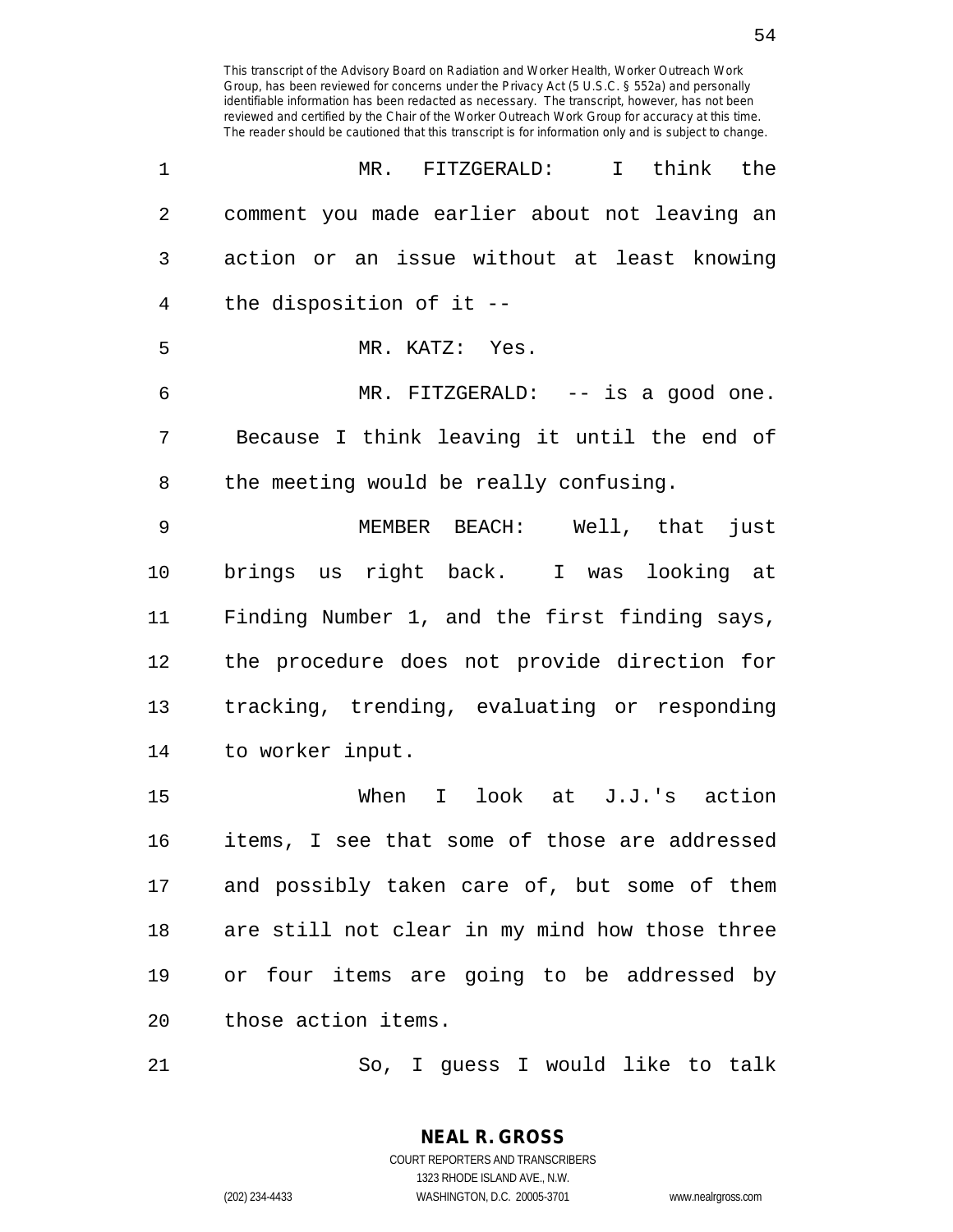| 1              | about that, to make sure that those items are  |
|----------------|------------------------------------------------|
| $\overline{2}$ | covered with those action items or possibly    |
| 3              | add more to those actions. I think you have a  |
| 4              | good start here, but I just want to make sure. |
| 5              | And I am kind of curious. You                  |
| 6              | say, additional guidance will be placed in the |
| 7              | procedure. I'm curious to where in the         |
| 8              | procedure are we going to see that, if you     |
| 9              | have gone that far to look at that?            |
| 10             | To me, just for my mind, it seems              |
| 11             | like the direction of tracking hasn't been     |
|                |                                                |

12 answered. Trending has somewhat been 13 answered. The response to work, I think the 14 last bullet covers that, but it doesn't really 15 give me a lot of information.

16 I am a real procedure person. So 17 I want it spelled out a little bit clearer for 18 me when I read it. But that is just my 19 opinion. I don't know where everybody else 20 sits.

21 MEMBER MUNN: Well, the problem

**NEAL R. GROSS** COURT REPORTERS AND TRANSCRIBERS

1323 RHODE ISLAND AVE., N.W.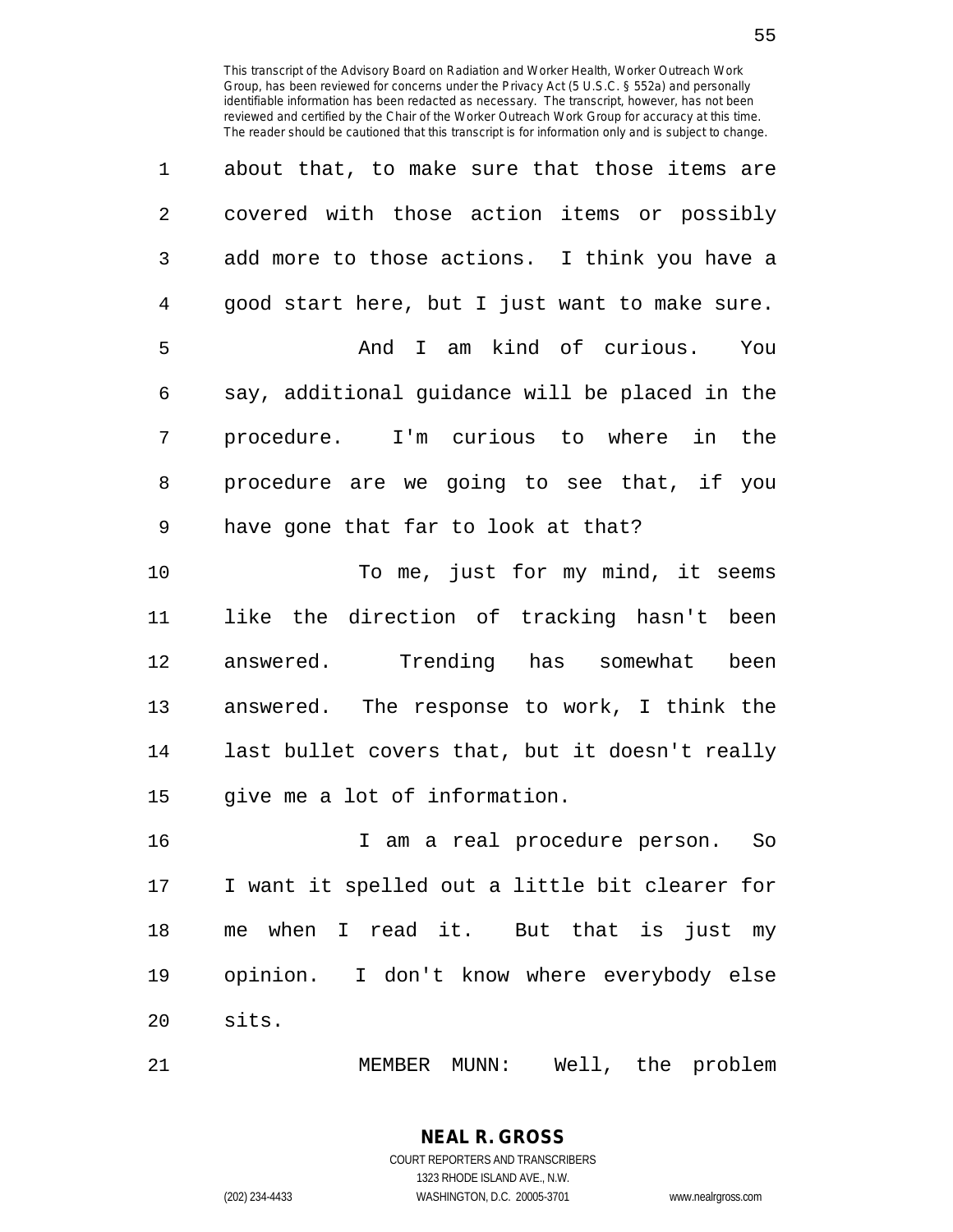This transcript of the Advisory Board on Radiation and Worker Health, Worker Outreach Work Group, has been reviewed for concerns under the Privacy Act (5 U.S.C. § 552a) and personally identifiable information has been redacted as necessary. The transcript, however, has not been reviewed and certified by the Chair of the Worker Outreach Work Group for accuracy at this time. The reader should be cautioned that this transcript is for information only and is subject to change. 1 with that is it may not turn out to be the 2 best place to put it. 3 MEMBER BEACH: I don't even know 4 where it is being put. 5 MEMBER MUNN: Yes. But, in my 6 mind, if I could identify, if this body agrees 7 that these actions are the appropriate actions 8 to address that portion of the finding, then 9 this simply goes into abeyance essentially. 10 MEMBER BEACH: Sure. 11 MEMBER MUNN: And until NIOSH 12 comes back to us with -- 13 MEMBER BEACH: I understand. 14 MEMBER MUNN: -- this is what we 15 have done and this is where it is going to  $16$  go  $-$ 17 MEMBER BEACH: Yes. 18 MEMBER MUNN: -- then, it can be 19 taken off the board. 20 MEMBER BEACH: Sure. 21 MEMBER MUNN: But I guess my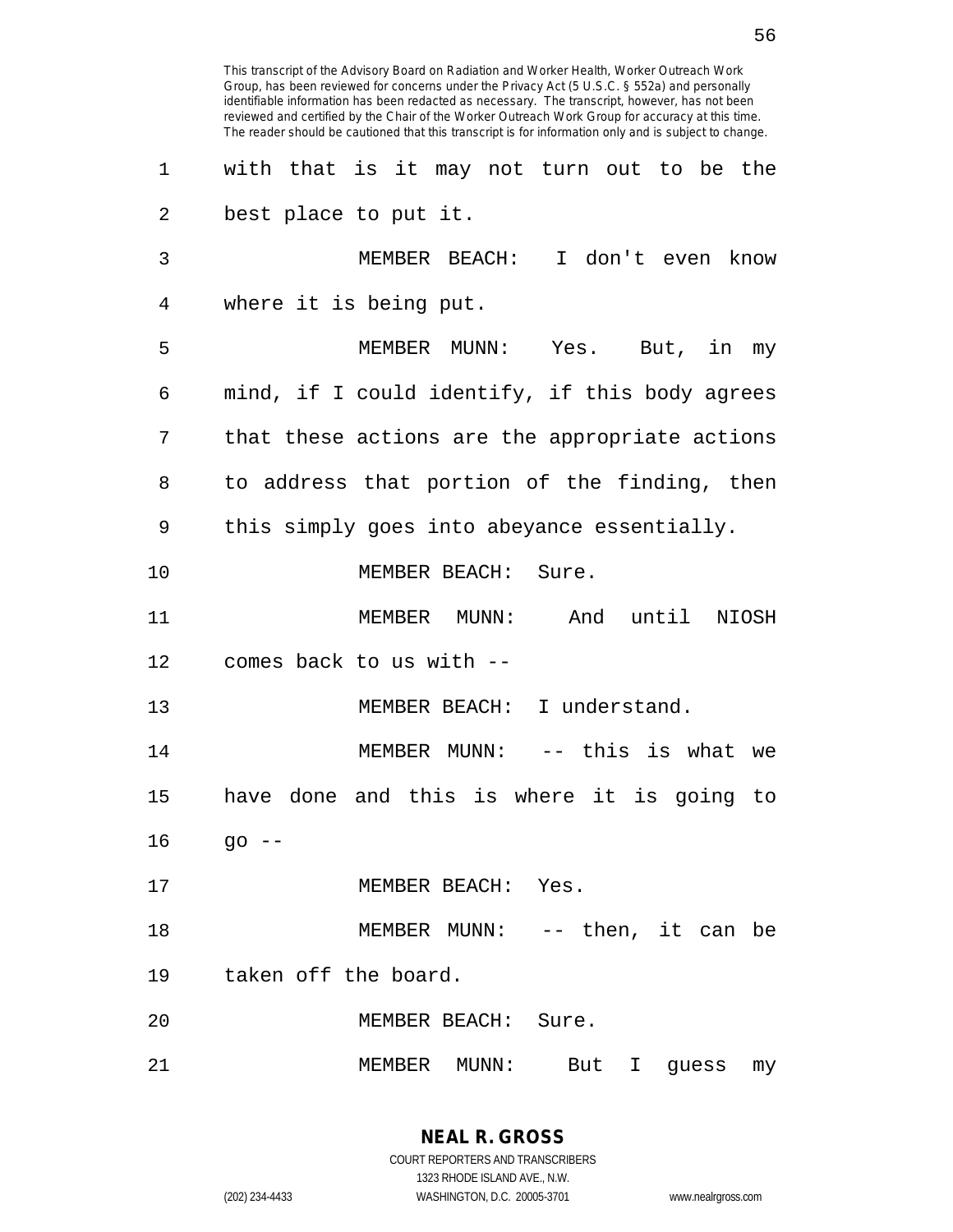| 1              | feeling is, if in the initial response we      |
|----------------|------------------------------------------------|
| $\overline{a}$ | attempt to get too definitive, then we         |
| 3              | postpone the initial response sometimes longer |
| $\overline{4}$ | than we need to.                               |
| 5              | But just identifying what is going             |
| 6              | to happen, not necessarily where and when, but |
| 7              | what is going to happen, puts it in a          |
| 8              | different framework for this group, as I see   |
| 9              | it.                                            |
| 10             | MEMBER BEACH: Okay. Well, for                  |
| 11             | me, direction for tracking the first one, how  |
| 12             | is it covered by those action items?           |
| 13             | MR. JOHNSON: For tracking, it is               |
| 14             | part of the tracking system. So that is the    |
| 15             | tracking, the tracking system. So that is the  |
| 16             | tool that we use --                            |
| 17             | MEMBER BEACH: So OTS?                          |
| 18             | MR. JOHNSON: Well, OTS is the                  |
| 19             | overall Outreach Tracking System. There's a    |
| 20             | lot of components in there, but we have a      |
| 21             | specific area for tracking issues.             |

**NEAL R. GROSS** COURT REPORTERS AND TRANSCRIBERS

1323 RHODE ISLAND AVE., N.W.

(202) 234-4433 WASHINGTON, D.C. 20005-3701 www.nealrgross.com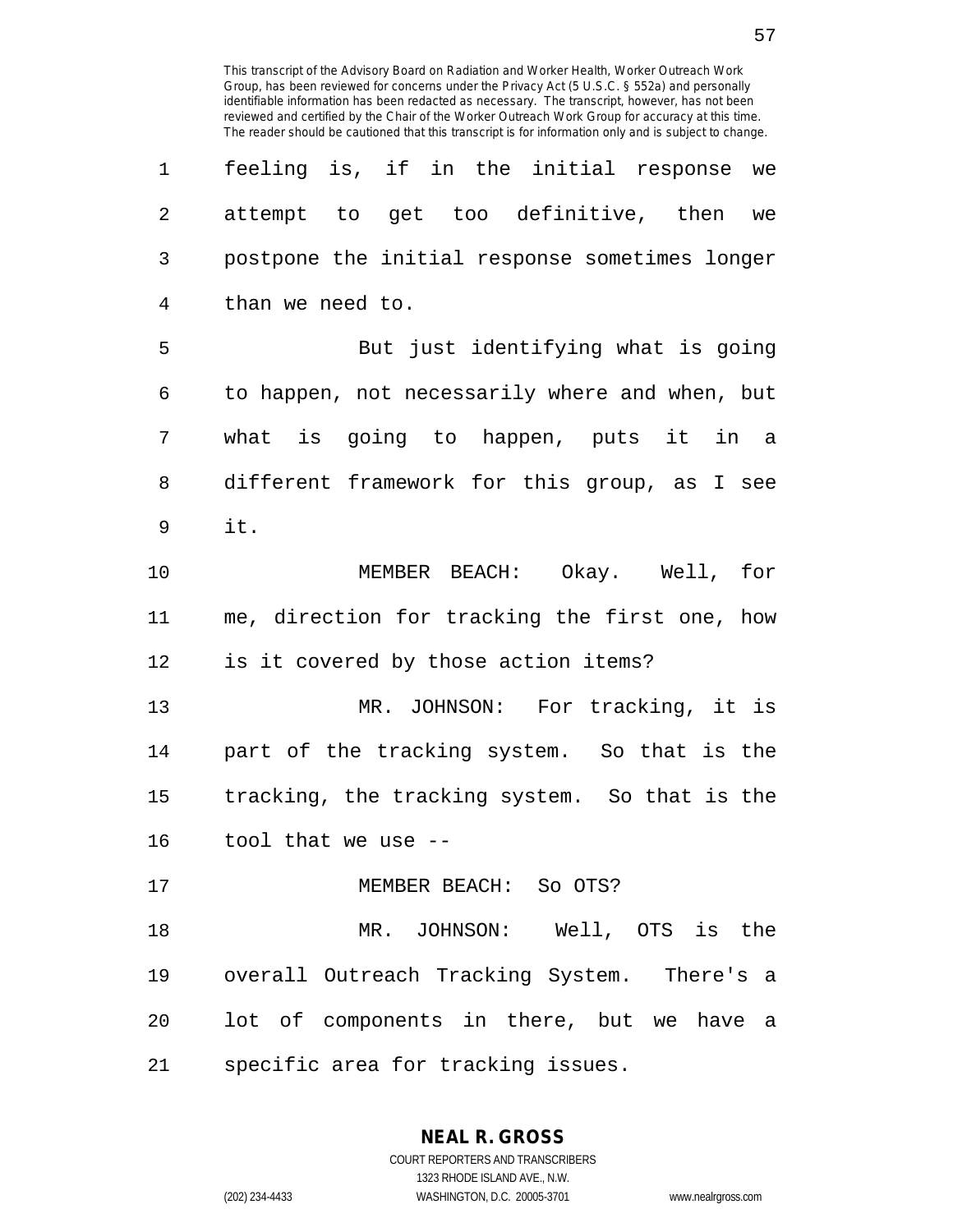1 Almost any of the fields, I have 2 been instructed or told that any of the fields 3 in the Outreach Tracking System can be pulled, 4 and you can develop an ad hoc report that will 5 show that.

6 Now the tracking aspect for 7 issues, any of those deals can be identified 8 and tracked.

9 MEMBER BEACH: But can I go to the 10 Procedure 12 and find directions for tracking? 11 Would it give me directions for tracking the 12 comments? I guess I am looking for, what's in 13 the Procedure 12, which is what we are

14 discussing, that answers that specifically? 15 MR. JOHNSON: The procedure 16 addresses tracking. The procedure has an 17 attachment that shows and provides guidance 18 for --

19 MEMBER BEACH: That is Attachment 20 A, correct? Because I have that up, and it 21 was really, I thought it was kind of vague.

> **NEAL R. GROSS** COURT REPORTERS AND TRANSCRIBERS 1323 RHODE ISLAND AVE., N.W.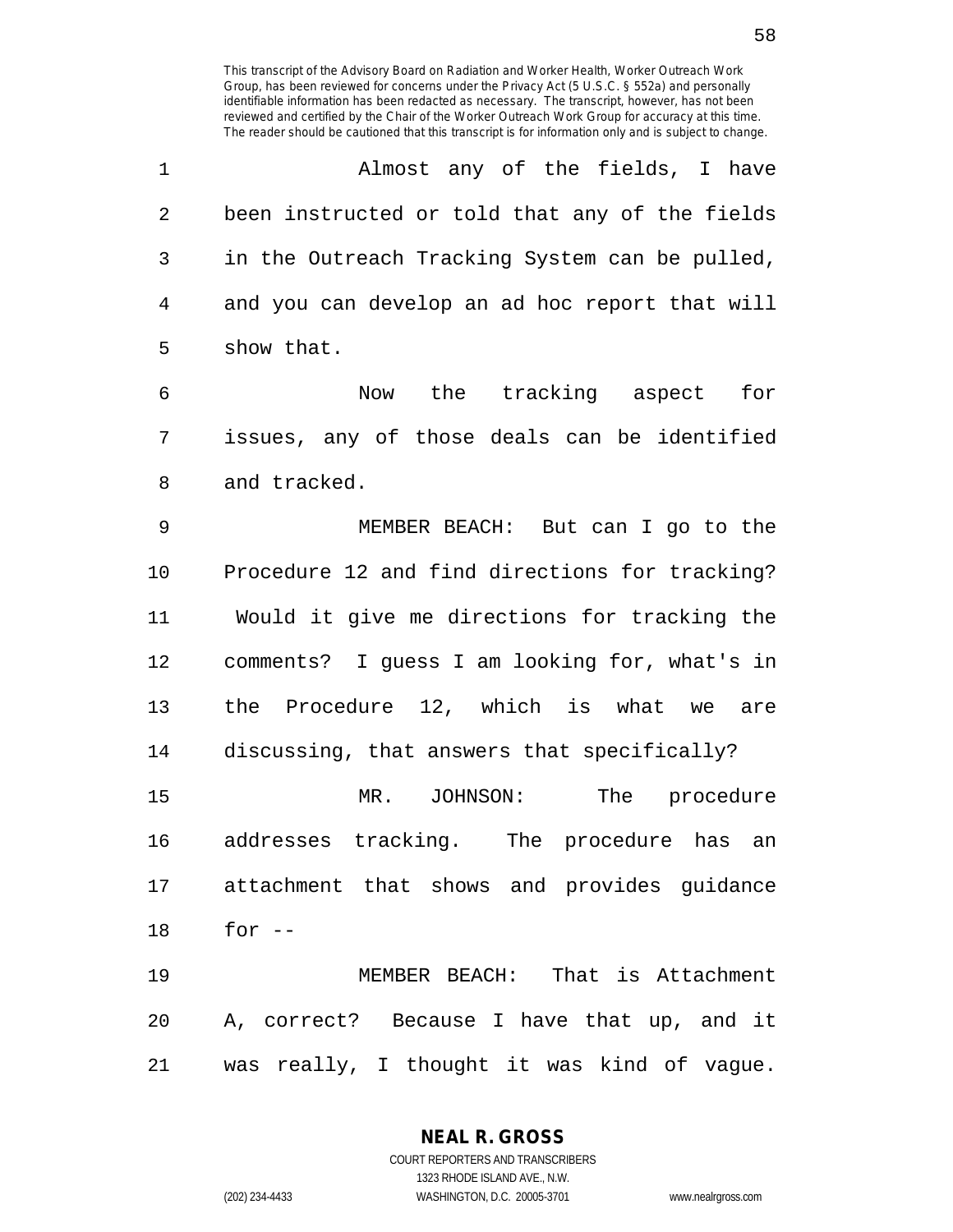1 It gave you, if that is where you are talking 2 about --

3 MR. JOHNSON: It is. In one of my 4 responses, I indicated that the tracking 5 system was very simplistic, but it could be 6 self-driven with regards to the information 7 that you put into it.

8 Now I can write a detailed 9 procedure to address it to the nth degree, but 10 I don't think it's necessary. I can address 11 more about the tracking system, and we have 12 talked about it. I can put in there, you 13 know, I will be willing to listen to what you 14 would like to see in there with regards to the 15 tracking system more than what I have.

16 MEMBER BEACH: So what we are 17 discussing is worker comments for situations 18 that come up at these meetings. And to me, 19 that is an important part of what we are doing 20 with this procedure, unless I am missing 21 something.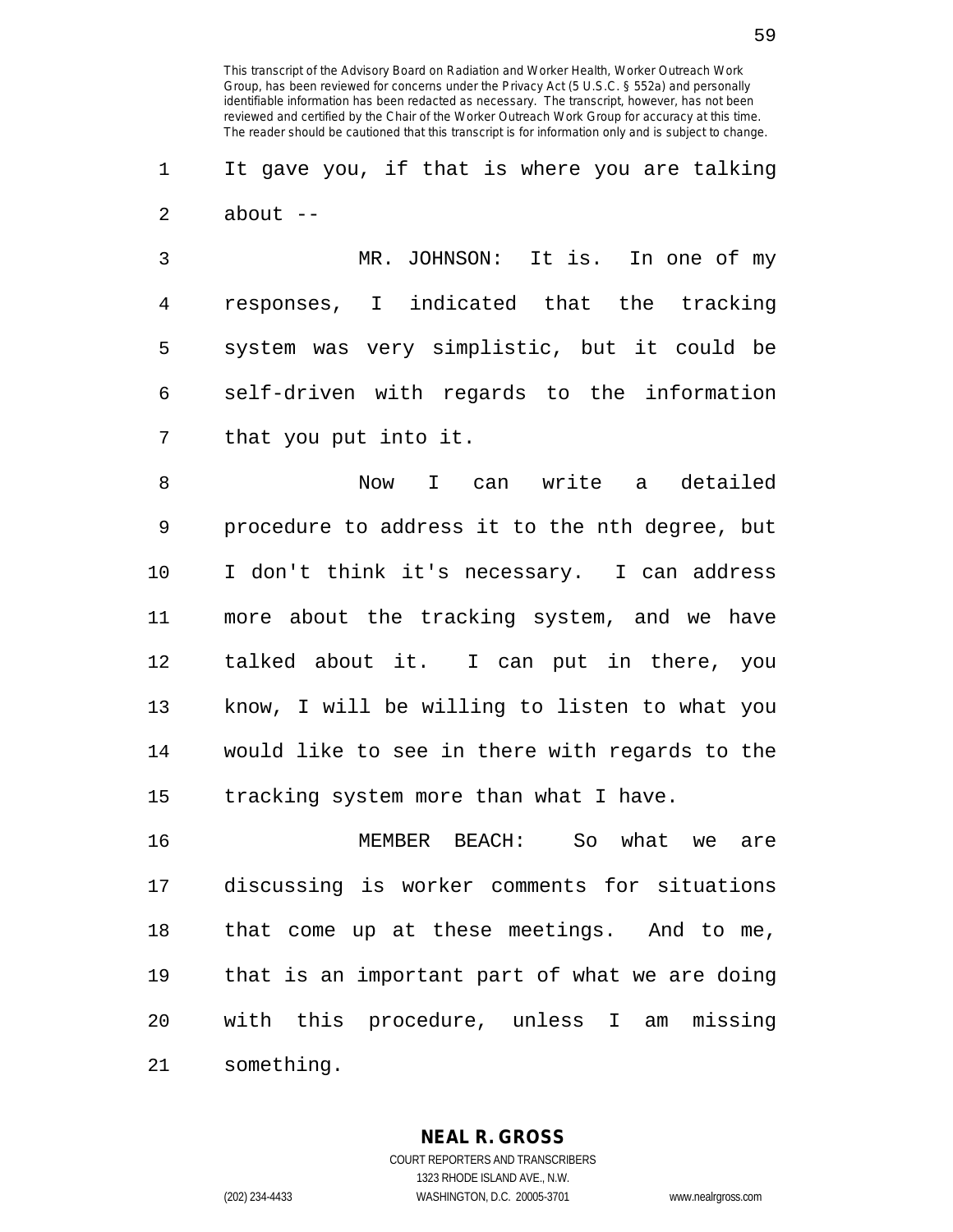| $\mathbf{1}$  | So, to me, it needs to be more                |
|---------------|-----------------------------------------------|
| $\mathcal{L}$ | clear. And I don't want to tell you how to do |
| 3             | it exactly. But when I look at this and there |
| 4             | are two places that say anything about        |
| 5             | tracking and it's vague, it just seems like   |
| 6             | there needs to be a little more robustness in |
| 7             | the procedure.                                |

8 MR. JOHNSON: I think when it 9 comes to each of the respective sections that 10 deal with an HP being at the meeting, there is 11 discussion in that section that talks about 12 identifying action items and putting them into 13 the tracking system. Then, the attachment 14 addresses and just identifies the respective 15 parts of the tracking system itself.

16 I can go and amplify the 17 discussion for the tracking system.

18 MEMBER BEACH: Anybody else? 19 CHAIRMAN GIBSON: The procedure is 20 probably understood by the health physics 21 people. Okay? But if there's a body that is

**NEAL R. GROSS**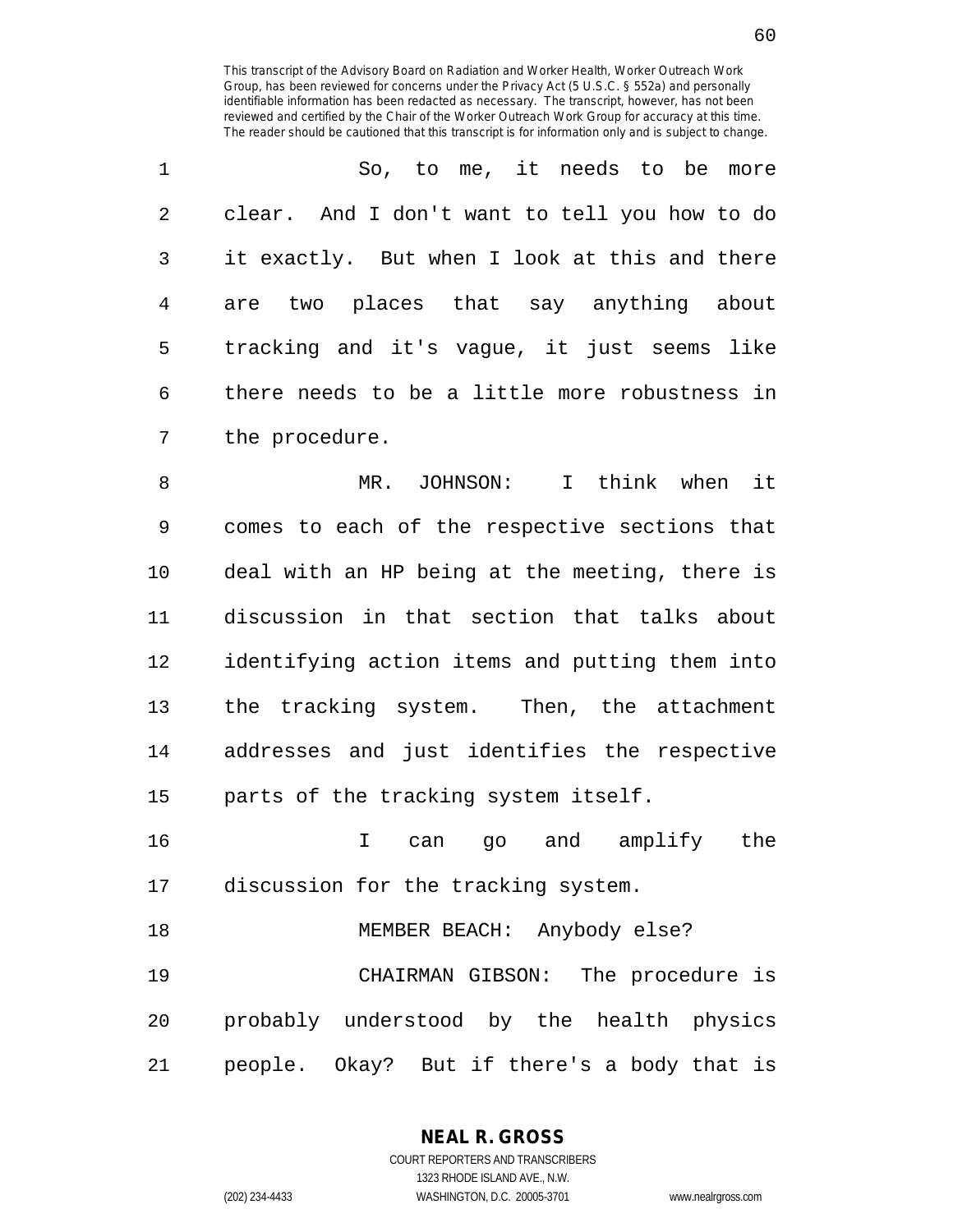| 1              | charged with oversight and advising the        |
|----------------|------------------------------------------------|
| $\overline{2}$ | program, we need to be able to see it in the   |
| 3              | procedures, so we understand it, not just --   |
| 4              | and I appreciate professional judgment and all |
| 5              | that, but we are supposed to be in the weeds a |
| 6              | little bit and see how things are done. It     |
| 7              | seems to me there is a lack of clarity there   |
| 8              | in the procedures.                             |
| 9              | MR. JOHNSON:<br>Well, as I                     |
| $10 \,$        | indicated, I can address in a little bit more  |
| 11             | detail than what I already have the process    |
| 12             | for the tracking system that I have in here.   |
| 13             | I mean I will take that action on.             |
| 14             | MR. CALHOUN: I think, first and                |
| 15             | foremost, our procedures have to be functional |
| 16             | for us. Okay? We want you guys to understand   |
| 17             | them.                                          |
| 18             | This Work Group and this topic is              |
| 19             | one of the most subjective topics that we will |
| 20             | ever cover. It is more subjective than the     |
| 21             | Procedures Group. It is way more subjective    |

**NEAL R. GROSS** COURT REPORTERS AND TRANSCRIBERS

1323 RHODE ISLAND AVE., N.W. (202) 234-4433 WASHINGTON, D.C. 20005-3701 www.nealrgross.com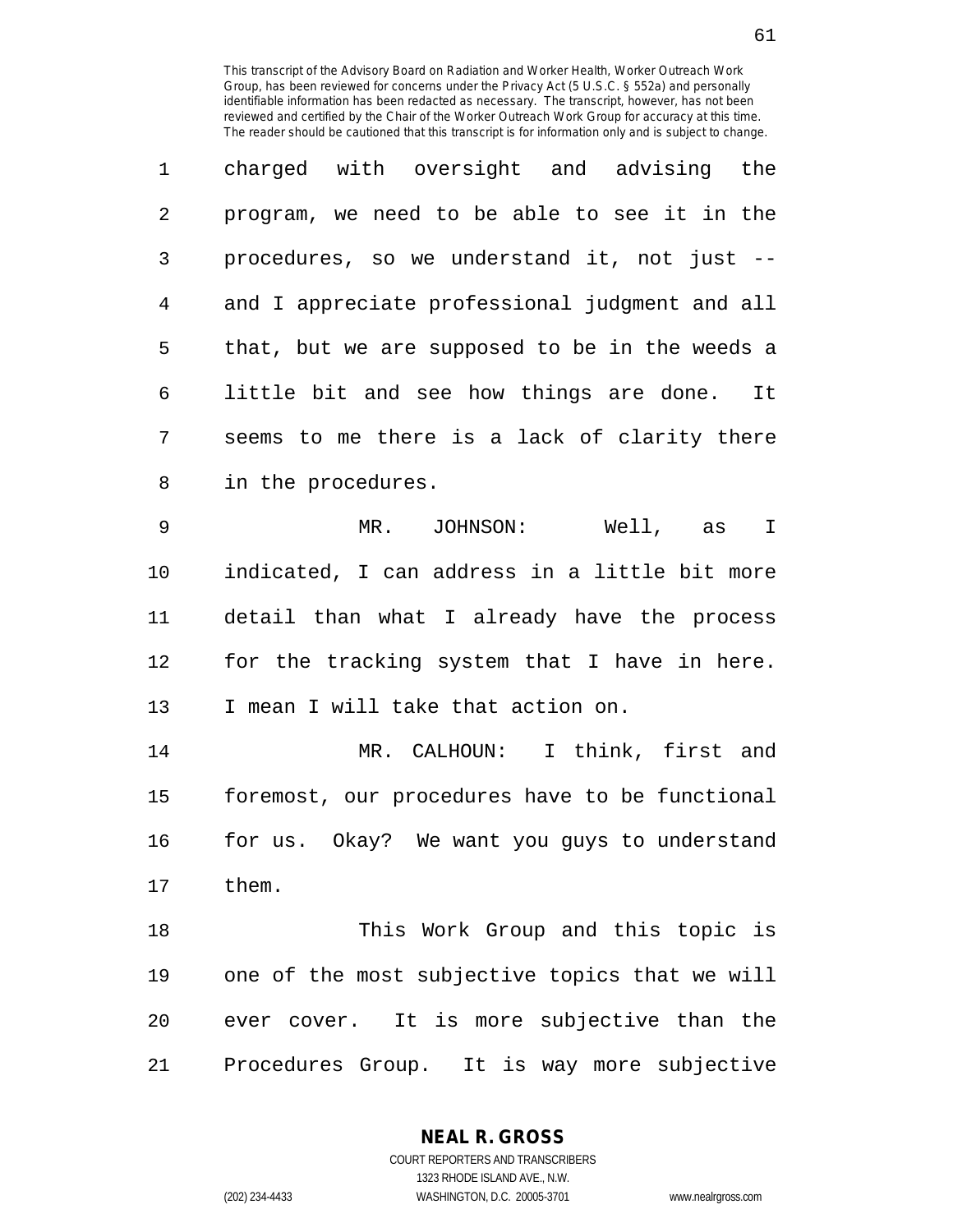1 than any of the actual scientific health 2 physics-type subjects that we cover.

3 Basically, what we are coming down 4 here to is a process and how you would like to 5 see our process run versus how we are running 6 the process. Certainly, we are open to any 7 recommendations, but if we are going to go 8 back and forth and back and forth on how you 9 think it should be done against how we think 10 it should be done, I don't ever see these 11 things being closed out.

12 12 It has to be loose, this type of 13 procedure. My philosophy is, when I go to 14 these worker outreach meetings, I want to 15 respond to that individual immediately and be 16 done. I don't want to carry notes anywhere 17 because I want that person to be satisfied 18 that they have got an answer from me.

19 So the number of comments that are 20 actually applicable to a TBD that would cause 21 us to change something are very, very few, but

**NEAL R. GROSS**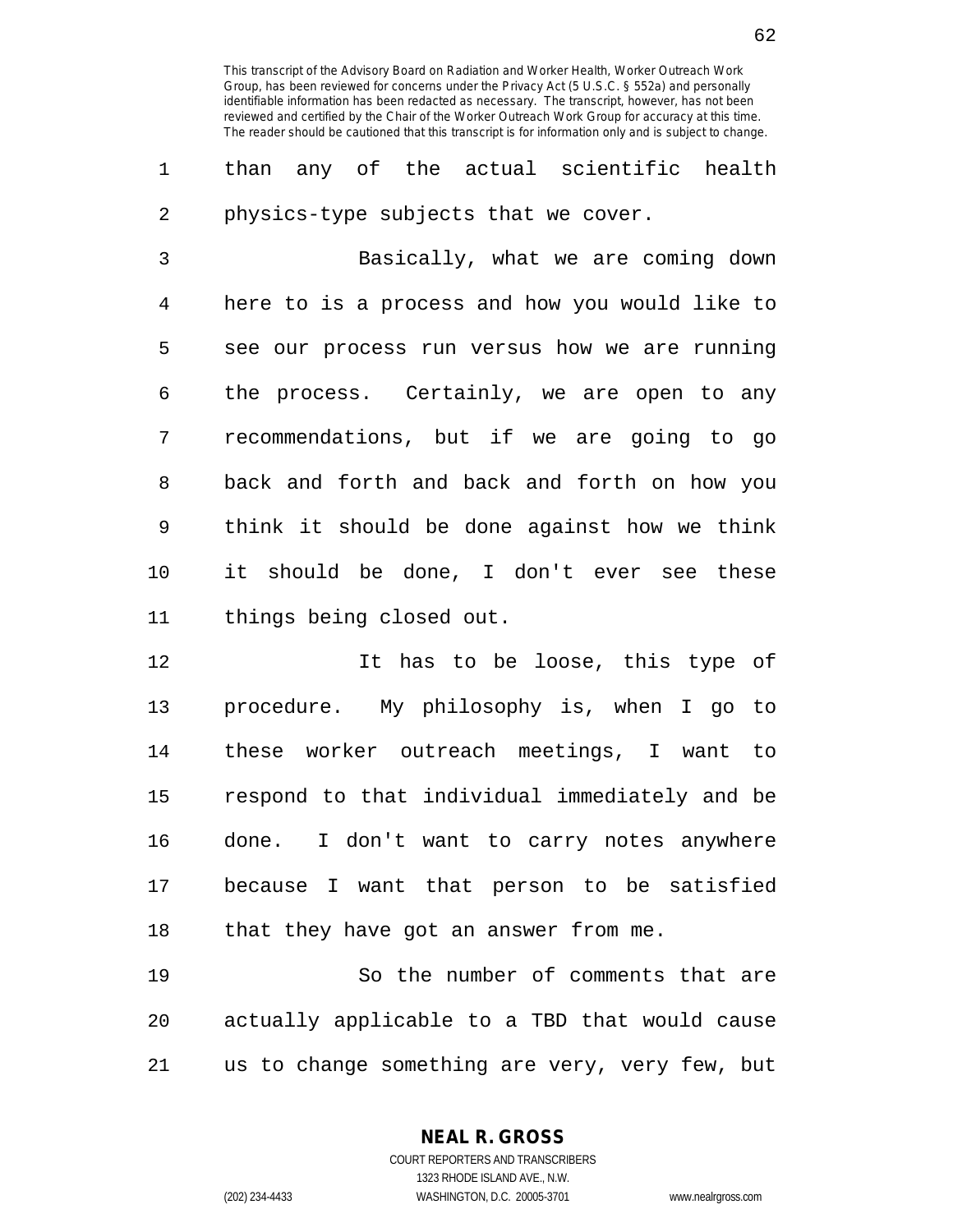1 we have to make the procedure such that it is 2 workable for us.

3 Like J.J. is saying, I am sure he 4 is open to trying to clarify that a little 5 bit, but we really need to keep that in mind 6 as we go through this whole process here of, 7 what's our goal? We want a procedure that is 8 workable and that we can incorporate the 9 comments of people and make the TBDs better 10 and make the people feel like we have dealt 11 with their comments and given them appropriate 12 response.

13 DR. MAKHIJANI: Now I'm totally 14 confused by the last part of what you said. I 15 am still focusing on these information-16 gathering meetings, you know. Like when we 17 prepare our reviews, my point of reference, 18 just to be clear, is when we review a TBD or 19 an Evaluation Report, we do interviews. We 20 have these questions. Then we develop the 21 questions because we think they are going to

> **NEAL R. GROSS** COURT REPORTERS AND TRANSCRIBERS

> > 1323 RHODE ISLAND AVE., N.W.

(202) 234-4433 WASHINGTON, D.C. 20005-3701 www.nealrgross.com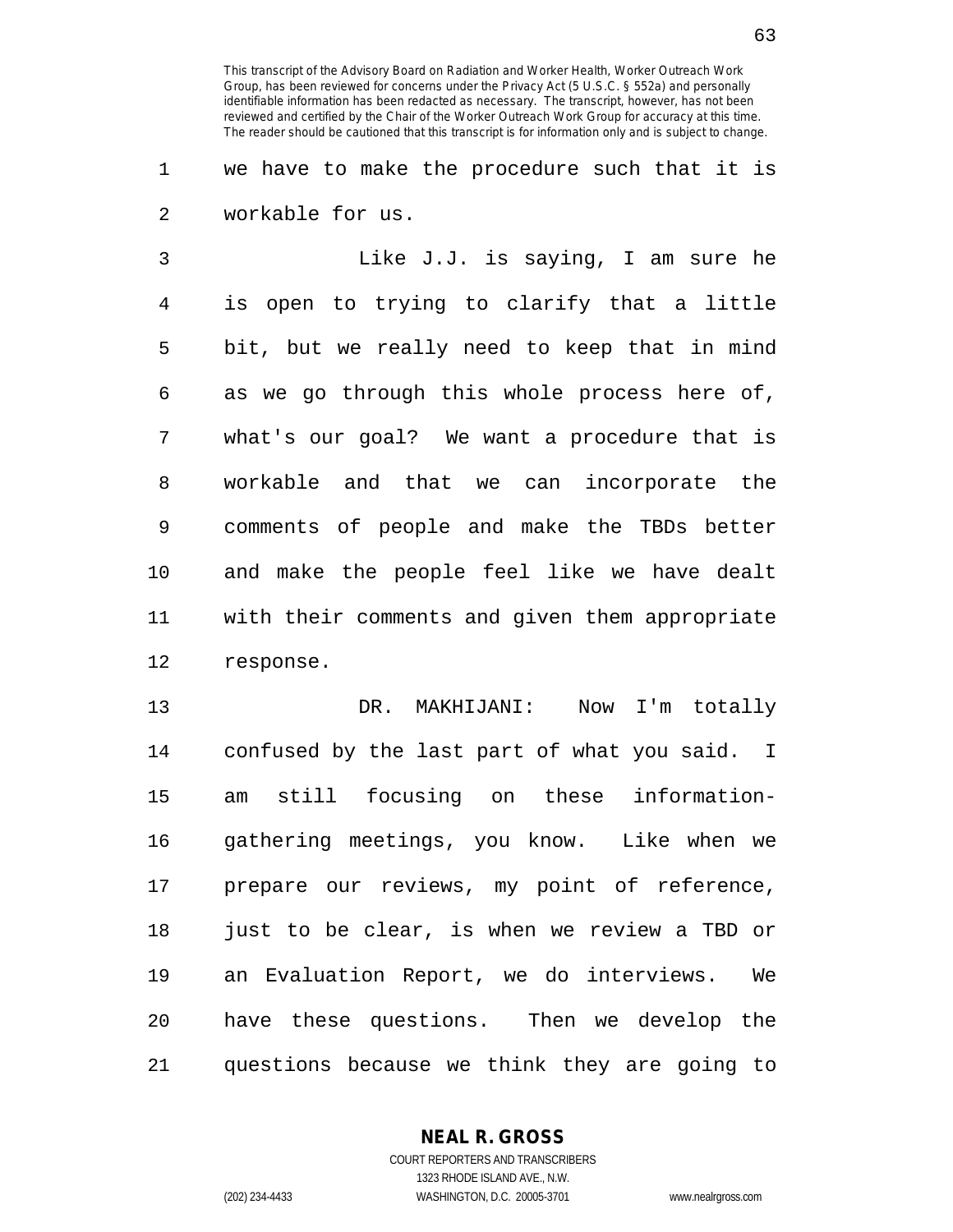1 affect our review. Then, when we write the 2 review, we publish the summary along with the 3 review, and we indicate the points at which 4 there is a contact between the substance of 5 what was said and our review.

6 So that is my point of reference. 7 Maybe you don't agree that it is the right 8 point of reference. I would be happy to be 9 corrected.

10 But if a health physicist has a 11 question, a set of questions to be answered, 12 and you are initiating a meeting, how can the 13 result, how can the TBD or Evaluation Report 14 not be affected by the outcome of the meeting? 15 Because you started off with health physicist 16 questions that you didn't know the answers to. 17 MR. CALHOUN: I agree with you. 18 That is a very specific type of meeting, 19 though, and this document covers all of them. 20 DR. MAKHIJANI: Yes, that is the 21 meeting I want to understand.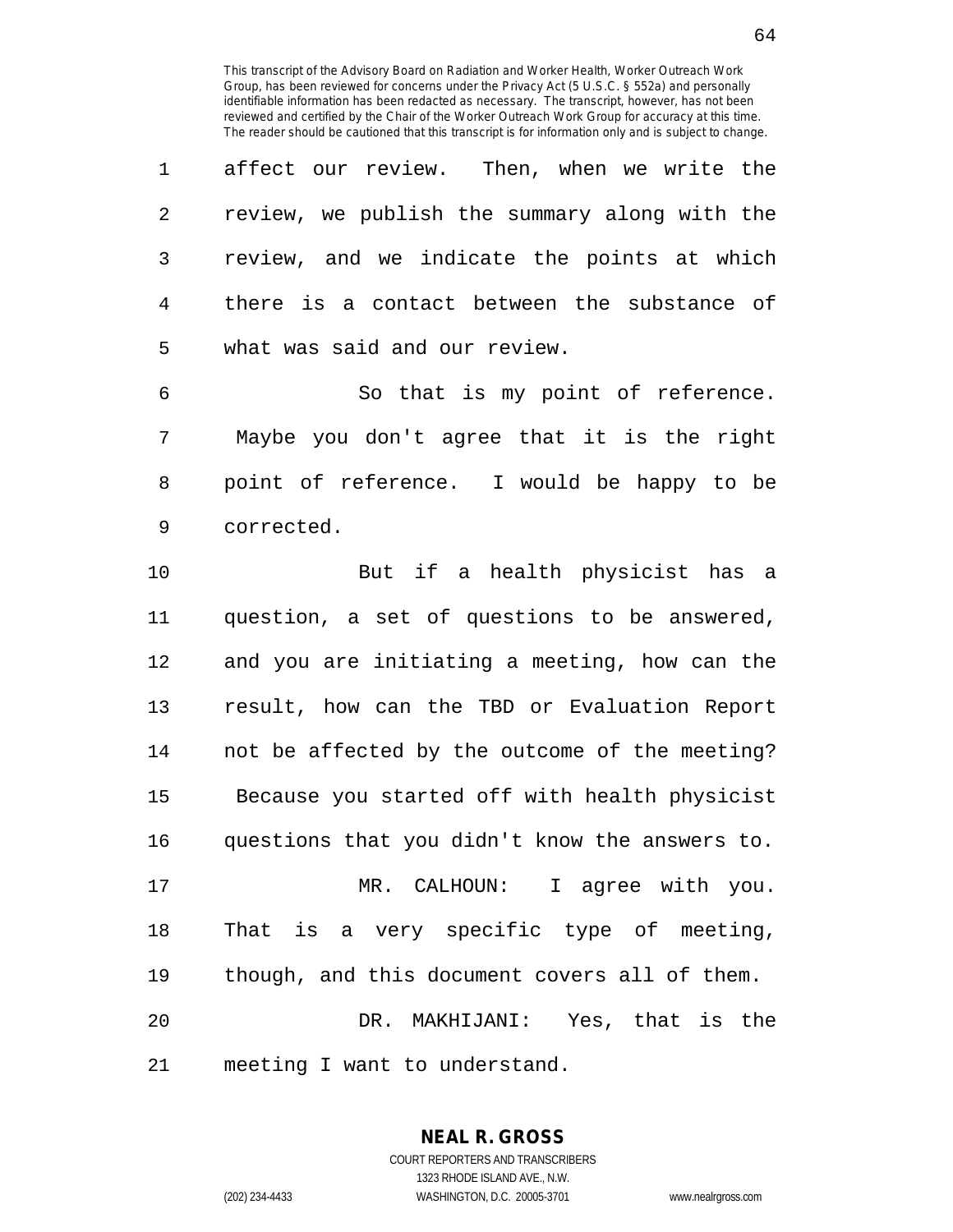1 MR. CALHOUN: This document covers 2 all of the meetings. 3 DR. MAKHIJANI: Yes, I know that. 4 MR. CALHOUN: So I agree with you 5 on that one. 6 DR. MAKHIJANI: That's the meeting 7 that a lot of the unhappiness -- so there are 8 two kinds of non-subjective from the -- well, 9 they are subjective, but they are less 10 subjective or there is a kind of a criterion 11 by which you can evaluate whether you were 12 successful or not. 13 So a worker gave you some 14 substantial information. Say incidents are 15 not being recorded or the special hazard 16 incident investigation's index is incomplete. 17 And I can give you three examples, or 18 whatever. 19 It happened at Savannah River 20 Site, and it is an open issue and we are 21 discussing it. It is very complicated.

**NEAL R. GROSS**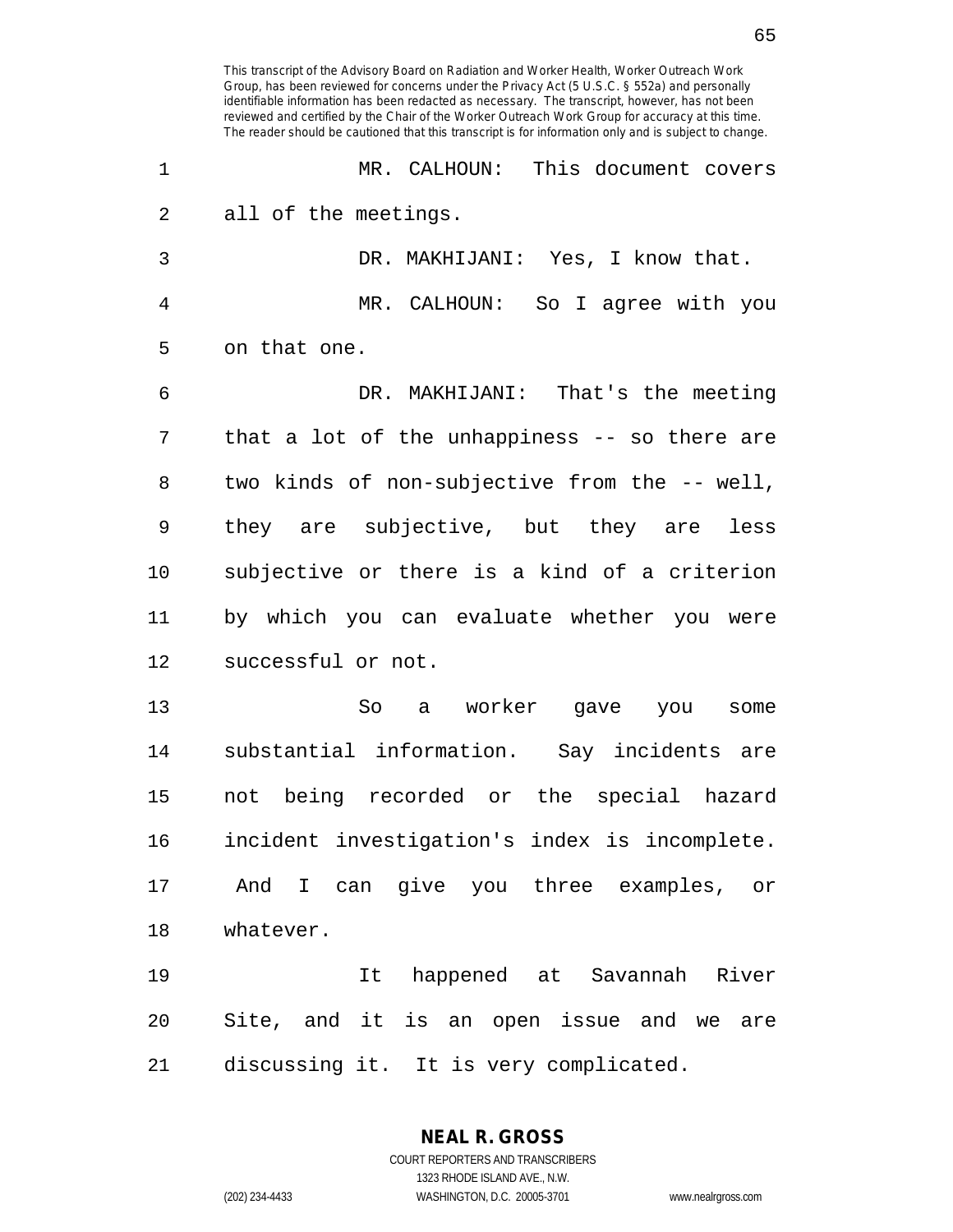| $\mathbf{1}$   | Workers often have expressed, as               |
|----------------|------------------------------------------------|
| $\overline{2}$ | quoted in our review, that they did come, they |
| 3              | did listen; the meeting was great. And I       |
| 4              | think your process of your organizing          |
| 5              | meetings, and so on, is great. I mean it       |
| 6              | works. People come. People say stuff. They     |
| 7              | have the room to be able to express            |
| 8              | themselves, and they have said that. And I     |
| 9              | think that is wonderful.                       |

10 But, ultimately, a lot of people 11 are unhappy that the technical substance of 12 what they gave isn't reflected in ORAU's or 13 NIOSH's work. And so long as that unhappiness 14 is more than some one odd party who may feel 15 aggrieved or, you know, they got denied or 16 some specific thing that is not really 17 technical, generally speaking, but is about 18 their personal claim, I would say that from a 19 substantive point of view there's some problem 20 in translating in how that judgment is being 21 exercised, either in preparing the minutes,

## **NEAL R. GROSS**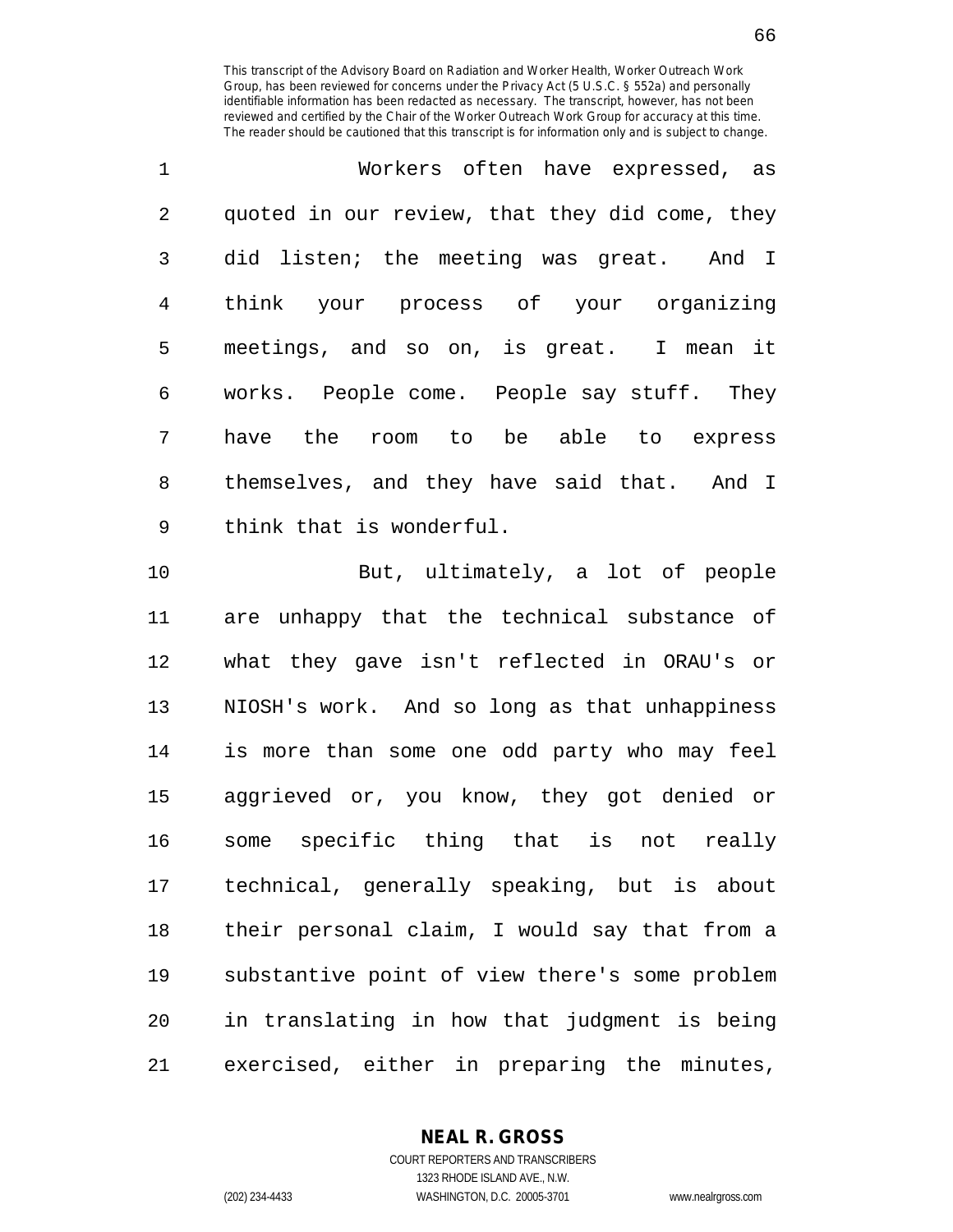| 1              | because they are not reviewed by all the       |
|----------------|------------------------------------------------|
| $\overline{2}$ | workers who were present and what they said,   |
| $\mathbf{3}$   | to see if the things they said were important. |
| 4              | I don't know where -- you know, there are a    |
| 5              | lot of gaps there, I think.                    |
| 6              | So the minutes are not reviewed by             |
| 7              | all the workers. So they may have said some    |
| 8              | very important things that they think that are |
| 9              | not in your minutes.                           |
| 10             | Because they don't all get $-$ just            |
| 11             | the leader of the group gets to see them. You  |
| 12             | don't have the tapes for reference later on    |
| 13             | because you destroy the tapes.                 |
| 14             | The minutes are not included in                |
| 15             | the document being prepared by the person who  |
| 16             | originated the meeting. So there is no point   |
| 17             | when that document gets public that the worker |
| 18             | who made a comment who feels aggrieved can     |
| 19             | see: I said X and really X was considered in   |
| 20             | the preparation of the Evaluation Report. It   |
| 21             | does acknowledge incidents are not, and here   |

**NEAL R. GROSS** COURT REPORTERS AND TRANSCRIBERS

1323 RHODE ISLAND AVE., N.W. (202) 234-4433 WASHINGTON, D.C. 20005-3701 www.nealrgross.com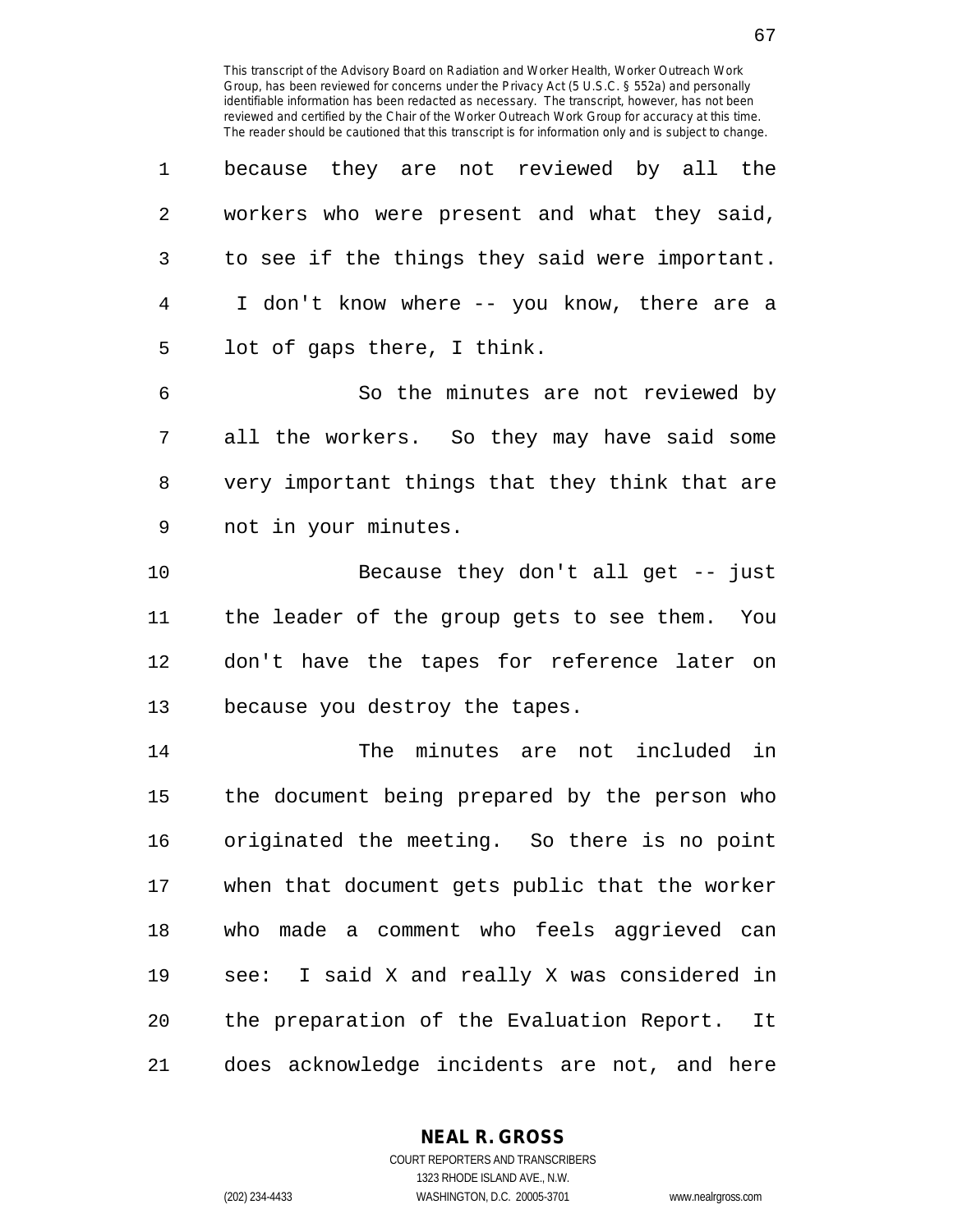| $\mathbf 1$    | how we are going to do the dose<br>is          |
|----------------|------------------------------------------------|
| $\overline{2}$ | reconstruction, even though the incident       |
| 3              | indexes -- because incidents were very common  |
| $\overline{4}$ | and we have bioassay data. Some response.      |
| 5              | So I am kind of thinking that                  |
| 6              | there are gaps both ways. There's technical    |
| 7              | things that in this particular type of meeting |
| 8              | it cannot be that you initiate a meeting       |
| 9              | having technical questions and have a          |
| 10             | satisfactory meeting, and the outcome of that  |
| 11             | meeting is not reflected in the Technical      |
| 12             | Document. It has to be reflected in the        |
| 13             | Technical Document because the technical       |
| 14             | questions started the meeting.                 |

15 MR. CALHOUN: I would agree that, 16 if there is something that comes out of that 17 meeting that needs to go, that would change 18 the TBD, yes. I would think, though, if 19 there's things that don't change the TBD, we 20 should get back with the claimant somehow and 21 let them know that they are not in there.

> **NEAL R. GROSS** COURT REPORTERS AND TRANSCRIBERS

1323 RHODE ISLAND AVE., N.W. (202) 234-4433 WASHINGTON, D.C. 20005-3701 www.nealrgross.com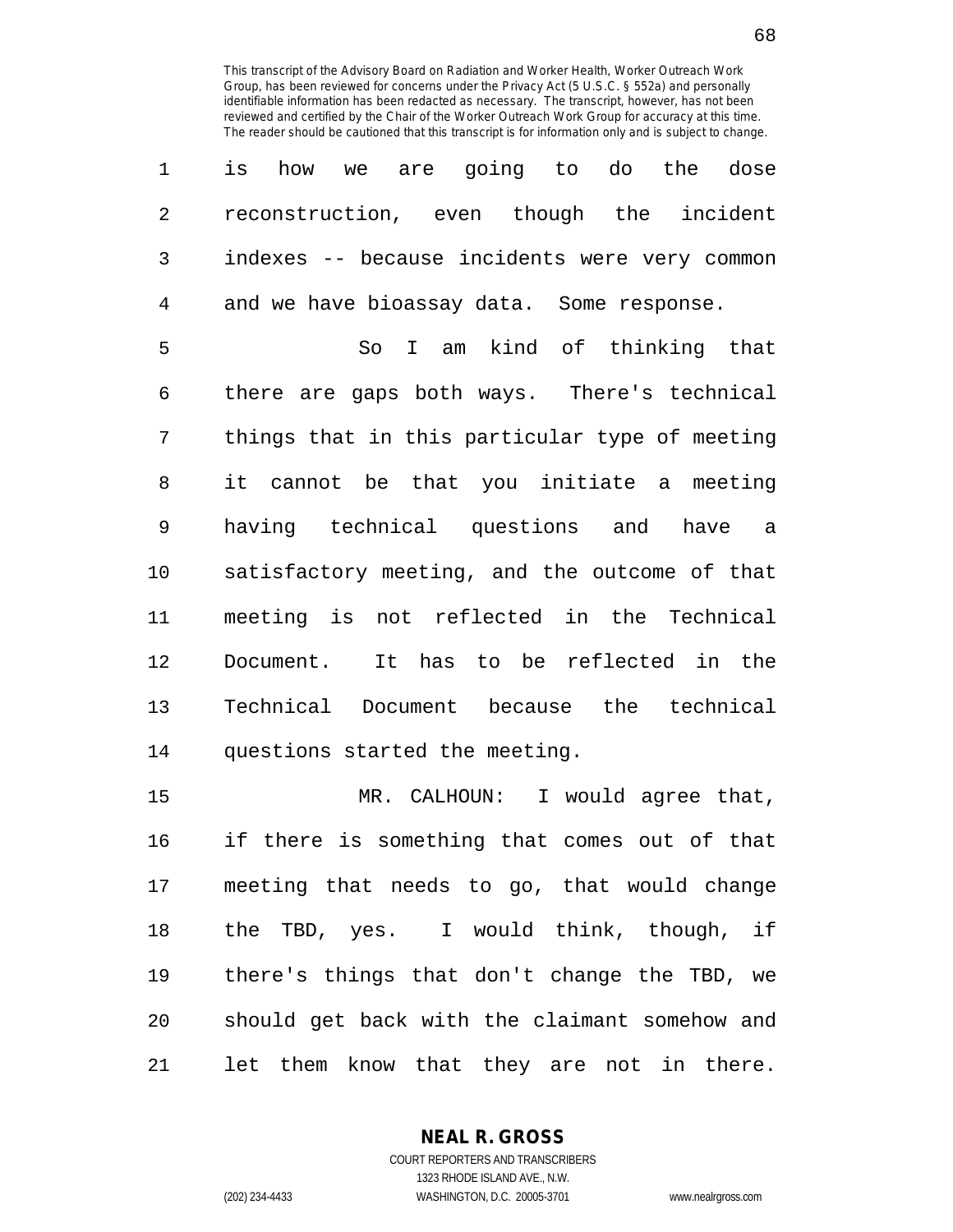1 Because we certainly don't want to clog up the 2 TBD with this is why we didn't include that. 3 DR. MAKHIJANI: No, no, I'm not 4 saying that. My own personal experience from 5 the unhappinesses that are expressed to me 6 about this process, as I have heard, and they 7 have been cited in our review, so it is not 8 just my sort of subjective thing. I mean 9 people have said, we have given you the 10 references and quoted, is, we said technical 11 things that are not reflected in the document. 12 12 I am not talking about unhappiness

13 about a personal claim, somebody who was 14 denied. And I agree that, if you go to the 15 Advisory Board meeting, then a lot of the 16 comments about a personal claim, they are 17 appropriately referred to NIOSH, and SC&A 18 doesn't even get involved in all of that. 19 Basically, you know, Stu Hinnefeld will be 20 there, and he will take the person aside and 21 refer them to the appropriate person, and

**NEAL R. GROSS**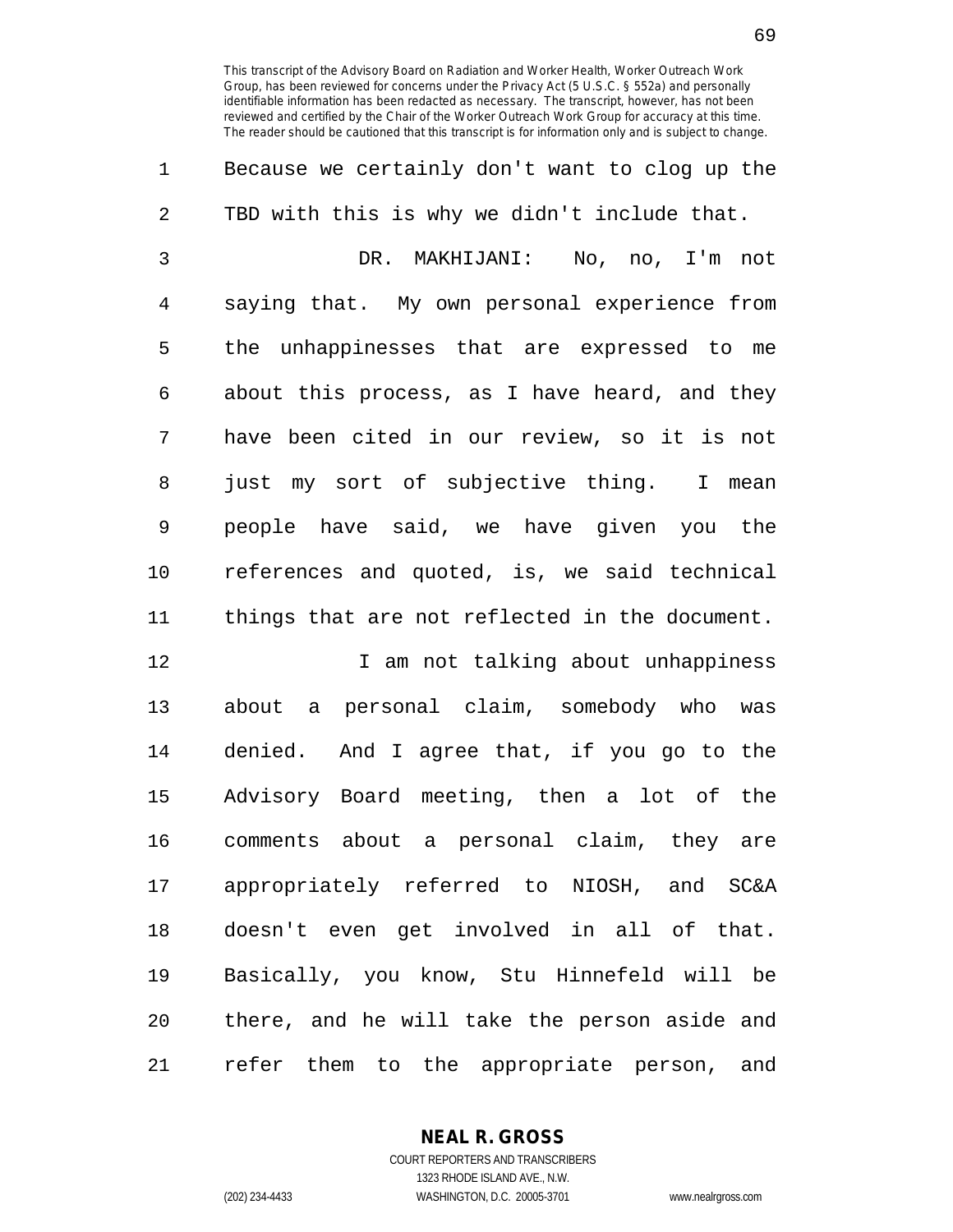1 that's done.

| $\overline{2}$ | The big issue is when somebody                 |
|----------------|------------------------------------------------|
| 3              | says something technical, people took off      |
| $\overline{4}$ | their film badges at work, for example, a big  |
| 5              | issue that comes up quite often, and then      |
| 6              | doesn't find it reflected in some way in the   |
| 7              | tracking system. And back to the HP that       |
| 8              | originated a question about film badges, if    |
| 9              | the purpose of the meeting is to inform the HP |
| 10             | about question that he didn't have answers to, |
| 11             | how can that meeting not be reflected in the   |
| 12             | TBD or ER when it is done? That is the         |
| 13             | question I am having.                          |
| 14             | If I don't know the answer to a                |
| 15             | question and I go to a tank farm worker and    |
| 16             | say, okay. How do you fix the transfer boxes,  |
| 17             | then if that question is important to me, and  |
| 18             | I get an answer to it, then it should be       |
| 19             | reflected in the document, right? What did --  |
| 20             | MR. CALHOUN: See, I would say                  |
| 21             | that sometimes $-$ I am not aware of too many  |

**NEAL R. GROSS**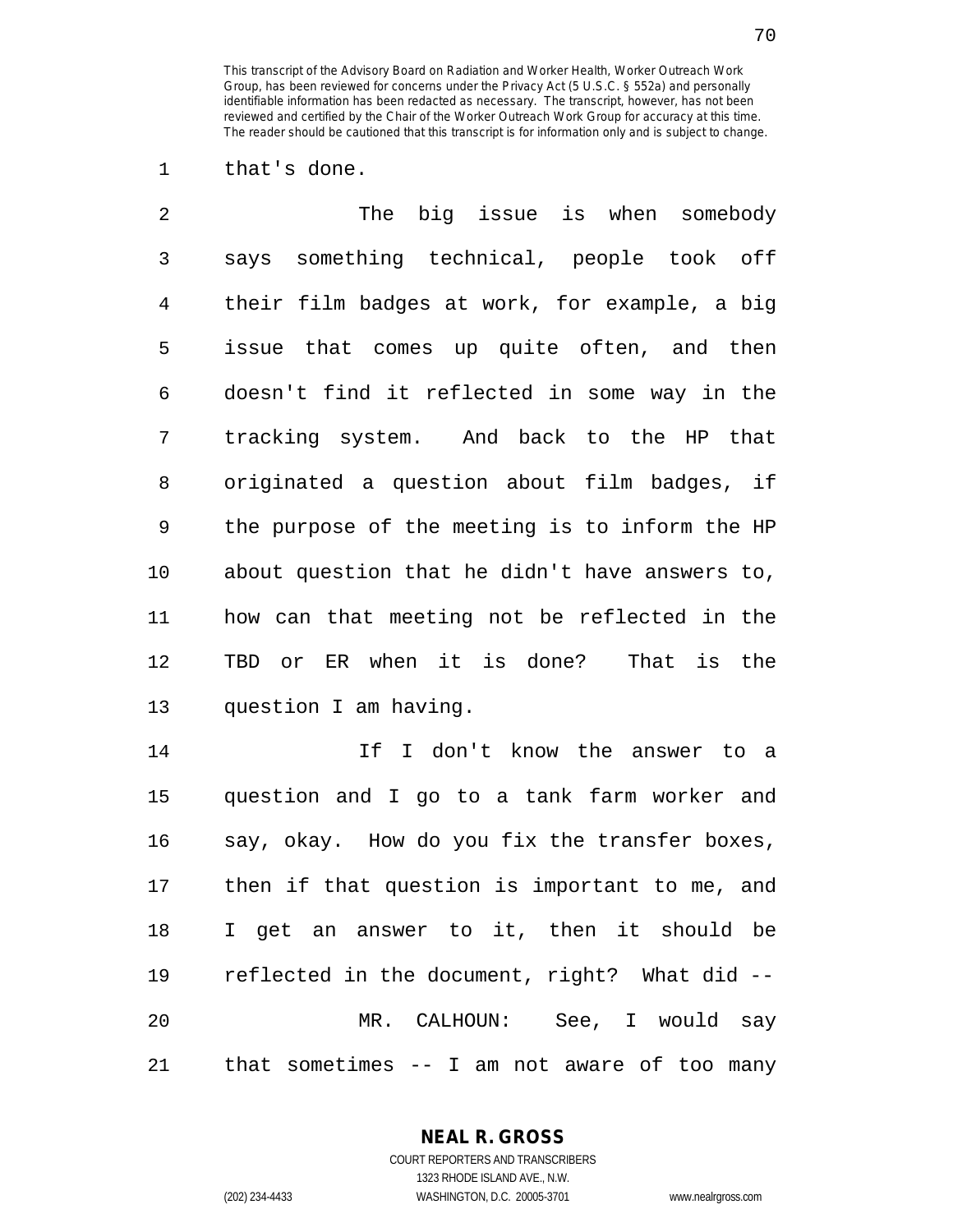| 1  | meetings where the sole purpose is I'm going   |
|----|------------------------------------------------|
| 2  | to go out here and find information that I     |
| 3  | don't have, other than when we interview folks |
| 4  | for, say, ER.                                  |
| 5  | Like I am familiar with Brookhaven             |
| 6  | because we just did that two weeks ago. So,    |
| 7  | we go through and we look and ask them, hey,   |
| 8  | what do you think about this, what do you      |
| 9  | think about that.                              |
| 10 | The majority of the other                      |
| 11 | meetings, at least that I have been associated |
| 12 | with, are kind of a free-form meeting that     |
| 13 | says, you know, it is a presentation of an SEC |
| 14 | or it is a presentation of a new TBD, which    |
| 15 | doesn't happen very much anymore.              |
| 16 | And if somebody, for example, said             |
| 17 | to me or in the meeting, hey, you know, we     |
| 18 | have badges that weren't worn; how do you deal |
| 19 | with that. If I give him an answer, and he is  |
| 20 | satisfied with that answer, it is not going to |

21 go anywhere other than that.

**NEAL R. GROSS** COURT REPORTERS AND TRANSCRIBERS

1323 RHODE ISLAND AVE., N.W.

 $\overline{a}$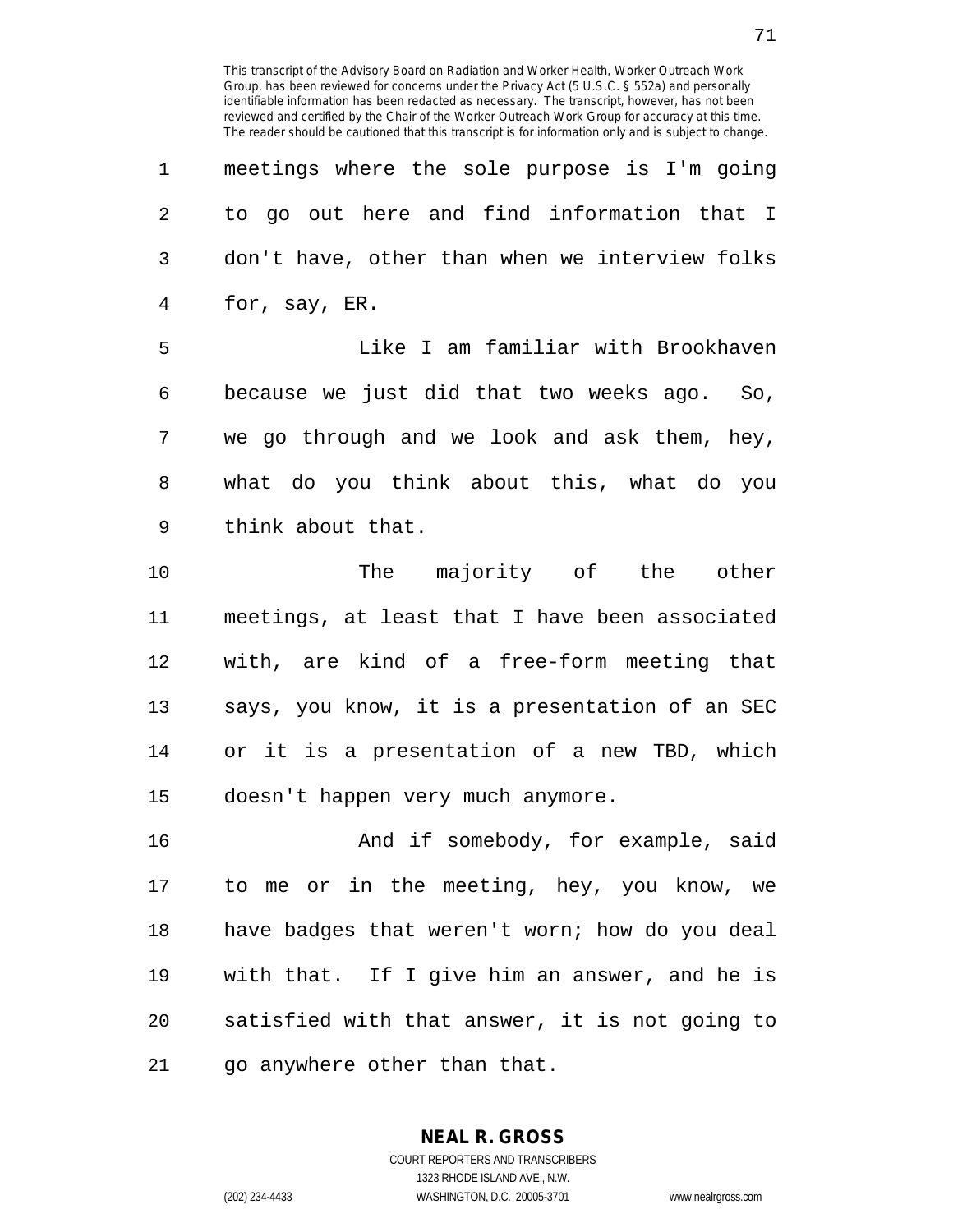| $\mathbf 1$    | DR. MAKHIJANI: How could you give              |
|----------------|------------------------------------------------|
| $\overline{2}$ | him an answer to that? If a worker says, we    |
| 3              | weren't wearing badges, isn't it something for |
| $\overline{4}$ | the Evaluation Report person to take --        |
| 5              | MR. CALHOUN: Well, what I would                |
| 6              | do is I would talk to that individual, and I   |
| 7              | will just give you an example, say, okay,      |
| 8              | well, we didn't wear badges. Or one thing      |
| 9              | that has come up before is, our supervisors    |
| 10             | made us take badges off.                       |
| 11             | Well, one of the things that we                |
| 12             | have done in the past is that we have          |
| 13             | evaluated that person's dosimetry report. And  |
| 14             | what we have found, in very few cases, but we  |

12 have done in the past is that we have 13 evaluated that person's dosimetry report. And 14 what we have found, in very few cases, but we 15 have found it, is that, as the end of the year 16 is coming up, all of a sudden, they go from 17 getting 500 millirem a month to none. So that 18 is an indication to us that there is an issue 19 there. So, then, we will make a judgment 20 accordingly.

21 Now I can explain that kind of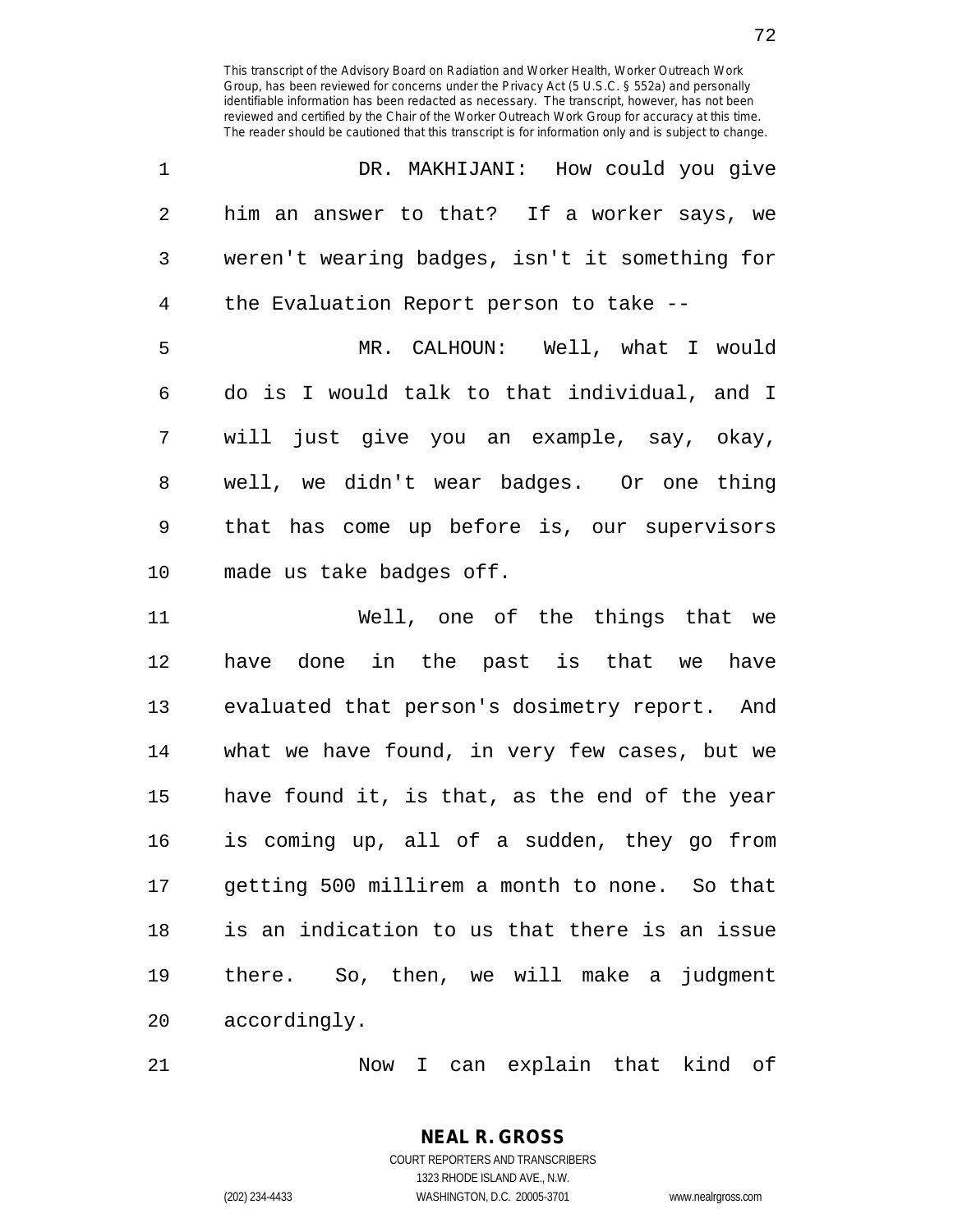1 approach to somebody. And after that, it may 2 not need to go any further than that. Because 3 that is one of those items that has been 4 brought up time and time and time again at 5 many sites.

6 DR. MAKHIJANI: Actually, this is 7 a huge thing that you have just said. Have 8 you actually found cases -- because we have 9 looked and we haven't found cases like this. 10 Now, if you have actually found cases like 11 this, this is a matter far beyond your getting 12 back to the individual and saying, your dose 13 reconstruction is fixed. This is a matter 14 which is a generic matter and has been raised 15 as a generic matter at a number of sites 16 fairly frequently.

17 Now we have all had a very hard 18 time actually verifying these things as a 19 general matter. If you found specific 20 examples, I would think that this thing needs 21 to be reflected in an Evaluation Report and a

> **NEAL R. GROSS** COURT REPORTERS AND TRANSCRIBERS

> > 1323 RHODE ISLAND AVE., N.W.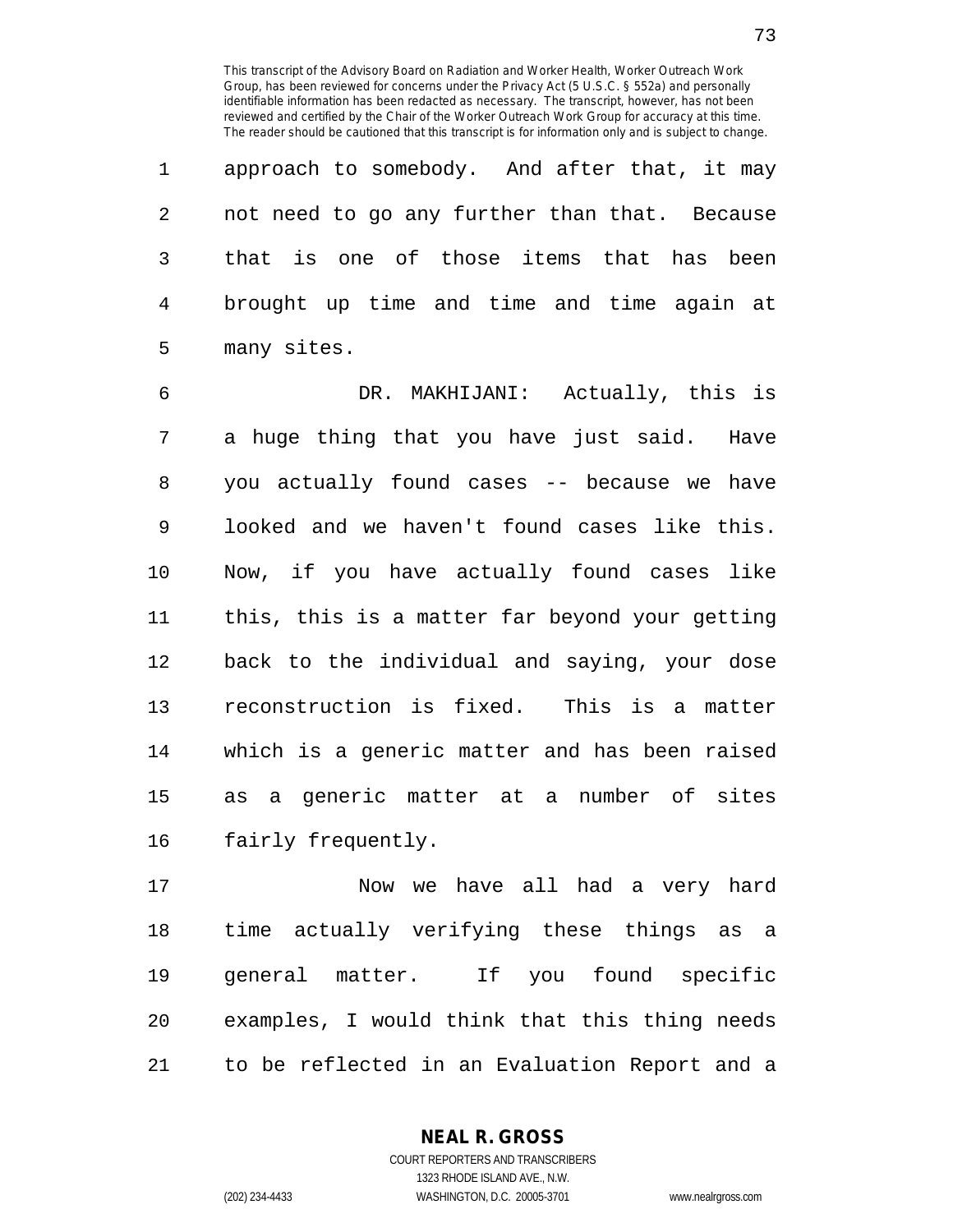1 TBD and should become a much bigger deal. 2 MR. CALHOUN: And it may be. I 3 don't know. I don't know what site that was 4 from. 5 DR. MAKHIJANI: But that has to go 6 from the interview process into a document 7 preparation process. 8 MR. CALHOUN: But if it has 9 already been addressed in the TBD and I 10 explain it to that individual, the only thing 11 that I would have to do is either tell him 12 that we have addressed this -- what's the 13 other option, just responding to him after the 14 meeting and saying, this has been addressed 15 and it's in this document? 16 DR. MAKHIJANI: No, no, I'm not 17 faulting your response to the individual and 18 giving them satisfaction or finding some way 19 to look at their claim. I mean that's fine, 20 and I would do the same. I agree with you. 21 What I am saying, as I said, we

This transcript of the Advisory Board on Radiation and Worker Health, Worker Outreach Work Group, has been reviewed for concerns under the Privacy Act (5 U.S.C. § 552a) and personally identifiable information has been redacted as necessary. The transcript, however, has not been reviewed and certified by the Chair of the Worker Outreach Work Group for accuracy at this time. The reader should be cautioned that this transcript is for information only and is subject to change.

COURT REPORTERS AND TRANSCRIBERS 1323 RHODE ISLAND AVE., N.W. (202) 234-4433 WASHINGTON, D.C. 20005-3701 www.nealrgross.com

**NEAL R. GROSS**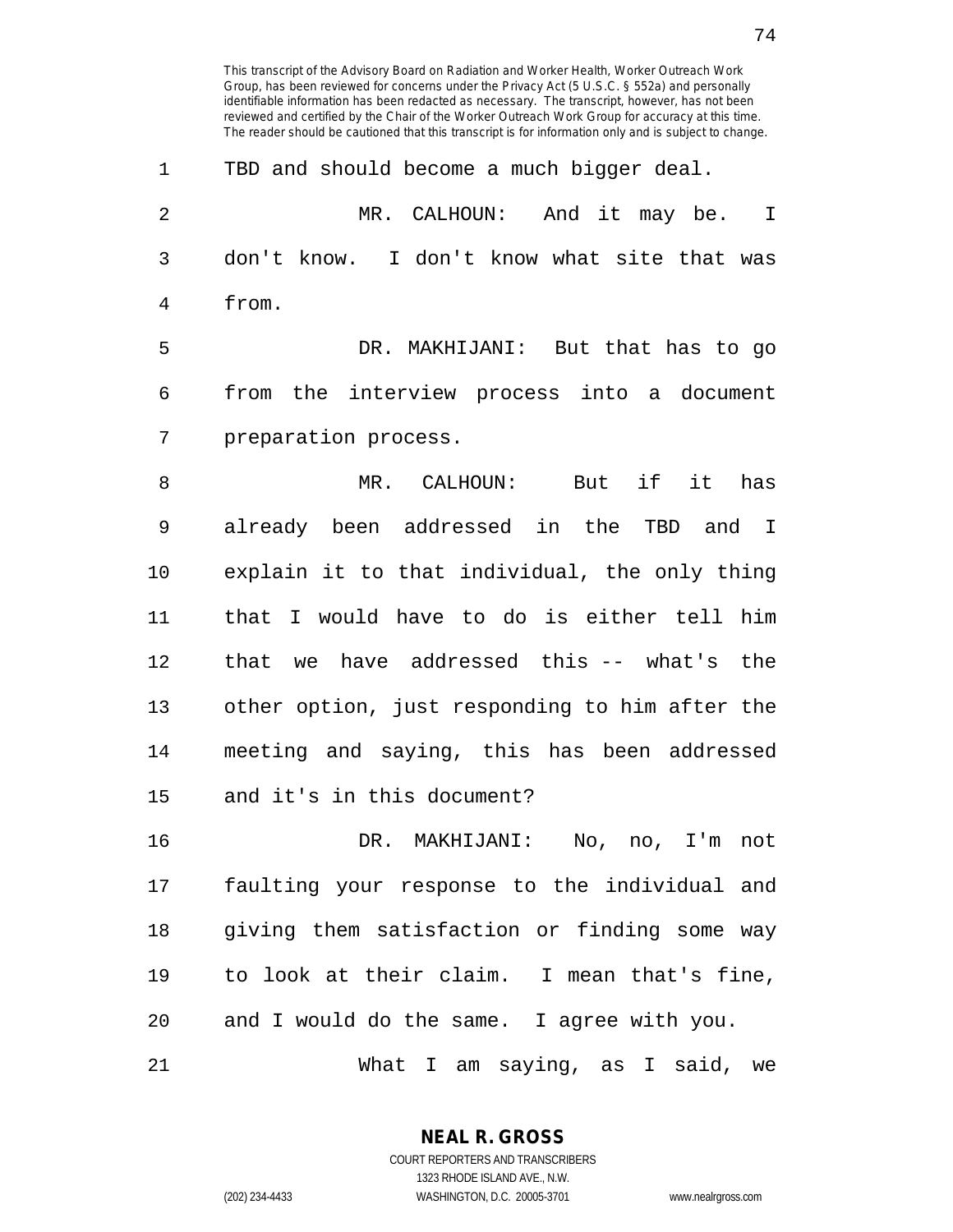1 are not concerned about the individual claim 2 not being attended to properly. I think that 3 you are doing that. I think NIOSH does that. 4 I think the Advisory Board now has a process 5 for making sure that individuals who feel 6 aggrieved about their personal claims not 7 having been done right, there are appeal 8 procedures. So there are a lot of avenues for 9 that.

10 The thing that I have always been 11 concerned about in my role in this, and I 12 think our review of your procedures, has been 13 when there are generic concerns or something 14 that affects an individual claim that is 15 indicated to be a generic concern, like this 16 particular example we are talking about, which 17 is a generic concern beyond the individual 18 case. How does that materially affect what 19 NIOSH is doing or ORAU is doing? 20 And a lot of workers feel that it

21 should materially affect when they are not

**NEAL R. GROSS** COURT REPORTERS AND TRANSCRIBERS

1323 RHODE ISLAND AVE., N.W.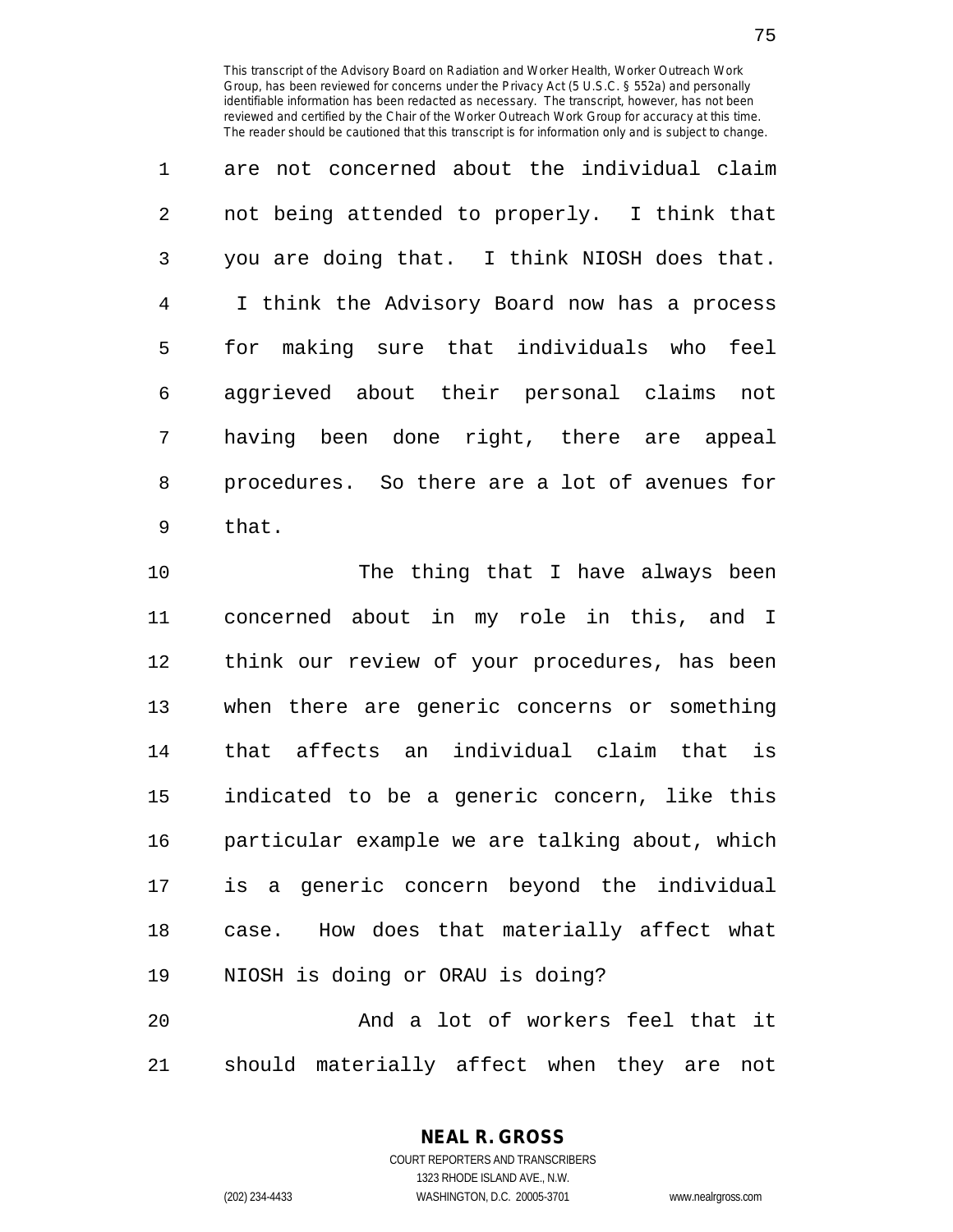1 being heard, even though they are saying 2 technically important things.

3 And the second point about what 4 you said that surprised me is we started the 5 discussion with me thinking, obviously 6 wrongly, that HPs have questions that they 7 need answers, and they ask you to organize 8 meetings. Some meetings, not all meetings, 9 some meetings are organized for the purpose of 10 answering HP's questions as they prepare a 11 document.

12 MR. CALHOUN: That's generally in 13 the Evaluation Report process that I have 14 witnessed personally.

15 DR. MAKHIJANI: Okay.

16 MR. CALHOUN: That is when that 17 happens most often.

18 DR. MAKHIJANI: What I am saying 19 is, in that particular specific instance, we 20 have a chance to make sure that we know 21 exactly what was said and have a procedure

> **NEAL R. GROSS** COURT REPORTERS AND TRANSCRIBERS

> > 1323 RHODE ISLAND AVE., N.W.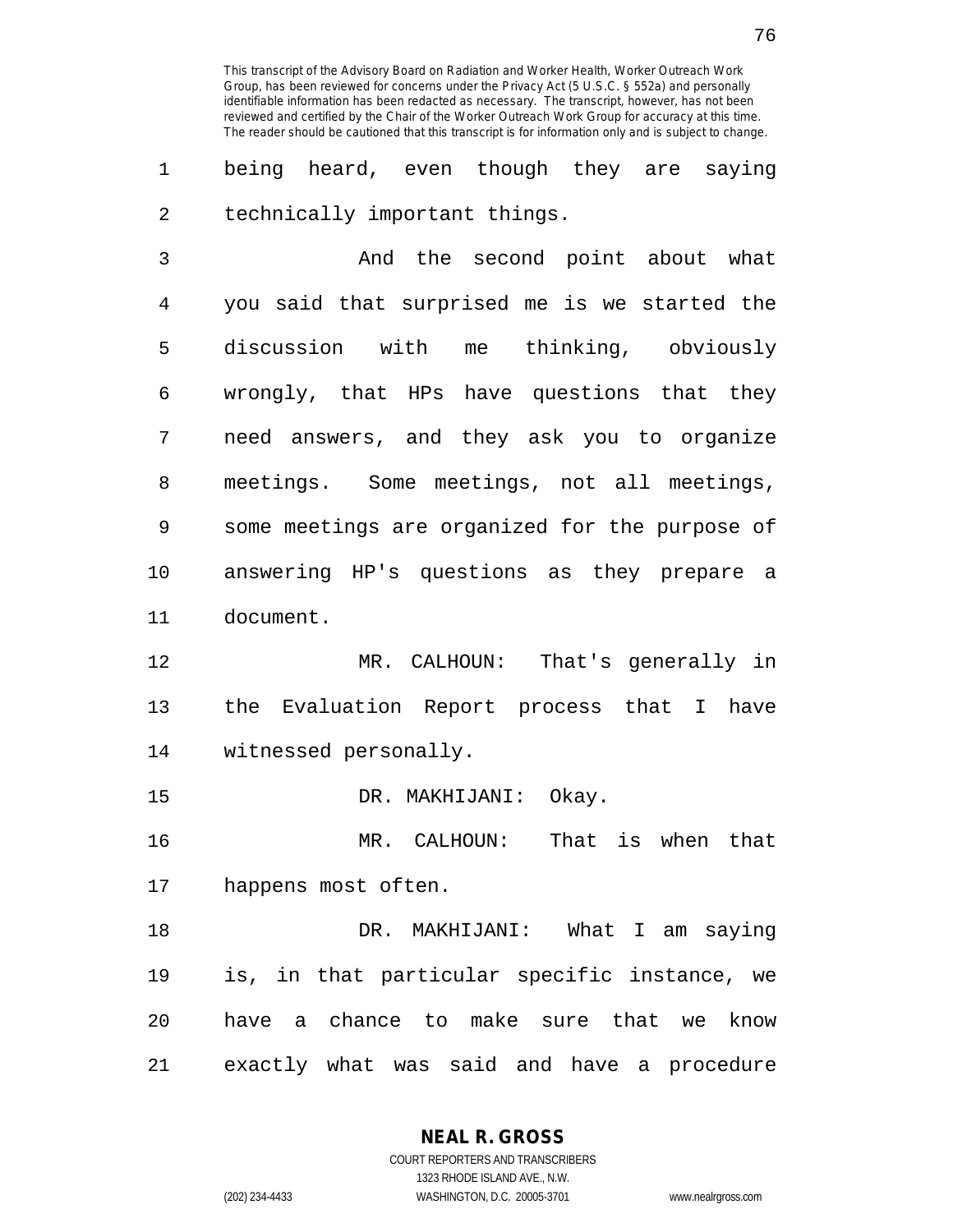1 that documents that. And then, we have a 2 chance to see whether the person who requested 3 that meeting actually is using that 4 information and it can also be documented and 5 can be very transparent, so the workers who 6 came can see. You know, a worker would not 7 say, well, I said people, supervisors, were 8 making us take off the badges, and how come 9 that question isn't addressed in the 10 Evaluation Report. You know, we spend a lot 11 of time --

12 MR. CALHOUN: Well, generally, in 13 Evaluation Reports they are clean, and it 14 actually goes down, at least the ones that I 15 have been associated with, and it will list 16 the interview and what was said and how it was 17 used in the document.

18 Now what I am wondering is let's 19 just use either that explanation or another 20 one that comes up is missed dose. I always 21 got zeroes, but, you know, what happens? If I

> **NEAL R. GROSS** COURT REPORTERS AND TRANSCRIBERS 1323 RHODE ISLAND AVE., N.W.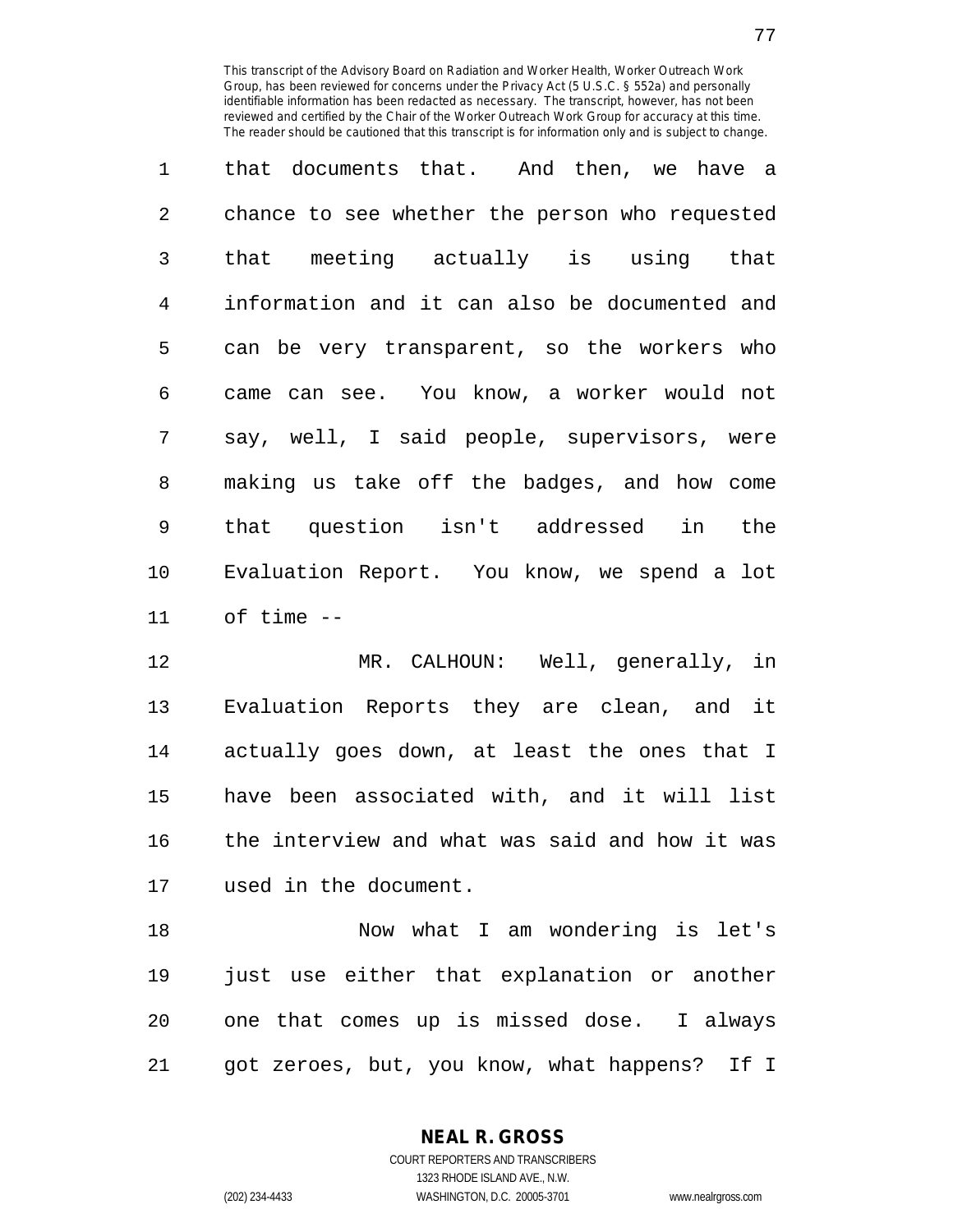| 1              | explain to that individual in the meeting how                |
|----------------|--------------------------------------------------------------|
| 2              | missed dose is taken into account when a dose                |
| 3              | reconstruction is done, what would you think I               |
| $\overline{4}$ | need to do in addition to that?                              |
| 5              | MR. KATZ: Can I help here, just                              |
| 6              | ask a question? Because I think I'm                          |
| 7              | understanding what you are saying, but I'm not               |
| 8              | sure of the difference here.                                 |
| 9              | I think what I am hearing Grady                              |
| 10             | say which relates to what J.J. presented is,                 |
| 11             | if in one of these meetings a worker raises an               |
| 12             | issue that is already dealt with generically                 |
| 13             | in the TBD, like missed dose, then they get an               |
| 14             | explanation. It doesn't even ever make it                    |
| 15             | into the tracking as an action issue because                 |
| 16             | there is no action to be taken. It is already                |
| 17             | addressed generically in the TBD. And really,                |
| 18             | it is only an education function to have the                 |
| 19             | worker understand how that is already handled.               |
| 20             | But if a worker raises an issue                              |
| 21             | not handled in the TBD or<br>that<br>is<br>the<br><b>SEC</b> |

**NEAL R. GROSS** COURT REPORTERS AND TRANSCRIBERS

1323 RHODE ISLAND AVE., N.W. (202) 234-4433 WASHINGTON, D.C. 20005-3701 www.nealrgross.com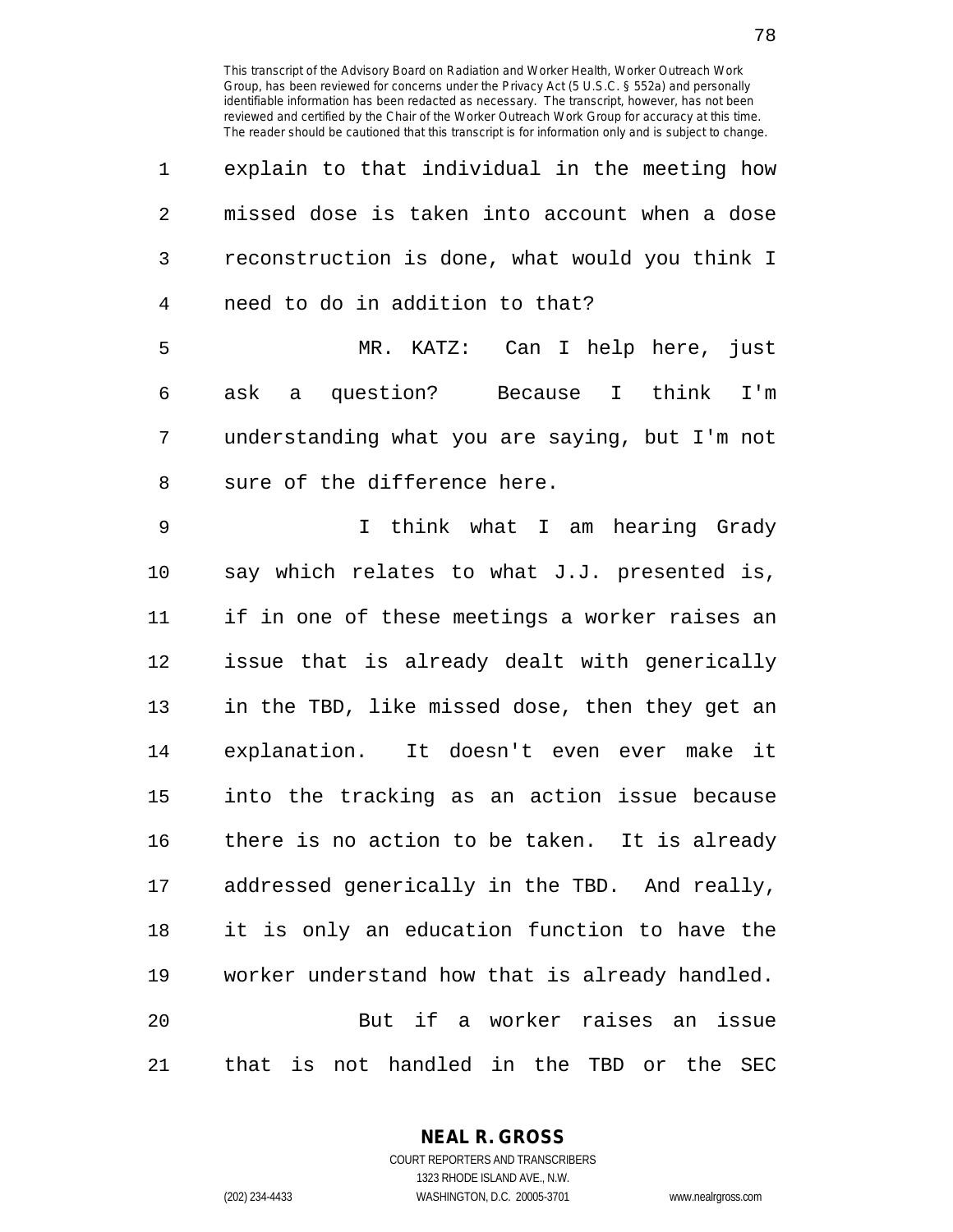| 1              | evaluation, that would go in as an action      |
|----------------|------------------------------------------------|
| $\overline{2}$ | Then, you would see in the tracking<br>item.   |
| 3              | system how it gets dealt with. That is where   |
| 4              | the professional judgment is applied, as to    |
| 5              | whether that requires a change in the TBD or   |
| 6              | requires just a response back to, you know,    |
| 7              | this doesn't affect the TBD because X, Y, Z,   |
| 8              | or what have you.                              |
| 9              | DR. MAKHIJANI: Sure.                           |
| 10             | MR. KATZ: So it seems like the                 |
| 11             | tracking system will only reflect those issues |
| 12             | raised in the meeting that are actionable      |
| 13             | because they might impinge on an actual change |
| 14             | that could be needed for the TBD or the SEC    |
| 15             | evaluation or whatever.                        |
| 16             | mean that's what I heard, and<br>T.            |
| 17             | correct me if I'm --                           |
| 18             | MR. CALHOUN: Yes. Yes, that is                 |
| 19             | how -- the times I have been involved in       |
| 20             | these, and like I said, my participation is    |
| 21             | somewhat limited in ERs because I<br>have only |

**NEAL R. GROSS**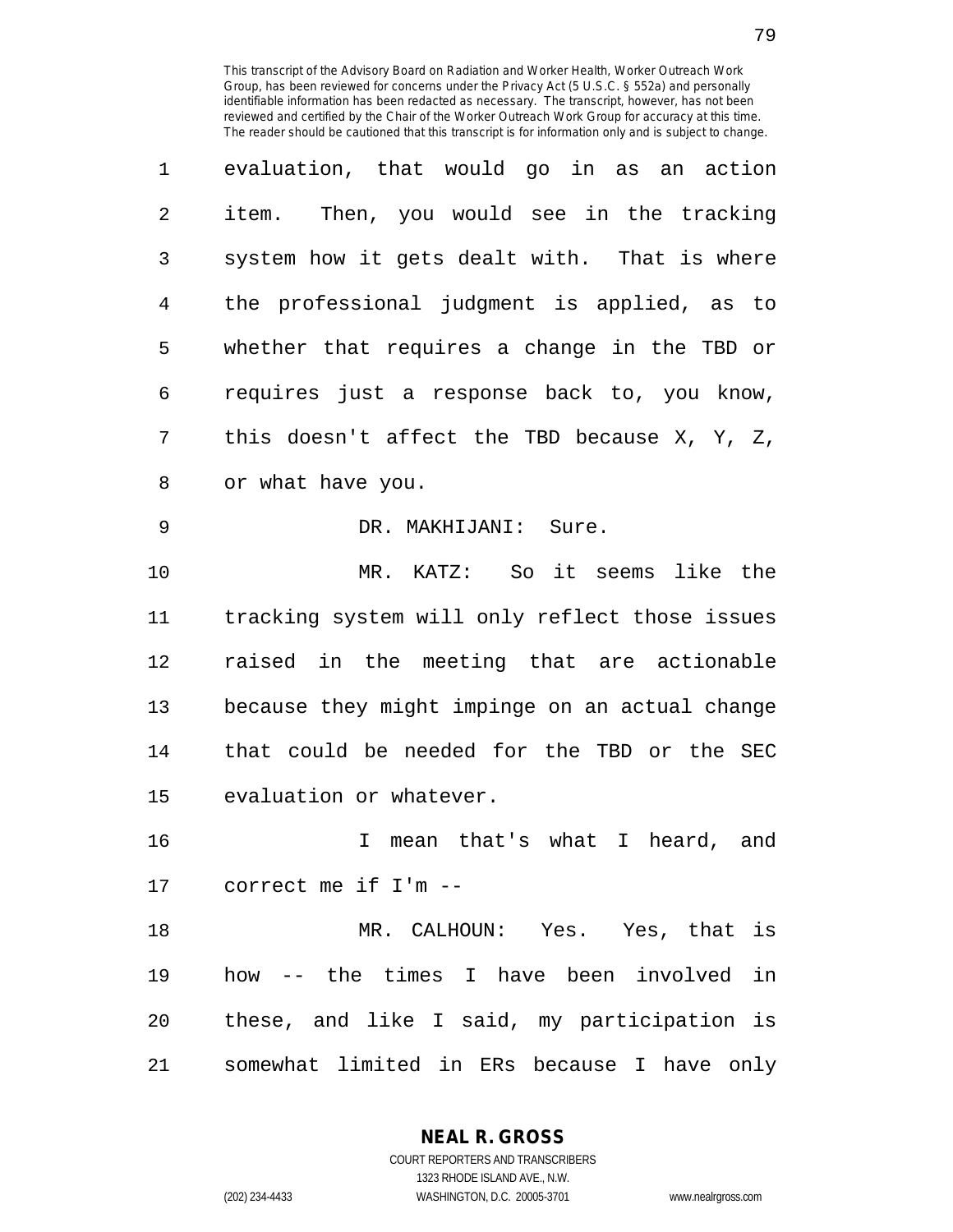1 been involved in one. It has been at 2 Brookhaven. And I point to Joe because Joe 3 has been with me on a couple of them, at least 4 on the phone.

5 Now the other outreach meetings 6 that I have gone to, and I have gone to -- and 7 I call them outreach because anytime we go 8 out and present something, we are reaching out 9 to the public. And I have been involved with 10 the presenting of an SEC, and I have been 11 presenting of new TBD documents, when we used 12 to do that when it was an initial version of 13 the TBD. And in those cases, you had to make 14 the judgment as to whether or not the item was 15 going to be an action item and would cause us 16 to change something in our Technical Basis 17 Document.

18 MR. KATZ: But just to link things 19 together with what is coming later, we are 20 going to be talking about evaluation of 21 Objective 3, which gets into this matter of

**NEAL R. GROSS**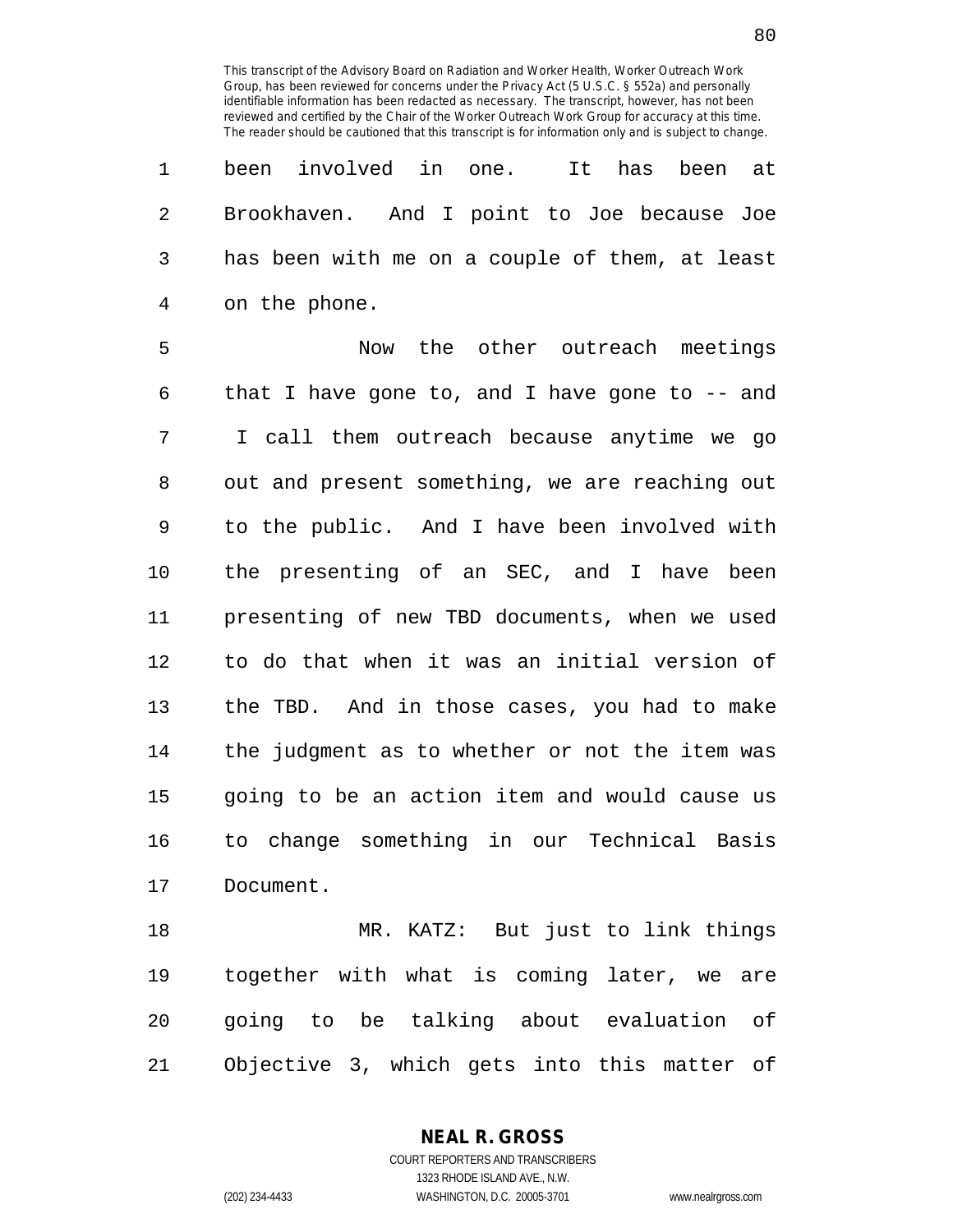1 how contributions from workers are actually 2 taken into account in DCAS documents. 3 DR. MAKHIJANI: Yes. 4 MR. KATZ: So, I mean, it seems to 5 me, then, when SC&A does its work on 6 evaluation of Objective 3, it is going to be 7 looking at the tracking system and the final 8 documents and the original transcripts or 9 minutes, I should say, of these meetings. And 10 if there's stuff missing, in other words, if 11 there's stuff in the minutes that would 12 suggest to SC&A it should have been an action 13 item and it never made it in the tracking 14 system as an action item, that would be of 15 interest.

16 And then, likewise, if there's an 17 action item that doesn't get reflected in a 18 document the way SC&A views it might have 19 been, that would be another item of interest 20 when SC&A does its evaluation of that.

21 Does that make sense?

**NEAL R. GROSS** COURT REPORTERS AND TRANSCRIBERS 1323 RHODE ISLAND AVE., N.W.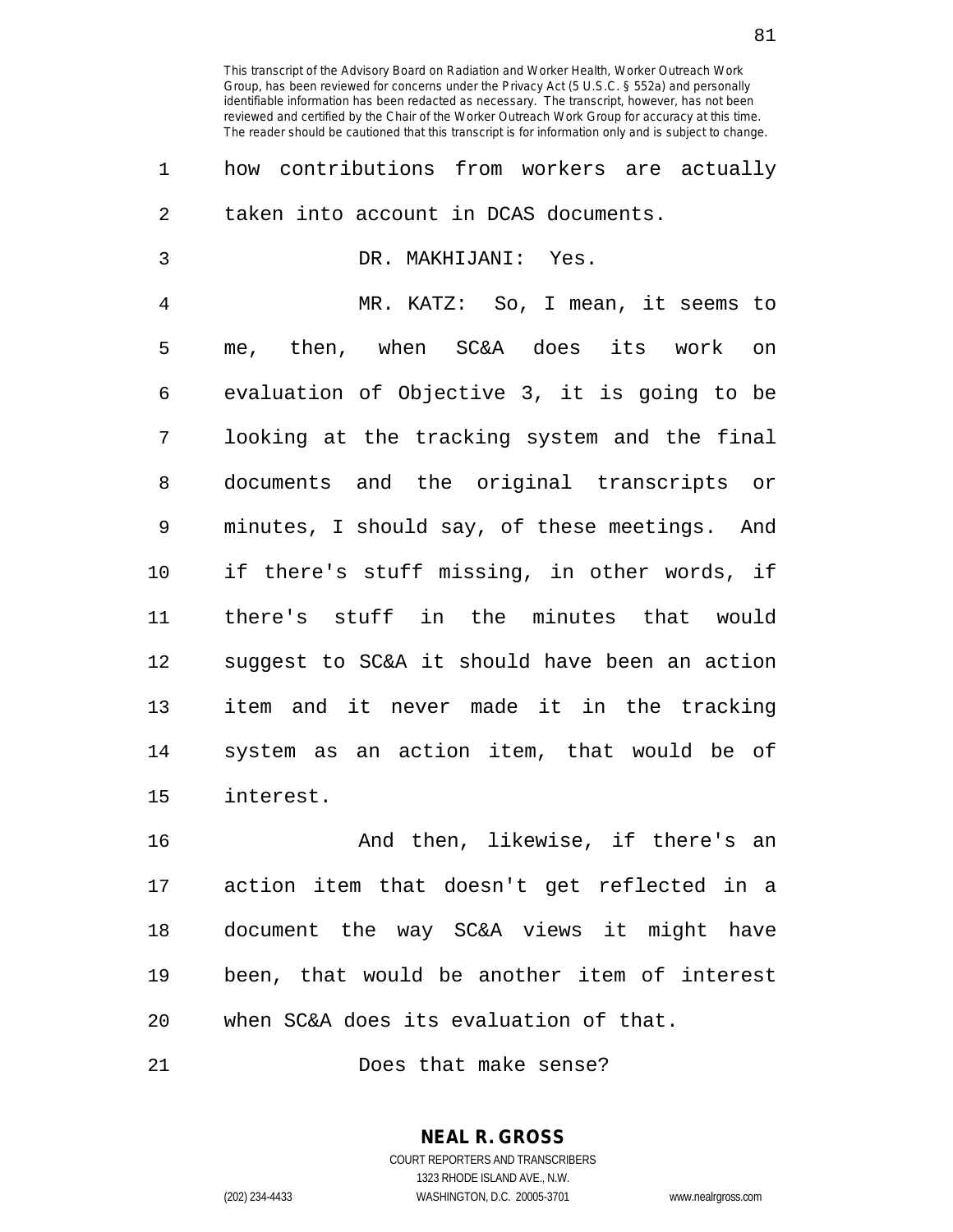1 DR. MAKHIJANI: Yes, I'm okay with 2 what you say.

3 CHAIRMAN GIBSON: So, if everyone 4 agrees, we will just put Item 1 in progress, 5 and we will wait for the changes that J.J. has 6 indicated here to come back to us, and we will 7 review them. Is that okay with everyone?

8 MS. ROBERTSON-DEMERS: Well, 9 there's a couple of things that aren't 10 addressed in these action items that came up 11 under Finding 1. And that is there is no 12 requirement for capturing substantive comments 13 from meetings that are designated as 14 information-giving or information-15 giving/gathering, for example, workshops.

16 MR. JOHNSON: There's not a 17 mechanism, and the purpose of Procedure 12 18 doesn't address that. The purpose of the 19 training is to provide information to the 20 personnel in attendance.

21 In the past, people have asked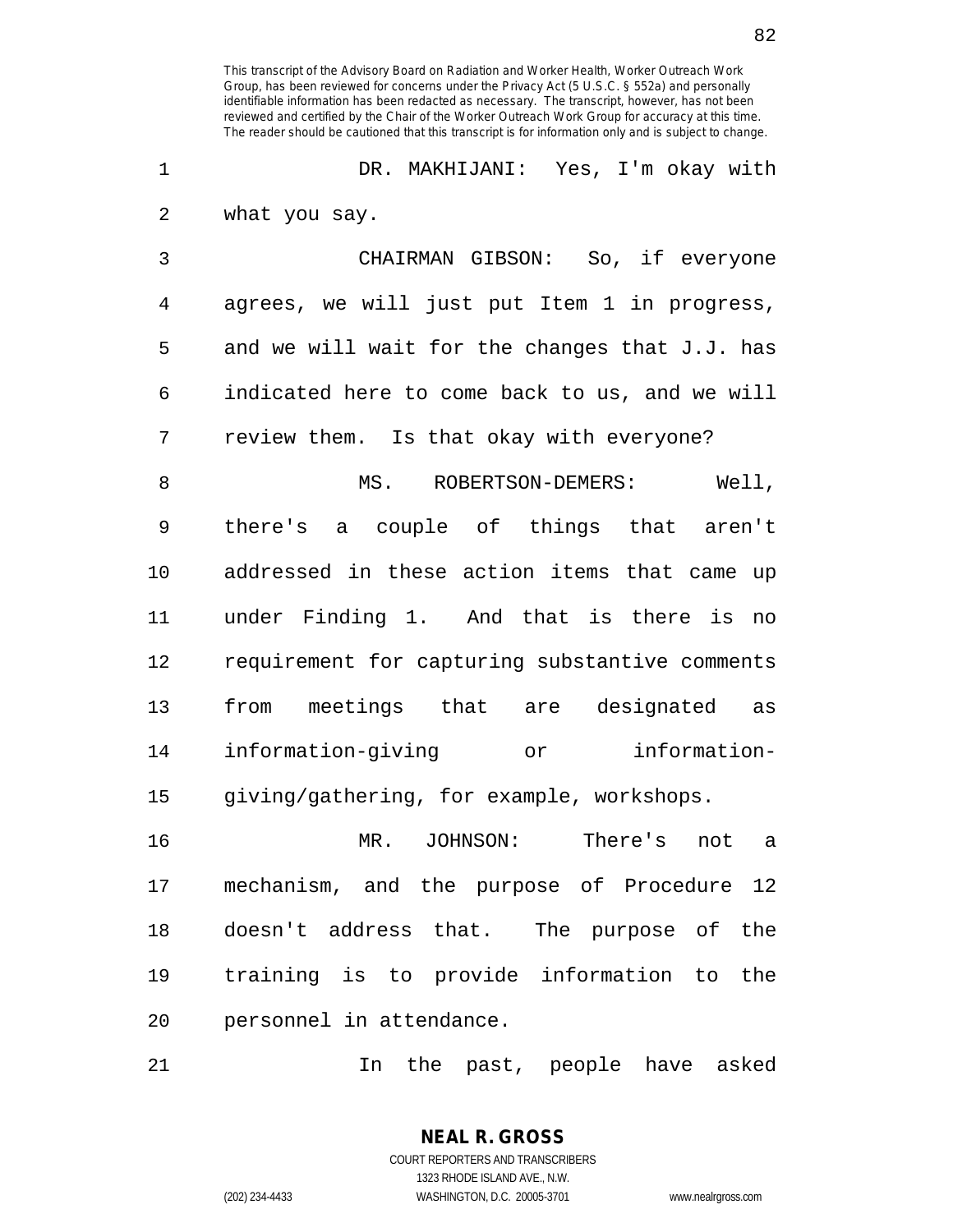| $\mathbf{1}$   | questions, and the Director has personally    |
|----------------|-----------------------------------------------|
| $\mathfrak{D}$ | provided feedback to the individuals on those |
| 3              | questions. And if there are situations where  |
| 4              | individuals say, well, I know about this or I |
| 5              | know about that, they have been asked to      |
| 6              | provide that information on the website or to |
| 7              | NIOSH through what documents they might have. |

8 MS. ROBERTSON-DEMERS: Which no 9 longer falls under the jurisdiction of 10 PROC-12.

11 MR. JOHNSON: Well, it's 12 communications at -- what doesn't fall under 13 PROC-12?

14 MS. ROBERTSON-DEMERS: Well, for 15 example, I will give you an example of when I 16 was at the workshop, they were talking about 17 the release of UF6 into the work environment 18 which creates UO2F2, a light gas. And the 19 response by Larry was, yes, this is something 20 which should be considered in the Site 21 Profile. Go on, submit it to the docket.

> **NEAL R. GROSS** COURT REPORTERS AND TRANSCRIBERS

> > 1323 RHODE ISLAND AVE., N.W.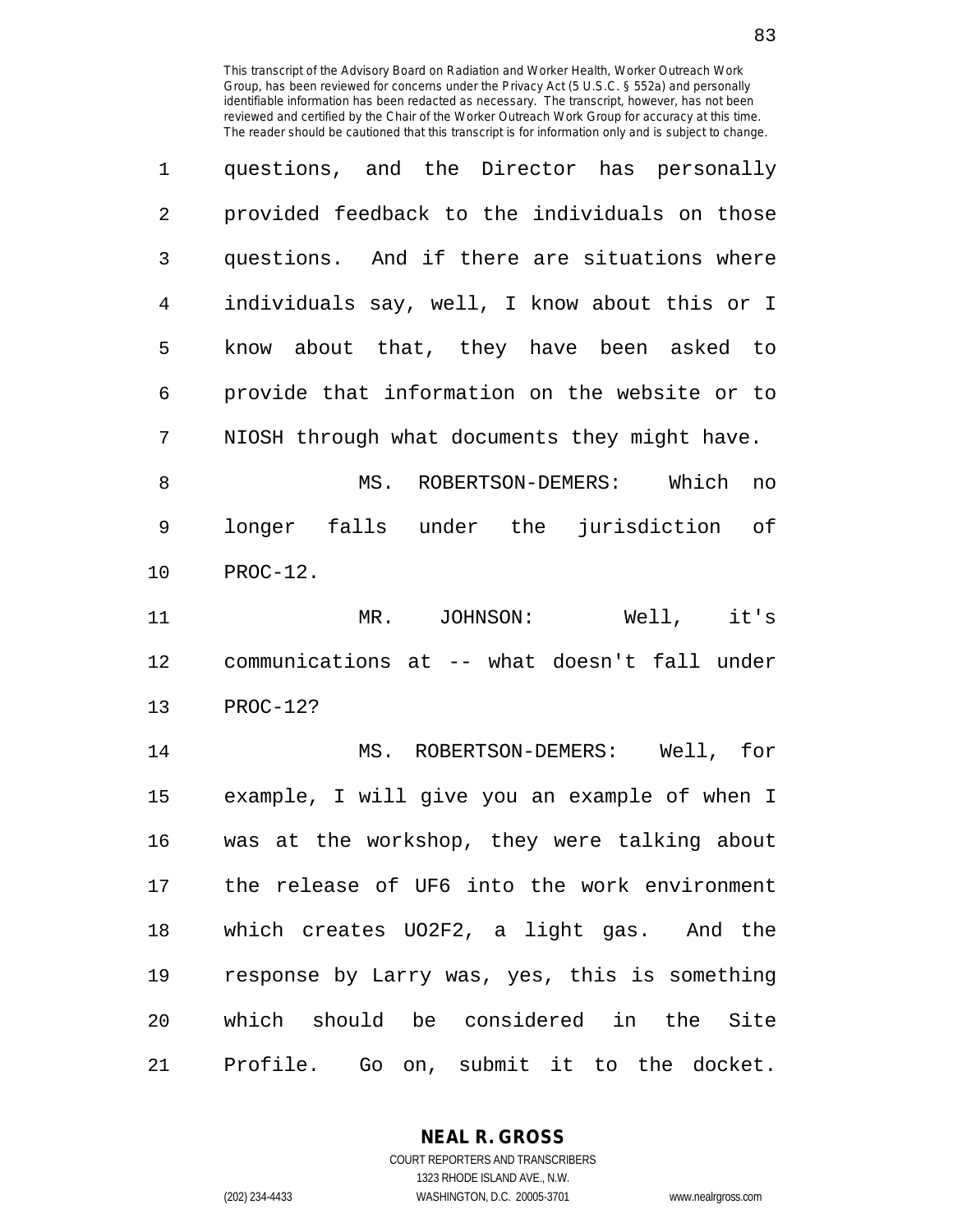1 Okay?

2 Now that comment, as a worker 3 outreach comment, no longer goes into -- it 4 doesn't go into your tracking system, as I 5 understand.

6 MR. JOHNSON: It did not. And it 7 seems to me that, in that light, because there 8 are no minutes of a training session, that in 9 that light, guidance was provided, so the 10 individual could turn around and provide that 11 information to us in support of the Technical 12 Basis Document.

13 MS. ROBERTSON-DEMERS: And what 14 happened to the comment after that? That's 15 what is important. If you have got a NIOSH 16 representative saying that's important to the 17 Site Profile and should be considered, then 18 what happens to that comment if it is not an 19 action item?

20 MR. JOHNSON: I believe at that 21 point in time everything was done that could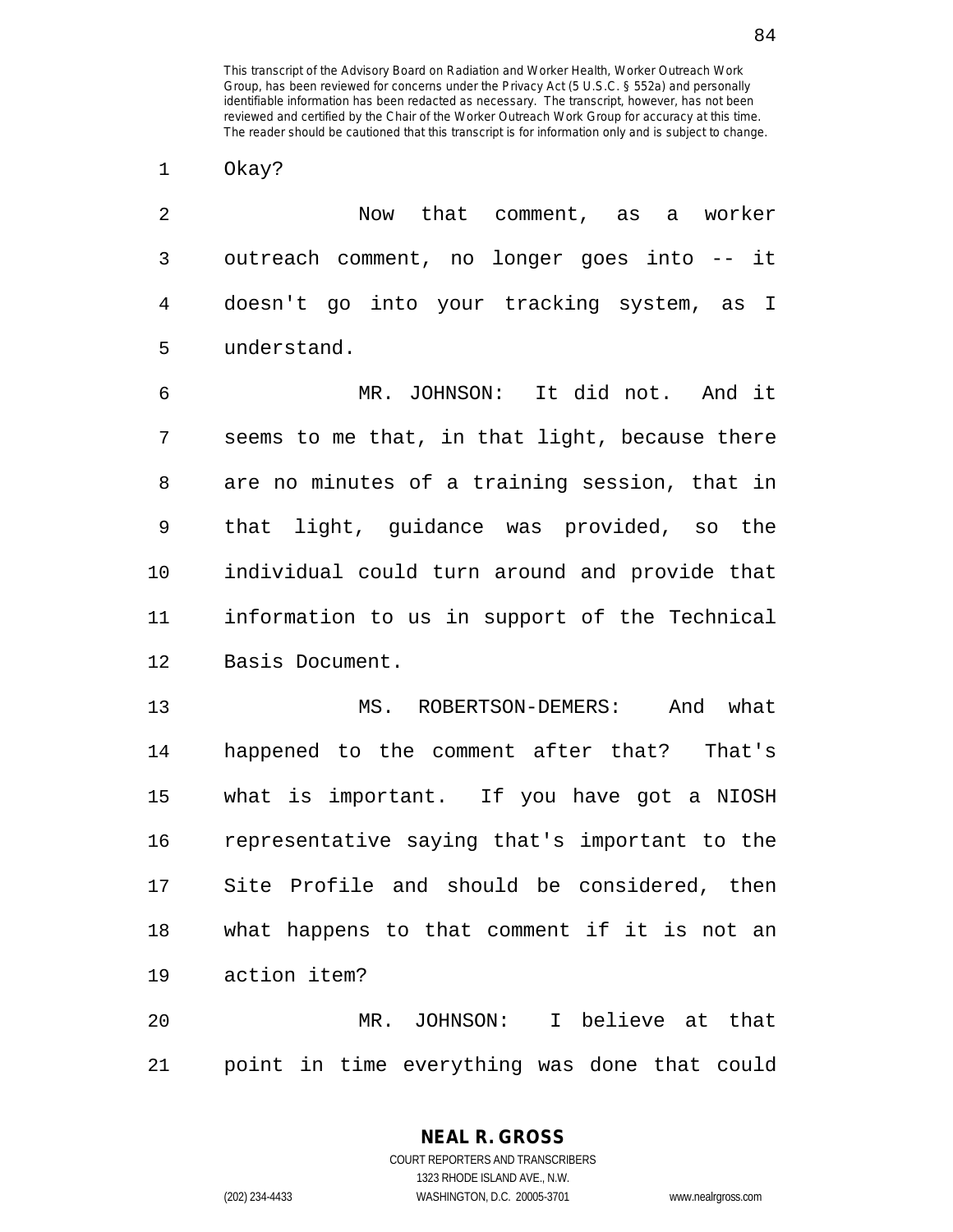| $\mathbf{1}$   | possibly be done at that point in time in     |
|----------------|-----------------------------------------------|
| $\mathfrak{D}$ | order to try to support getting additional    |
| 3              | information that the individual felt was      |
| 4              | important enough to discuss at that point in  |
| 5              | time, that they would likely provide that     |
| 6              | information to NIOSH, based on the avenues of |
| 7              | communication discussed with them.            |

8 MS. ROBERTSON-DEMERS: Last June, 9 I think 2009, you guys provided us with a 10 table of worker outreach meetings, and 11 workshops were on there, listed as worker 12 outreach --

13 MR. JOHNSON: That's exactly 14 right, as a form of our desire to inform 15 people, to help other folks support their 16 issues within the program.

17 MS. ROBERTSON-DEMERS: Well, it 18 seems to me if things are coming up similar to 19 this example, then they need to be reflected 20 as action items or captured in some way. I'm 21 not talking about the entire worker workshop.

**NEAL R. GROSS**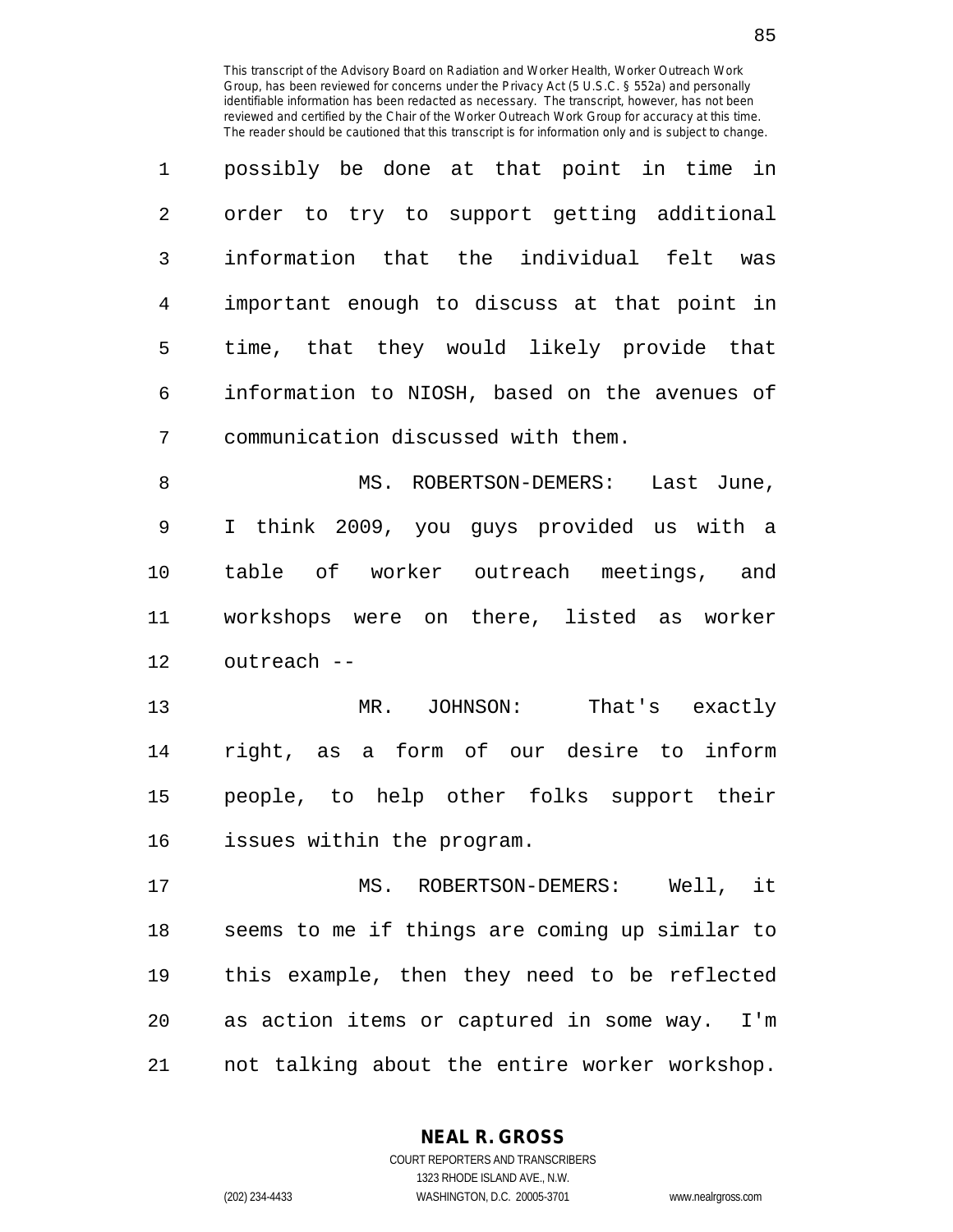1 I'm talking about key items that are brought 2 up, substantive comments.

3 MR. CALHOUN: So, in that case, 4 you would say that probably the action would 5 be to get back to the individual and tell him 6 what was done. Because the fact of the matter 7 is the only thing that that really does is it 8 may change solubility, and we are going to 9 assign the solubility that provides the 10 greatest dose.

11 So, you know, we address those 12 kinds of issues dosimetrically. I think what 13 you are thinking is the only outlier is that 14 the individual who brought up the concern 15 doesn't know we have addressed it, is that 16 correct?

17 MS. ROBERTSON-DEMERS: Well, he 18 was given a confusing message, you know.

19 MR. CALHOUN: Right.

20 MS. ROBERTSON-DEMERS: Yes, this

21  $\cos 1\theta$   $\leftarrow$ 

**NEAL R. GROSS**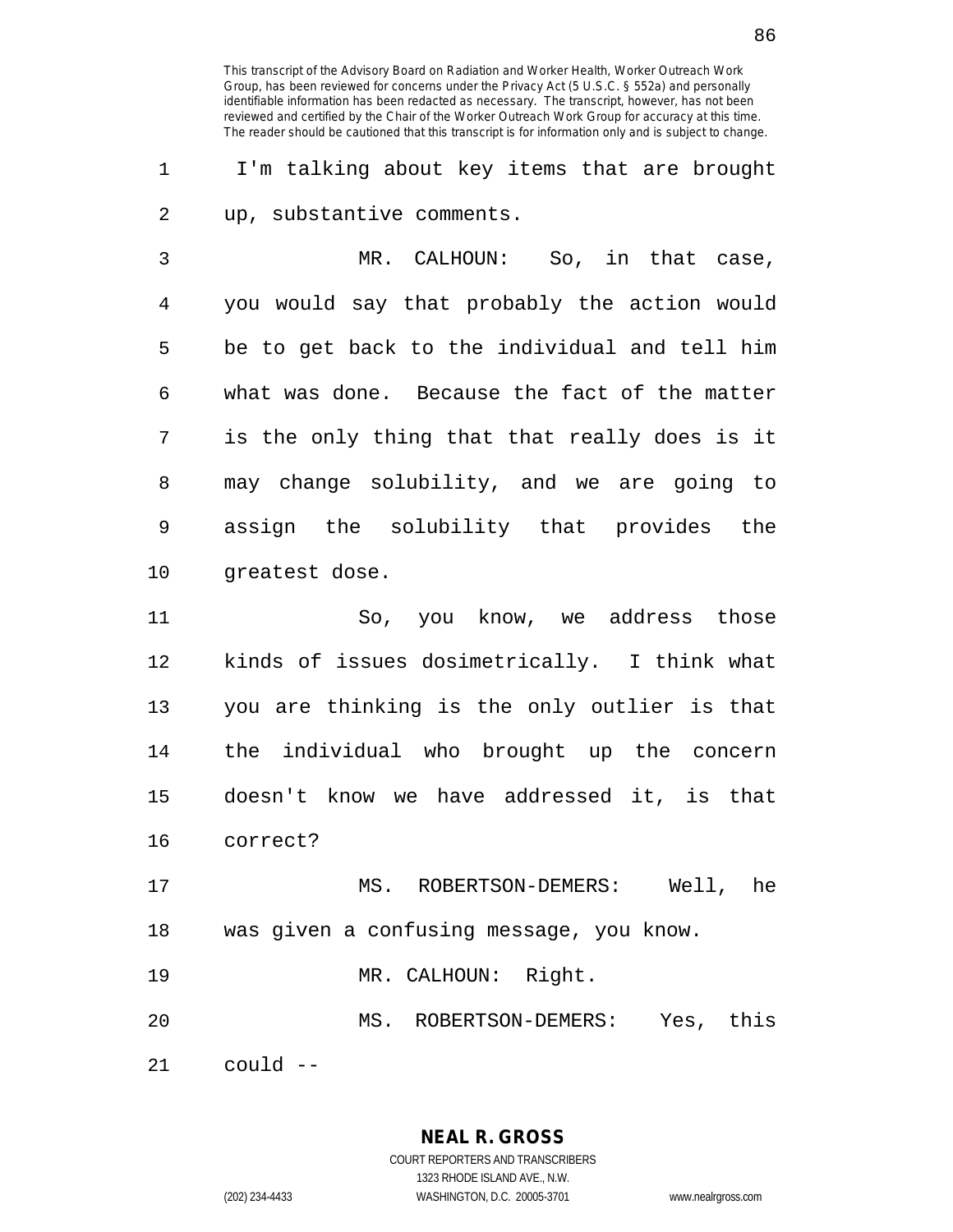| 1              | MR. CALHOUN: I understand that.                |
|----------------|------------------------------------------------|
| $\overline{2}$ | MS. ROBERTSON-DEMERS: -- affect                |
| 3              | the Site Profile. So there needs to be a $-$ - |
| 4              | MR. CALHOUN: Had an HP been there              |
| 5              | to give that response, it probably would have  |
| 6              | been different, but that is water under the    |
| 7              | bridge. So I understand that.                  |
| 8              | MS. ROBERTSON-DEMERS: There needs              |
| 9              | to be a response. And if it does truly impact  |
| 10             | the Site Profile, then it needs to be          |
| 11             | considered.                                    |
| 12             | MR. CALHOUN: Now I can say, off                |
| 13             | the top of my head right now, that one         |
| 14             | wouldn't have, but I understand where the      |
| 15             | opening is, that we didn't let that individual |
| 16             | know how that is being done.                   |
| 17             | But short of writing down                      |
| 18             | everything that everybody says, you know,      |
| 19             | there are going to be things that fall through |
| 20             | the cracks. We don't want to, and we are not   |
| 21             | going to, write down everything everybody says |

**NEAL R. GROSS** COURT REPORTERS AND TRANSCRIBERS

1323 RHODE ISLAND AVE., N.W. (202) 234-4433 WASHINGTON, D.C. 20005-3701 www.nealrgross.com

87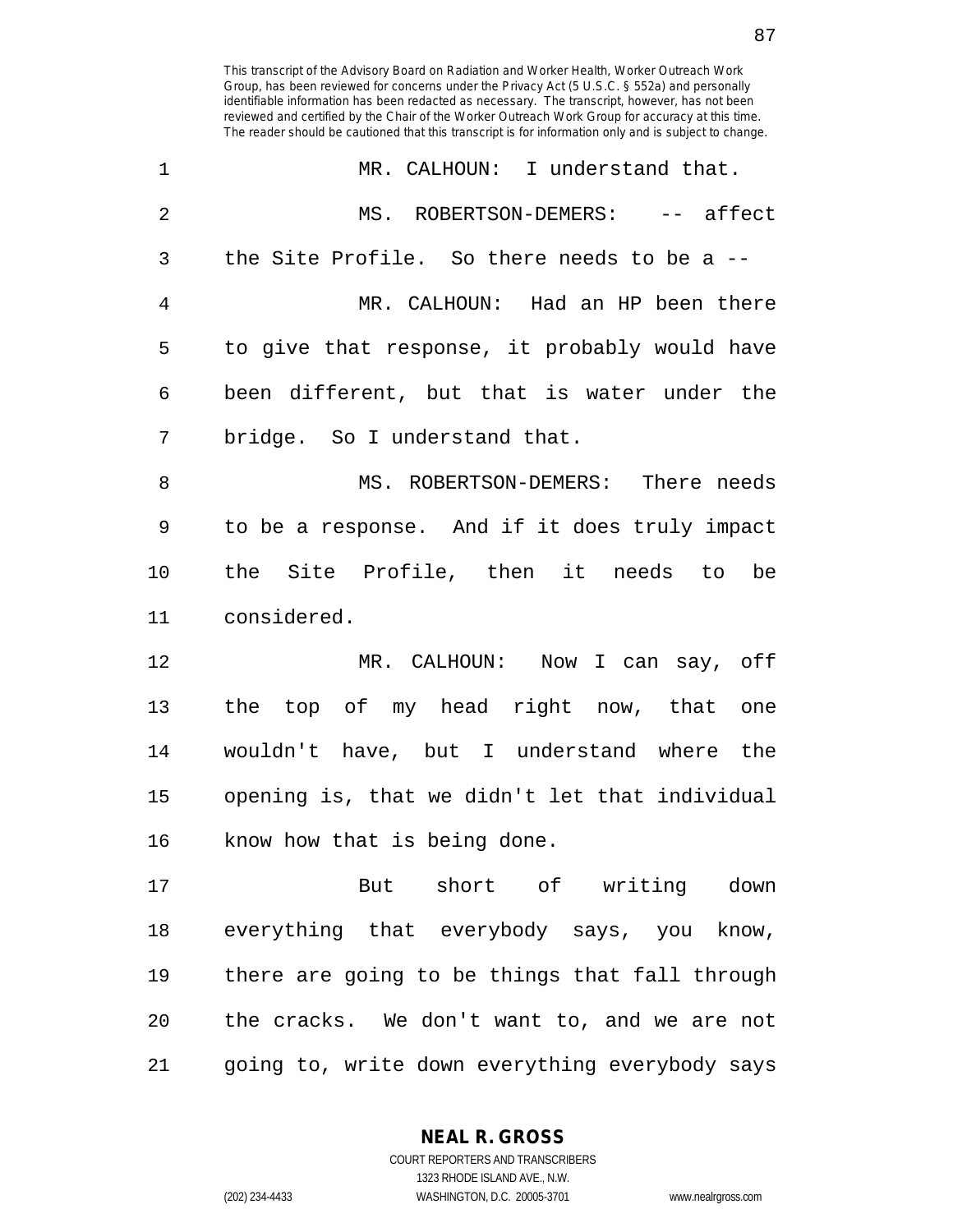| 1              | and try to put them in an action thing.                |
|----------------|--------------------------------------------------------|
| $\overline{2}$ | It all comes to, again,                                |
| 3              | professional judgment. Maybe that person               |
| 4              | should have been given a better answer.<br>$\mathbf I$ |
| 5              | don't know what the mechanism is.                      |
| 6              | MS. ROBERTSON-DEMERS:<br>I am<br>not                   |
| 7              | talking about every comment that comes out of          |
| 8              | everybody's mouth. You know, like, for                 |
| 9              | example, DOL has really screwed up<br>the              |
| 10             | process, you know, that is a comment that may          |
| 11             | not impact documents or need a response.               |
| 12             | But something that specific about                      |
| 13             | release of UF6 on a routine basis to the work          |
| 14             | environment may require a response. And these          |
| 15             | may be raised in some of those information-            |
| 16             | giving, information-giving/gathering meetings.         |
| 17             | MR. JOHNSON: I guess what you're                       |
| 18             | talking about is you can put anything in a             |
| 19             | procedure, but how do you raise the level of           |
| 20             | awareness with folks across all discussions?           |
|                |                                                        |

**NEAL R. GROSS**

21 And then, how do you address those awareness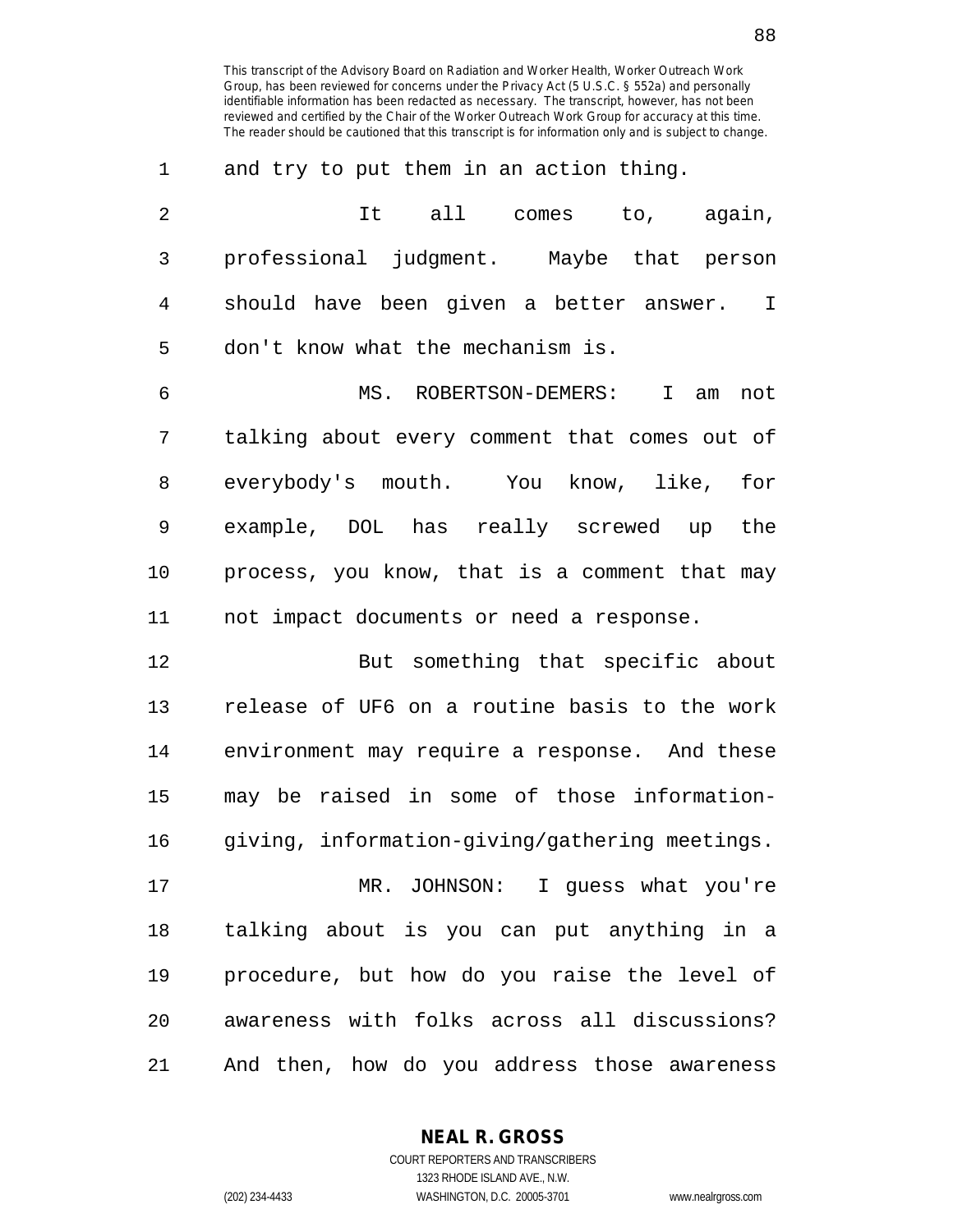| $\mathbf{1}$   | issues in the process of getting back at the   |
|----------------|------------------------------------------------|
| $\overline{2}$ | individual or putting it in a TBD or,          |
| 3              | actually, really understanding whether it is a |
| 4              | salient issue or not? Because somebody could   |
| 5              | say something and it's out of my element       |
| 6              | because I'm a particular HP for a site, but    |
| 7              | you are talking about another site. I may not  |
| 8              | even realize that what they are discussing is  |
| 9              | a real issue.                                  |

10 So, you know, it's an awareness 11 issue, not a procedure or process issue, that 12 I think it is.

13 MS. ROBERTSON-DEMERS: Well, there 14 needs to be something which indicates that 15 these items are captured, and that they are 16 put into the system.

17 MR. JOHNSON: But that particular 18 issue now comes into a particular site. If I 19 put it in, I don't have a real clear way of 20 putting it into the Outreach Tracking System 21 and tracking it because it is associated with

> **NEAL R. GROSS** COURT REPORTERS AND TRANSCRIBERS

1323 RHODE ISLAND AVE., N.W. (202) 234-4433 WASHINGTON, D.C. 20005-3701 www.nealrgross.com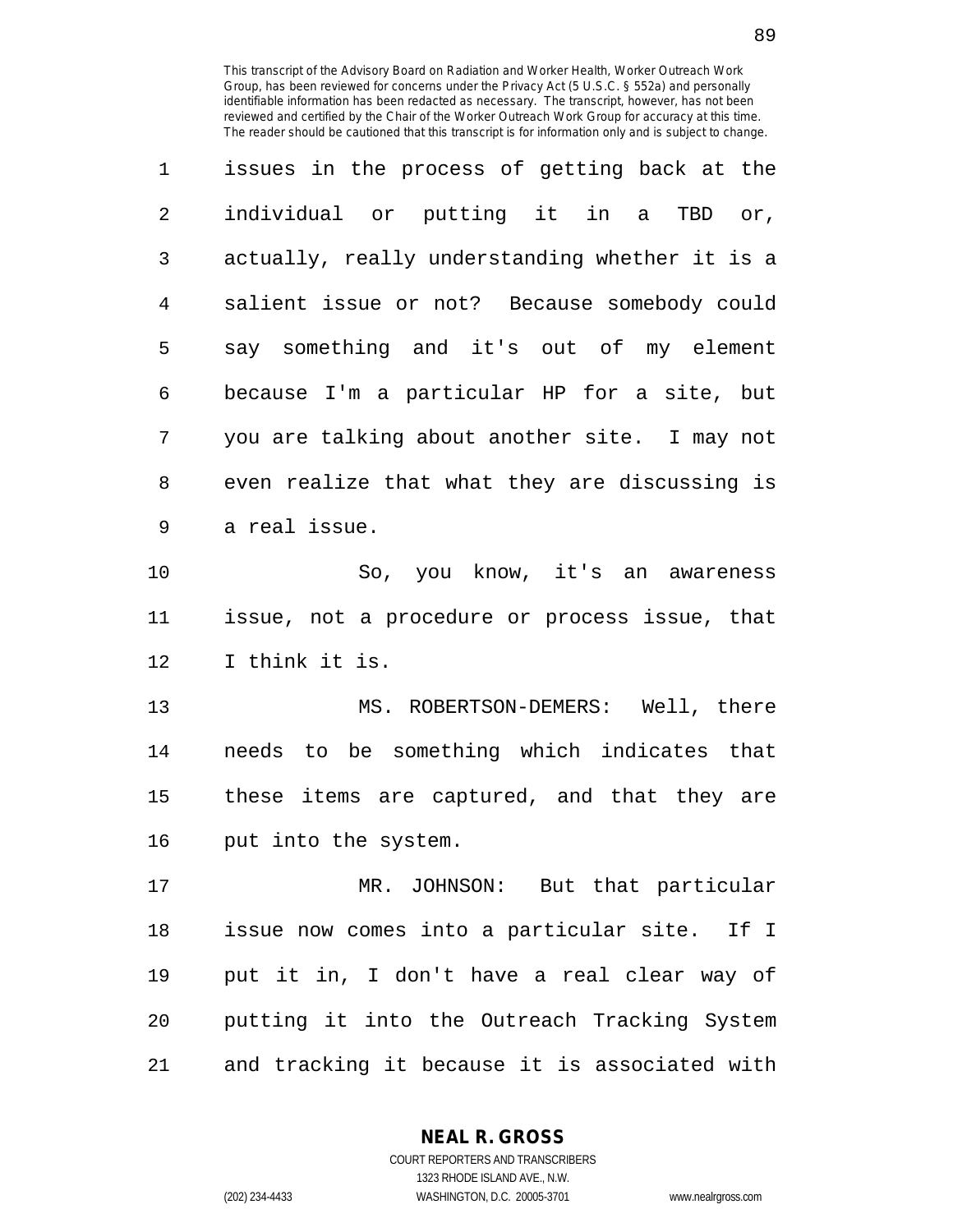| 1              | a training session or it might be associated   |
|----------------|------------------------------------------------|
| $\overline{2}$ | with a particular discussion, but it may not   |
| 3              | be associated with any of the activities that  |
| 4              | are addressed in the Outreach Tracking System. |
| 5              | Meaning, if I put it under a                   |
| 6              | particular site, now I am addressing it as a   |
| 7              | meeting because that is how my action items    |
| 8              | are set up, under respective sites for         |
| 9              | meetings. I don't have a separate tracking     |
| 10             | system to address all those issues outside the |
| 11             | venues that I have addressed in Procedure 12.  |
| 12             | MS. ROBERTSON-DEMERS:<br>I guess my            |
| 13             | question would be, for that particular         |
| 14             | workshop, why wasn't it added as an action     |
| 15             | item under that workshop?                      |
| 16             | MR. CALHOUN:<br>I don't know.<br>$\mathbf I$   |
| 17             | don't know the answer to that one. I think     |
| 18             | that, generally speaking, we have got a big    |
| 19             | enough umbrella that we catch all these, the   |
| 20             | vast majority of all the important comments.   |
|                |                                                |

**NEAL R. GROSS**

21 I don't know how many other examples there are

COURT REPORTERS AND TRANSCRIBERS 1323 RHODE ISLAND AVE., N.W. (202) 234-4433 WASHINGTON, D.C. 20005-3701 www.nealrgross.com

90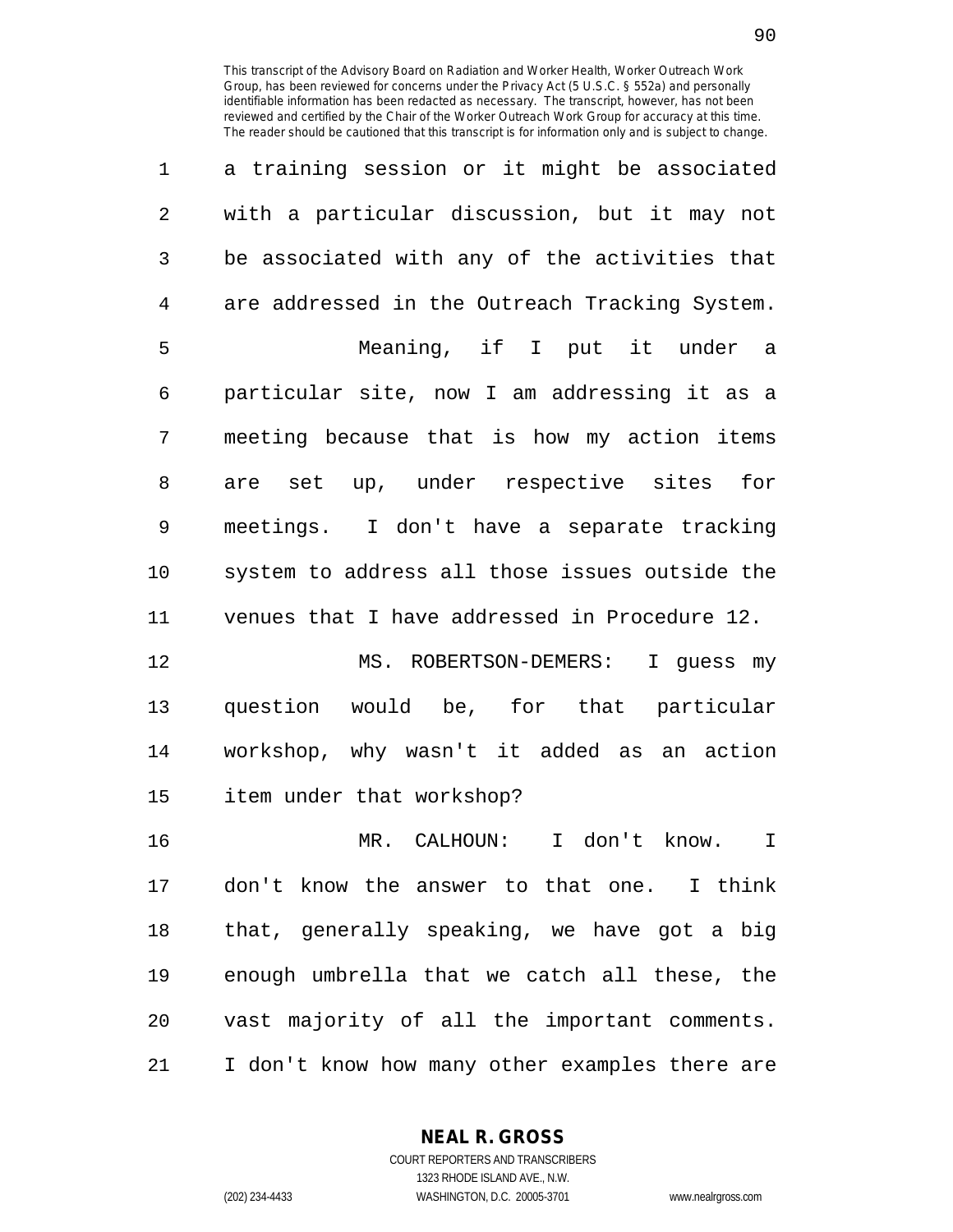1 like that. That is certainly a good example. 2 You know, Larry went on and said, 3 well, that's important, and that's the right 4 thing to say. A better thing would have been 5 to say, here's how we address that, and get it 6 taken care of at that point.

7 So it is all going to come down to 8 subjectivity. It is going to be a matter of, 9 even if you say, write down all the important 10 bullet points, some of them are going to be 11 missed that somebody thinks is important and 12 somebody doesn't. So I think that is always 13 going to be an issue. It is going to be 14 really hard to come together on that, short of 15 trying to be so prescriptive that we end up 16 writing down everything, and I know we are not 17 going to do that.

18 MR. FITZGERALD: Isn't there 19 something -- I mean we are sort of going, 20 retrospectively trying to figure out if 21 there's exceptions, but there's also a

> **NEAL R. GROSS** COURT REPORTERS AND TRANSCRIBERS 1323 RHODE ISLAND AVE., N.W.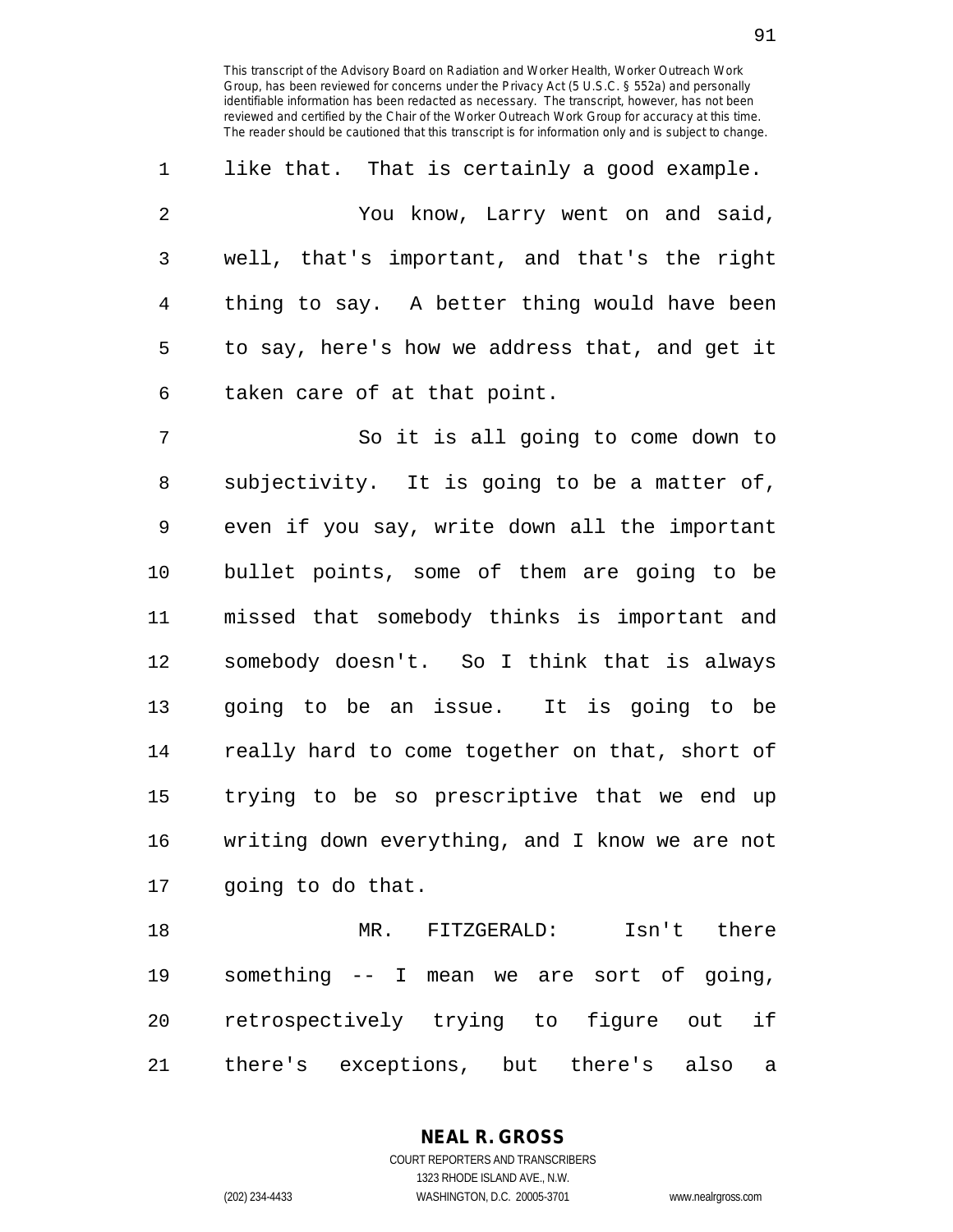| 1              | perspective where there's a consciousness now  |
|----------------|------------------------------------------------|
| $\overline{2}$ | that these issues need to be tracked. So, to   |
| 3              | some extent, going forward, you are going to   |
| 4              | say, you know, a discipline for everybody is   |
| 5              | saying, well, we need to capture that. We now  |
| 6              | have a system. So make sure that gets into     |
|                |                                                |
| 7              | the system. Or, when someone says something,   |
| 8              | you know, Stu says something and clearly       |
| 9              | there's a hook on it, I think that             |
| 10             | consciousness -- you're going to say, well, we |
| 11             | need to make sure that gets into the tracking  |

13 So, I think, going forward, these 14 exceptions as they arise, I think people are 15 going to be more conscious of them.

16 MR. CALHOUN: I think they are, 17 too.

18 MR. FITZGERALD: It wasn't going 19 to be perfect in the beginning.

20 MR. CALHOUN: Sure.

21 MR. FITZGERALD: And I think that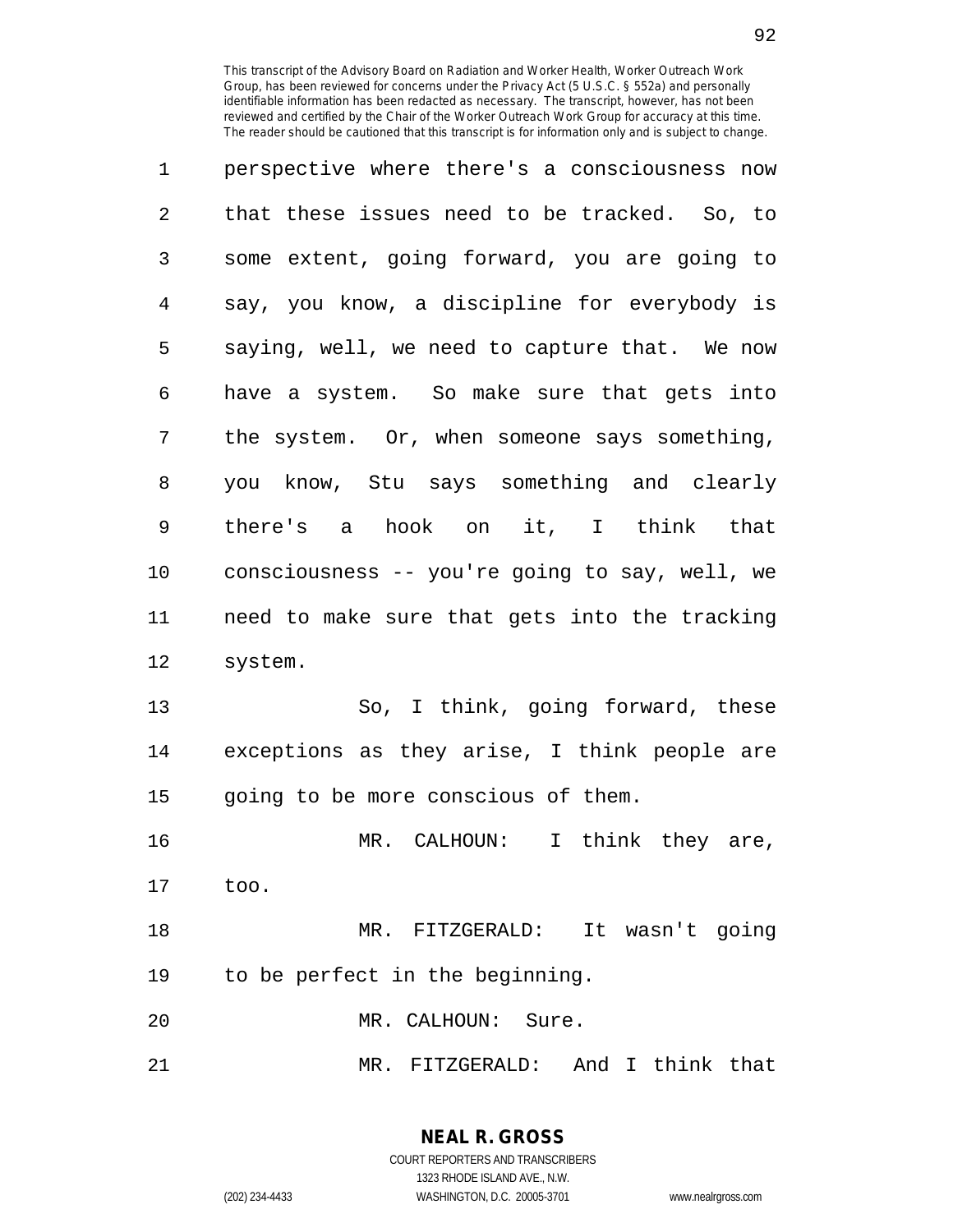## 1 is recognized, right?

| $\overline{2}$ | MR. CALHOUN: Right. But, again,                |
|----------------|------------------------------------------------|
| 3              | I think it is going to depend on the person.   |
| 4              | Because, I'll tell you, in that specific       |
| 5              | instance, if that question was asked to me, I  |
| 6              | would give that individual an answer. If they  |
| 7              | weren't satisfied with an answer, I would talk |
| 8              | to them right after the meeting, and I do that |
| 9              | all the time. And if they were satisfied with  |
| 10             | it then, it is done. It doesn't go anywhere    |
| 11             | else.                                          |
| 12             | MR. FITZGERALD: Except if there                |
| 13             | was a professional judgment on your part that  |
| 14             | it had it in quotations --                     |
| 15             | MR. CALHOUN: Exactly. Exactly.                 |
| 16             | MR. FITZGERALD: -- then you would              |
| 17             | want to --                                     |
| 18             | MR. CALHOUN: Exactly.                          |
| 19             | MR. FITZGERALD: -- because you                 |
| 20             | would make a decision to put it in the system. |
| 21             | MR. CALHOUN: Exactly.                          |

**NEAL R. GROSS** COURT REPORTERS AND TRANSCRIBERS

1323 RHODE ISLAND AVE., N.W.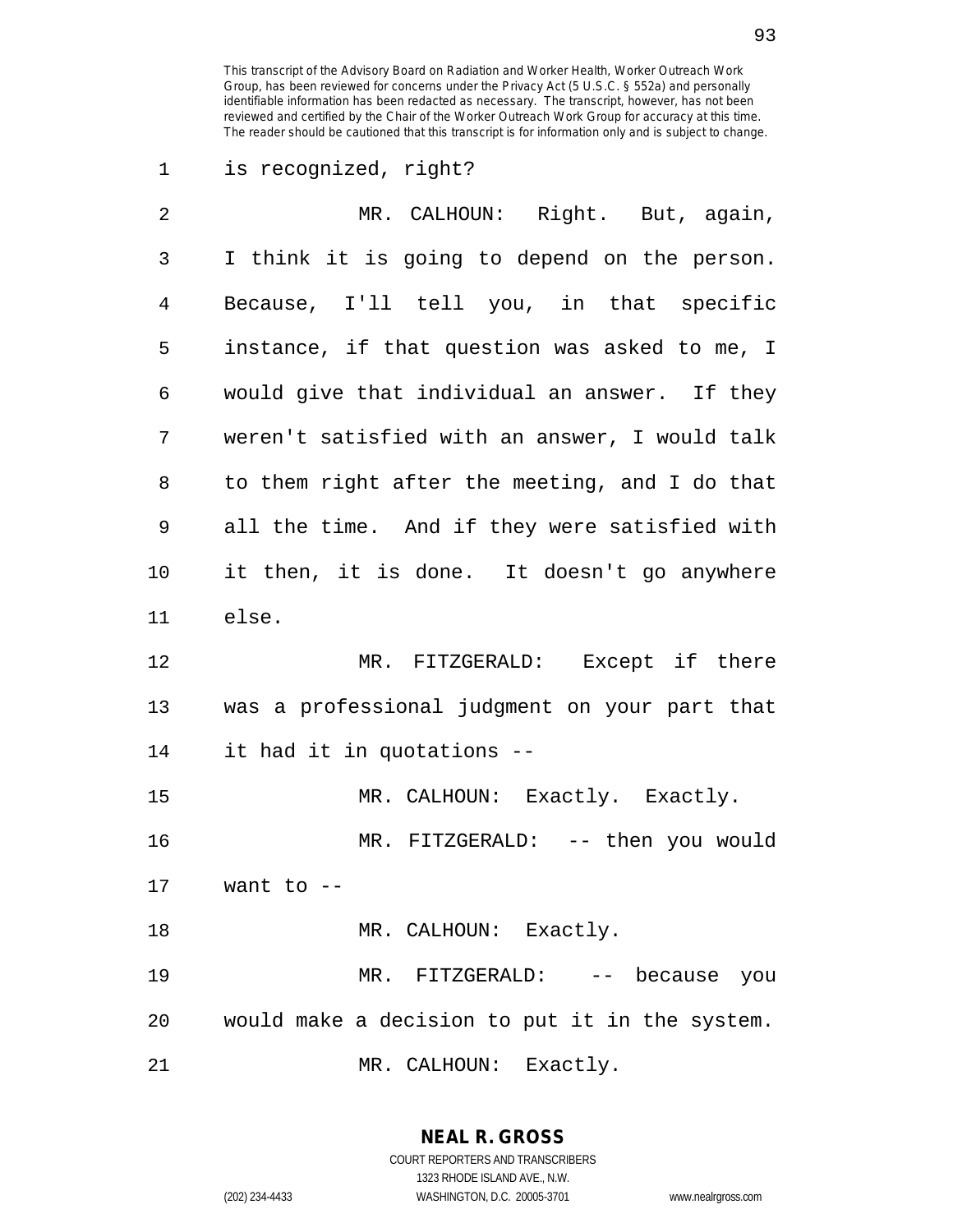$\mathcal{L}^{\text{max}}$ 

| 1              | MR. FITZGERALD: Right.                        |
|----------------|-----------------------------------------------|
| $\overline{2}$ | MR. CALHOUN: Exactly.                         |
| 3              | DR. MAURO: This is John.                      |
| $\overline{4}$ | I was trying to listen to the                 |
| 5              | conversation. I hear some folks, I don't hear |
| 6              | others. So, if my question or comment is      |
| 7              | misplaced at this time, please forgive me.    |
| 8              | But what I'm hearing is that there            |
| 9              | are two aspects of concern here. One is that, |
| 10             | of course, you capture, objectively and       |
| 11             | faithfully, the information communicated when |
| 12             | you fill out your tracking system. And, of    |
| 13             | course, then there is the appropriate         |
| 14             | followup, followup being communicating with   |
| 15             | the person that originally made the comment   |
| 16             | that that is a part of making sure that the   |
| 17             | person knows he has been heard.               |
| 18             | But, also, it is making it into               |
| 19             | NIOSH's work products. I don't know. When I   |
| 20             | review Site Profiles, I don't see attachments |
| 21             | that summarize or describe the results of the |

**NEAL R. GROSS**

1323 RHODE ISLAND AVE., N.W.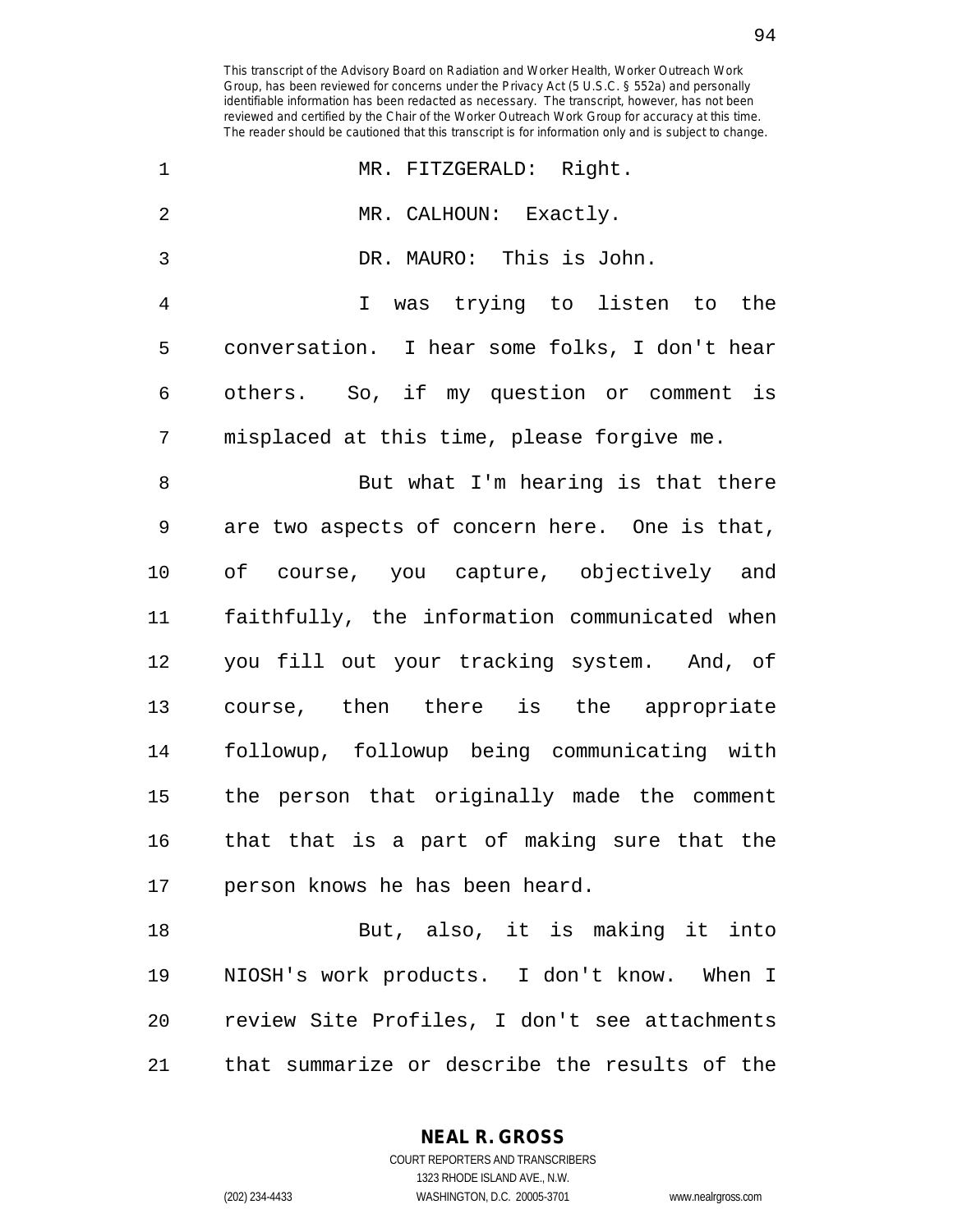1 various information-gathering.

| 2  | In other words, it seems that I                |
|----|------------------------------------------------|
| 3  | know, when we review a Site Profile, we always |
| 4  | try to have an attachment that summarizes, in  |
| 5  | sometimes considerable detail, the information |
| 6  | we obtained from the interviews that we hold.  |
| 7  | And I have seen these outreach meetings, that  |
| 8  | type of thing. You are gathering information   |
| 9  | that might be valuable.                        |
| 10 | Is there any thought to one of the             |
| 11 | things to track is to make sure that the       |
| 12 | information that is captured does find its way |
| 13 | as an attachment or special chapter in a Site  |
| 14 | Profile or an ER?                              |
| 15 | MR. CALHOUN:<br>No.                            |
| 16 | DR. MAURO: I don't believe I have              |
| 17 | seen that kind of thing in your work products. |
| 18 | MR. CALHOUN: That is not going to              |
| 19 | happen. It is definitely not going to happen   |
| 20 | in TBDs, you know. With ERs, you know, we      |
| 21 | reference individual interviews and things     |

**NEAL R. GROSS** COURT REPORTERS AND TRANSCRIBERS

1323 RHODE ISLAND AVE., N.W.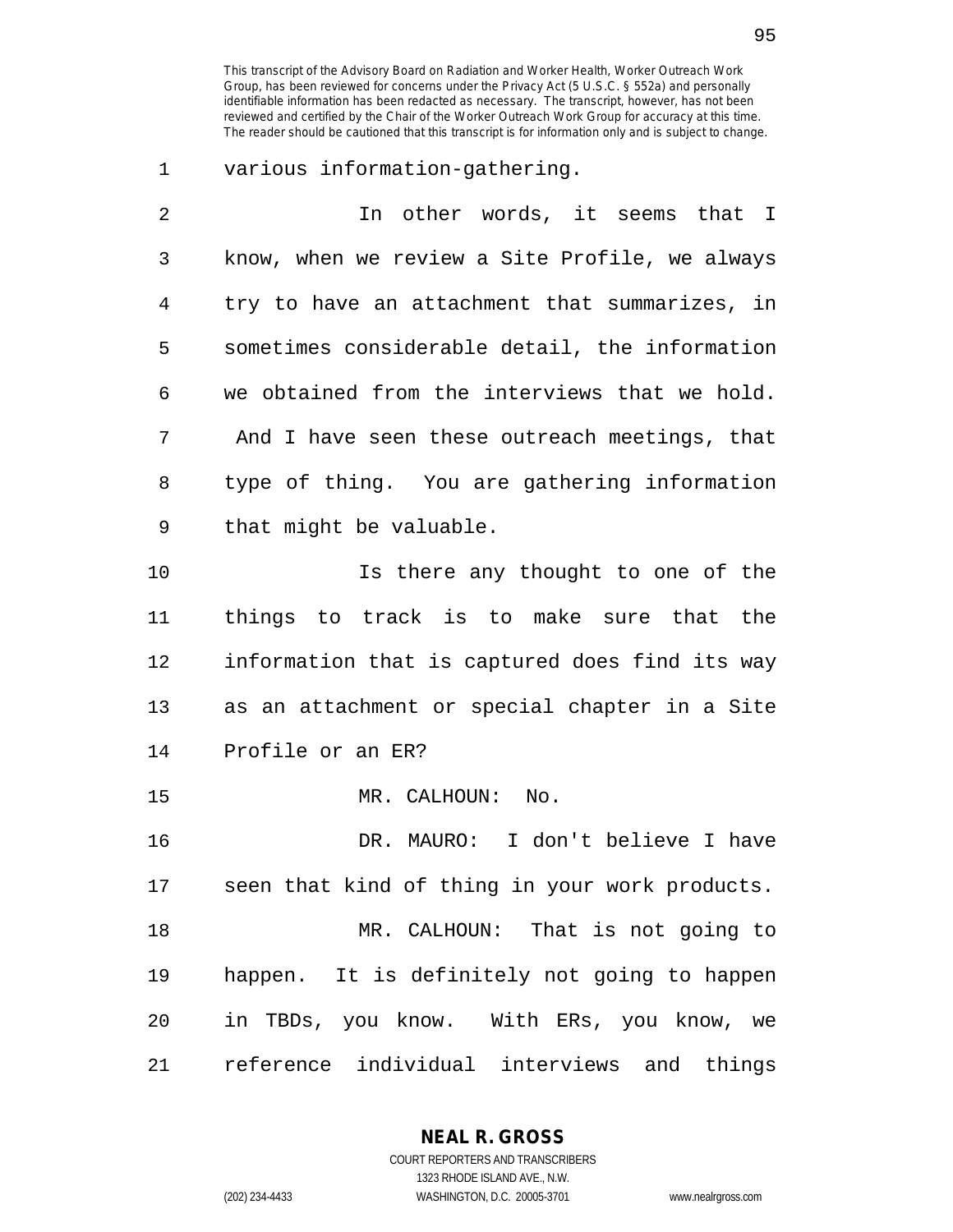| $\mathbf 1$ | that we have that affect the Evaluation        |
|-------------|------------------------------------------------|
| 2           | Report. Interviews that are necessary or       |
| 3           | contribute to a TBD, we also have referenced   |
| 4           | in the TBD document.                           |
| 5           | Putting a separate attachment of               |
| 6           | meetings and what was said and how it was      |
| 7           | resolved, we will end up with huge, huge       |
| 8           | documents, and they will buy us very little.   |
| 9           | The key really is to help the                  |
| 10          | individuals, let them know that their voice is |
|             |                                                |

11 being heard.

12 DR. MAURO: I agree with that. I 13 thought that that was one way that could be 14 accomplished, to actually be on the record, 15 you know, that they see, oh, look, here's some 16 of the issues that I brought up. And they 17 will actually see it in print.

18 But, you're right, it might be 19 burdensome. I know that we are able to do it 20 when we write our Site Profile reviews, and it 21 usually ends up something that reflects what

**NEAL R. GROSS**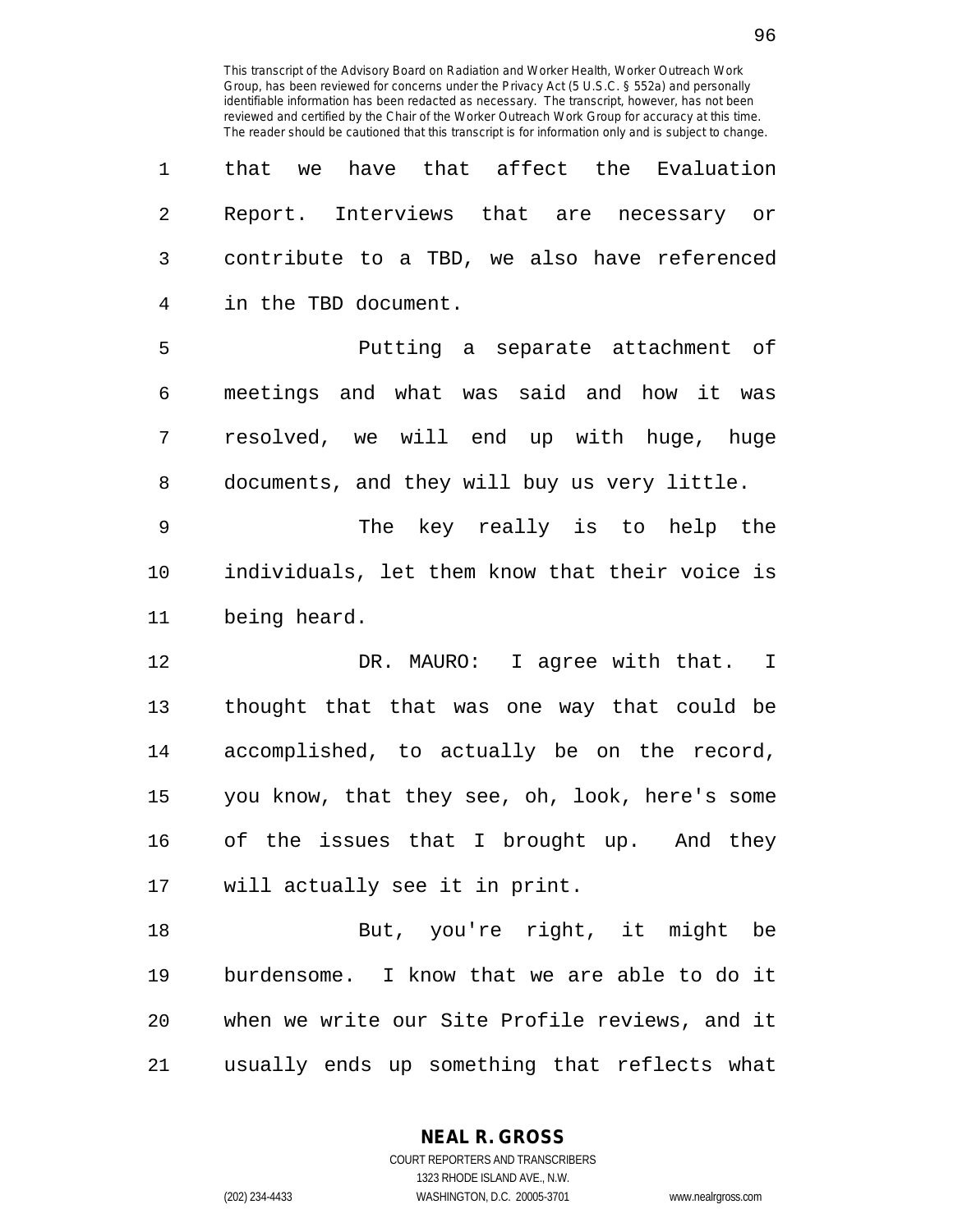1 we heard.

| $\overline{2}$ | But, in your case, the extent, I               |
|----------------|------------------------------------------------|
| $\mathsf{3}$   | would imagine the extent to which you do this, |
| $\overline{4}$ | the number of meetings, the number of people,  |
| 5              | the amount of feedback, its complexity, it     |
| 6              | might be a challenge. But it was a thought.    |
| 7              | MR. FITZGERALD: Yes, John.<br>This             |
| 8              | is Joe.                                        |
| 9              | I think the other thing, too, is               |
| 10             | the context of our interview process is        |
| 11             | different. I mean we are looking at input      |
| 12             | that would be relevant to our TBD or SEC       |
| 13             | review. So that is the context of our          |
| 14             | discussion. And we do get questions and        |
| 15             | comments that aren't relevant, and they,       |
| 16             | frankly, would be a question on a PIC or dose  |
| 17             | reconstruction, which we kind of put aside and |
|                | 18 tell them to talk to NIOSH or something.    |
| 19             | But we kind of parse out that                  |
| 20             | which is relevant as we go through. I think    |
| 21             | we use that as a judgment. We take what we     |

**NEAL R. GROSS** COURT REPORTERS AND TRANSCRIBERS

1323 RHODE ISLAND AVE., N.W.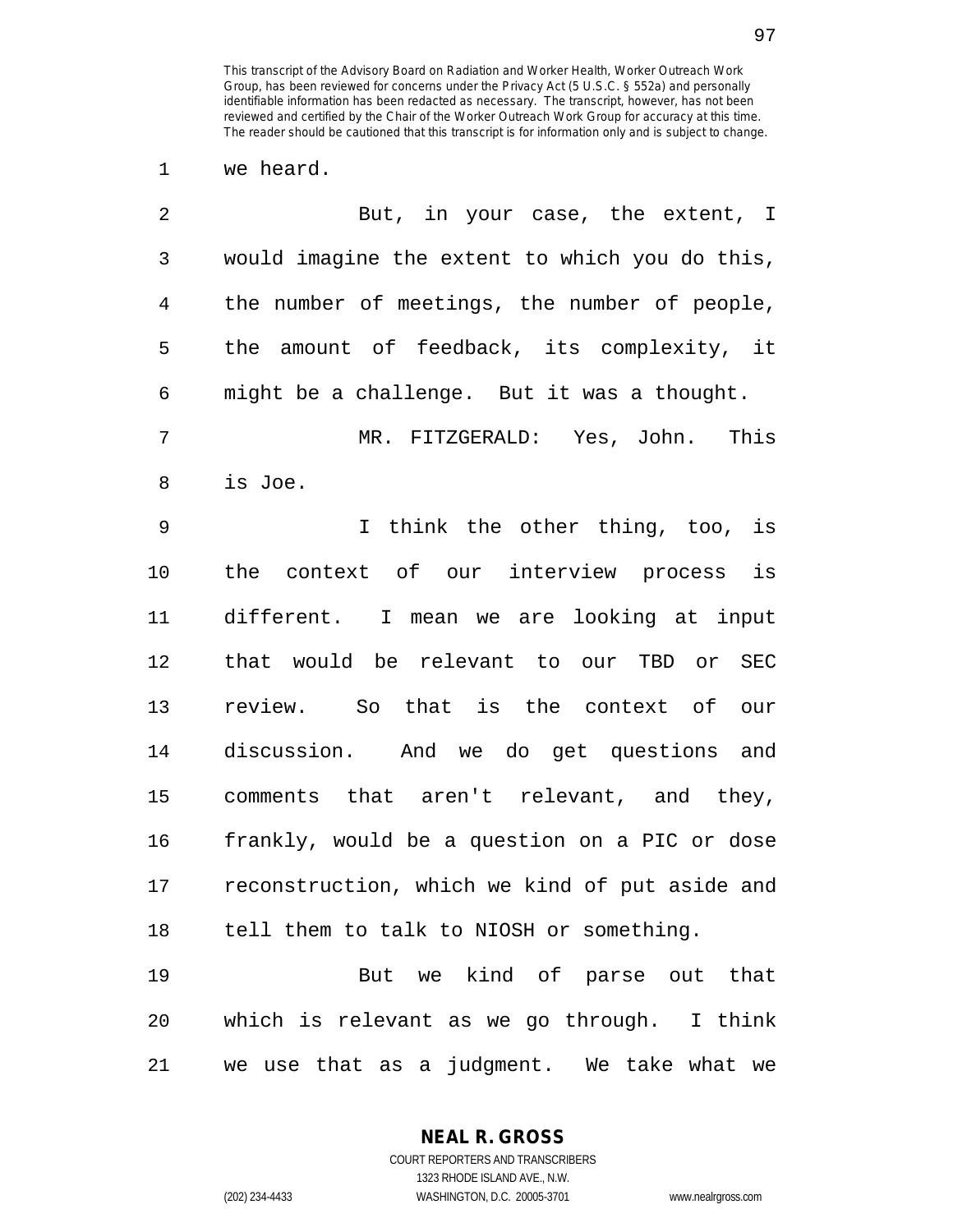| 1              | think is relevant, and that gets recorded.     |
|----------------|------------------------------------------------|
| $\overline{2}$ | think what we were talking<br>$\mathbf{I}$     |
| 3              | about, maybe you didn't hear, was that NIOSH   |
| $\overline{4}$ | exercises that judgment as to what is          |
| 5              | educational, what they can explain to the      |
| 6              | individual and show accountability, and also   |
| 7              | to draw from that which is relevant to be      |
| 8              | captured by the tracking system that should go |
| 9              | into considerations for revising the TBD or    |
| 10             | issues that may be relevant to an SEC.         |
| 11             | CHAIRMAN GIBSON: I tell you what.              |
| 12             | I think it is a good time for us to take a     |
| 13             | break. So, let's take a short break. Be back   |
| 14             | at 11 o'clock.                                 |
| 15             | MR. KATZ: What time do you have                |
| 16             | right now, Mike?                               |
| 17             | CHAIRMAN GIBSON: 10:40.                        |
| 18             | MR. KATZ: Okay, 11 o'clock.                    |
| 19             | I am just putting the phone on                 |
| 20             | mute. Thank you. Oh, I just hung up.           |
| 21             | (Whereupon, the above-entitled                 |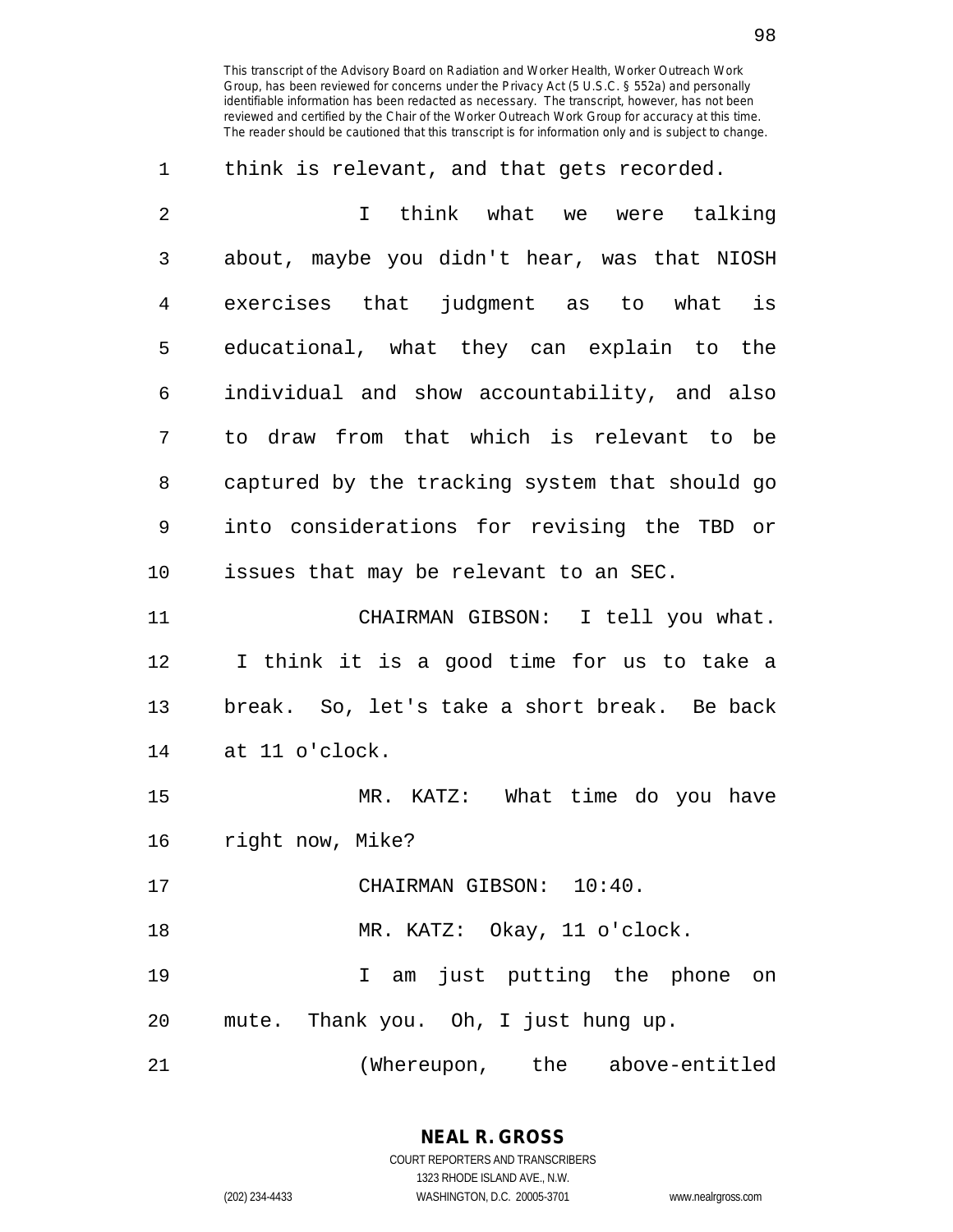This transcript of the Advisory Board on Radiation and Worker Health, Worker Outreach Work Group, has been reviewed for concerns under the Privacy Act (5 U.S.C. § 552a) and personally identifiable information has been redacted as necessary. The transcript, however, has not been reviewed and certified by the Chair of the Worker Outreach Work Group for accuracy at this time. The reader should be cautioned that this transcript is for information only and is subject to change. 1 matter went off the record at 10:42 a.m. and 2 resumed at 11:00 a.m.) 3 MR. KATZ: Okay. Welcome back. 4 We are just returning from a short break. 5 This is the Worker Outreach Work 6 Group of the Advisory Board on Radiation and 7 Worker Health. 8 We are still on Finding 1 of the 9 matrix. 10 CHAIRMAN GIBSON: Yes, I think we 11 have had a healthy discussion on Finding 1 12 this morning. DCAS has explained their 13 position and what changes they are willing to 14 make on the procedure for the first finding. 15 So we will mark that in progress, 16 and we will await those changes and look at 17 them when they come back. 18 And we will move on to Issue 2. 19 MR. KATZ: Oh, let me just, as a 20 procedure for all work groups, just remind 21 everyone what we try to do is have both DCAS

**NEAL R. GROSS**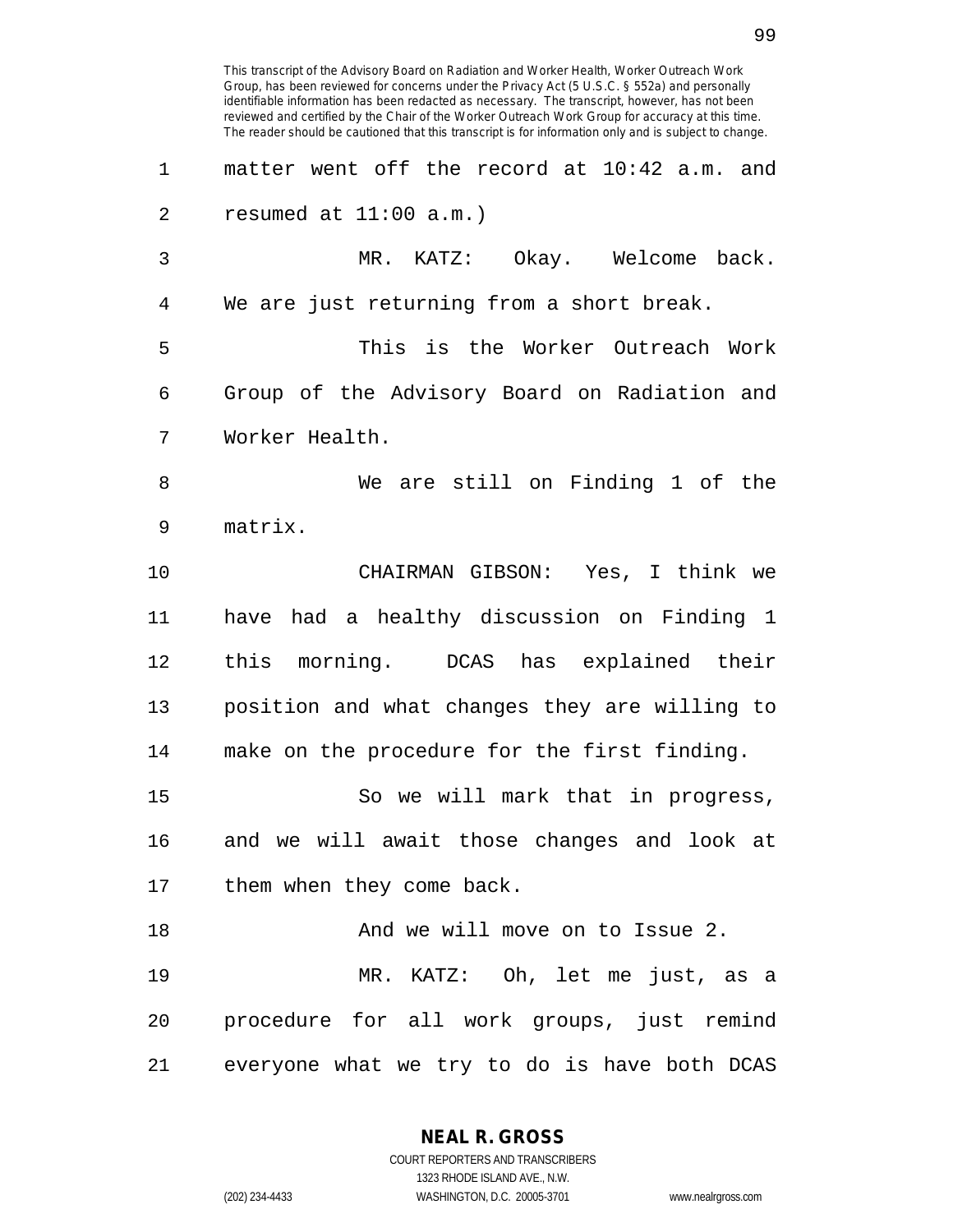| $\mathbf 1$    | and SC&A, following the meeting, send an email |
|----------------|------------------------------------------------|
| $\overline{2}$ | to the full Work Group laying out what their   |
| 3              | action items are for the meeting, all of their |
| 4              | action items, just so that everybody is on the |
| 5              | same page as to who is doing what. Please be   |
| 6              | descriptive enough in your action items so     |
| 7              | that everyone will recognize exactly what it   |
| 8              | is that is intended. Thanks.                   |
| 9              | CHAIRMAN GIBSON: Finding 2?                    |
| 10             | MS. ROBERTSON-DEMERS: Finding 2                |
| 11             | is: the procedure does not specify criteria    |
| 12             | for identifying action items or evaluating the |
| 13             | accuracy and timeliness of response<br>for     |
| 14             | resolution.                                    |
| 15             | And this is very similar to what               |

15 And this is very similar to what 16 we just discussed, but I will go through it.

17 Action items have basically 18 replaced the tracking and response to 19 substantive worker comments which previously 20 existed in PROC-97.

21 The appropriate determination of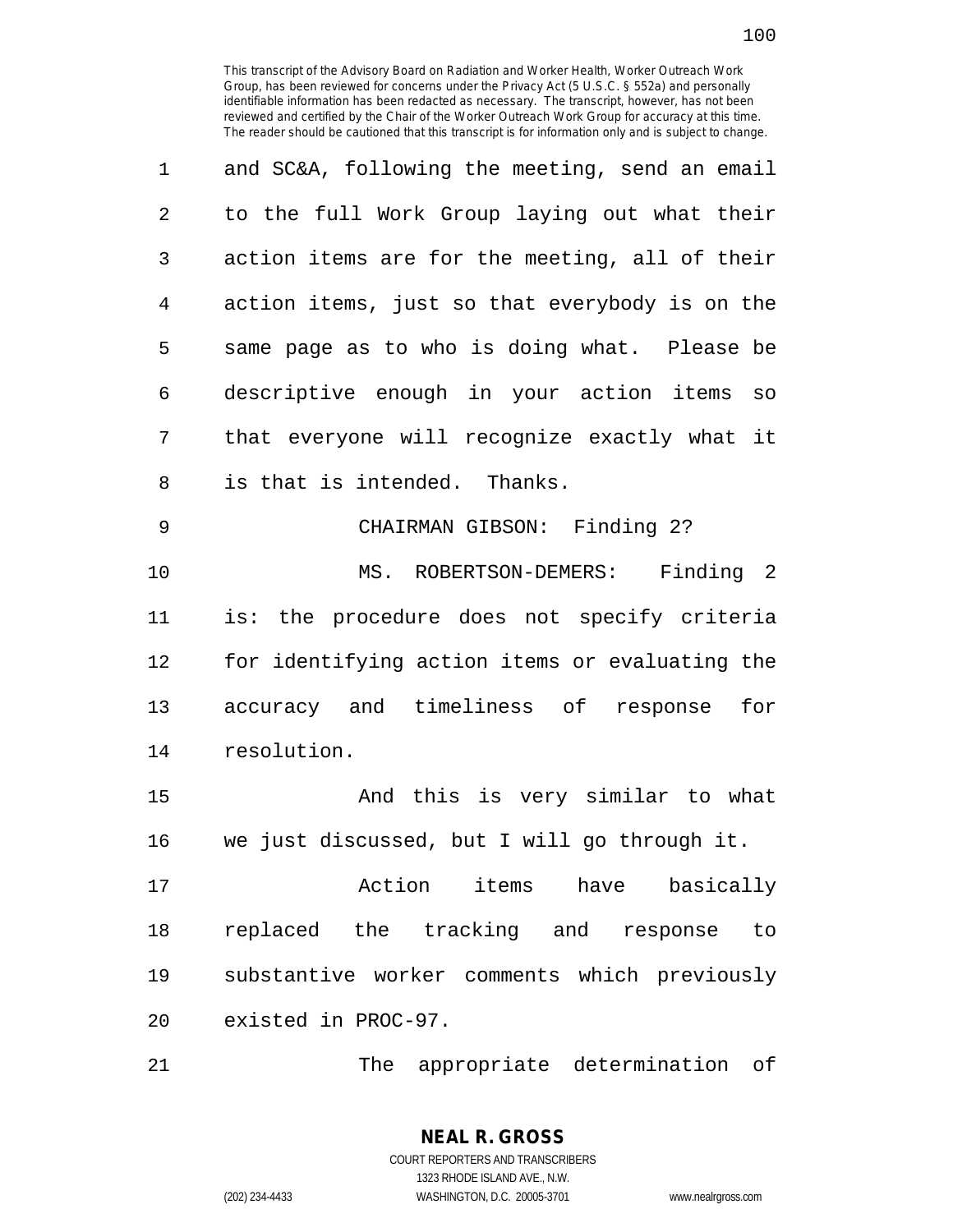| $\mathbf 1$ | action items becomes, therefore, a critical    |
|-------------|------------------------------------------------|
| 2           | part of being responsive to the workers and    |
| 3           | providing appropriate consideration of         |
| 4           | comments in the DR and SEC process.            |
| 5           | PR-12 does not provide specific                |
| 6           | criteria for determining action items from     |
| 7           | outreach meetings. There is no timeframe       |
| 8           | specified for addressing and resolving these   |
| 9           | action items, and there is no mechanism for    |
| 10          | determining the appropriateness or             |
| 11          | completeness of the response.                  |
| 12          | And there were some action items               |
| 13          | addressed under Finding 1 which kind of get to |
| 14          | the heart of this issue.                       |
| 15          | Do you want to go ahead?                       |
| 16          | MR. JOHNSON: Well, I think the                 |
| 17          | response to this has already been addressed    |
| 18          | through the action items that are going to be  |
| 19          | performed under 1. And additional guidance to  |

21 judgment for identifying action items, and

20 be provided in the procedure to address

## **NEAL R. GROSS**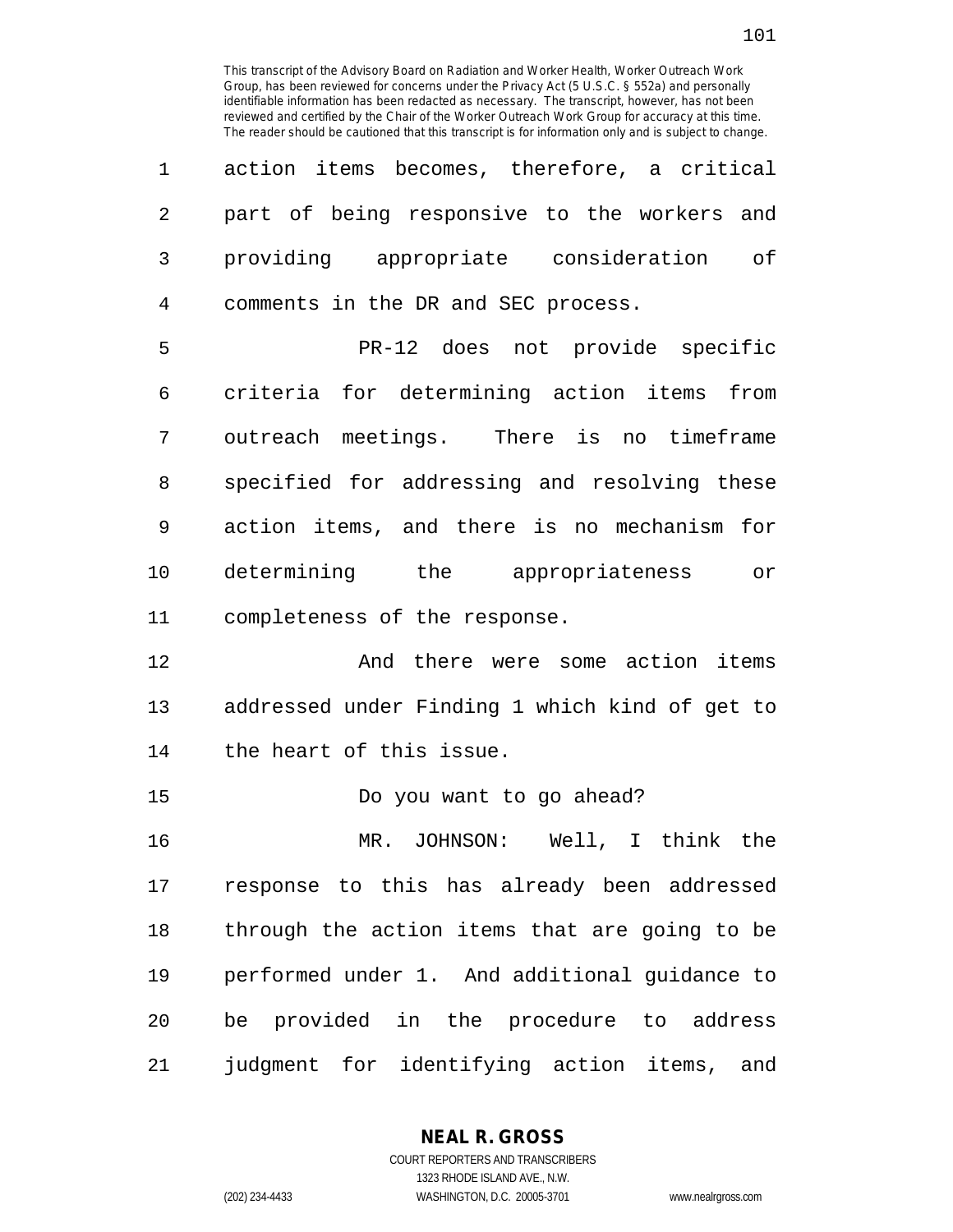| 1  | additional guidance will be placed in the           |
|----|-----------------------------------------------------|
| 2  | procedure to address action items' final            |
| 3  | disposition, which includes the timeliness          |
| 4  | which has been based on the priority workload       |
| 5  | and the level of effort resolution, to include      |
| 6  | to its closure.                                     |
| 7  | CHAIRMAN GIBSON:<br>Any other                       |
| 8  | discussion on Finding 2?                            |
| 9  | (No response.)                                      |
| 10 | Do we just want to mark it in                       |
| 11 | progress and see the changes?                       |
| 12 | (No response.)                                      |
| 13 | Okay. Hearing no dissent.                           |
| 14 | Finding 3?                                          |
| 15 | MS. ROBERTSON-DEMERS:<br>Okay.                      |
| 16 | Finding 3 is, a majority of the expected            |
| 17 | documentation is not available in the<br><b>OTS</b> |
| 18 | system for meetings conducted within<br>the         |
| 19 | effective period of PR-12.                          |
| 20 | PR-12, in conjunction with                          |
| 21 | additional material provided by NIOSH in June       |

**NEAL R. GROSS** COURT REPORTERS AND TRANSCRIBERS

1323 RHODE ISLAND AVE., N.W.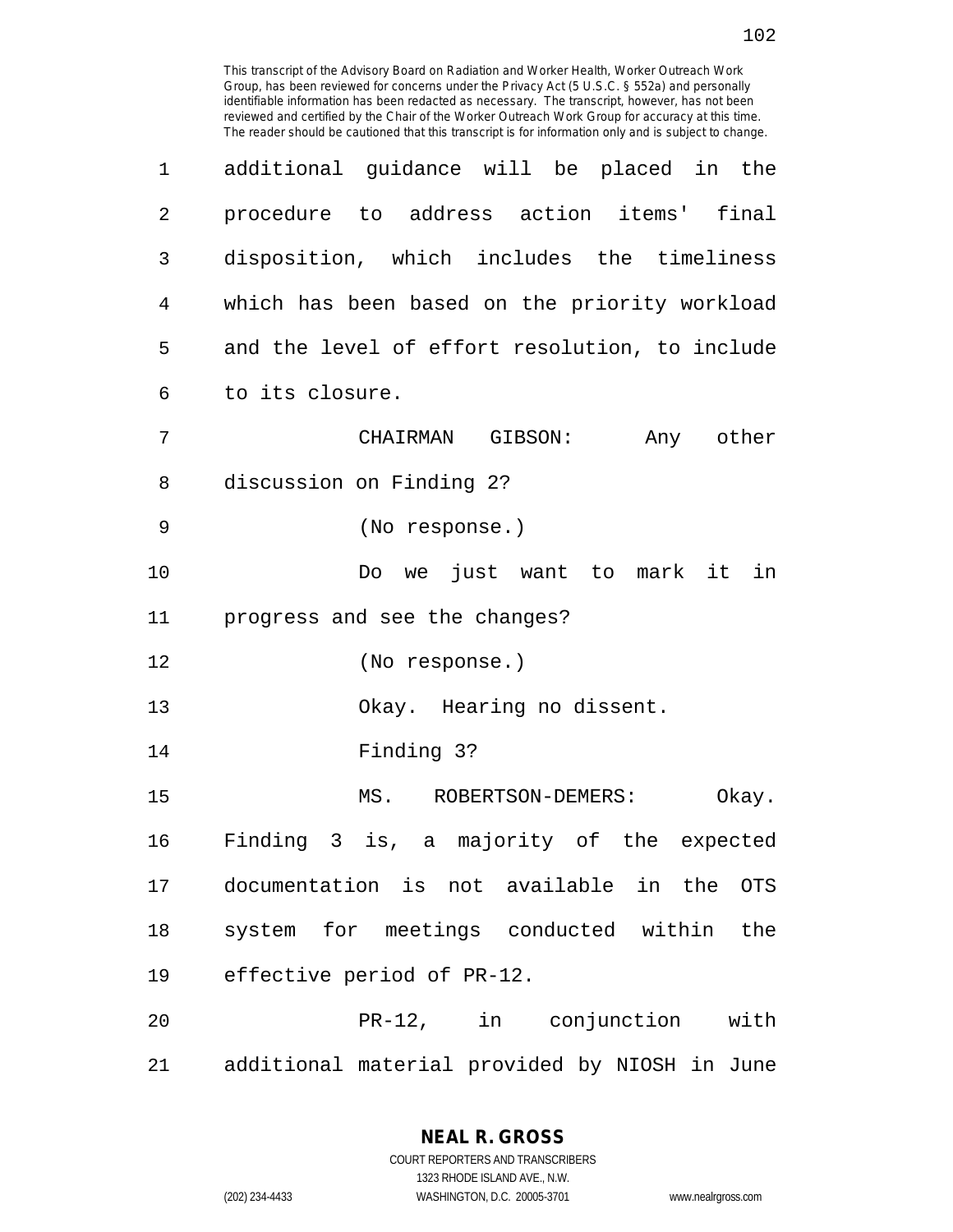1 of 2009, provides a description of what 2 documentation is expected for which type of 3 meetings. And our concern was that we went 4 through OTS and found that a lot of the 5 documentation required under a particular 6 meeting was absent from OTS.

7 Again, one of our concerns was 8 that there was a limited amount of action 9 items in OTS, which did not represent the 10 depth and breadth of the concerns raised by 11 workers in these meetings.

12 So that is where we kind of stood 13 on that. We have put a table in our review of 14 documents that were expected versus documents 15 that were available.

16 at the time we did the review, 17 there were five meetings which we considered 18 information-gathering which should have had 19 meeting minutes which did not at the time. 20 Now I will let J.J. kind of expand

21 on this further. But, in their response,

**NEAL R. GROSS**

103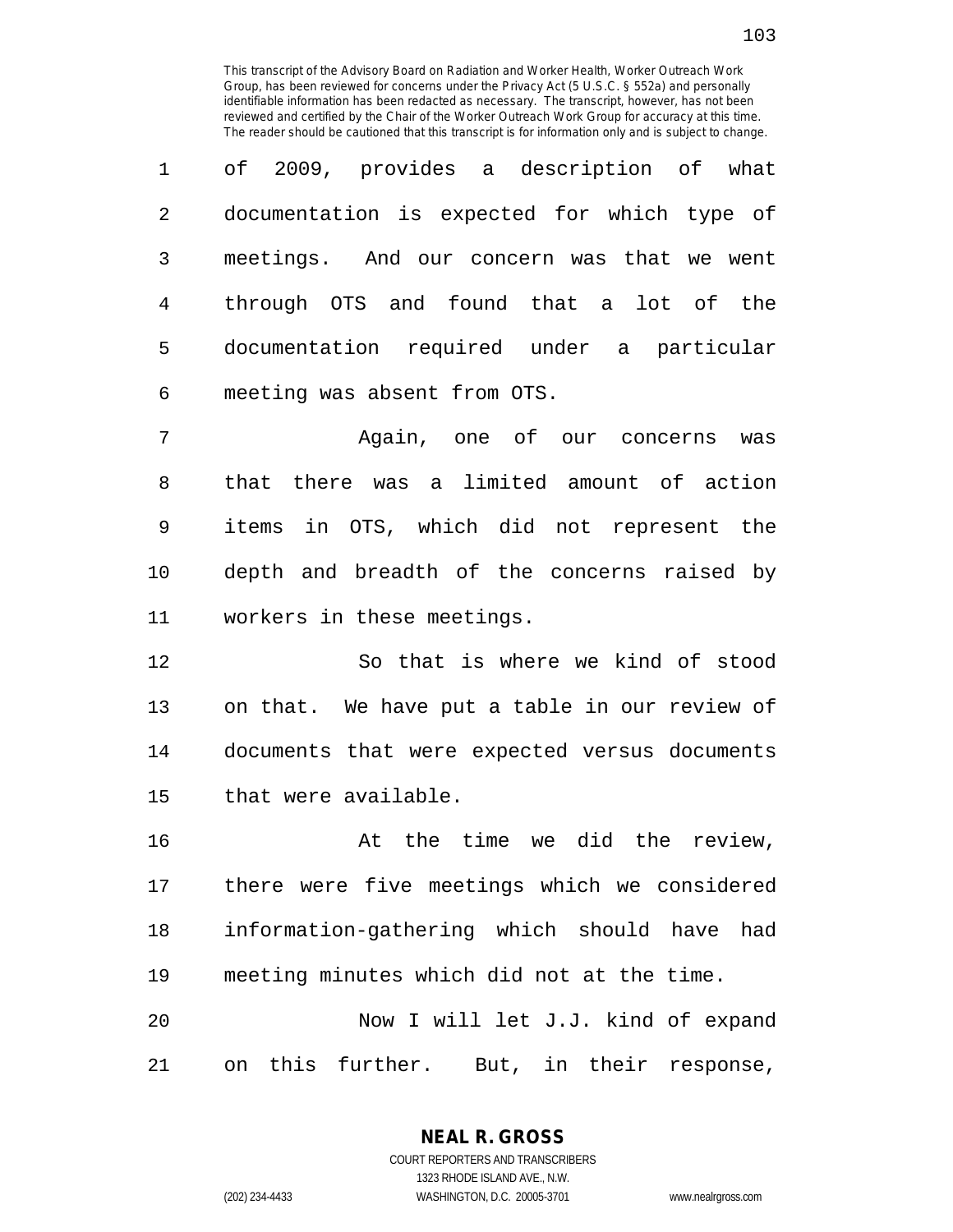1 NIOSH indicated that some of these gaps have 2 been mitigated since our review.

3 MR. KATZ: So, Kathy, can you just 4 flesh out a bit, for people who may not have 5 read the document, but other than meeting 6 minutes, what other kinds of documents?

7 MS. ROBERTSON-DEMERS: There's 8 sign-in sheets. There's letters that go out 9 inviting individuals to the meetings. There's 10 follow-up documentation, for example, for one 11 of the action items, emails. There's 12 correspondence. Of course, the final meeting 13 minutes. It's that type of documentation that 14 is associated with the organization and 15 follow-through of the meeting.

16 MR. KATZ: Thanks.

17 MR. JOHNSON: Well, since the 18 review, we have put an extreme effort into 19 addressing one of the concerns you brought up 20 about historical data out of WISPR. And 21 because of that, we were, to some degree,

> COURT REPORTERS AND TRANSCRIBERS 1323 RHODE ISLAND AVE., N.W. (202) 234-4433 WASHINGTON, D.C. 20005-3701 www.nealrgross.com

**NEAL R. GROSS**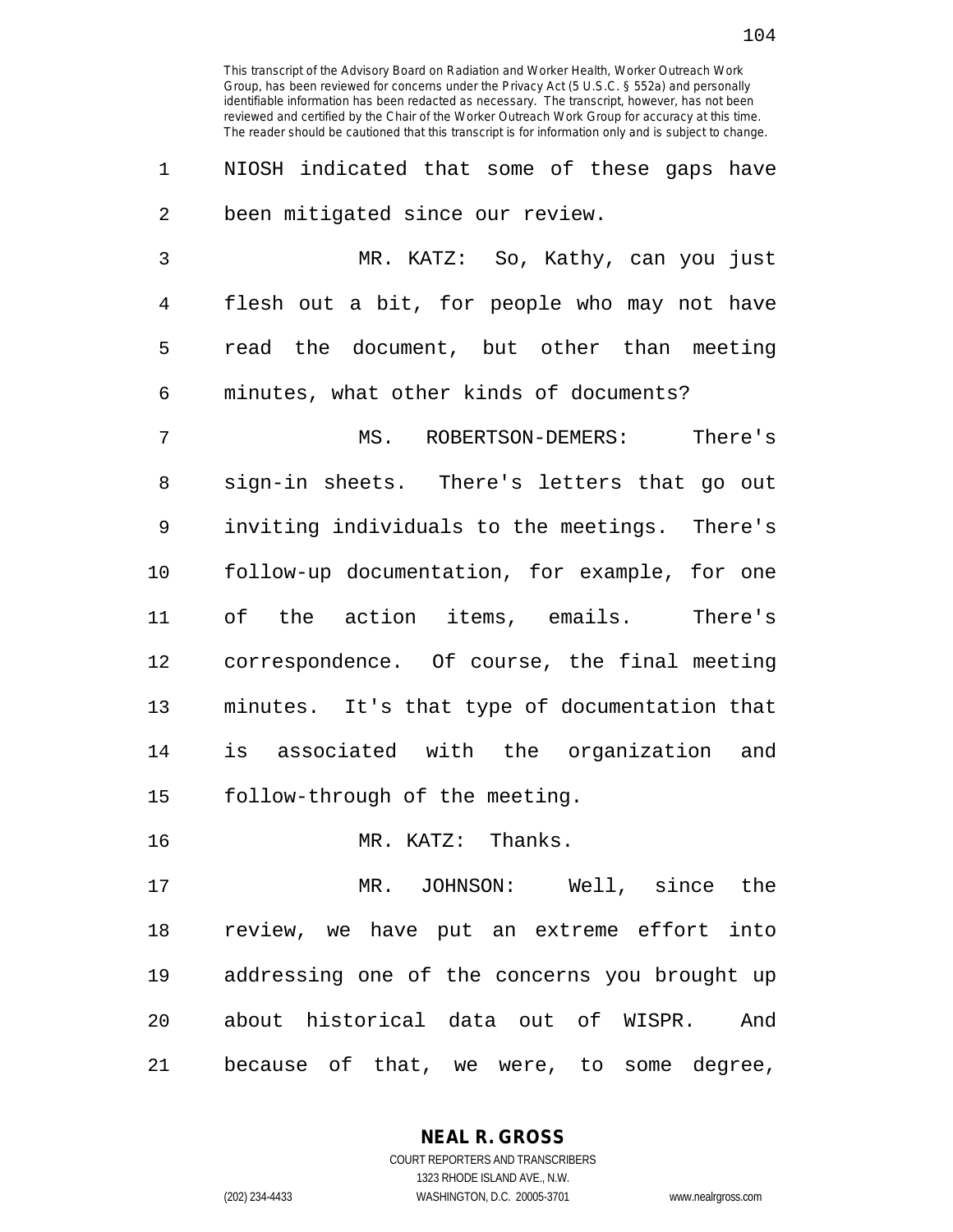1 deficient in trying to keep up with the update 2 of newer information into the Outreach 3 Tracking System.

4 This is a resource issue when it 5 comes to a large amount of information going 6 into a data system like this, along with the 7 fact of people have other responsibilities and 8 accountabilities, and it wasn't all in just 9 focusing their complete 100 percent effort 10 into updating the tracking system. They have 11 other responsibilities. Consequently, you try 12 to balance the best you can.

13 So, we tried to put in historical 14 stuff from WISPR and tried to get that up 15 there, but in doing so, we failed in putting a 16 lot of the newer information out there.

17 At this point in time, it is 18 pretty much caught up, but, you know, we are 19 still looking at it.

20 MR. McDOUGALL: I think, Kathy, if 21 you went to look at it today, and I encourage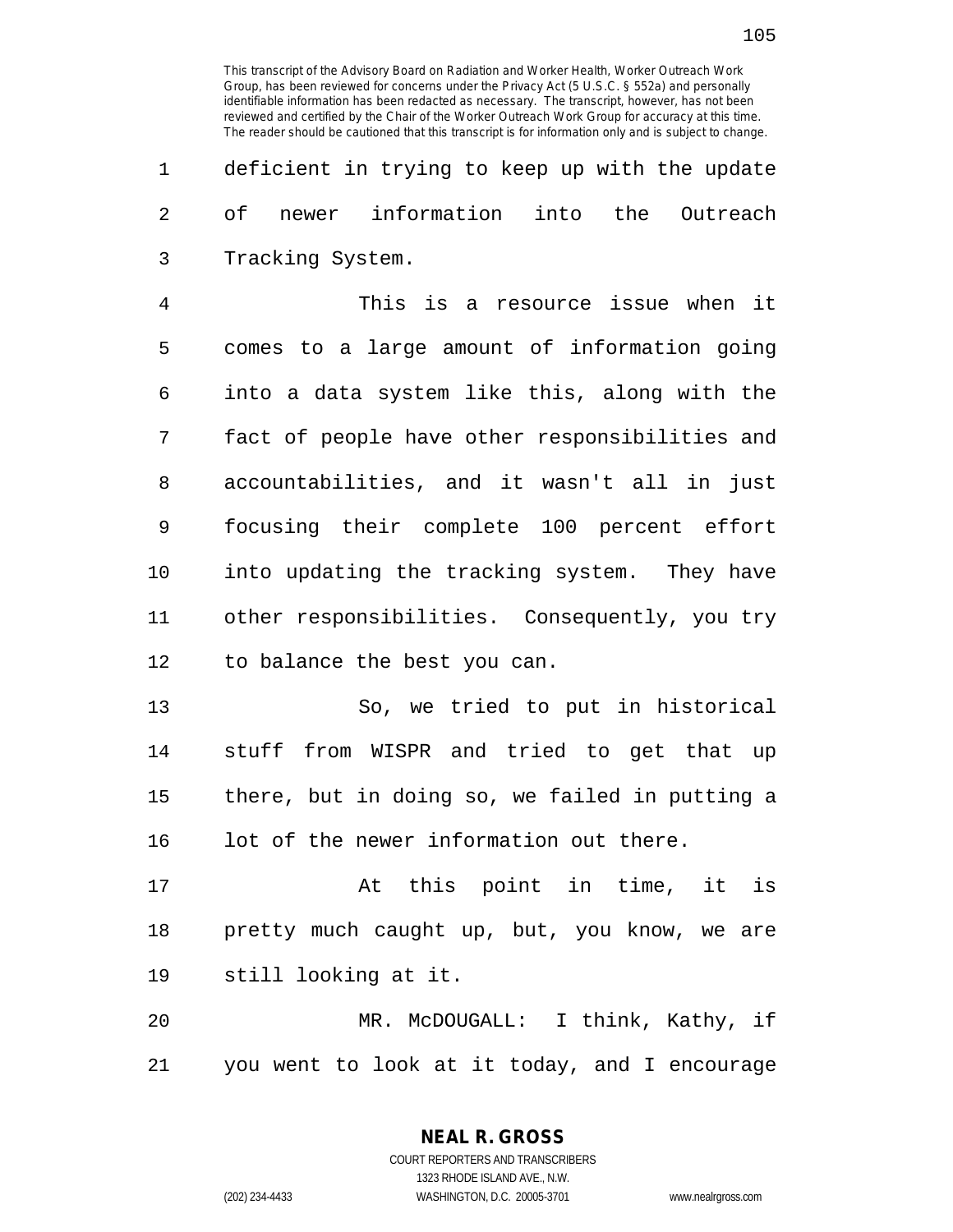| 1  | you to look at it in the next few weeks, I     |
|----|------------------------------------------------|
| 2  | think you will find the database in a lot      |
| 3  | better shape than it was when you looked at it |
| 4  | before.                                        |
| 5  | Now, having said that, one of the              |
| 6  | issues that J.J. addressed in here is that you |
| 7  | are looking at minutes. You are looking for    |
| 8  | minutes, and minutes are probably the most     |
| 9  | important thing in any one file.               |
| 10 | Please understand it takes a long              |
| 11 | time to get minutes developed, and especially  |
| 12 | through the DOE classification review. So, if  |
| 13 | you are looking for minutes of a meeting that  |
| 14 | is only four or five months old, you are       |
| 15 | probably not going to find them there.         |
| 16 | Sometimes they are a lot older than that.      |
| 17 | MS.<br>ROBERTSON-DEMERS:                       |
| 18 | Historically, you guys have allotted, I think, |
| 19 | 90 days for turnaround of meeting minutes?     |
| 20 | MR. McDOUGALL: Well, the problem               |
| 21 | with that is you rarely get the first draft of |

**NEAL R. GROSS**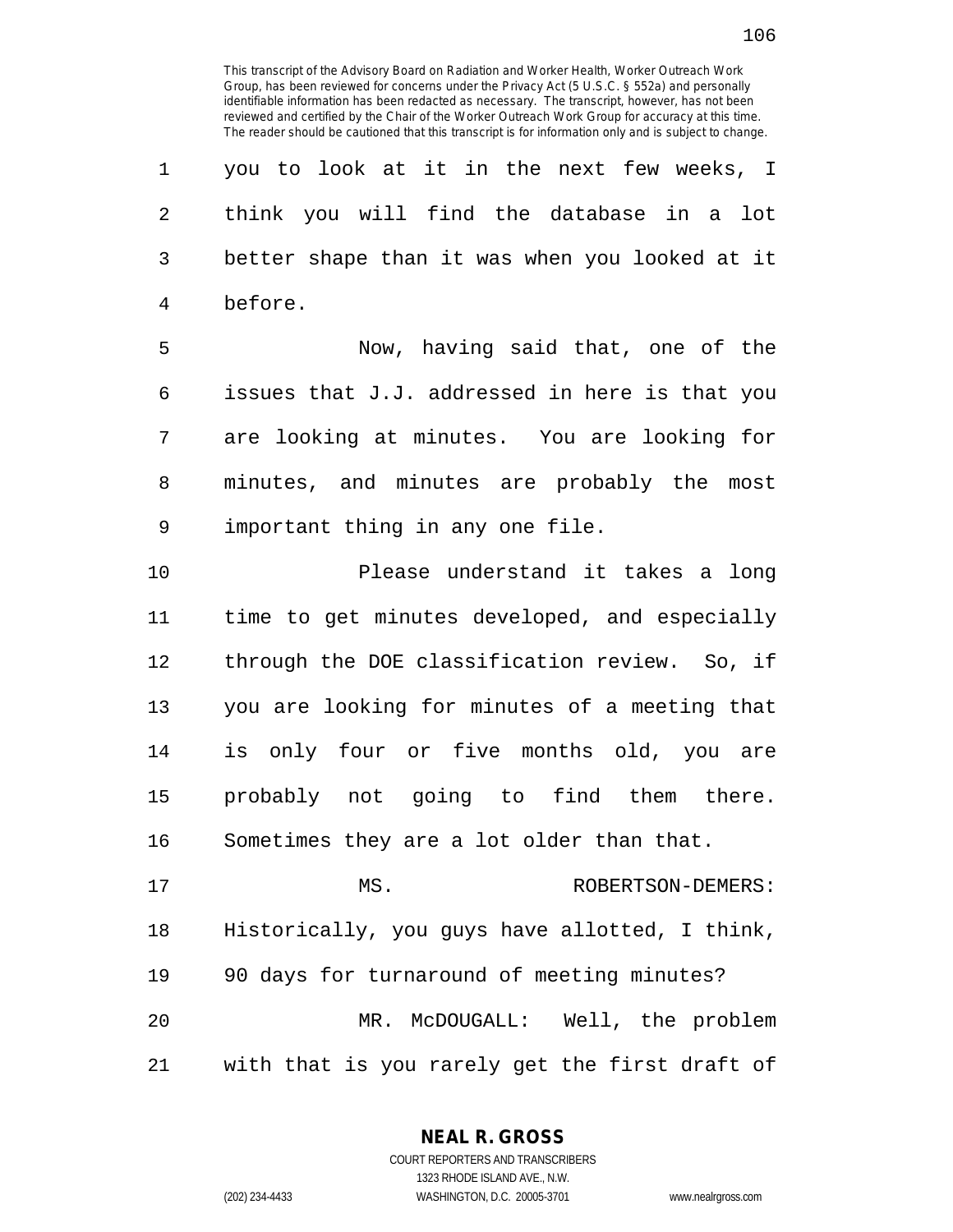This transcript of the Advisory Board on Radiation and Worker Health, Worker Outreach Work Group, has been reviewed for concerns under the Privacy Act (5 U.S.C. § 552a) and personally identifiable information has been redacted as necessary. The transcript, however, has not been reviewed and certified by the Chair of the Worker Outreach Work Group for accuracy at this time. The reader should be cautioned that this transcript is for information only and is subject to change. 1 the minutes back from DOE in 90 days. 2 CHAIRMAN GIBSON: I thought DOE 3 was turning things around in two weeks most of 4 the time. 5 MR. KATZ: In certain categories. 6 I don't know what the situation is with 7 meeting minutes and interviews. 8 SC&A, what's your experience with 9 getting your interviews cleared? 10 MS. ROBERTSON-DEMERS: Well, that 11 is what I was going to turn around a question 12 on you. What's your process for submitting to 13 DOE from the time you have generated them? 14 MR. McDOUGALL: Well, our process 15 is that Mary develops the minutes and gives 16 the draft to Grady, and Grady sends it to DOE. 17 MR. CALHOUN: Yes, Tim Taulbee 18 does that now. I don't know what the 19 turnaround time is in general, but I would say 20 it is usually, unless they are swamped, it is 21 usually not more than a couple of weeks.

> **NEAL R. GROSS** COURT REPORTERS AND TRANSCRIBERS

1323 RHODE ISLAND AVE., N.W. (202) 234-4433 WASHINGTON, D.C. 20005-3701 www.nealrgross.com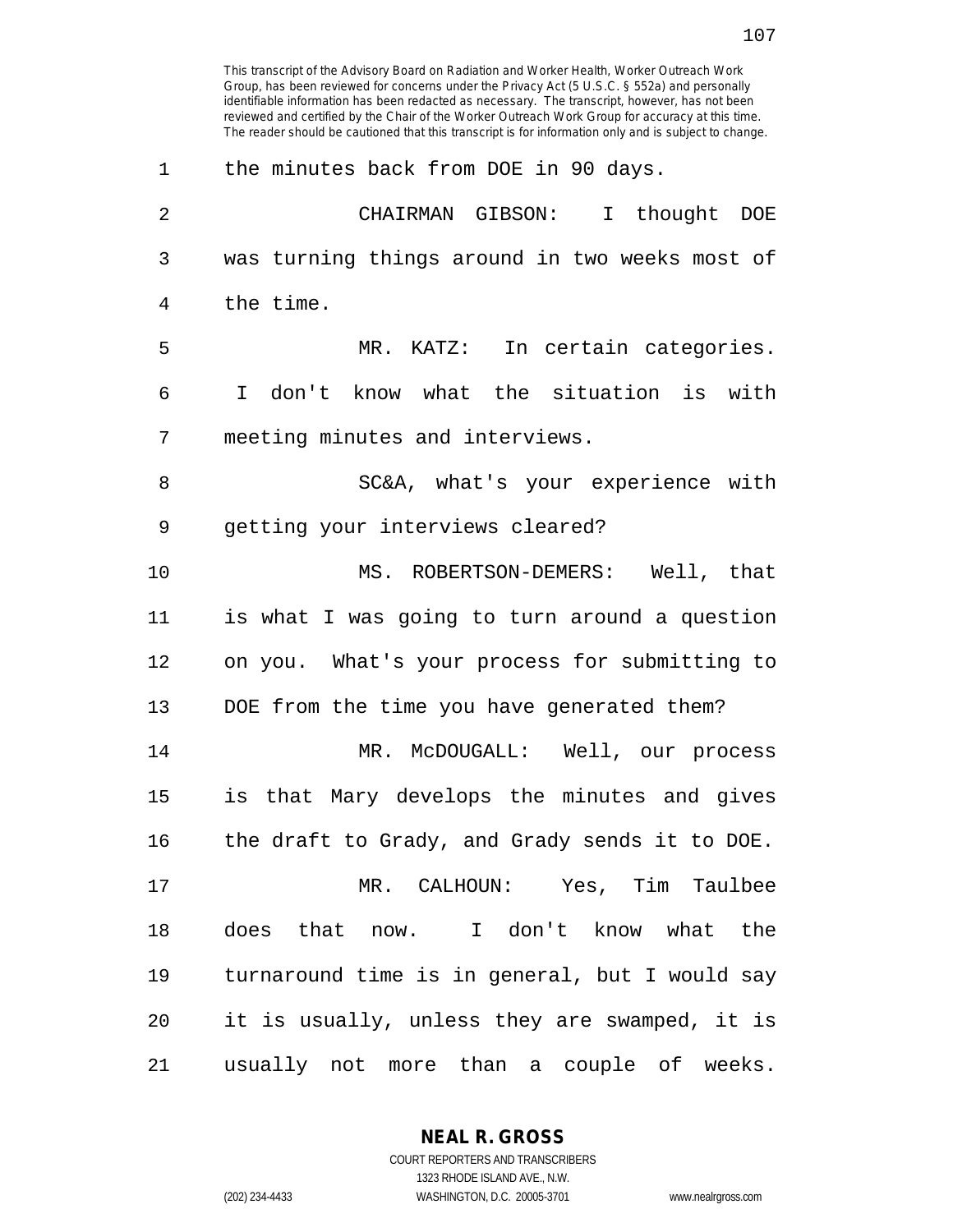1 There are some sites that are difficult. 2 Pantex is one.

3 And I'm guessing now because I 4 have been out of it for a few months, but I am 5 guessing it's a couple of weeks. I might even 6 be able to actually pull up a tracking 7 spreadsheet here and find out how long it has 8 been taking.

9 MS. ROBERTSON-DEMERS: Well, is it 10 going to the DOE site or is it going to DOE 11 headquarters?

12 MR. CALHOUN: It depends.

13 MR. McDOUGALL: The Paducah -- the 14 minutes of our December meeting with the 15 Paducah Steelworkers Union aren't back yet 16 from DOE.

17 MR. KATZ: From when? Sorry. 18 MR. McDOUGALL: From December. 19 MR. KATZ: From December?

20 MR. CALHOUN: I don't think they 21 went. I don't know. I will have to check.

> COURT REPORTERS AND TRANSCRIBERS 1323 RHODE ISLAND AVE., N.W. (202) 234-4433 WASHINGTON, D.C. 20005-3701 www.nealrgross.com

**NEAL R. GROSS**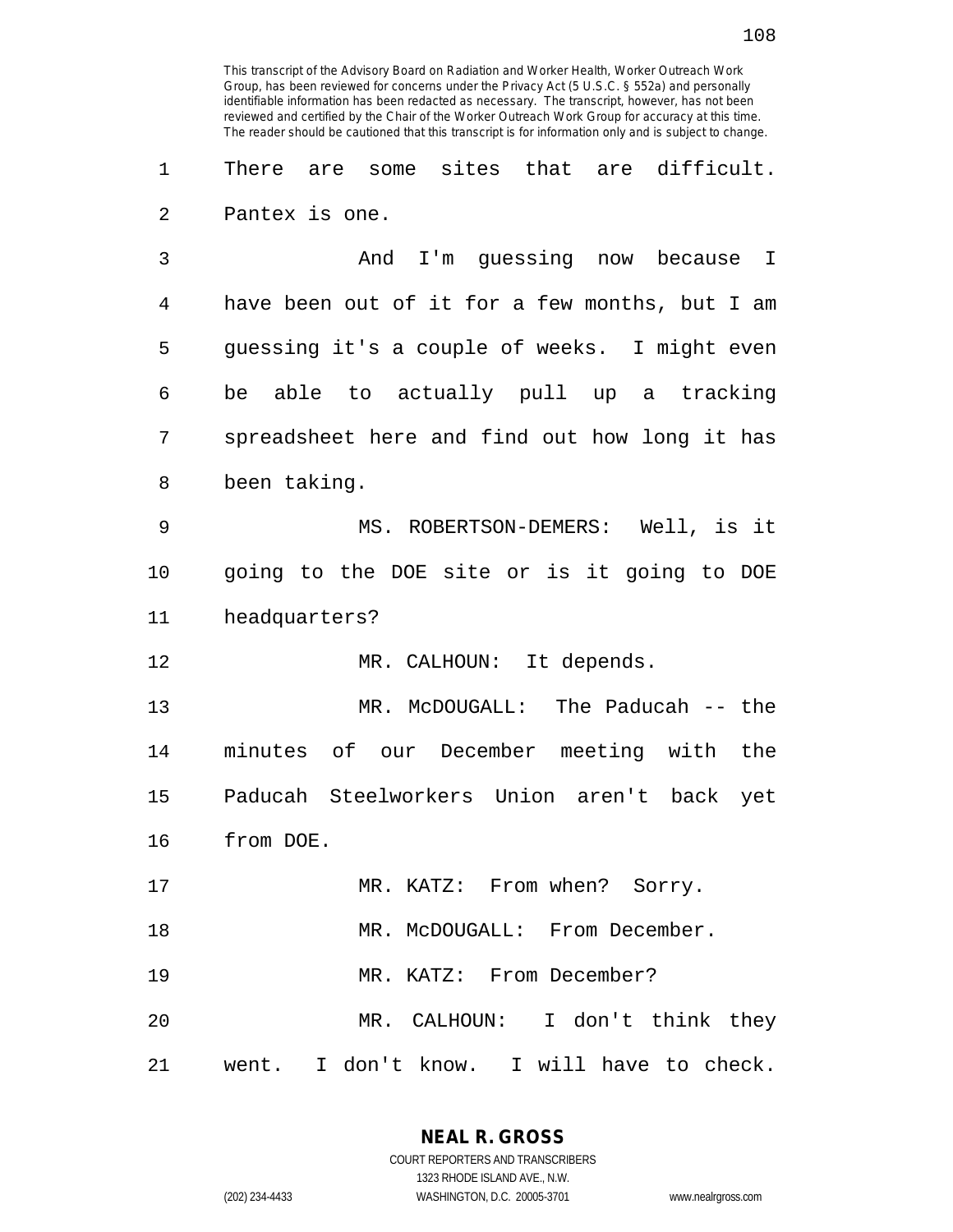| 1              | That's hard for me to believe, because if they |
|----------------|------------------------------------------------|
| $\overline{2}$ | are that long, man, pound on me and I'll get   |
| 3              | an answer, because that's too long. For        |
| 4              | meeting minutes, that's way too long.          |
| 5              | MR. McDOUGALL: And, actually,                  |
| 6              | even the GE Evendale, which shouldn't be       |
| 7              | terribly challenging, as far as I know are not |
| 8              | $yet --$                                       |
| 9              | MR. CALHOUN: Yes, those would                  |
| 10             | certainly go to HQ for GE Evendale.            |
| 11             | MR. KATZ: And how long ago was                 |
| 12             | that: GE?                                      |
| 13             | MR. McDOUGALL: They were                       |
| 14             | submitted to DOE in late August or, actually,  |
| 15             | one of them in early August.                   |
| 16             | MR. FITZGERALD: I think, in                    |
| 17             | general, we have had some worse experiences at |
| 18             | the sites. Some of the sites are a lot slower  |
| 19             | than that, than headquarters.                  |
| 20             | MR. CALHOUN: Right, I agree with               |
| 21             | that.                                          |

**NEAL R. GROSS** COURT REPORTERS AND TRANSCRIBERS 1323 RHODE ISLAND AVE., N.W.

(202) 234-4433 WASHINGTON, D.C. 20005-3701 www.nealrgross.com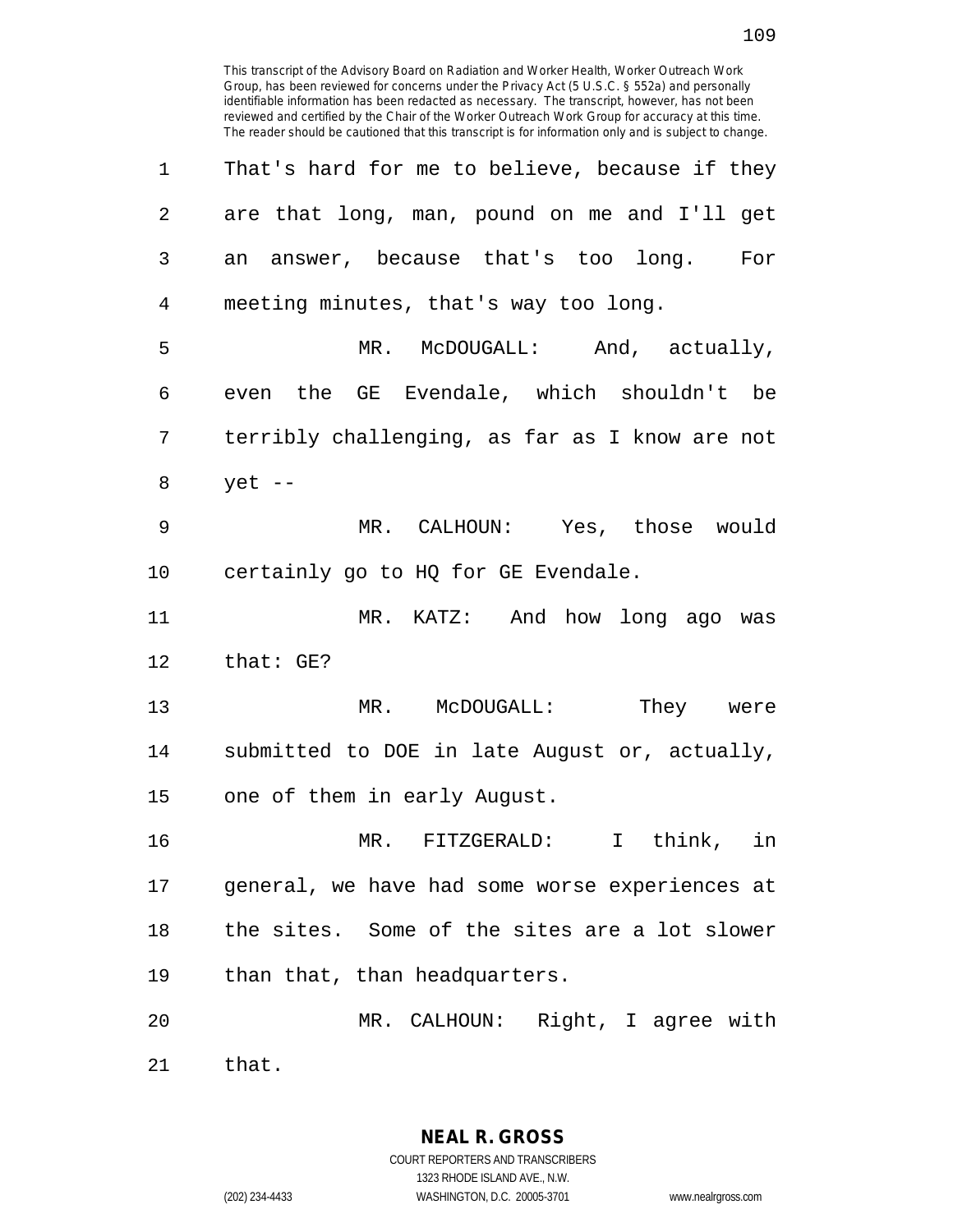| 1              | MR.<br>FITZGERALD:<br>With                     |
|----------------|------------------------------------------------|
| $\overline{2}$ | headquarters, we tend to have much<br>more     |
| 3              | influence.                                     |
| 4              | MR. CALHOUN: I agree with you.                 |
| 5              | MS. ROBERTSON-DEMERS: And that's               |
| 6              | my experience with headquarters; it's a couple |
| 7              | of weeks. With the field offices, it could be  |
| 8              | up to a year or so.                            |
| 9              | MR. FITZGERALD: I think in the                 |
| 10             | field you just get put in a queue with         |
| 11             | everything else that they are doing, and who   |
| 12             | knows what else they're doing?                 |
| 13             | MR. KATZ: So, do you have a                    |
| 14             | tracking system for when it is submitted to    |
| 15             | DOE and when it comes back?                    |
| 16             | MR. McDOUGALL: We do now, yes.                 |
| 17             | MR. KATZ: That sounds like a good              |
| 18             | idea.                                          |
| 19             | MS. ROBERTSON-DEMERS: Okay. As                 |
| 20             | far as the turnaround, well, I will save that  |
| 21             | for a later time.                              |

**NEAL R. GROSS** COURT REPORTERS AND TRANSCRIBERS

1323 RHODE ISLAND AVE., N.W.

(202) 234-4433 WASHINGTON, D.C. 20005-3701 www.nealrgross.com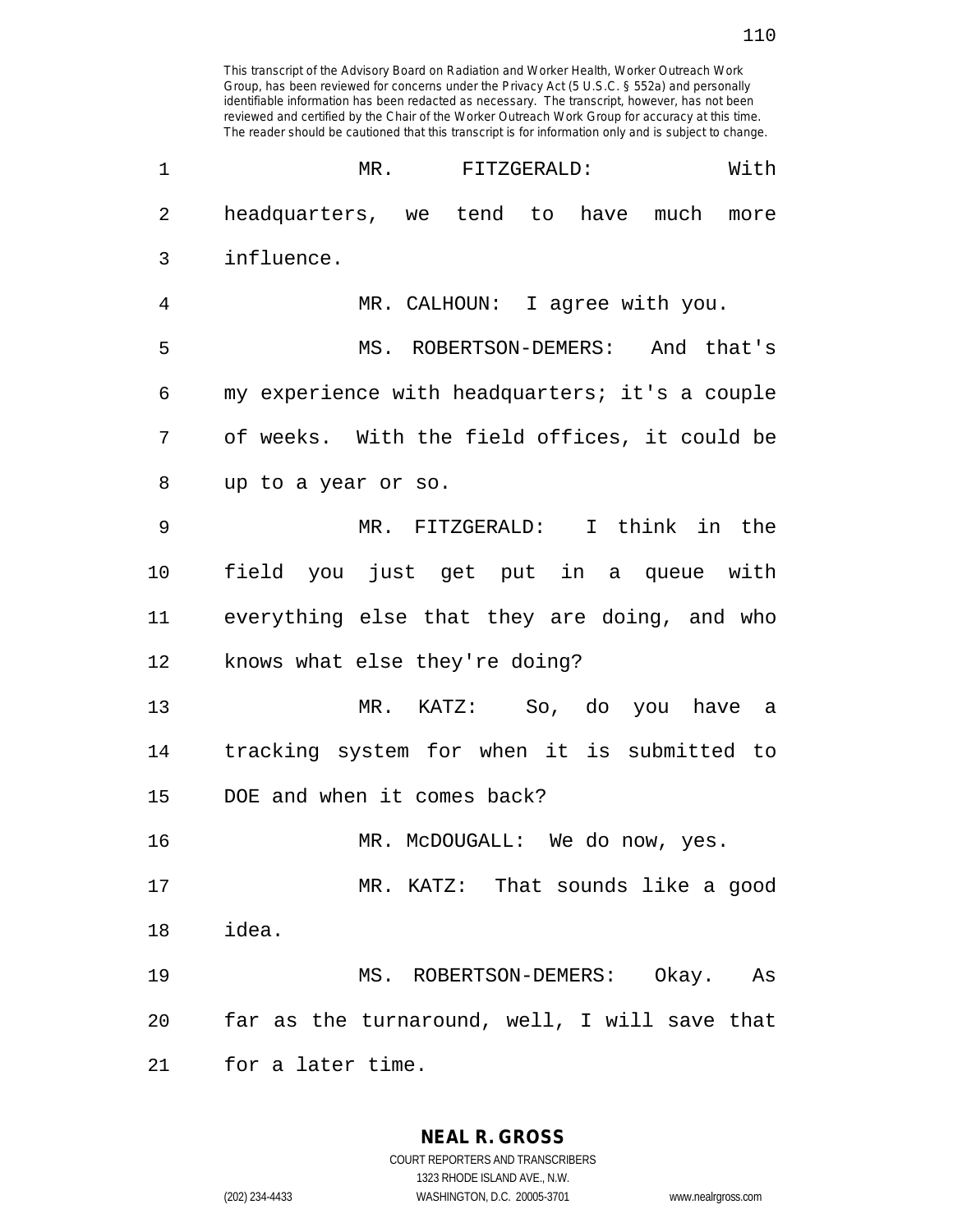This transcript of the Advisory Board on Radiation and Worker Health, Worker Outreach Work Group, has been reviewed for concerns under the Privacy Act (5 U.S.C. § 552a) and personally identifiable information has been redacted as necessary. The transcript, however, has not been reviewed and certified by the Chair of the Worker Outreach Work Group for accuracy at this time. The reader should be cautioned that this transcript is for information only and is subject to change. 1 MR. KATZ: Just so I'm clear, if 2 you are moving on, what is the disposition of 3 this finding, then? It sounds like they -- 4 MS. ROBERTSON-DEMERS: Well, I 5 actually had another question. 6 MR. KATZ: Oh, okay. Sorry. 7 MS. ROBERTSON-DEMERS: Now if I 8 can remember what it was? What are your plans 9 for update of OTS from here on out? Do you 10 have any other plans to do any more updates? 11 MR. JOHNSON: Updates like 12 information updates, data updates? As we go 13 along, there will be -- 14 MS. ROBERTSON-DEMERS: Well, I 15 mean for historical. Is that complete? Or 16 did I hear you say up to 2007? 17 MS. ELLIOTT: Yes. June 2007. 18 There is one site where we did not receive 19 anything on the DVD that ORAU provided, and I 20 have got to go searching for that. It is the

21 Kansas City one. But, otherwise, most of the

**NEAL R. GROSS** COURT REPORTERS AND TRANSCRIBERS

1323 RHODE ISLAND AVE., N.W. (202) 234-4433 WASHINGTON, D.C. 20005-3701 www.nealrgross.com

111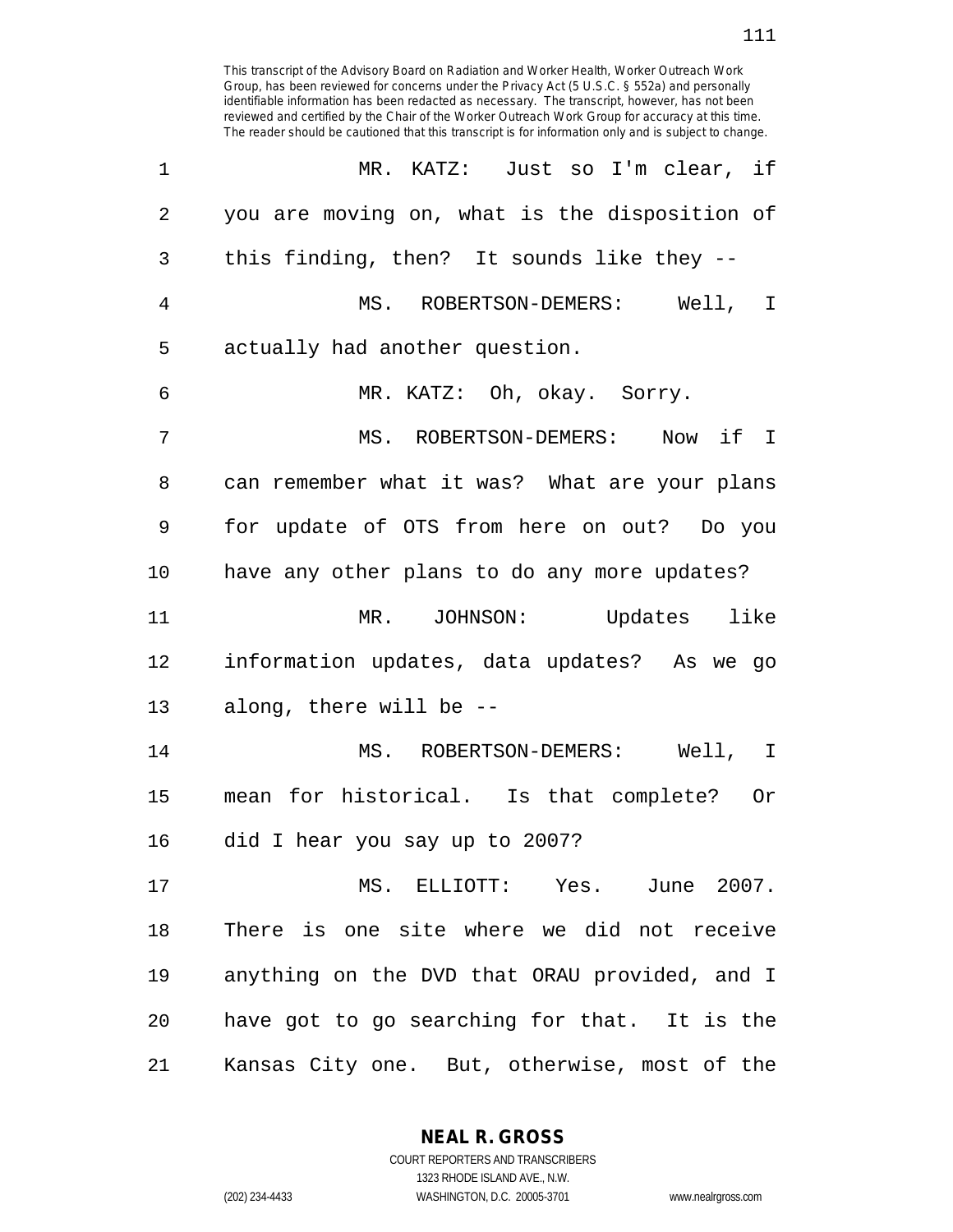1 things that are supposed to be in there for 2 historical meetings are in there now.

3 You know, we didn't have the files 4 for a while. I don't know what happened to 5 them between when I left and when I received 6 that DVD.

7 The other one is, I think, a 8 meeting that happened after the ORAU contract 9 was terminated, and I don't know what became 10 of what they did with that.

11 MS. ROBERTSON-DEMERS: The other 12 question I had was, is it possible to get 13 unredacted meeting minutes up there? Because 14 in some cases we have the redacted meeting 15 minutes.

16 MR. JOHNSON: It depends if we 17 have the unredacted. We may only have the 18 redacted.

19 MS. ROBERTSON-DEMERS: Well, this 20 is on OTS. So it would be --

21 MR. JOHNSON: You mean from the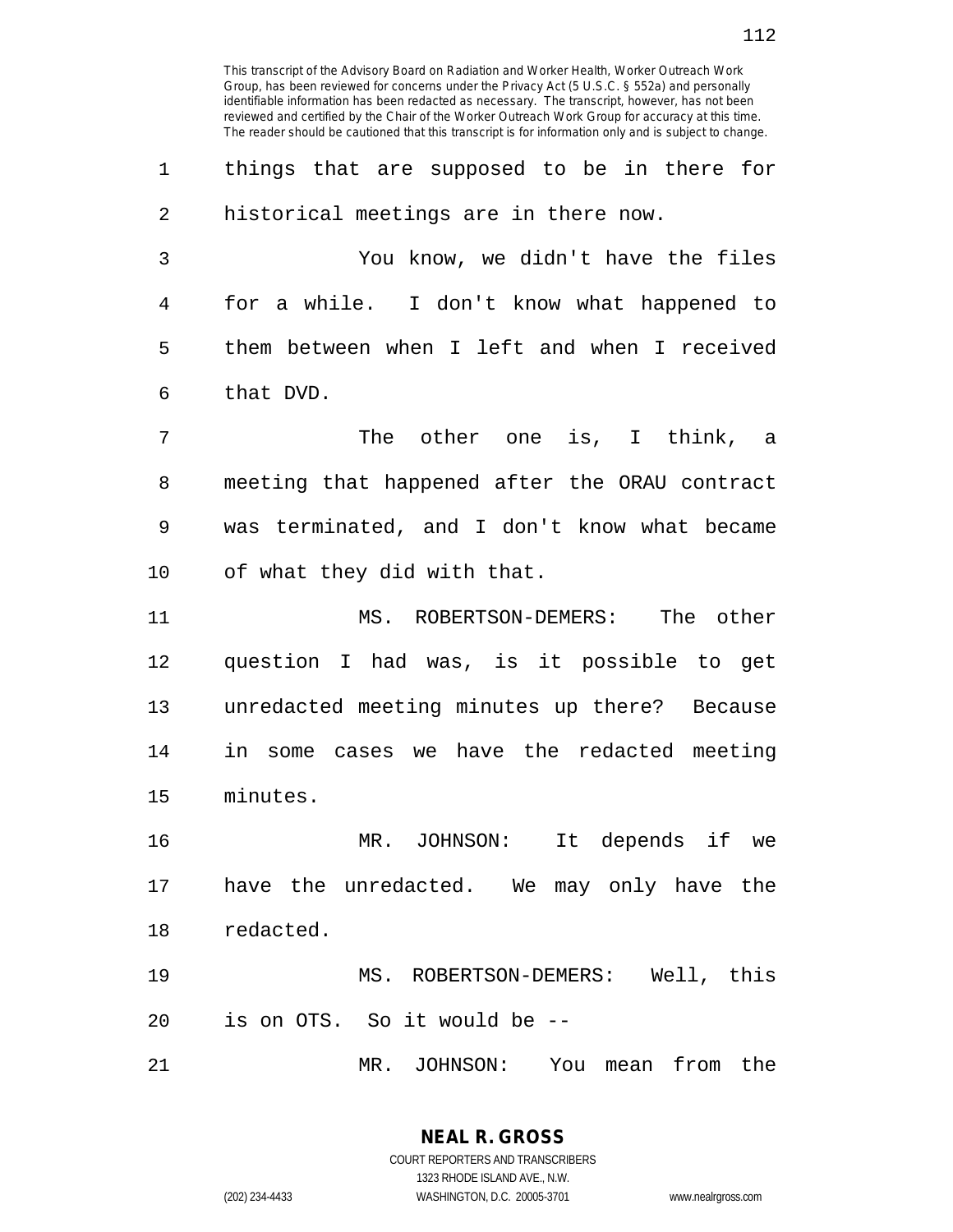This transcript of the Advisory Board on Radiation and Worker Health, Worker Outreach Work

2 question?

3 MS. ROBERTSON-DEMERS: Well, there 4 are some sites where you just have the 5 redacted meeting minutes without the names.

6 MR. JOHNSON: Right. We have a 7 little bit of a mix in there right now, 8 meaning some with redacted and some with 9 unredacted. And lately, we have just been 10 putting the unredacted out there. So, if we 11 have the unredacted we could put them out 12 there.

13 MS. ROBERTSON-DEMERS: Okay.

14 MEMBER MUNN: Did I miss 15 something? What is the unredacted data? What 16 is the meeting data that you mentioned?

17 MS. ROBERTSON-DEMERS: Well, a lot 18 of times, we will use that to figure out the 19 meeting --

20 MEMBER MUNN: Well, you are 21 looking at it for content, right?

## **NEAL R. GROSS**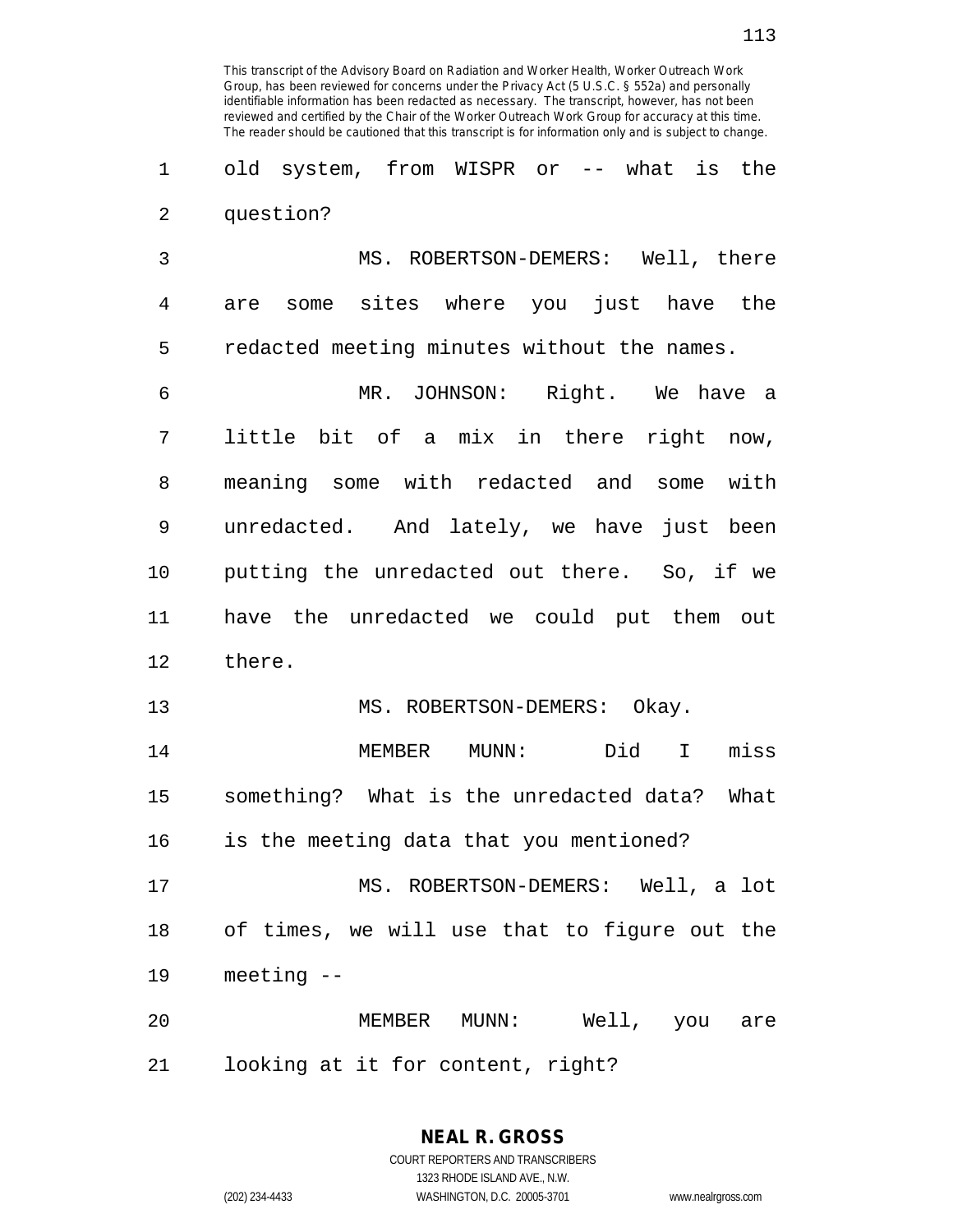| 1              | MS. ROBERTSON-DEMERS: Yes, and                 |
|----------------|------------------------------------------------|
| $\overline{2}$ | who said what, and whether we need to go back  |
| 3              | and interview them.                            |
| 4              | MR. JOHNSON: Sometimes in the                  |
| 5              | minutes, though, because if it is kind of like |
| 6              | a townhall meeting, they may not be able to    |
| 7              | keep up with the names.                        |
| 8              | MS. ROBERTSON-DEMERS: Okay. I                  |
| 9              | understand.                                    |
| 10             | MR. JOHNSON: So, therefore, you                |
| 11             | are not going to have names associated with    |
| 12             | that, but you will have a sign-in sheet.       |
| 13             | CHAIRMAN GIBSON:<br>Are<br>you                 |
| 14             | satisfied with that?                           |
| 15             | MS. ROBERTSON-DEMERS: Unless you               |
| 16             | want us to go back and look at it.             |
| 17             | MR. KATZ: Can I make a suggestion              |
| 18             | for that?                                      |
| 19             | CHAIRMAN GIBSON: Yes.                          |
| 20             | MR. KATZ: It sounds like this is               |
| 21             | -- I think Kathy said that they are now        |

**NEAL R. GROSS**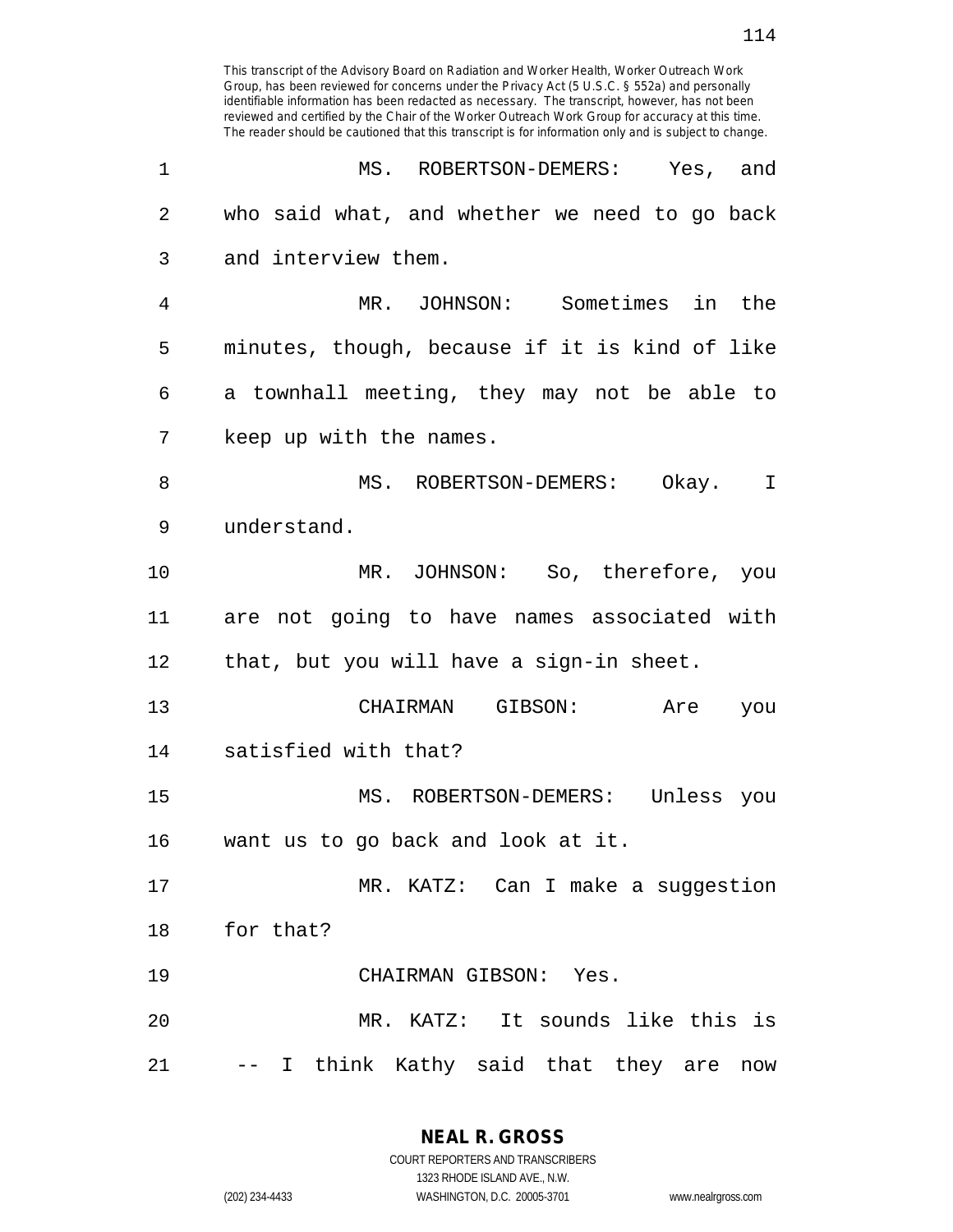| 1       | caught up, and that these should be in the     |
|---------|------------------------------------------------|
| 2       | system. So, I think maybe just for             |
| 3       | completion's sake, this would be in abeyance,  |
| 4       | because abeyance is basically what you say in  |
| 5       | terms of disposition when conceptually         |
| 6       | everybody agrees with the solution or that     |
| 7       | something has been done, but you just want to  |
| 8       | see the final product.                         |
| 9       | So it makes sense, I think, for                |
| $10 \,$ | SC&A to have a look and see that things are in |
| 11      | order. And at that point, then SC&A can come   |
| 12      | back and say things are in order and we can    |
| 13      | close the issue.                               |
| 14      | CHAIRMAN GIBSON: Okay. Sounds                  |
| 15      | good.                                          |
| 16      | MR. KATZ: Thank you.                           |
| 17      | CHAIRMAN GIBSON: Finding 4?                    |
| 18      | MS. ROBERTSON-DEMERS:<br>Okay.                 |
| 19      | Finding 4 was broken up into subcategories.    |
| 20      | So I am going to throw three sets of comments  |
| 21      | at you, and then we will discuss them.         |

**NEAL R. GROSS** COURT REPORTERS AND TRANSCRIBERS

1323 RHODE ISLAND AVE., N.W.

(202) 234-4433 WASHINGTON, D.C. 20005-3701 www.nealrgross.com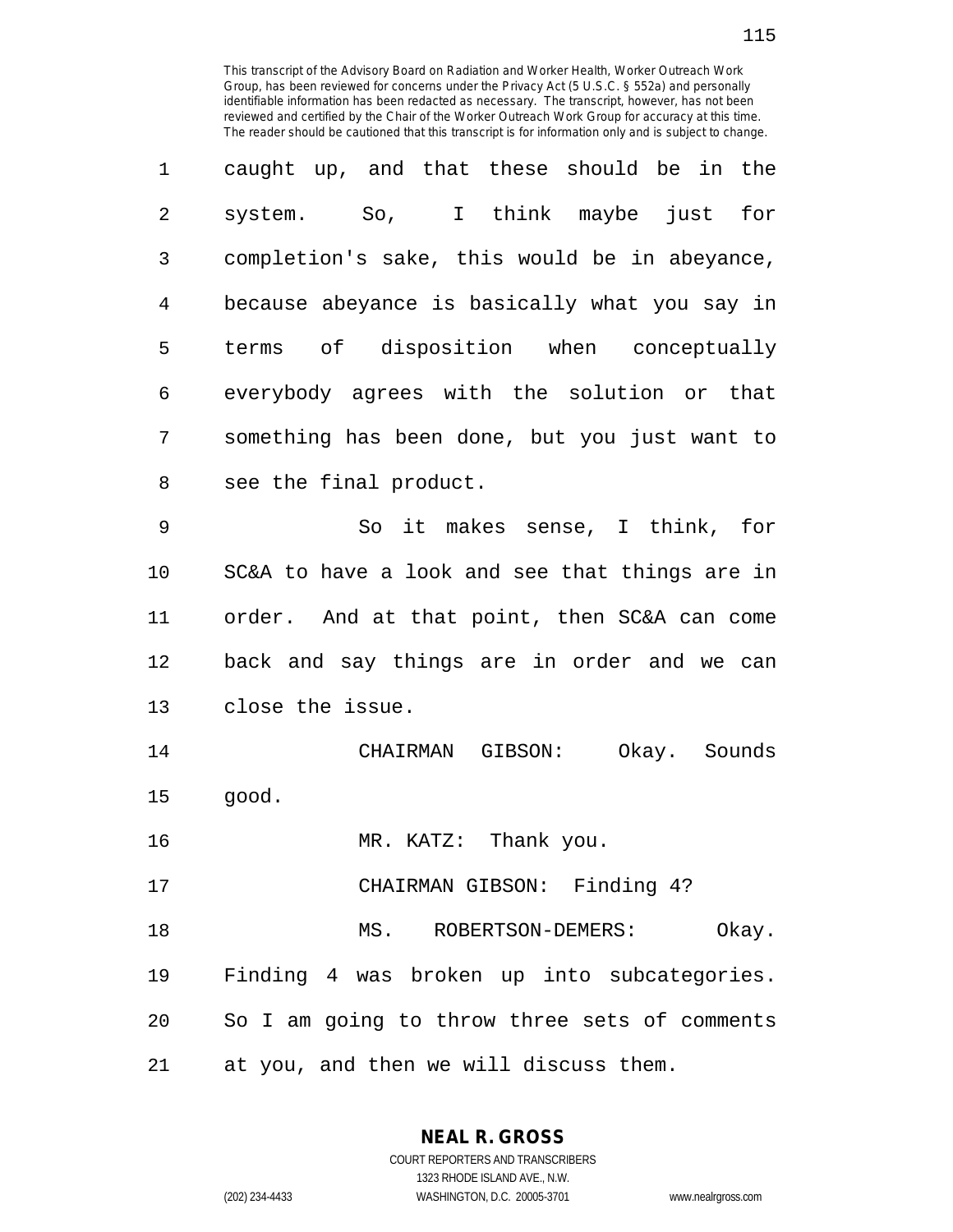| $\mathbf{1}$   | The first comment is that there is             |
|----------------|------------------------------------------------|
| $\overline{a}$ | no formal process discussed in PR-6 for        |
| 3              | documenting, tracking, evaluating,<br>and      |
| 4              | responding to comments provided at workshops,  |
| 5              | invited forums, Board meetings, or through the |
| 6              | website docket, which were defined as elements |
| 7              | of the worker outreach program in              |
| 8              | classification of worker outreach meetings and |
| 9              | types of NIOSH meetings which were the graphs  |
| 10             | and associated handouts that NIOSH provided to |
| 11             | the Working Group in June of 2009.             |

12 The procedures should specify what 13 documents are required in OTS for these 14 meetings, describe how the comments provided 15 by workers are evaluated and describe how the 16 comments provided are made available for 17 consideration and dose reconstruction, Site 18 Profiles, and SEC evaluations.

19 Okay, that was the other venues 20 that were included in those handouts that were 21 provided in 2009.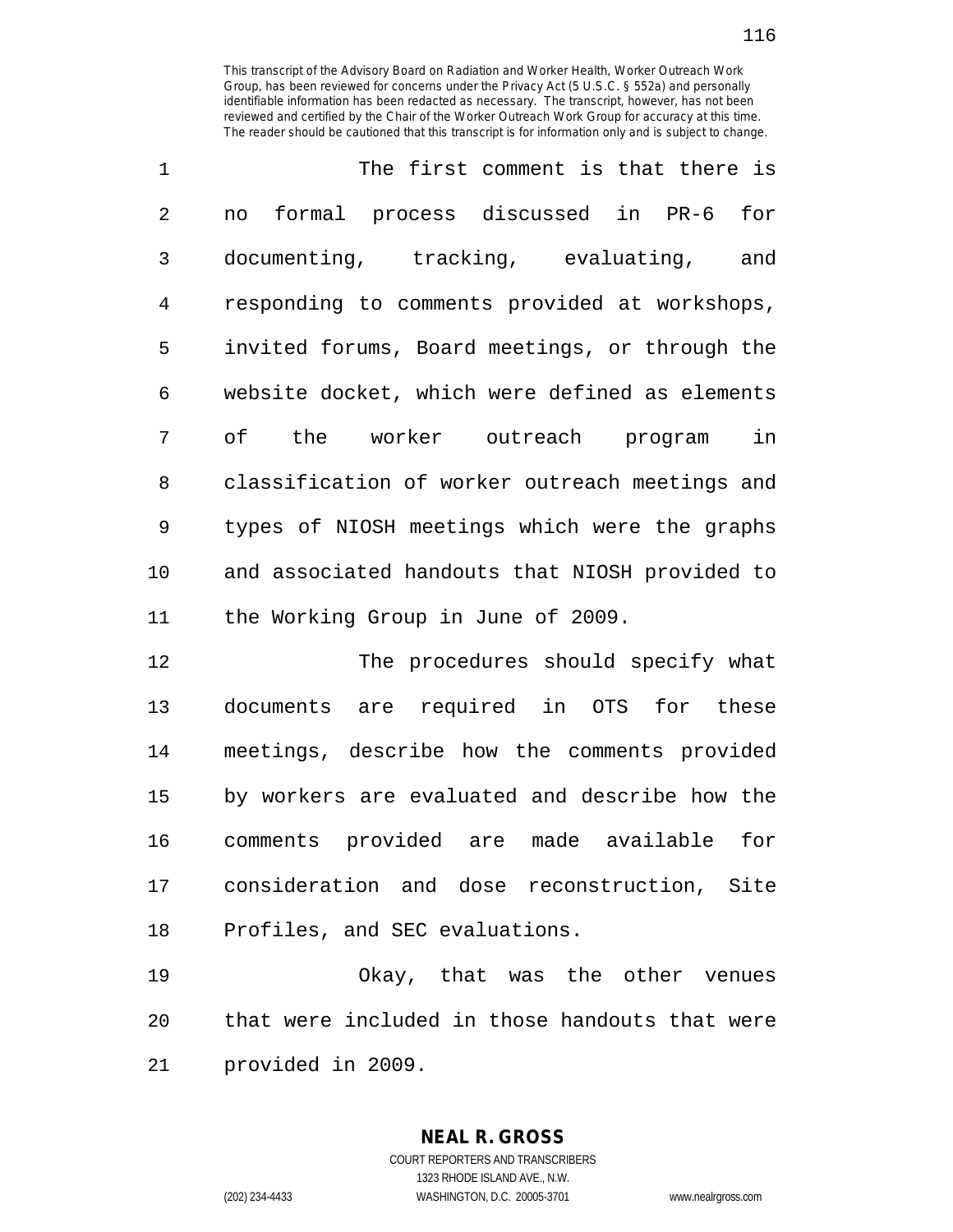| 1              | MR. JOHNSON: Those were stated as                   |
|----------------|-----------------------------------------------------|
| $\overline{2}$ | -- they were agreed that they were outreach         |
| 3              | efforts or outreach venues, but they were not       |
| $\overline{4}$ | part of 12. And they were never -- even             |
| 5              | before you looked at PROC-97 -- those issues        |
| 6              | weren't part of that discussion.                    |
| 7              | MS. ROBERTSON-DEMERS: Let me                        |
| 8              | cover the next one, and then we can get back        |
| 9              | to that.                                            |
| 10             | MR. JOHNSON: Okay.                                  |
| 11             | MS. ROBERTSON-DEMERS: Because I                     |
| 12             | think that there are some things that are           |
| 13             | outreach venues that we need to kind of             |
| 14             | discuss and decide whether they should be           |
| 15             | there.                                              |
| 16             | Okay.<br>There are several                          |
| 17             | additional activities that provide                  |
| 18             | opportunities for workers to provide                |
| 19             | substantive comments, such as<br>the<br><b>CATI</b> |
| 20             | interviews, the closeout interviews, general        |
| 21             | information by email or letters, site expert        |

**NEAL R. GROSS**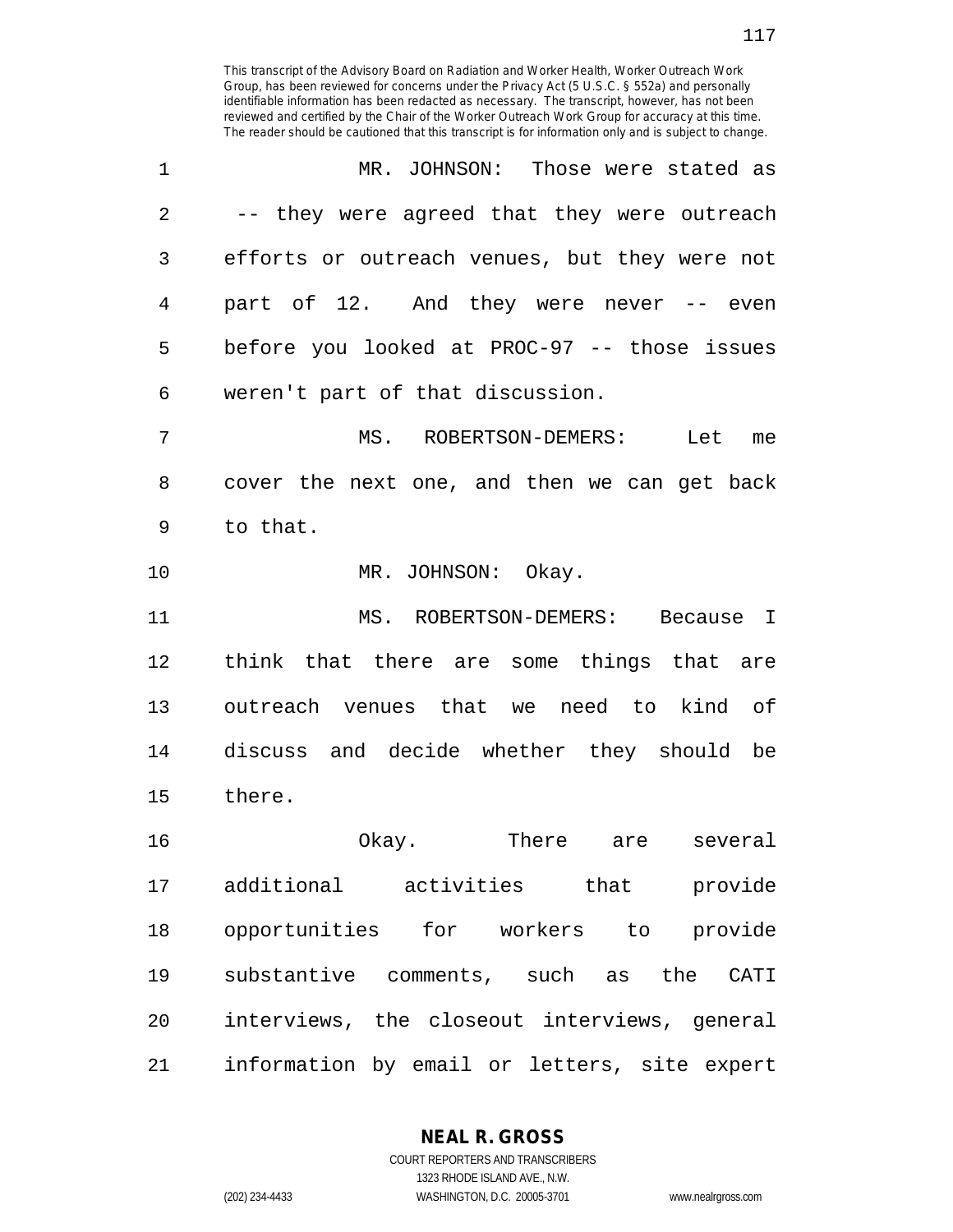Group, has been reviewed for concerns under the Privacy Act (5 U.S.C. § 552a) and personally identifiable information has been redacted as necessary. The transcript, however, has not been reviewed and certified by the Chair of the Worker Outreach Work Group for accuracy at this time. The reader should be cautioned that this transcript is for information only and is subject to change. 1 interviews. There's no procedure-like process 2 by which general site comments or information 3 can be captured for consideration in technical 4 work documents from these sources. 5 And let's stop there before we get 6 to the two-track system. 7 So there are these other venues, 8 and what you are saying is that they are 9 outside the scope -- 10 MR. JOHNSON: Yes, they've never 11 been in the scope. 12 MS. ROBERTSON-DEMERS: -- of 13 PR-12, but they are still worker outreach. 14 They are still considered a part of the worker 15 outreach program? 16 MR. JOHNSON: They're aspects on 17 which we get feedback from, sure. And I think 18 that's what the Director agreed to or agreed 19 on, is that we believe that they were outreach 20 because of the information transfer associated 21 with them. But there was never a

This transcript of the Advisory Board on Radiation and Worker Health, Worker Outreach Work

**NEAL R. GROSS** COURT REPORTERS AND TRANSCRIBERS

1323 RHODE ISLAND AVE., N.W.

(202) 234-4433 WASHINGTON, D.C. 20005-3701 www.nealrgross.com

118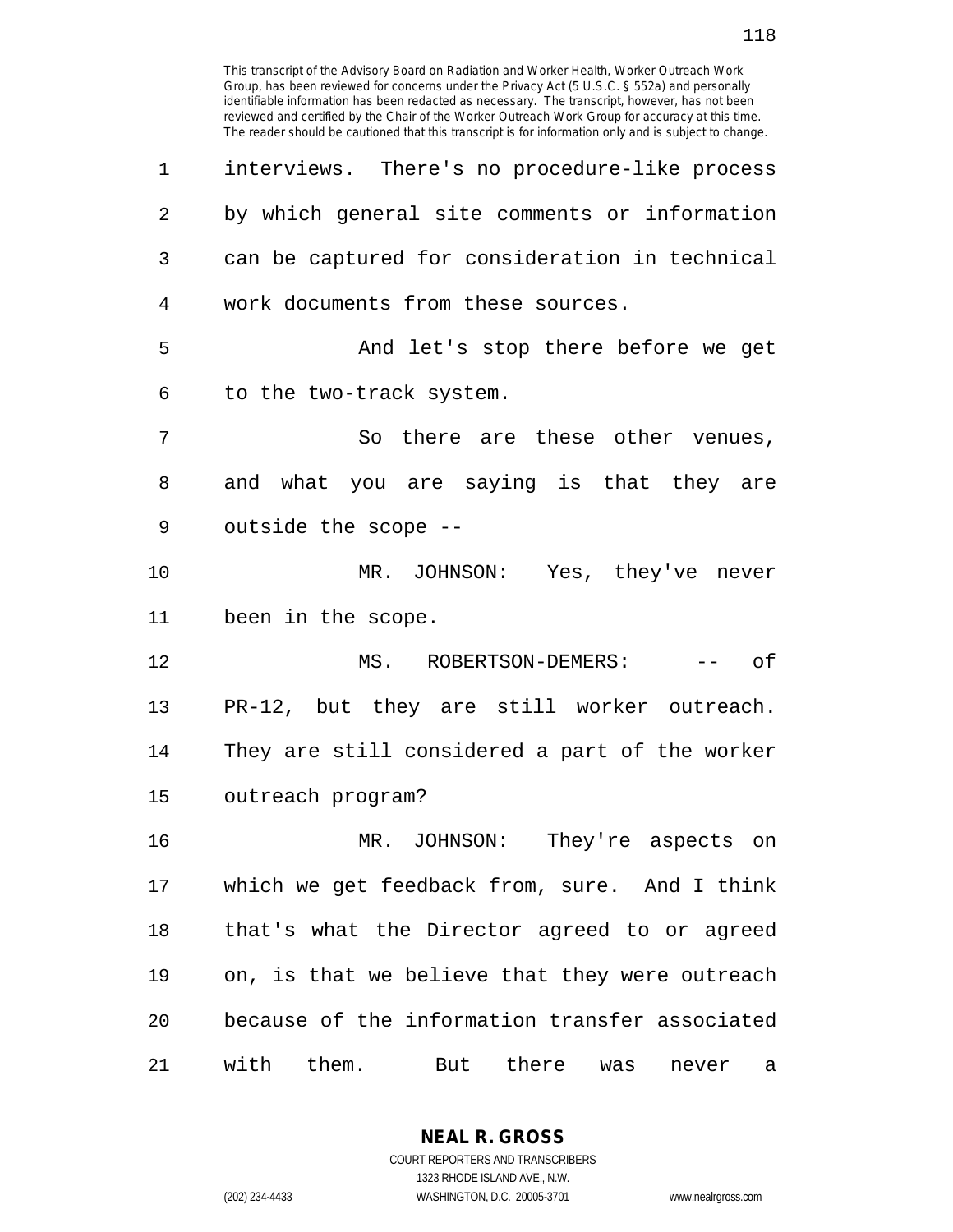1 consideration of them being part of Procedure 2 12.

3 CHAIRMAN GIBSON: I don't remember 4 the transcripts from that meeting in `09, but 5 it seems to me Larry put those examples up 6 there on the board just for that reason, so we 7 could start putting our program together, this 8 Work Group, on how to track things. And he 9 was giving examples of outreach and what we 10 were going to track.

11 MR. JOHNSON: I believe they were 12 in there that they could be reviewed, but I 13 don't know that there was an agreement that 14 they were going to be looked at for tracking. 15 I mean, we clearly had our two sides, 16 information-giving, information-receiving, and 17 then all others, to include the Board meeting. 18 CHAIRMAN GIBSON: We will have to 19 look at the transcripts. 20 MR. CALHOUN: The COIs and the

21 CATIs are used for individual dose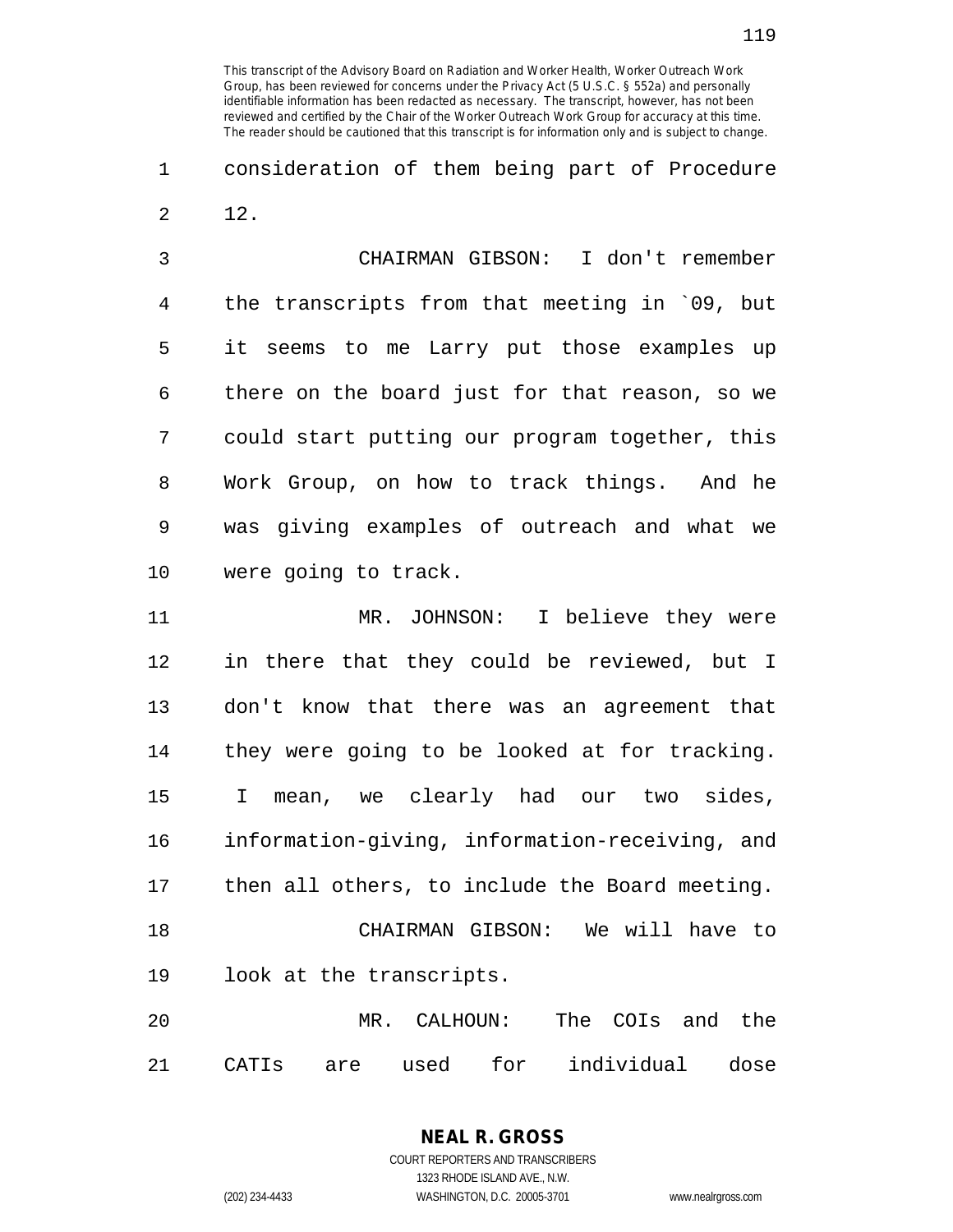| $\mathbf{1}$ | reconstructions, and we will actually change   |
|--------------|------------------------------------------------|
| 2            | dose reconstruction or develop it differently  |
| 3            | based on a CATI, if there is information       |
| 4            | there, and we will also modify a DR based on a |
| 5            | COI, a closeout interview, if there is         |
| 6            | something there that comes up about the        |
| 7            | specific case.                                 |

8 If the individual has a broader-9 ranging issue or type of information, you 10 know, if they forward us that information, I 11 will give that to the TBD writing group and 12 they can incorporate that into the next 13 revision of the TBD.

14 But every time an individual makes 15 a comment about an incident or something where 16 he feels he was exposed, we actually will put 17 that in the dose reconstruction report and say 18 why we used it or why we didn't use it.

19 So, COIs and CATIs, in my opinion, 20 are more for individual dose reconstruction. 21 But if there is something global and they

**NEAL R. GROSS**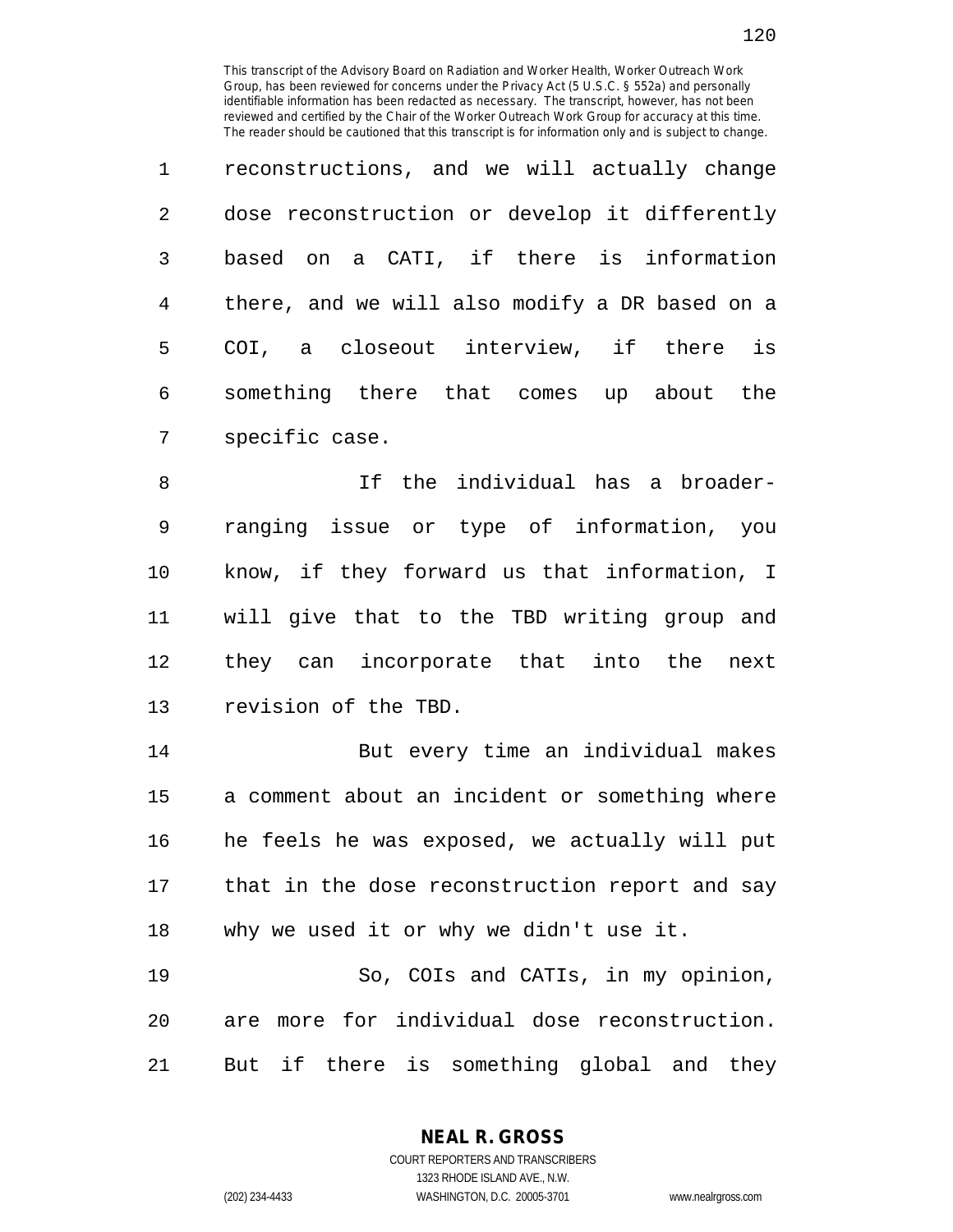1 forward it to us, you know, we certainly 2 always have the ability to forward that to our 3 technical basis writing group.

4 MS. ROBERTSON-DEMERS: And I think 5 what we are talking about here with respect to 6 the CATIs and the COIs, and even the letters 7 and submittal to the dockets, are not 8 claimant-specific topics, but generalized 9 topics.

10 For example, if someone says, you 11 know, at LANL we handled einsteinium, then 12 that might be important to the Site Profile, 13 and you need to have that information 14 transferred, too.

15 MR. CALHOUN: What I would see is, 16 I mean maybe it is something as simple as, you 17 know, basically, what we are saying is anytime 18 an HP or an interviewer sees something that 19 may have global impacts on the program or a 20 site, they can forward that information to the 21 site Point of Contact. I mean, I don't know

**NEAL R. GROSS**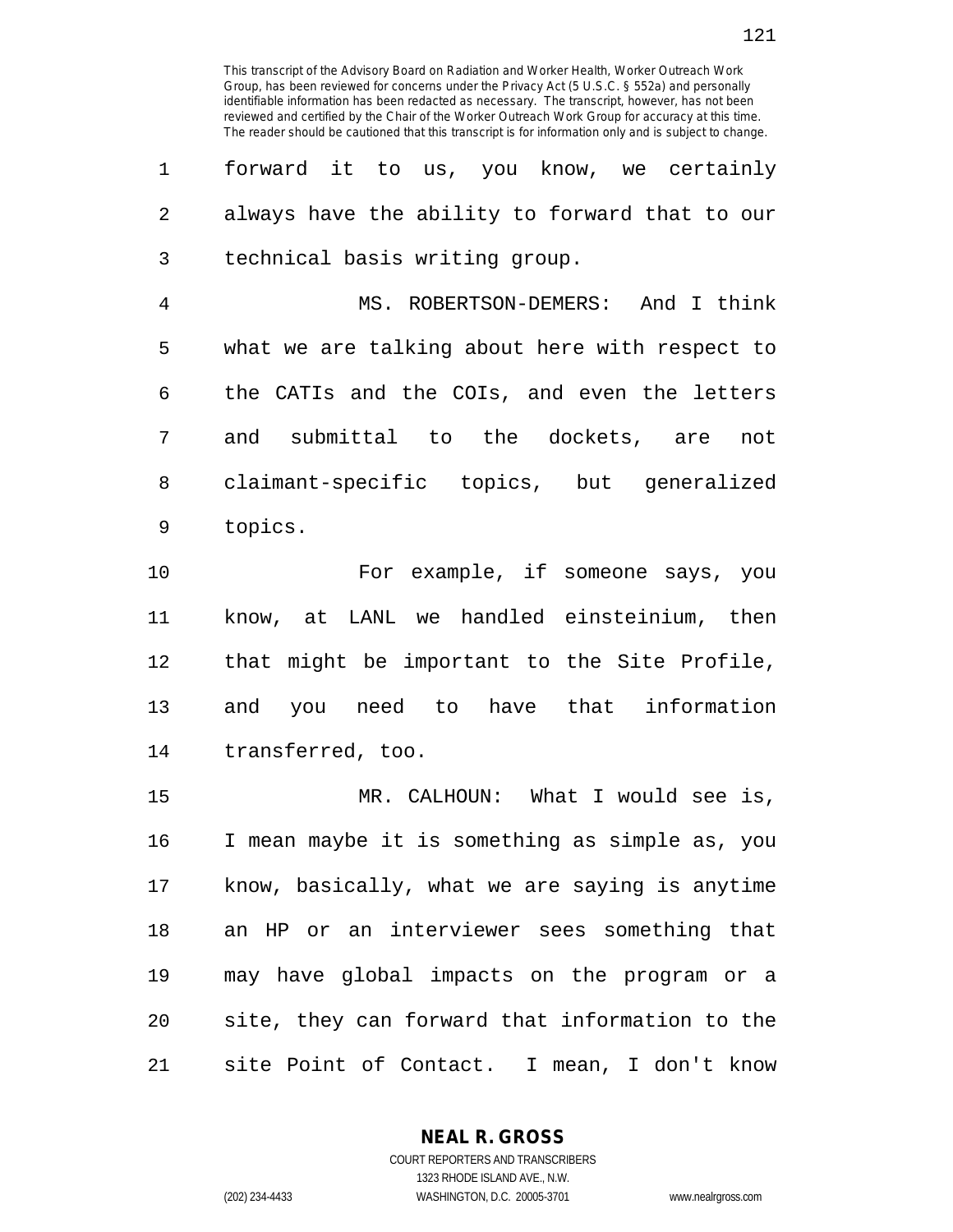| 1              | how much more detail you get than that.        |
|----------------|------------------------------------------------|
| $\overline{2}$ | MR. KATZ: Where does that                      |
| 3              | procedure go? Does that go in the dose         |
| 4              | reconstruction?                                |
| 5              | MR. CALHOUN: Well, it would go if              |
| 6              | it was einsteinium, you know, if that is       |
| 7              | something that we never heard about before.    |
| 8              | But, then, there's got to be some reasonable   |
| 9              | assurance that einsteinium was there. If one   |
| 10             | person says that there was einsteinium there,  |
| 11             | I don't know if we stop everything we are      |
| 12             | doing and go look for einsteinium.             |
| 13             | MR. KATZ: No, my question was                  |
| 14             | just, where does the procedure go if you want, |
| 15             | for example, your dose reconstructors to, when |
| 16             | they come across an issue that might have      |
| 17             | broader significance, provide that to your TBD |
| 18             | team? Then, does that instruction - does that  |
| 19             | become part of the procedures for<br>dose      |

21 MR. CALHOUN: Is a dose

20 reconstructors in that case?

**NEAL R. GROSS** COURT REPORTERS AND TRANSCRIBERS 1323 RHODE ISLAND AVE., N.W.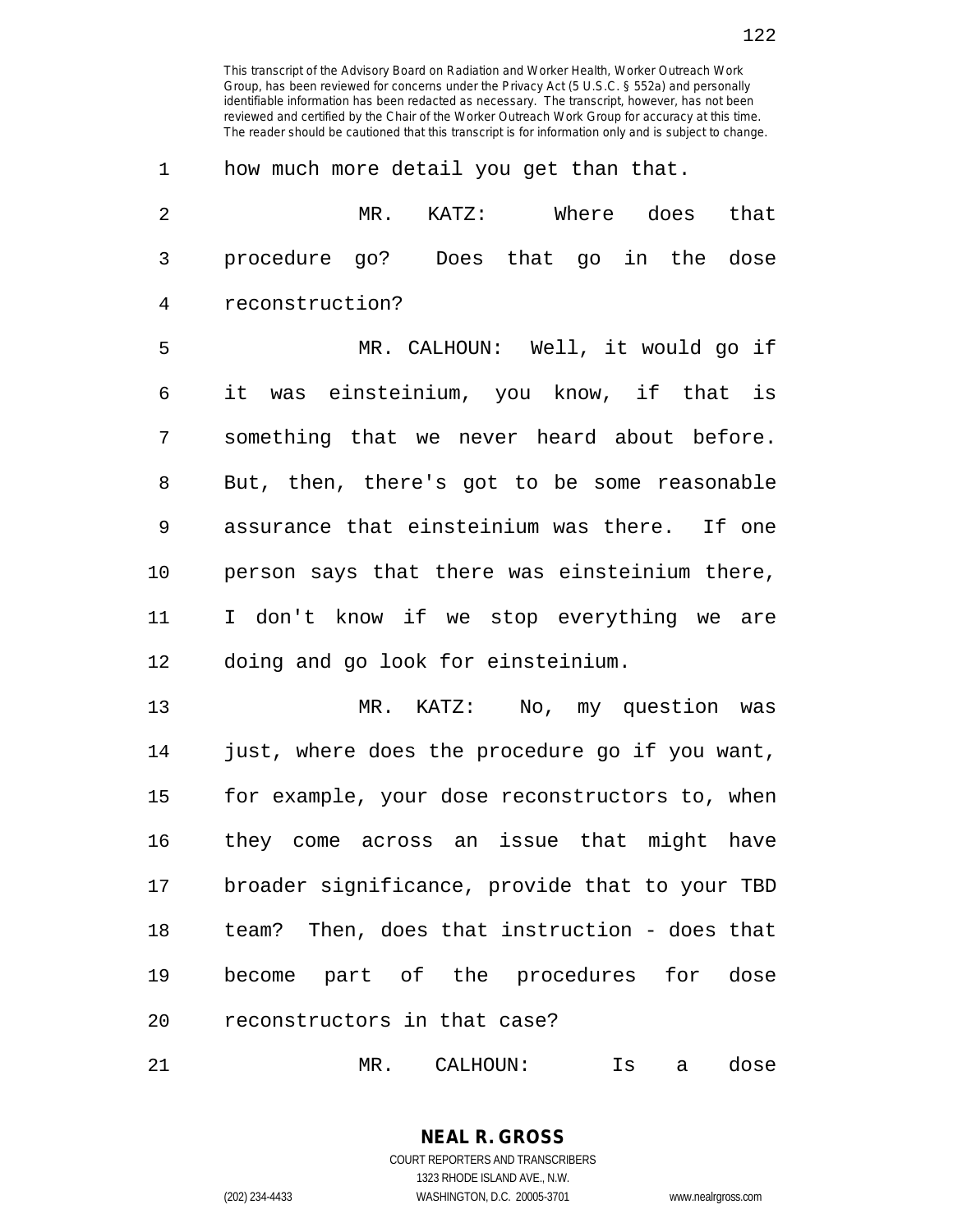| $\mathbf{1}$   | reconstructor going to find it? It is not      |
|----------------|------------------------------------------------|
| 2              | likely that the dose reconstructor is going to |
| $\overline{3}$ | get that information. It is going to come      |
| 4              | through the CATI probably or the closeout      |
| 5              | interview, at least in those two examples,     |
| 6              | which isn't usually the dose reconstructor.    |

7 I have gotten information, paper 8 information, from people, and I forward it to 9 the ORAU team, D team now.

10 MR. KATZ: I mean, what I am just 11 saying is that it seems like for each of these 12 categories, if you go through them, whether it 13 is a closeout interview or a dose 14 reconstruction interview, whether it is a 15 docket submission, I think the initial 16 question is, what is the system in place to 17 make sure that, when there is something 18 relevant, it is addressed?

19 So you could start with the 20 closeout interview. Where do those 21 instructions need to be, so that you know that

**NEAL R. GROSS**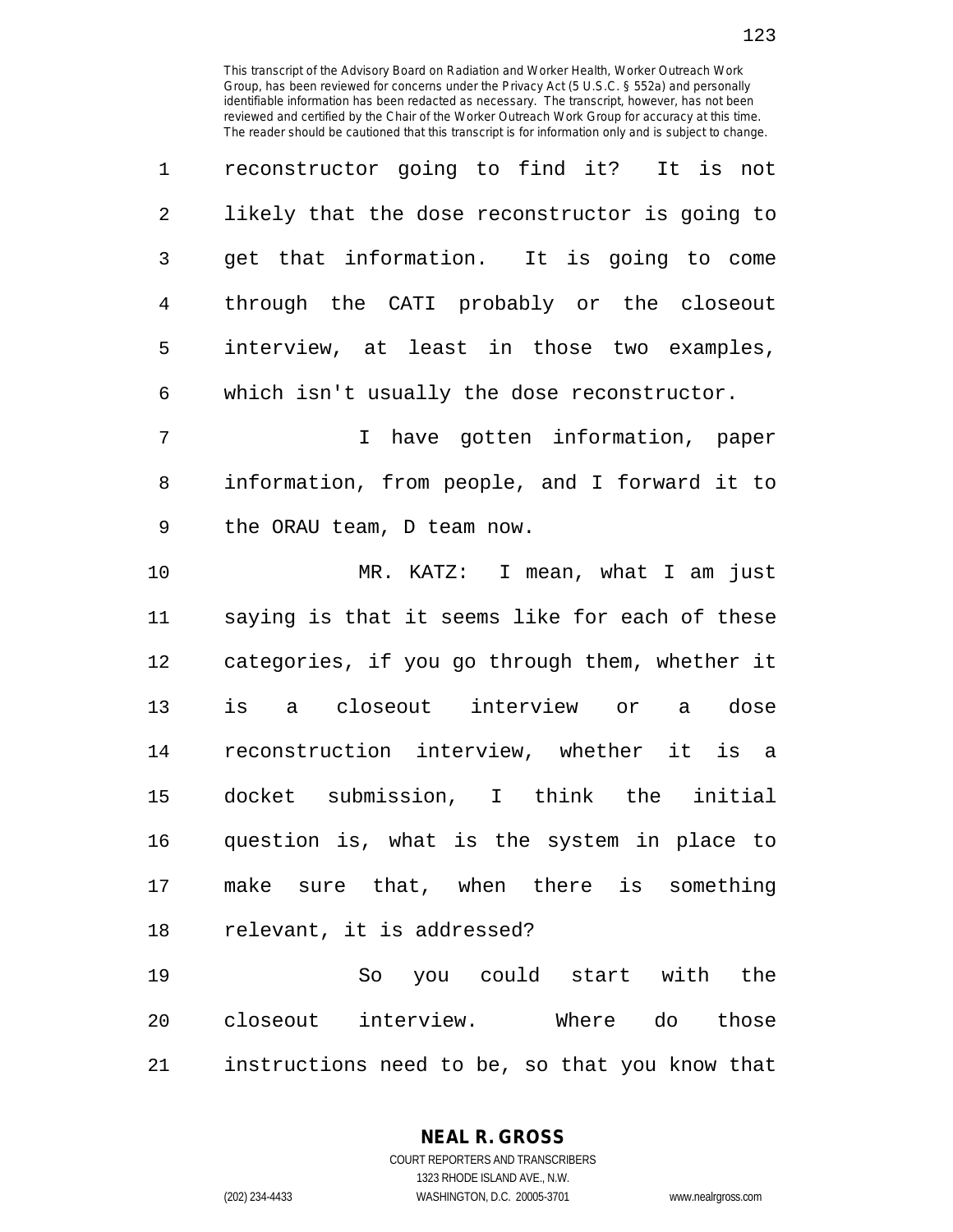1 a person in a responsible position will do 2 that and that it will be captured somewhere? 3 MR. CALHOUN: Right, and in these 4 particular cases, those specific instances, 5 they would be in the CATI procedure or the COI 6 procedure. 7 MR. KATZ: Yes, right. Right. 8 DR. MAKHIJANI: And that is not an 9 ATL thing. It's more an -- DCAS thing, right? 10 MR. KATZ: Right, just like the 11 docket. Again, what is the system in place 12 for docket responses to track? Docket 13 submissions are evaluated and then responded 14 to as necessary or acted on as necessary, 15 right? 16 I mean, that is what we are

17 asking, in a sense. I think what Kathy is 18 asking is, where are the systems if they are 19 not in PROC-12?

20 MS. ROBERTSON-DEMERS: From these 21 substantive comments to integration into the

> **NEAL R. GROSS** COURT REPORTERS AND TRANSCRIBERS

> > 1323 RHODE ISLAND AVE., N.W.

(202) 234-4433 WASHINGTON, D.C. 20005-3701 www.nealrgross.com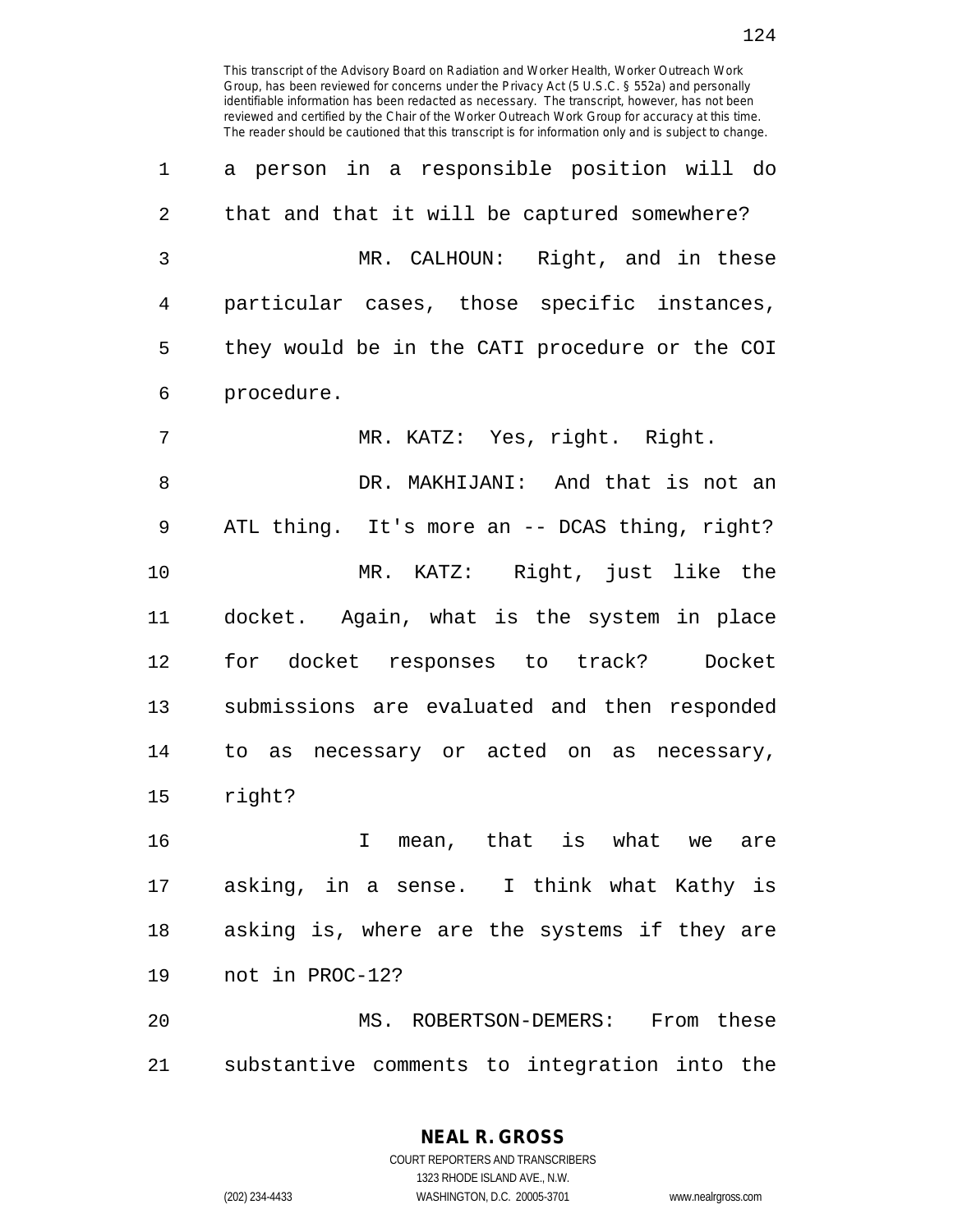Group, has been reviewed for concerns under the Privacy Act (5 U.S.C. § 552a) and personally identifiable information has been redacted as necessary. The transcript, however, has not been reviewed and certified by the Chair of the Worker Outreach Work Group for accuracy at this time. The reader should be cautioned that this transcript is for information only and is subject to change. 1 technical work document, from these sources of 2 outreach information. 3 MR. CALHOUN: From the CATI and 4 the COI specifically? 5 MS. ROBERTSON-DEMERS: Well, I 6 gave quite a -- 7 MR. CALHOUN: I think that we are 8 still going to have to rely on the person who 9 hears the information to forward it to 10 somebody, and they are going to have to call 11 it and decide, well, this is reasonable or 12 it's not. 13 So, you know, is adding a sentence 14 that says, forward such information to the 15 right people adequate or do we need more? 16 MEMBER BEACH: And I just found 17 that chart we were talking about earlier that 18 Larry put up, and it does seem like that is 19 originally what some of our plan was, was to 20 look at all those venues. And I think Kathy 21 makes a good point that we should probably

This transcript of the Advisory Board on Radiation and Worker Health, Worker Outreach Work

**NEAL R. GROSS** COURT REPORTERS AND TRANSCRIBERS

1323 RHODE ISLAND AVE., N.W.

(202) 234-4433 WASHINGTON, D.C. 20005-3701 www.nealrgross.com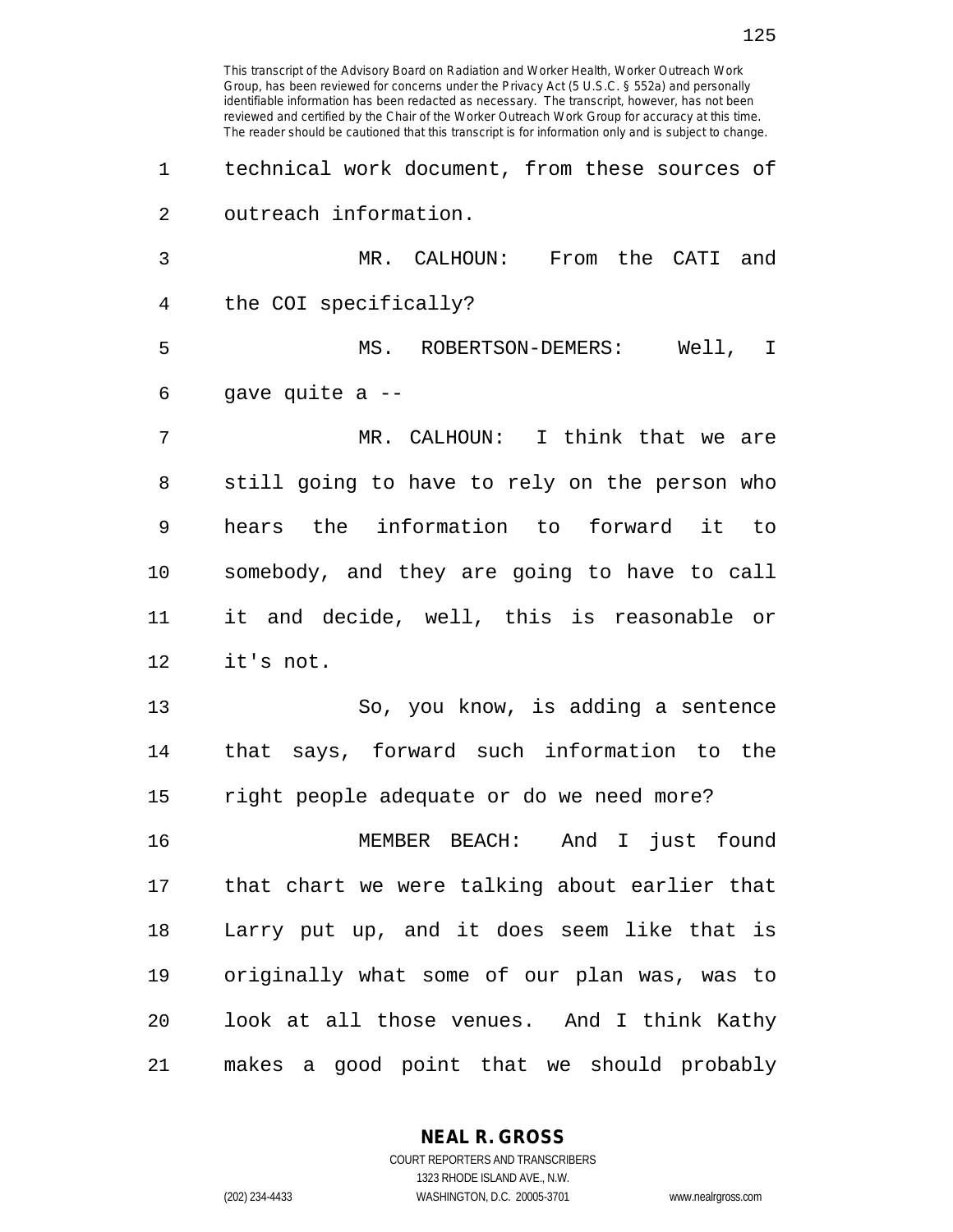1 look into that a little bit further.

2 MR. CALHOUN: Well, I mean I guess 3 we can explore how we would do it or if we 4 would change anything, since this is kind of a 5 new thing.

6 I don't know. What do you think 7 there, J.J.? I don't know.

8 MR. JOHNSON: Well, I think, as 9 discussed earlier, we had information-10 giving/information-receiving and the others 11 were things that the Work Group were going to 12 look at as areas of outreach, and not at that 13 point concurring that we were going to address 14 those in a procedure or a process. Because 15 they are all not necessarily interfaced or 16 interfluenced with each other, as the CATI 17 versus the web, versus an email, versus a 18 letter, versus a Board meeting.

19 So, you know, it would be pretty 20 difficult, I think, to tie it all together. 21 But having said that, that was an avenue that

**NEAL R. GROSS**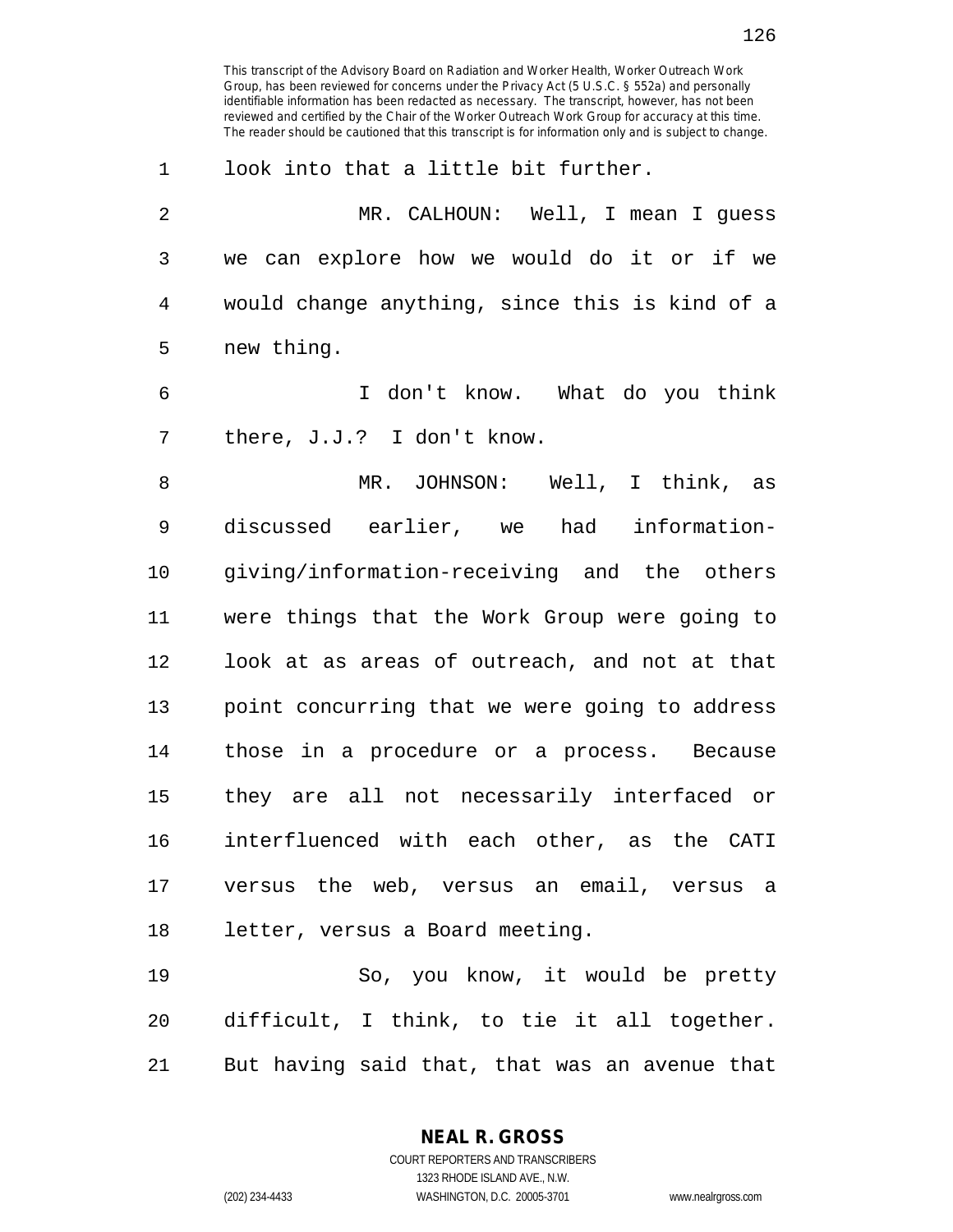1 the Work Group was going to look at, I 2 thought.

3 MEMBER BEACH: I think it would 4 probably be easier than -- to me, it doesn't 5 seem like it would be so difficult to tie it 6 all together.

7 MR. FITZGERALD: Yes, this is 8 almost -- listening to you talk about it -- 9 the Site Research Database, the O: drive has 10 become sort of the docket for pieces of paper, 11 documents that are relevant to different 12 subjects, different activities.

13 This is almost the analogue, the 14 equivalent, you know -- is there something 15 that systemizes what is captured in -- not 16 pieces of paper, but information that is 17 flowing from different sources in the system 18 from workers? I think that is kind of where 19 we are kind of gravitating to. Is there 20 something that you can go to that will 21 represent that capture, information capture in

**NEAL R. GROSS**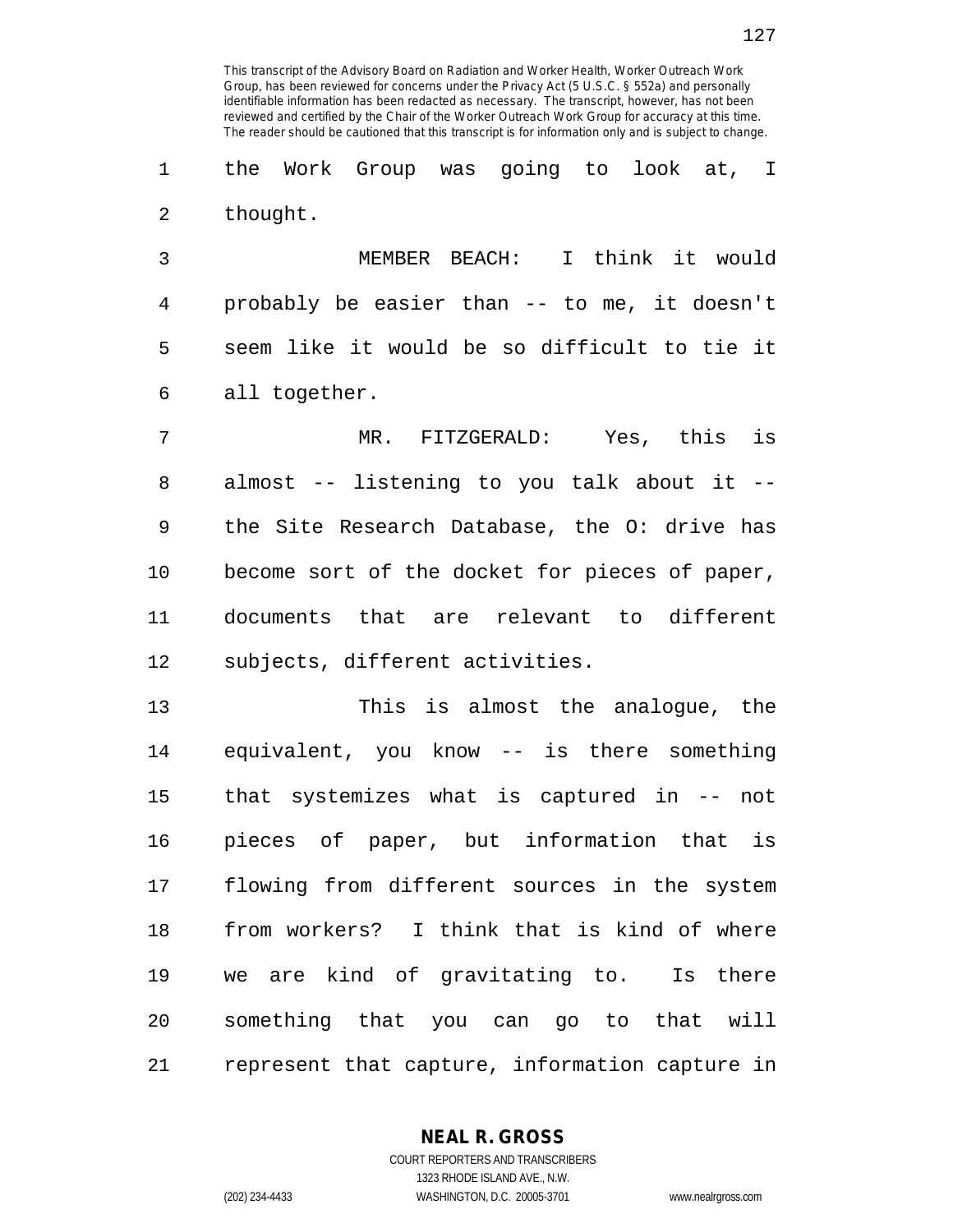1 the larger sense, not just data capture, but 2 information capture of the workers?

3 Right now, it is different 4 sources, different judgments being made in 5 different parts of the system, but how is that 6 all tied together? Does that actually go 7 where it needs to go?

8 MR. JOHNSON: Well, I guess what I 9 was speaking of is, in your example, what 10 would trigger somebody in each one of those 11 different areas to take and look at that 12 information, feel it is relevant, and put it 13 in the SRDB?

14 MR. FITZGERALD: Well, that's what 15 is kind of interesting because SRDB has pieces 16 of paper of varying relevances. I mean some 17 of it -- it may be a 1,000-page document, of 18 which one or two pages is really relevant for 19 an SEC. And I have gone through all of these, 20 and it is amazing, but the data captures 21 basically everything that touches, that has

> **NEAL R. GROSS** COURT REPORTERS AND TRANSCRIBERS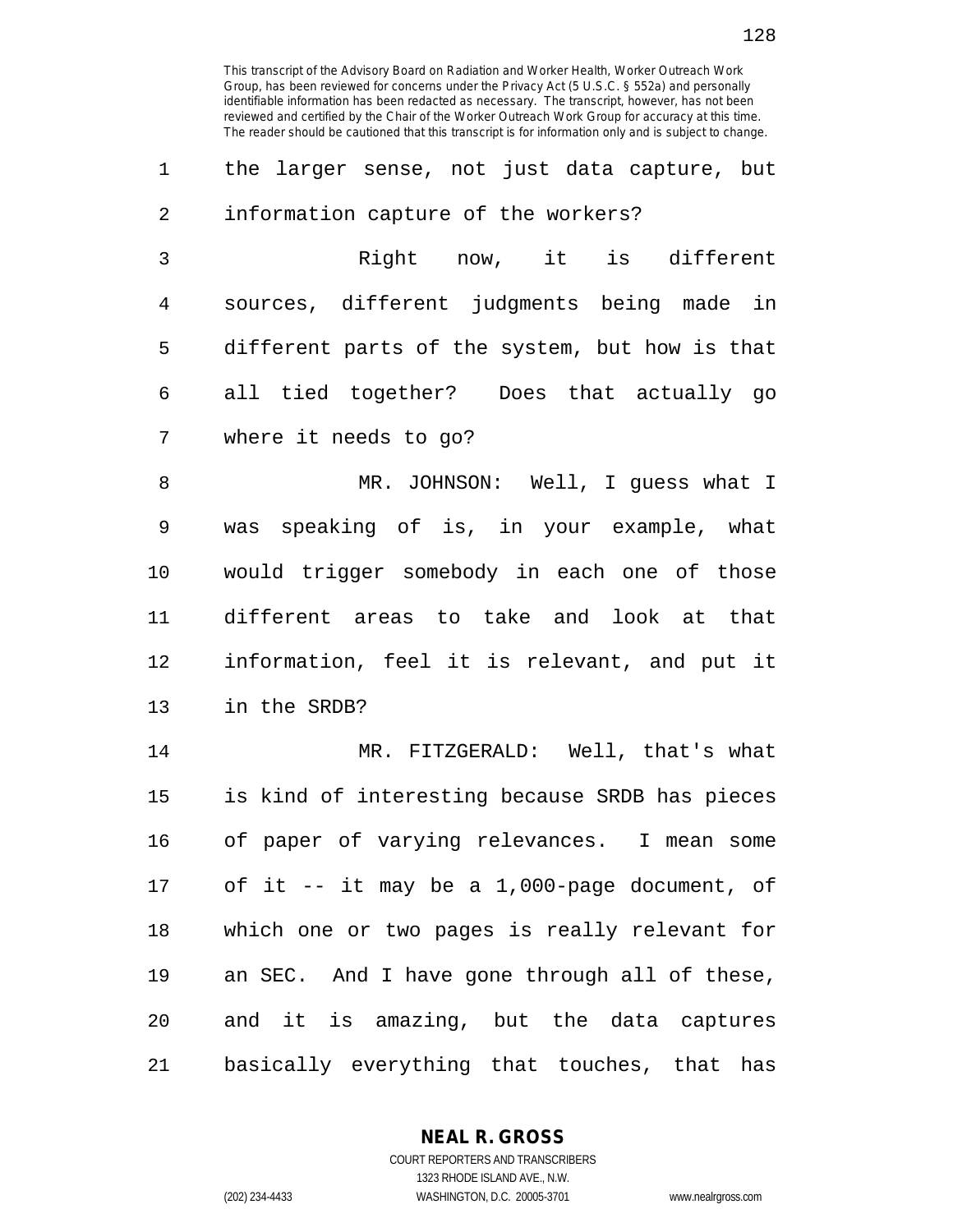1 some relevance, even if it is relatively 2 small, to the issue at hand.

3 I am not saying we duplicate that 4 for information at large. But, certainly, the 5 question is what is the threshold for what 6 goes in and gets captured? It seems like 7 there is a much more rigid, sort of rigorous 8 system for grabbing data and grabbing 9 documentation than there is for grabbing what 10 may be worker input.

11 That's necessarily so because you 12 have to make judgments as you hear this, but I 13 think that is probably what people are 14 grabbling over, what would be something that 15 would capture without setting the threshold so 16 low that you are not going to -- you know, 17 there might be some things that would be 18 relevant, but somebody in the lower parts of 19 the system would say, you know, it's 20 einsteinium; who cares about that?

21 But that might be an issue for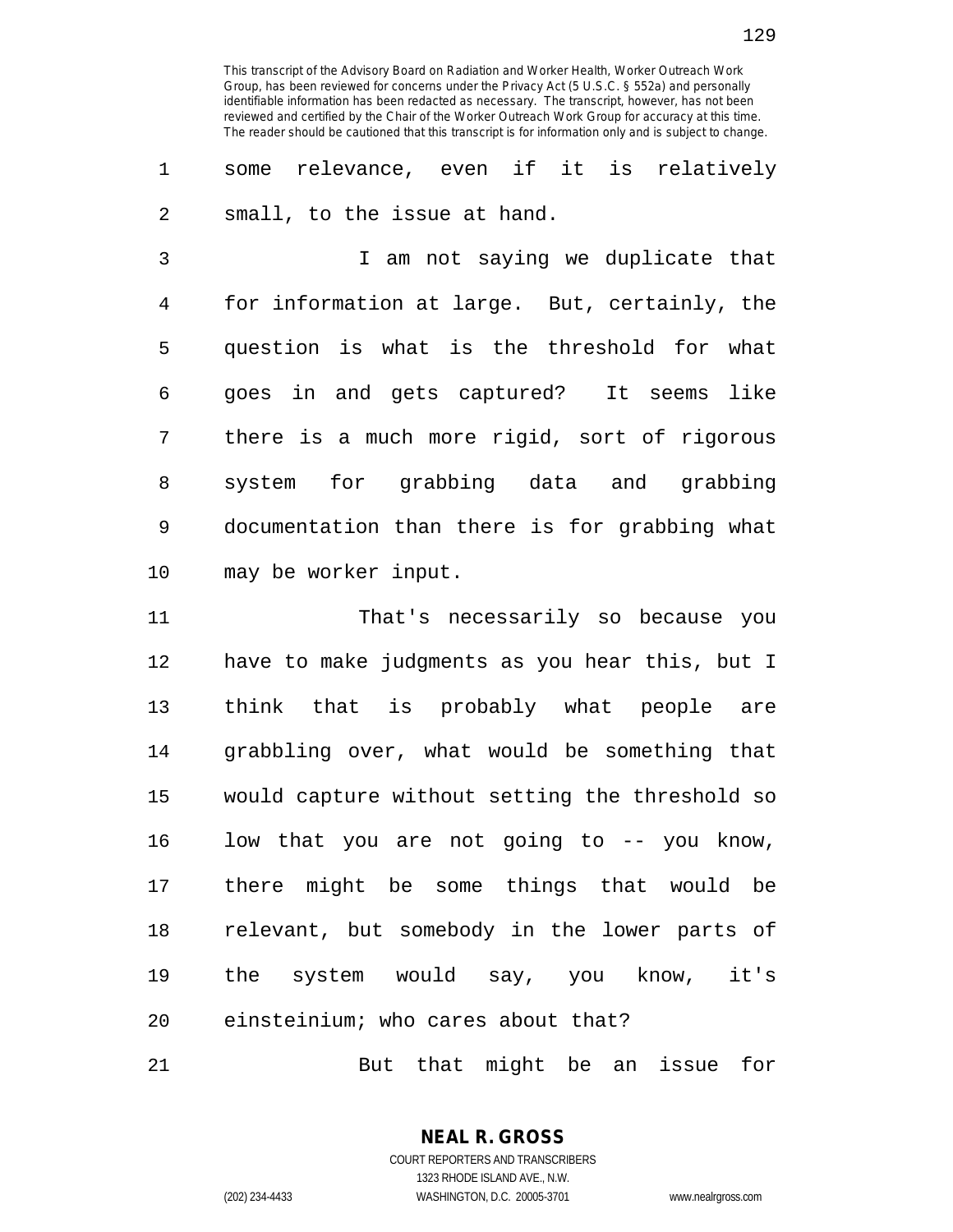1 exposure potential that may actually rise to 2 an SEC significance later on. And it would be 3 very helpful to know that somebody felt they 4 were handling einsteinium and were exposed. 5 But that may not get into the information 6 capture -- I'll call it information capture -- 7 because somebody made a judgment that 8 somewhere down, and maybe it was the CATI 9 interview, that einsteinium, that's not a 10 primary nuclide; why are we worried about 11 that?

12 And we're getting into this. In 13 all these SECs I have been involved with, the 14 worker input actually is a very important 15 factor and may be one of the few factors that 16 comes to play because there is no 17 documentation on how einsteinium was handled. 18 So I guess I am here to testify 19 that, yes, the worker input may be a deciding 20 factor on an SEC if it comes down to some of

21 these recollections that come up, and

**NEAL R. GROSS**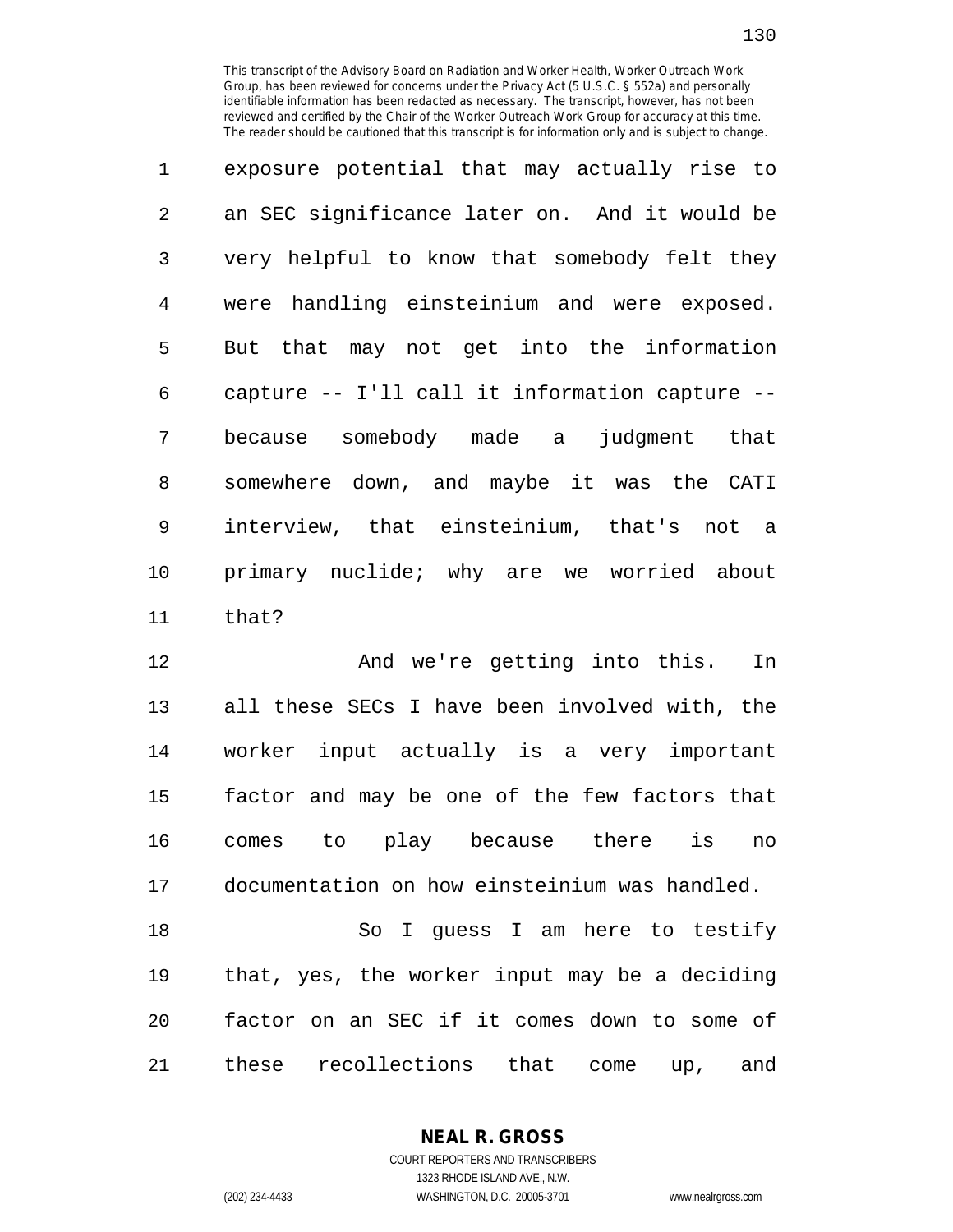1 capturing that becomes a very critical part. 2 But how do we do that when, in fact, it may be 3 just a handful of workers that may have worked 4 with it, and maybe only one worker that 5 actually mentions it?

6 You know, we go out and do these 7 interviews, but trying to find these handful 8 of workers that may actually have firsthand 9 experience is almost impossible. But, by 10 virtue of a CATI interview during dose 11 reconstruction somebody actually prints it up, 12 that would be very important.

13 So, how do we do that? How do we 14 make sure that at least the judgments that are 15 made to that level bring this into the system 16 somehow, so that it can be found? Maybe, as 17 Grady was pointing out, somebody knows to send 18 that over to a TBD review team or to even an 19 active SEC. Maybe you are doing a claimant 20 review or interview, and there is an SEC that 21 is going on and somebody connects the dots. I

> **NEAL R. GROSS** COURT REPORTERS AND TRANSCRIBERS

1323 RHODE ISLAND AVE., N.W. (202) 234-4433 WASHINGTON, D.C. 20005-3701 www.nealrgross.com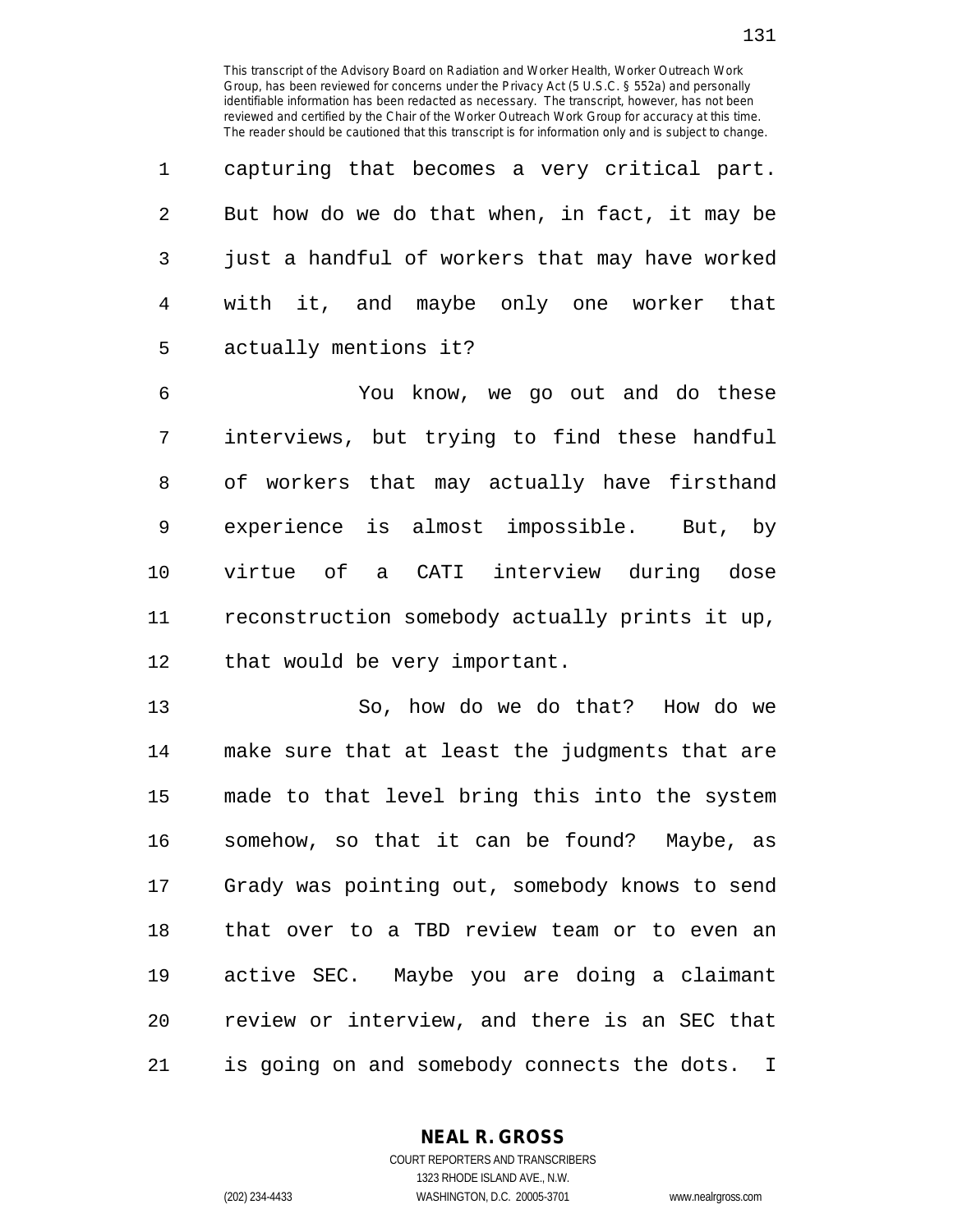1 don't know how that would be done, but that 2 would be --

3 MEMBER BEACH: Or somebody doesn't 4 and it's missed.

5 MR. KATZ: So, I mean, just along 6 these lines, what I was trying to point to 7 earlier to make it concrete, one solution that 8 could be in place -- I think those need to be 9 in PROC-12 -- but for all these other 10 instances, one, you would want to know that 11 the guidance is there to the person doing the 12 interview, that should you come across it, 13 right? If they don't even have that guidance, 14 then you have no reason to believe that it 15 will happen ever.

16 So, one, you would want to make 17 sure that the guidance is there in the 18 procedure that applies to that individual, 19 whether it is the person dealing with the 20 docket or whether it is the person doing 21 closeout interviews, or whoever. So that is

## **NEAL R. GROSS**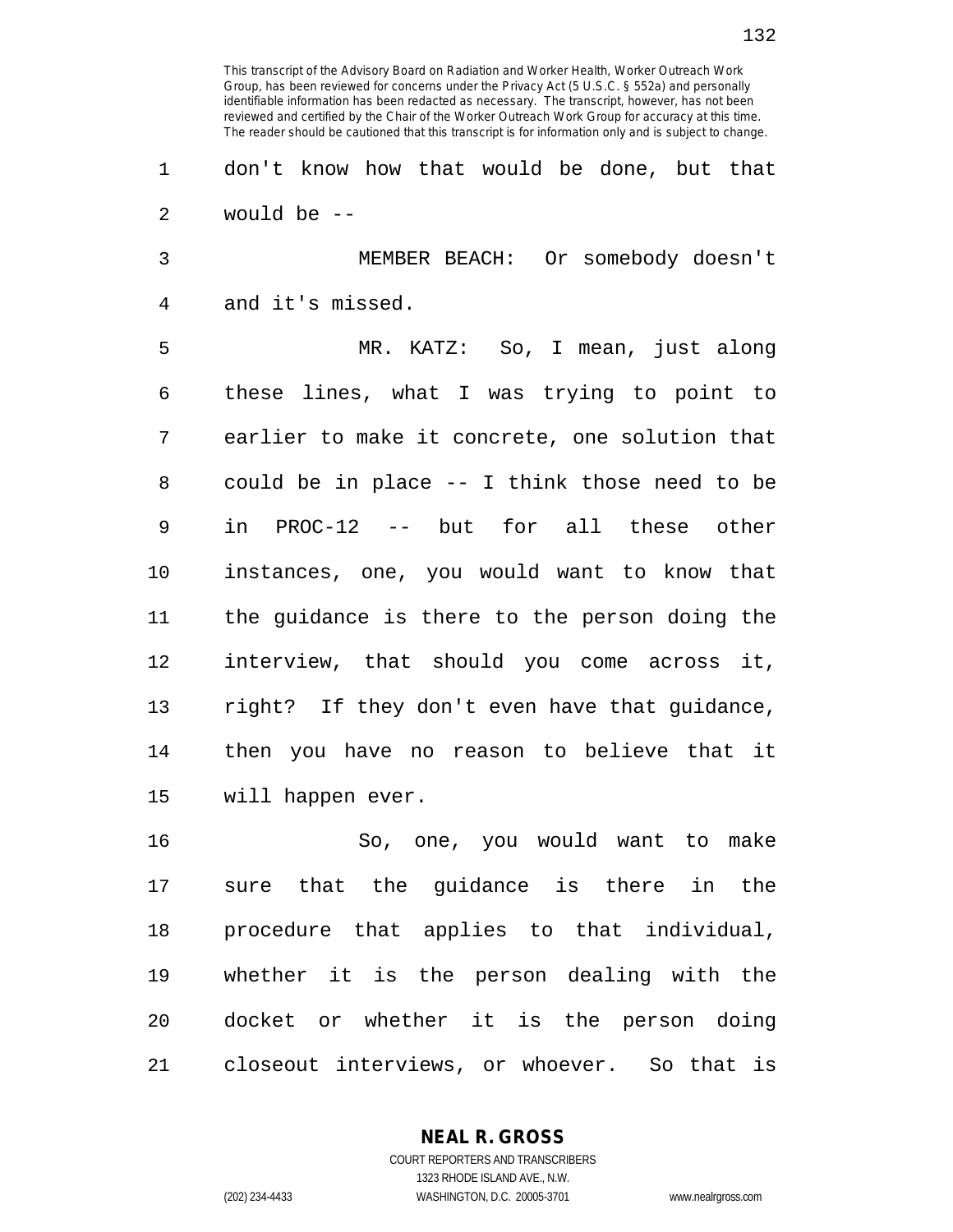1 one element of a solution.

| $\mathfrak{D}$ | And the second is the tracking                 |
|----------------|------------------------------------------------|
| 3              | piece. And it seems like, if you have a        |
| 4              | tracking system already set up for worker      |
| 5              | outreach, these other items, maybe when they   |
| 6              | take that action, then, they put a note in the |
| 7              | tracking system.                               |

8 Otherwise, I don't see how Stu, or 9 whoever, at the end of the day, when Stu wants 10 to know how are we doing on capturing these, 11 whether it's responding to dockets, or 12 whatever, I don't know how he would go about 13 that if he doesn't have somewhere to look to 14 see what are the items that were put up for 15 action, in a sense, if there is no formal way 16 to capture that?

17 So, if you have a tracking system, 18 that could be something you could do. So that 19 could be -- even though PROC-12 doesn't cover 20 everything, the tracking system might cover 21 all of these things. They might all be put in

> **NEAL R. GROSS** COURT REPORTERS AND TRANSCRIBERS

> > 1323 RHODE ISLAND AVE., N.W.

(202) 234-4433 WASHINGTON, D.C. 20005-3701 www.nealrgross.com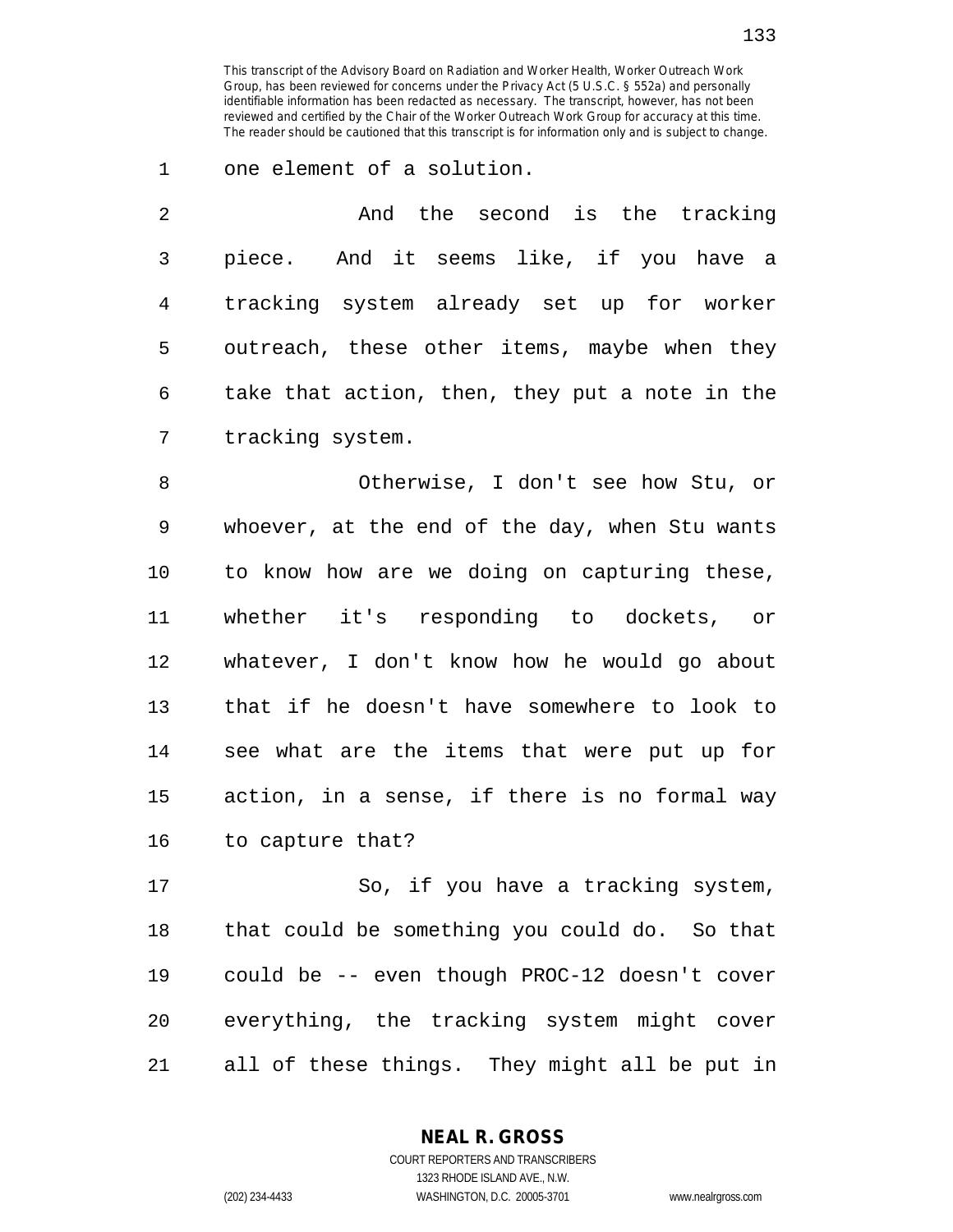1 the tracking system.

| $\overline{2}$ | I'm just throwing out a solution,                     |
|----------------|-------------------------------------------------------|
| 3              | possible solution, and then<br>having<br>$\mathsf{a}$ |
| $\overline{4}$ | accountability and management ability.                |
| 5              | MS. ROBERTSON-DEMERS:<br>Well,                        |
| 6              | before we get too far, let me go over the             |
| 7              | third part because it kind of leads into this.        |
| 8              | MR. FITZGERALD: Sure. Okay. Let                       |
| 9              | me just touch on that. We were talking about          |
| 10             | this in the hallway, that a procedure does so         |
| 11             | much. There's a number of facets involved             |
| 12             | now, the procedure, plus tracking systems,            |
| 13             | plus management oversight, and maybe the kind         |
| 14             | of accountability that calls for -- we're             |
| 15             | going to be getting into this in Chapter 3,           |
| 16             | which is the occasional sampling to see how           |
| 17             | things are going. All those are facets of the         |
| 18             | same thing.                                           |
| 19             | The procedure by itself<br>isn't                      |
| 20             | going to solve a lot of these issues. And I           |
|                |                                                       |

21 think that was your point, and I think that's

**NEAL R. GROSS**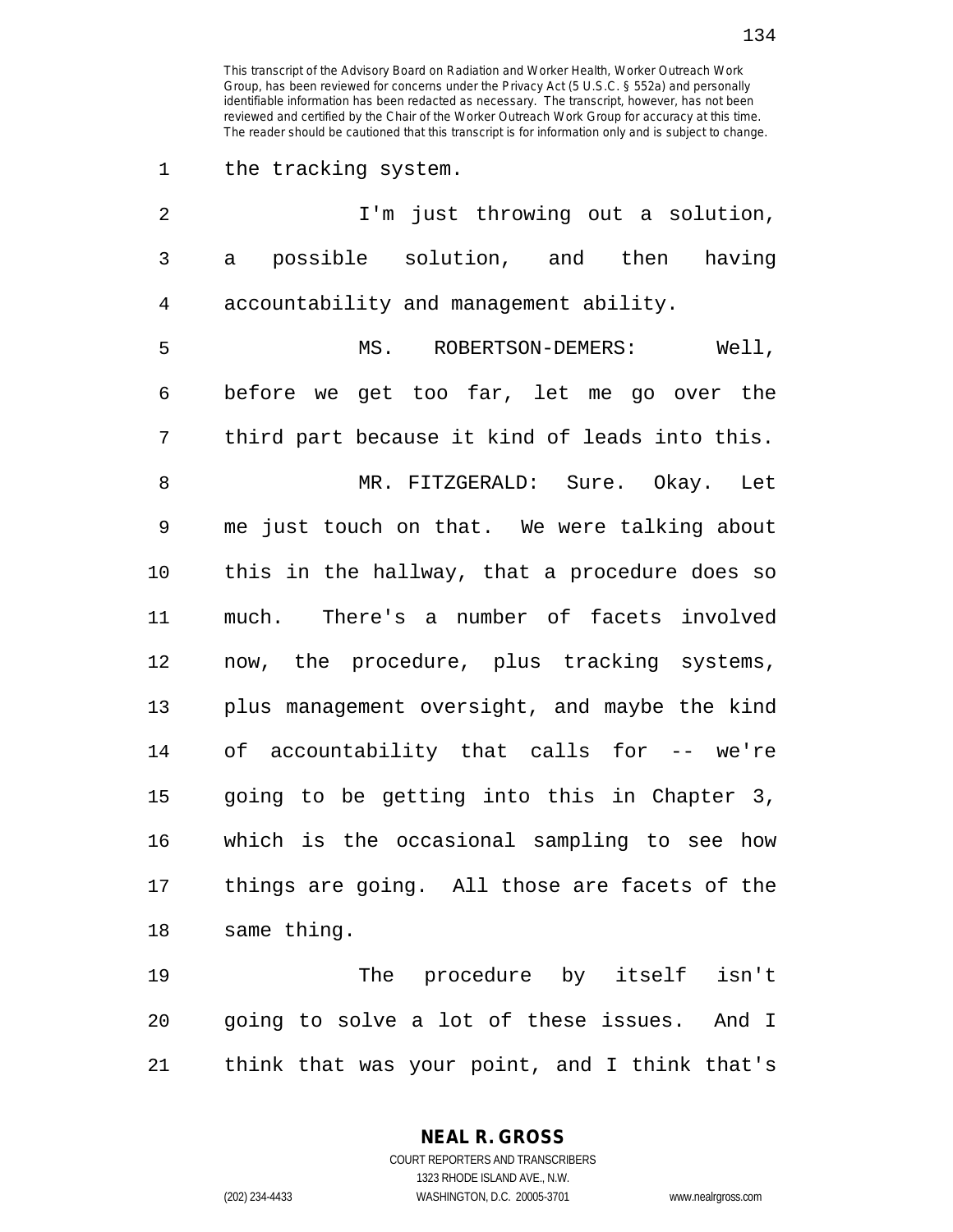1 a good one.

| -2              | MS. ROBERTSON-DEMERS: Well, there              |
|-----------------|------------------------------------------------|
| $\overline{3}$  | is one other element to this. That is that we  |
| $4\overline{ }$ | feel there is a two-track system for obtaining |
| 5               | employee or general worker insight, expert     |
| 6               | input.                                         |

7 One of these involves the worker 8 outreach and is governed by PR-12. The other 9 track is more informal and involves interviews 10 with site experts.

11 Site expert interviews are a 12 significant source of worker input for 13 technical documents, but NIOSH has not 14 established a formal process for selecting 15 site experts, conducting interviews, assuring 16 the accuracy of the interviews' statements, or 17 evaluating information, reviews, and technical 18 work documents.

19 The two-track system tends to give 20 less weight to information provided in worker 21 outreach meeting venues versus site expert

> **NEAL R. GROSS** COURT REPORTERS AND TRANSCRIBERS

1323 RHODE ISLAND AVE., N.W. (202) 234-4433 WASHINGTON, D.C. 20005-3701 www.nealrgross.com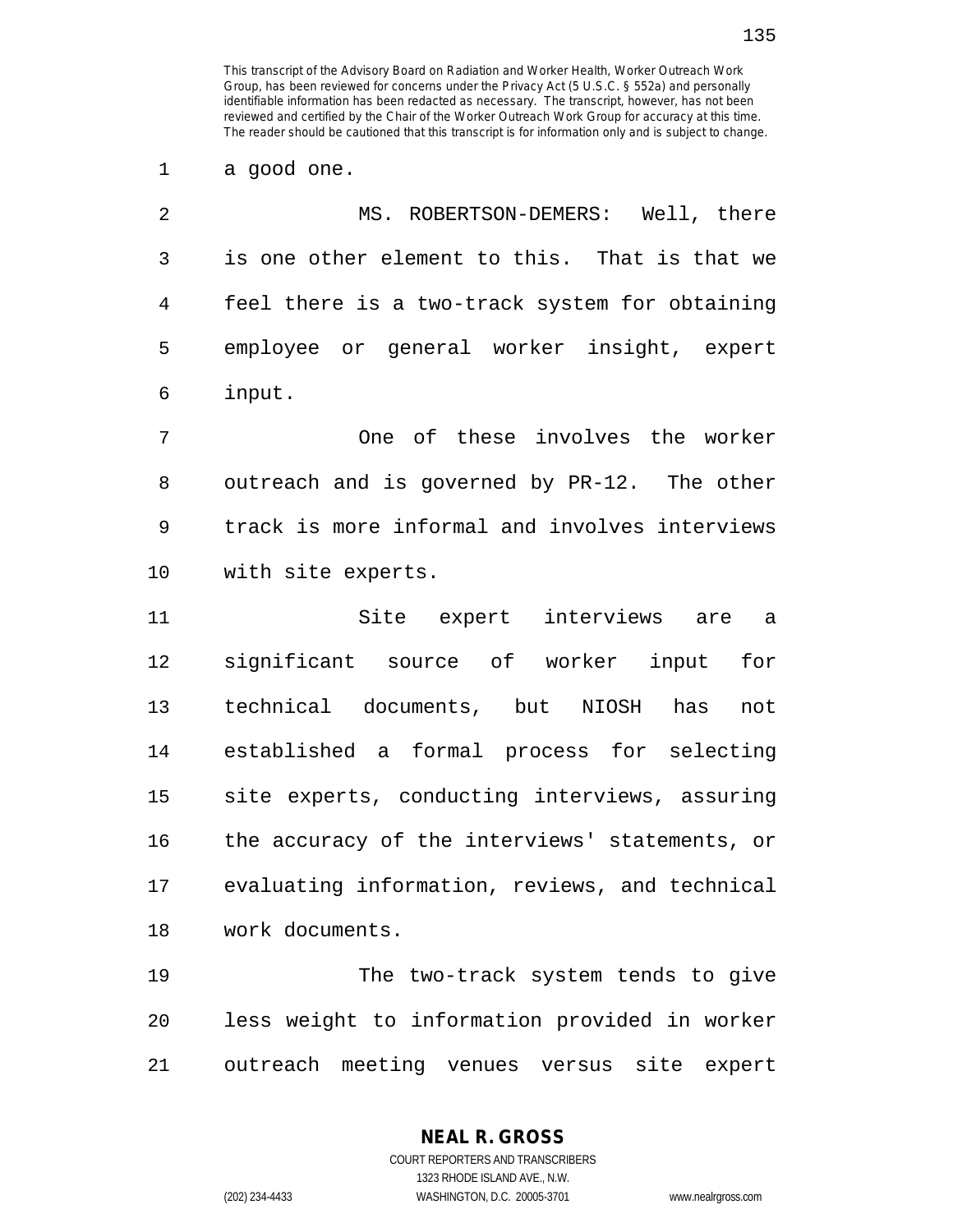1 interviews. There is no assurance that the 2 technical personnel responsible for technical 3 document preparation are aware of and consider 4 inputs provided at worker outreach meetings.

5 There is no systematic method 6 described for documenting and resolving 7 differences in important issues that may arise 8 from different settings. In other words, you 9 may interview two different people, and they 10 seemingly say opposite things. Which one is 11 telling you factual information? Both tracks 12 require a process for ensuring completeness 13 and accuracy of the documented information and 14 for ensuring appropriate consideration for 15 inclusion in a technical work document.

16 So, when we talk about a two-track 17 system, we are talking about information 18 gathered during worker outreach versus 19 information gathered in site expert 20 interviews. And site expert interviews are a 21 part of worker outreach and what NIOSH does,

**NEAL R. GROSS**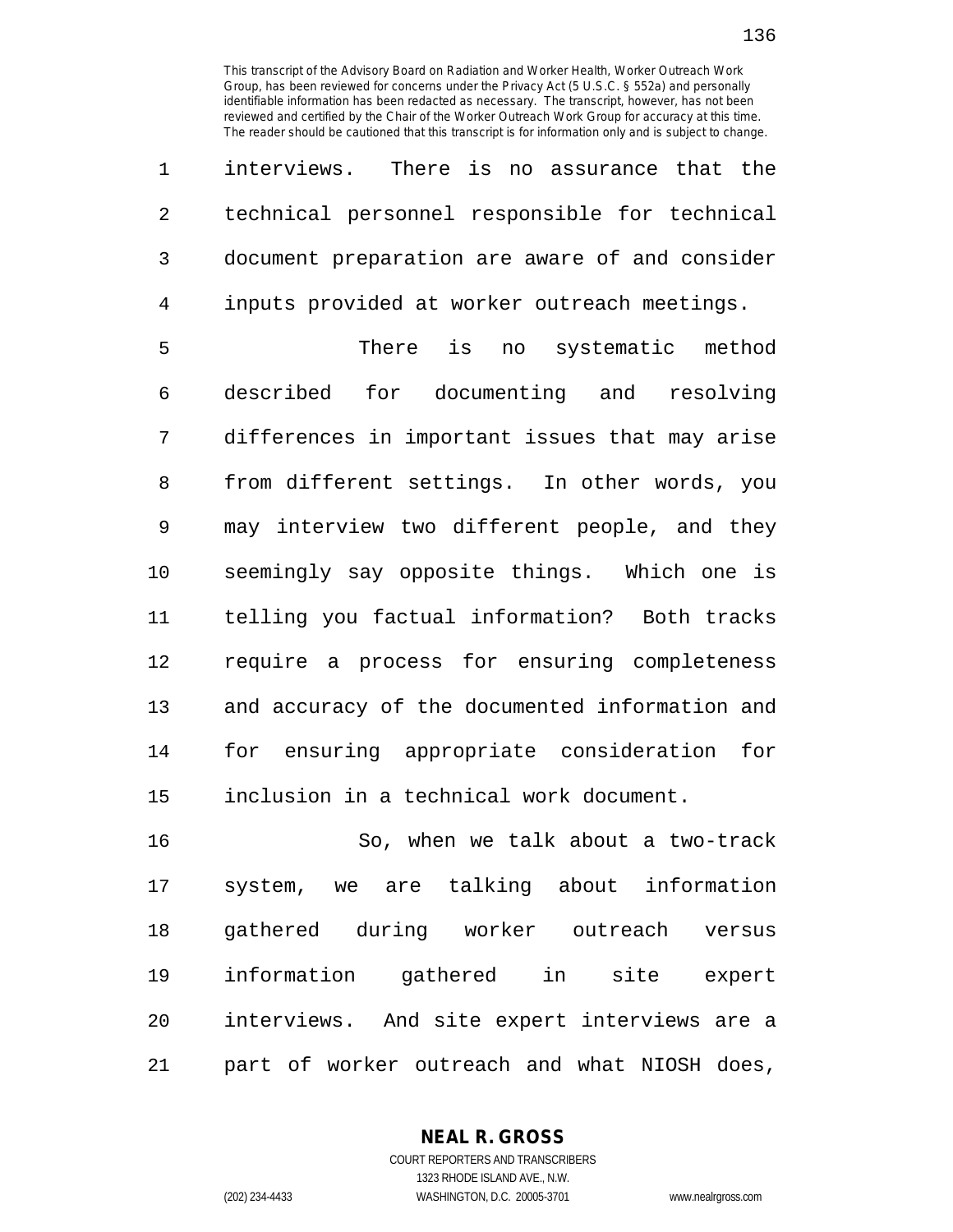1 and there is a concern there.

| 2 | MR. JOHNSON: Well, again, I wrote             |
|---|-----------------------------------------------|
| 3 | the procedures such that, you know, it was    |
| 4 | transparent with<br>whether<br>regards to     |
| 5 | individuals worked in the field or whether    |
| 6 | individuals were in the office environment or |
| 7 | whether they were engineers or whether they   |
| 8 | were technicians.                             |

9 And in the view that I developed 10 the procedure there was no difference with 11 regards to those individuals. If a person was 12 focusing on looking to retrieve information, 13 you would put your expectations together, all 14 the folks that you possibly can, and address 15 your questions to find out, you know, to 16 support the answers to the questions that you 17 may have.

18 And initially when we looked at 19 your assessment of Procedure 97 the concern 20 that I thought I saw in there was the fact 21 that one was giving credence to one group,

> **NEAL R. GROSS** COURT REPORTERS AND TRANSCRIBERS

1323 RHODE ISLAND AVE., N.W. (202) 234-4433 WASHINGTON, D.C. 20005-3701 www.nealrgross.com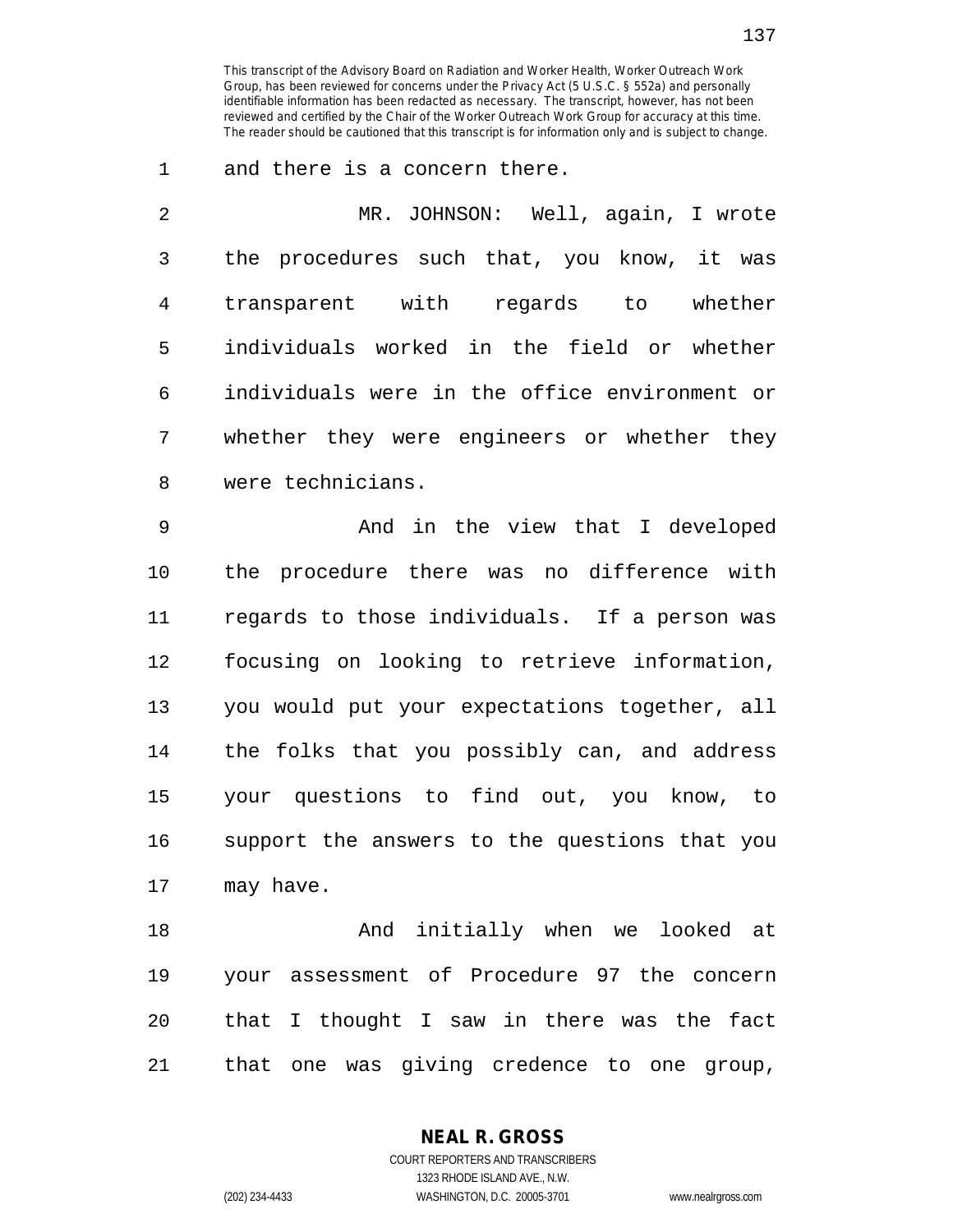| $\mathbf 1$    | credibility to one group more than another     |
|----------------|------------------------------------------------|
| $\overline{2}$ | group. And when it comes to this outreach      |
| 3              | procedure, it gives credibility to all the     |
| $\overline{4}$ | folks and it reaches out to all the folks.     |
| 5              | MS. ROBERTSON-DEMERS: And I don't              |
| 6              | think within the worker outreach procedure     |
| 7              | that we are saying that you are not reaching   |
| 8              | out to all types of workers within that        |
| 9              | procedure. I think the concern is that you     |
| 10             | have got this system of site expert interviews |
| 11             | which are often, not always, HPs, which are    |
| 12             | done by the document lead, and they are given  |
| 13             | more credibility than worker outreach-gathered |
| 14             | comments.                                      |
| $-$            | $\Gamma$                                       |

15 DR. MAKHIJANI: Let me amplify. I 16 think there's a point on which we haven't been 17 clear enough, and Kathy kind of indicated that 18 by hand gestures a little bit.

19 It is not so much the meeting that 20 you conduct and who's present, whether it is a 21 machine operator or an HP. We are not saying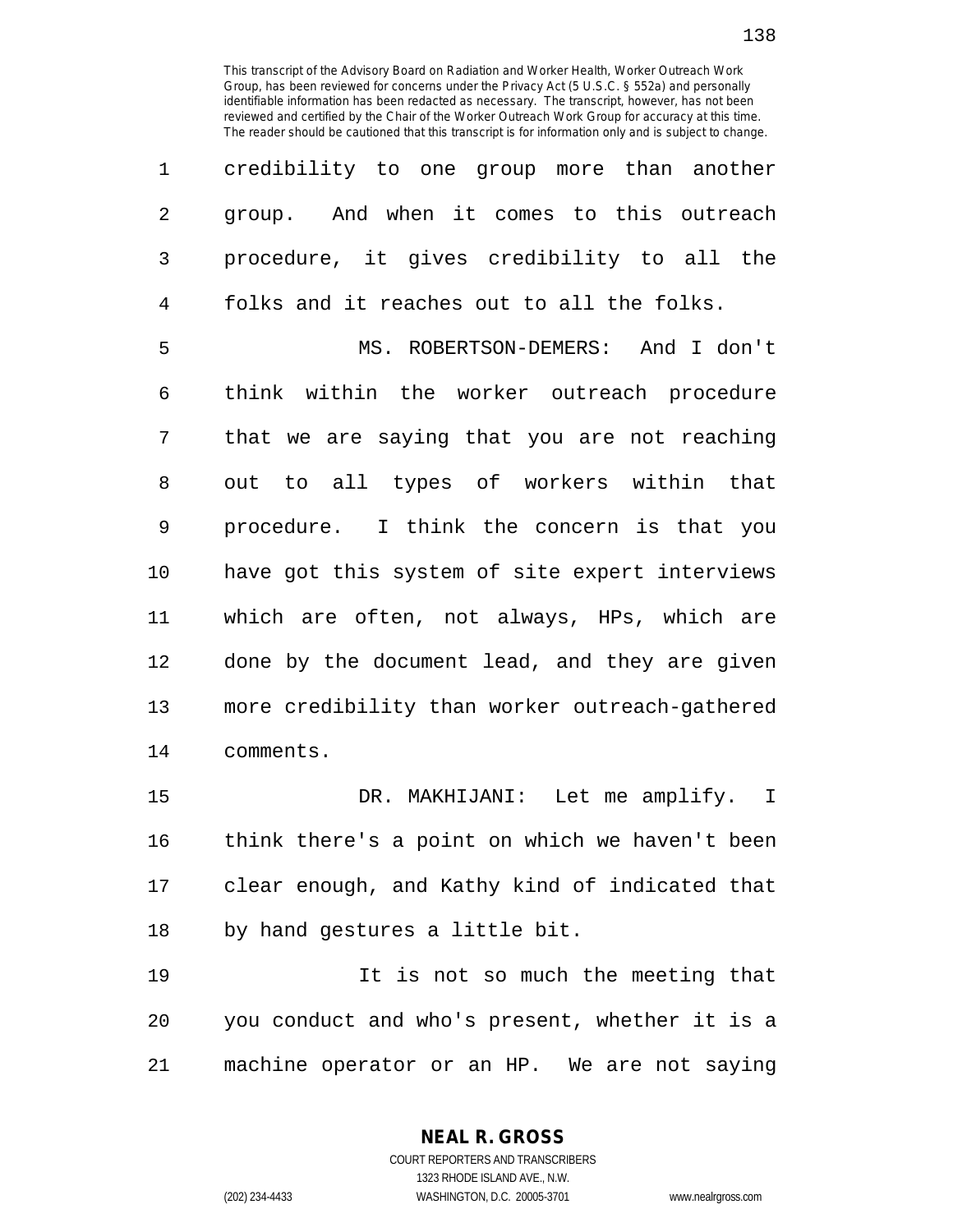|  |                          |  | 1 that you would treat their information       |  |
|--|--------------------------|--|------------------------------------------------|--|
|  |                          |  | 2 differently when compiling the minutes or    |  |
|  |                          |  | 3 anything like that. I think Kathy says that. |  |
|  | 4 We're not saying that. |  |                                                |  |

5 There are two ways in which 6 information is gathered for the purpose of, 7 from the HP's point of view, TBD/ER 8 preparation. A guy is writing up something. 9 He doesn't know whether there was egress 10 monitoring or what the badging procedures were 11 or when an integrated badge was interviewed 12 and he picks up the phone and he calls up Bob. 13 Bob, you were the HP. You were responsible 14 for X. Tell me how the badges or when TLDs 15 were introduced and what problems you had, et 16 cetera, et cetera, et cetera.

17 You document it. It winds up in 18 the Site Research Database, and it is 19 reflected.

20 So there are two ways in which 21 site expert information is being elicited.

## **NEAL R. GROSS**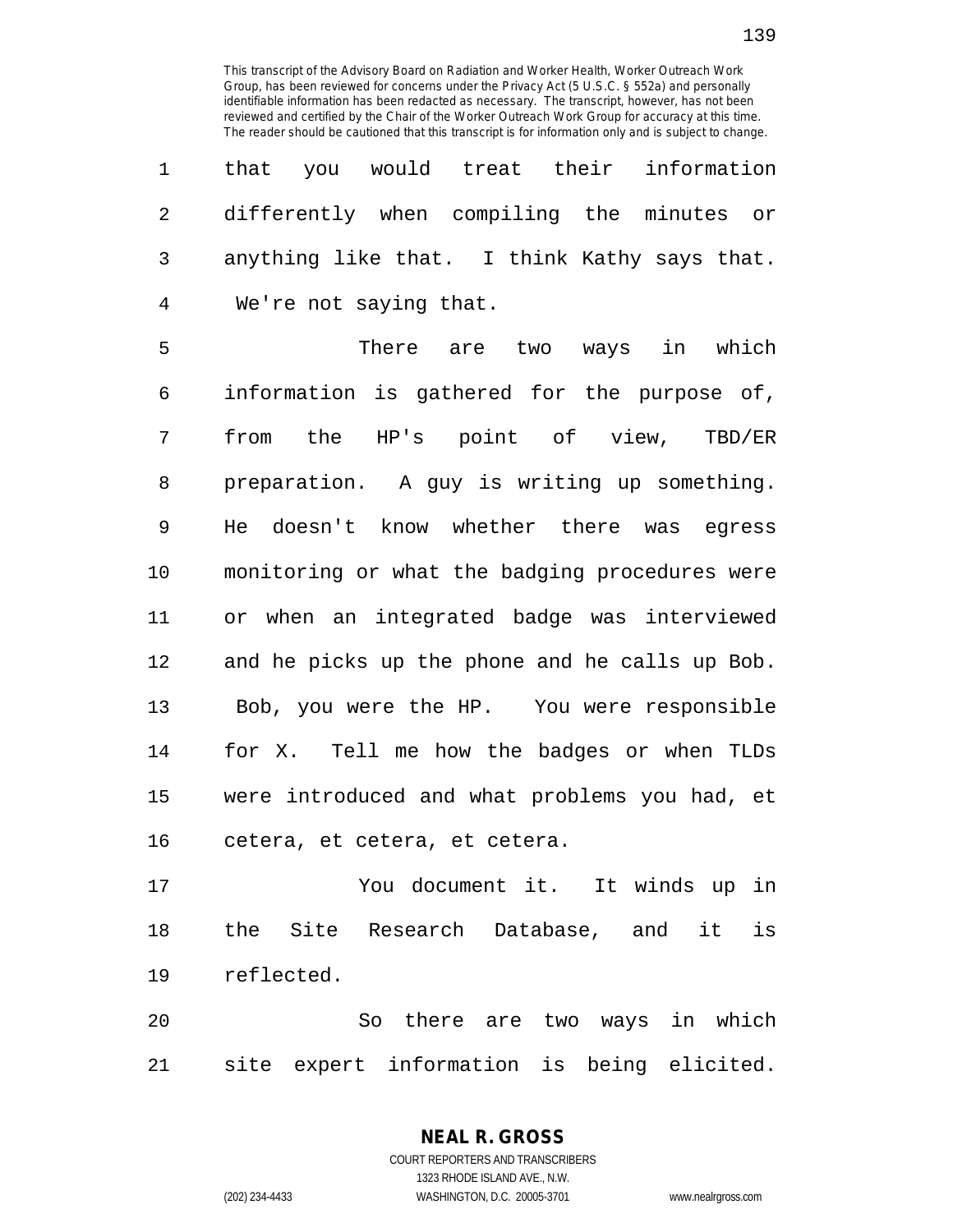| 1  | Now, again, I am kind of focused only on the   |
|----|------------------------------------------------|
| 2  | gathering of information that affects          |
| 3  | technical documents, dose reconstructions,     |
| 4  | TBDs, ERs.                                     |
| 5  | In those, in the past at least --              |
| 6  | I don't know how your new thing is going with  |
| 7  | respect to doing these interviews for ERs, and |
| 8  | then they are being referenced, and so on. I   |
| 9  | haven't reviewed any of that. Maybe it is      |
| 10 | fixed.                                         |
| 11 | But it certainly was the case that             |
| 12 | in the past, and we have given examples        |
| 13 | specifically and in writing where information  |
| 14 | has been proffered and is now been used,       |
| 15 | whereas, other information was proffered and   |

16 not used, or information that was 17 contradictory.

18 One choice is made -- and this is 19 not a problem of your conducting the 20 interviews. It is an issue in the result that 21 is proffered to the public and the workers in

**NEAL R. GROSS**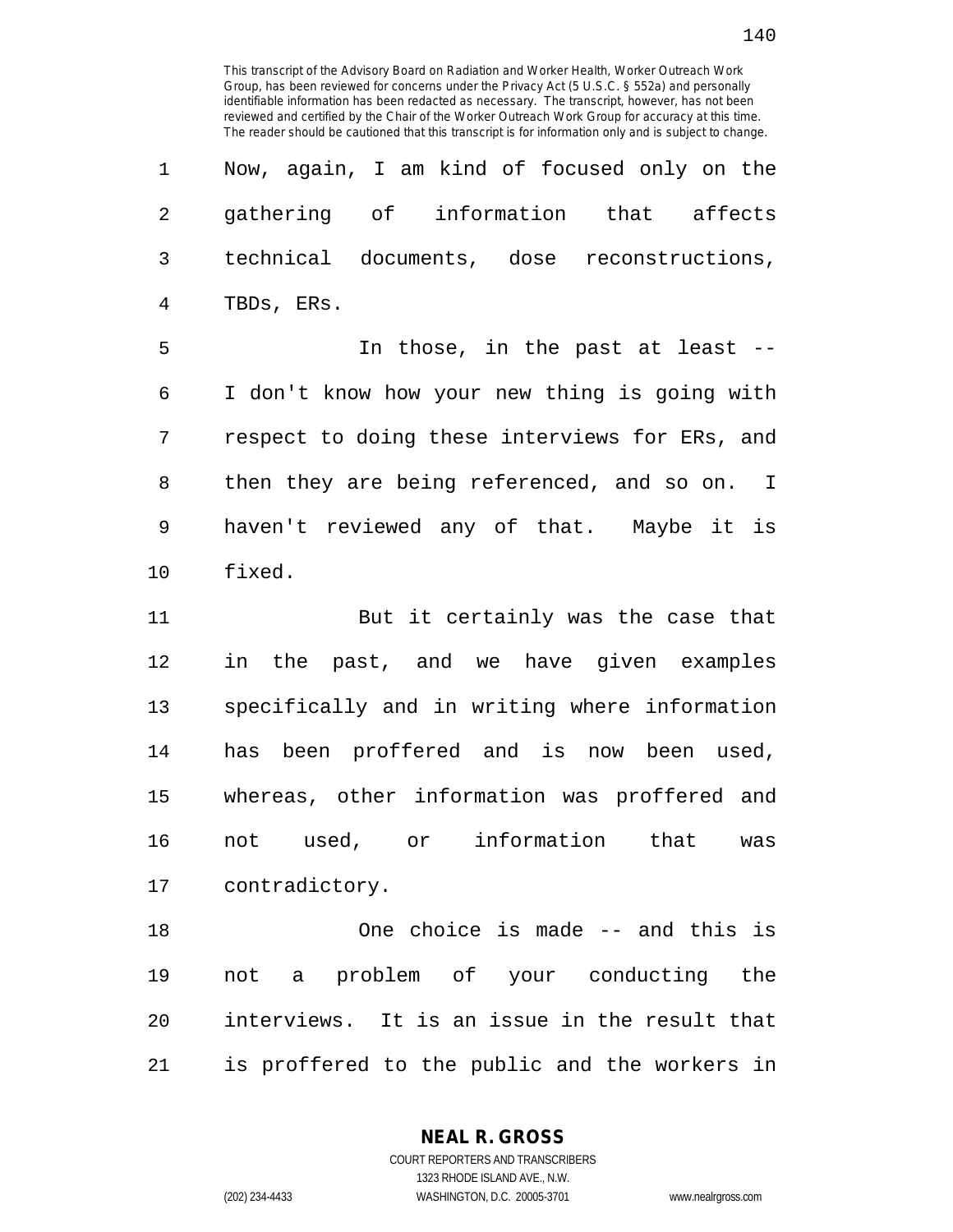1 terms of the Evaluation Report, and so on. 2 And I think some of the problem of 3 expressed dissatisfaction, whether appropriate 4 or not, arises from that perception that there 5 is a better credence to the health physics 6 community. Now maybe NIOSH has the opposite 7 impression, but I don't think it is restricted 8 to how you are doing the interviews. 9 It is a two-track procedure for

10 eliciting information. When you are going to 11 do it yourself, and you want something right 12 now and to document something, you make sure 13 it is used because it is something you want 14 right now.

15 And that's why my previous set of 16 questions was, are there meetings initiated by 17 the HP and what happens to those specific 18 pieces of information? Are they treated 19 equivalently, and can we track them? 20 I think it is not about how ATL is

21 currently doing interviews, in my opinion.

**NEAL R. GROSS** COURT REPORTERS AND TRANSCRIBERS

1323 RHODE ISLAND AVE., N.W.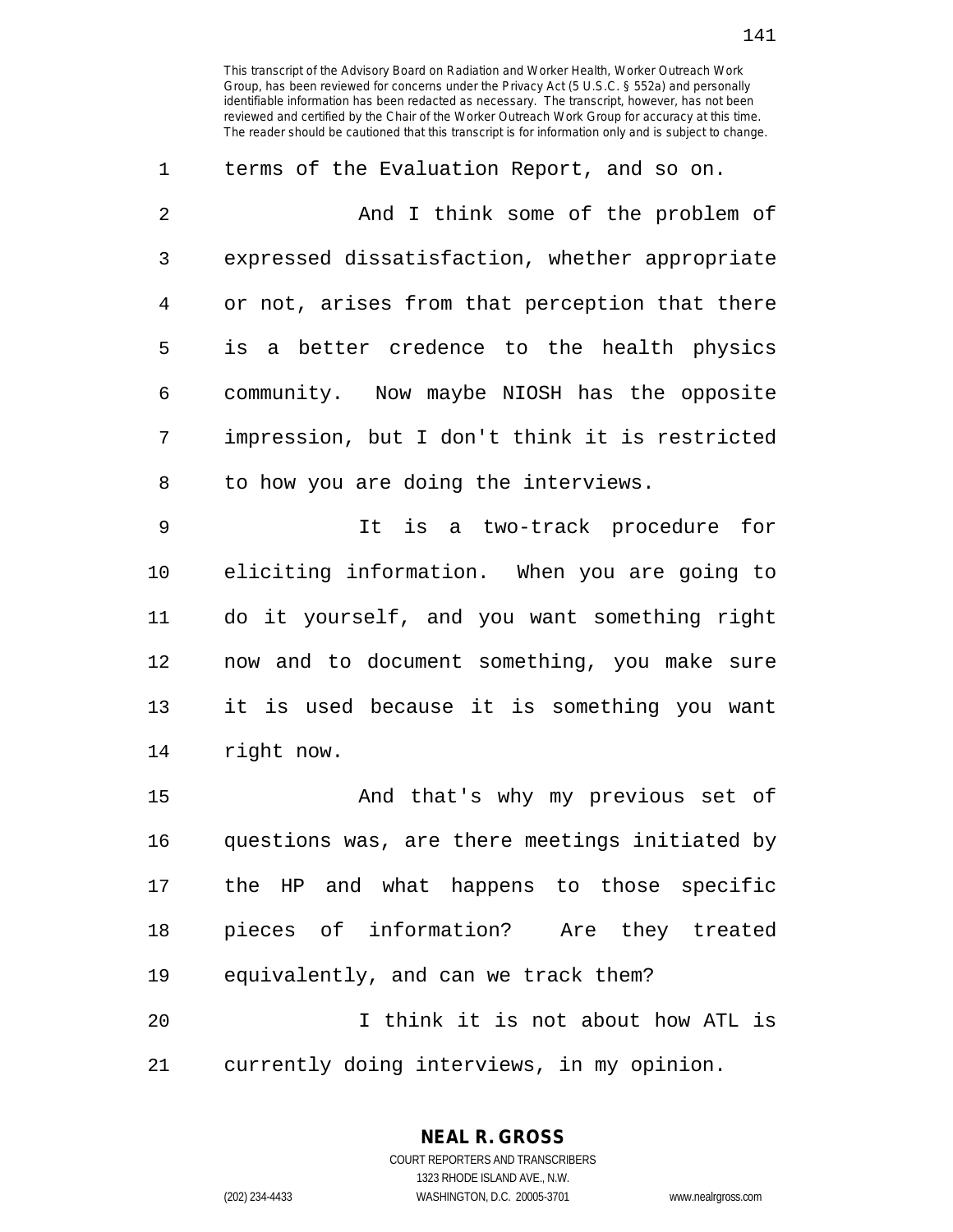| 1              | MR. JOHNSON: Let me just say that              |
|----------------|------------------------------------------------|
| $\overline{2}$ | that wasn't my understanding of what the two-  |
| 3              | track system was. My understanding of the      |
| 4              | two-track system was that we were giving       |
| 5              | higher preference to professional interviews,  |
| 6              | to like the HPs versus the outreach efforts,   |
| 7              | you know, in talking with the folks out there. |
| 8              | DR. MAKHIJANI:<br>Do you mean in               |
| 9              | your procedure or in fact?                     |
| 10             | MR. JOHNSON: No, in fact, because              |
| 11             | that's what was recently just stated.          |
| 12             | And what I tried to put into this              |
| 13             | procedure was the fact that there wasn't a     |
| 14             | two-track system, and if you so desired to     |
| 15             | have a focus group of professional people,     |
| 16             | then you could have that. Or if you had a      |
| 17             | focus group of a group of people that were     |
| 18             | from the site, you could have that. And there  |
| 19             | would be no difference with regards to the     |
| 20             | aspect of retrieving information.              |

21 There would be no segmenting of

142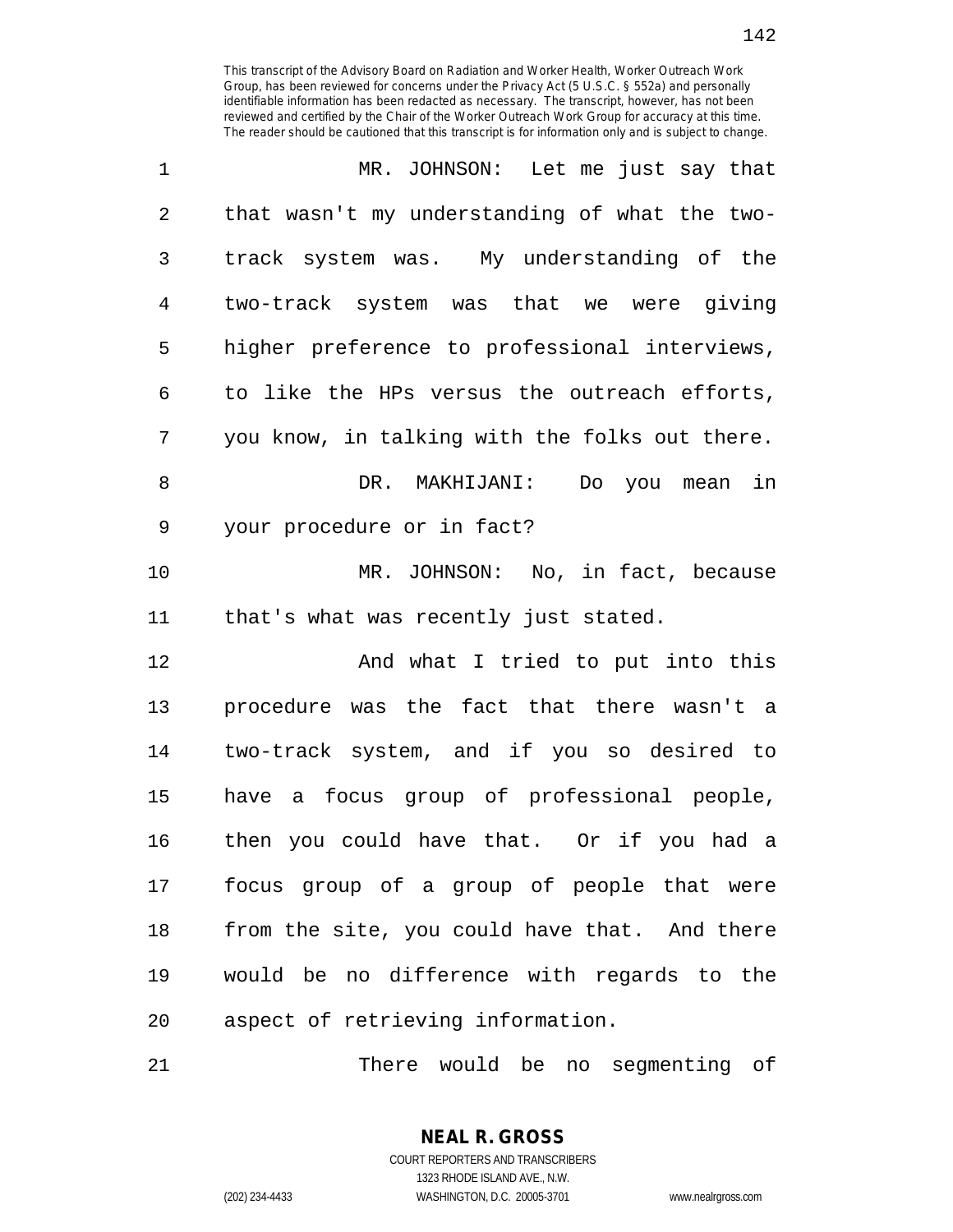| 1              | the -- I mean you could have a professional      |
|----------------|--------------------------------------------------|
| $\overline{2}$ | group. You could have a combination of           |
| 3              | outreach based upon the people you can           |
| 4              | retrieve information from.                       |
| 5              | The bottom line right now is that,               |
| 6              | when it comes to outreach efforts, our           |
| 7              | outreach efforts are focused on SEC and not      |
| 8              | highly focused on Technical Basis Document       |
| 9              | developments.                                    |
| 10             | MR. CALHOUN: They were at one                    |
| 11             | time. They were in the development --            |
| 12             | MR. JOHNSON:<br>They were, and I                 |
| 13             | believe this two-track system that is now        |
| 14             | being addressed and clarified is something       |
| 15             | that was part of the history, could still be a   |
| 16             | part of history today, but is more of looking    |
| 17             | through the rearview mirror and seeing what      |
| 18             | was done in the past, and not what is being      |
| 19             | done today.                                      |
| 20             | don't know,<br>DR.<br>MAKHIJANI:<br>$\mathbf{I}$ |

21 Kathy, maybe this is something we have to look

## **NEAL R. GROSS**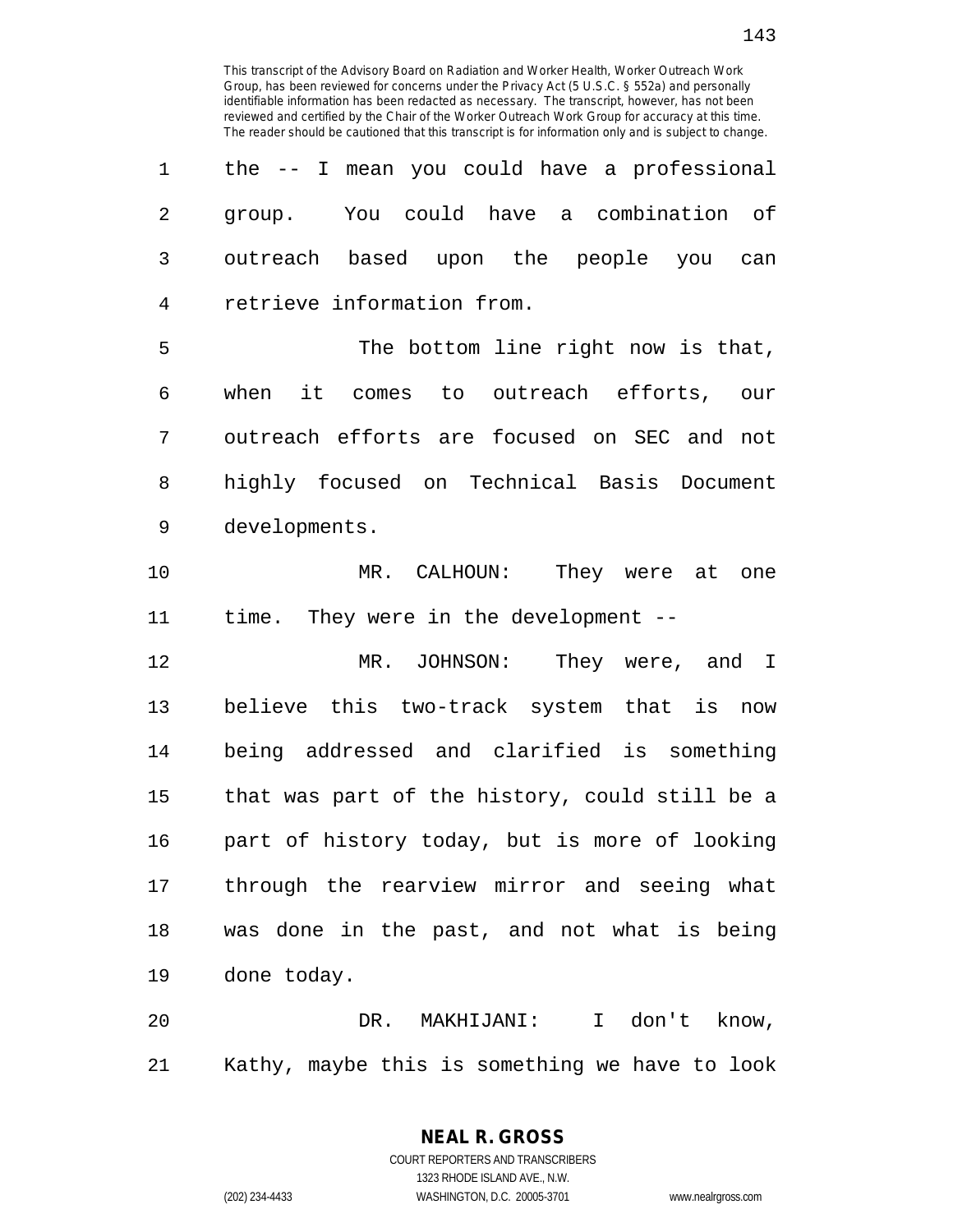1 at how these ER interviews and solicited 2 information is being handled.

3 One suggestion that kind of came 4 up, and this is a different way of saying the 5 same thing, is really information-gathering, 6 at least I think it is important that the 7 people you are soliciting information from 8 sign off on these minutes. Because if that 9 doesn't happen, and not just a representative 10 of them, because if that doesn't happen, they 11 could feel that they said some things -- and 12 I'm not talking about these big meetings, the 13 townhalls. I'm not talking about that. That 14 is clearly infeasible, and most of the 15 information is not for gathering; it is for 16 exchanging something.

17 And the other thing is the minutes 18 are not voluminous. The minutes from these 19 particular meetings can certainly be published 20 with the Evaluation Reports, looking forward.

21 So that, because the tracking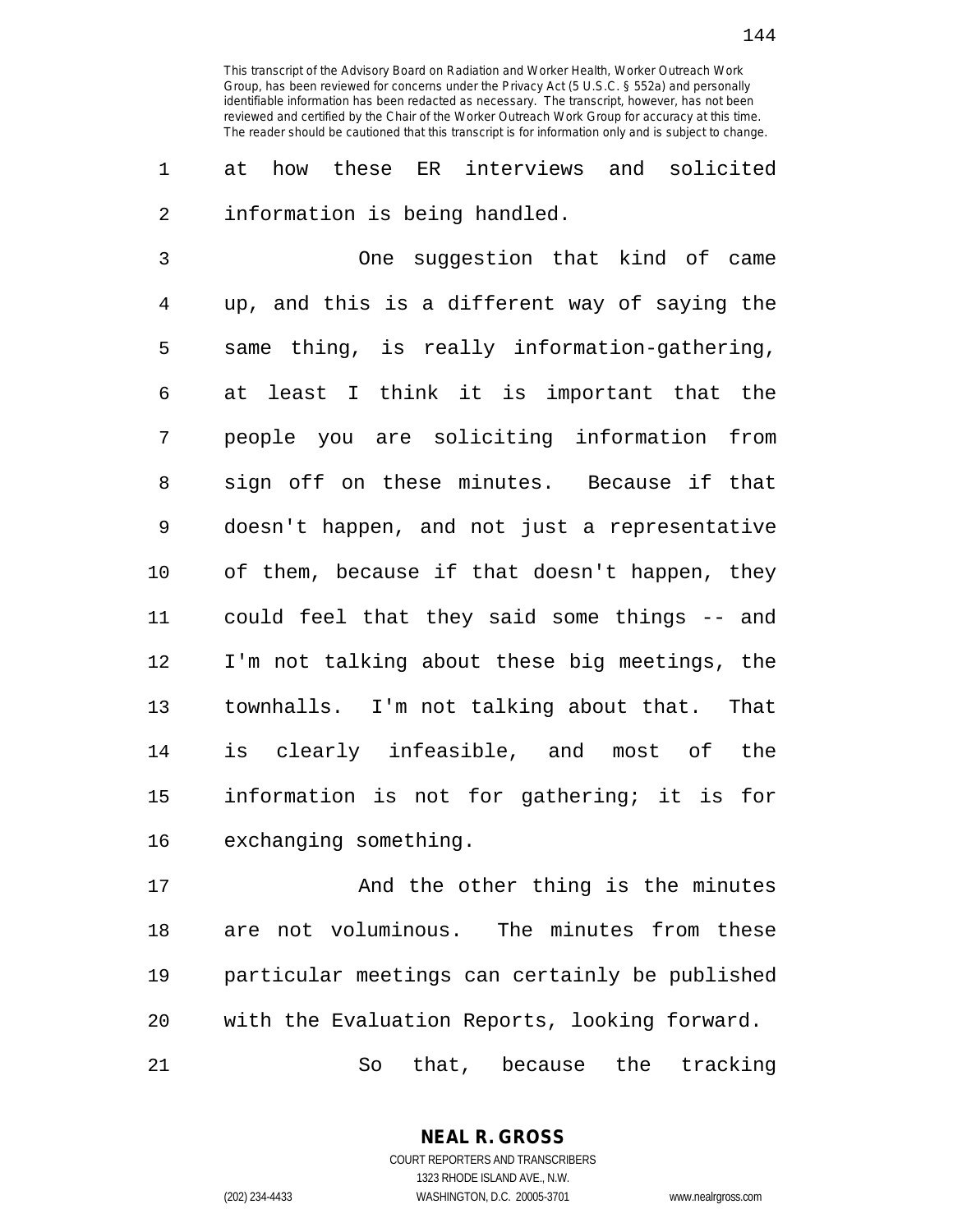1 system is never seen by the workers, I mean it 2 is not about us or NIOSH or you. It is about 3 whether the workers who gave the information 4 feel it was fairly represented and eventually 5 used, because that is one of the problems that 6 we are trying to remedy.

7 MEMBER MUNN: Arjun, do you have 8 any suggestion how, short of every individual 9 who provides information being followed up 10 with a NIOSH representative to assure them 11 that they have been heard, and that their 12 information has been incorporated in the 13 considerations and the procedures that are 14 taking part, short of that, do you have any 15 suggestion for how workers who feel they are 16 being ignored can be reassured? Short of 17 individual contact, how do you see that 18 happening?

19 DR. MAKHIJANI: I don't think you 20 can do that for all the workers who are 21 gathered. That is clearly impossible.

**NEAL R. GROSS**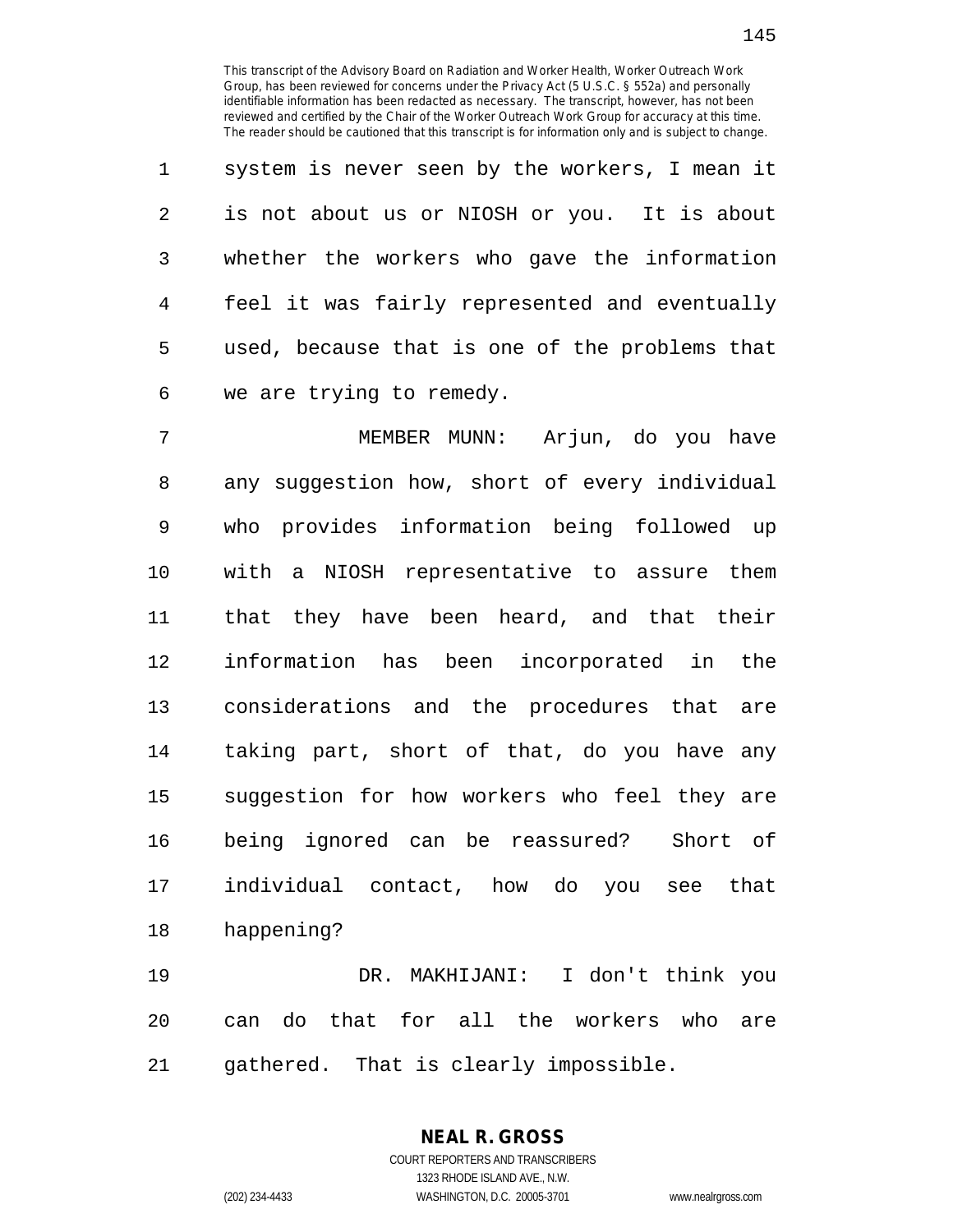146

| $\mathbf 1$ | I mean that is why I put kind of a             |
|-------------|------------------------------------------------|
| 2           | caveat that this should be a narrow effort, I  |
| 3           | think. There are lots of concerns, and I       |
| 4           | don't think I have the experience to address   |
| 5           | about these townhall meetings and information- |
| 6           | giving and the communications piece of it, and |
| 7           | I don't claim to address that. So I am not     |
| 8           | addressing that. And I don't know how you can  |
| 9           | resolve the dissatisfactions that may or may   |
| 10          | not exist about that.                          |

11 I am just focusing on the 12 technical information. When the HP in NIOSH 13 or ORAU is seeking technical information, what 14 do you do in that case? That I don't think 15 normally involves a large number of workers. 16 Sometimes it might. But, normally, at least, 17 and maybe it involves a much larger number of 18 workers than is our experience, and it might 19 be more of a problem.

20 But it is difficult to use in a 21 way what becomes unvalidated information. We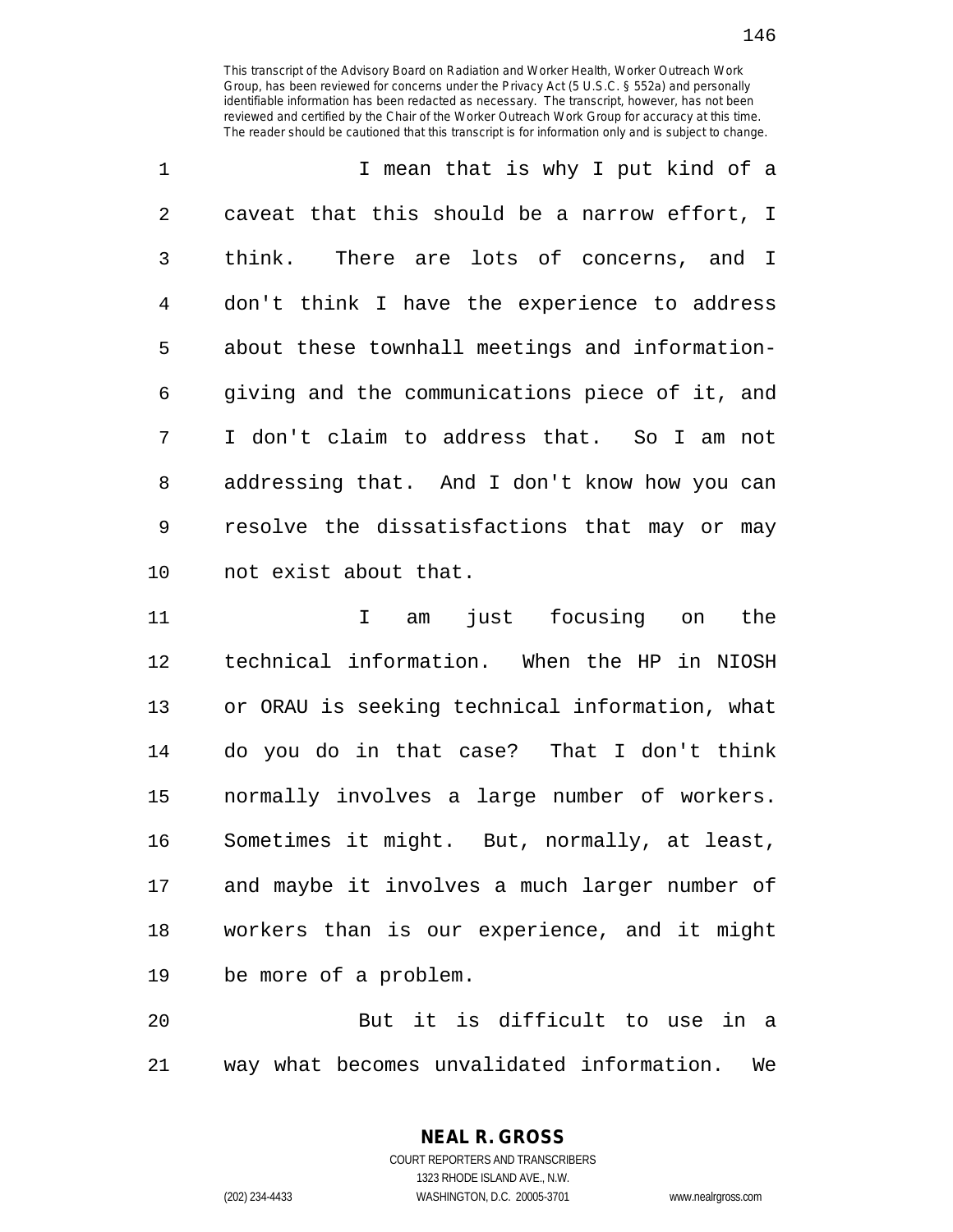| certainly have examples where workers don't<br>1     |
|------------------------------------------------------|
| 2<br>get back to us, even though we have a smaller   |
| 3<br>issue. So I just wanted to say that upfront.    |
| And what we do in those cases is<br>$\overline{4}$   |
| we tell them, if you don't get back to us, we<br>5   |
| won't use your information, and it's your<br>6       |
| problem. If you feel the information wasn't<br>7     |
| 8<br>used, that's your problem.                      |
| $\mathsf 9$<br>And I think that can be certainly     |
| part of the procedure. You cannot force<br>$10 \,$   |
| somebody to respond and tell you whether your<br>11  |
| 12<br>minutes are accurately representing what they  |
| said, but you can tell them, if you don't<br>13      |
| respond, we won't use your information.<br>14        |
| And I think, then, it is clear<br>15                 |
| whose responsibility it is that the<br>16            |
| 17<br>information didn't get in.                     |
| 18<br>MEMBER MUNN: But am I reading                  |
| between the words here? I am hearing you say<br>19   |
| that what you are suggesting, because I have<br>20   |
| asked how do you suggest this be done, are you<br>21 |

**NEAL R. GROSS**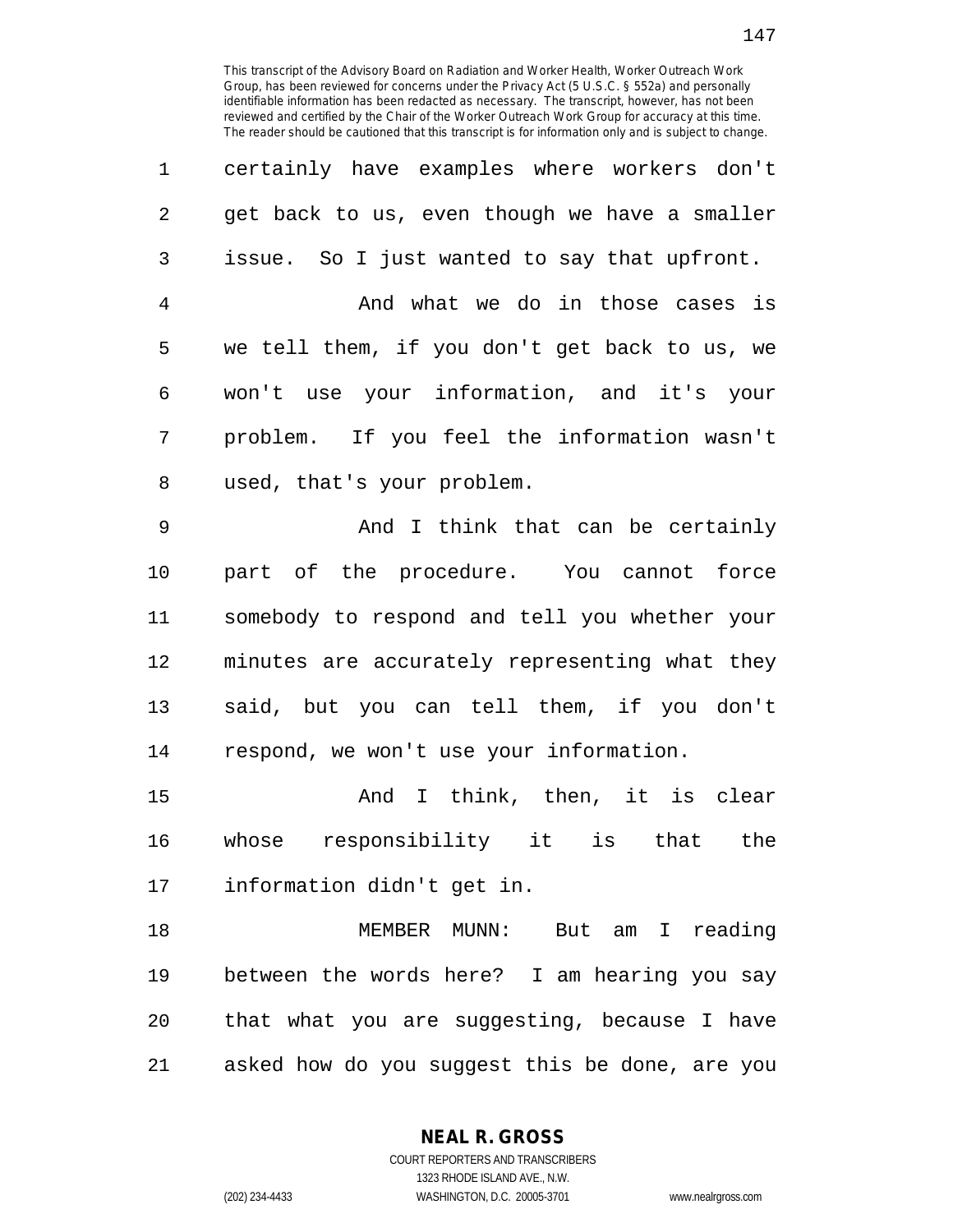1 suggesting, then, that the minutes of these 2 meetings be sent to everyone who is signed in 3 for these meetings with a note that, if they 4 don't respond with respect to the clarity of 5 what's been said, that it won't be used? Is 6 that your --

7 DR. MAKHIJANI: No. I'm not 8 suggesting that this be done for all meetings, 9 for townhalls, for the meetings where there 10 are lots and lots of workers and to the sign-11 up sheets. And maybe this is impractical. 12 It's just a suggestion that, actually, in a 13 way doesn't affect the core of what we are 14 doing in reviewing NIOSH documents.

15 I am suggesting that in the very 16 restricted case of when HPs are explicitly 17 seeking information that that be documented in 18 this way. Maybe I'm wrong and not under the 19 right impression that this does not involve a 20 very large number of people relative to the 21 townhalls and the other sets of meetings.

> **NEAL R. GROSS** COURT REPORTERS AND TRANSCRIBERS

> > 1323 RHODE ISLAND AVE., N.W.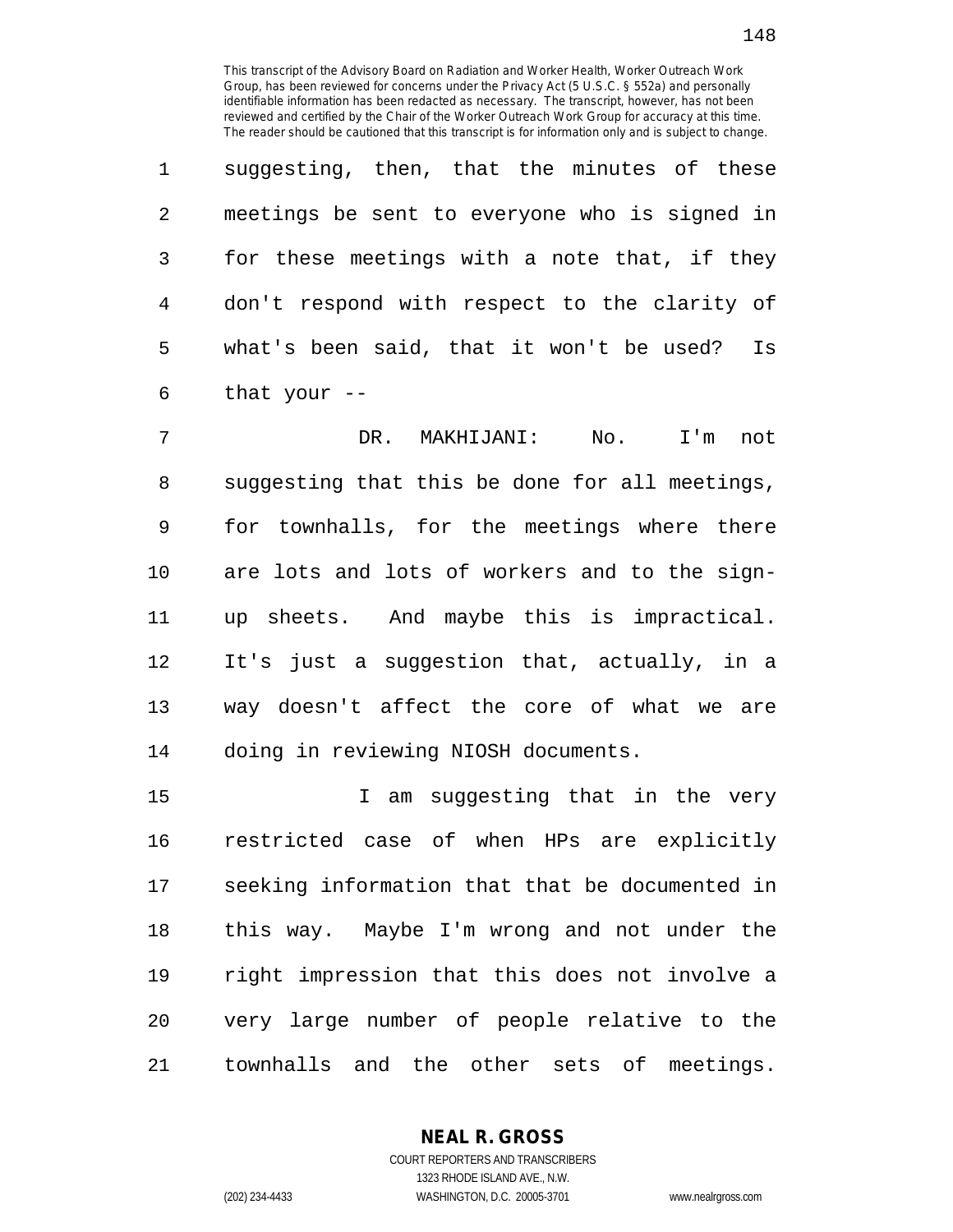1 Maybe I'm wrong, and maybe the suggestion 2 ought not to be adopted.

3 MEMBER MUNN: No, I think that you 4 are correct that it doesn't affect a large 5 number of people, if this is the kind of 6 restriction you are putting on it.

7 DR. MAKHIJANI: Yes.

8 MEMBER MUNN: But certainly in 9 past terms, that's not the kind of restriction 10 that was being discussed by this body or 11 that's not the concern that was brought to 12 this body.

13 The concern that was brought to 14 this body is that a large number of workers 15 made comments that they do not feel are being 16 addressed. And the whole outreach concept is 17 we go out to the workers, we get information 18 from them. We come back and we do our work. 19 And they don't believe they have been heard 20 because whatever they felt they were telling 21 us is not incorporated in some way in what

**NEAL R. GROSS**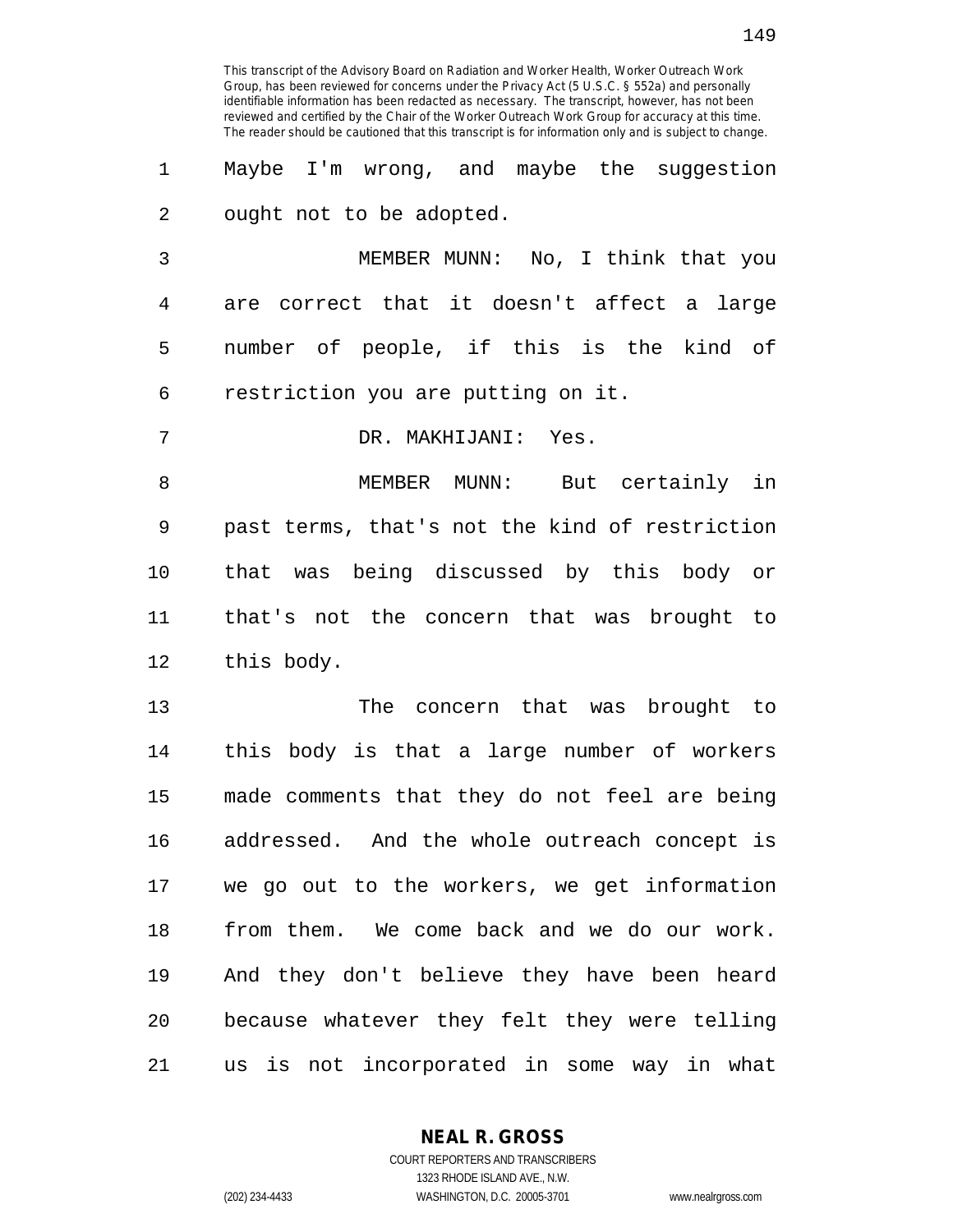1 they see. Now that was the premise on which, 2 as best I can tell, this Work Group was put 3 together.

4 So, what I am trying to ask from 5 you is, are you suggesting a more narrow focus 6 for this particular aspect of the Work Group 7 or do you have a different process for 8 responding in some way to what we were led to 9 believe is a large number of workers who feel 10 that they are not being heard?

11 DR. MAKHIJANI: I think a large 12 number of people feel they are not being heard 13 for different reasons. Some of them may feel, 14 at least as I have observed people making 15 comments here before you, when you meet as an 16 Advisory Board, most people comment about 17 their claims, about their family situation, 18 and what they went through, and which cancer 19 they had, and so on.

20 And NIOSH actually has done a 21 wonderful thing by appointing an ombudsman,

**NEAL R. GROSS**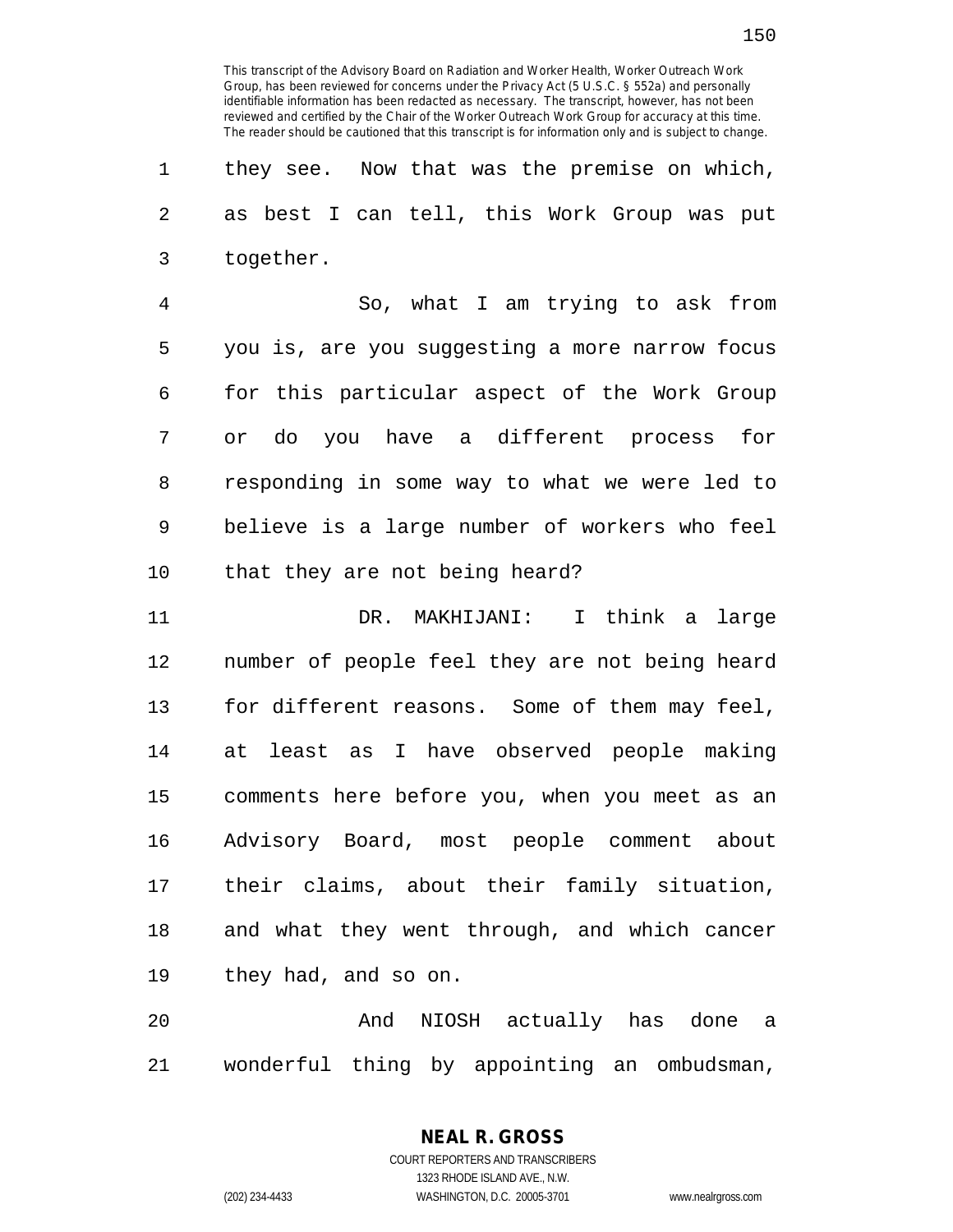| $\mathbf 1$ | and the Board has by having a procedure for    |
|-------------|------------------------------------------------|
| 2           | actually addressing every one of those things. |
| 3           | And maybe that ought to be extended to some    |
| 4           | of these things. From what Grady said, I       |
| 5           | think it seems to be, in form at least,        |
| 6           | operational.                                   |
| 7           | DR. MAURO: This is John.                       |
| 8           | I have a thought.                              |
| $\mathsf 9$ | DR. MAKHIJANI:<br>Just<br>hold on,             |
| 10          | John.                                          |
| 11          | DR. MAURO: Oh, sorry, I thought                |
| 12          | you were through.                              |
| 13          | DR. MAKHIJANI: I'm not suggesting              |
| 14          | -- I don't know how wide a thing this would be |
| 15          | in ATL's or NIOSH's bailiwick as compared to   |
| 16          | ours, certainly wider. And I don't know what   |
| 17          | I am suggesting is practical.                  |
| 18          | What I am suggesting is, in the                |
| 19          | specific instances where information is being  |
| 20          | gathered, and that has sort of been<br>my      |
| 21          | participation in this group, and I don't know  |
|             |                                                |

**NEAL R. GROSS** COURT REPORTERS AND TRANSCRIBERS 1323 RHODE ISLAND AVE., N.W.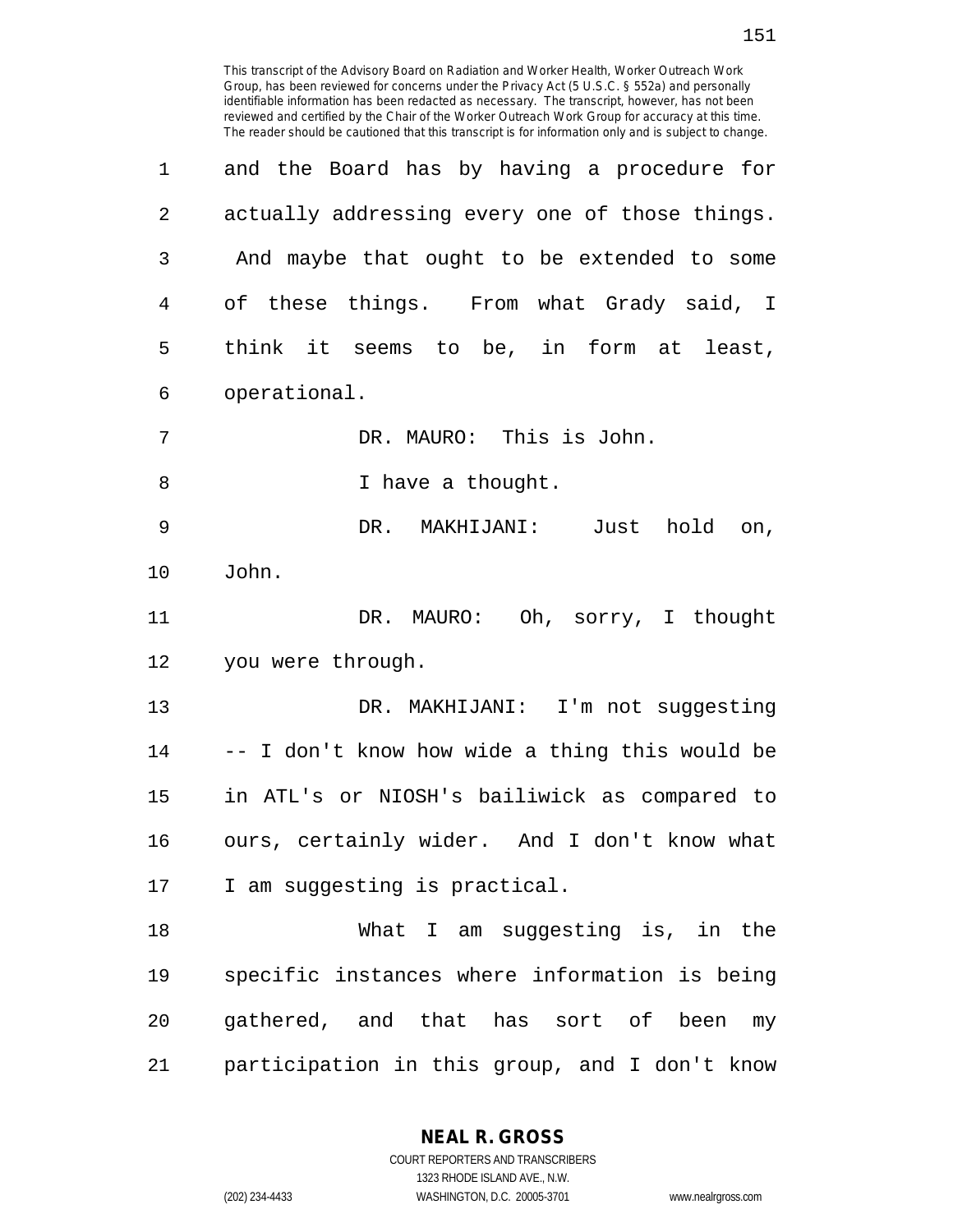| 1              | about the others, but my intent always has     |
|----------------|------------------------------------------------|
| $\overline{c}$ | been to comment on technical information being |
| 3              | gathered because that is what I understand and |
| $\overline{4}$ | know about and I am experienced in.            |
| 5              | This way assures not only the                  |
| 6              | worker that they are being heard, but, from my |
| 7              | point of view, when I do interviews -- and I   |
| 8              | do them quite a lot outside of the context of  |
| 9              | this particular job. You know, I interviewed   |
| 10             | the Director of Lawrence Livermore Lab once,   |
| 11             | and I sent him the notes, and I said, do you   |
| 12             | agree. Please fix it. And he did.              |
| 13             | So that's the idea. Since I can                |
| 14             | now use that interview, I know that he saw it  |
| 15             | and he agrees with the content and fixed       |
| 16             | whatever he didn't agree with, because I want  |
| 17             | to use it in my work.                          |
| 18             | And that's the point. If we are                |
| 19             | going to use something that workers say in     |
| 20             | their work, you want to make sure that they    |

21 don't have a different idea of what they said

**NEAL R. GROSS**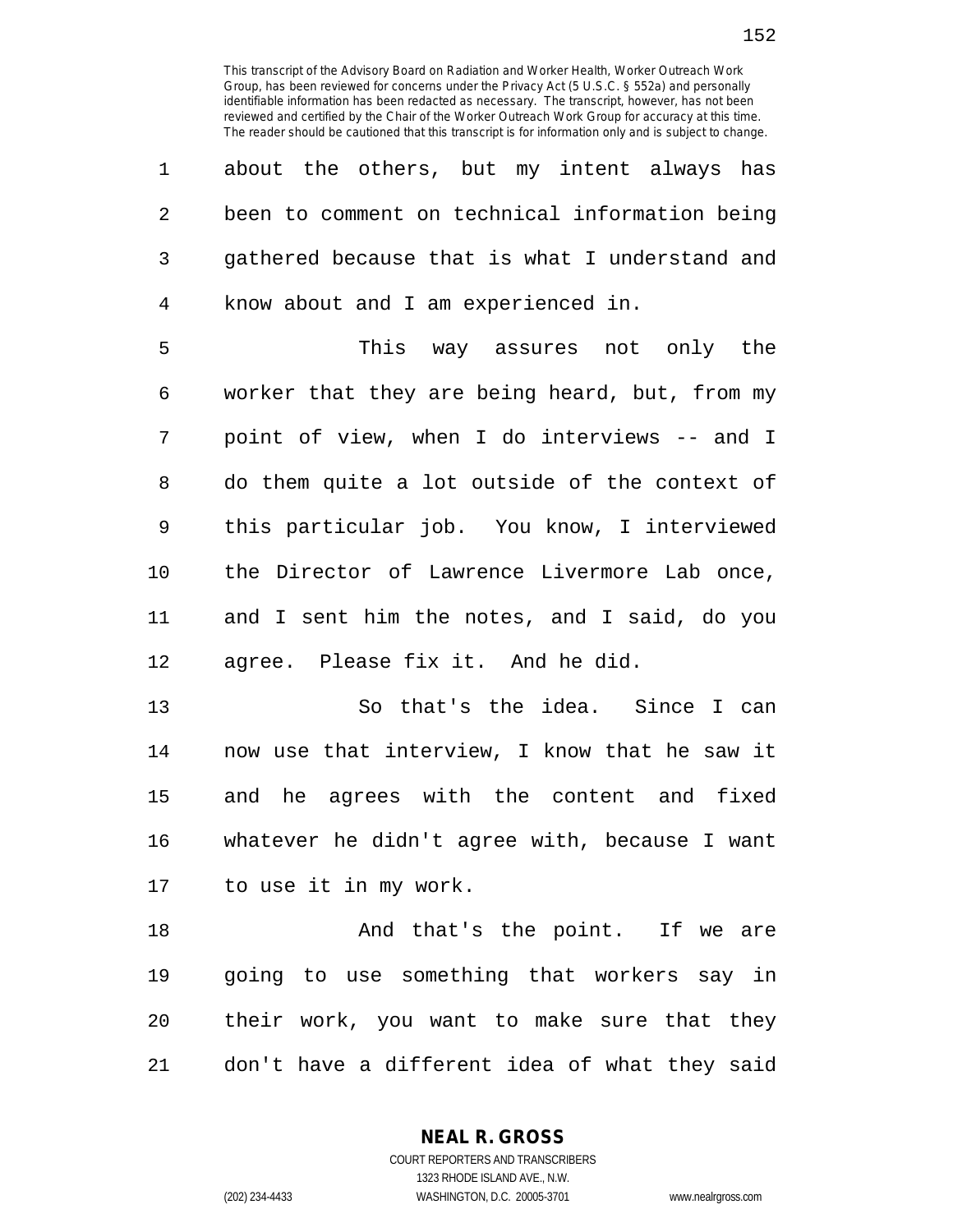1 than you do.

2 And in a way, from a technical 3 point of view, it is not more complicated than 4 that.

5 MEMBER MUNN: So you are 6 suggesting that, since we have two kinds of 7 worker outreach that it is my understanding 8 that we are supposed to address here, one is 9 the type where we go out to try to find 10 information, and the other is where we go out 11 to give the information.

12 You're suggesting that the give-13 information part, where there is often a great 14 many personal comments made afterwards about 15 individual claims and about specific groups 16 and specific sites, you're not suggesting that 17 all of those comments be tracked? You are 18 suggesting only in the we are going out to get 19 information case, when you have workers giving 20 you information, that following that, you 21 provide them with your concept of what has

**NEAL R. GROSS**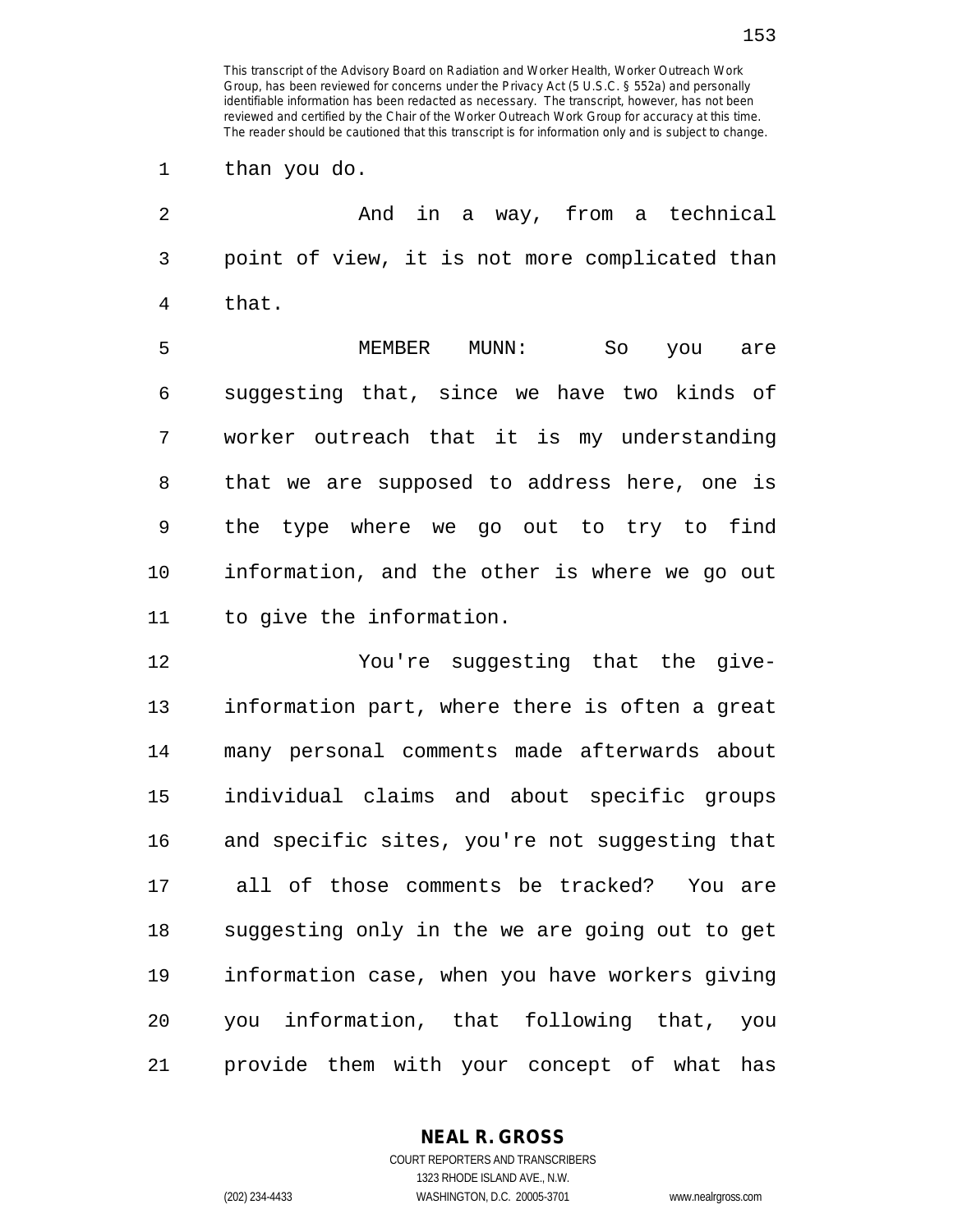1 been said, and that workers are expected to 2 buy off on it?

3 DR. MAKHIJANI: Yes, I think that 4 is a pretty fair summary of what I am saying. 5 It's, you know, I personally do not have the 6 wisdom or experience in that other arena. 7 Others in our team have commented on this, but 8 I personally don't have any constructive 9 experience to offer as to how you do all those 10 other things. I mean, I think the Board, you 11 all have dealt with it recently, you know, and 12 I have admired what you have done.

13 But the complicating factor, one 14 complicating factor which Kathy has brought up 15 is that, when you have these information-16 giving meetings, something will come up, and I 17 really don't know how to address that. 18 Somebody will say something that is important 19 that could be used by an HP, and you do have 20 to exercise professional judgment; I will 21 agree with that. I certainly agree with that.

> **NEAL R. GROSS** COURT REPORTERS AND TRANSCRIBERS 1323 RHODE ISLAND AVE., N.W.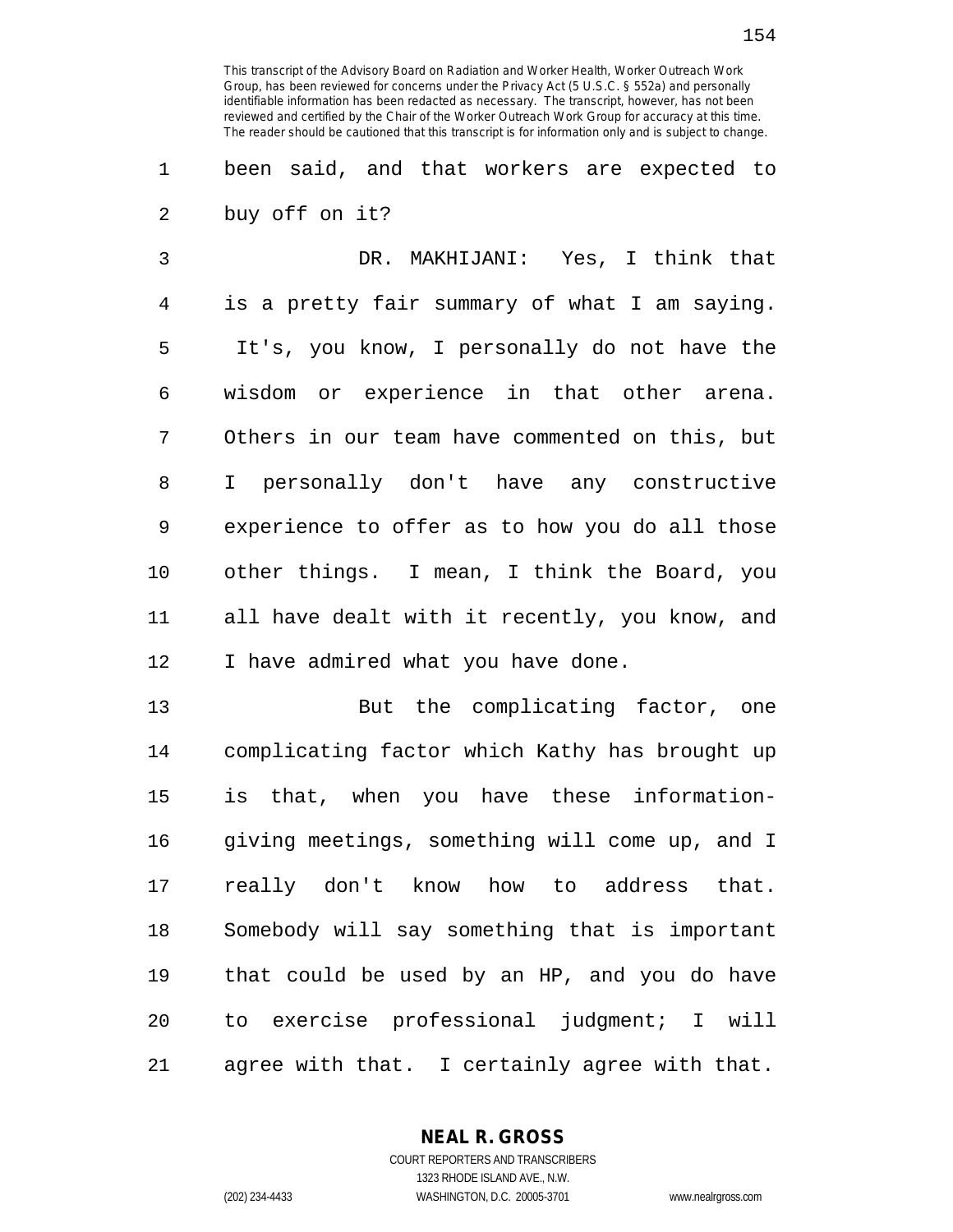|              | In those kinds of situations, how            |
|--------------|----------------------------------------------|
| 2            | you manage and track that, I really haven't  |
| $\mathbf{3}$ | thought about that. But, for a specific kind |
| $4\degree$   | of meeting, yes, I think you have accurately |
| 5            | captured what I said.                        |

6 MEMBER MUNN: Actually, quite a 7 few somebodies quite frequently have many 8 things --

9 MEMBER BEACH: Well, I have a 10 question. If you have a situation like Arjun 11 just described, where you have a particular 12 individual that has information to give you at 13 a meeting that you aren't particularly -- you 14 are not taking notes; you are not expecting to 15 gather information. Have you ever asked that 16 person or taken them aside and talked to them 17 later, after the meeting? Is that a point 18 where you might take notes about what that 19 person, what kind of information that person 20 is giving you? Or has that never happened? 21 MR. CALHOUN: No, that's happened,

**NEAL R. GROSS** COURT REPORTERS AND TRANSCRIBERS 1323 RHODE ISLAND AVE., N.W.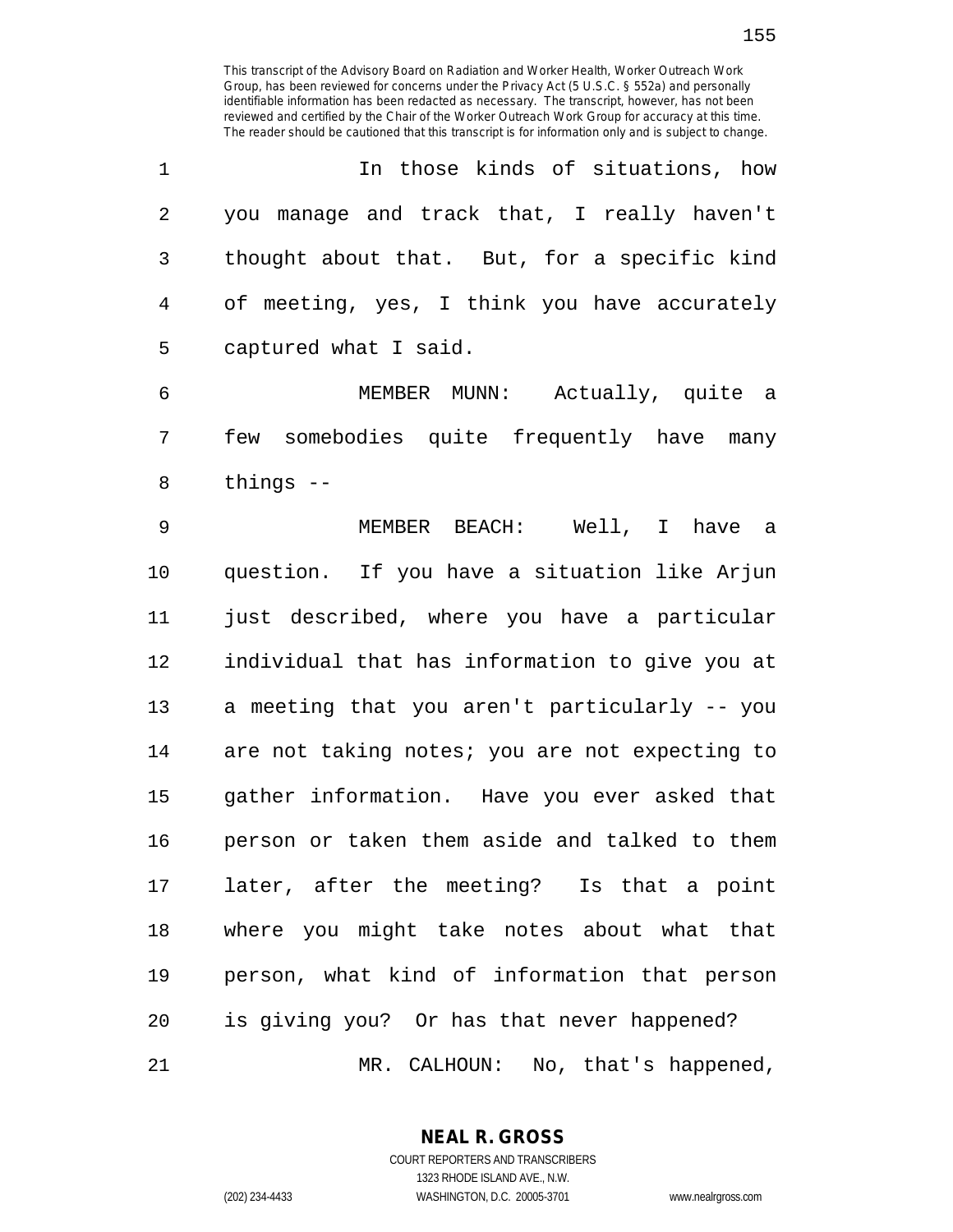1 and it has happened that somebody has come to 2 the meeting with documents to give us. You 3 know, it wasn't that kind of meeting. And 4 when that happens, at least when they give us 5 the documents, or if they have documents at 6 home, we can say, try to send these to us. We 7 will forward those to the TBD group and say, 8 please incorporate or evaluate during the next 9 revisions of the document.

10 Now is it tracked? No, it is not 11 tracked. I can't point to one exactly and 12 make you think I'm not lying, but it happens, 13 not often, you know.

14 MEMBER BEACH: So there would be 15 never an instant where you might take notes 16 about what the person said, just for that 17 particular instant because --

18 MR. CALHOUN: If it was something 19 that was like a big incident, I could see that 20 happening or some einsteinium or something 21 like that. I can't recall any that I have

**NEAL R. GROSS**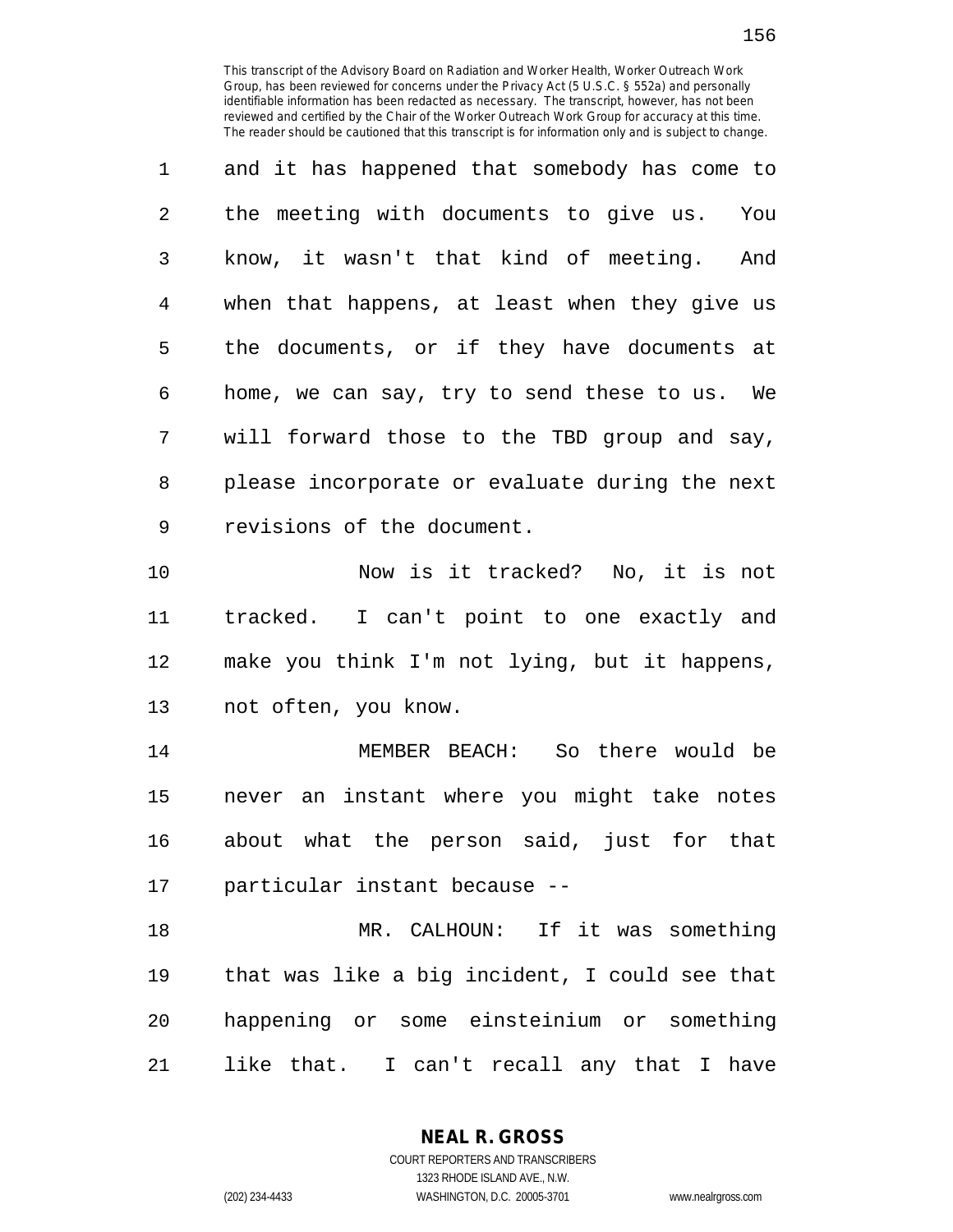## 1 personally done.

| 2              | MEMBER BEACH: Okay. Well, it                   |
|----------------|------------------------------------------------|
| 3              | seems to me, just to throw it out, my opinion  |
| $\overline{4}$ | is, if the meetings are important enough to    |
| 5              | take minutes and not the meetings that notes   |
| 6              | are not taken, the information-giving, then,   |
| 7              | if you have a handful of individuals that give |
| 8              | specific instants of topics that they want to  |
| 9              | relate to you, information that may be on an   |
| 10             | SEC or a technical document, would it be that  |
| 11             | difficult to take those notes and then get     |
| 12             | back to that person on those few incidents,    |
| 13             | not the whole group, not everybody who signed  |
| 14             | in, but on a smaller case, like what Arjun was |
| 15             | saying, the handful of individuals?            |
| 16             | MR. CALHOUN: I don't know.<br>It               |
| 17             | seems like that's something I would hate to    |
| 18             | commit to because certainly you are going to   |
| 19             | find someplace where I'm not doing it.         |

20 Again, what you are doing is you 21 are saying now we are going back to what we

> **NEAL R. GROSS** COURT REPORTERS AND TRANSCRIBERS

> > 1323 RHODE ISLAND AVE., N.W.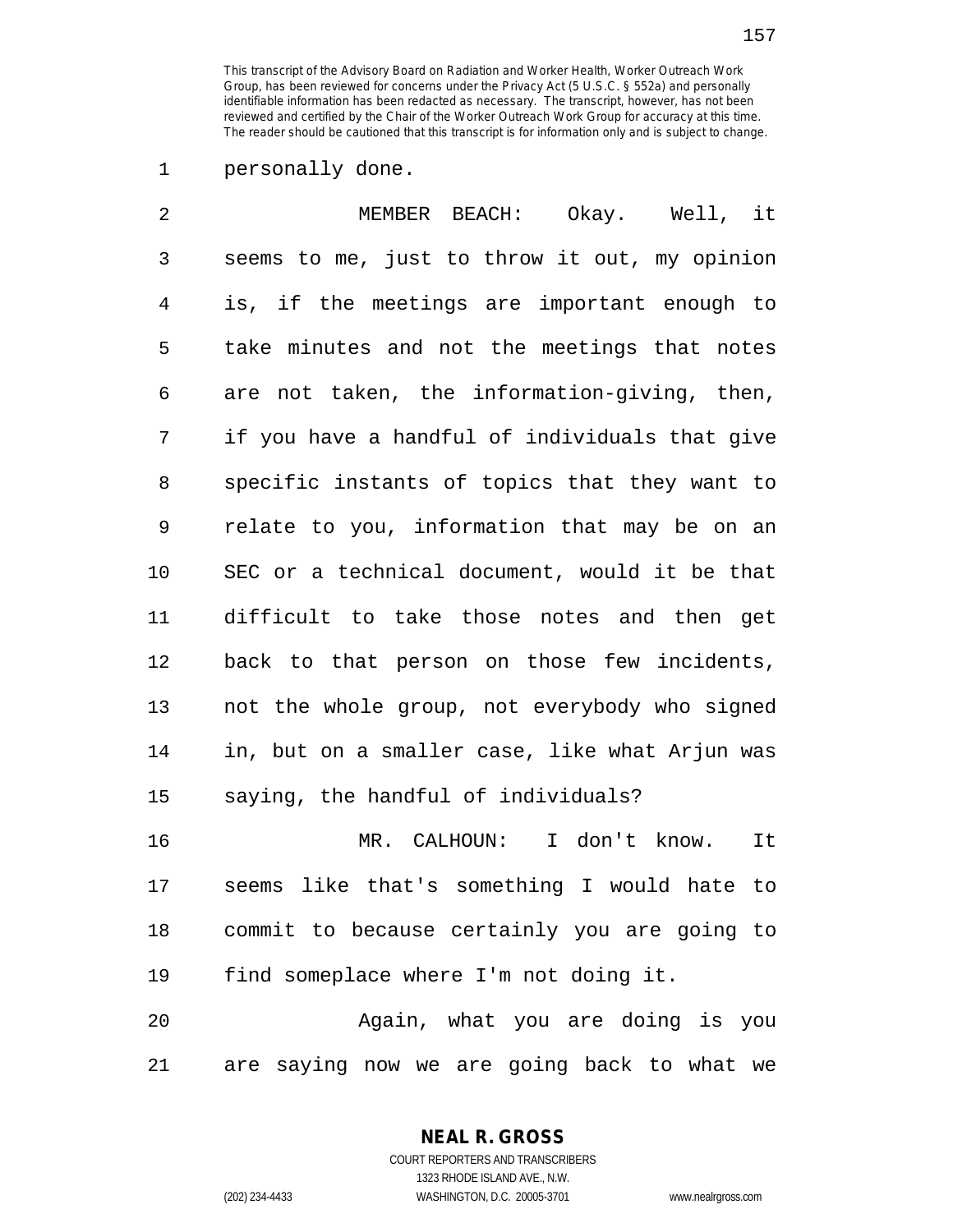1 were kind of not wanting, or you guys weren't 2 kind of wanting, is us assigning, using 3 professional judgment and deciding which 4 should be used and which shouldn't, and 5 tracking those and having people sign them. I 6 don't know if it is necessary to have people 7 sign them.

8 B. DR. MAURO: I have a suggestion. 9 It sounds like the problem is it is difficult 10 to be prescriptive at this point where we are 11 now regarding how we are going to deal with 12 some upcoming or future outreach program, 13 whether it is information-giving or receiving.

14 The idea -- it seems to me the 15 problem is this: everyone is unique. Each 16 one, you come back with. When you come back 17 and you have your notes, and assuming that 18 they are fairly complete and faithful to what 19 has transpired, you have captured, even if it 20 is giving information, you may come back with 21 notes that say, well, we also obtained some

**NEAL R. GROSS**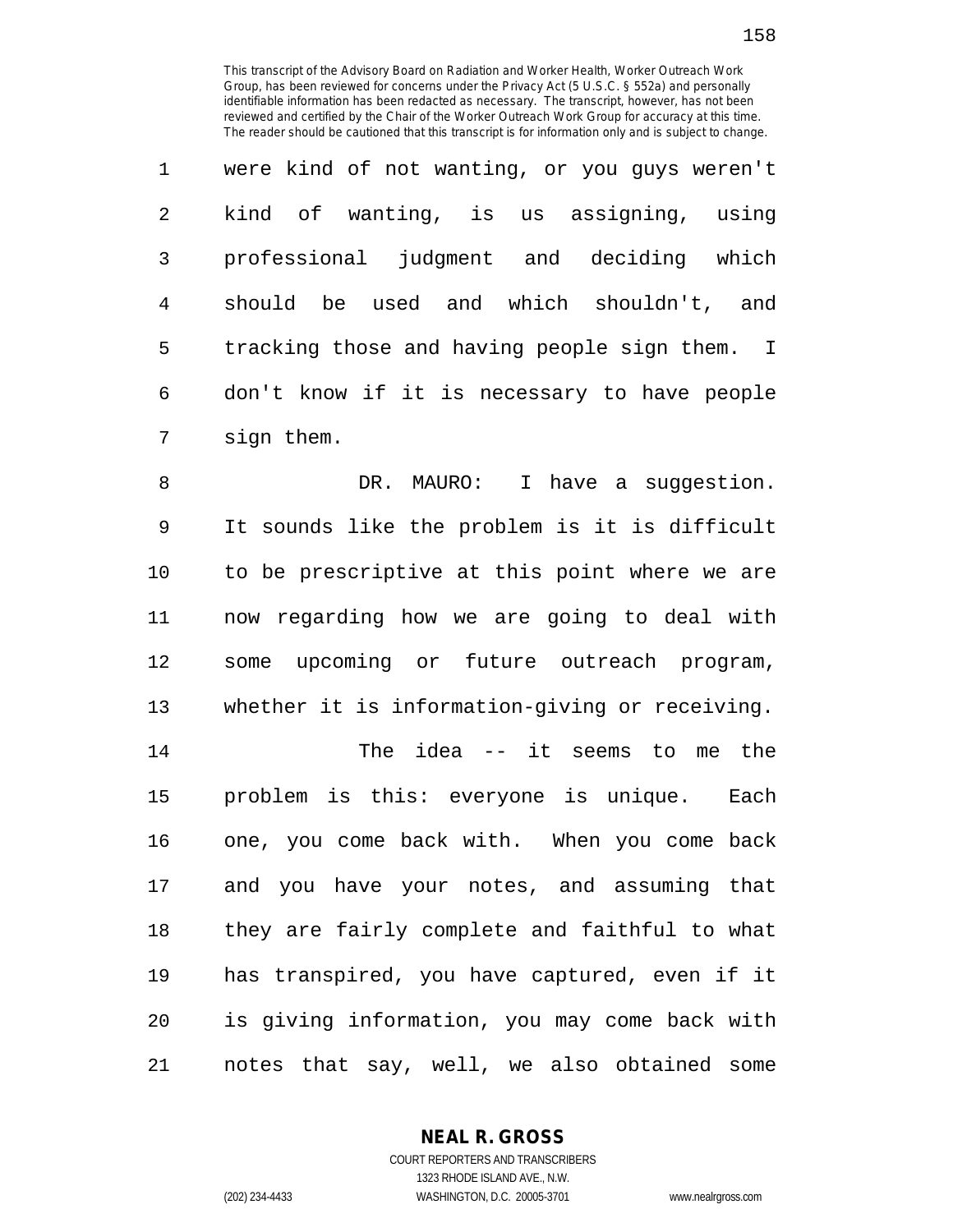| $\mathbf{1}$ | information. And that is all collected.        |
|--------------|------------------------------------------------|
| 2            | Now the problem is this: once we               |
| 3            | have collected all that information and you    |
| 4            | have it before you, you have loaded it up into |
| -5           | the tracking system, the question becomes,     |
| 6            | what do we do with this information, who do    |
| 7            | we follow up with, what should we do.          |

8 And I think that there needs to be 9 some kind of plan. I think it is at that 10 point where you become thoughtful about, okay, 11 this is what we have in front of us. What is 12 the sensible thing to do regarding followup? 13 It may mean that, depending on the nature of 14 the interaction, interfacing with some union 15 representatives that organized the meeting or 16 maybe particular individuals.

17 But I suspect that in each case 18 how you follow up and the degree to which you 19 follow is going to have to be tailored to that 20 particular occasion. And maybe that is all 21 that could be committed to, that there would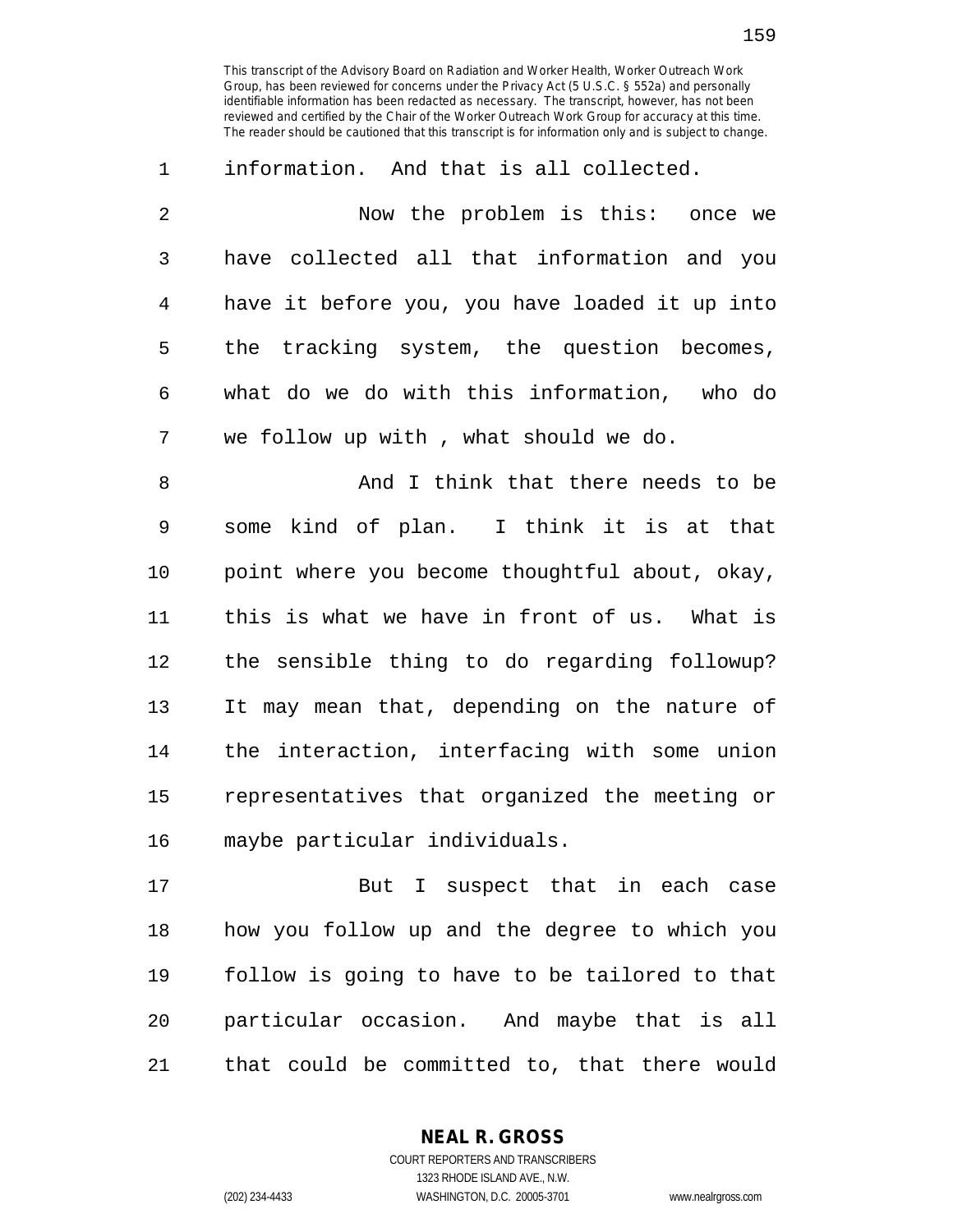1 be some, I guess it would be a follow-up plan 2 that would be generated as a product, and it 3 would be recorded. This is what we believe to 4 be, based on what we brought home, a sensible 5 follow-up plan of what we should do now.

6 Then you are held accountable to 7 that. You have a plan, things you are going 8 to do that are going to be different each 9 time. So you can't be prescriptive now, but 10 at least after you do it, you could sort of 11 lay out what you plan to do, and then hold 12 yourself accountable to doing that and 13 recording what you have done.

14 So this sort of, like, leaves you 15 still with the professional judgment on what 16 you think you need to do. And I agree there 17 is a lot of professional judgment, but it 18 could be made in a collective sense. That is, 19 it is not one person making it; it is the team 20 that has brought back the basket of 21 information, and they together decide what is

> **NEAL R. GROSS** COURT REPORTERS AND TRANSCRIBERS

1323 RHODE ISLAND AVE., N.W. (202) 234-4433 WASHINGTON, D.C. 20005-3701 www.nealrgross.com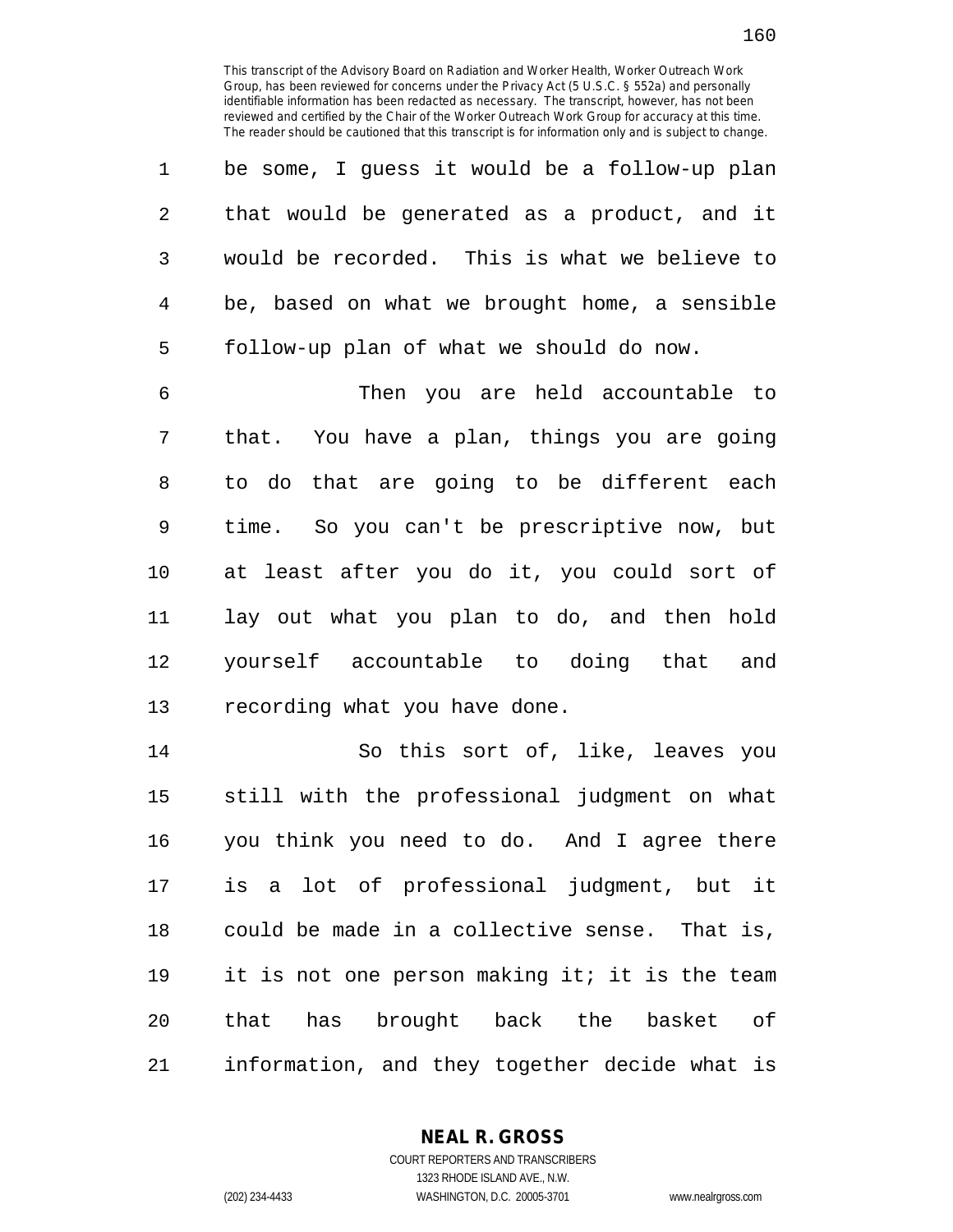1 the sensible thing to do, and you move forward 2 in a way.

3 That way, you would not only have 4 followup that is accountable and recorded, but 5 it is also consistent. That is, the judgments 6 are being by the team, and you could view to 7 make sure that you are approaching each 8 followup with a philosophy that is consistent 9 with the followups that have been made in 10 other venues.

11 11 I mean, that is how I would deal 12 with this dilemma.

13 MR. CALHOUN: The issue is how to 14 put that into a document, since this is the 15 document-review of this process.

16 DR. MAURO: But couldn't that be 17 something in your procedure?

18 MR. CALHOUN: That's what I mean. 19 How do you put that into the document? 20 DR. MAURO: Just what I said.

21 MR. CALHOUN: Do your best to get

**NEAL R. GROSS** COURT REPORTERS AND TRANSCRIBERS

1323 RHODE ISLAND AVE., N.W.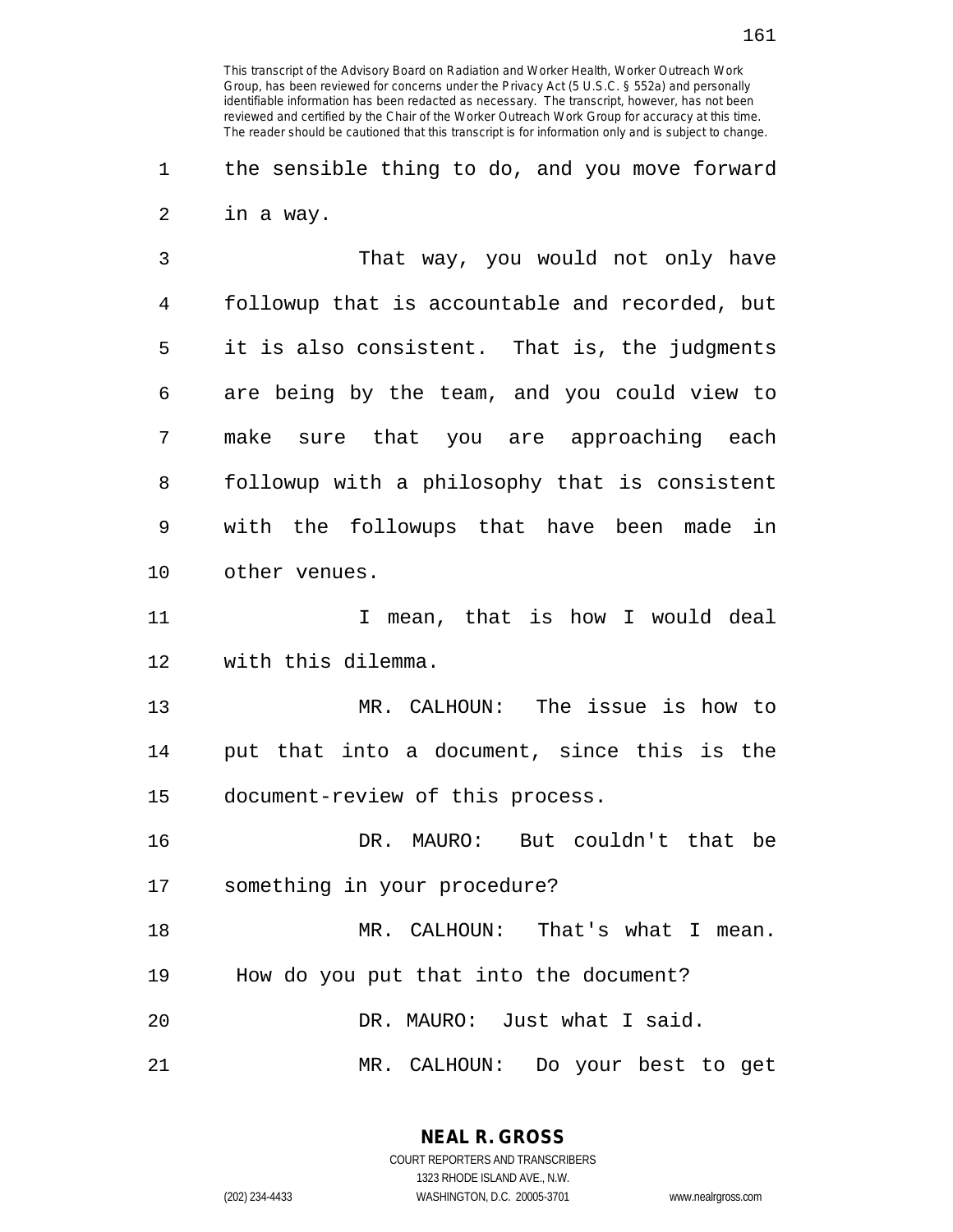This transcript of the Advisory Board on Radiation and Worker Health, Worker Outreach Work Group, has been reviewed for concerns under the Privacy Act (5 U.S.C. § 552a) and personally identifiable information has been redacted as necessary. The transcript, however, has not been reviewed and certified by the Chair of the Worker Outreach Work Group for accuracy at this time. The reader should be cautioned that this transcript is for information only and is subject to change. 1 back to people if you think something is 2 important. I mean, I don't mean to be flip, 3 but that's what we're saying. 4 DR. MAURO: All you are going to 5 do is commit to prepare a plan. 6 MR. CALHOUN: We are committing to 7 thinking about doing something because we are 8 not going to create a plan necessarily if 9 there is nothing to get back to. 10 DR. MAURO: And you'll say that. 11 MR. CALHOUN: So we've got to 12 write something saying we're not going to do 13 something, John? 14 DR. MAURO: In other words, you 15 you'll be held accountable -- 16 MR. CALHOUN: Come on. 17 DR. MAURO: Well, in other words, 18 you're making a commitment that says, when you 19 bring this back, there will be a record 20 created that you folks will prepare that will 21 be part of your tracking system that would

> **NEAL R. GROSS** COURT REPORTERS AND TRANSCRIBERS

1323 RHODE ISLAND AVE., N.W. (202) 234-4433 WASHINGTON, D.C. 20005-3701 www.nealrgross.com

162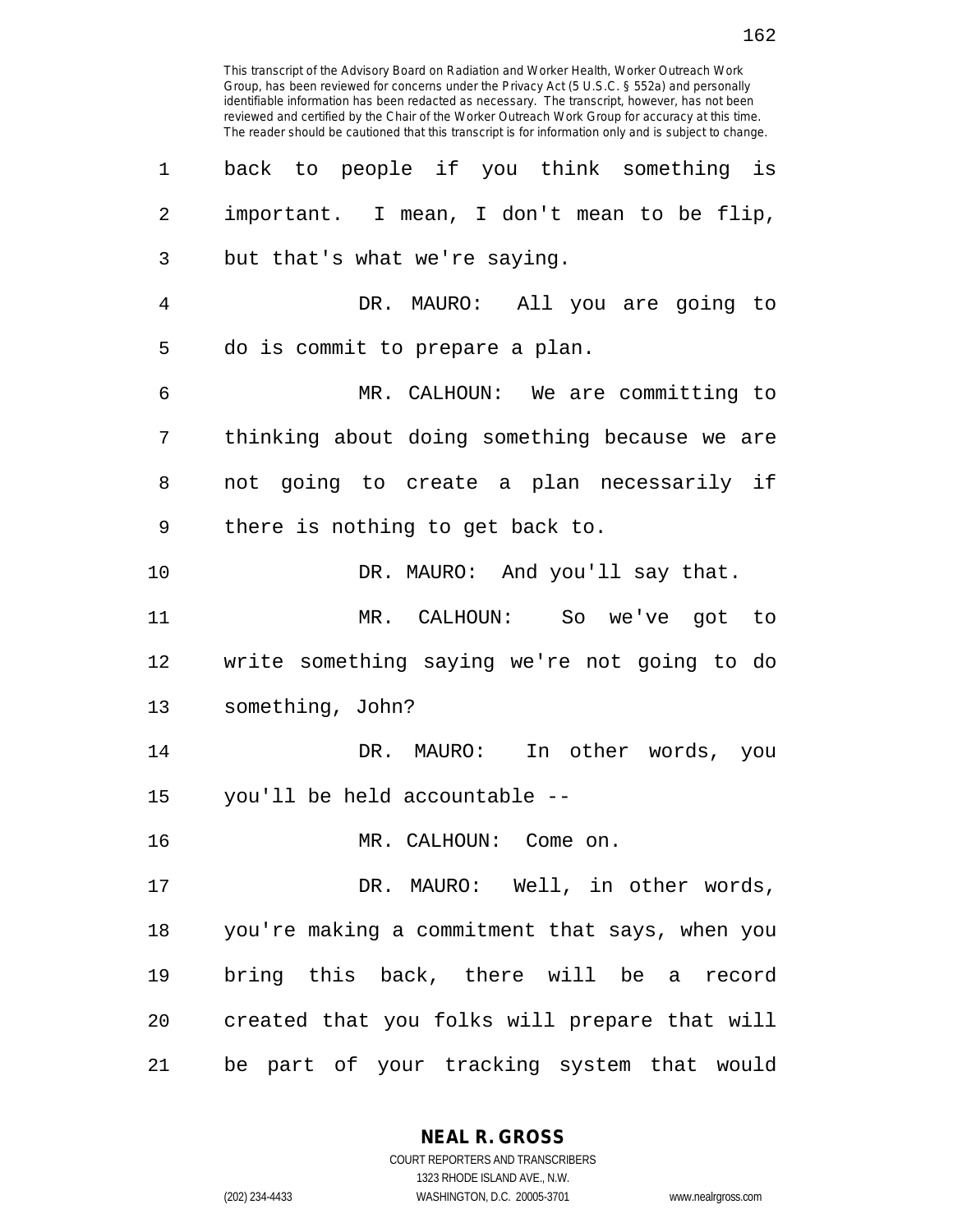| $\mathbf{1}$ | outline what your follow-up activity is going |
|--------------|-----------------------------------------------|
| 2            | to be or what your planned activity is going  |
| 3            | to be. And it is a way to sort of hold        |
| 4            | yourself accountable to following up in a     |
| 5            | systematic way and recording what that        |
| 6            | followup is.                                  |

7 I guess I see that as a minimal 8 approach to dealing with this situation.

9 MR. CALHOUN: It is a minimal 10 approach as long as we refine it or keep it to 11 only those meetings that are meant entirely 12 for fact-gathering and not training meetings 13 or information meetings, and things like that. 14 Then, it's a little bit more manageable.

15 DR. MAURO: Well, I mean, I would 16 leave it to your judgment, but when you come 17 back from whatever your trip is -- and it 18 doesn't really matter, in my mind, what the 19 objective is -- but you bring back a piece of 20 information that is valuable that needs to be 21 followed up on in some capacity. I think that

> **NEAL R. GROSS** COURT REPORTERS AND TRANSCRIBERS

1323 RHODE ISLAND AVE., N.W. (202) 234-4433 WASHINGTON, D.C. 20005-3701 www.nealrgross.com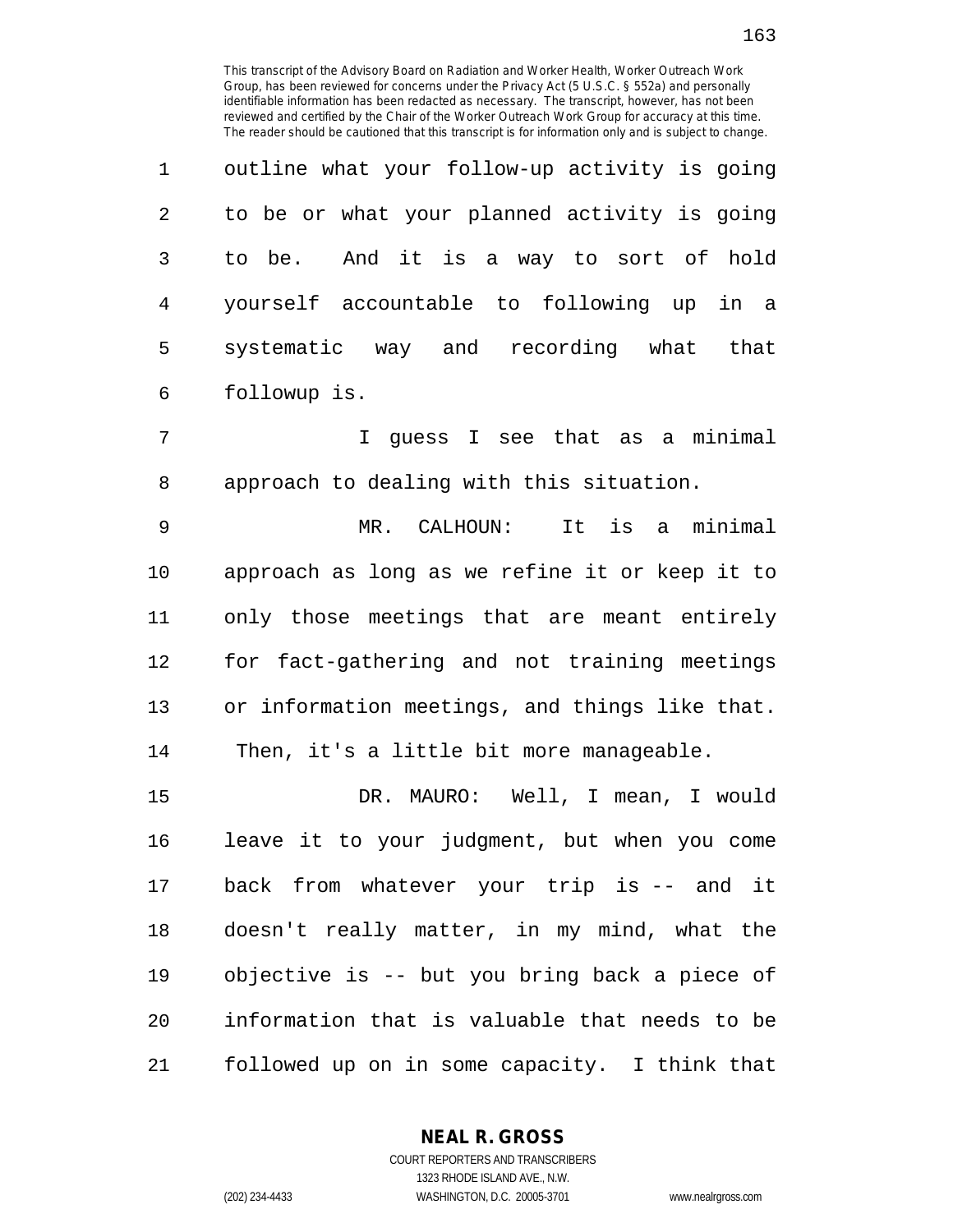| 1              | needs to be recorded and tracked, if you feel  |
|----------------|------------------------------------------------|
| 2              | that way, whether that piece of information    |
| 3              | emerged from a giving or receiving.            |
| $\overline{4}$ | It's a judgment call, of course,               |
| 5              | but it's okay that it's a judgment call. But   |
| 6              | there's a way to track it and hold yourself    |
| 7              | accountable to achieving closure on things     |
| 8              | that you think are important.                  |
| 9              | MR. CALHOUN: So, basically, we                 |
| 10             | put into the procedure, if after any of these  |
| 11             | meetings the HP DCAS, or whoever, decides that |
| 12             | there's information that needs to be followed  |
| 13             | up on, it will be.                             |
| 14             | DR. MAURO: No. The procedure                   |
| 15             | would be NIOSH would make, would review --     |
| 16             | MR. CALHOUN: Well, DCAS, yes.                  |
| 17             | DR. MAURO: -- review the notes                 |
| 18             | that were collected.                           |
| 19             | MR. CALHOUN: Yes.                              |
| 20             | DR. MAURO: It's not the                        |
| 21             | individual that does this. Like I said, you    |

1323 RHODE ISLAND AVE., N.W.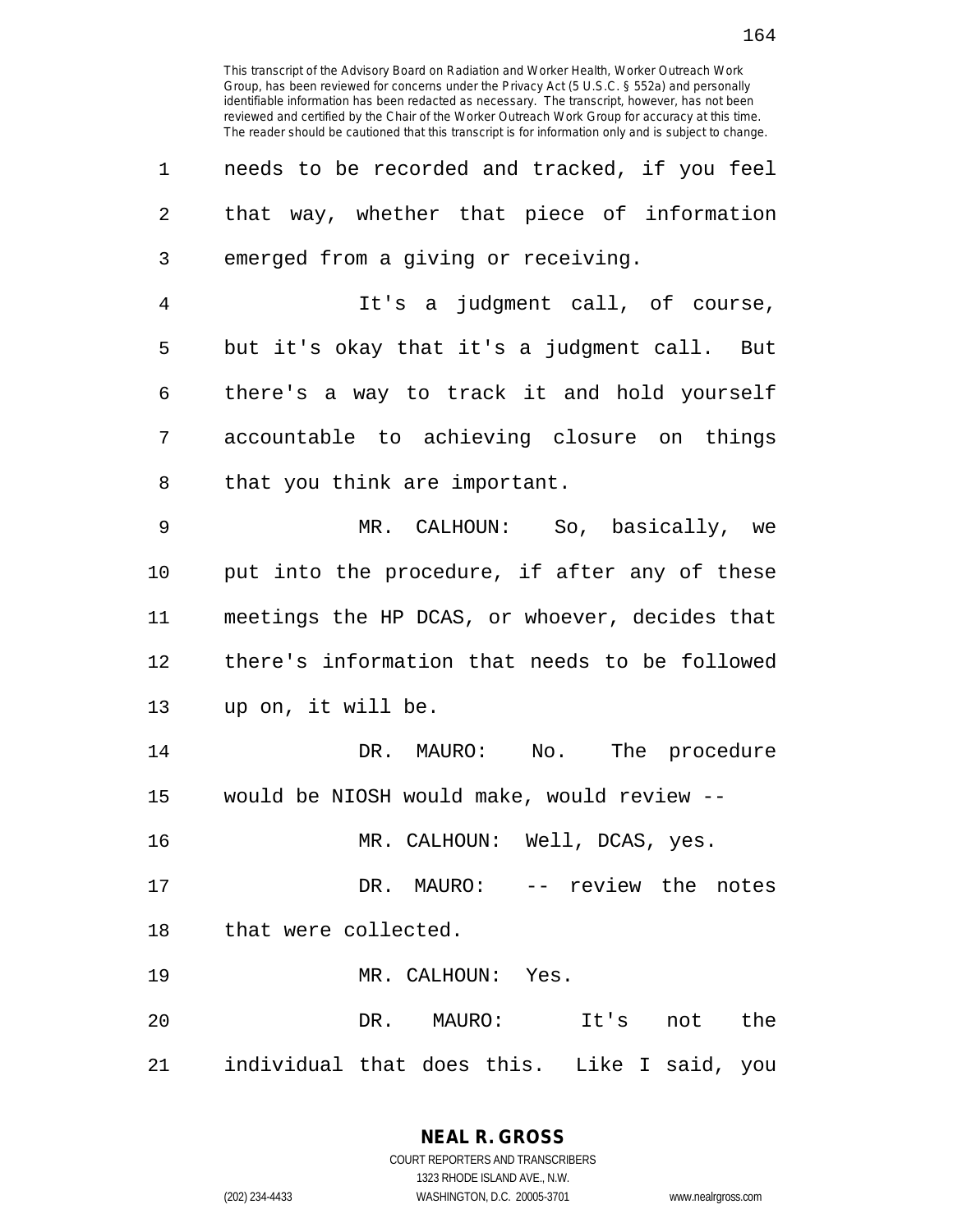| $\mathbf 1$    | are bringing back, after the meeting you're    |
|----------------|------------------------------------------------|
| $\overline{c}$ | bringing back your notes, which could be       |
| 3              | copious --                                     |
| $\overline{4}$ | MR. CALHOUN: Yes.                              |
| 5              | DR. MAURO: -- all of which is                  |
| 6              | going to be captured in your tracking system.  |
| 7              | Then, there is a procedure by which that       |
| 8              | material is reviewed, and it's not one person. |
| 9              | It's a process, just like all of your other    |
| $10$           | processes, a process that you go through that  |
| 11             | makes judgments on what the follow-up          |
| 12             | activities would be. And this is a commitment  |
| 13             | that is made.                                  |
| 14             | Then, that may simply be a                     |
| 15             | notation in the record that NIOSH has reviewed |
| 16             | all of the material that was brought back and  |
| 17             | logged into the OTS and has determined that    |
| 18             | there is no follow-up action necessary. Or     |
| 19             | you may determine these are the follow-up      |
| 20             | actions that we feel are important, and it     |
| 21             | becomes part of the record. And tracking       |

**NEAL R. GROSS** COURT REPORTERS AND TRANSCRIBERS

1323 RHODE ISLAND AVE., N.W.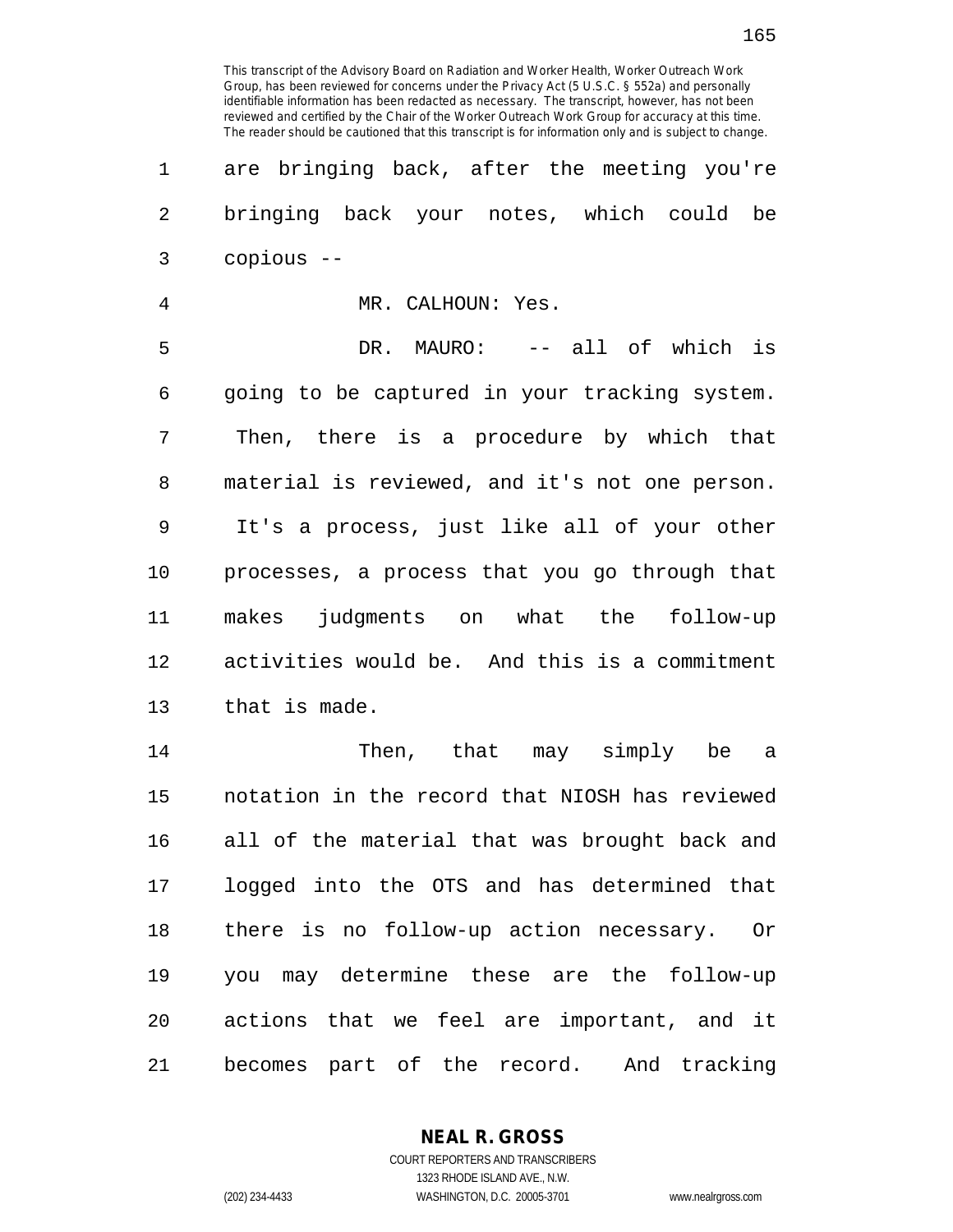1 closure of those action items is on the 2 record.

3 But, you know, as long as it can 4 be shown that there is accountability, that 5 you looked at the material, and listen, if you 6 make a judgment that you don't need to follow 7 up on anything, well, that should be 8 transparent.

9 Now there may be people who don't 10 agree with that, but at least you are laying 11 it all out for everyone to see.

12 MR. CALHOUN: But you understand 13 that during any one of these meetings there 14 may be things that we don't even take notes 15 on, that we make the determination to not take 16 notes on because we don't believe that they're 17 going to have an impact. And then to bring 18 home everything --

19 DR. MAURO: Yes.

20 MR. CALHOUN: -- and then make a 21 determination that we don't need to follow up

**NEAL R. GROSS**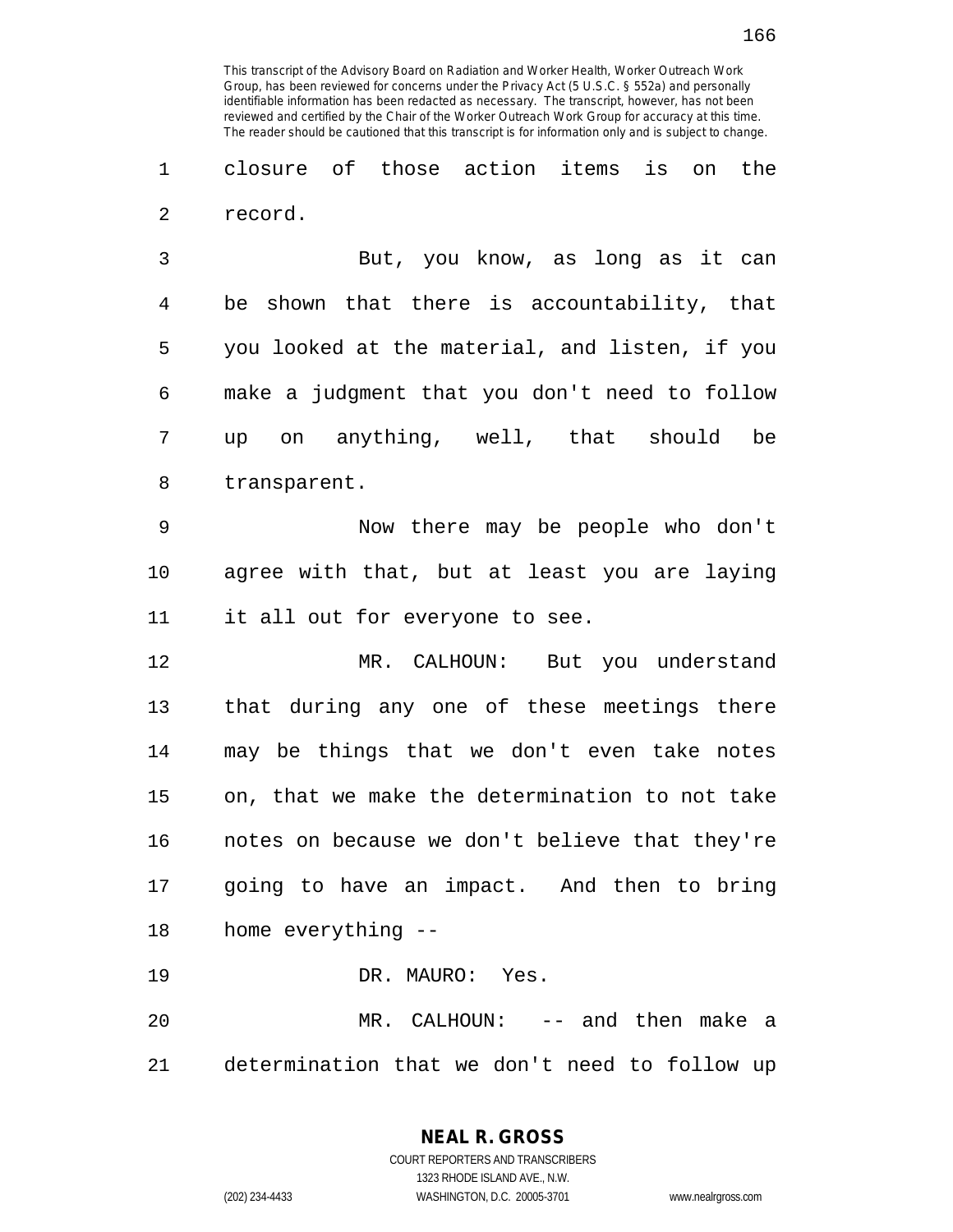| 1  | on them, that could pose really a monster.    |
|----|-----------------------------------------------|
| 2  | DR. MAURO: Well, no, I mean we're             |
| 3  | in the same position. That is, when we are    |
| 4  | out there talking to people, as Joe described |
| 5  | earlier, and Arjun, yes, of course, we are    |
| 6  | going to make judgments, you have to, as a    |
| 7  | team, on what material, what information that |
| 8  | you have heard that you think is important.   |
| 9  | No one could expect more than that. And you   |
| 10 | bring back what you think is important.       |

11 And it's true, you might have 12 missed something important or you might have 13 captured something that is unimportant, but 14 all you can do is the best you can. But the 15 idea being to collect it and then think, be 16 thoughtful about it afterward.

17 17 If you miss something important, I 18 mean no one could hold you accountable that 19 someone may have made a judgment not to copy 20 something down that turned out to be important 21 later. I mean, I don't think anyone is going

**NEAL R. GROSS**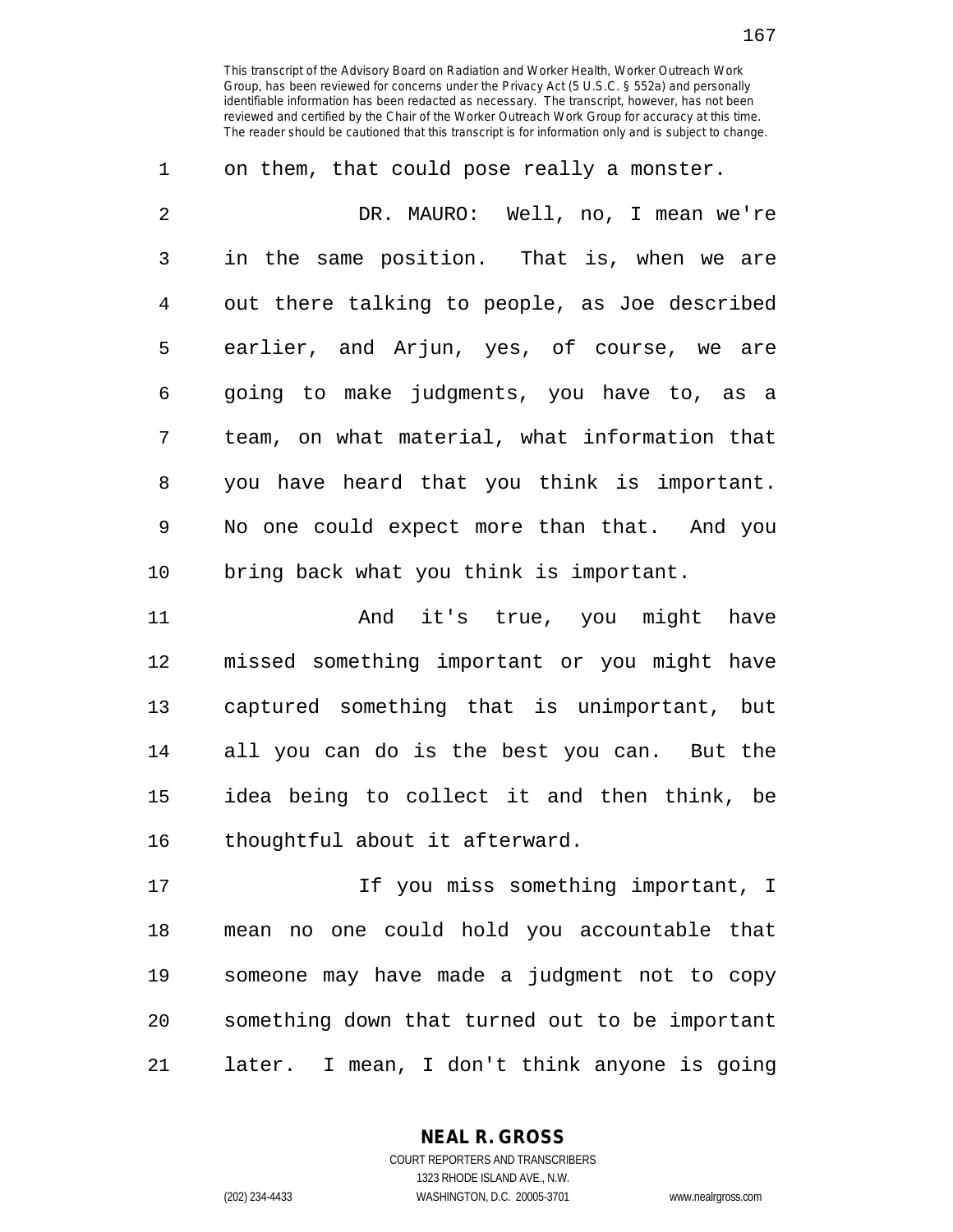1 to fault you for that.

| 2  | MR. CALHOUN: Well, it sounds to                |
|----|------------------------------------------------|
| 3  | me that the changes that would be considered   |
| 4  | for the procedure would still be very generic. |
| 5  | DR. MAURO: Yes. All I was trying               |
| 6  | do was not be prescriptive because it<br>to    |
| 7  | sounds like it is really inappropriate, given  |
| 8  | the complexity and the nuance that there is    |
| 9  | and all the facets of what you are dealing     |
| 10 | with. To be prescriptive may be burdensome     |
| 11 | and inappropriate and you are going to be held |
| 12 | accountable to something that you really can't |
| 13 | be held accountable to.                        |
| 14 | So I try to step it back and make              |
| 15 | it a little more general. It sounds like it    |
| 16 | is general, but at the same time you will be   |
| 17 | creating an accountability to yourself that    |
| 18 | you are going to do the best you can to track  |
| 19 | all this material. What that tracking will be  |
| 20 | is to be judged, determined on a case-by-case  |
| 21 | basis, but it would be in the record and       |

**NEAL R. GROSS** COURT REPORTERS AND TRANSCRIBERS

1323 RHODE ISLAND AVE., N.W. (202) 234-4433 WASHINGTON, D.C. 20005-3701 www.nealrgross.com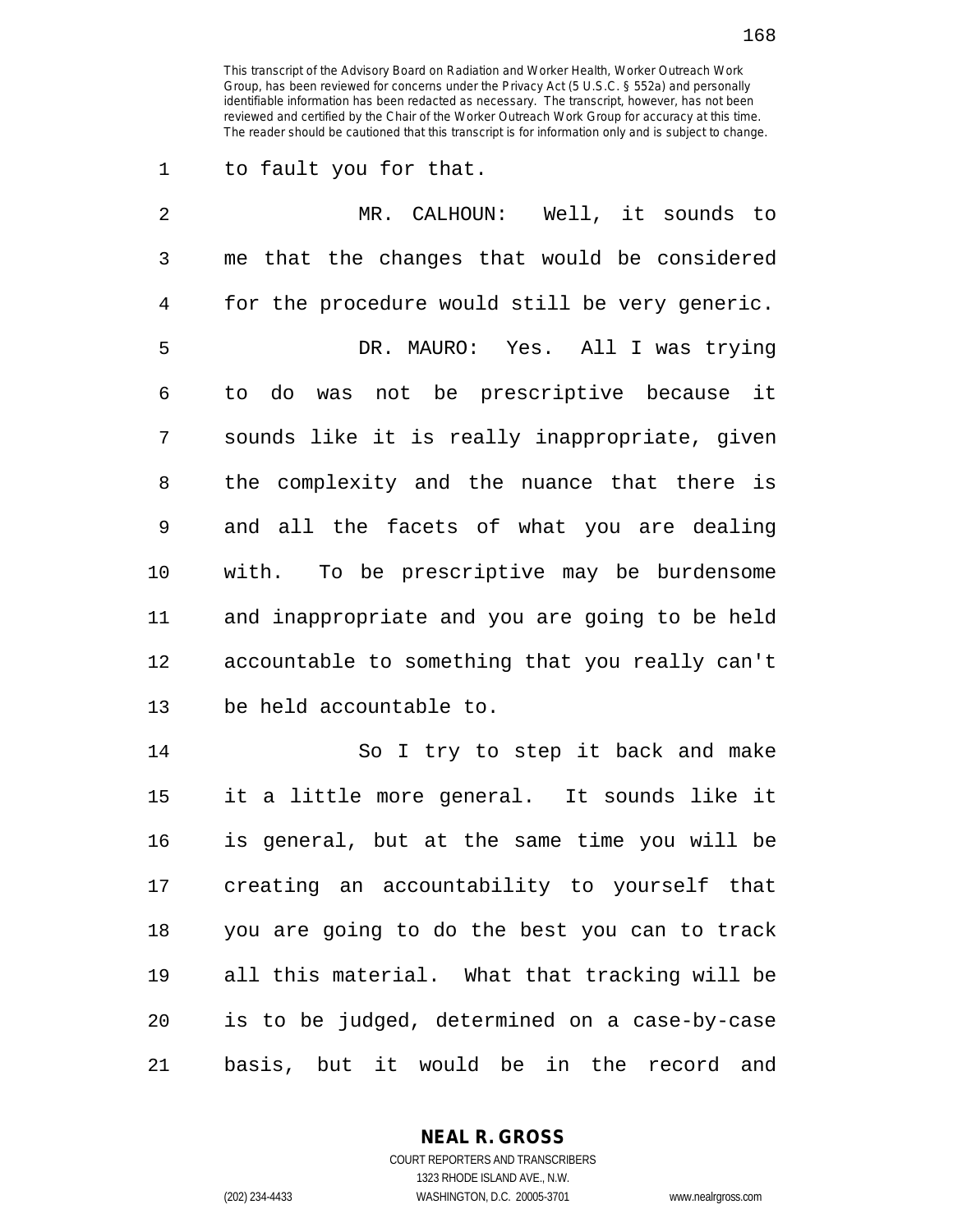| 1              | transparent and available for everyone to see. |
|----------------|------------------------------------------------|
| $\overline{2}$ | MR. KATZ: So, John, if I                       |
| 3              | understand, I mean, it sounds pretty simple.   |
| 4              | It sounds like you're just saying, after you   |
| 5              | come back with your minutes, and so on, you    |
| 6              | have an action plan --                         |
| 7              | DR. MAURO: Yes, but it's --                    |
| 8              | MR. KATZ: -- you know, a note in               |
| 9              | the record, whatever you want to call it, an   |
| 10             | action plan which the team considers and lays  |
| 11             | out which ones are going to be actionable.     |
| 12             | Then, the actionable items, of course, end up  |
| 13             | in your tracking system.                       |
| 14             | DR. MAURO: Yes, I guess it's as                |
| 15             | simple as that.                                |
| 16             | if there<br>$MR.$ $KATZ:$<br>And<br>is         |
| 17             | nothing, then there is just a memo that says,  |
| 18             | you know, there was nothing that required      |
| 19             | actions, whatever, but it just sort of closes  |
| 20             | the loop on --                                 |
| 21             | DR. MAURO: I guess that's all I'm              |

**NEAL R. GROSS**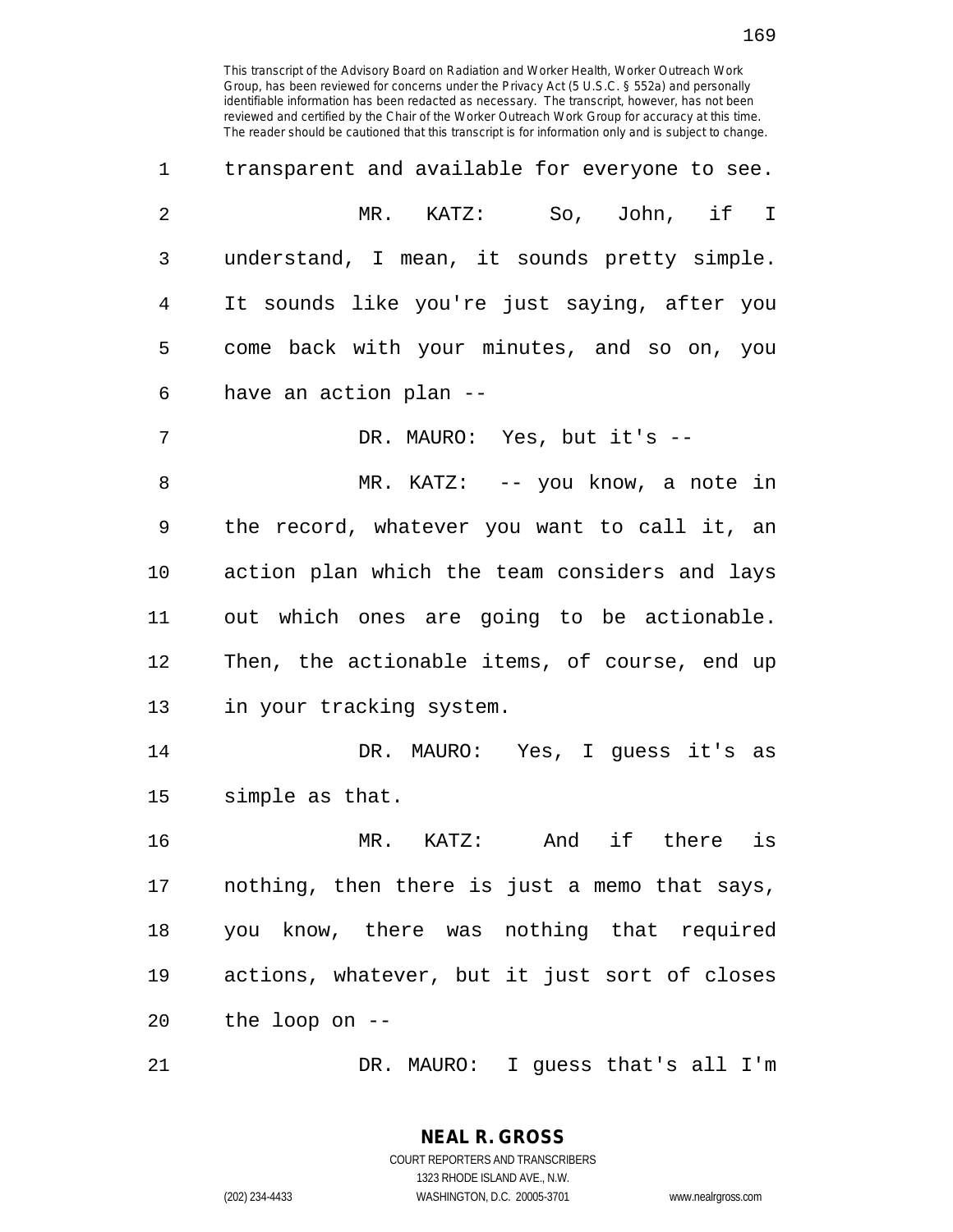1 saying. It's pretty simple. It doesn't seem 2 to me very burdensome, but, at the same time, 3 it does create a record and accountability 4 that these judgments are made because the 5 basket of information will be there in the 6 OTS.

7 Now whether or not you want to 8 make the tracking system information 9 available, that's a different question. I 10 guess I am more concerned that, once you do 11 have the information, that it becomes 12 transparent of the follow-up actions that are 13 being taken regarding all these different 14 matters and you have a record of what has been 15 done.

16 I don't know. Maybe you are doing 17 it already.

18 It seems to me it is in accord 19 with what Arjun was talking about, but Arjun 20 wasn't sure of how specific it could be and 21 how prescriptive it needs to be. So, I just

**NEAL R. GROSS**

170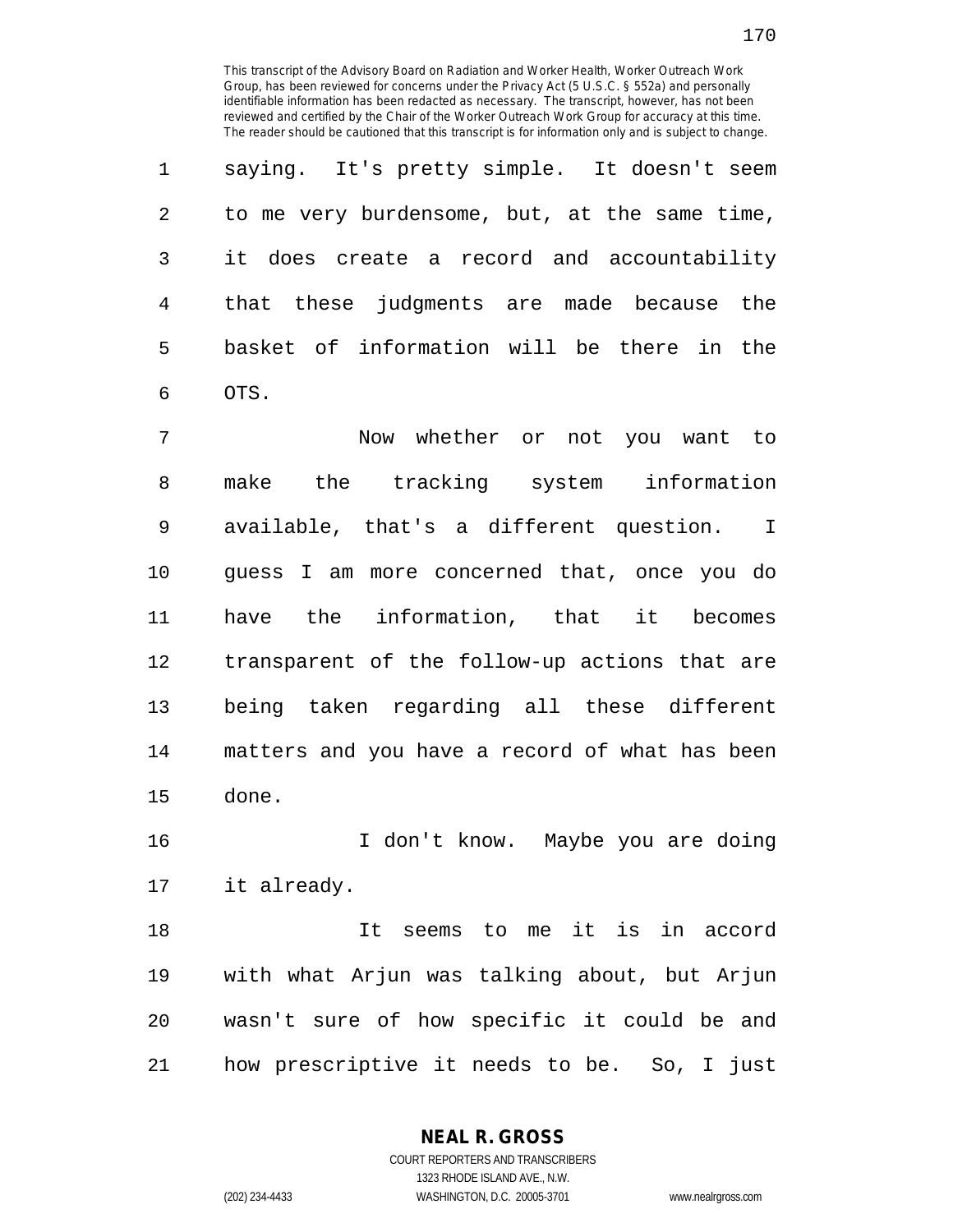1 stepped it back to say, well, don't make it 2 prescriptive. Just make it a system that at 3 least holds the organization accountable to 4 follow up.

5 MR. CALHOUN: Well, I think that 6 certainly, if we come back from a meeting with 7 something that we believe needs to be added to 8 the tracking system, we would add it. Now, if 9 somebody says that, we didn't wear TLDs or 10 TLDs were zero or a missed dose, they were 11 always zero, and how could I possibly get 12 zero, I don't think I need to write something 13 that says that I'm not going to address that. 14 DR. MAKHIJANI: I agree with that.

15 MR. CALHOUN: So, I would just as 16 soon deal with the positives and make the 17 professional judgment, if there's something 18 that comes up that we believe is important, we 19 add that into the tracking system and we track 20 it to completion.

21 DR. MAURO: Okay.

## **NEAL R. GROSS** COURT REPORTERS AND TRANSCRIBERS 1323 RHODE ISLAND AVE., N.W.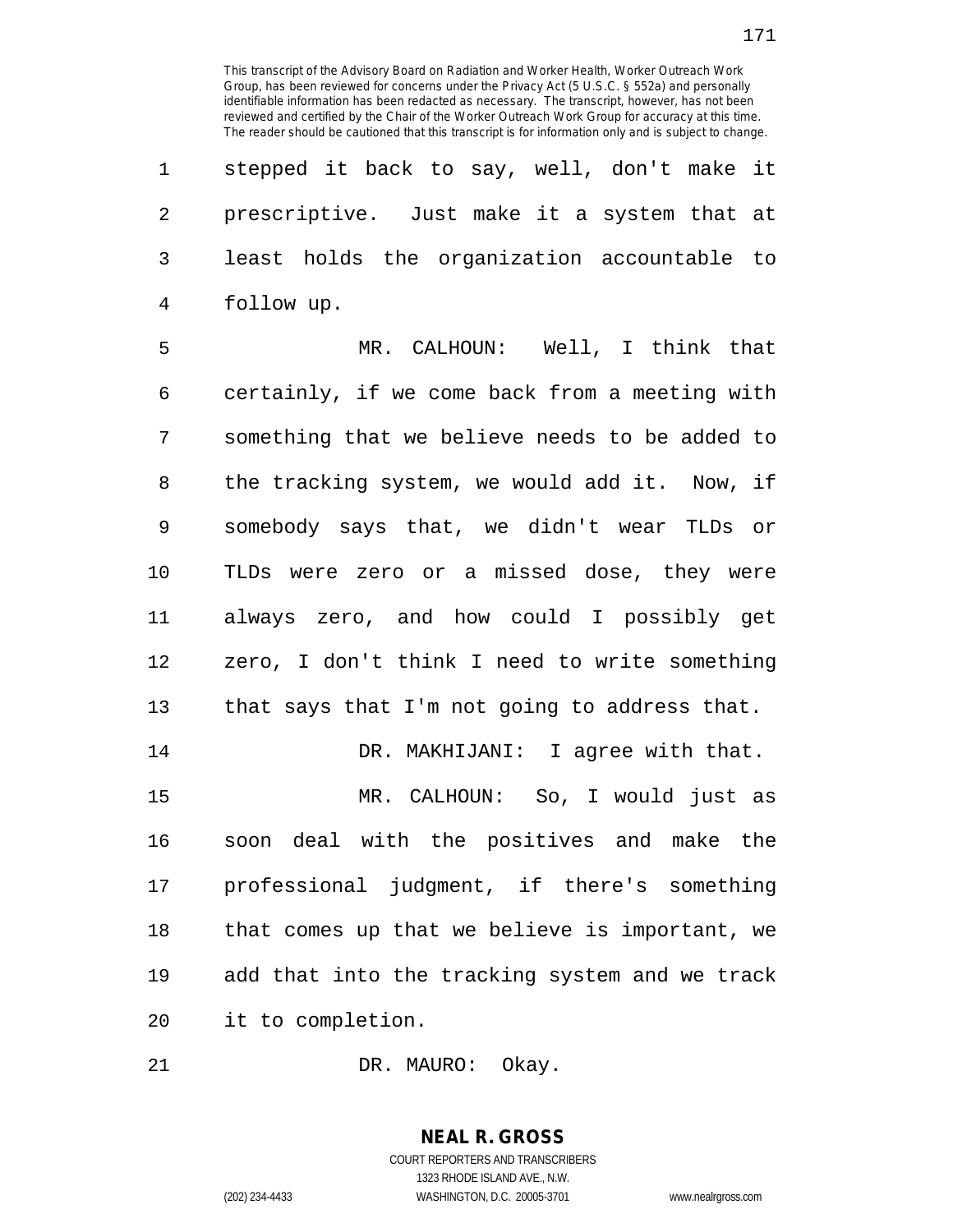| 1              | MR. KATZ: So the only thing that               |
|----------------|------------------------------------------------|
| $\overline{2}$ | is being said here is, after the meeting when  |
| 3              | you collect your thoughts, you write a little  |
| $\overline{4}$ | action memo that says, here are the items that |
| 5              | are actionable --                              |
| 6              | MR. CALHOUN: They're actionable                |
| 7              | items.                                         |
| 8              | MR. KATZ: $--$ if they are. Or                 |
| 9              | there were no items that were. And then it's   |
| 10             | transparent.                                   |
| 11             | MR. CALHOUN: But we don't do that              |
| 12             | right now.                                     |
| 13             | MR. KATZ: You don't do that?                   |
| 14             | MR. CALHOUN: We don't say that                 |
| 15             | there's no action items.                       |
| 16             | MR. KATZ: Oh, I know, but there's              |
| 17             | a suggestion on the table that that might be a |
| 18             | good thing to do because it just gives         |
| 19             | accountability and closes the --               |
| 20             | MR. CALHOUN: Suggestion noted.                 |
| 21             | MR. KATZ: Right. Okay.                         |

**NEAL R. GROSS** COURT REPORTERS AND TRANSCRIBERS 1323 RHODE ISLAND AVE., N.W.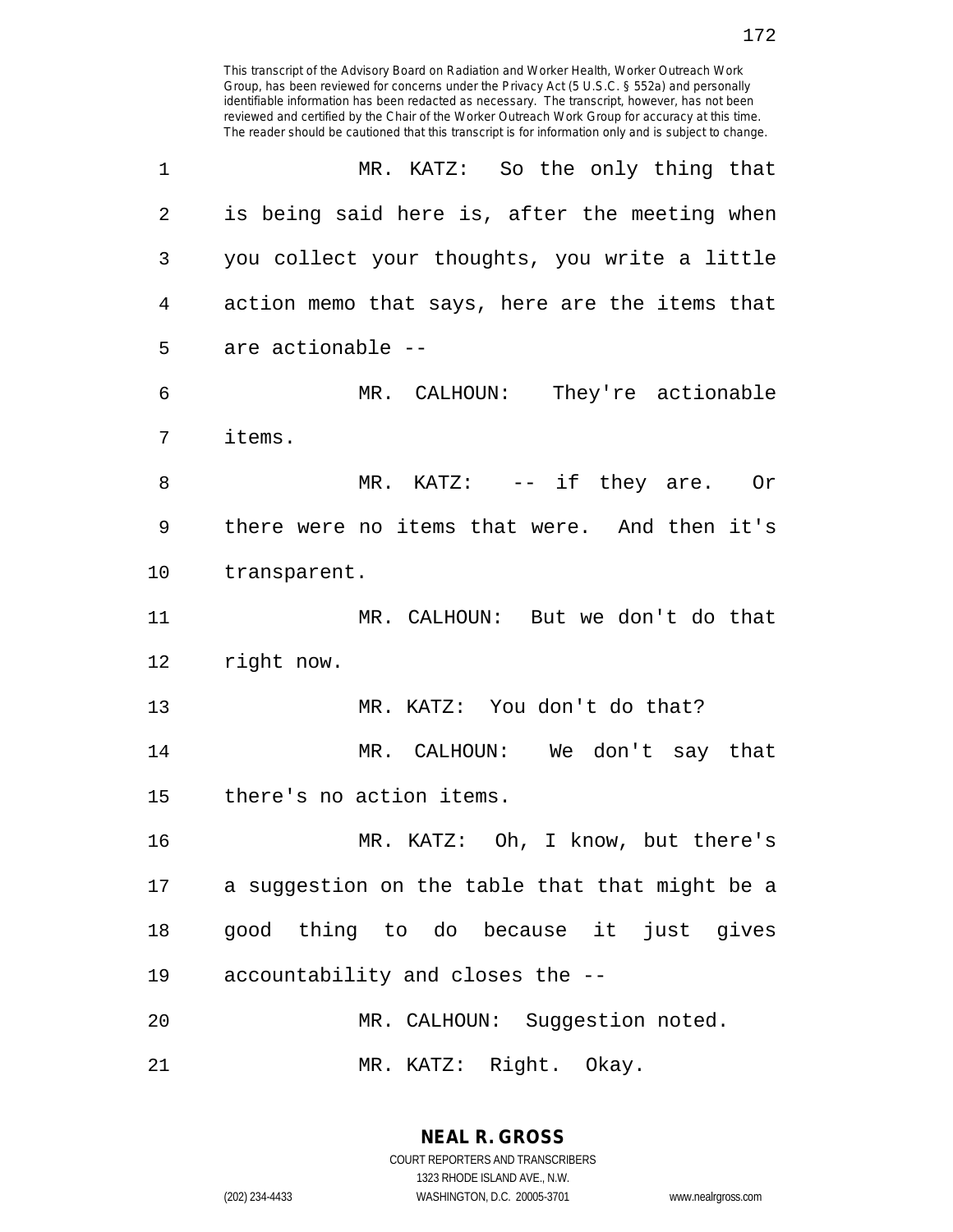| $\mathbf 1$    | (Laughter.)                                   |
|----------------|-----------------------------------------------|
| $\overline{2}$ | That's progress.                              |
| 3              | CHAIRMAN GIBSON: So that's 4 or               |
| 4              | what do we call it?                           |
| 5              | MS. ROBERTSON-DEMERS: Well, we've             |
| 6              | got some action items.                        |
| 7              | CHAIRMAN GIBSON: Do we call it a              |
| 8              | standoff or what?                             |
| 9              | (Laughter.)                                   |
| 10             | MR. CALHOUN: No.<br>I have to                 |
| 11             | address it at the next meeting, obviously.    |
| 12             | CHAIRMAN GIBSON: In progress.                 |
| 13             | MR. CALHOUN: And I don't know                 |
| 14             | about this two-track system. I'm not sure     |
| 15             | what that means, and I don't know.<br>That    |
| 16             | almost seems like that is beyond the scope of |
| 17             | this document because that's like, how do you |
| 18             | proceduralize that? Do you say, make sure to  |
| 19             | weight comments from workers as much as       |
| 20             | professionals. I don't know how to address    |
| 21             | that in a procedure.                          |

**NEAL R. GROSS** COURT REPORTERS AND TRANSCRIBERS 1323 RHODE ISLAND AVE., N.W.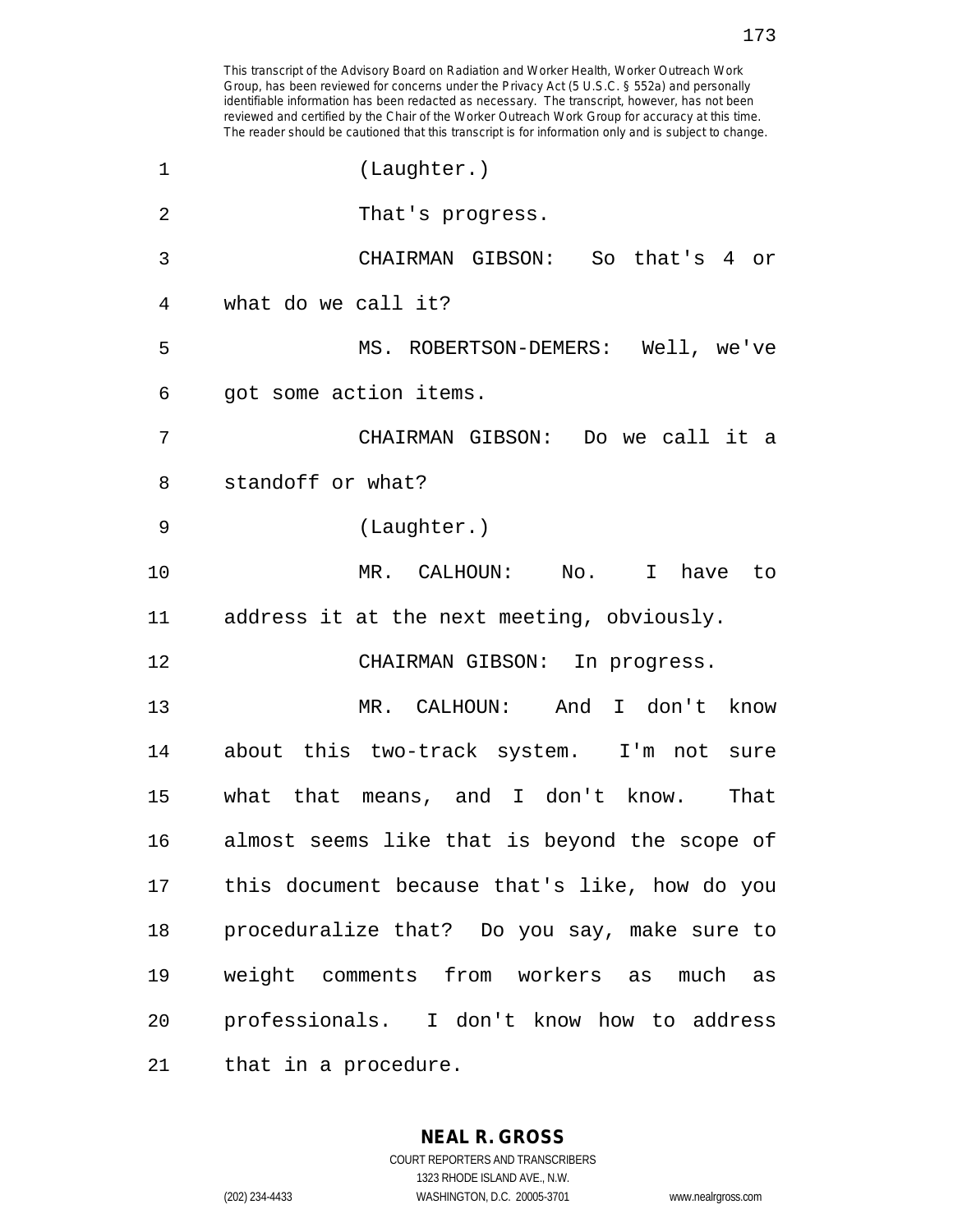1 MS. ROBERTSON-DEMERS: You had an 2 idea. 3 MEMBER SCHOFIELD: I think that's 4 one terminology that you have got to be really 5 careful when you say, well, we have comments 6 from workers and we have comments from 7 professionals. You're telling those workers 8 they're not professionals. They are 9 professionals. 10 MR. CALHOUN: No, we're not. 11 We're just talking here in a group. 12 MEMBER MUNN: Plus, you tell the 13 professionals they're not workers. 14 MEMBER SCHOFIELD: Yes, yes. So, 15 you've got to be careful exactly how you word 16 it. Otherwise, one group or the other is 17 going to be -- 18 MR. KATZ: The finding was not 19 that, about the sort of judgment that goes in 20 terms of weighting. The finding was about 21 treating them equivalently in terms of

> **NEAL R. GROSS** COURT REPORTERS AND TRANSCRIBERS

> > 1323 RHODE ISLAND AVE., N.W.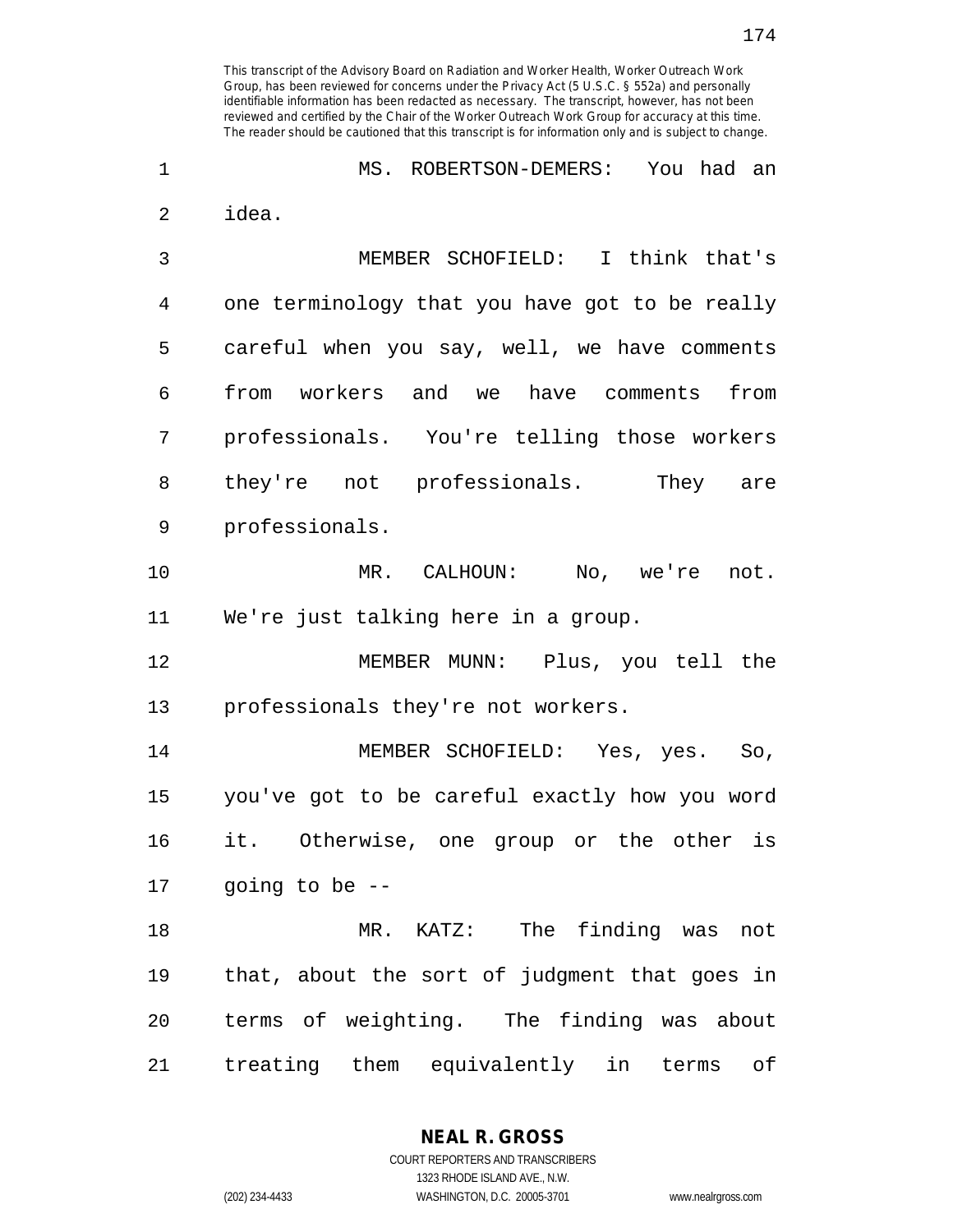1 documentation, and so on, for these other 2 venues.

3 So, I had suggested for all of the 4 other venues that fall outside of PROC-12, 5 like we talked about, like the docket, like 6 closeout interviews, and so on, one way to 7 treat those equivalently in terms of handling 8 of the information would be to track also the 9 action items that come out of those other 10 venues in your OTS system, just as you do the 11 ones that come under PROC-12.

12 And that would be responsive to 13 the comment that is here from SC&A, which is 14 treat them equally: the information. In other 15 words, manage that information with equal sort 16 of prudence or whatever you want to call that 17 tracking system.

18 MR. CALHOUN: Well, there's some 19 mechanics that I don't know if we can do that 20 with, with the OTS, and I'm not familiar with 21 OTS all that much.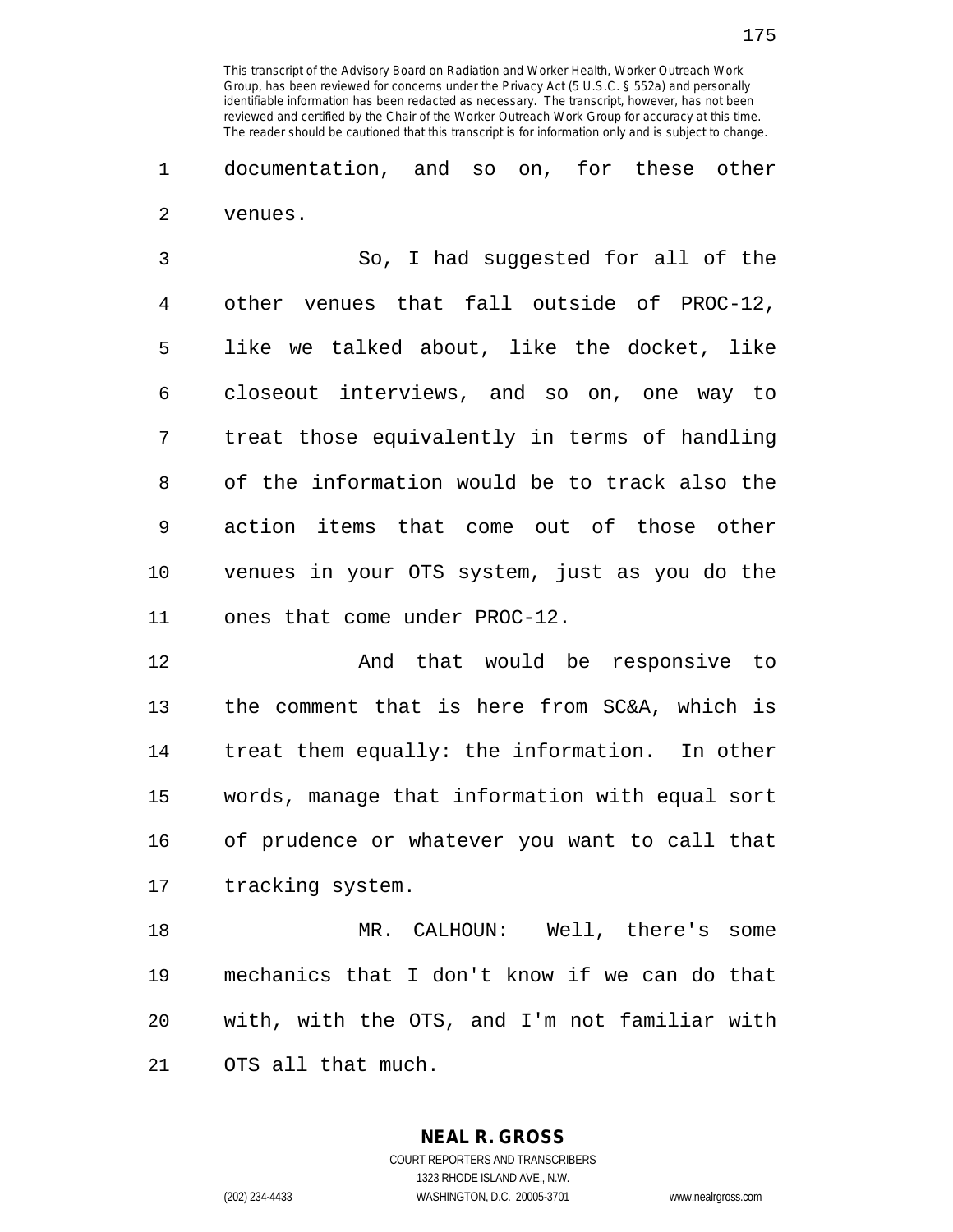1 MR. KATZ: So, is that practical, 2 to add those other items to OTS, the action 3 items? 4 MR. JOHNSON: It would have to be 5 a separate system. 6 MR. KATZ: Because? 7 MR. JOHNSON: Because the Outreach 8 Tracking System, the focus is structured on 9 meetings, meetings for a particular site, not 10 the website, not the emails, not other 11 perceived venues of outreach. And if I start 12 doing this, it is just going to be a 13 haberdashery of different things in the 14 tracking system that will be trackable, but it 15 is not going to have the same meaning 16 associated with what the overall Outreach 17 Tracking System was meant to do. 18 MR. KATZ: So someone has already 19 done some software development to produce your 20 OTS, right? But you're saying that you can't 21 like add another column that is for these

This transcript of the Advisory Board on Radiation and Worker Health, Worker Outreach Work Group, has been reviewed for concerns under the Privacy Act (5 U.S.C. § 552a) and personally identifiable information has been redacted as necessary. The transcript, however, has not been reviewed and certified by the Chair of the Worker Outreach Work Group for accuracy at this time. The reader should be cautioned that this transcript is for information only and is subject to change.

> **NEAL R. GROSS** COURT REPORTERS AND TRANSCRIBERS 1323 RHODE ISLAND AVE., N.W.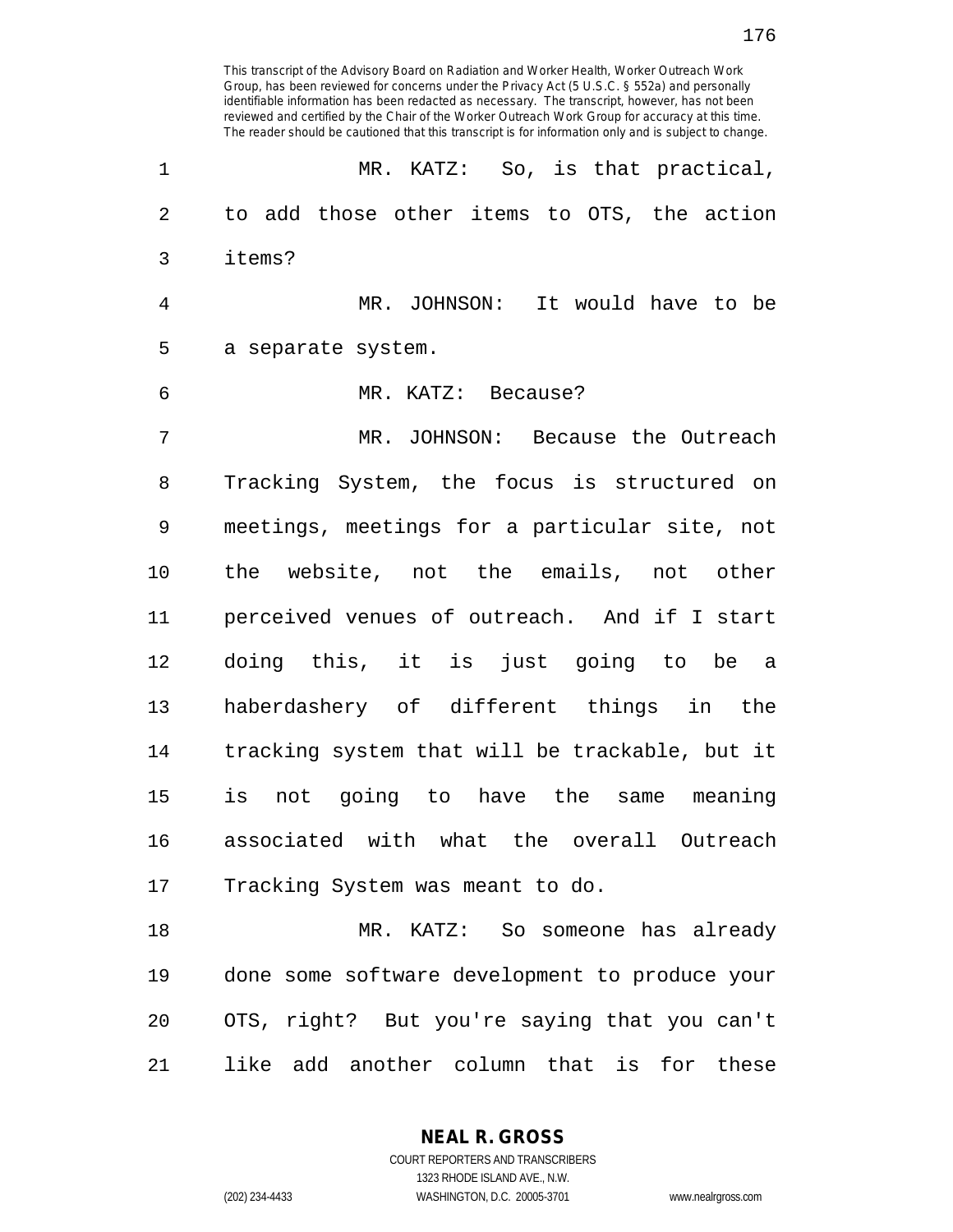1 other venues that would -- I mean, basically, 2 that's all you're talking about.

3 Beyond the venue, I mean, it is 4 the same issue. You have an action item and 5 you want to make sure that there's followup, 6 what the followup was on that.

7 MR. JOHNSON: I am not a 8 programmer, so I don't know how the 9 intricacies go in the back of this whole thing 10 and how it is written and stuff like that. 11 And it is easy to say, yes, you can add 12 another column on there and just say other, 13 and the other could be all the other 14 associated items.

15 I would have to go back and talk 16 with these folks and see what their resource 17 loading is in order to develop or backfit this 18 thing to do something like that, and I would 19 have to also go back and talk with Stu to make 20 sure that he's in conjunction, you know, on 21 the same page.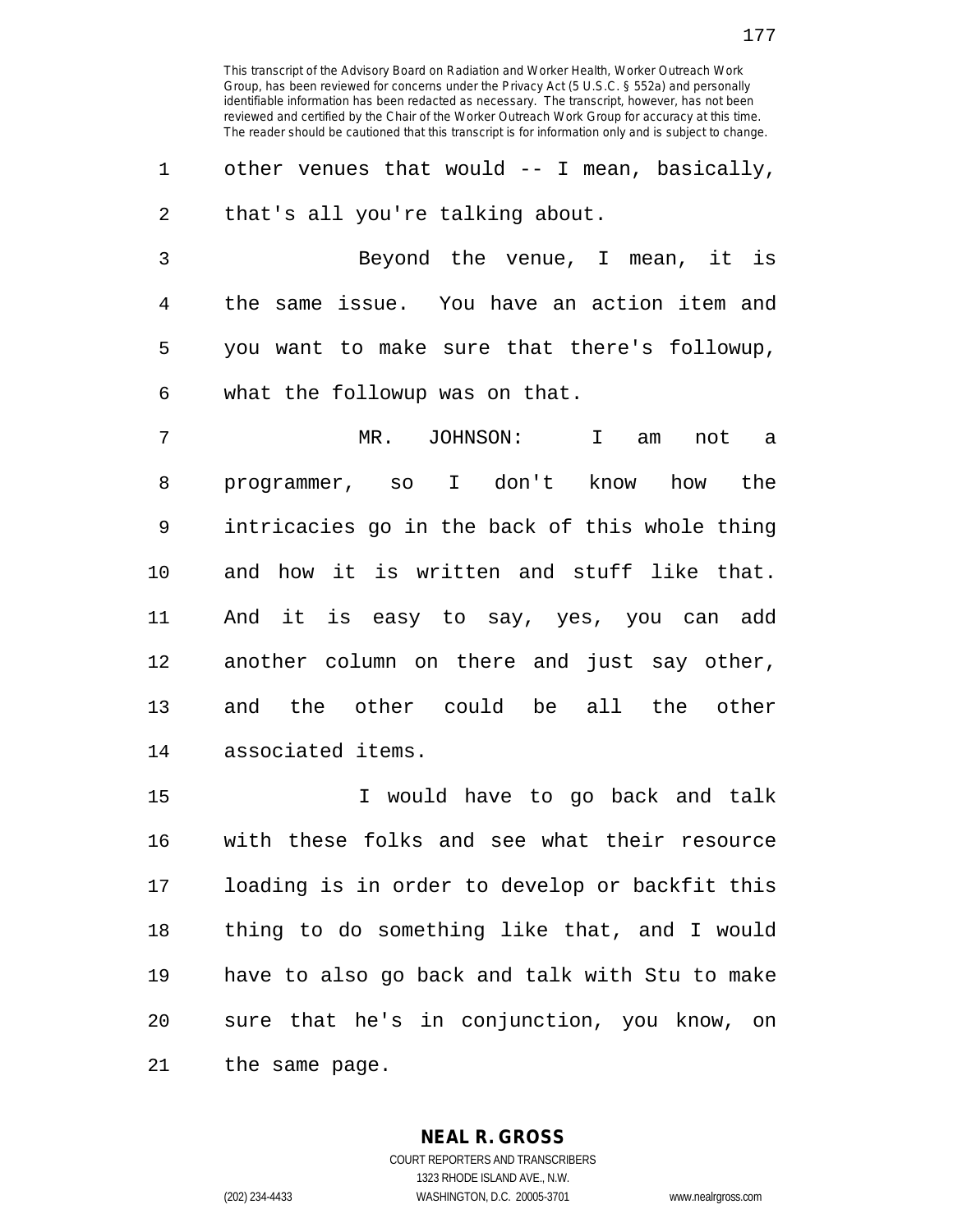| 1              | MR. KATZ: Right. No, there's no                |
|----------------|------------------------------------------------|
| $\overline{2}$ | question, obviously, this is a management      |
| 3              | decision on the part of DCAS, and it would     |
| 4              | probably take programming.                     |
| 5              | I mean, in the Procedures                      |
| 6              | Subcommittee we have been doing a lot of this  |
| 7              | database development work, and it does take    |
| 8              | resources and all that. So that's clear.       |
| 9              | I mean, my point earlier was that,             |
| 10             | if management at DCAS thinks it's important to |
| 11             | manage these other sources of information      |
| 12             | where they impact, then if don't you have a    |
| 13             | system, a management system, you know it is    |
| 14             | not going to happen. I mean, if there's no     |
| 15             | tracking, you know you have no way of having   |
| 16             | accountability internally.                     |
| 17             | MR. CALHOUN: How about saying we               |
| 18             | will look at the feasibility?                  |
| 19             | MR. KATZ: Yes, I think that would              |
| 20             | be good.                                       |
|                |                                                |

21 MEMBER BEACH: That would be

## **NEAL R. GROSS** COURT REPORTERS AND TRANSCRIBERS

1323 RHODE ISLAND AVE., N.W. (202) 234-4433 WASHINGTON, D.C. 20005-3701 www.nealrgross.com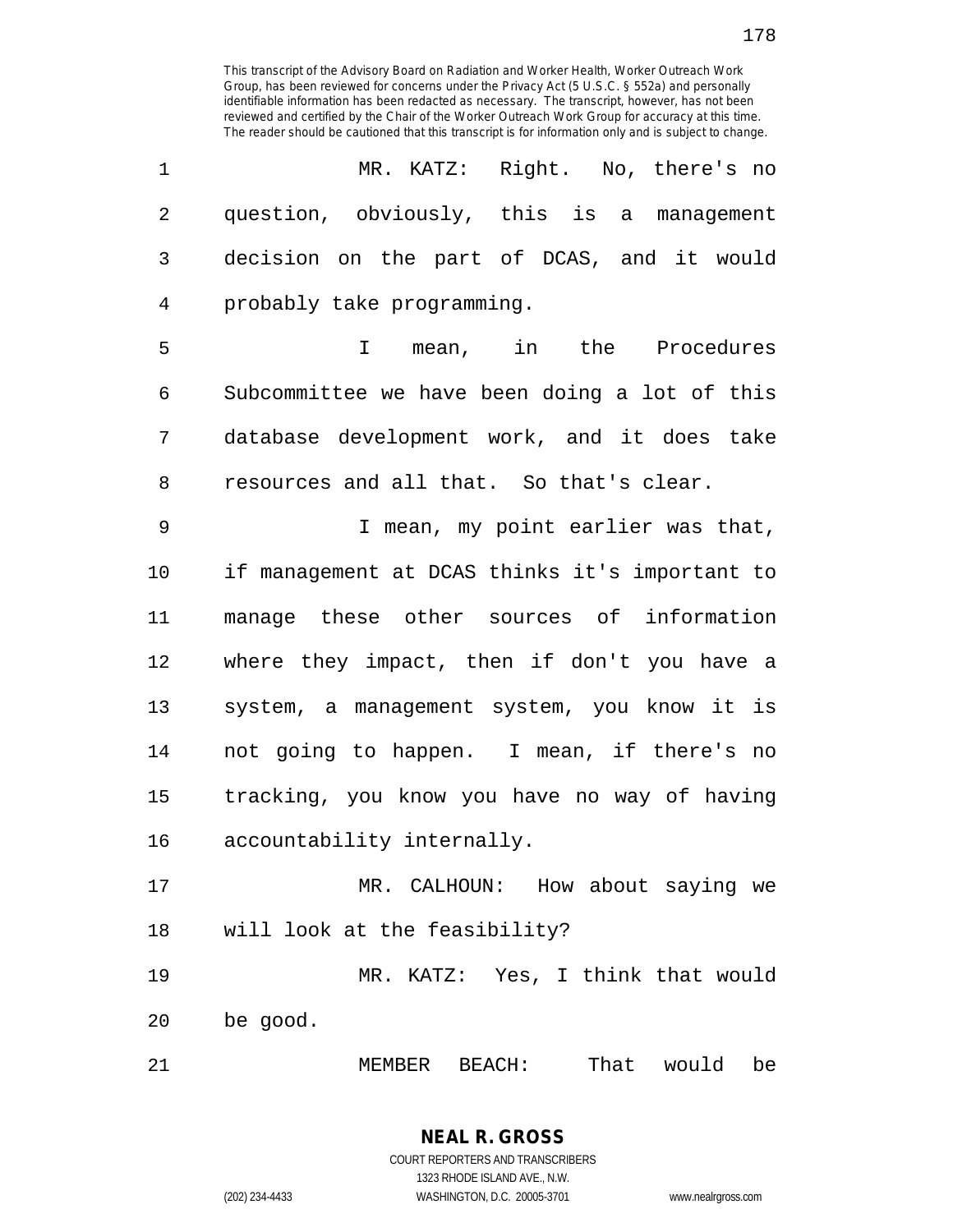2 MEMBER SCHOFIELD: How cold it is 3 in this room. 4 MR. KATZ: I spoke to them, and it 5 seems to fluctuate. Every time I get ready to 6 get up and go speak to them again, it goes on. 7 So it seems like they have poor control over 8 this room. It's not in the room. But if 9 everybody is constantly cold, I will go speak 10 to them again. 11 We will probably break for lunch 12 pretty soon, and we can stand out in the sun 13 like lizards. 14 MEMBER SCHOFIELD: Just give 15 everybody some habaneros for lunch. 16 MEMBER MUNN: We're consistently 17 cold. 18 MR. KATZ: I'll speak to them and 19 ask them to raise it another couple of degrees 20 when we break for lunch. 21 MEMBER MUNN: Yes, that would be

**NEAL R. GROSS**

1 great.

<sup>179</sup>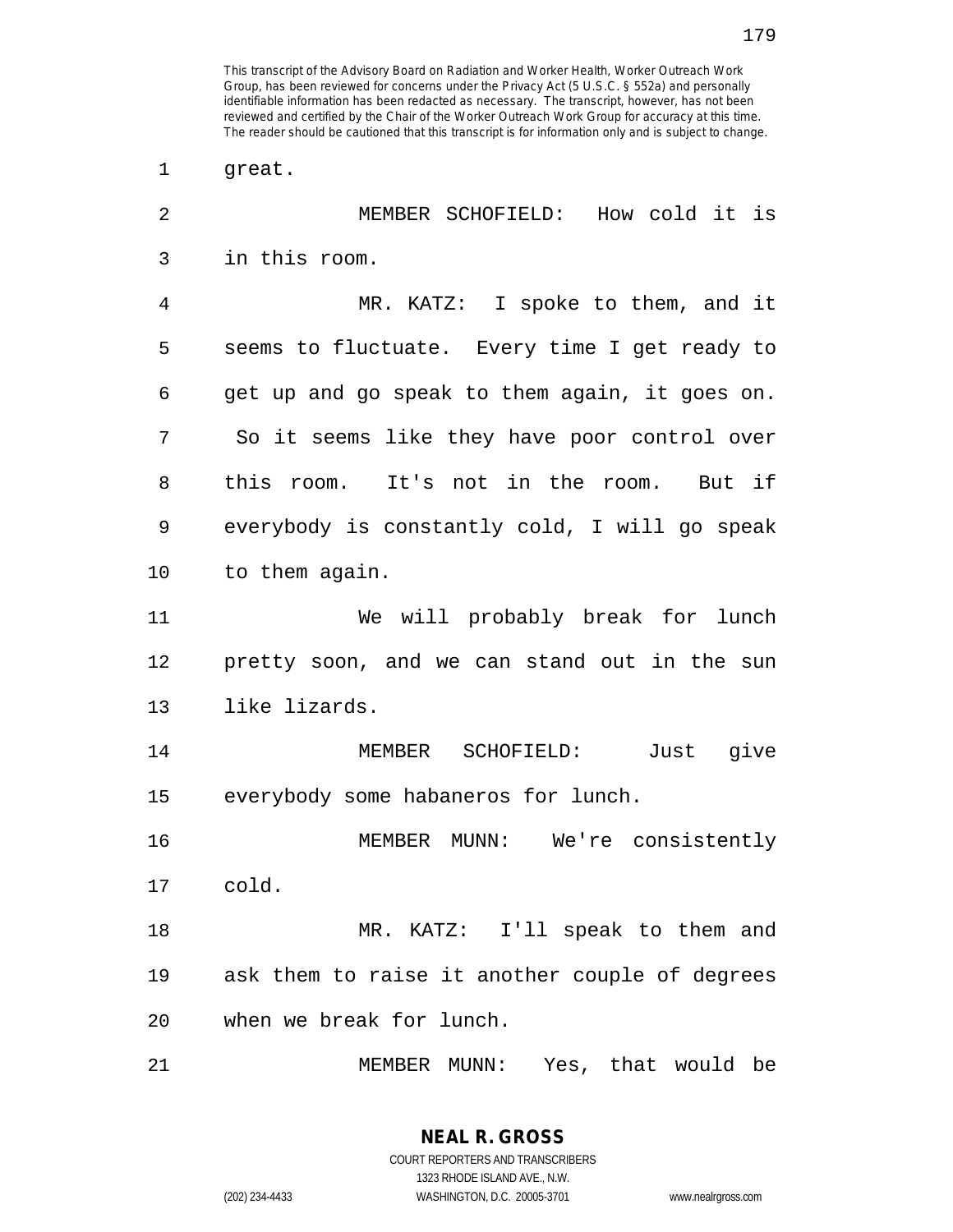| 1  | good.                             |
|----|-----------------------------------|
| 2  | MEMBER BEACH: So four is in       |
| 3  | progress, not abeyance?           |
| 4  | MR. KATZ: So that sounds like an  |
| 5  | in progress.                      |
| 6  | MEMBER BEACH: In progress.        |
| 7  | MR. KATZ: And DCAS is going to    |
| 8  | look into the feasibility --      |
| 9  | MEMBER BEACH: Of adding another   |
| 10 | column or --                      |
| 11 | MR. JOHNSON: The feasibility      |
| 12 | $of --$                           |
| 13 | MR. CALHOUN: The feasibility of   |
| 14 | including other venues.           |
| 15 | MEMBER BEACH: Okay.               |
| 16 | MR. KATZ: In the tracking system. |
| 17 | MR. JOHNSON: Tracking other --    |
| 18 | MR. KATZ: Other sources.          |
| 19 | MEMBER BEACH: That might take     |
| 20 | care of some of Finding 1 also.   |
| 21 | Okay.<br>CHAIRMAN GIBSON:<br>It's |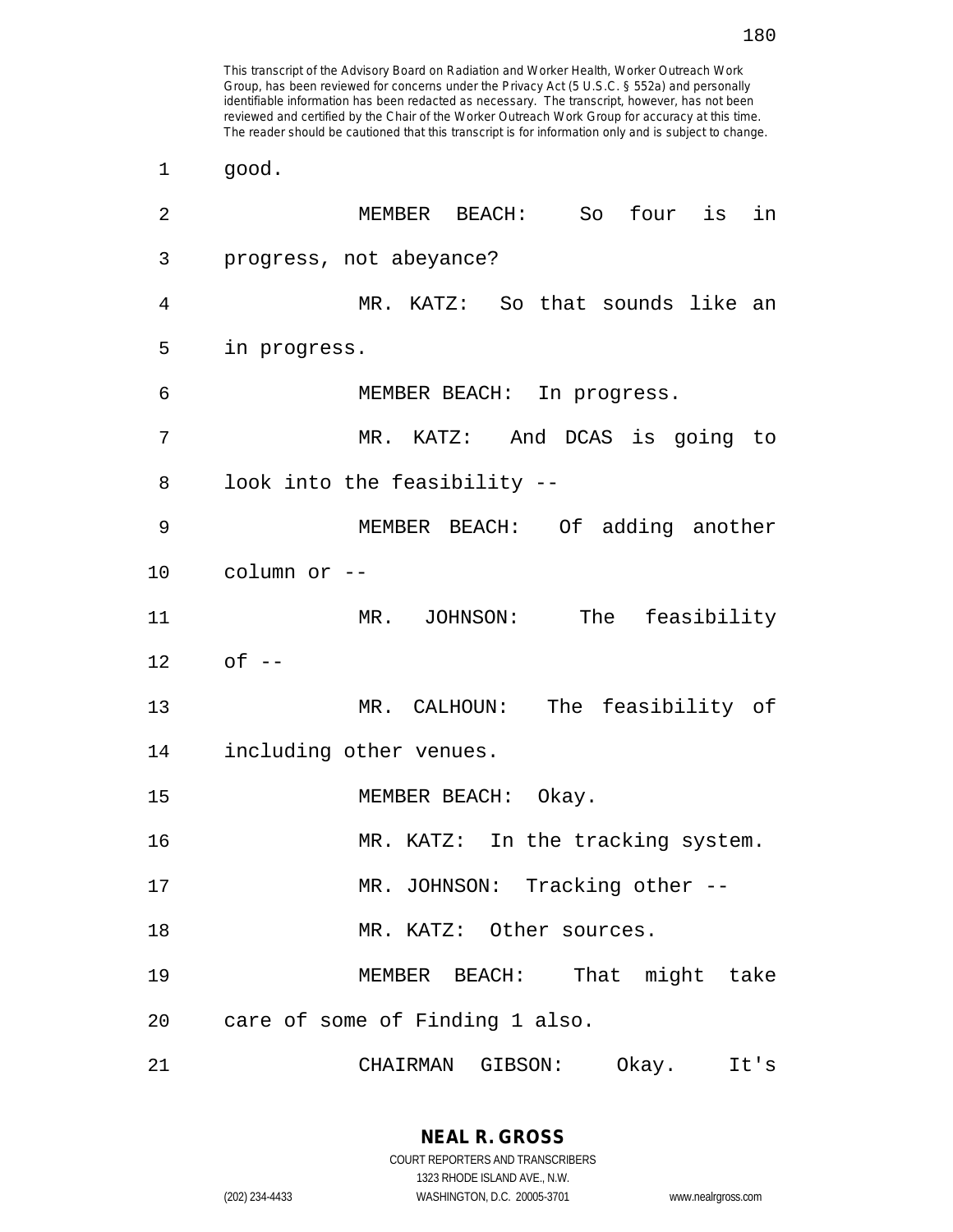| $\overline{2}$ | MS. ROBERTSON-DEMERS: We think we              |
|----------------|------------------------------------------------|
| 3              | can get through 5.                             |
| 4              | CHAIRMAN GIBSON: Oh, good.                     |
| 5              | MS. ROBERTSON-DEMERS: Finding 5                |
| 6              | is, the procedure does not prescribe a process |
| 7              | is<br>for ensuring that worker feedback        |
| 8              | accurately and completely documented.          |
| 9              | Basically, the procedure contains              |
| 10             | no requirements for providing meeting minutes  |
| 11             | to participants for review or for the          |
| 12             | subsequent integration of those comments       |
| 13             | received by workers.                           |
| 14             | And then, the other part of this               |
| 15             | was a concern over the fact that there was no  |
| 16             | requirement to archive the worker outreach     |
| 17             | meeting recordings or to inform participants   |
| 18             | upfront that the recordings would not be made  |
| 19             | accessible to them.                            |
| 20             | Well, let's<br>$MR$ .<br>JOHNSON:<br>90        |

21 backwards and then forward.

 $1 \t 12:20.$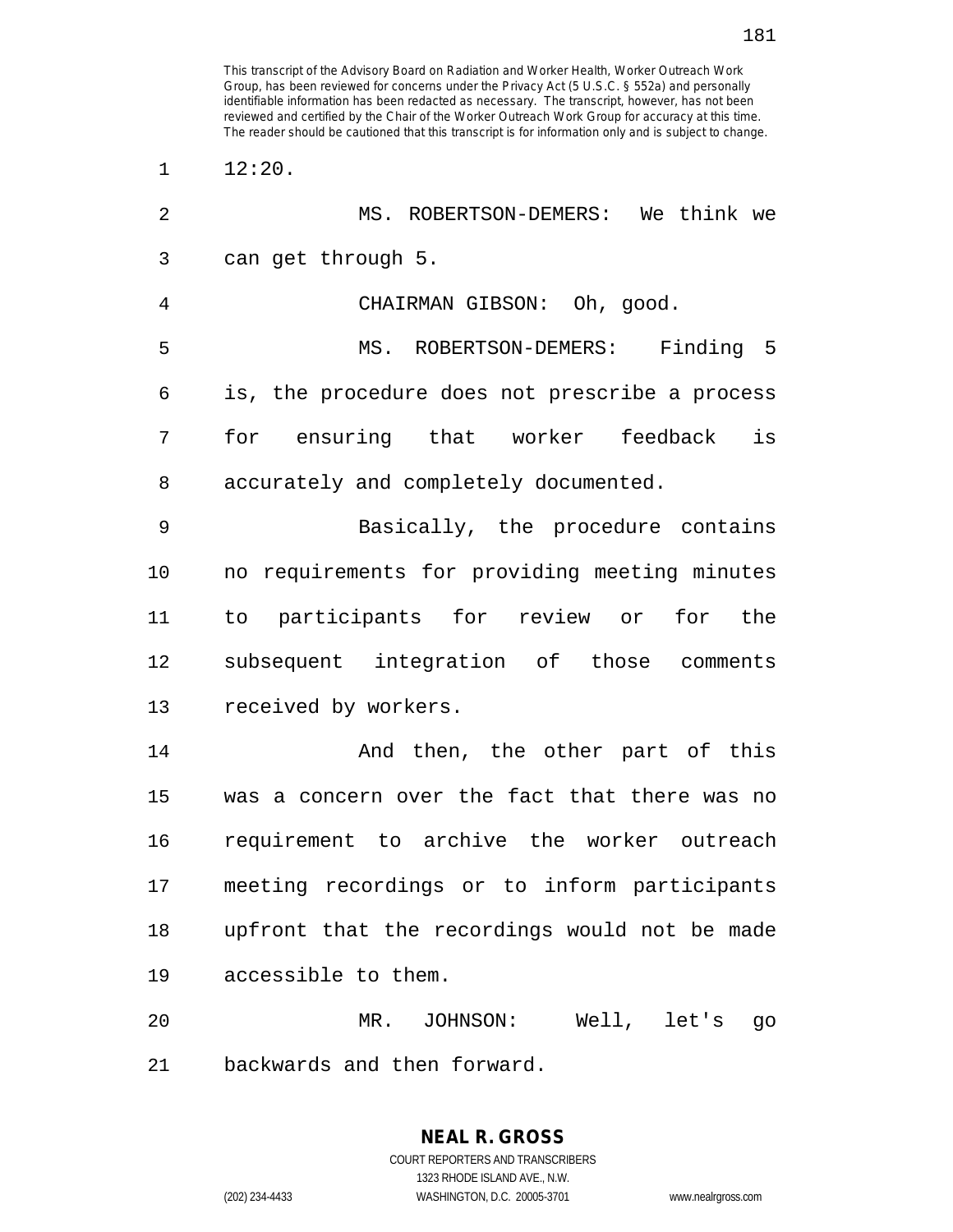| 1           | The expectation is not to keep the                |
|-------------|---------------------------------------------------|
| 2           | recording. And also, at the beginning, it is      |
| 3           | discussed that the recording is being taken as    |
| 4           | a tool in order to support the development of     |
| 5           | the minutes, and that the recording will not      |
| 6           | be kept. So, at that point in time, it is         |
| 7           | clear that they are not going to look at the      |
| 8           | recording and it is not going to be available.    |
| $\mathsf 9$ | MS.<br>ROBERTSON-DEMERS:<br>$\mathbf{I}$<br>guess |
| 10          | there's some verbiage, you know, in small         |
| 11          | writing, and I don't know if this is stated in    |
| 12          | the meeting, that it states that the recording    |
| 13          | is not available through the Freedom of           |
| 14          | Information Act to workers?                       |
| 15          | MR. JOHNSON: I don't know if it                   |
| 16          | goes that far.                                    |
| 17          | MS. ROBERTSON-DEMERS: Well, it's                  |
| 18          | in the small print in the procedures.             |
| 19          | MR. JOHNSON: I don't think so.                    |
| 20          | MS. ROBERTSON-DEMERS: And<br>one                  |
| 21          | resolution of that process is to make that        |

**NEAL R. GROSS** COURT REPORTERS AND TRANSCRIBERS

1323 RHODE ISLAND AVE., N.W.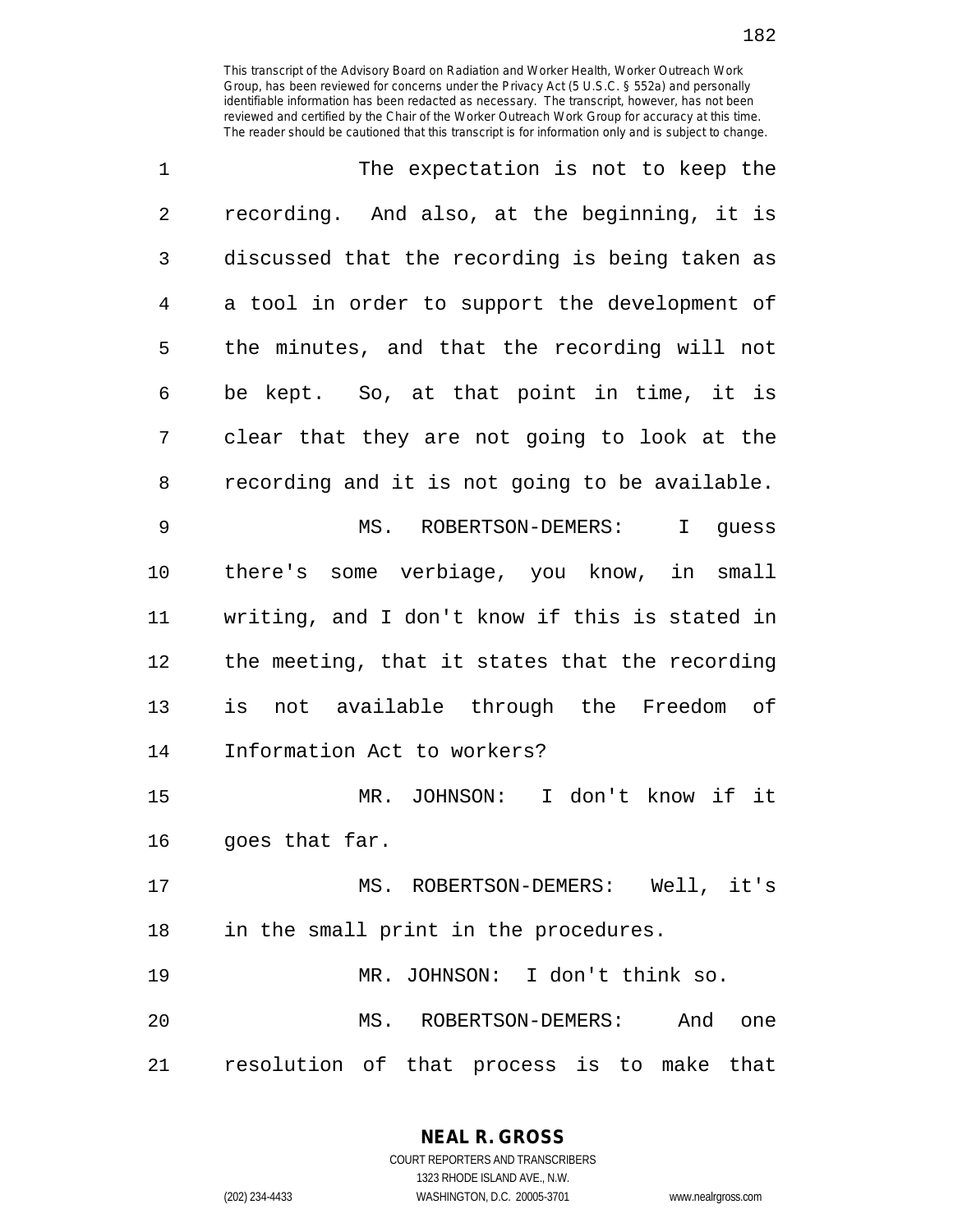1 statement upfront.

| 2  | MR. JOHNSON: It says, this                     |
|----|------------------------------------------------|
| 3  | meeting is being recorded. The purpose of the  |
| 4  | recording is to help prepare the accurate      |
| 5  | meeting minutes. Thus, the recording is a      |
| 6  | tool and will be destroyed once the minutes of |
| 7  | this meeting have been finalized. That's what  |
| 8  | it says.                                       |
| 9  | MS. ROBERTSON-DEMERS:<br>Okay.                 |
| 10 | Below that, I think it says something about -- |
| 11 | MR. JOHNSON: It asks if anyone                 |
| 12 | objects to this recording.                     |
| 13 | MS. ROBERTSON-DEMERS: I think                  |
| 14 | it's on the next page.                         |
| 15 | MEMBER BEACH: J.J., what page are              |
| 16 | you on?                                        |
| 17 | MR. JOHNSON: Fifteen.                          |
| 18 | MEMBER BEACH: Thank you.                       |
| 19 | MS. ROBERTSON-DEMERS:<br>It says               |
| 20 | something to the effect of that these          |
| 21 | recordings are not available under the Freedom |

**NEAL R. GROSS**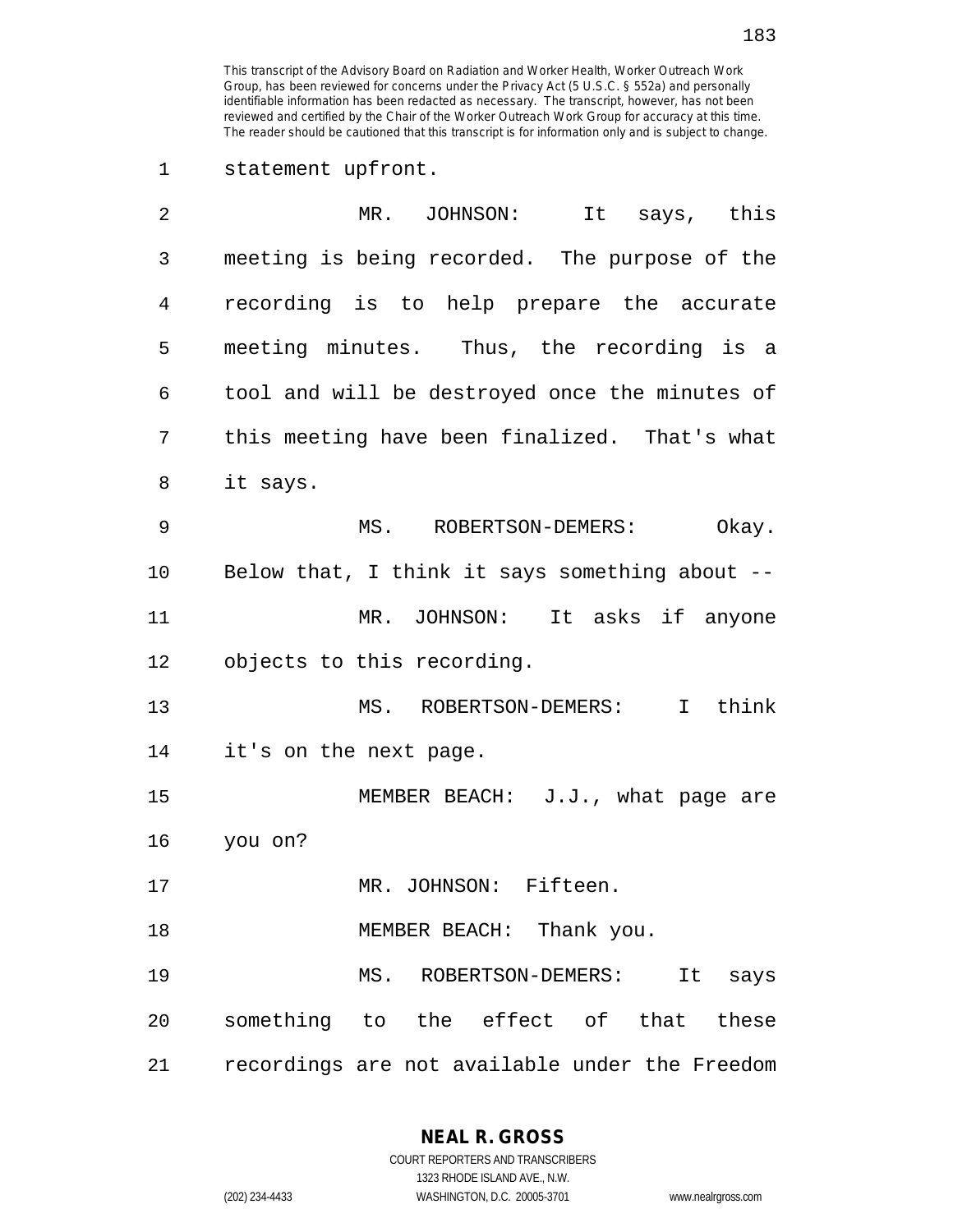1 of Information Act? 2 MR. CALHOUN: Yes. 3 MS. ROBERTSON-DEMERS: And I guess 4 part of the reason -- 5 MR. CALHOUN: If someone requests 6 a copy of the recording, the OST Team 7 Facilitator and OST staff representative will 8 explain that copies are not available for 9 public distribution. 10 MS. ROBERTSON-DEMERS: Okay. And 11 I guess part of this is, if that statement 12 were made upfront and in the meeting -- 13 MR. CALHOUN: Oh, during the part 14 that says that it is going to be destroyed, 15 right after that? 16 MS. ROBERTSON-DEMERS: Yes. 17 MR. CALHOUN: That doesn't seem 18 like a big deal, yes. 19 MS. ROBERTSON-DEMERS: So, that is 20 part of informing them upfront that, hey, this 21 isn't accessible to you.

> **NEAL R. GROSS** COURT REPORTERS AND TRANSCRIBERS

> > 1323 RHODE ISLAND AVE., N.W.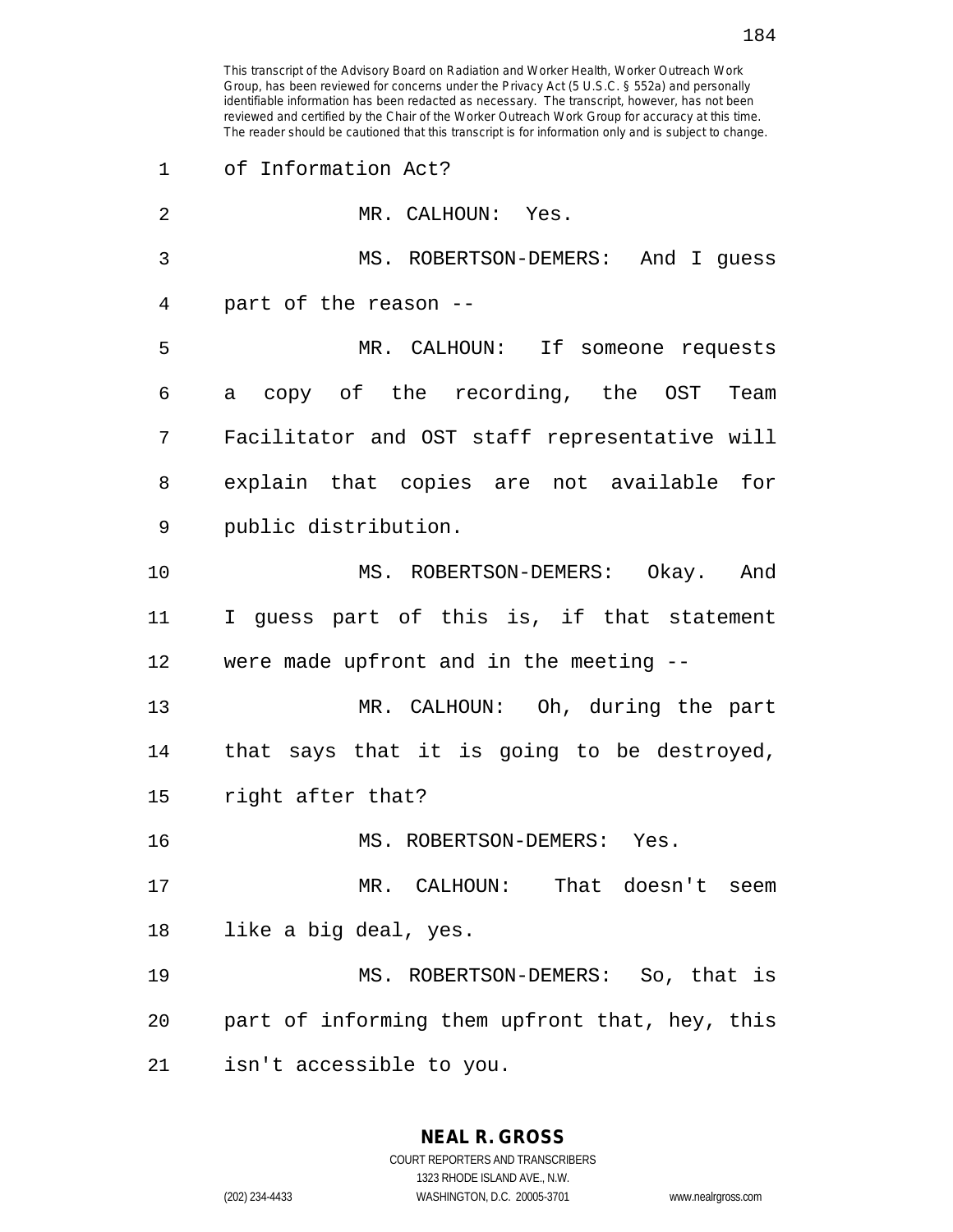This transcript of the Advisory Board on Radiation and Worker Health, Worker Outreach Work Group, has been reviewed for concerns under the Privacy Act (5 U.S.C. § 552a) and personally identifiable information has been redacted as necessary. The transcript, however, has not been

reviewed and certified by the Chair of the Worker Outreach Work Group for accuracy at this time. The reader should be cautioned that this transcript is for information only and is subject to change.

1 MR. JOHNSON: Okay. What were the 2 other issues? 3 MS. ROBERTSON-DEMERS: Well, you 4 talked about your position on archiving the 5 recordings. And the other one was that PR-12 6 doesn't contain a requirement for providing 7 meeting minutes to the participants for review 8 or for subsequent integration of comments 9 received. 10 MR. JOHNSON: We have just been 11 hashing that around right now, previous to 12 this. It does not. 13 In a townhall meeting, that is 14 pretty difficult. 15 MR. CALHOUN: Aren't they posted 16 on the web after six months? 17 MR. JOHNSON: Yes, they're posted 18 on the web. 19 MS. ROBERTSON-DEMERS: Can I give 20 you kind of an example, a real quick example? 21 We sat in on a meeting for Simonds Saw with

> **NEAL R. GROSS** COURT REPORTERS AND TRANSCRIBERS

1323 RHODE ISLAND AVE., N.W. (202) 234-4433 WASHINGTON, D.C. 20005-3701 www.nealrgross.com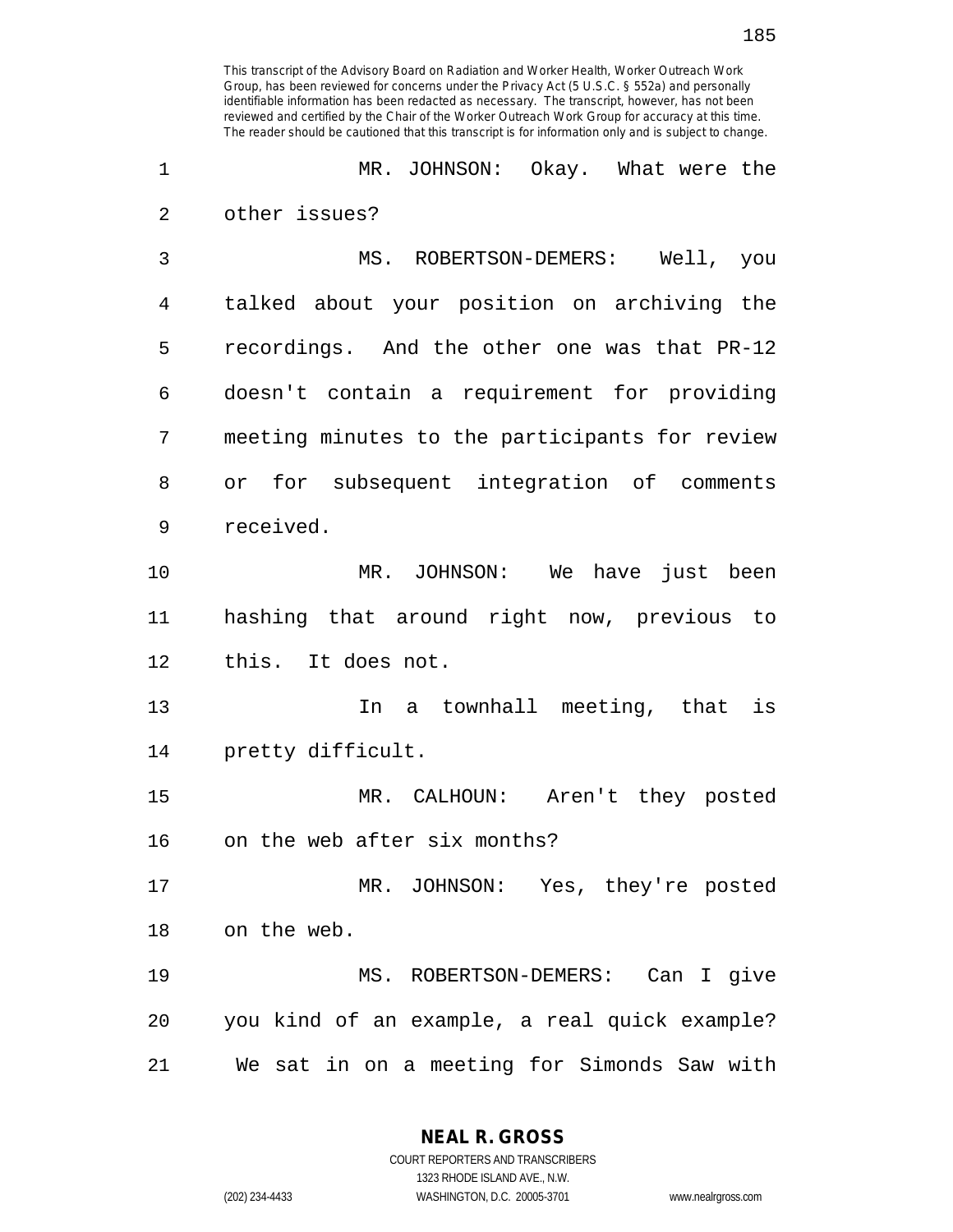1 NIOSH. 2 MR. JOHNSON: Okay. Was that just 3 recently? 4 (Telephonic interference.) 5 MR. KATZ: Wait one second. 6 Excuse me. It's not such a 7 problem for us in the room, but for other 8 people on the line, someone on the line does 9 not have their phone muted, and other folks 10 are having to listen to their conversation. 11 So, could you please mute your 12 phone, \*6, if you don't have a mute button? 13 Press \*6, and that will mute your phone. 14 Thank you. 15 (Telephonic interference.) 16 Hello. Excuse me. Whoever is 17 speaking right now on this telephone line, you 18 shouldn't be speaking. Would you please mute 19 your phone? Use \*6, if you don't have a mute 20 button. 21 Thank you.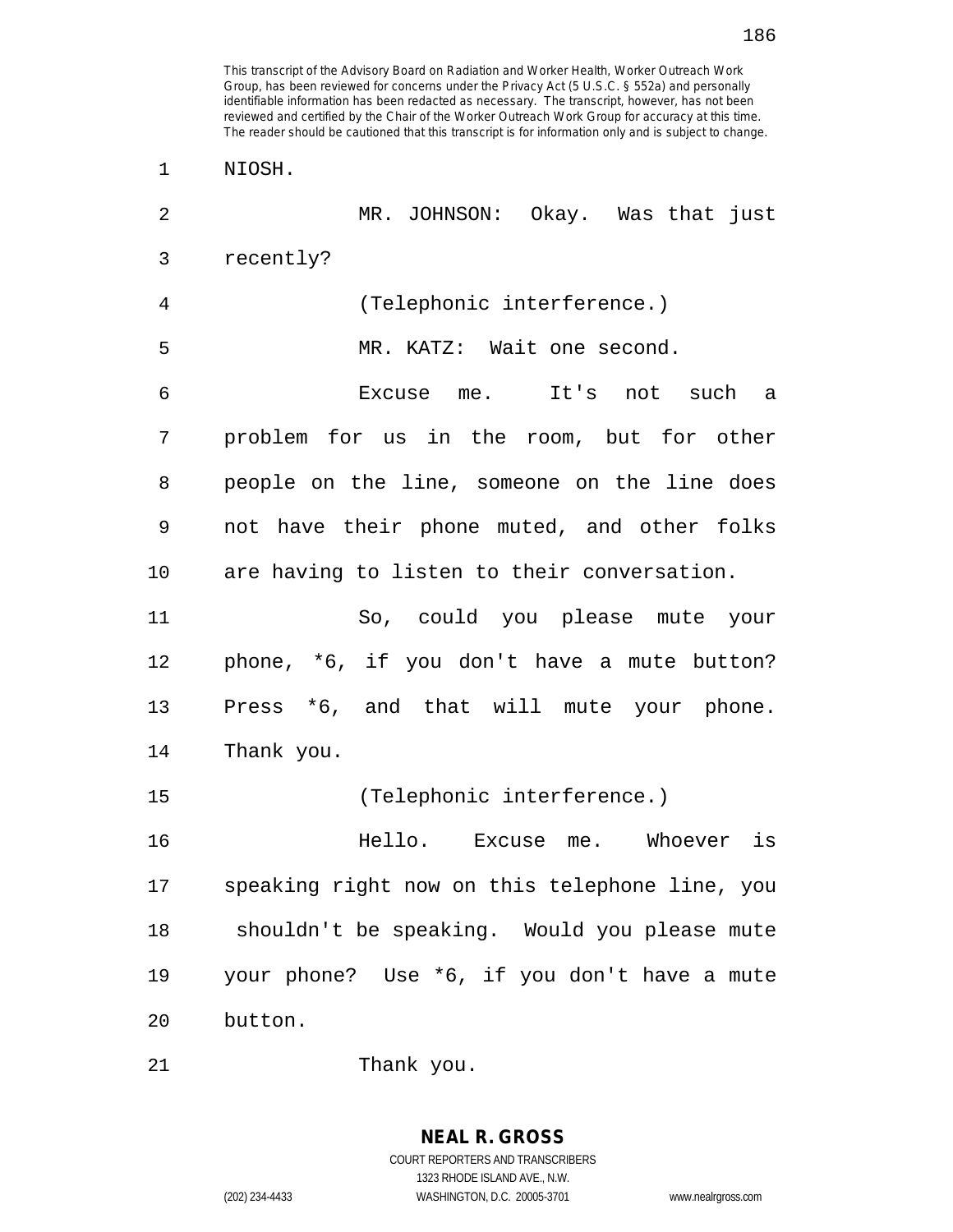| $\mathbf 1$    | Sorry, Kathy. Go on.                           |
|----------------|------------------------------------------------|
| $\overline{2}$ | MS. ROBERTSON-DEMERS: Okay. So,                |
| 3              | the NIOSH team sat in on this meeting, and I   |
| $\overline{4}$ | don't know if it was -- it was to gather       |
| 5              | information for the preparation of the Simonds |
| 6              | Saw Evaluation Report, and we also sat in on   |
| 7              | that meeting. We prepared our own meeting      |
| 8              | minutes.                                       |
| 9              | Now our process was to send those              |
| 10             | meeting minutes out to everyone at the meeting |
| 11             | who we had recorded had made a comment for     |
| 12             | their reading, and we did so. And we received  |
| 13             | comments back and integrated that information  |
| 14             | into those notes that we had taken.            |
| 15             | What I am talking about here is                |
| 16             | the process for doing that and how that is not |
| 17             | really defined in the procedure.               |
| 18             | MEMBER BEACH: Well, it was part                |
| 19             | of the 97 procedure.                           |
| 20             | MS. ROBERTSON-DEMERS: It was part              |
| 21             | of the 97.                                     |

**NEAL R. GROSS**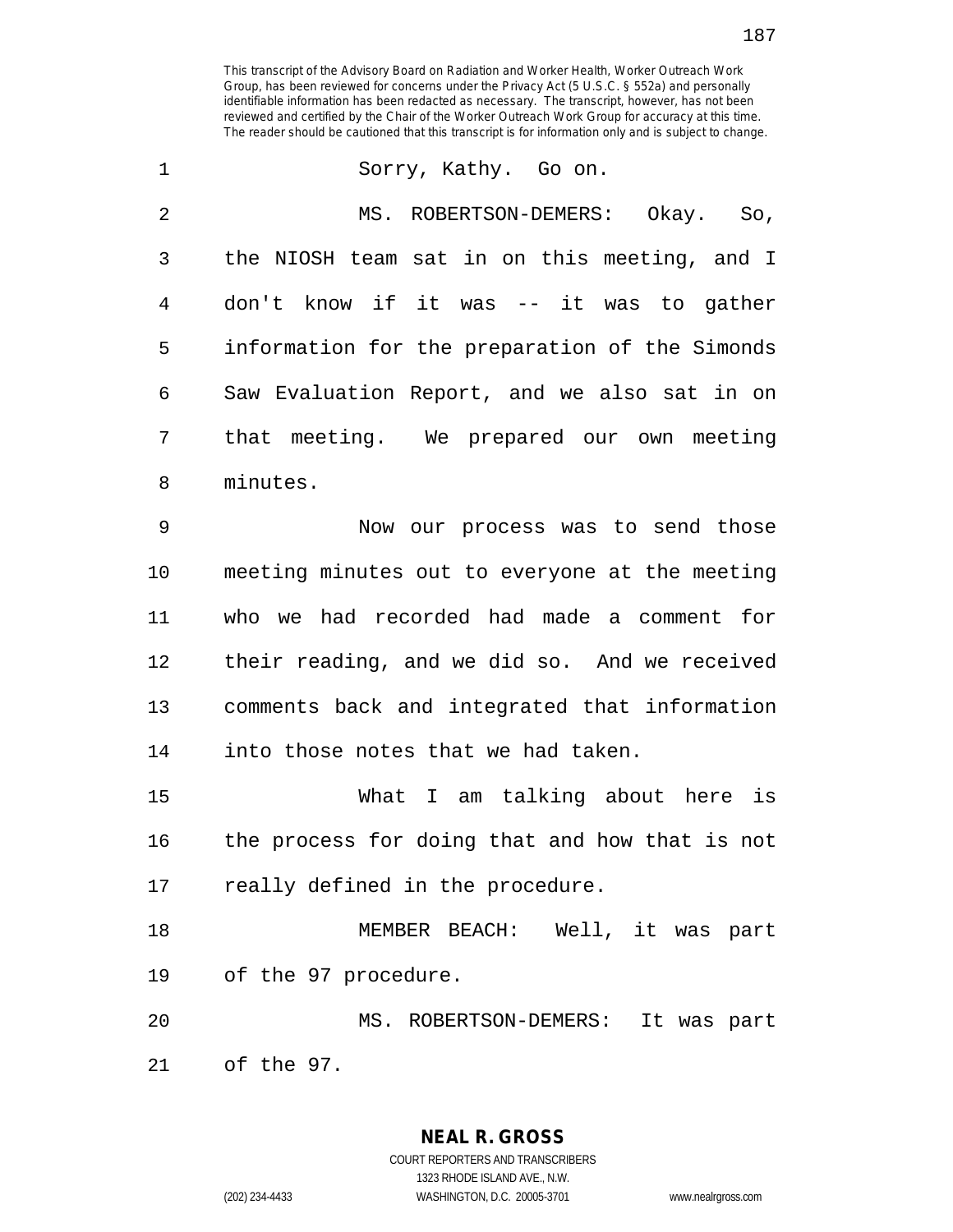| $\mathbf 1$    | MEMBER BEACH: Was there a                     |
|----------------|-----------------------------------------------|
| $\overline{2}$ | rationale for dropping that out of 12?        |
| 3              | MR. McDOUGALL: I don't recall it              |
| 4              | being -- to send the minutes out to everybody |
| 5              | in the meeting?                               |
| 6              | MEMBER BEACH: No, not to                      |
| 7              | everybody. It was to the host.                |
| 8              | MR. McDOUGALL: Right. That's                  |
| 9              | what we do now.                               |
| 10             | MEMBER BEACH: Oh, you still do                |
| 11             | that, then?                                   |
| 12             | MR. McDOUGALL: Yes.                           |
| 13             | MEMBER BEACH: Okay.                           |
| 14             | MS. ROBERTSON-DEMERS: Well, it                |
| 15             | may be you do it, but it is not in the        |
| 16             | procedure.                                    |
| 17             | MEMBER BEACH: I guess that is                 |
| 18             | what my question is; why was it dropped from  |
| 19             | the procedure, if that is something that you  |
| 20             | do?                                           |
| 21             | MS. ELLIOTT: We certainly have                |

**NEAL R. GROSS** COURT REPORTERS AND TRANSCRIBERS 1323 RHODE ISLAND AVE., N.W.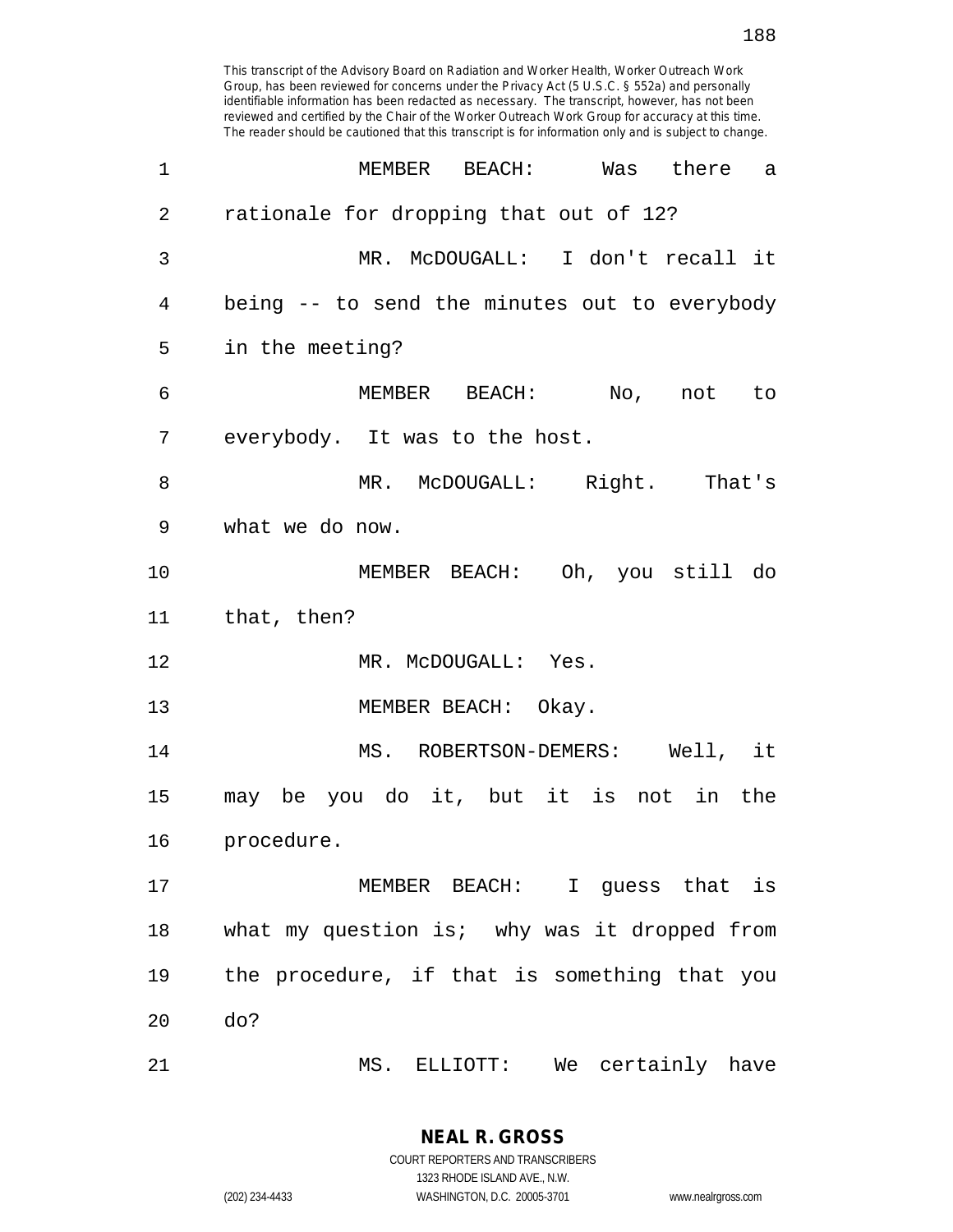1 done it.

| 2              | MR. JOHNSON: We do that.                      |
|----------------|-----------------------------------------------|
| $\mathfrak{Z}$ | DR. MAKHIJANI: Maybe it was an                |
| 4              | oversight and you could just fix it. You're   |
| 5              | doing it anyway.                              |
| 6              | MR. CALHOUN: Yes, we're doing it.             |
| 7              | Just add it in there, but --                  |
| 8              | MS. ROBERTSON-DEMERS: We probably             |
| 9              | wouldn't know that you do that by reading the |
| 10             | procedure, and how those comments are         |
| 11             | resolved.                                     |
| 12             | MR. JOHNSON: Well, the comments               |
| 13             | would be resolved based just by the fact that |
| 14             | they do a chop on the minutes, and then we    |
| 15             | accept them. And typically, we will send them |
| 16             | out, and they will say, "We don't have any    |
| 17             | comments" or the time period has expired for  |
| 18             | their comment, and we move forward with them. |
| 19             | DR. MAKHIJANI: That's the point               |
| 20             | at which I have trouble, is the time period   |
| 21             | has expired, plus the destruction of the      |

**NEAL R. GROSS** COURT REPORTERS AND TRANSCRIBERS

1323 RHODE ISLAND AVE., N.W.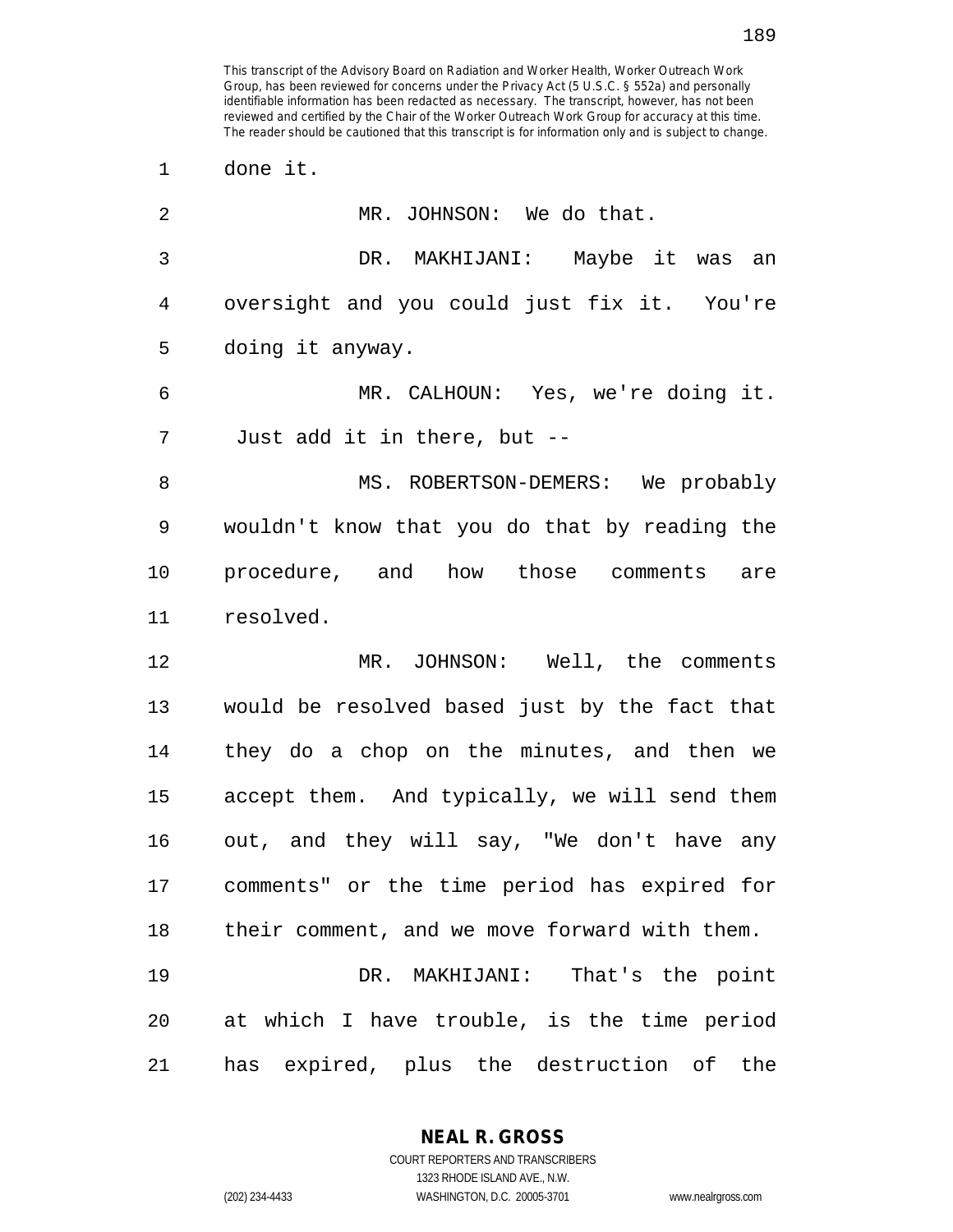1 tapes.

| $\overline{2}$ | In my book, just from the point of             |
|----------------|------------------------------------------------|
| 3              | view of somebody who uses information given by |
| $\overline{4}$ | interviews, the combination of that is         |
| 5              | unhappy, just from an accuracy verification    |
| 6              | point of view. So, if I had interviewed        |
| 7              | somebody and taped it, thinking I'm going to   |
| 8              | make an interview record summary of what was   |
| 9              | said, and not send the interview back to the   |
| 10             | person, because I had a tape, and if that      |
| 11             | person had any question as to whether I made   |
| 12             | an accurate interpretation, I can always say,  |
| 13             | okay, here's the tape. Here's what you said.   |
| 14             | And it happens all the time, you               |
| 15             | know. We see questions about this kind of      |
| 16             | thing in the public arena a lot. What was      |
| 17             | said? Do you have a tape? Give them the        |
| 18             | tape. You're accurate. You're right. You're    |
| 19             | wrong, or sometimes the tape is not clear.     |

20 Okay.

21 But, if you send the minutes, you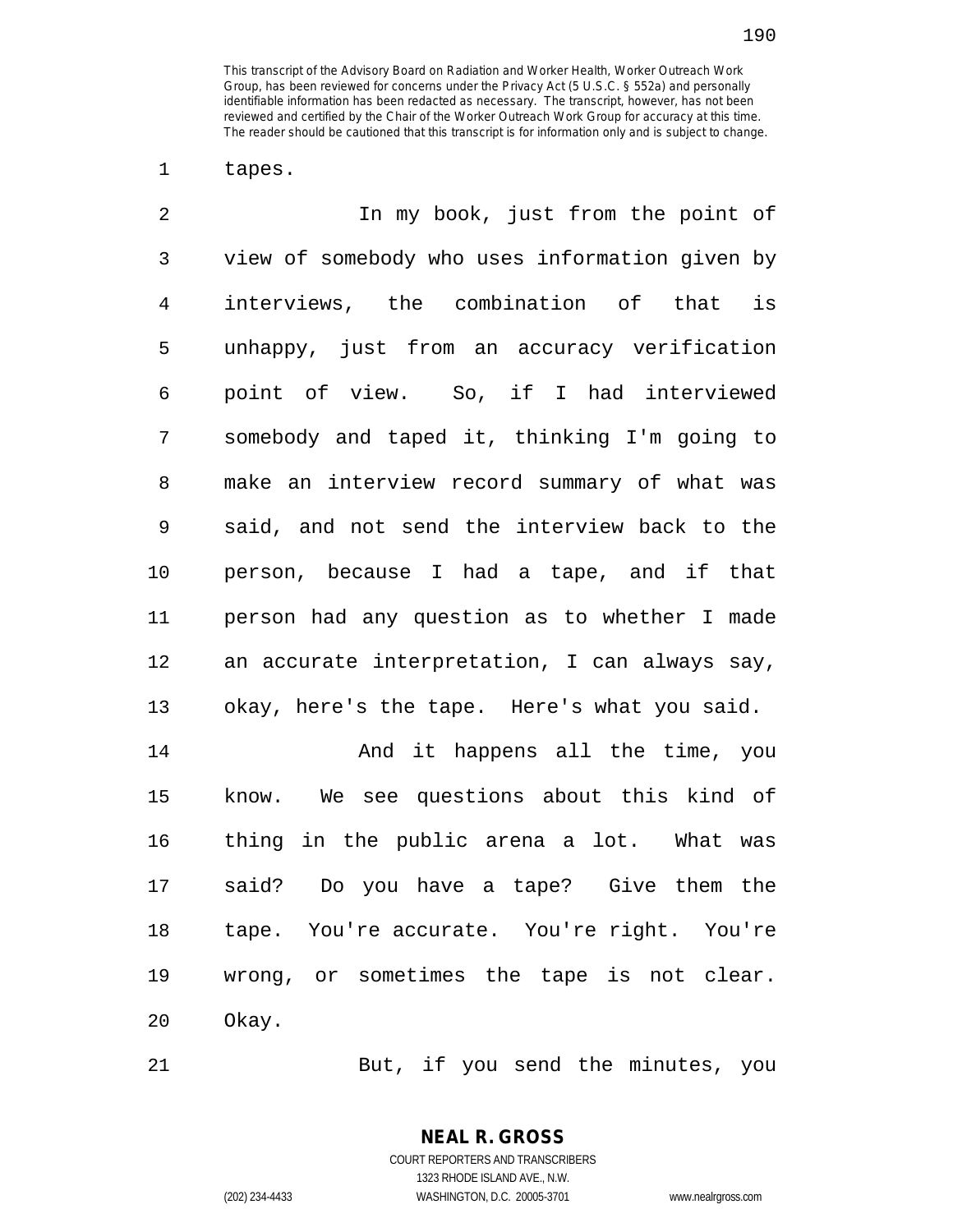1 don't hear, a time period elapses, you don't 2 know whether the person agrees. The people 3 who have made comments that you have actually 4 summarized -- and we all kind of -- you know, 5 it is very rare to send an interview back that 6 has any complexity where you get it back 7 saying, you did a perfect job. I have no 8 changes. At least, I haven't been that 9 perfect.

10 And generally, you get back 11 substantive changes that are more than typos 12 and spelling mistakes, and so on; at least I 13 do. That has been our experience with our 14 interviews also. Also, people don't always 15 think of everything they want to say. They 16 don't say it in the way they would have said 17 it, if they had some time to think about it. 18 But when you couple, your time's 19 up with the destruction of the tapes, quite 20 apart from whatever your other rationale might

21 be, from the point of view of the accuracy of

**NEAL R. GROSS**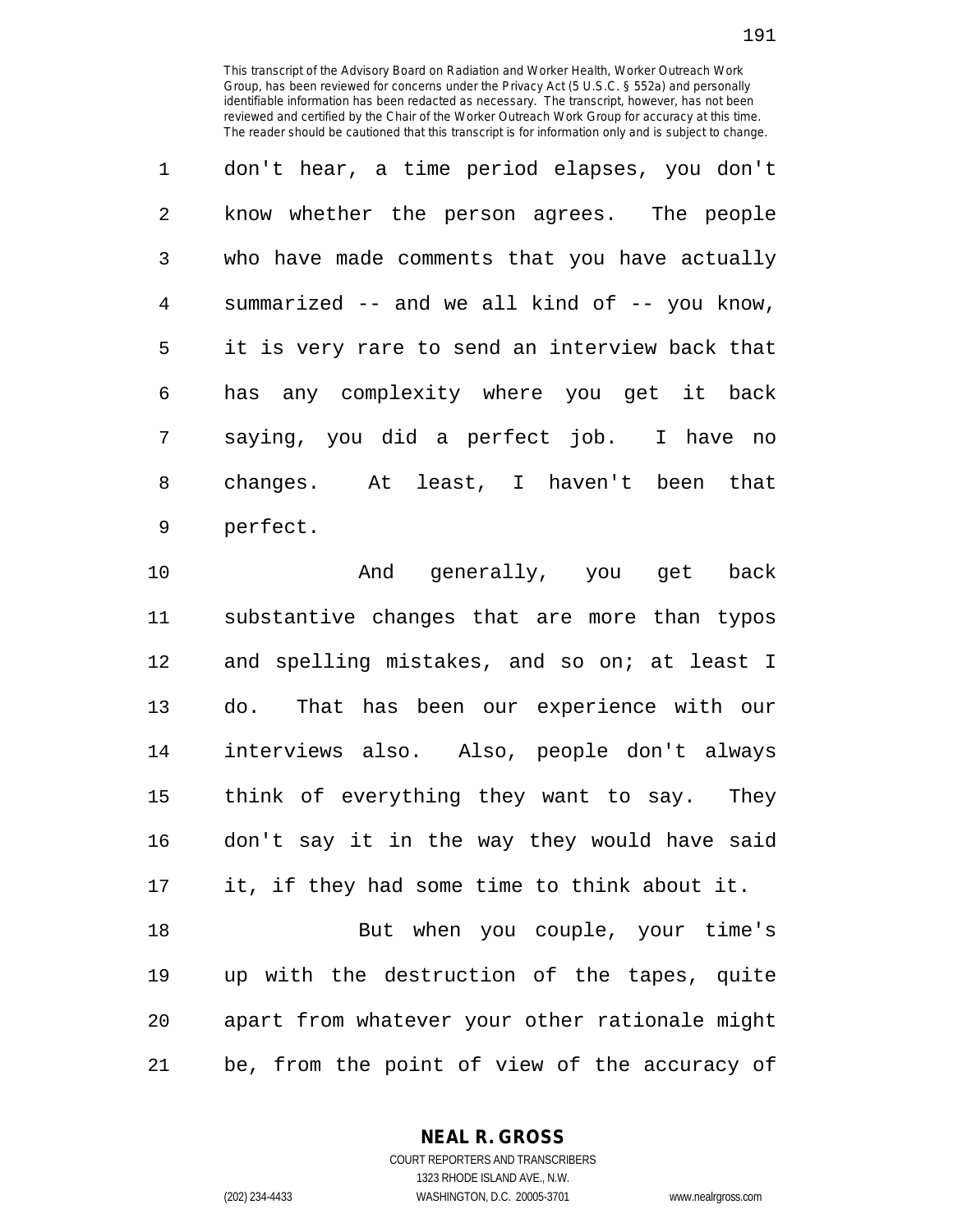| $\mathbf{1}$ | verifying of whether you got it right or not,  |
|--------------|------------------------------------------------|
| 2            | I think it is a problem. You can't have both.  |
| 3            | MR. McDOUGALL: Well, Arjun, first              |
| 4            | of all, we have, I think, pretty good          |
| 5            | transparency because everybody out there,      |
| 6            | everybody who was in the meeting, everybody    |
| 7            | who is interested in the meeting can go on and |
| 8            | read the minutes. And that's kind of a         |
| 9            | backup.                                        |

10 And I don't recall, with the 11 possible exception of one time where somebody 12 said something before we started the meeting, 13 I don't recall that anybody has ever 14 questioned the accuracy of the minutes.

15 Now the other side of that is 16 that, unlike your experience, I think our 17 experience is that, if we waited for 18 affirmative feedback, even to say, I have no 19 comments, from everybody in the meeting, we 20 would never have any minutes posted.

21 MEMBER BEACH: But you weren't

192

COURT REPORTERS AND TRANSCRIBERS 1323 RHODE ISLAND AVE., N.W. (202) 234-4433 WASHINGTON, D.C. 20005-3701 www.nealrgross.com

**NEAL R. GROSS**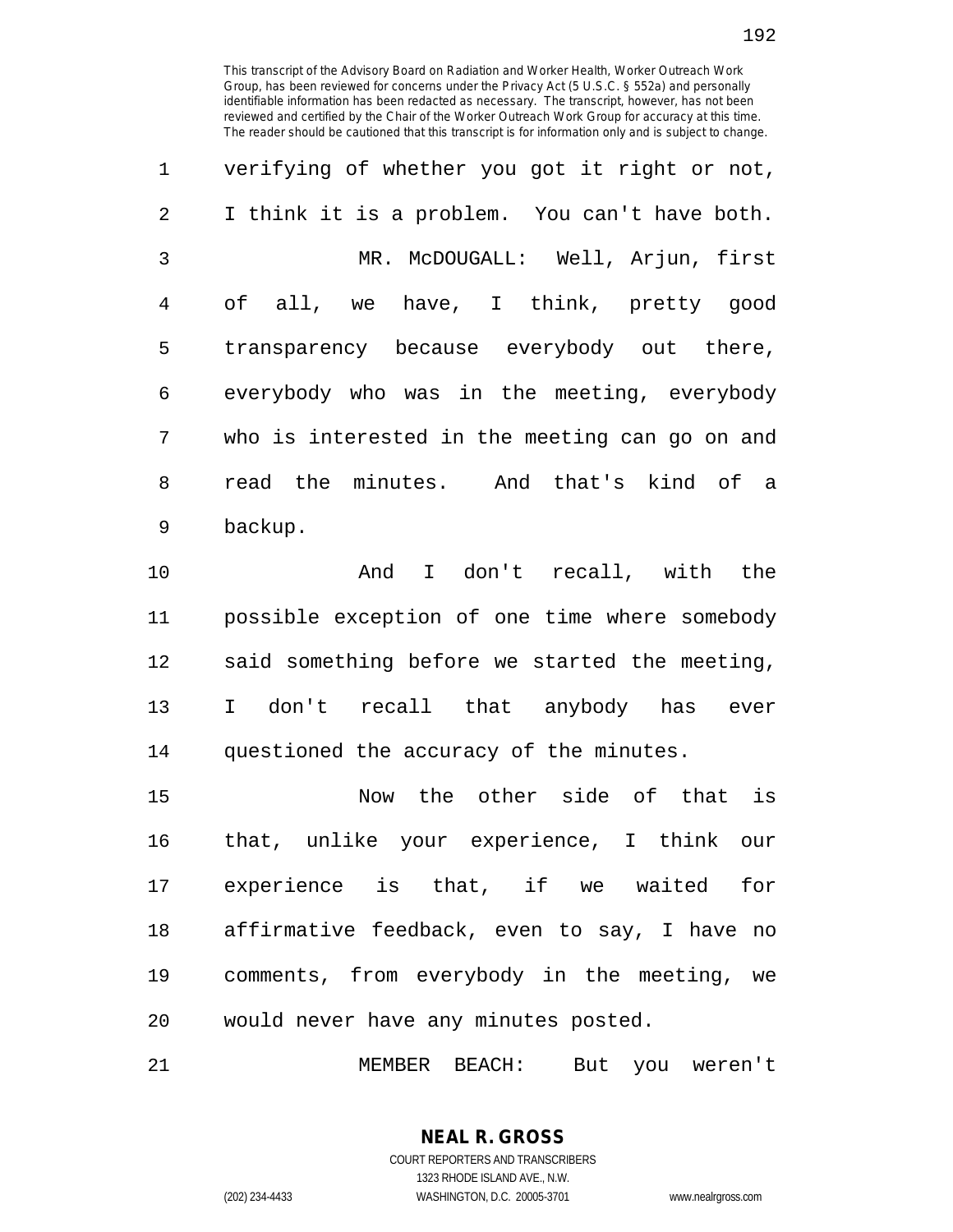1 saying everybody in the meeting? You're only 2 sending them to the host. So maybe one 3 particular person?

4 MR. McDOUGALL: If we insisted on 5 getting affirmative feedback from the host, we 6 would have a lot less meetings, a lot less 7 minutes posted.

8 Generally, if people don't 9 disagree with you, I think if people don't 10 disagree with you very strongly, they don't 11 tell you, I don't disagree with you.

12 So, we give people the opportunity 13 to say, hey, you got it wrong. Okay? 14 Actually, we give them the opportunity just to 15 say, hey, you got it wrong at least twice: 16 once when we formally send the minutes to 17 them, and then, forever after, when it is 18 posted online. And we actually go out and we 19 teach stakeholders to use the NIOSH website to 20 look at what's posted for their own site.

21 And through this all, nobody ever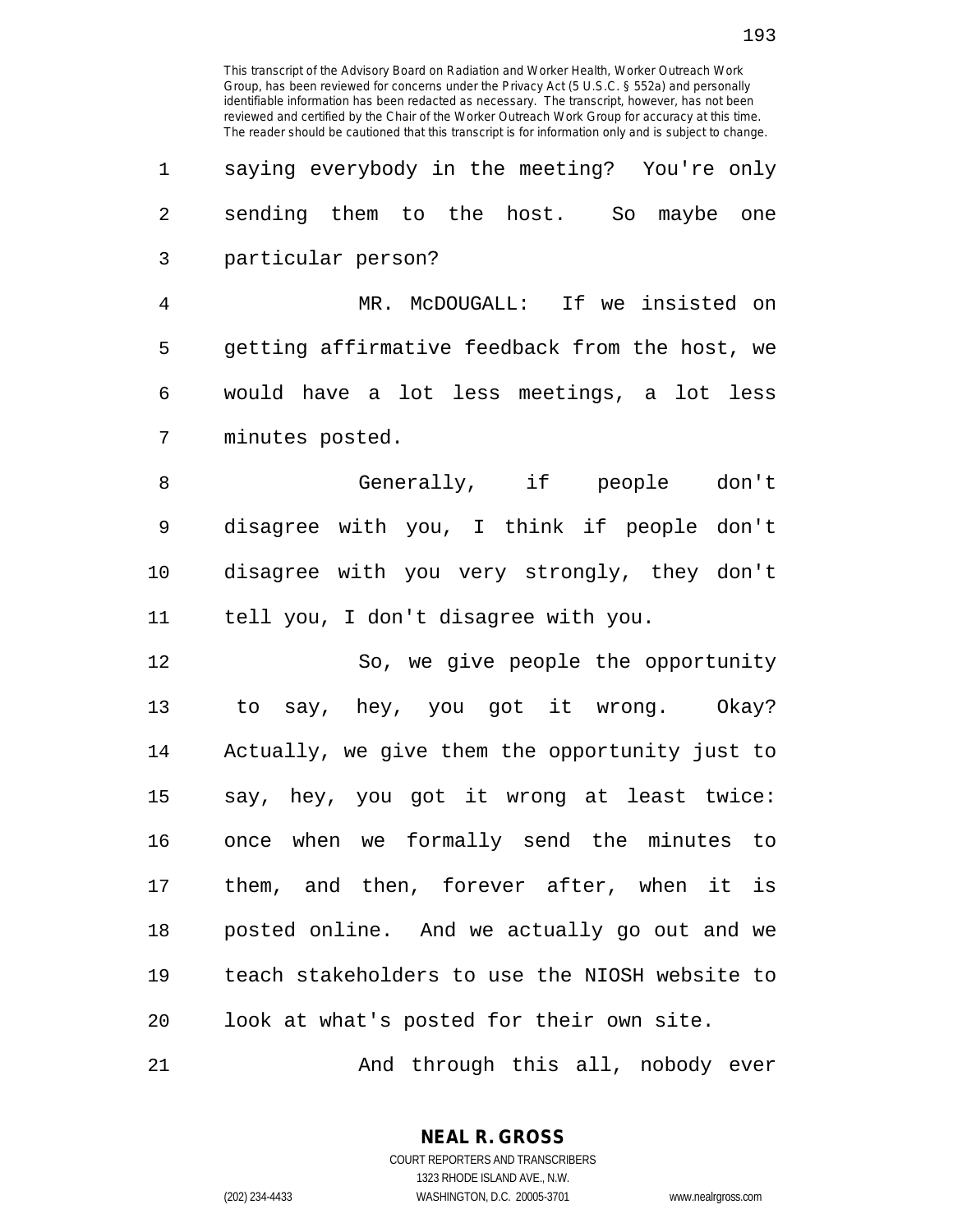1 comes -- I don't recall one person one time, 2 in something that happened before a meeting 3 started, other than that, I don't recall 4 anybody who has ever questioned the accuracy 5 of the minutes.

6 MEMBER BEACH: Yes, sounds good. 7 DR. MAKHIJANI: The last actually 8 alleviates the concern a great deal. I have 9 integrated that piece of it in my thinking, I 10 have to say, because you have to post the 11 minutes and everybody can go and see that was 12 there at the meeting. And then, you are 13 telling them they are going to be posted. So, 14 actually, that alleviates a great deal of my 15 concern.

16 MS. ELLIOTT: In all the record 17 files for over 100 meetings, there was one 18 document, and it's posted on the OTS -- I 19 can't recall right now for what site -- but 20 there is one document that is a response from 21 a union official that they had a difference

> **NEAL R. GROSS** COURT REPORTERS AND TRANSCRIBERS

194

1323 RHODE ISLAND AVE., N.W. (202) 234-4433 WASHINGTON, D.C. 20005-3701 www.nealrgross.com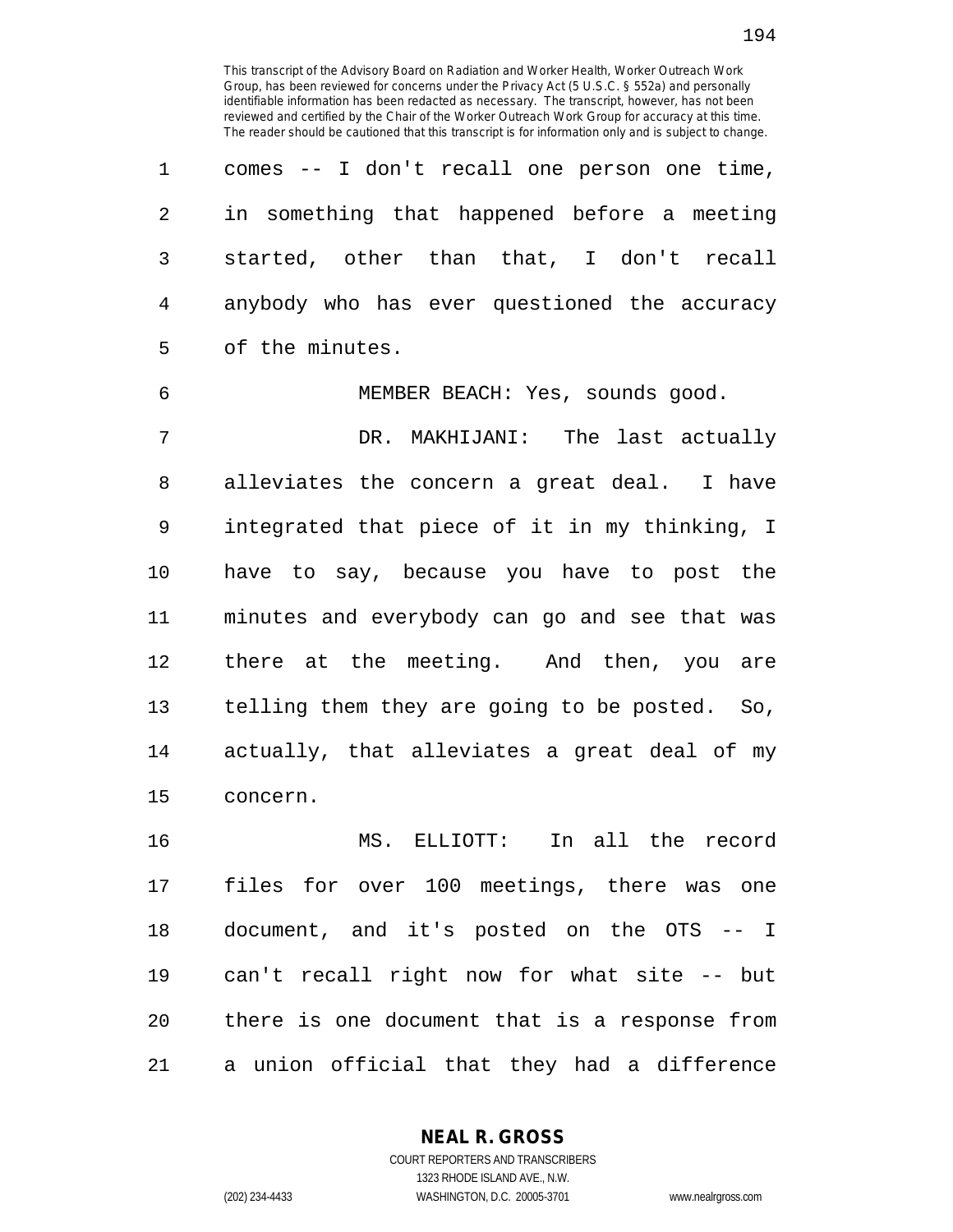1 with the minutes one time. We made it public, 2 not public, but we put it into the OTS to make 3 sure that that part was transparent, that they 4 did have an objection. That was before my 5 time, but I made sure that document was 6 included.

7 DR. MAKHIJANI: As I said, I have 8 not -- in a way, I kind of spoke without 9 putting all the pieces together in my head. 10 The fact that you actually -- like I don't 11 normally pull from my interviews. I just use 12 them and refer to them or I will attach them 13 to whatever I'm publishing.

14 Because you post everything, yes, 15 then the destruction of the tapes is a lesser 16 issue.

17 MS. ELLIOTT: There are times when 18 discussions are summarized and not 19 transcripted because of discretionary issues, 20 but, still, we try to accurately portray the 21 content of the discussion.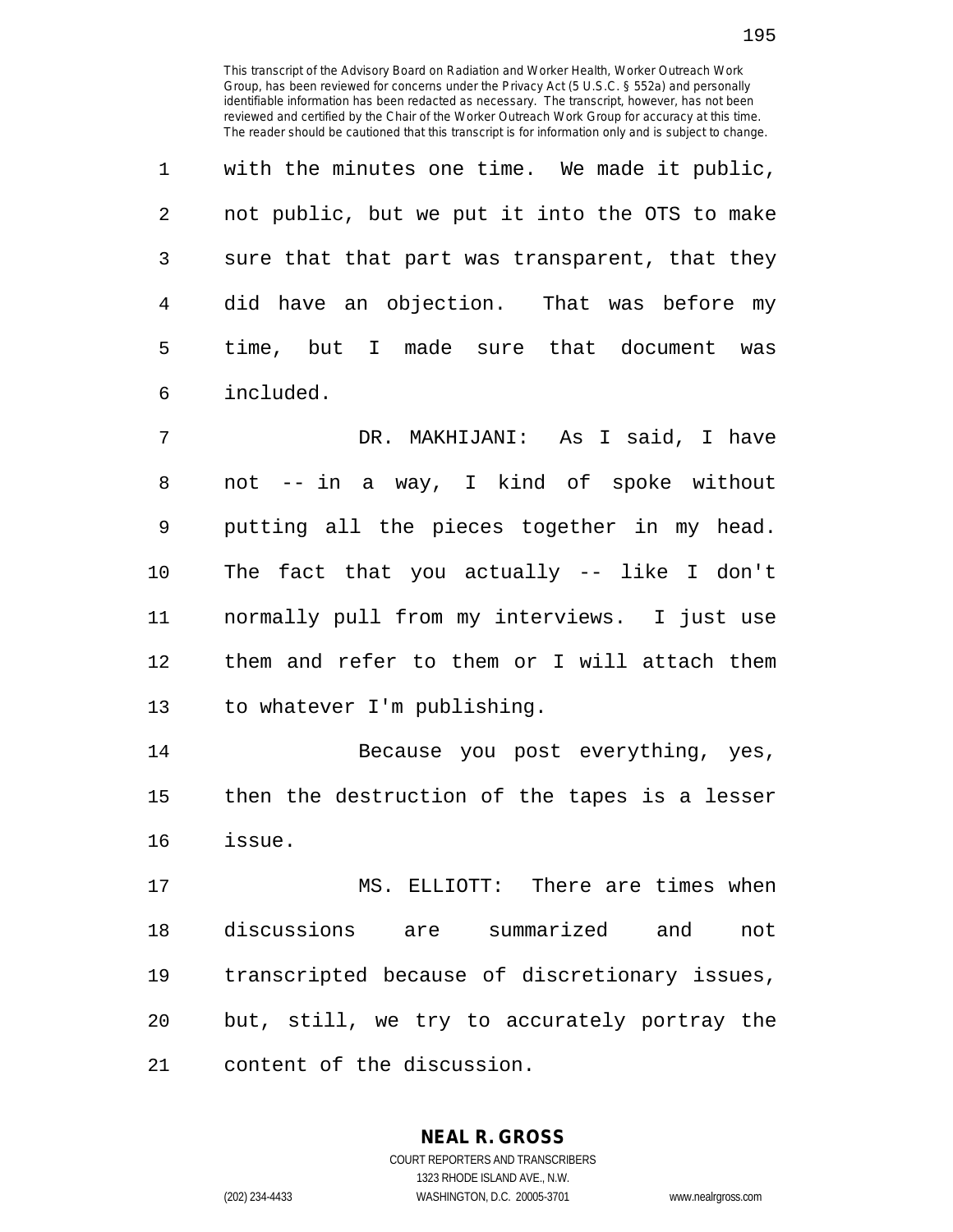| 1              | MR. CALHOUN: One reason we don't               |
|----------------|------------------------------------------------|
| $\overline{2}$ | tape things is because all kinds of personal   |
| 3              | things get said and then you don't know what   |
| 4              | to do with that, and you can't actually        |
| 5              | circulate that in public. So we try to make a  |
| 6              | different kind of record that is as close to a |
| 7              | transcript as possible without getting it all. |
| 8              | MEMBER BEACH: Correct. So, it                  |
| 9              | sounds like just noting what you are doing in  |
| 10             | the procedure might solve that.                |
| 11             | DR. MAKHIJANI: Yes, at least my                |
| 12             | concern, I have to say is much alleviated,     |
| 13             | yes, absolutely.                               |
| 14             | There's<br>MS. ROBERTSON-DEMERS:               |
| 15             | really no process for discussing the --        |
| 16             | MR. CALHOUN: I mean, if we do it,              |
| 17             | is it a big deal to put it in there, J.J.?     |
| 18             | MR. JOHNSON: No.                               |
| 19             | MR. CALHOUN: Yes, if we do it, we              |
| 20             | might as well take credit for it.              |
| 21             | (Laughter.)                                    |

**NEAL R. GROSS**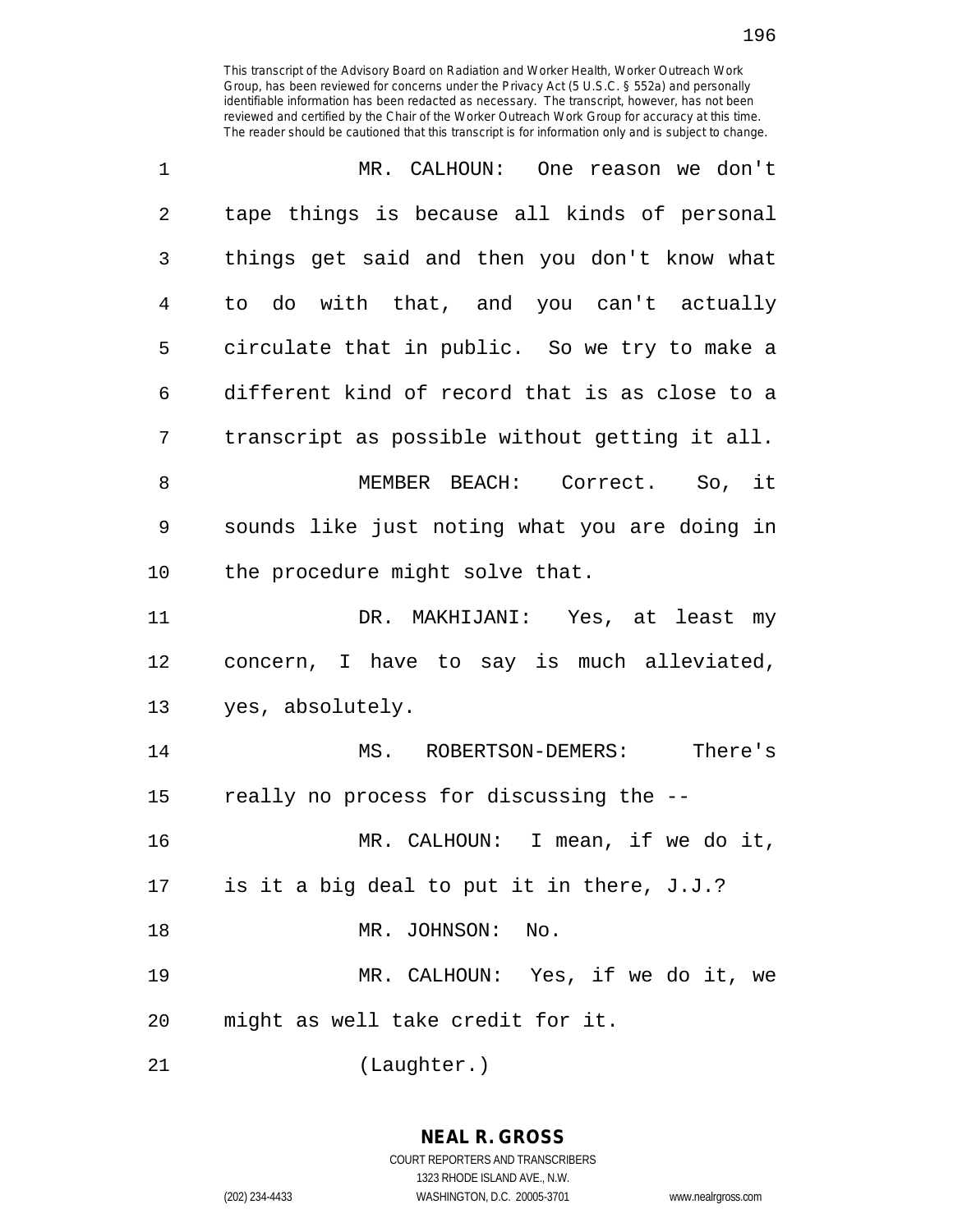This transcript of the Advisory Board on Radiation and Worker Health, Worker Outreach Work Group, has been reviewed for concerns under the Privacy Act (5 U.S.C. § 552a) and personally identifiable information has been redacted as necessary. The transcript, however, has not been reviewed and certified by the Chair of the Worker Outreach Work Group for accuracy at this time. The reader should be cautioned that this transcript is for information only and is subject to change. 1 DR. MAKHIJANI: Thank you. 2 MR. KATZ: Is there more to that 3 finding? Are we done? 4 MS. ROBERTSON-DEMERS: Yes. 5 MR. KATZ: So, is that one that 6 the Work Group wants to close? Or do you want 7 to wait and see that they have put the 8 sentence in their procedure? 9 MEMBER MUNN: In abeyance. 10 MR. KATZ: In abeyance, I mean. 11 Right. 12 MEMBER BEACH: In abeyance. 13 MR. KATZ: Okay, five is in 14 abeyance. 15 CHAIRMAN GIBSON: With that, are 16 we ready to break for lunch? 17 MR. KATZ: Sounds good. 18 MEMBER MUNN: Yes. 19 MR. KATZ: What time should we be 20 back? An hour? 21 CHAIRMAN GIBSON: Yes.

**NEAL R. GROSS**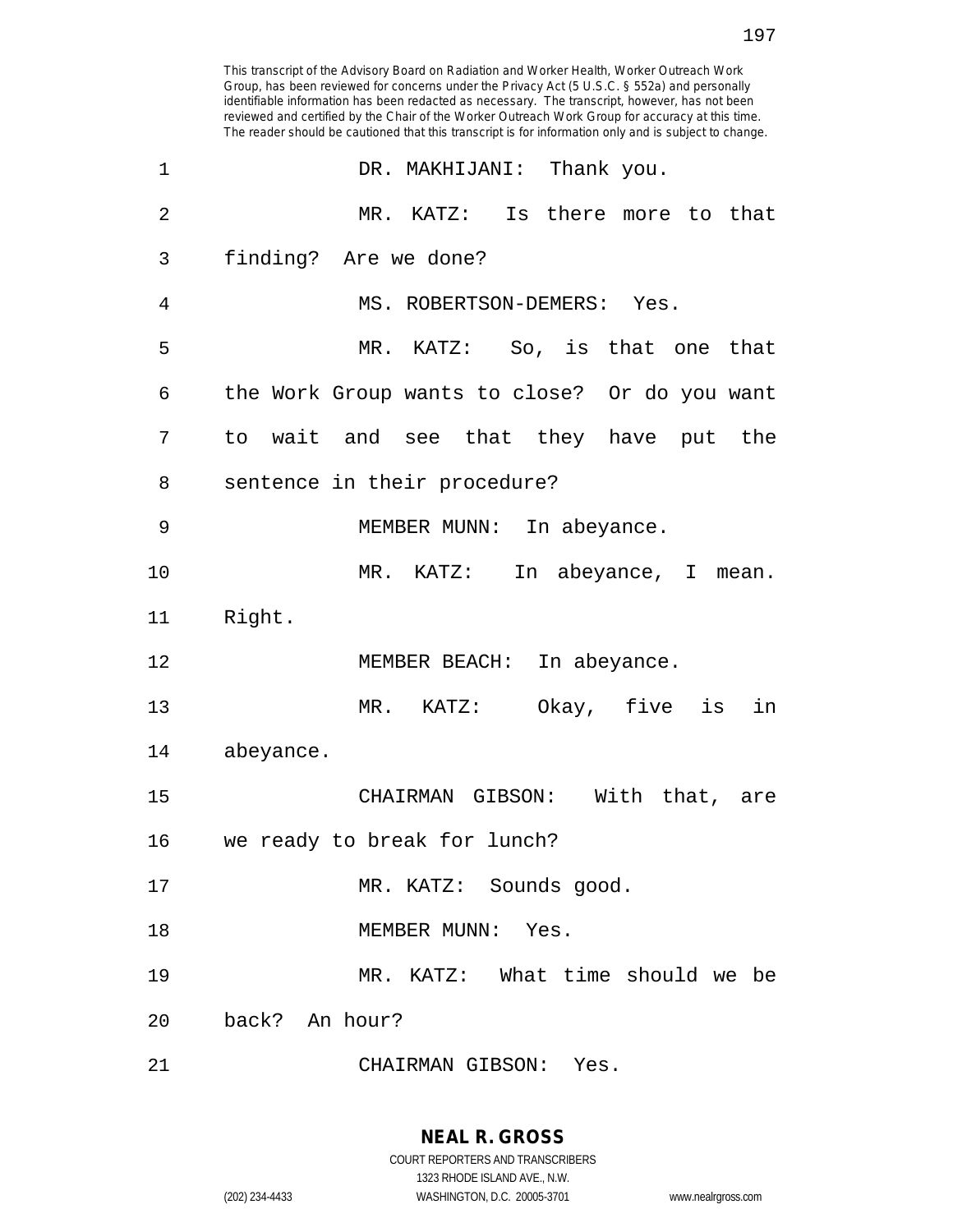This transcript of the Advisory Board on Radiation and Worker Health, Worker Outreach Work Group, has been reviewed for concerns under the Privacy Act (5 U.S.C. § 552a) and personally identifiable information has been redacted as necessary. The transcript, however, has not been reviewed and certified by the Chair of the Worker Outreach Work Group for accuracy at this time. The reader should be cautioned that this transcript is for information only and is subject to change. 1 MR. KATZ: Okay, it's 12:35 by my 2 watch, If that's what other people have, then 3 1:35. 4 Thank you, everyone on the line, 5 for hanging in, and we'll be back at 1:30, 6 1:35. 7 (Whereupon, the above entitled 8 matter went off the record at 12:36 p.m. and 9 resumed at 1:40 p.m.) 10 11 12 13 14 15 16

17

## **NEAL R. GROSS**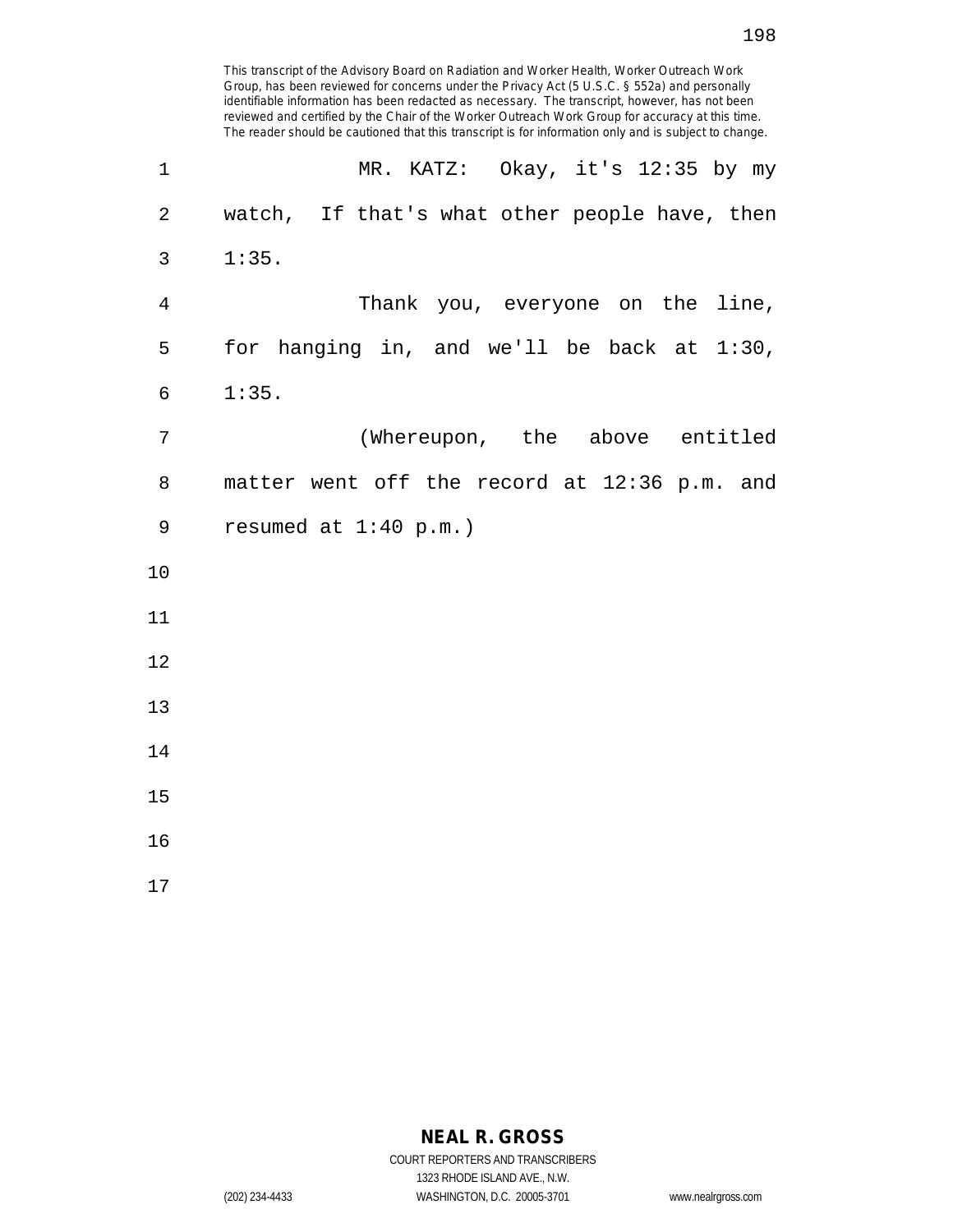This transcript of the Advisory Board on Radiation and Worker Health, Worker Outreach Work Group, has been reviewed for concerns under the Privacy Act (5 U.S.C. § 552a) and personally identifiable information has been redacted as necessary. The transcript, however, has not been reviewed and certified by the Chair of the Worker Outreach Work Group for accuracy at this time. The reader should be cautioned that this transcript is for information only and is subject to change. 1 A-F-T-E-R-N-O-O-N S-E-S-S-I-O-N 2 (1:40 p.m.) 3 MR. KATZ: Okay. So, this is the 4 Advisory Board on Radiation and Worker Health, 5 the Worker Outreach Work Group. 6 We are reconvening, having 7 finished lunch here, and I think we have 8 everyone. We're missing Phil, but I'm sure he 9 will come in. I think we could get rolling, 10 yes? 11 Okay, Mike? 12 CHAIRMAN GIBSON: Okay. I guess 13 the first thing, as far as scheduling for the 14 afternoon, the first thing we will do is get 15 back into the matrix and start with the 16 observations, and we will get as far as we can 17 on that. 18 At 3:00 p.m. Eastern Time, we are 19 going to go to the phones and open it up for 20 public comment and worker comments. If 21 there's any, we will welcome those comments at

> **NEAL R. GROSS** COURT REPORTERS AND TRANSCRIBERS

> > 1323 RHODE ISLAND AVE., N.W.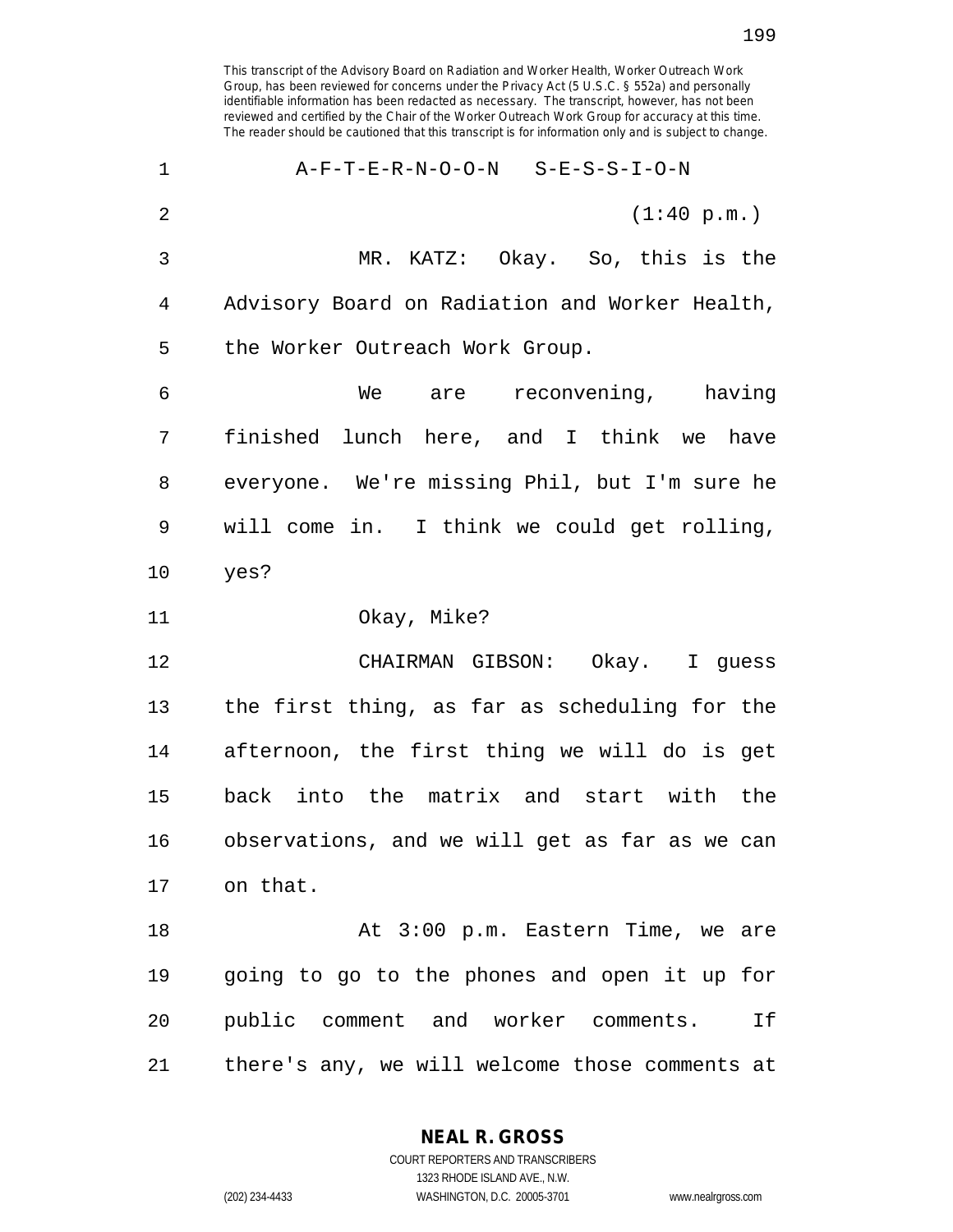1 that time.

| 2  | And then, if we have any time                  |
|----|------------------------------------------------|
| 3  | after that, we will go back to the agenda and  |
| 4  | plan on trying to wrap up about 3:30.          |
| 5  | So, get back to the observations,              |
| 6  | SC&A?                                          |
| 7  | MS. ROBERTSON-DEMERS: Okay. I                  |
| 8  | wanted to kind of go over both Observation 1   |
| 9  | and Observation 2 at the same time because     |
| 10 | they are very closely linked.                  |
| 11 | Observation 1 is, the procedure                |
| 12 | does not address the possibility that          |
| 13 | sensitive or classified information could be   |
| 14 | shared at a worker outreach meeting.           |
| 15 | And Observation 2 is, the                      |
| 16 | procedure does not provide an opportunity for  |
| 17 | workers to discuss potentially classified      |
| 18 | information. Particularly at NNSA sites,       |
| 19 | workers may be<br>restricted from openly       |
| 20 | discussing site-specific information due<br>to |
| 21 | security concerns.                             |

**NEAL R. GROSS** COURT REPORTERS AND TRANSCRIBERS 1323 RHODE ISLAND AVE., N.W.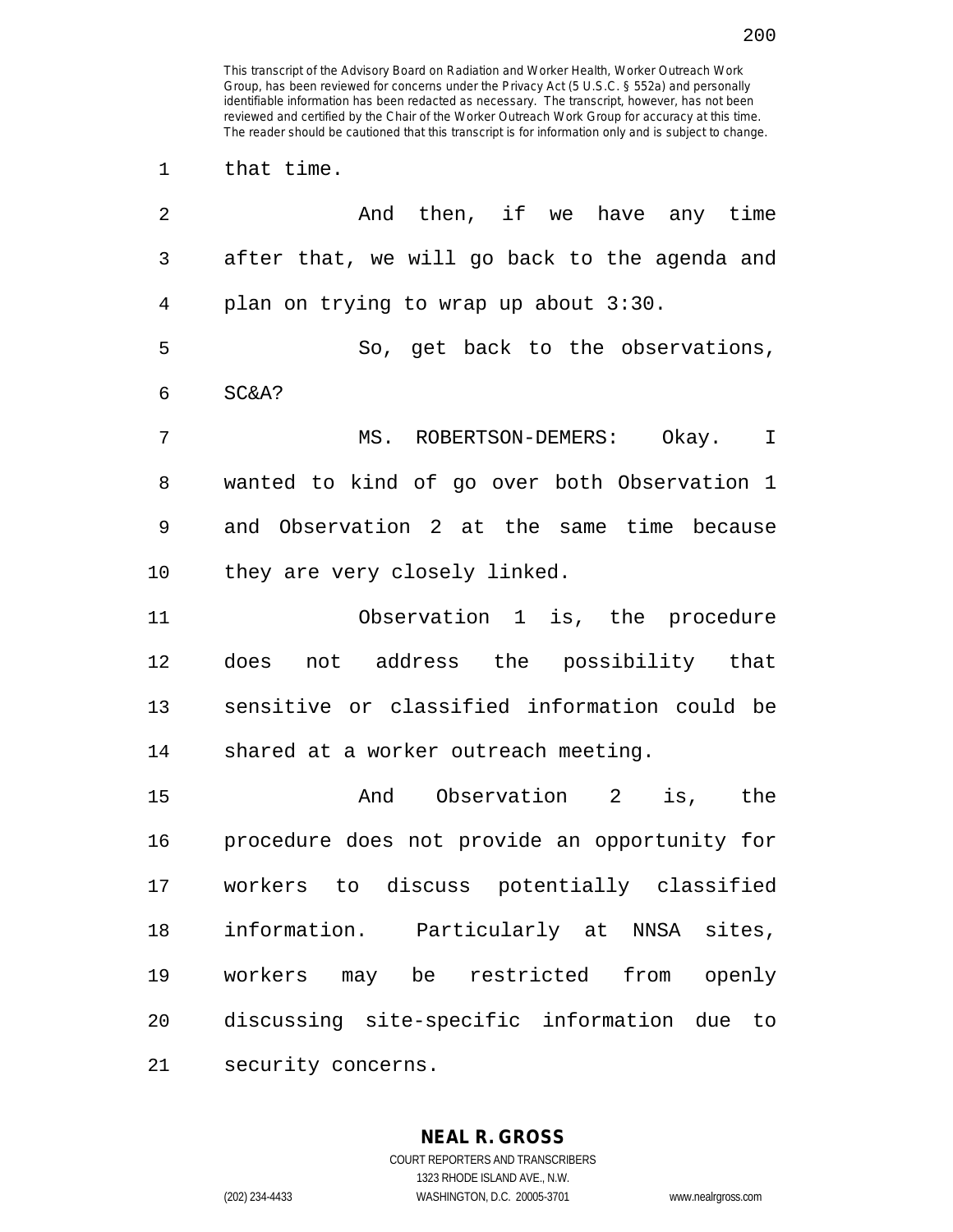1 For Observation 1, at a minimum, 2 we felt that the procedure should alert worker 3 outreach staff to submit recordings, minutes 4 and meeting notes for classification review if 5 they have any doubt about classification 6 status of information shared at an outreach 7 meeting. I think, from earlier discussion, 8 that may be happening, but there's no 9 requirement to do so in the procedure.

10 For the second observation, we had 11 two concerns. Worker outreach meetings at 12 NNSA sites can solicit classified information, 13 even if you don't want it to. A cautionary 14 statement should be made upfront that reminds 15 individuals to be cautious about the 16 information they are sharing. In other words, 17 notification that it's an unclassified meeting 18 and they should not be sharing classified 19 information in that meeting.

20 And for those who wish to share 21 classified information, there wasn't a process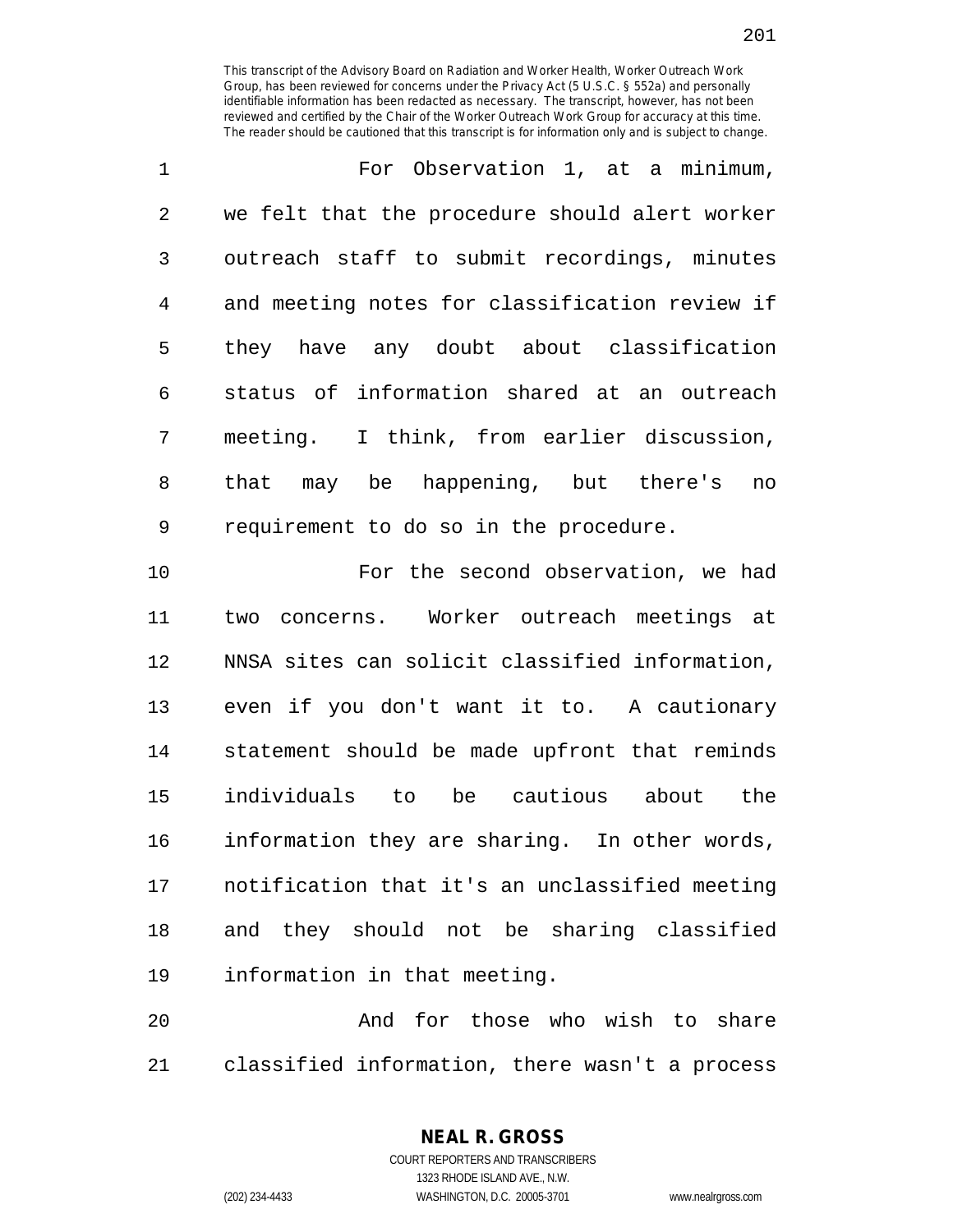1 described for them to do so in the procedure. 2 A lot of times, they have critical 3 information that can influence technical work 4 documents. So, there should be an opportunity 5 provided to them or a statement on how you are 6 going to provide that opportunity to them, so 7 that they can, if they feel that there's 8 classified information they need to share, so 9 that they can go ahead and share that in some 10 capacity through the process.

11 MR. JOHNSON: Well, my response is 12 that I have got an action here that says, 13 provide additional guidance in the procedures 14 to address discussion of sensitive or 15 classified information prior to the beginning 16 of the meeting.

17 Additionally, we have procedures 18 that deal with the interface of personnel that 19 may give sensitive or classified information, 20 and that's under OCAS-PR-10, Data Access and 21 Interview Process -- or Procedures. That will

> **NEAL R. GROSS** COURT REPORTERS AND TRANSCRIBERS 1323 RHODE ISLAND AVE., N.W.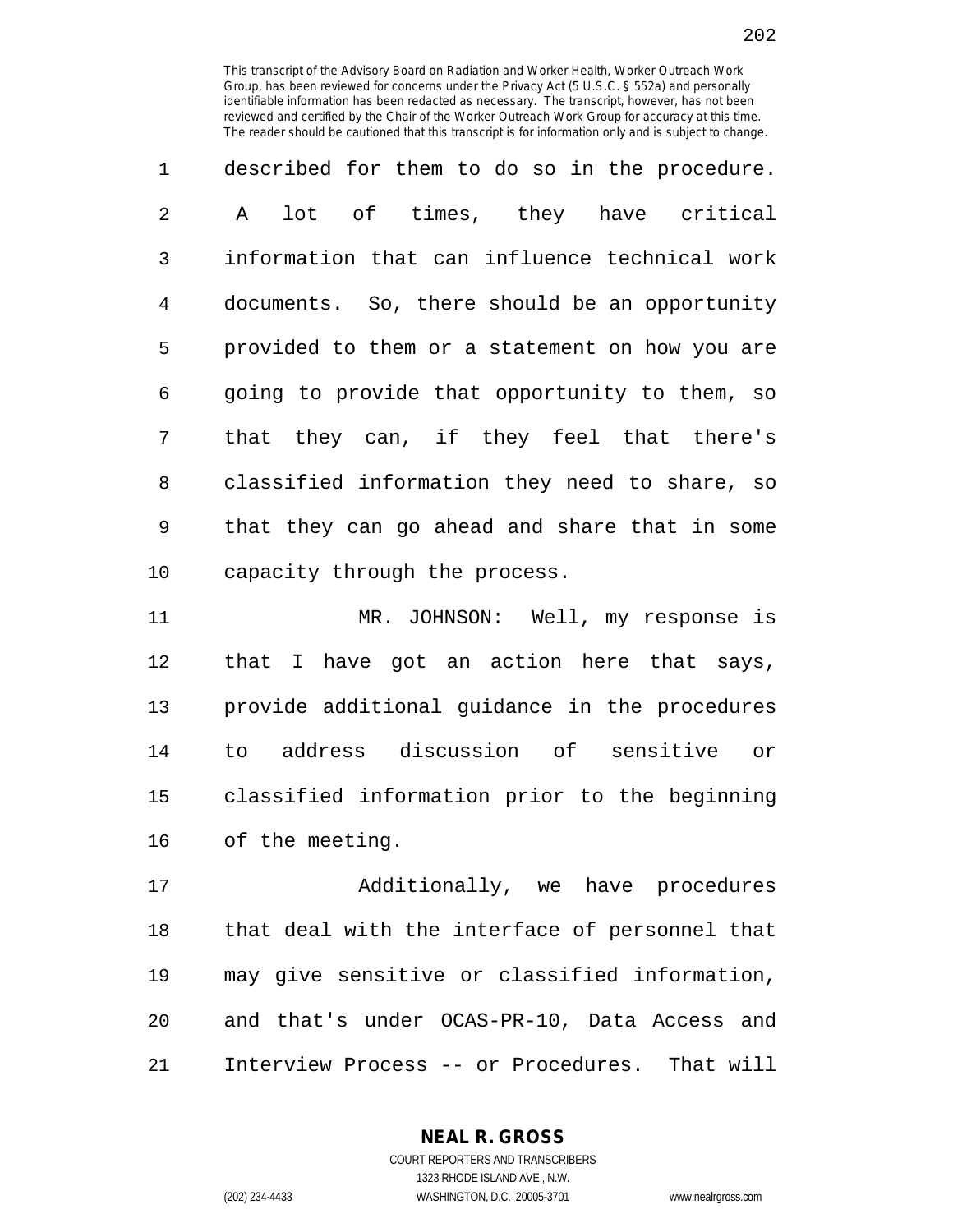1 be used as a reference in here.

| 2              | MS. ROBERTSON-DEMERS: Okay. So,               |
|----------------|-----------------------------------------------|
| $\mathfrak{Z}$ | you're saying that PR-10 is the mechanism by  |
| $\overline{4}$ | which you are going to offer that opportunity |
| 5              | for people to share classified information,   |
| 6              | should they need to?                          |
| 7              | MR. JOHNSON: It is the tool, yes.             |
| 8              | MR. CALHOUN: It might not be a                |
| $\mathsf 9$    | bad idea to mention it in this document, but  |
| 10             | that is really more how we deal with it once  |
| 11             | we've got it. But as far as I know, what you  |
| 12             | are getting at, actually offering it to them, |
| 13             | we generally shy away a little bit from       |
| 14             | saying, hey, if you want to have a classified |
| 15             | interview, let's do it, because a lot of      |
| 16             | people will just start doing it.              |
| 17             | think that it should be<br>in<br>$\mathbf{I}$ |
| 18             | there, but we need to be careful about that.  |

19 We do the same thing with CATIs, you know. I 20 think that saying, hey, please don't give out 21 any classified information because it's an

**NEAL R. GROSS**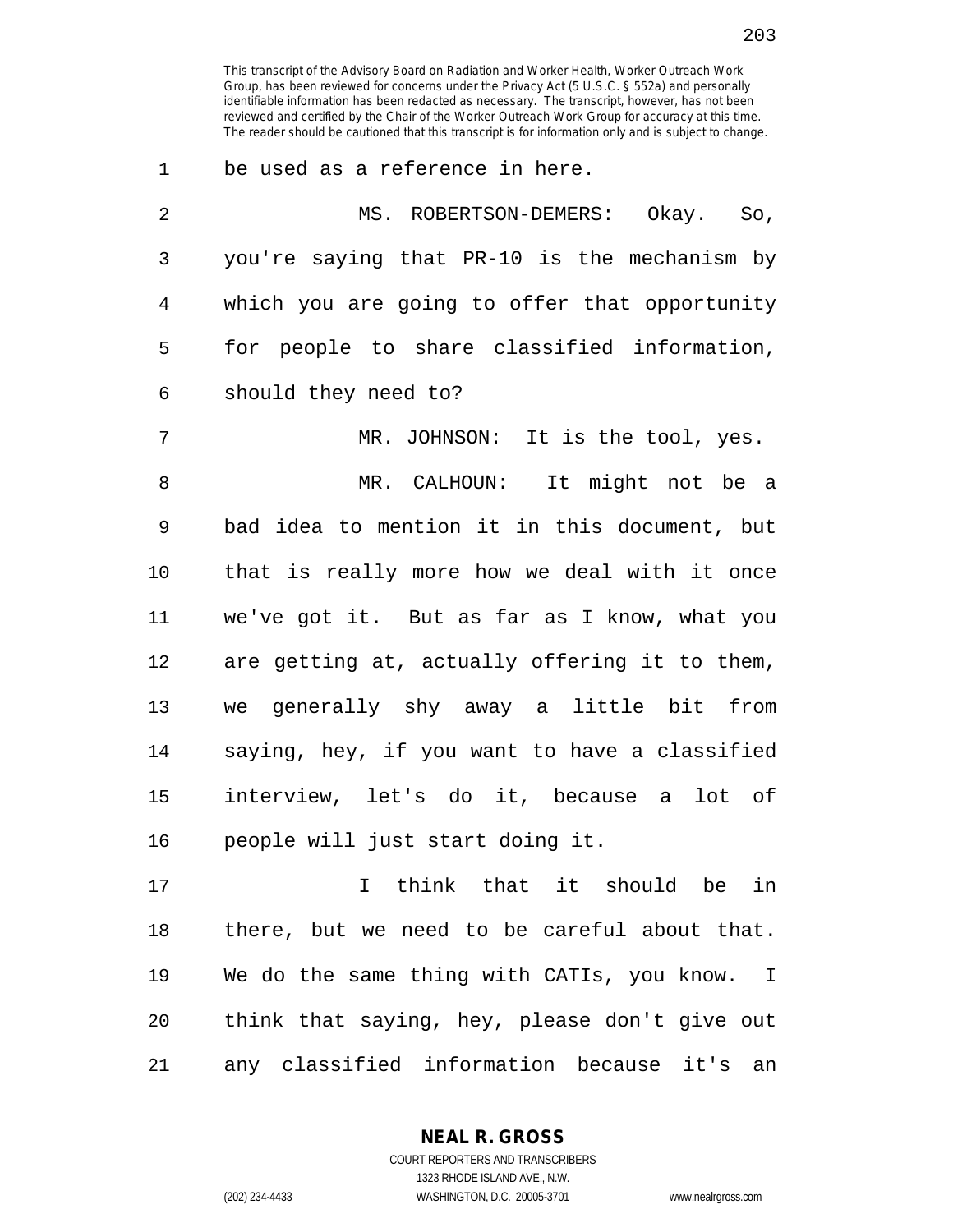reviewed and certified by the Chair of the Worker Outreach Work Group for accuracy at this time. The reader should be cautioned that this transcript is for information only and is subject to change. 1 unclassified interview. If you feel you have 2 information that is classified that you need 3 to talk to us about, we can arrange that, or 4 something like that. 5 MEMBER SCHOFIELD: Yes, that's a 6 definite necessity. 7 MS. ROBERTSON-DEMERS: Okay. One 8 site where this is of particular concern would 9 be, say, Pantex. You can get yourself into a 10 lot of trouble real quickly at that site. 11 MR. CALHOUN: Yes. 12 MS. ROBERTSON-DEMERS: From our 13 site expert interviews, there's a lot of 14 valuable information that comes out of those 15 classified interviews. 16 Now I thought I heard Vern say 17 earlier that the worker outreach meeting, it 18 is submitted to DOE for classification review. 19 MR. McDOUGALL: They all do, yes. 20 MS. ROBERTSON-DEMERS: So, in 21 referencing PR-10 and PR-11, in essence, you

This transcript of the Advisory Board on Radiation and Worker Health, Worker Outreach Work Group, has been reviewed for concerns under the Privacy Act (5 U.S.C. § 552a) and personally identifiable information has been redacted as necessary. The transcript, however, has not been

> **NEAL R. GROSS** COURT REPORTERS AND TRANSCRIBERS

1323 RHODE ISLAND AVE., N.W. (202) 234-4433 WASHINGTON, D.C. 20005-3701 www.nealrgross.com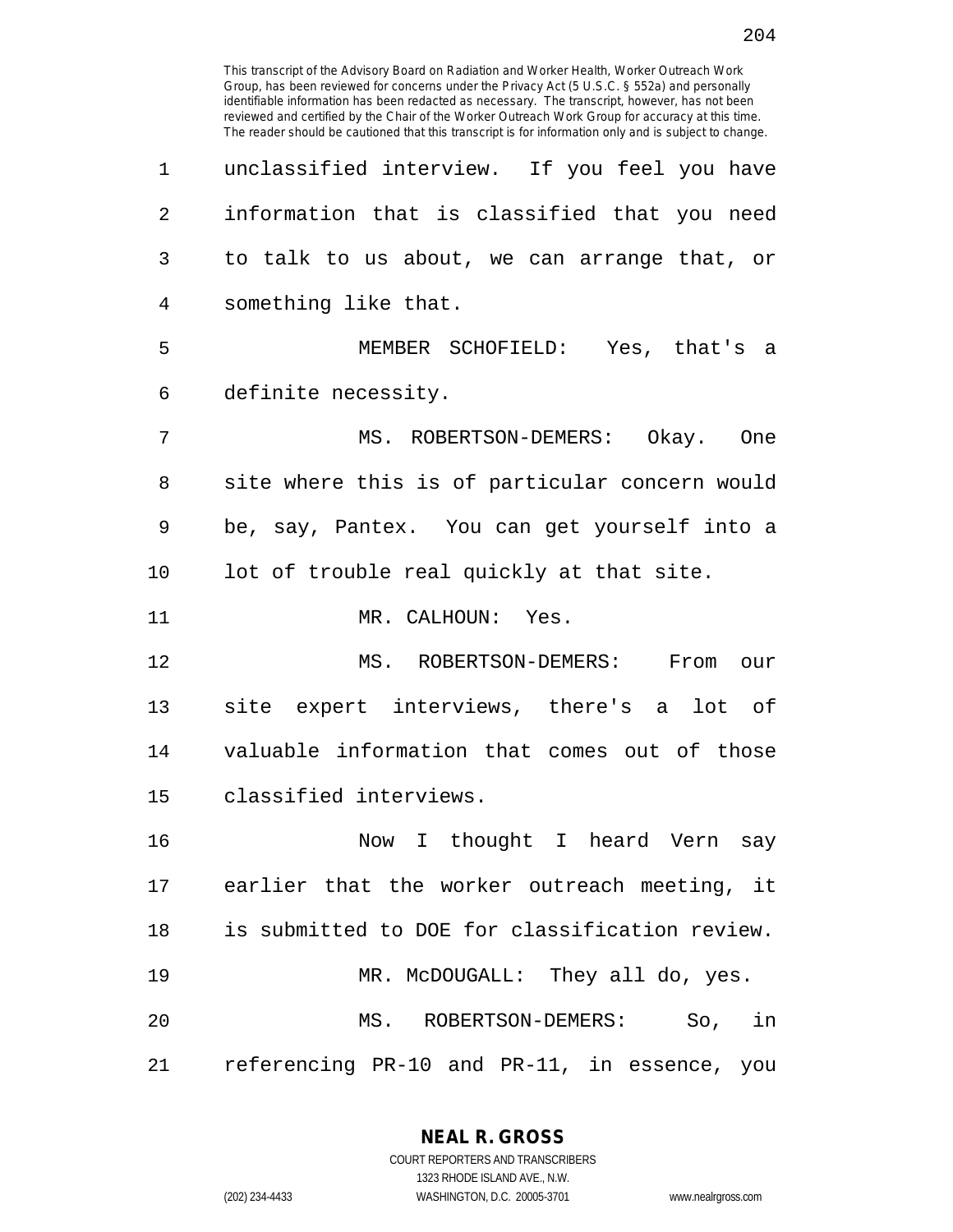| 1              | are dealing with that in the procedure itself. |
|----------------|------------------------------------------------|
| $\overline{2}$ | MR. CALHOUN: Yes, and then,                    |
| 3              | obviously, if we had the interview, if it was  |
| 4              | a planned interview that we had done, and      |
| 5              | knowing that we would get or perceiving that   |
| 6              | we get classified information, that would get  |
| 7              | done before we even left the site. You know    |
| 8              | how that is done.                              |
| 9              | So, yes, we couldn't leave with                |
| 10             | that. You know what? They wouldn't let us      |
| 11             | record it anyway.                              |
| 12             | MR. JOHNSON: Yes, and PR-11 was                |
| 13             | approved 4/22/2009, and our procedure was      |
| 14             | approved a little bit later, so about          |
| 15             | parallel. So both of those will be referenced  |
| 16             | in there.                                      |
| 17             | MS. ROBERTSON-DEMERS: Okay.                    |
| 18             | MEMBER BEACH: In abeyance?                     |
| 19             | CHAIRMAN GIBSON: In abeyance.                  |
| 20             | MS. ROBERTSON-DEMERS:<br>Okay.                 |
| 21             | Observation 3 is, there are no provisions for  |

**NEAL R. GROSS**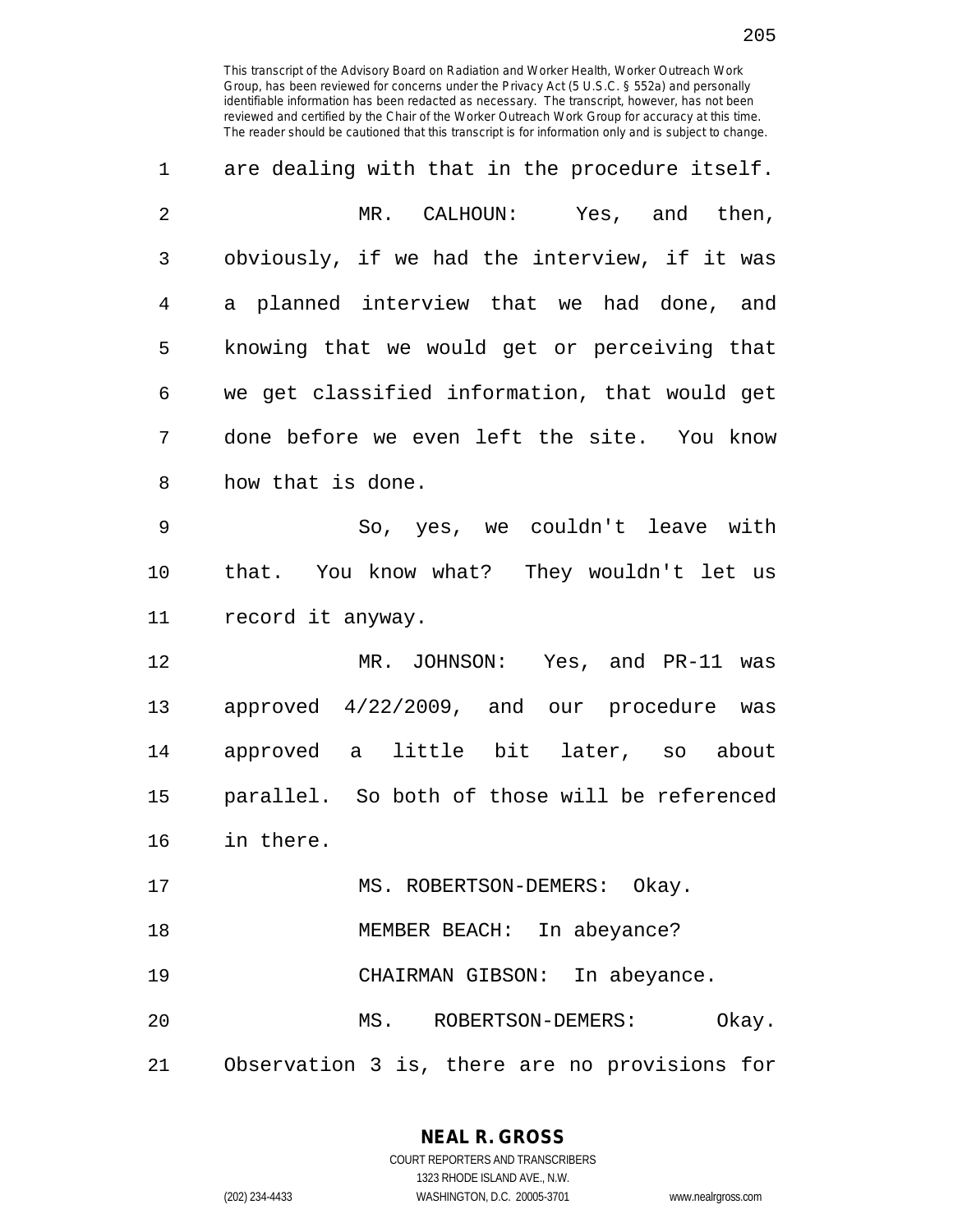1 soliciting comments from workers who are 2 unable to physically attend worker outreach 3 meetings.

4 And a method for individuals who 5 cannot attend worker outreach meetings is not 6 provided or discussed in the procedure. But 7 the individuals can provide comments in 8 writing via a letter or via the website or the 9 docket. However, in our early discussion, 10 these venues are not given the same 11 consideration as far as development of action 12 items and follow-through as worker outreach 13 comments. There is no formal evaluation 14 tracking or resolution procedures for comments 15 provided in this way.

16 So, you've got somebody who can't 17 come to a meeting. They have these other 18 options, but there's no evaluation of those 19 comments in the same manner as the worker 20 outreach meeting minutes.

21 MR. CALHOUN: You know, that may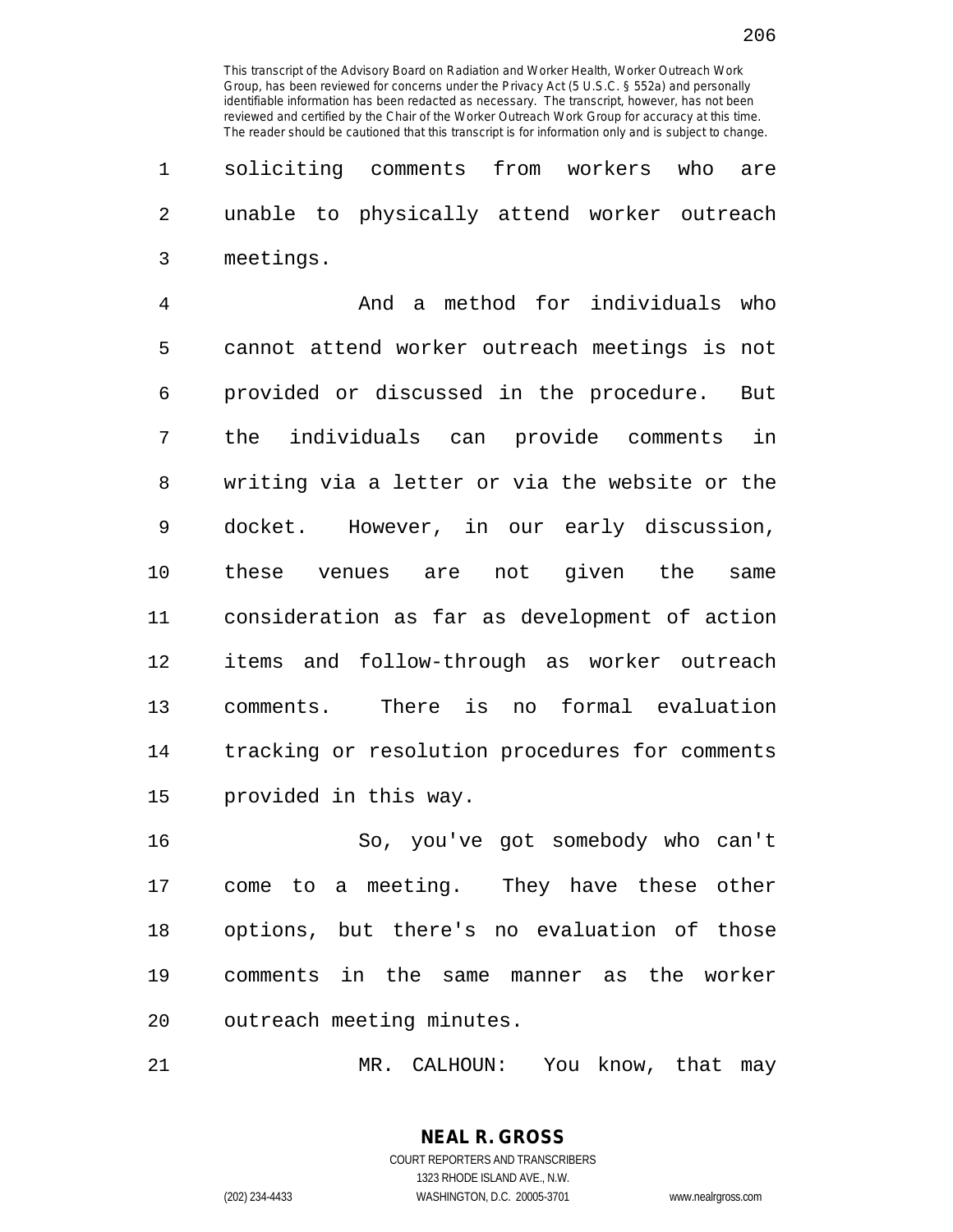| 1 | not be procedure-wise, but I think we get that |
|---|------------------------------------------------|
| 2 | done. I don't know. J.J. may know more about   |
| 3 | it than I do, but I don't know if I'll say     |
| 4 | often, but it happens when we get input for    |
| 5 | questions electronically, and Chris Ellison    |
| 6 | ends up dealing with it. She will send them    |
| 7 | to one of us, so that she can respond to the   |
| 8 | person who sent the question.                  |

9 Maybe we are doing that and it is 10 just not specified in here. But I don't know 11 if all of them go through that way. I know 12 docket things will go through that.

13 MR. JOHNSON: The docket things go 14 that way, but that's one of those other 15 outreach venues.

16 MEMBER MUNN: I would imagine most 17 of those actually get a one-on-one response. 18 MR. CALHOUN: I think they do. 19 MEMBER MUNN: At least an

20 acknowledgment of receipt, if not a --

21 MR. CALHOUN: But I just don't

**NEAL R. GROSS** COURT REPORTERS AND TRANSCRIBERS 1323 RHODE ISLAND AVE., N.W.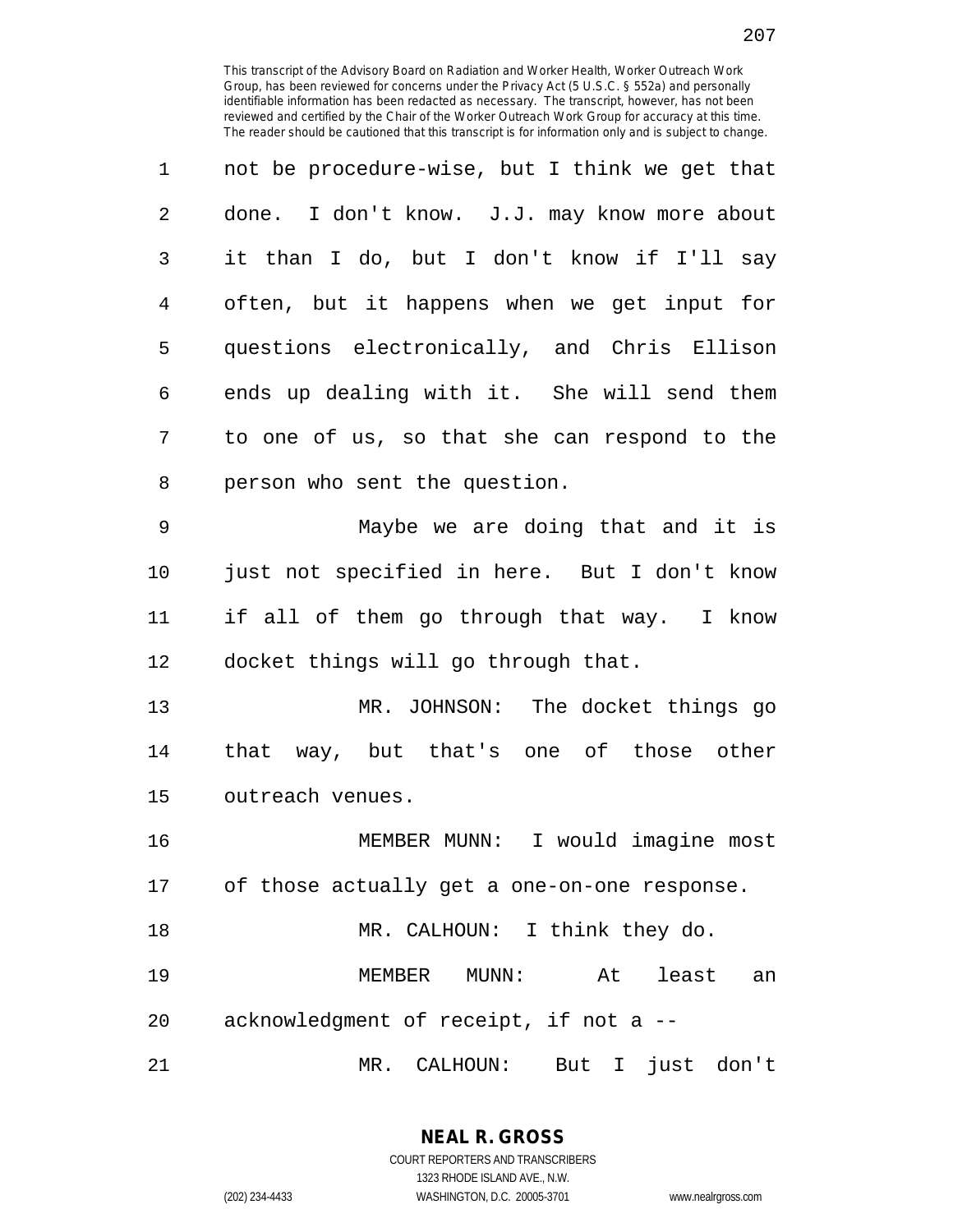This transcript of the Advisory Board on Radiation and Worker Health, Worker Outreach Work Group, has been reviewed for concerns under the Privacy Act (5 U.S.C. § 552a) and personally identifiable information has been redacted as necessary. The transcript, however, has not been reviewed and certified by the Chair of the Worker Outreach Work Group for accuracy at this time. The reader should be cautioned that this transcript is for information only and is subject to change. 1 want to say for sure because I'm not positive, 2 but I think they do. 3 MEMBER MUNN: I can't imagine they 4 are not being responded to. 5 MR. CALHOUN: But we will check 6 that. 7 MS. ROBERTSON-DEMERS: Well, one 8 of the suggestions we had was to have a call-9 in number. 10 MR. JOHNSON: Have a what? 11 MS. ROBERTSON-DEMERS: Have a 12 call-in number where people could call in. 13 MR. McDOUGALL: What kind of 14 meetings are you trying to -- 15 MS. ROBERTSON-DEMERS: These would 16 be more -- 17 MR. JOHNSON: We've got a call-in 18 number, don't we? 19 MR. CALHOUN: I don't know. On 20 some of them we do. I don't know if we do on 21 that one.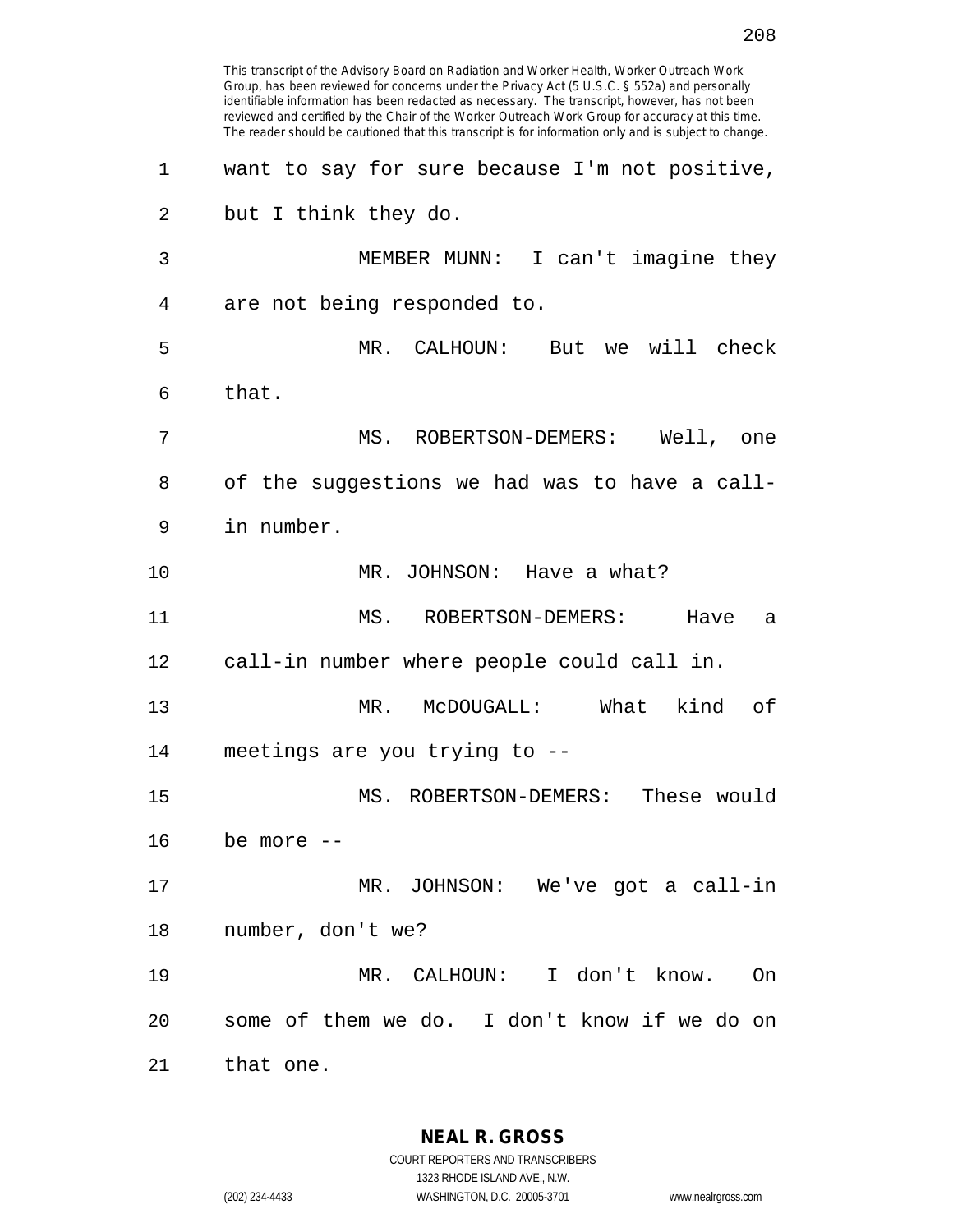| 1              | This<br>MS. ROBERTSON-DEMERS:                  |
|----------------|------------------------------------------------|
| $\overline{2}$ | wouldn't be you're invited to meetings, you    |
| 3              | know, when you're inviting someone. This will  |
| 4              | be more open worker outreach information-      |
| 5              | gathering meetings.                            |
| 6              | MS. ELLIOTT: We have attempted                 |
| 7              | that.                                          |
| 8              | For example,<br>MR. McDOUGALL:                 |
| $\mathsf 9$    | information-gathering meetings are usually     |
| 10             | relatively small meetings, almost always under |
| 11             | 20 people, frequently under 10 or 12. And it   |
| 12             | is kind of an opportunistic kind of thing. If  |
| 13             | there are 10 people in Cincinnati who can give |
| 14             | us information on GE Evendale, for example --  |
| 15             | and I think this actually happened -- and one  |
| 16             | or two were in Florida, well, you kind of make |
| 17             | a judgment call that what the one or two are   |
| 18             | going to add isn't going to be so critical.    |
| 19             | Unless you have some knowledge that they have  |
| 20             | something special, they are pretty much like   |
| 21             | the other folks.                               |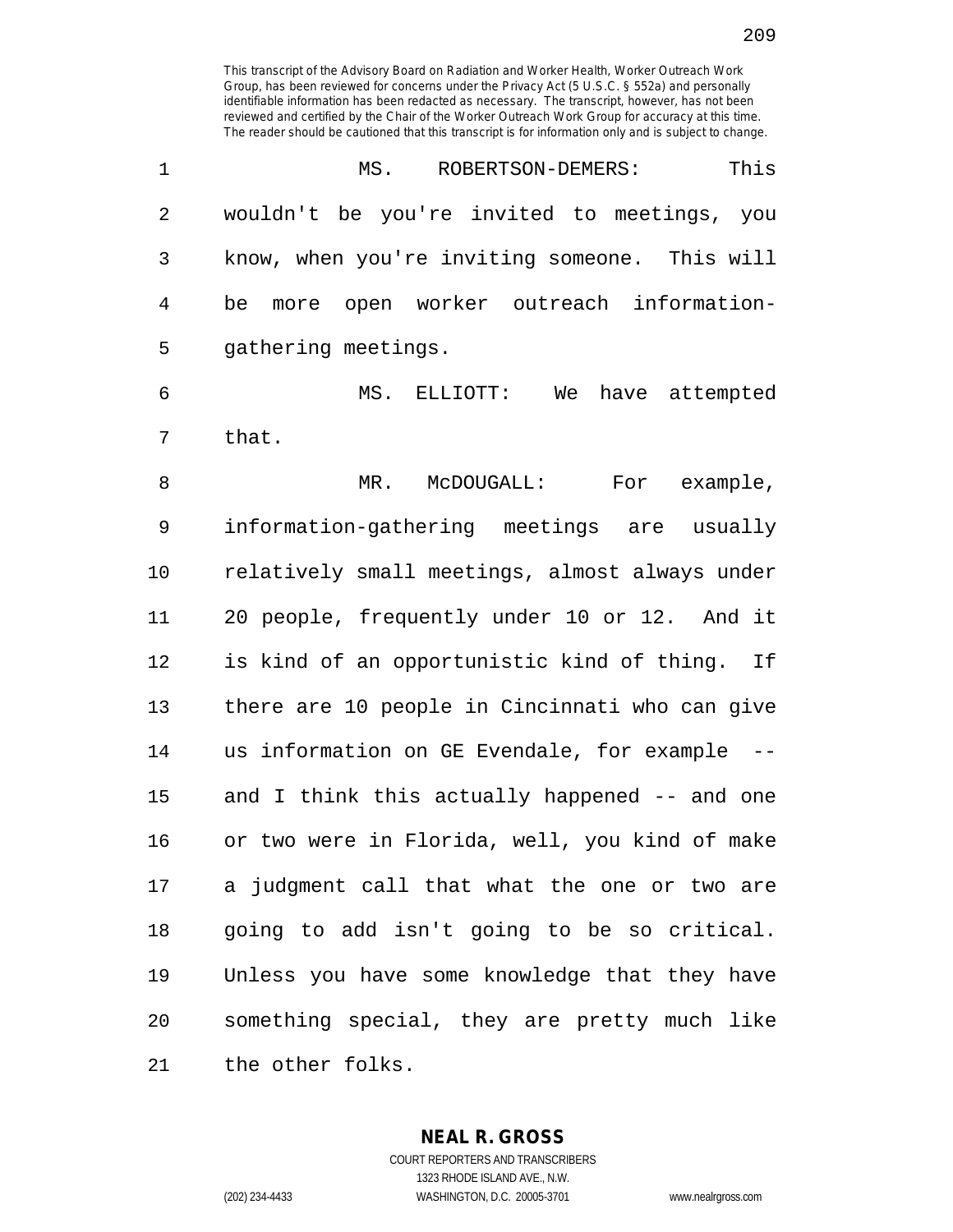1 You kind of make a judgment call 2 that you are not going to go to extraordinary 3 measures to get the input from other people, 4 if you can get comparable quality of input 5 more conveniently.

6 Now, having said that, in order to 7 make it convenient, we make it as convenient 8 as we can. We try to hold meetings in one-9 story buildings and in locations that are 10 convenient that people know about, to try to 11 facilitate -- to try to remove as many 12 barriers as possible. But, again, if you have 13 got 10 in Ohio and one in Florida, you don't 14 really need the one in Florida, unless they 15 know something special.

16 MS. ROBERTSON-DEMERS: What do you 17 do in the case where they do know critical 18 information?

19 MR. McDOUGALL: Well, actually, I 20 imagine DCAS would conduct an one-on-one 21 interview the way they frequently do, I guess

**NEAL R. GROSS**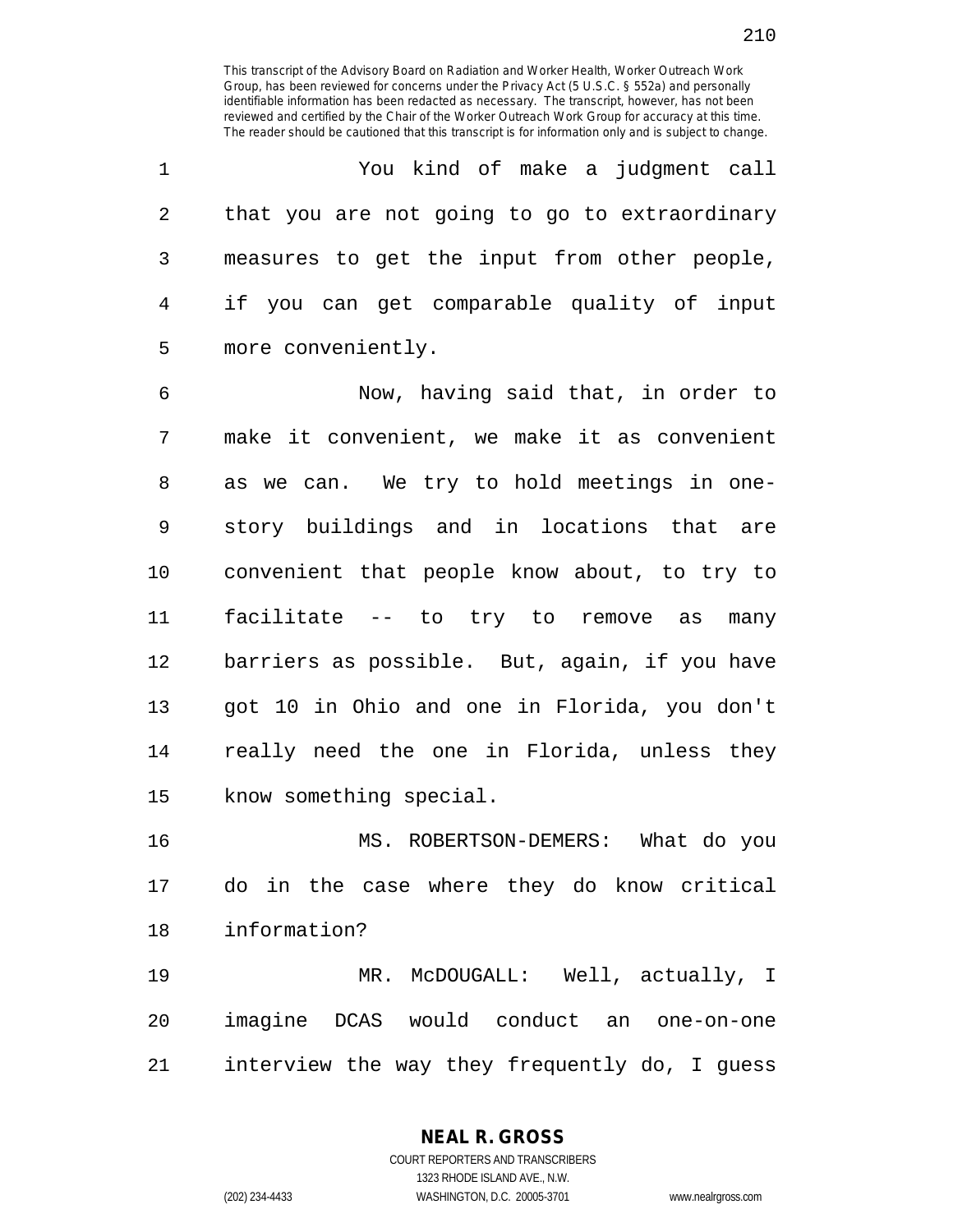$1$  with  $-$ 

| $\overline{2}$ | MR. JOHNSON: Like we recently did              |
|----------------|------------------------------------------------|
| 3              | with Simonds Saw. The folks that were in the   |
| 4              | area that came to the meeting, their comments  |
| 5              | and discussions were noted. And those          |
| 6              | individuals that were in the system, in NOCTS, |
| 7              | they were contacted by ORAU and personally     |
| 8              | interviewed with the questions that were       |
| 9              | provided to the people that went to the        |
| 10             | initial meeting.                               |
|                |                                                |

11 MS. ROBERTSON-DEMERS: And this is 12 some of our concern about these -- this two-13 track system we use. One set of comments is 14 being tracked in OTS because it is designated 15 as a worker outreach, but in these individual 16 interviews with these couple of people, they 17 are not being tracked. The comments for those 18 are not being tracked.

19 MR. JOHNSON: They may not be 20 tracked in OTS, but they are tracked in the 21 SRDB through the information that is provided

> **NEAL R. GROSS** COURT REPORTERS AND TRANSCRIBERS

> > 1323 RHODE ISLAND AVE., N.W.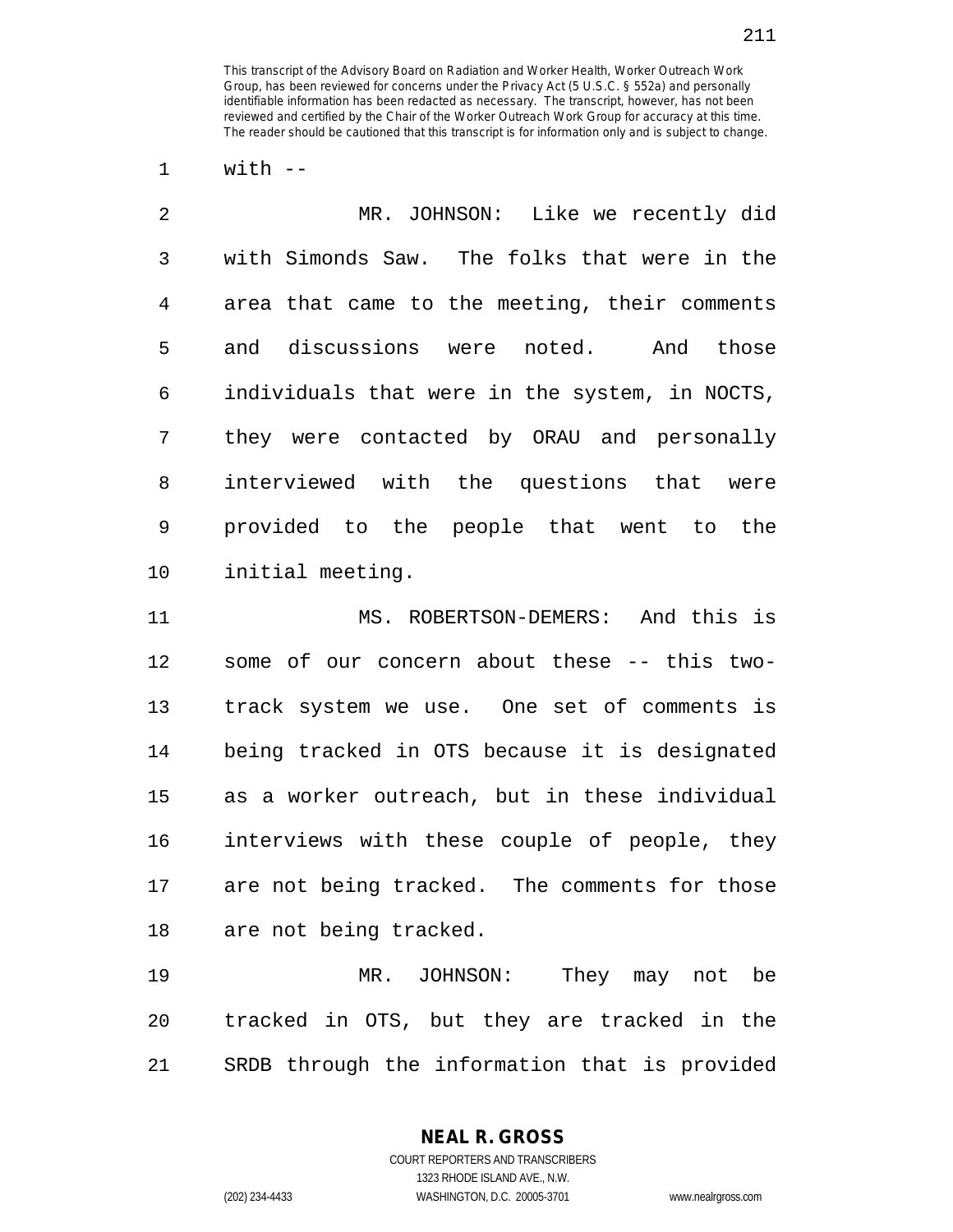1 for those respective sites.

| 2  | What<br>MS. ROBERTSON-DEMERS:                  |
|----|------------------------------------------------|
| 3  | happens is you get a documented communication. |
| 4  | In that documented communication, there's      |
| 5  | really no procedure for how to disposition     |
| 6  | those comments provided in that documented     |
| 7  | communication.                                 |
| 8  | MR. JOHNSON: Well, in this case,               |
| 9  | all the comments went to the OCAS HP for       |
| 10 | review. And in the interview, he would take    |
| 11 | all those comments into consideration. So,     |
| 12 | the ones that were at the meeting, he was at   |
| 13 | the meeting, along with the ones that were     |
| 14 | provided through phone conversations. So,      |
| 15 | they didn't go on their two separate ways.     |
| 16 | They were reviewed and consolidated, reviewed  |
| 17 | by the OCAS HP.                                |
| 18 | for<br>MS. ROBERTSON-DEMERS:<br>And            |
| 19 | those documented communications, the items     |
| 20 | that were in the SRBD, were action items       |

21 tracked on that?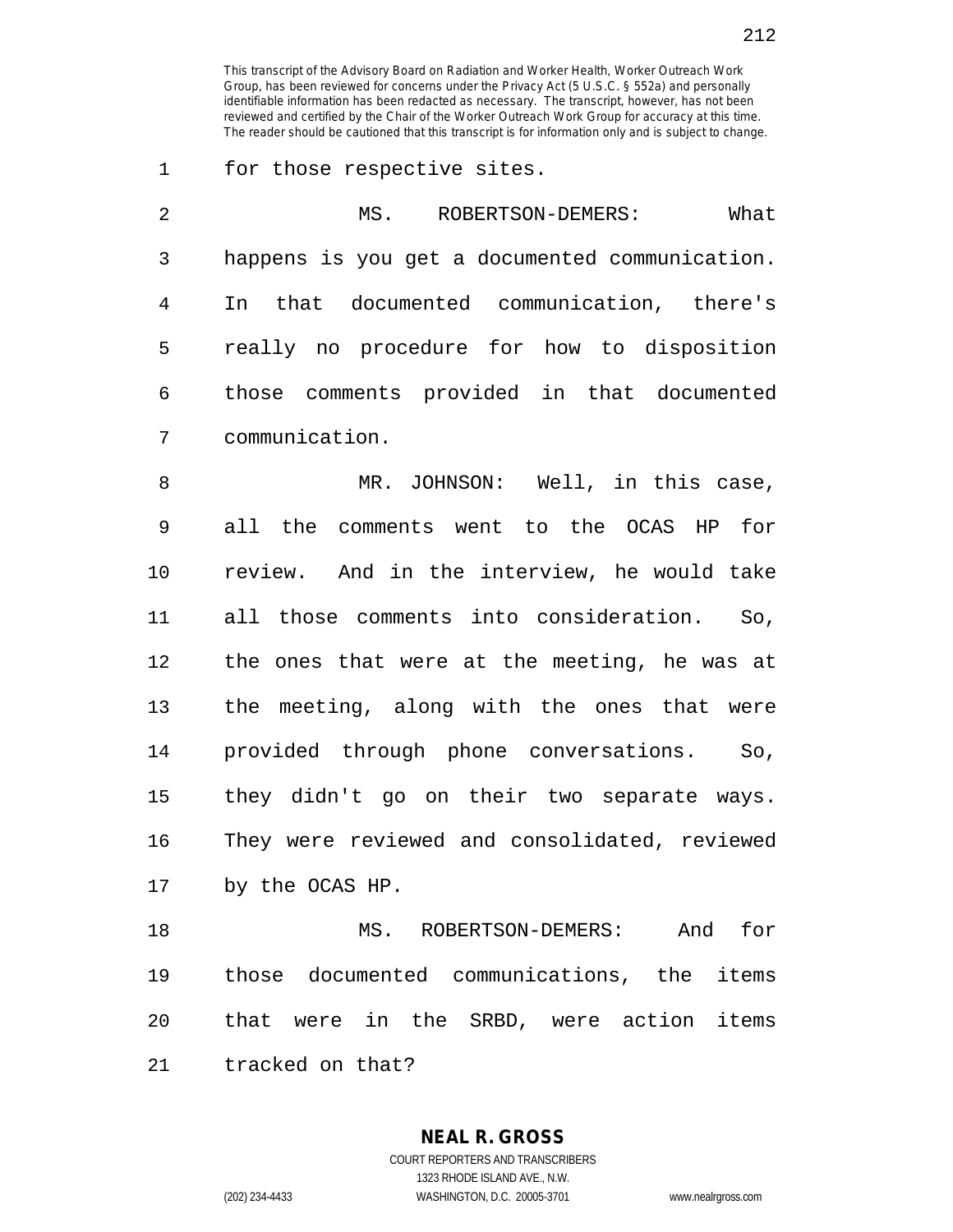identifiable information has been redacted as necessary. The transcript, however, has not been reviewed and certified by the Chair of the Worker Outreach Work Group for accuracy at this time. The reader should be cautioned that this transcript is for information only and is subject to change. 1 MR. JOHNSON: I have no idea 2 because they were part of an SEC. 3 MS. ROBERTSON-DEMERS: Well, how 4 hard would it be to provide a call-in number 5 for these people? 6 MR. JOHNSON: How hard would it be 7 to what? 8 MS. ROBERTSON-DEMERS: To provide 9 a call-in number for people who can't get 10 there? 11 MR. JOHNSON: I don't know. I 12 would have to check into that. 13 MS. ELLIOTT: A lot of it depends 14 upon the facility, whether it's available. We 15 have gone to certain places and asked if that 16 was possible, and until you get the facility 17 to see what they have, there really isn't a 18 way to tell. And even if they say, yes, we 19 have a speaker phone system, you know, it may 20 not be adequate to be heard in a large room. 21 It probably won't be a Polycom.

This transcript of the Advisory Board on Radiation and Worker Health, Worker Outreach Work Group, has been reviewed for concerns under the Privacy Act (5 U.S.C. § 552a) and personally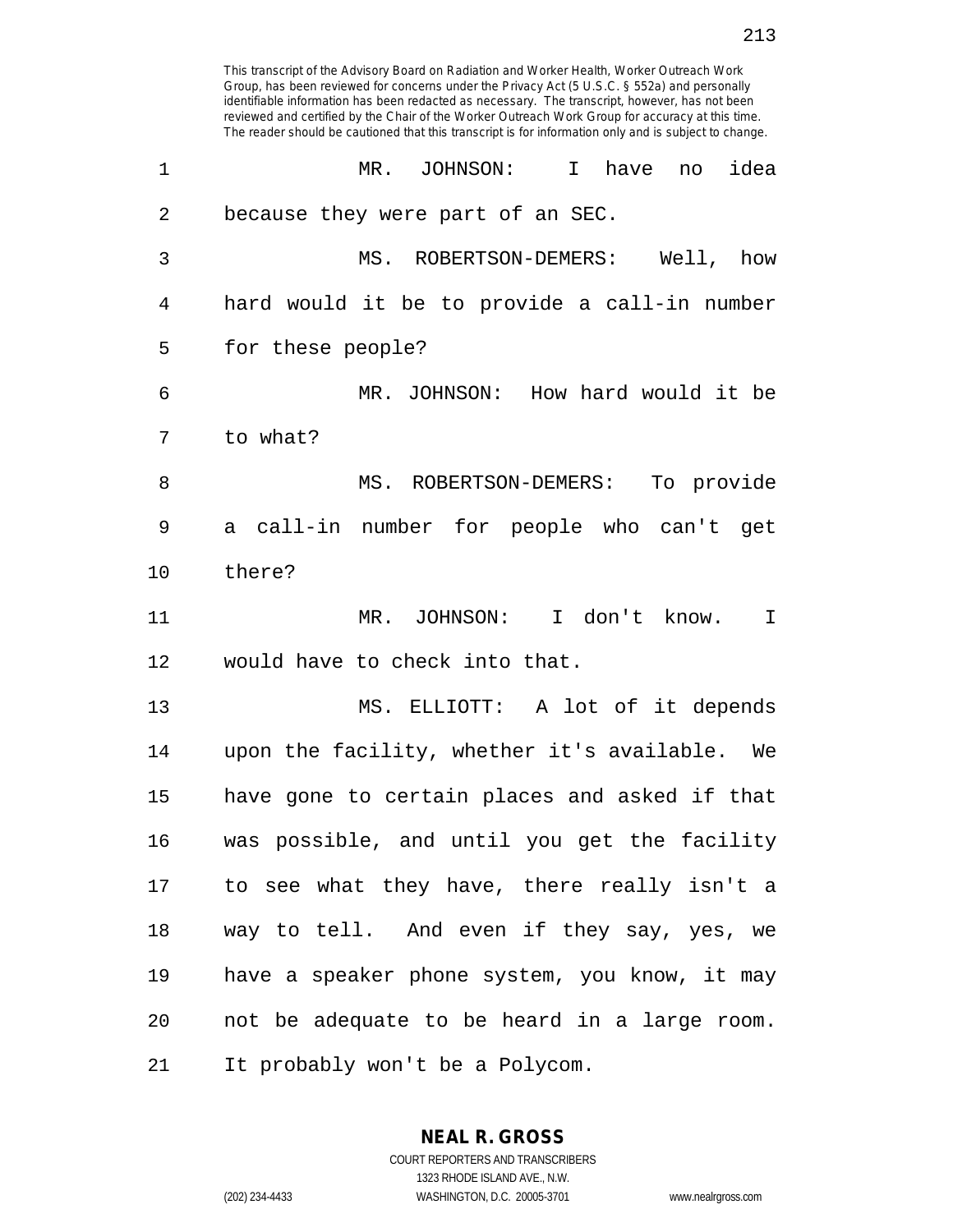1 MR. JOHNSON: Oh, you mean a call 2 to the meeting itself? 3 MS. ROBERTSON-DEMERS: Yes. 4 MR. JOHNSON: I think we tried 5 that at Simonds Saw and the service wasn't 6 available or something. 7 MS. ELLIOTT: We have asked in 8 several different venues, and it either is not 9 available or what they do have is not 10 adequate. As in the case for Blockson, 11 somebody wanted to have a call-in for the 12 Blockson meetings. It was in their city hall 13 in a big, public, courtroom-type situation, 14 and there was just no way. It would not have 15 been even -- whoever was on the phone could 16 not have heard most of what went on. 17 But we have made attempts for 18 things like this, and you can only do what's 19 available. 20 MR. McDOUGALL: But, again, if you

21 are gathering information, it isn't really

**NEAL R. GROSS** COURT REPORTERS AND TRANSCRIBERS

1323 RHODE ISLAND AVE., N.W.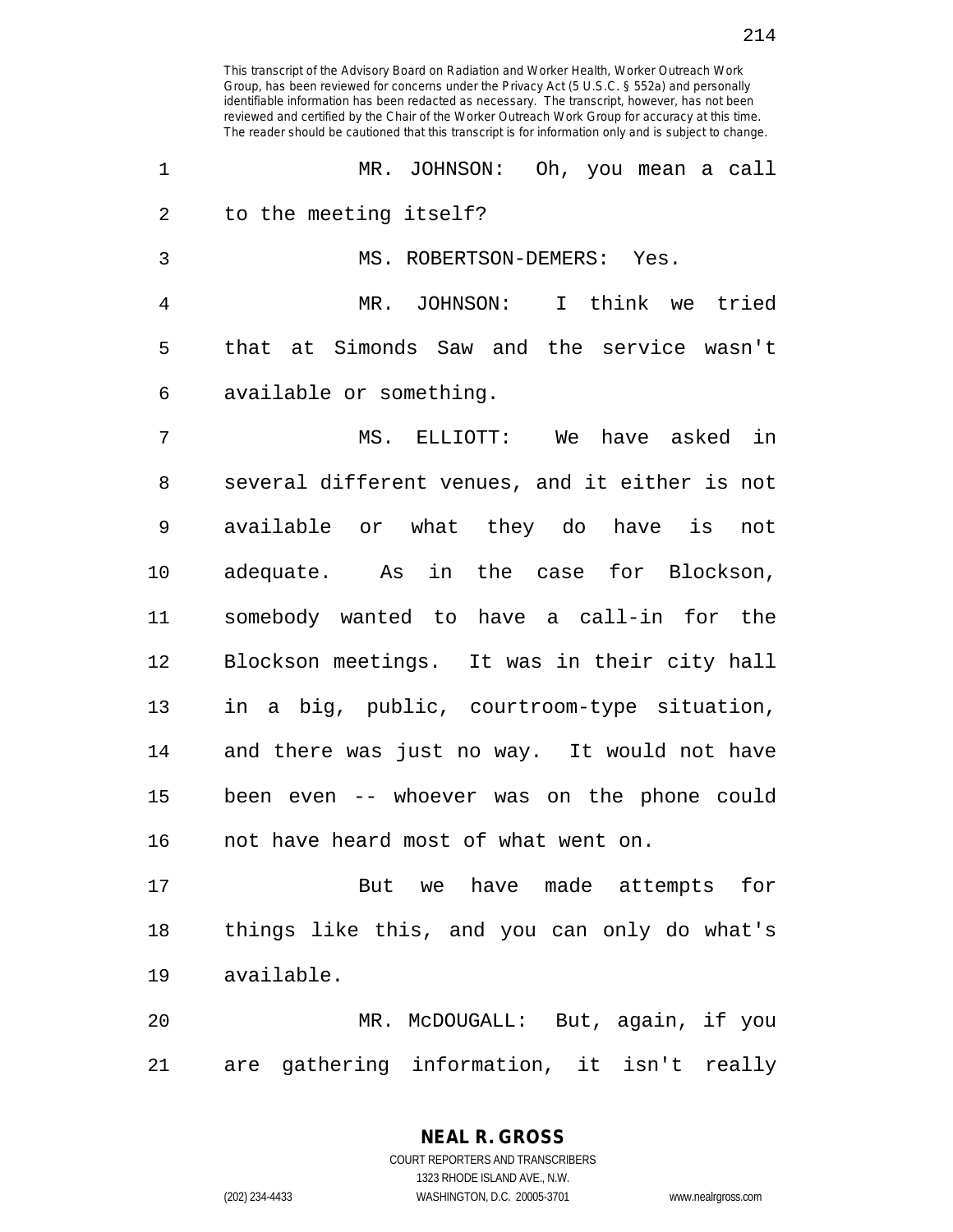1 that important to go to extraordinary measures 2 to add one more person. If you can get the 3 information you need from a representative 4 group of people, if one or two are absent, 5 they're absent.

6 MS. ROBERTSON-DEMERS: Well, I 7 guess the main concern here is that you do 8 have other avenues, but the comments provided 9 to those other avenues are not being tracked 10 in the same manner as the worker outreach 11 meeting is -- the actions.

12 MS. ELLIOTT: I believe in one 13 situation where we were -- this is not quite 14 the same as what you're talking about -- but 15 there was an individual who couldn't come to a 16 meeting where we had a group of retirees and 17 former workers that came together. The 18 minutes were sent, actually, along to 19 everybody else, to him as well, so he could 20 comment. He was too ill to actually leave his 21 home, but he had the opportunity to see what

**NEAL R. GROSS**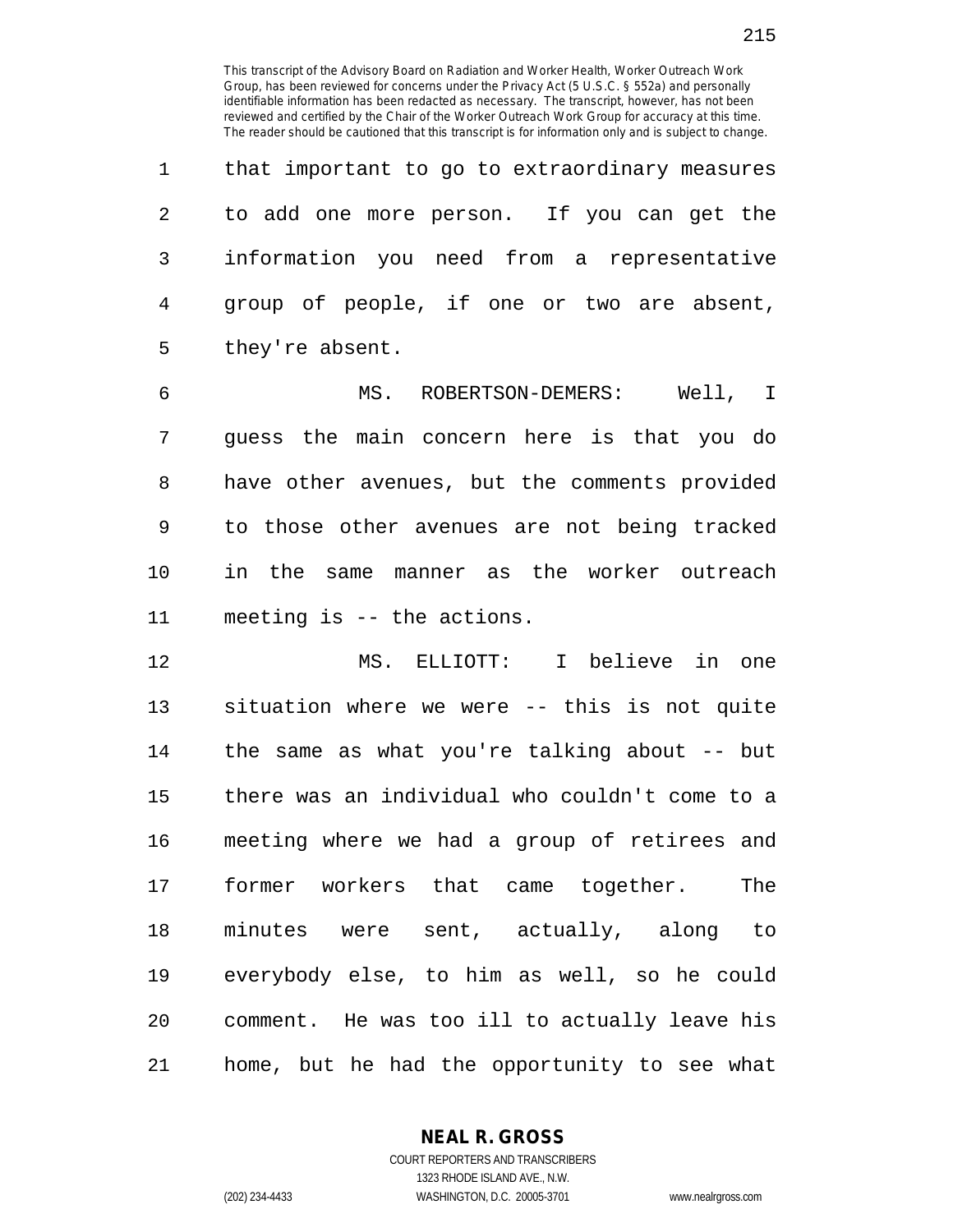| 1              | was going on at the meeting, so he could add   |
|----------------|------------------------------------------------|
| $\overline{2}$ | anything -- something else, if he<br>had       |
| 3              | something pertinent to add. And we do try to   |
| 4              | take measures to do that.                      |
| 5              | MS. ROBERTSON-DEMERS: And as long              |
| 6              | the comments that are being provided in<br>as  |
| 7              | that way are being treated in the same manner  |
| 8              | as those being captured in the meeting         |
| 9              | minutes, then there is a mechanism for them to |
| 10             | provide comments if they can't be there. But   |
| 11             | I don't see the process by which these other   |
| 12             | venues, the websites, the docket, providing    |
| 13             | letters -- I don't see the mechanism for       |
| 14             | tracking those comments and developing action  |
| 15             | items will ultimately lead to --               |
|                |                                                |

16 MS. ELLIOTT: I can cite a 17 specific instance where that is in OTS and you 18 can take a look at it and see that we have 19 made attempts to do that, as well. There was 20 a Pinellas meeting in November of 2005, and we 21 had several people who could not come to the

> **NEAL R. GROSS** COURT REPORTERS AND TRANSCRIBERS

> > 1323 RHODE ISLAND AVE., N.W.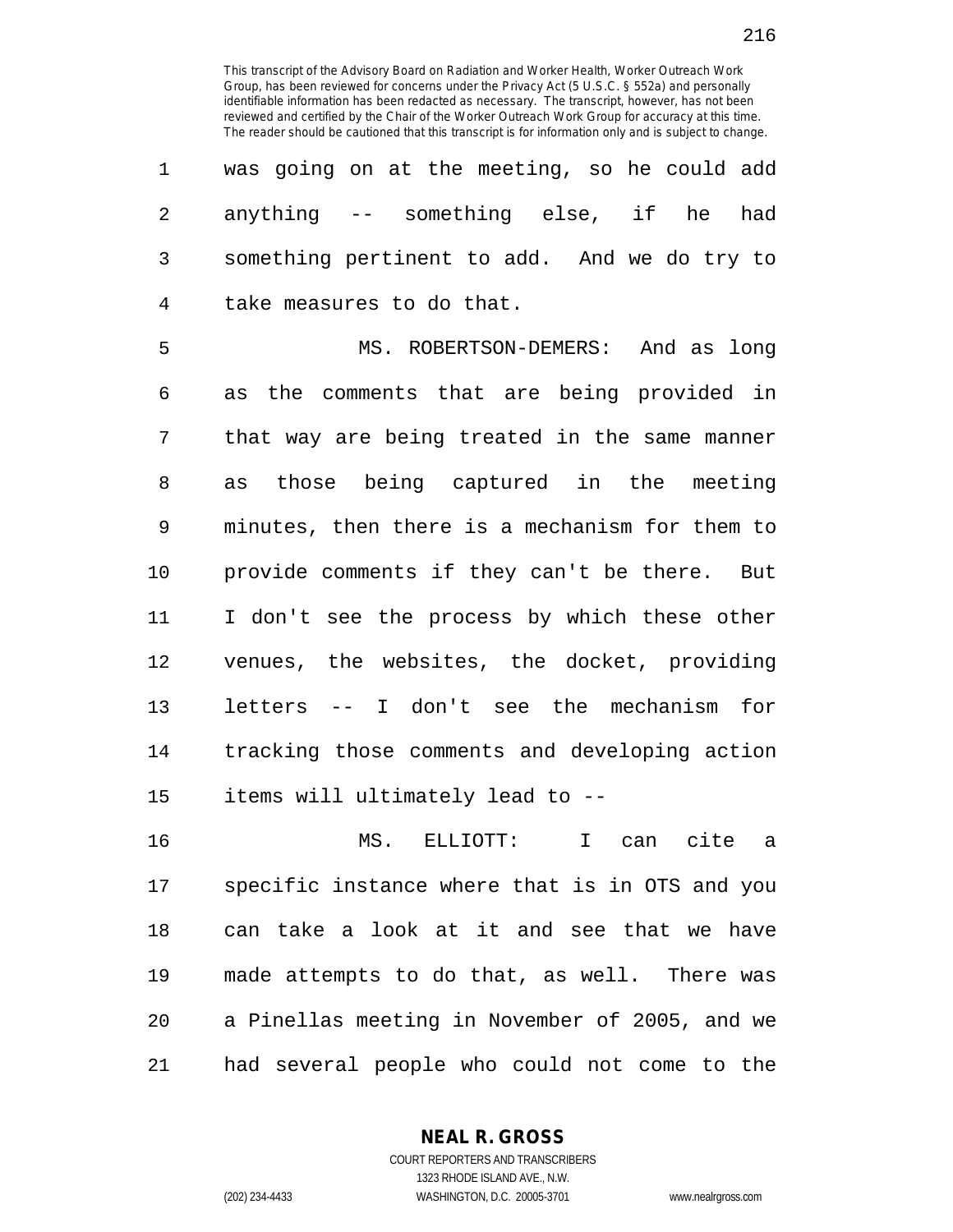| 1 | meeting that heard about it and provided     |
|---|----------------------------------------------|
| 2 | letters through the docket and also through  |
| 3 | mail, also, some emails through the Docket   |
| 4 | Office, and they were forwarded on to Bill   |
| 5 | Murray, who at the time was in charge of the |
| 6 | worker outreach. And Bill and the HP both    |
| 7 | looked at that, and they are in the OTS. I   |
| 8 | made sure to add those.                      |

9 MEMBER MUNN: So that's the 10 missing link, apparently, is there doesn't 11 seem to be any word anywhere that says, 12 comments received by mail, email, or other -- 13 MS. ELLIOTT: I think I identified 14 it in that manner when I put it in the OTS. 15 MEMBER MUNN: -- will be attached 16 to the minutes or will be a portion of the 17 minutes and will receive the same 18 consideration. It sounds like a one-sentence 19 fix, if we agree on where the one-sentence fix 20 is going to be.

21 MR. KATZ: We discussed this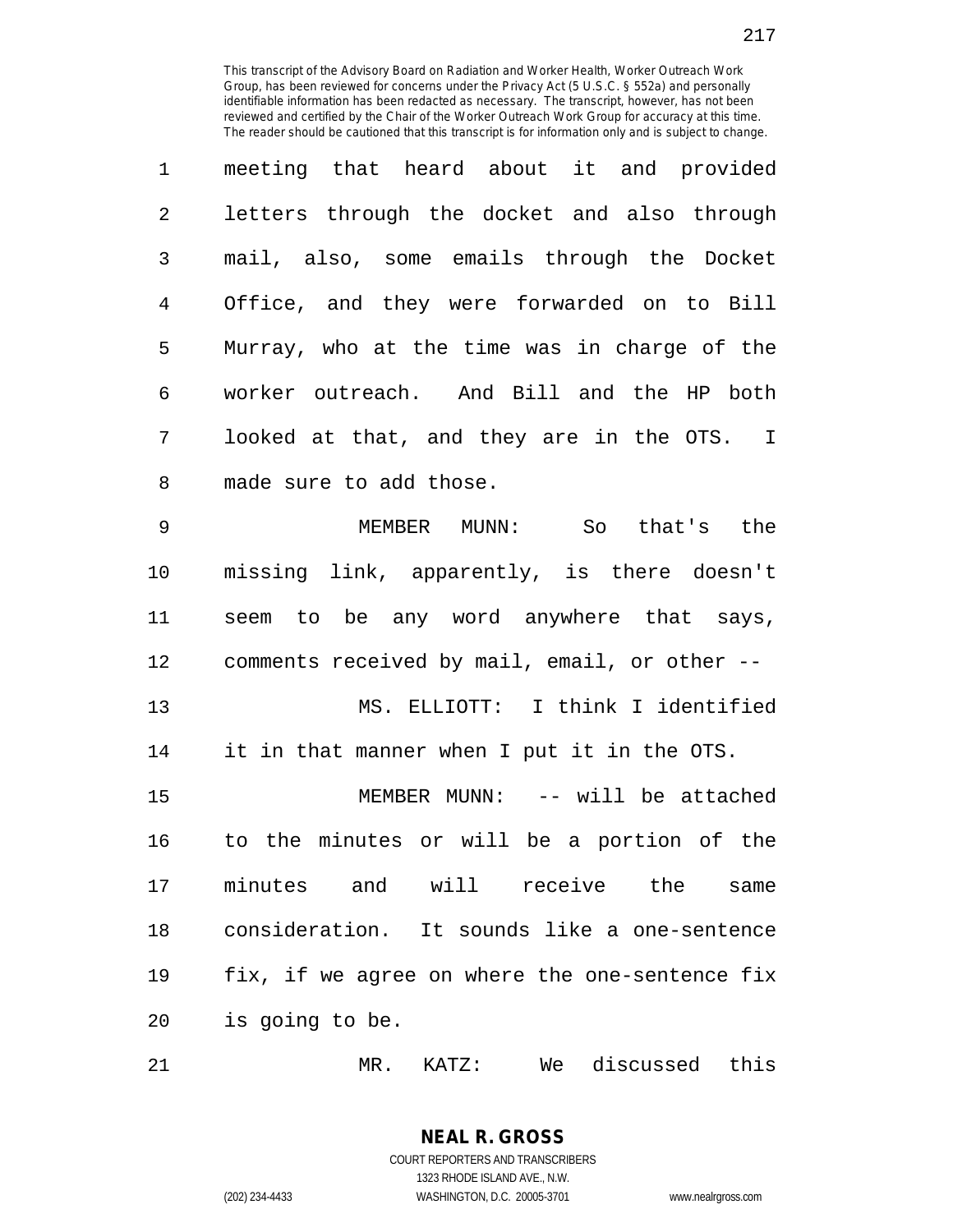| 1  | before lunch. I mean, under Finding 4, J.J.    |
|----|------------------------------------------------|
| 2  | said that they would look into the feasibility |
| 3  | of adding to the tracking system for these     |
| 4  | other venues by which you receive information. |
| 5  | So, that issue is in progress, and they will   |
| 6  | look into that.                                |
| 7  | MS. ELLIOTT: If they are provided              |
| 8  | to the team as part of the process of the      |
| 9  | meeting, I do make sure they go in there.      |
| 10 | MR. KATZ: No, that's great. So                 |
| 11 | you are already doing it, in part. So you are  |
| 12 | already somehow putting that in.               |
| 13 | And I think the reason you can do              |
| 14 | it in that instance is because it is           |
| 15 | associated with a meeting. So that is already  |
| 16 | set up.                                        |
| 17 | MS. ELLIOTT: Correct.                          |
| 18 | MR. KATZ: Whereas, these other                 |
| 19 | venues, if they send in to the docket, for     |
| 20 | example, and it is somehow not connected with  |
| 21 | your meeting, it is not associated with your   |

**NEAL R. GROSS** COURT REPORTERS AND TRANSCRIBERS

1323 RHODE ISLAND AVE., N.W.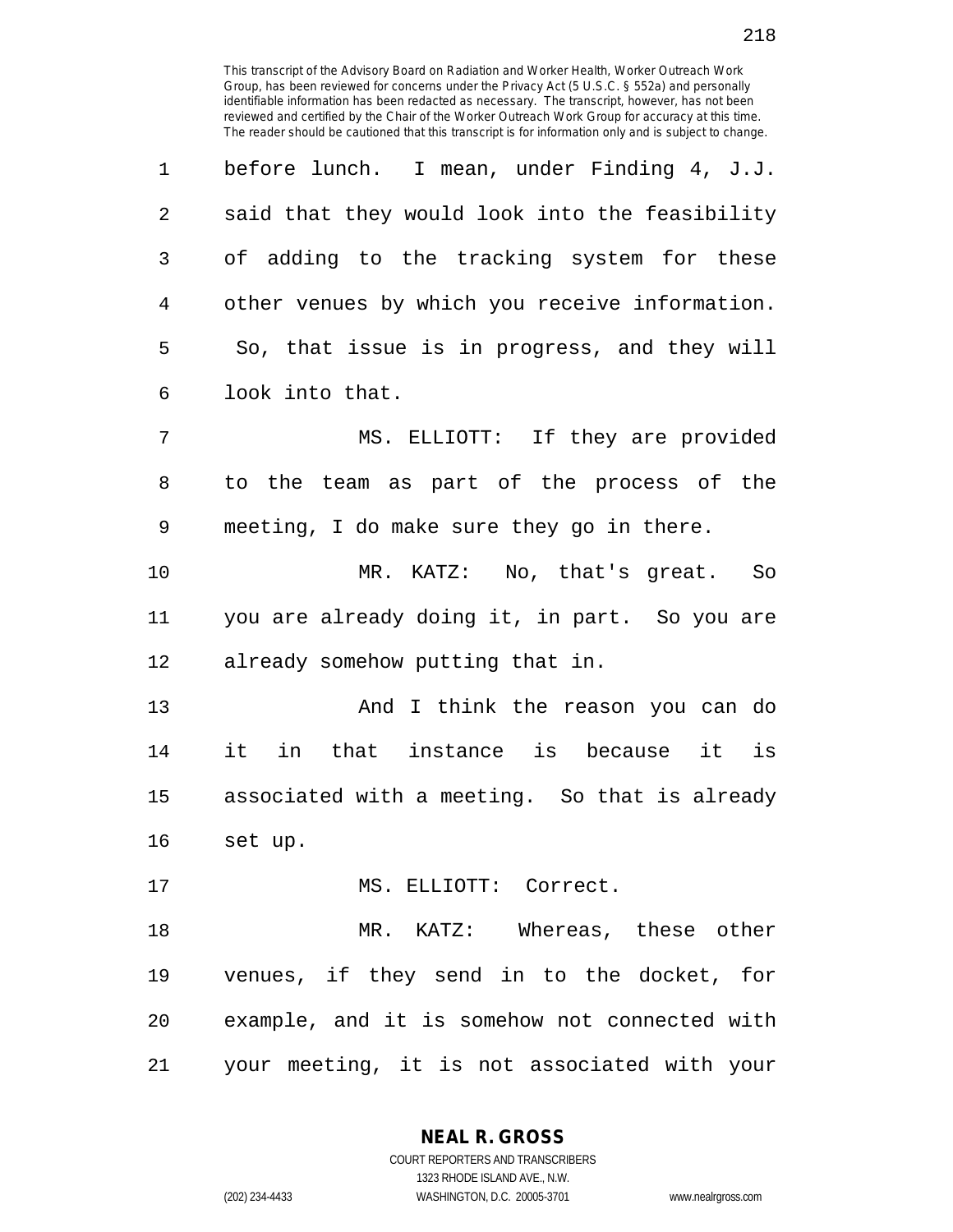1 meeting, then it doesn't end up there. But 2 that makes sense.

3 MS. ROBERTSON-DEMERS: And I may 4 be putting words into your mouth by saying 5 that those are venues that a person who can't 6 physically get to a meeting can use to provide 7 comments.

8 MR. JOHNSON: There are options 9 that can be provided, and have been provided, 10 to claimants to support their feedback.

11 MS. ELLIOTT: Even within the 12 meeting, there is always something -- if 13 there's a presentation, there is almost always 14 a slide in that presentation that discusses, 15 that notes that comments could be sent to the 16 NIOSH Docket Office, and it gives the email 17 address for that.

18 So, if there were to be something 19 to the meeting, you know, we can't make them 20 send an email, but at least they know that the 21 option is there.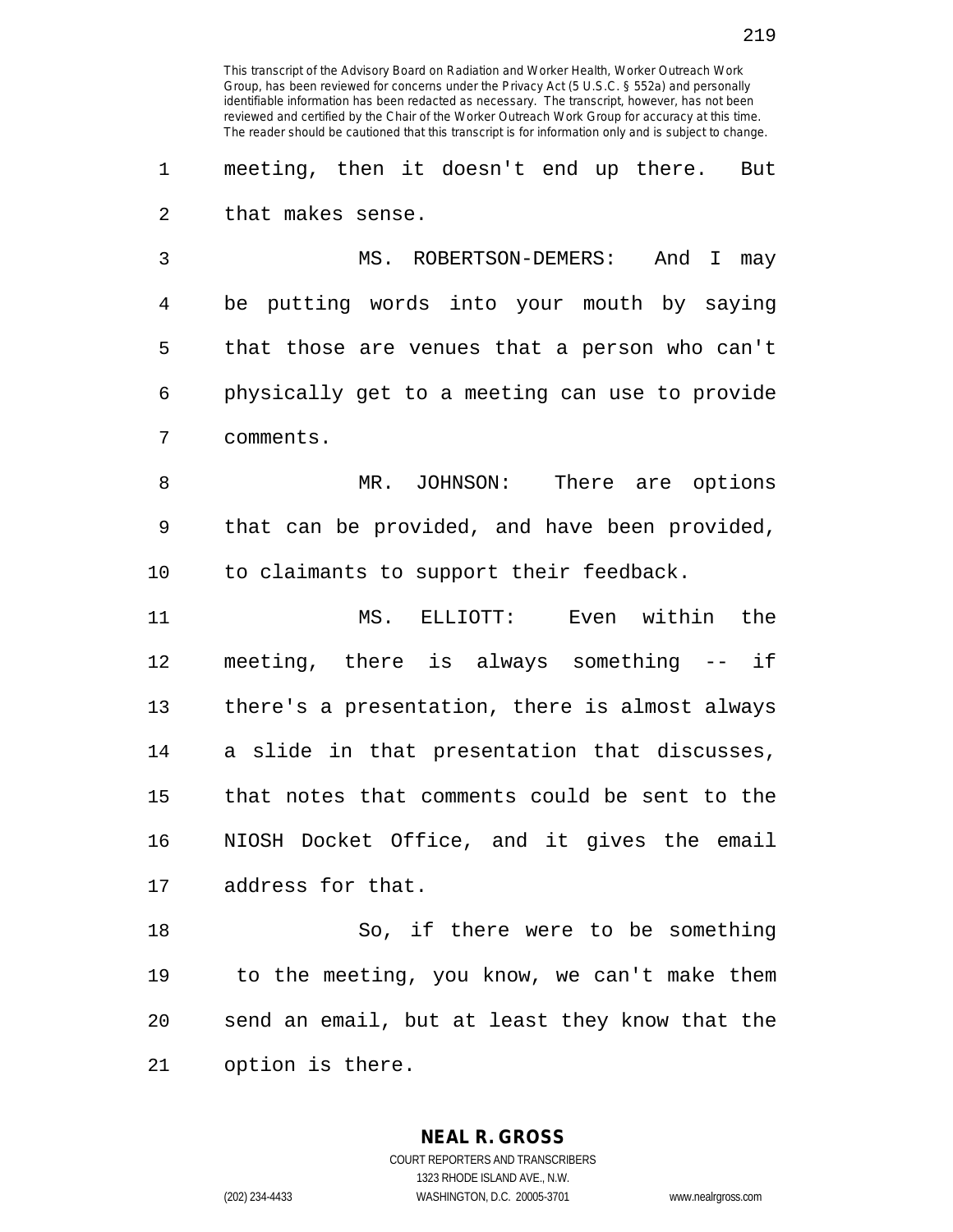| 1              | CHAIRMAN GIBSON: So we can look                |
|----------------|------------------------------------------------|
| $\overline{2}$ | into putting a sentence somewhere just while   |
| 3              | you are doing this other stuff?                |
| 4              | Perhaps we can mark 3 in progress?             |
| 5              | MR. KATZ: Or actually, I mean I                |
| 6              | think that one is in abeyance then, because    |
| 7              | for that one it is not even a feasibility --   |
| 8              | it is associated with a meeting we are talking |
| 9              | about. As long as there is some instruction    |
| $10 \,$        | somewhere to do that, to put it in the         |
| 11             | tracking, it is already happening, is what     |
| 12             | Mary is telling us.                            |
| 13             | MS. ELLIOTT: I try to be pretty                |
| 14             | fastidious about that, if it's available.      |
| 15             | MR. KATZ: Yes.                                 |
| 16             | MS. ELLIOTT: It just took a while              |
| 17             | $\circ$ --                                     |
| 18             | MR. KATZ: So it's just addressed               |
| 19             | $in$ $--$                                      |
| 20             | MR. JOHNSON: Put a sentence<br>in              |
| 21             | there.                                         |

**NEAL R. GROSS**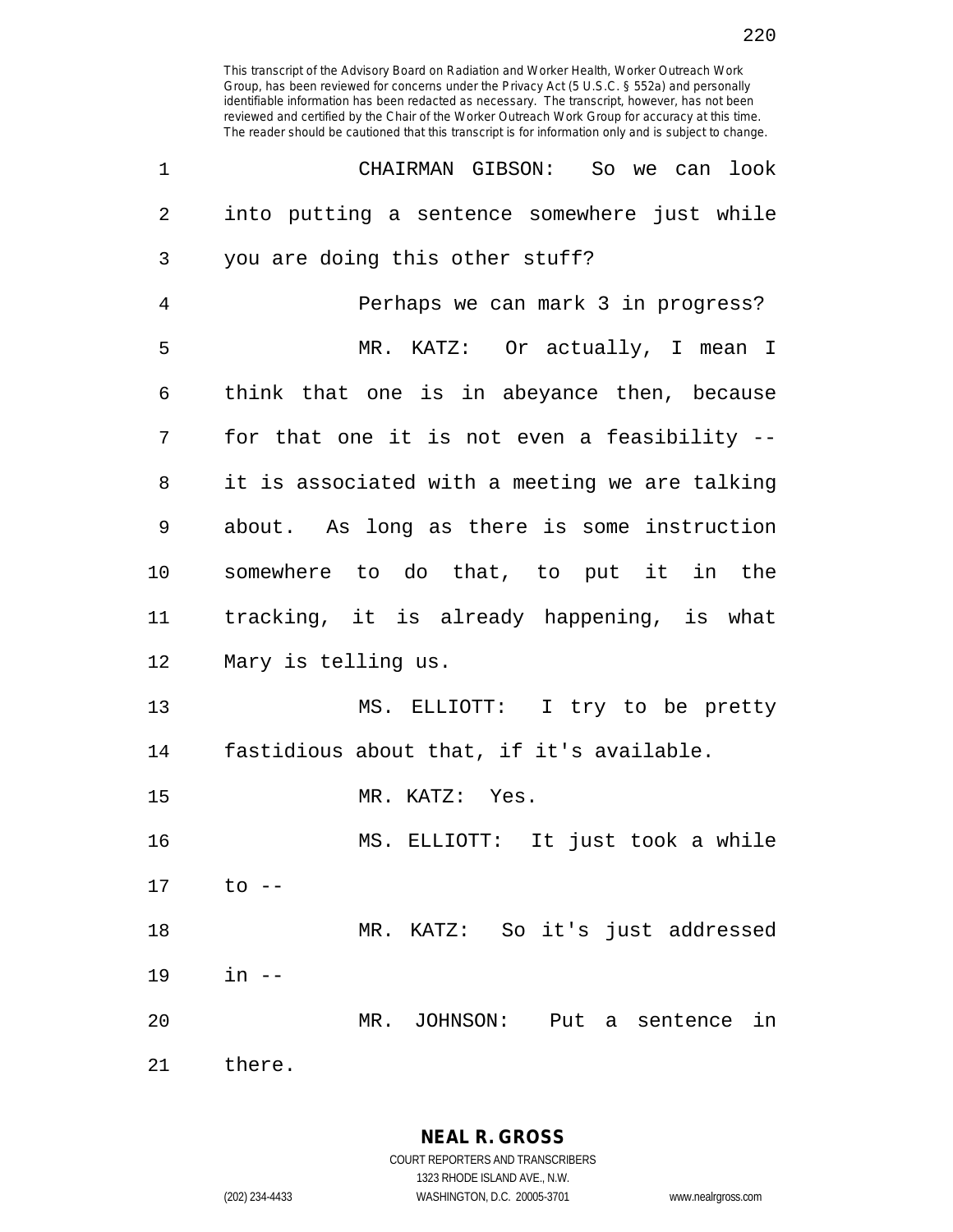| $\mathbf 1$ | MR. KATZ: Yes. So it seems like               |
|-------------|-----------------------------------------------|
| 2           | that is in abeyance.                          |
| 3           | CHAIRMAN GIBSON:<br>Okay.                     |
| 4           | Observation 4?                                |
| 5           | MS.<br>ROBERTSON-DEMERS:<br>Okay.             |
| 6           | Observation 4 is pretty simple. There is no   |
| 7           | requirement for disclosure of conflict of     |
| 8           | interest during the worker outreach meetings. |
| 9           | So, in other words, particularly the person   |
| 10          | responsible for writing the document who      |
| 11          | happens to be at the meeting does not have to |
| 12          | disclose conflict of interest.                |
| 13          | So, for example, if you have                  |
| 14          | someone who is holding an SEC focus group     |
| 15          | meeting, who is responsible for writing the   |

16 Evaluation Report, they don't have to disclose 17 conflicts of interest.

18 MR. JOHNSON: My understanding is 19 that -- I don't know that we have people in 20 these meetings that have a conflict. Am I 21 wrong, Grady?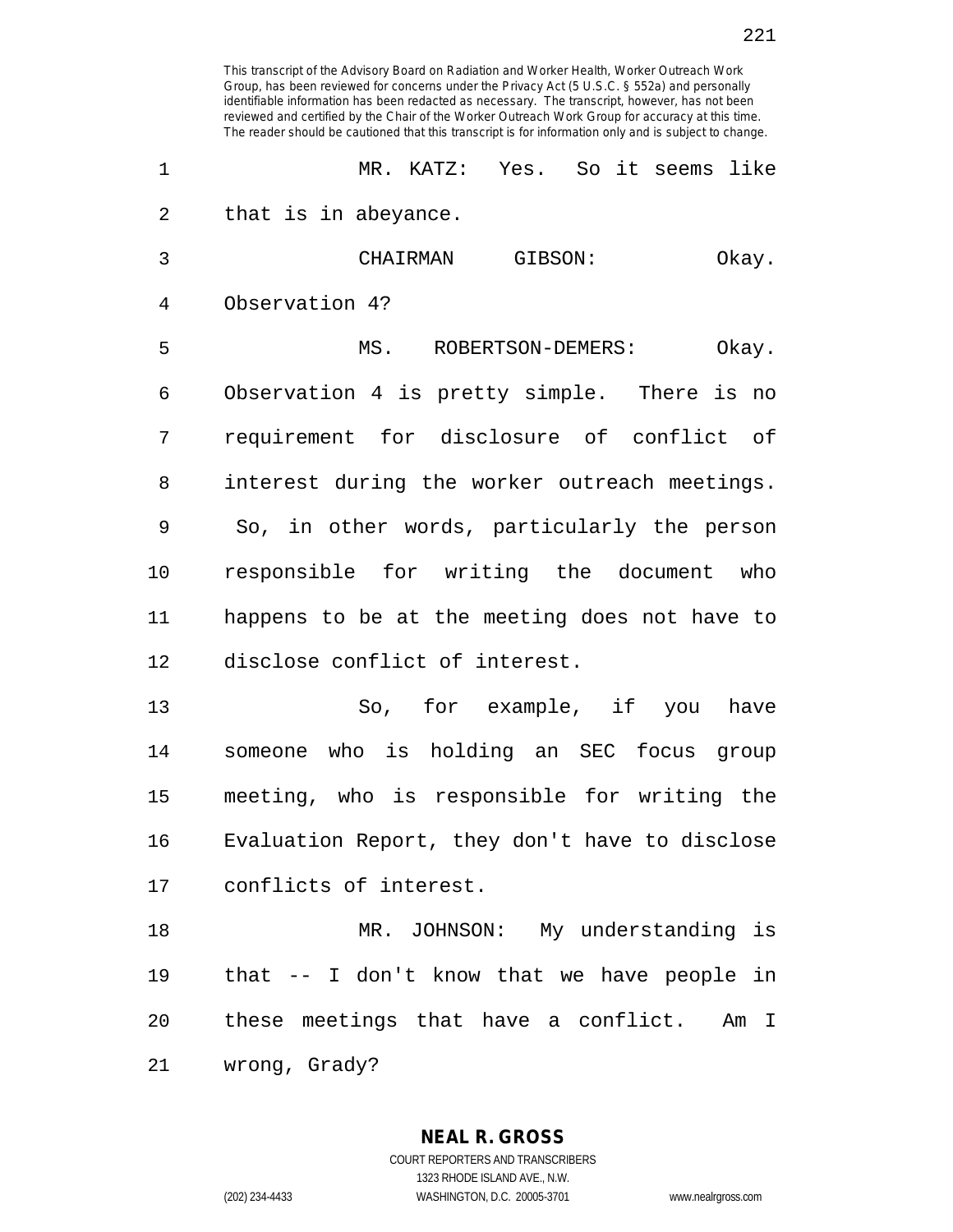| 1  | MR. CALHOUN: I don't know if                   |
|----|------------------------------------------------|
| 2  | you're wrong or not, but, typically, what I    |
| 3  | have seen when we go through some of the other |
| 4  | meetings, they just go around the room and     |
| 5  | just say it, you know.                         |
| 6  | As a matter of fact, I'm surprised             |
| 7  | we didn't say it today because usually it      |
| 8  | seems like we start out our Work Group         |
| 9  | meetings $--$                                  |
| 10 | MR. KATZ: No, it's not site-                   |
| 11 | specific.                                      |
| 12 | MR. CALHOUN: Oh, it's not. There               |
| 13 | you go, yes.                                   |
| 14 | And say, I have no conflict at                 |
| 15 | this site.                                     |
| 16 | So I don't see any harm with that.             |
| 17 | It seems easy enough to do, yes.               |
| 18 | MR. JOHNSON: Okay. I will add a                |
| 19 | sentence.                                      |
| 20 | CHAIRMAN GIBSON: Observation 5?                |
| 21 | MR. KATZ: That, then, is in                    |

**NEAL R. GROSS** COURT REPORTERS AND TRANSCRIBERS 1323 RHODE ISLAND AVE., N.W.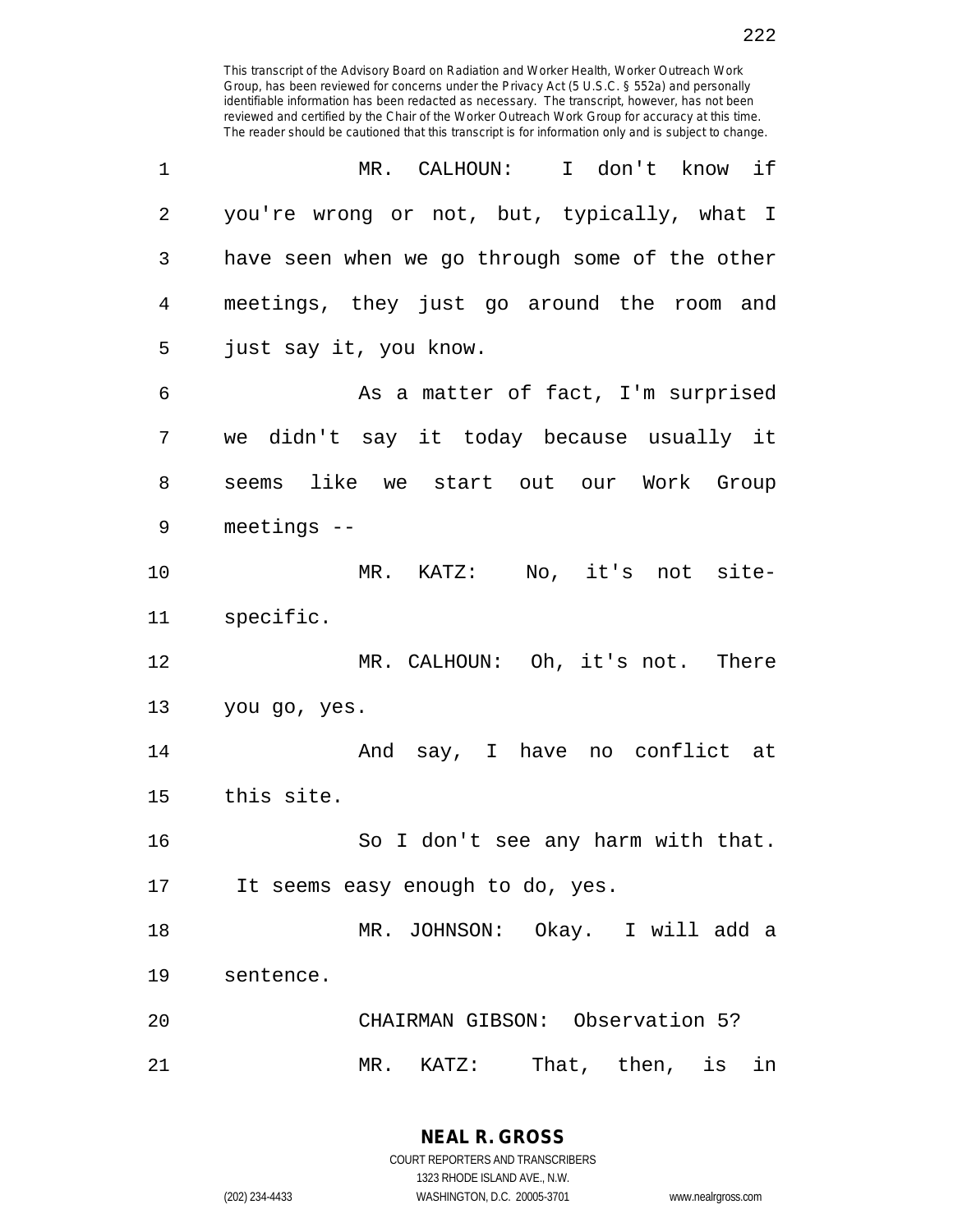1 abeyance.

| $\overline{2}$ | CHAIRMAN GIBSON: Yes.                          |
|----------------|------------------------------------------------|
| 3              | MS. ROBERTSON-DEMERS: Okay. The                |
| 4              | Site Profile and Technical Basis Document      |
| 5              | development procedure are ORAUT-PROC-31,       |
| 6              | references ORAUT-PROC-97, which is the old     |
| 7              | worker outreach procedure. That procedure has  |
| 8              | been replaced by PR-12.                        |
| 9              | It is a<br>little bit<br>more                  |
| 10             | complicated than just going in and doing a     |
| 11             | search and replace. What PROC-31 does is it    |
| 12             | used to interface and reference back to the    |
| 13             | old worker outreach procedure, PROC-97, and    |
| 14             | PROC-97 needs to reference the Site Profile    |
| 15             | development procedure. There<br>was<br>an      |
| 16             | interaction there between those two procedures |
| 17             | that allowed for -- it provided direction for  |
| 18             | looking at the worker outreach comments and    |
| 19             | evaluating them and integrating those of       |
| 20             | substantial nature into the Site Profile.      |

21 So, partly the content would have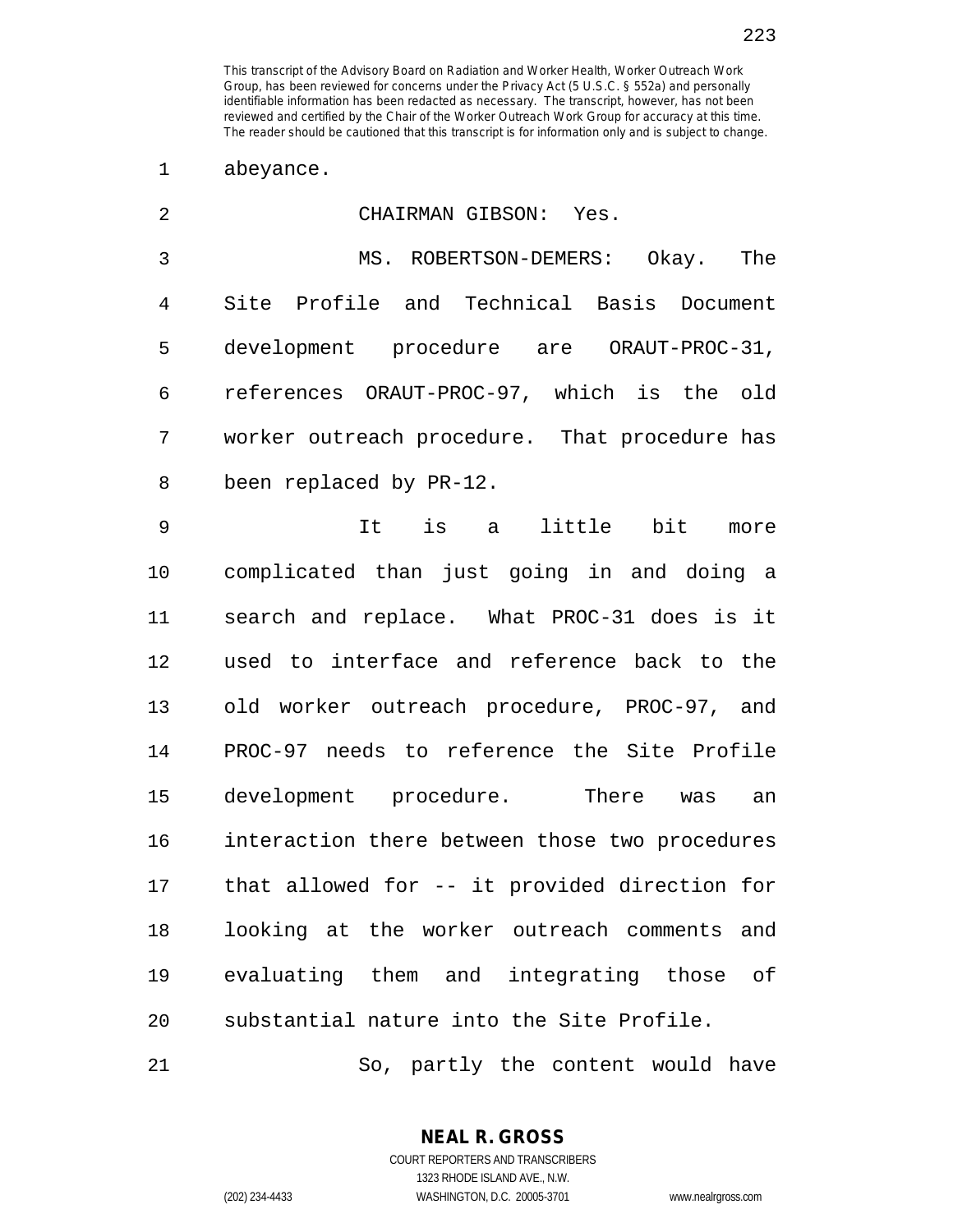1 to be updated, and partly you are still 2 referencing the procedure that is no longer in 3 existence in another procedure.

4 MR. JOHNSON: Well, that is why we 5 have the Outreach Tracking System with 6 tracking of issues set up the way it is. So 7 that, when you have the OCAS HP interfacing 8 with the Technical Basis Document owner at the 9 meeting, they concur on what the action items, 10 tracking items are. And that individual, 11 then, on the OCAS ORAU side makes whatever 12 changes they have to make based on their 13 agreement. And then, when it is closed out, 14 it goes through and indicates that either the 15 Technical Basis Document was updated, no 16 action was taken, or individuals were provided 17 feedback.

18 So, the connection here between 97 19 and 31 doesn't make a difference anymore. 20 MR. CALHOUN: It should be changed 21 in the ORAU document ultimately, though, to

> COURT REPORTERS AND TRANSCRIBERS 1323 RHODE ISLAND AVE., N.W. (202) 234-4433 WASHINGTON, D.C. 20005-3701 www.nealrgross.com

**NEAL R. GROSS**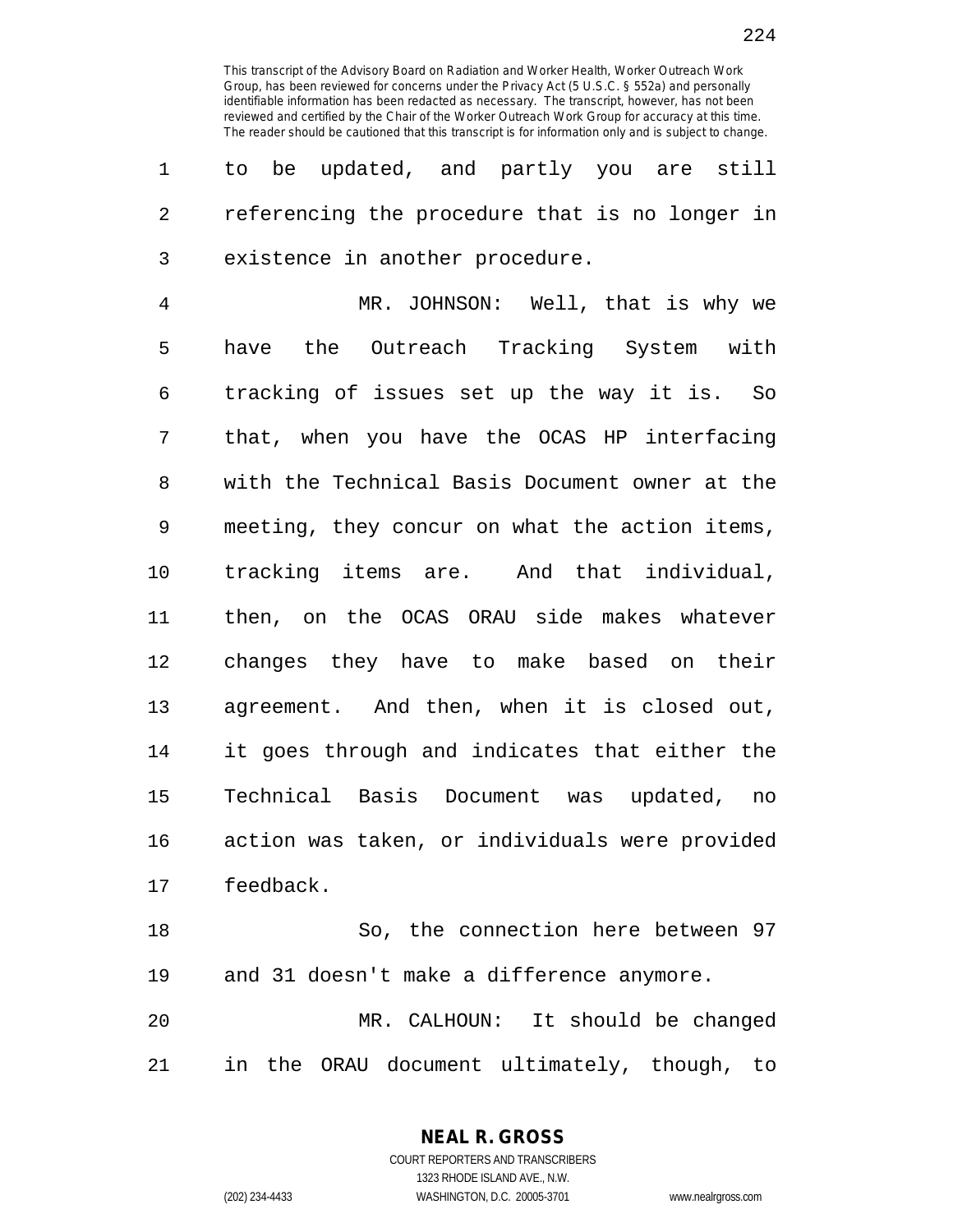3 time that they revise that. 4 MS. ROBERTSON-DEMERS: Okay. 5 MR. CALHOUN: And then we will 6 have to make the appropriate fixes, too, you 7 know. I don't know it off the top of my head. 8 So, like I said, if it is not a simple just 9 changing a reference, obviously, they will 10 need to change that when they get around to 11 revising that again. I don't know what the 12 schedule is on that. 13 MEMBER MUNN: In abeyance. 14 CHAIRMAN GIBSON: Yes. 15 MS. ROBERTSON-DEMERS: Okay. It 16 is my understanding -- and Wanda can help me 17 here -- 18 MEMBER MUNN: I'm not sure. 19 MS. ROBERTSON-DEMERS: -- yes, if 20 this not the case, but it is my understanding 21 from other members of SC&A that the findings

> **NEAL R. GROSS** COURT REPORTERS AND TRANSCRIBERS

1323 RHODE ISLAND AVE., N.W. (202) 234-4433 WASHINGTON, D.C. 20005-3701 www.nealrgross.com

225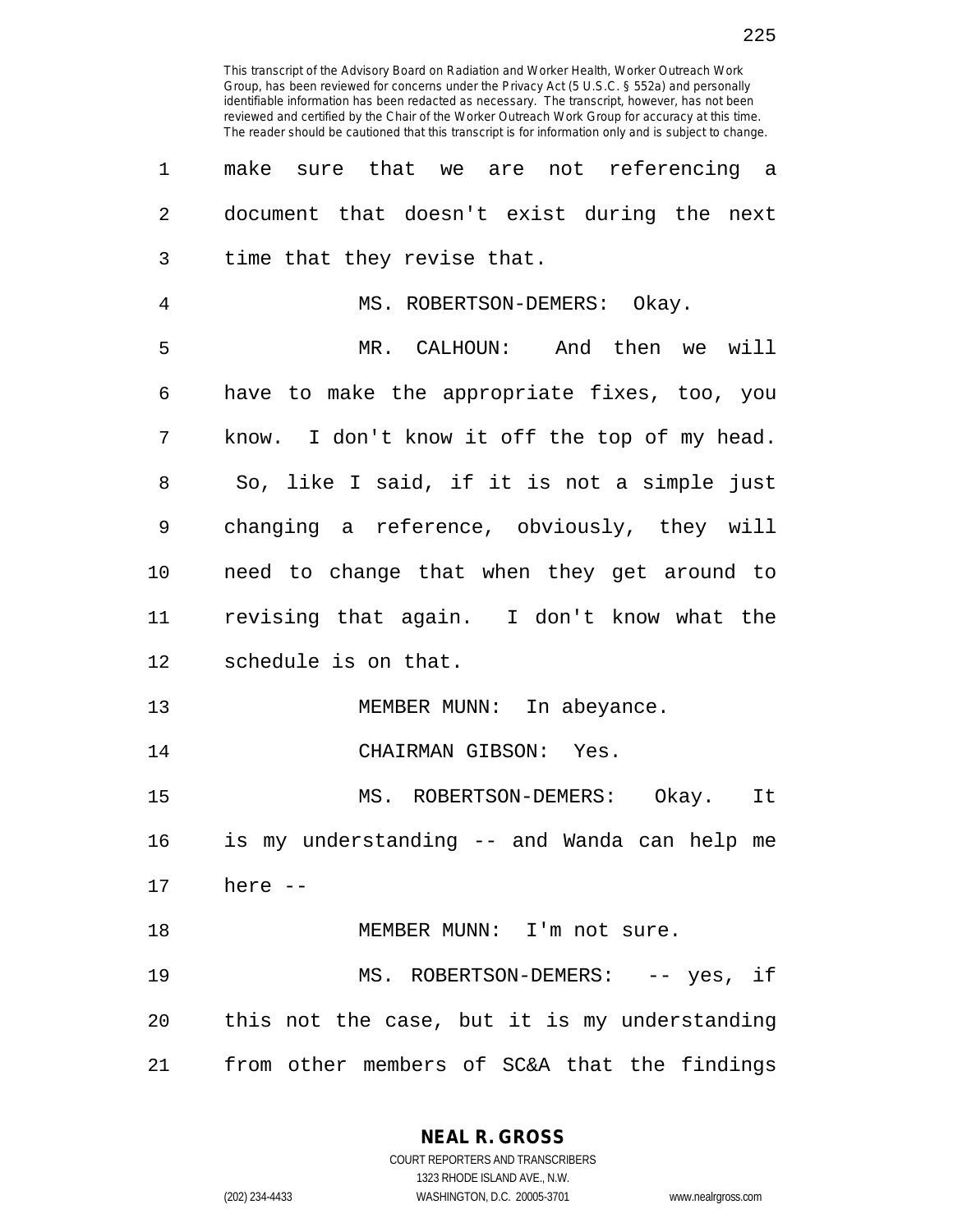| 1              | review of ORAUT-PROC-97 were<br>from<br>our    |
|----------------|------------------------------------------------|
| $\overline{2}$ | transferred from the Procedures Subcommittee   |
| 3              | Group over to the Worker Outreach Group.       |
| $\overline{4}$ | MEMBER MUNN: Yes, that was done.               |
| 5              | Maybe you have received, actually, an email    |
| 6              | from me. I don't think you have it.            |
| 7              | MS. ROBERTSON-DEMERS: So there                 |
| 8              | a total of nine findings under that<br>were    |
| 9              | procedure, many of which were repeated in the  |
| $10 \,$        | OCAS-PR-0012 review. And I believe eight of    |
| 11             | those findings that were transferred are still |
| 12             | open, and we kind of need to have some         |
| 13             | discussion on what you want to do with those   |
| 14             | findings, whether you want to close them out   |
| 15             | simultaneously with resolving the findings for |
| 16             | OCAS-PR-0012 or whether you want to close the  |
| 17             | findings out for 97 and defer it to PR-12.     |
| 18             | CHAIRMAN GIBSON: I think what --               |
| 19             | and Wanda can help me here, too -- the         |
| 20             | Procedures Subcommittee had in mind was, when  |

21 they see findings that are more relevant to a

**NEAL R. GROSS**

COURT REPORTERS AND TRANSCRIBERS 1323 RHODE ISLAND AVE., N.W. (202) 234-4433 WASHINGTON, D.C. 20005-3701 www.nealrgross.com

226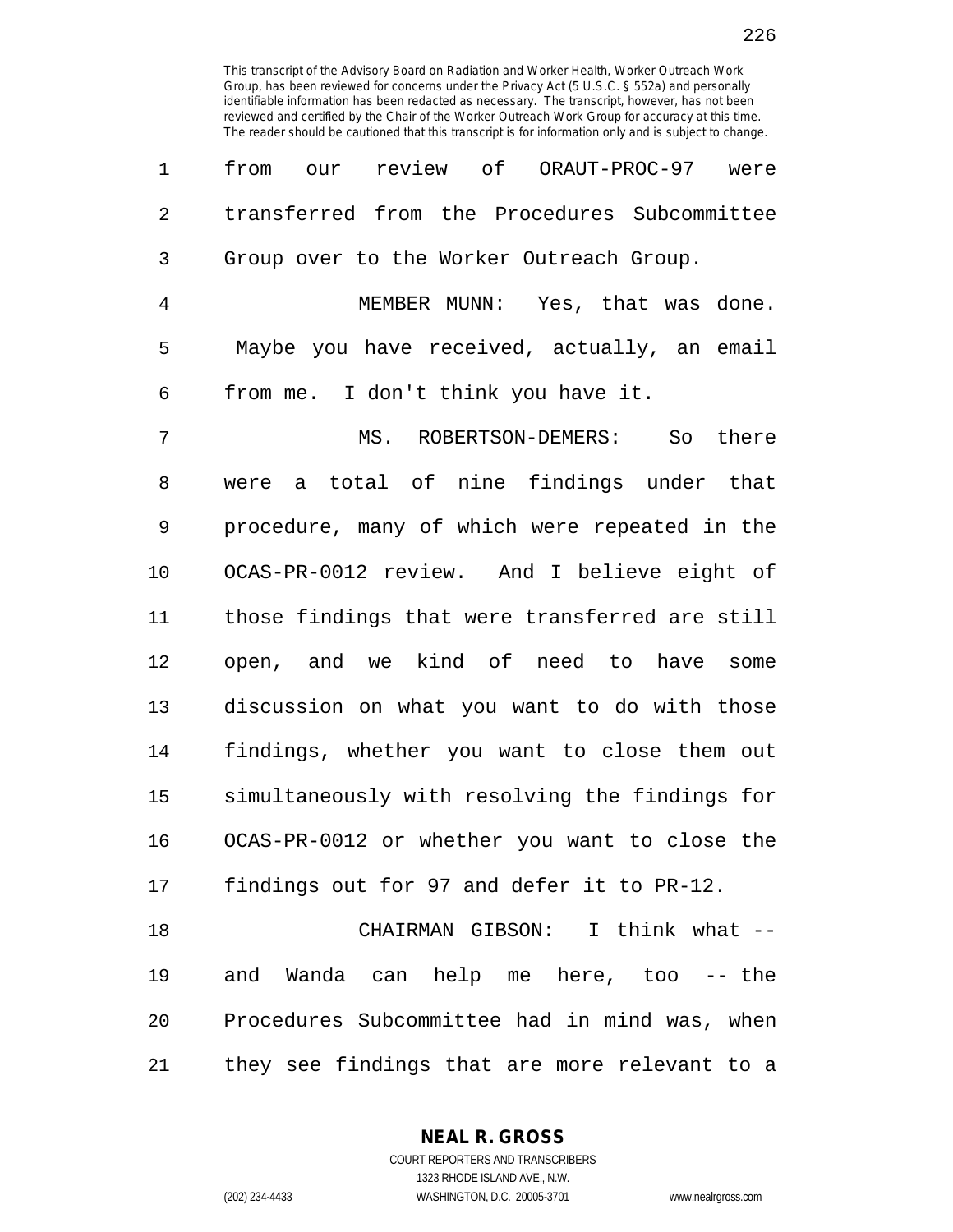| $\mathbf{1}$   | specific group rather than the Procedures      |
|----------------|------------------------------------------------|
| $\mathfrak{D}$ | Subcommittee as a whole, they send just that   |
| 3              | finding to the group, and that's<br>our        |
| 4              | objective, just to see that finding through to |
| 5              | closure and then send a letter back to the     |
| 6              | Procedures Subcommittee telling them it's      |
|                | done.                                          |

8 MS. ROBERTSON-DEMERS: Yes, and 9 part of the issue was, like I said, we tried 10 to integrate some of the findings from 97 into 11 PR-12. So there is a lot of redundancy.

12 MR. JOHNSON: Well, that is what 13 made this review very difficult because they 14 were integrated. If you just had gone and 15 looked at PR-12 without 97, started with a 16 clean slate, it would have been a lot cleaner.

17 MS. ROBERTSON-DEMERS: Some of the 18 issues were relevant -- well, the ones that we 19 integrated into PR-12 were relevant, still 20 relevant, to the review of PR-12.

21 MR. JOHNSON: No, I am not saying

**NEAL R. GROSS**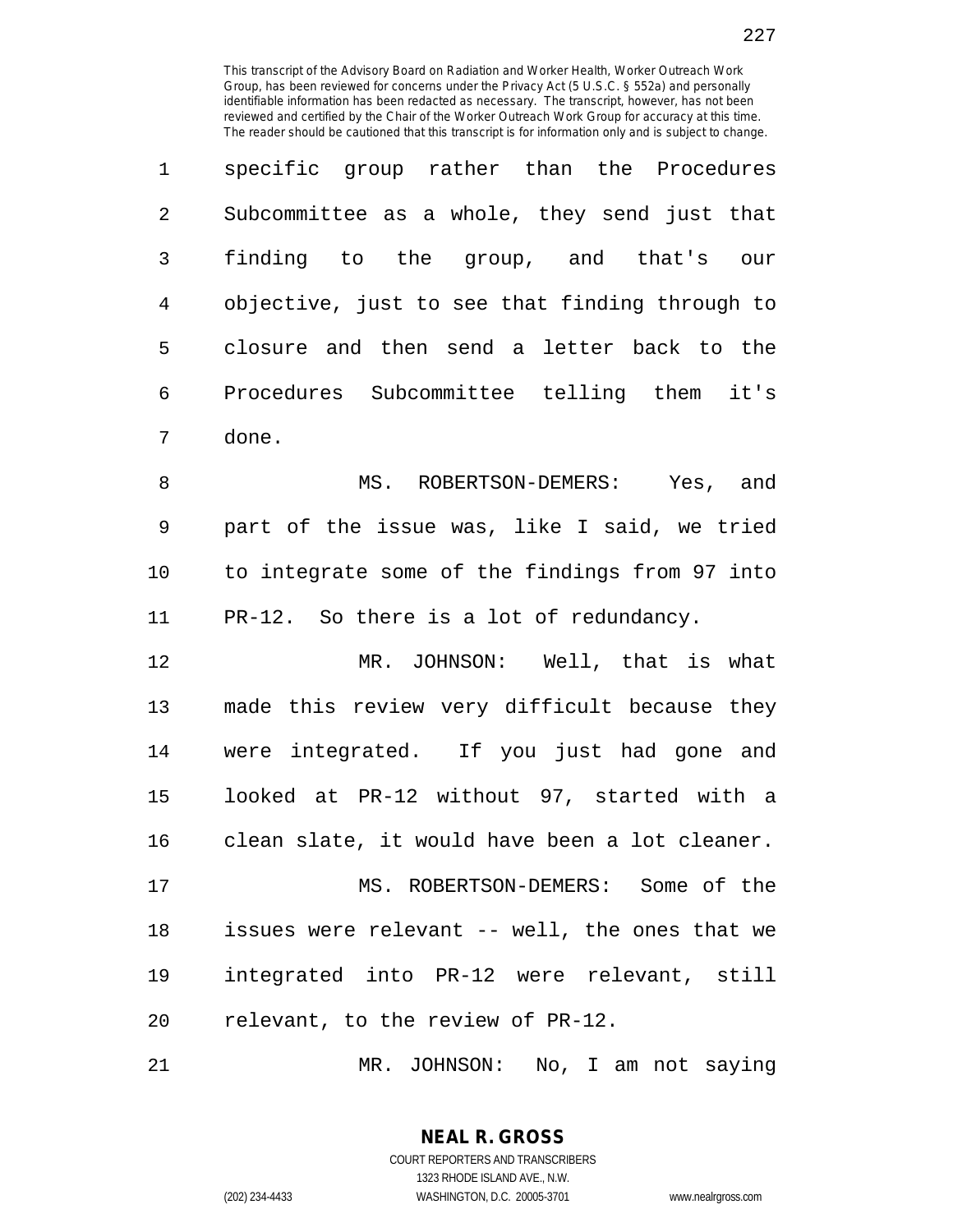| 1              | that they weren't. I am just saying that, if  |
|----------------|-----------------------------------------------|
| $\overline{2}$ | you had just forgotten about Procedure 97 and |
| $\overline{3}$ | just looked at PR-12 for its merits compared  |
| 4              | to what you saw in the rearview mirror on     |
| 5              | PR-97, and moved forward on that, it would    |
| 6              | have been a cleaner slate.                    |

7 MS. ROBERTSON-DEMERS: Well, don't 8 misunderstand me, but there were a lot of good 9 things about 97 that we were trying to bring 10 out in our review that went away with PR-12.

11 MR. JOHNSON: Well, that could 12 have been. You also have to look at change of 13 command, that it is a situation where outreach 14 didn't exist for six months, and OD decided to 15 take action and move in a forward direction to 16 start outreach again.

17 And so, from what WISPR was and 18 what we have with something that we thought 19 was reasonable, capable within the resources 20 that we had, so that's why we have the product 21 we have.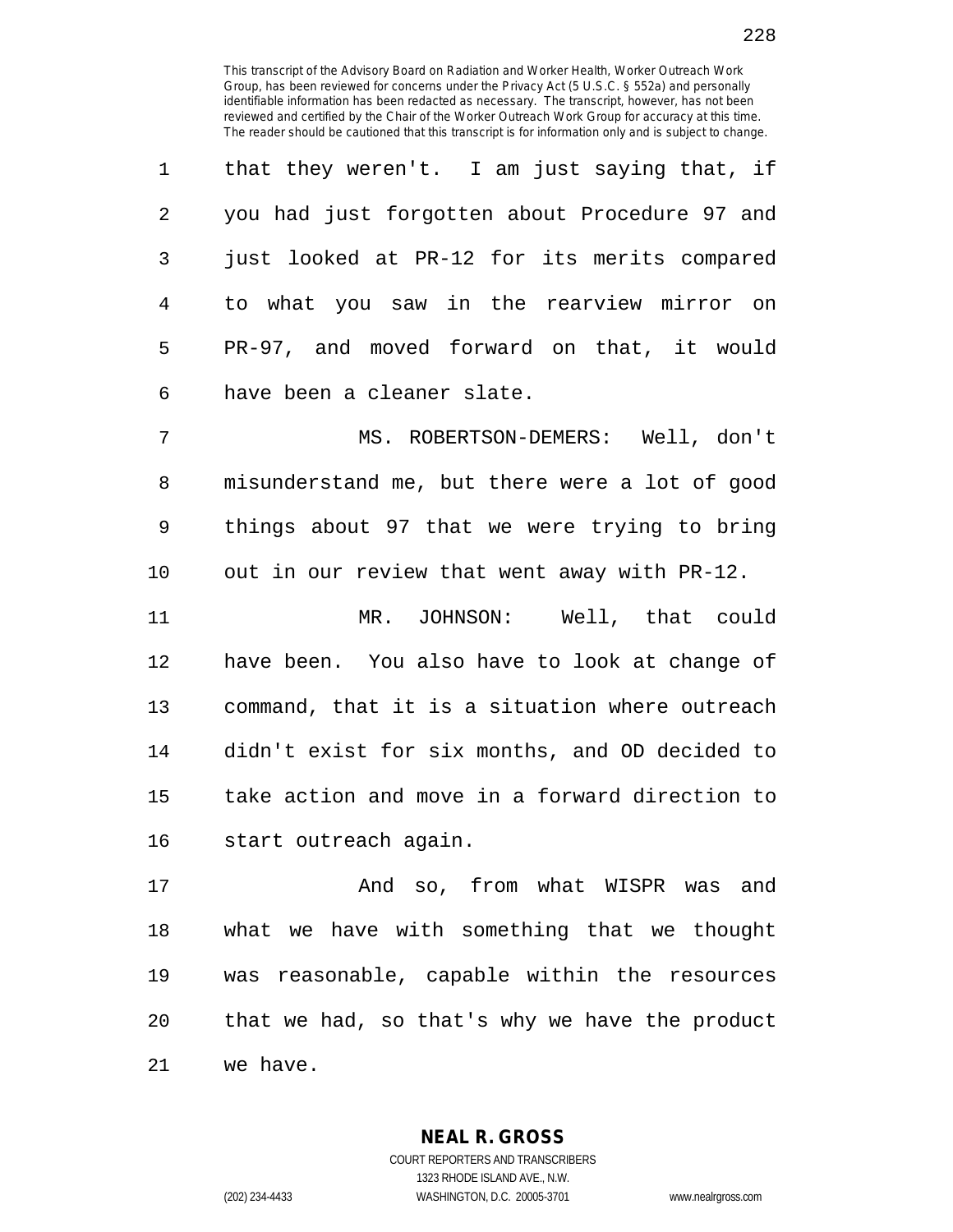| 1              | MS. ROBERTSON-DEMERS: Well, what              |
|----------------|-----------------------------------------------|
| 2              | is your preference? Do you want to go through |
| 3              | these findings one at a time?                 |
| $\overline{4}$ | CHAIRMAN GIBSON: Just however it              |
| 5              | is going to be easiest to explain and respond |
| 6              | to.                                           |
| 7              | MS. ROBERTSON-DEMERS: Do you want             |
| 8              | to put a new status report based upon what we |
| 9              | discussed with the other findings? I'm asking |
| 10             | for guidance.                                 |
| 11             | MEMBER MUNN: Currently, on the                |
| 12             | Procedures Subcommittee's tracking list, ORAU |
| 13             | PROC-0097-1 and 0097-2 show that we are       |
| 14             | changing the status to reflect that the       |
| 15             | finding is addressed in PR-12, Observations 1 |
| 16             | and $2.$                                      |
| 17             | MS. ROBERTSON-DEMERS: Right.                  |
| 18             | MEMBER MUNN: So, since that is                |
| 19             | the case, then if you are going to address    |
| 20             | these issues, then from the Subcommittee's    |
| 21             | point of view, they need to be addressed in   |

**NEAL R. GROSS**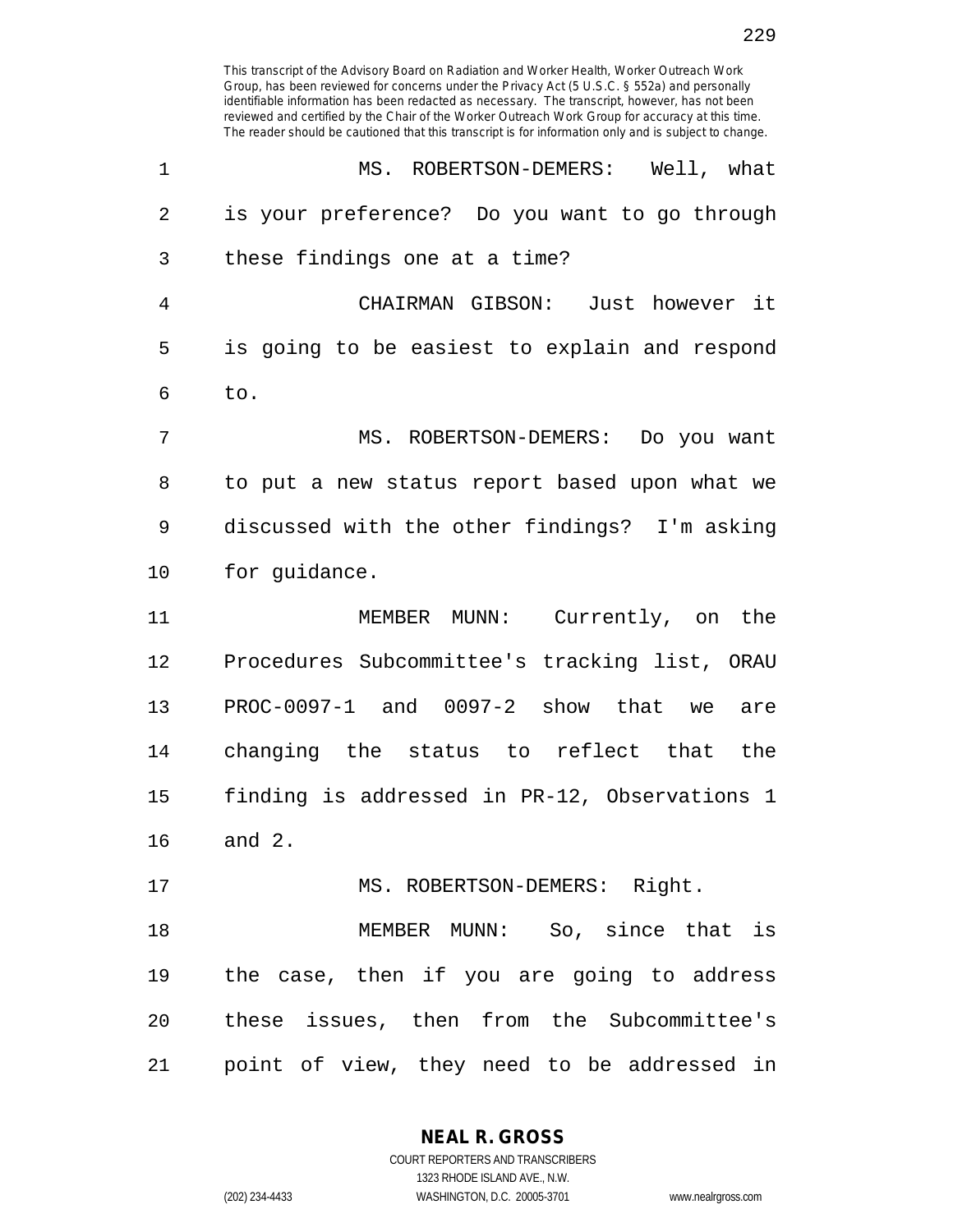1 PR-12, since I'm not sure how we want to make 2 the two equitable, and perhaps we can't 3 resolve it here. Perhaps some of us need to 4 sit and identify the mechanics of precisely 5 how we want to proceed with that.

6 But PR-12 is currently in a state 7 of flux with respect to the Subcommittee's 8 findings. So how we proceed is not going to, 9 I think, affect much that is going on here, 10 other than for us to come to the conclusion 11 how you are going to deal with each of the two 12 and who's got the action. I think that is 13 really and truly what it boils down to.

14 I don't know what to tell you 15 other than I will be glad to sit down offline 16 with those of you who are intimately involved 17 with this and talk about what we can do with 18 PR-12.

19 CHAIRMAN GIBSON: Yes, why don't 20 we do that? Let's put these on hold until we 21 can decide how to do it.

**NEAL R. GROSS**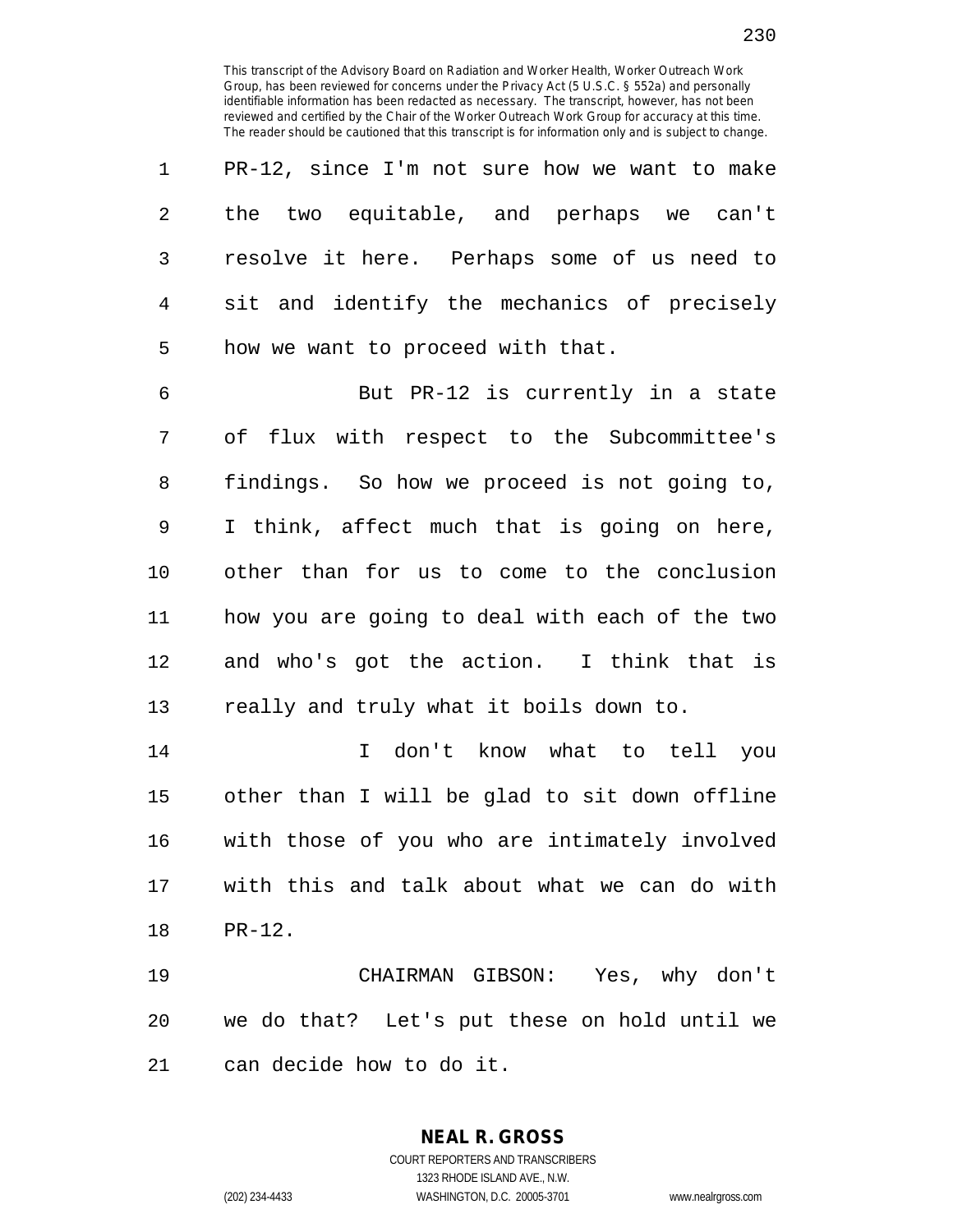| $\mathbf 1$    | MEMBER MUNN: Yes.                              |
|----------------|------------------------------------------------|
| $\overline{2}$ | CHAIRMAN GIBSON: And just move on              |
| 3              | on the agenda to the next item there.          |
| 4              | MEMBER MUNN: I think that would                |
| 5              | be the wisest thing to do right now because,   |
| 6              | otherwise, we are going to get caught up in    |
| 7              | who's on first with these.                     |
| 8              | MEMBER BEACH: Mike, before we                  |
| 9              | move on to the next topic, can we try to see   |
| 10             | if we are working to the same version?         |
| 11             | CHAIRMAN GIBSON: Yes.                          |
| 12             | MEMBER BEACH: The latest one I                 |
| 13             | could find was $12/3/09$ , but I am sure there |
| 14             | was one after that, but I don't seem to be     |
| 15             | able to find it. So, maybe what I see, I've    |
| 16             | got some markups. So, if anybody can look and  |
| 17             | see what their latest copy of --               |
| 18             | CHAIRMAN GIBSON: About which doc,              |
| 19             | though?                                        |
| 20             | It's the Outreach<br>MEMBER BEACH:             |
| 21             | Draft Implementation Plan, and we are looking  |

1323 RHODE ISLAND AVE., N.W.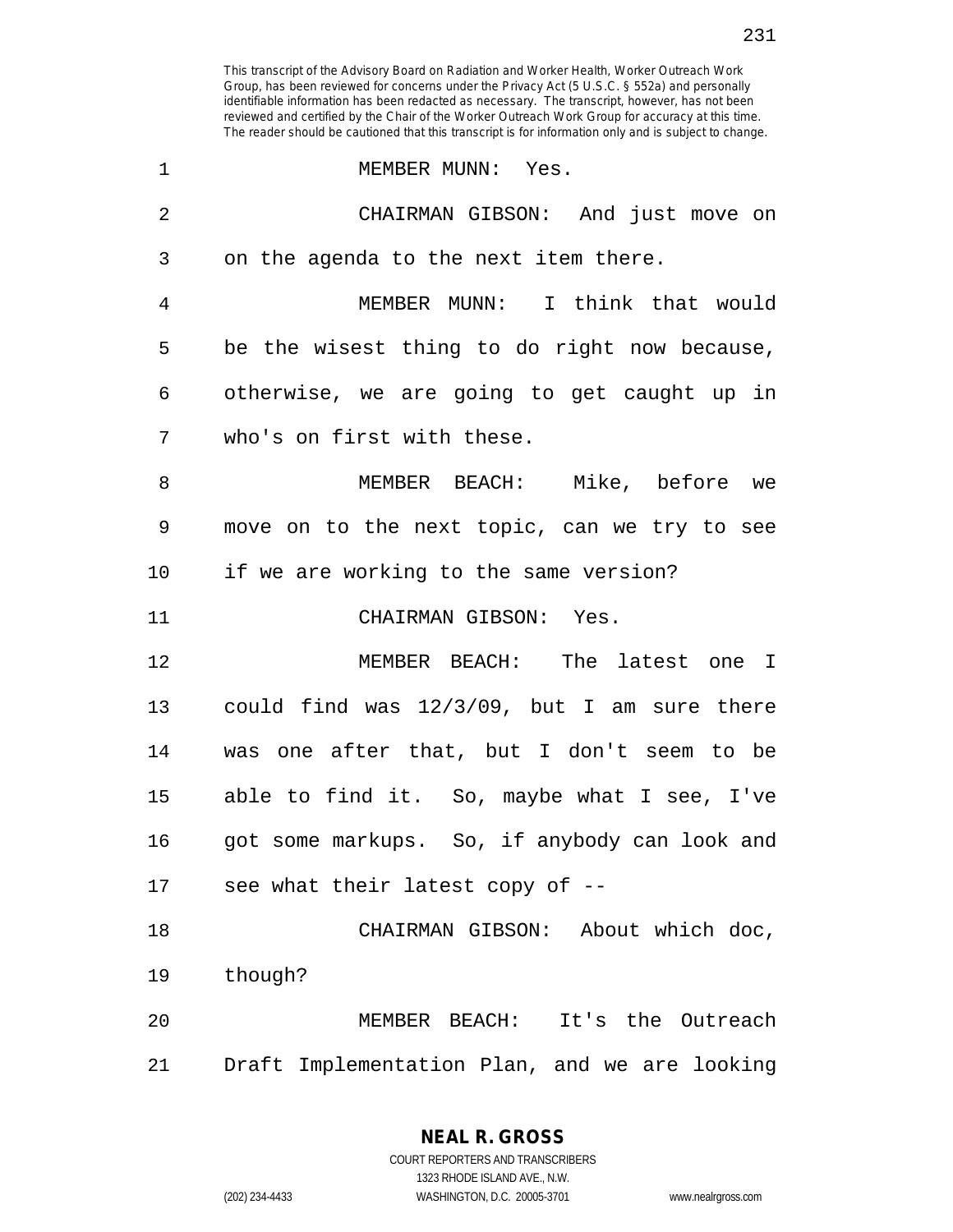reviewed and certified by the Chair of the Worker Outreach Work Group for accuracy at this time. The reader should be cautioned that this transcript is for information only and is subject to change. 1 at -- 2 MR. KATZ: No, that would be the 3 latest, I think. 4 MEMBER BEACH: Yes, I just wanted 5 to make sure. 6 MR. KATZ: I didn't bring it with 7 me this time: my version of it. 8 CHAIRMAN GIBSON: The one I am 9 looking at is SC&A looked at -- Objective 3 10 was sent by Joe on May 18th, 2010. 11 MEMBER BEACH: Okay. So that is a 12 separate one then. I have that. 13 MR. KATZ: So I think what Mike is 14 referring to is actually an Implementation 15 Plan for Objective 3, right? Is that what you 16 were referring to from May? 17 CHAIRMAN GIBSON: The Review Plan. 18 MR. KATZ: The Review Plan, but it 19 is the implementing -- yes. And what Josie is 20 talking about, I think, is the whole 21 framework, right, Josie?

This transcript of the Advisory Board on Radiation and Worker Health, Worker Outreach Work Group, has been reviewed for concerns under the Privacy Act (5 U.S.C. § 552a) and personally identifiable information has been redacted as necessary. The transcript, however, has not been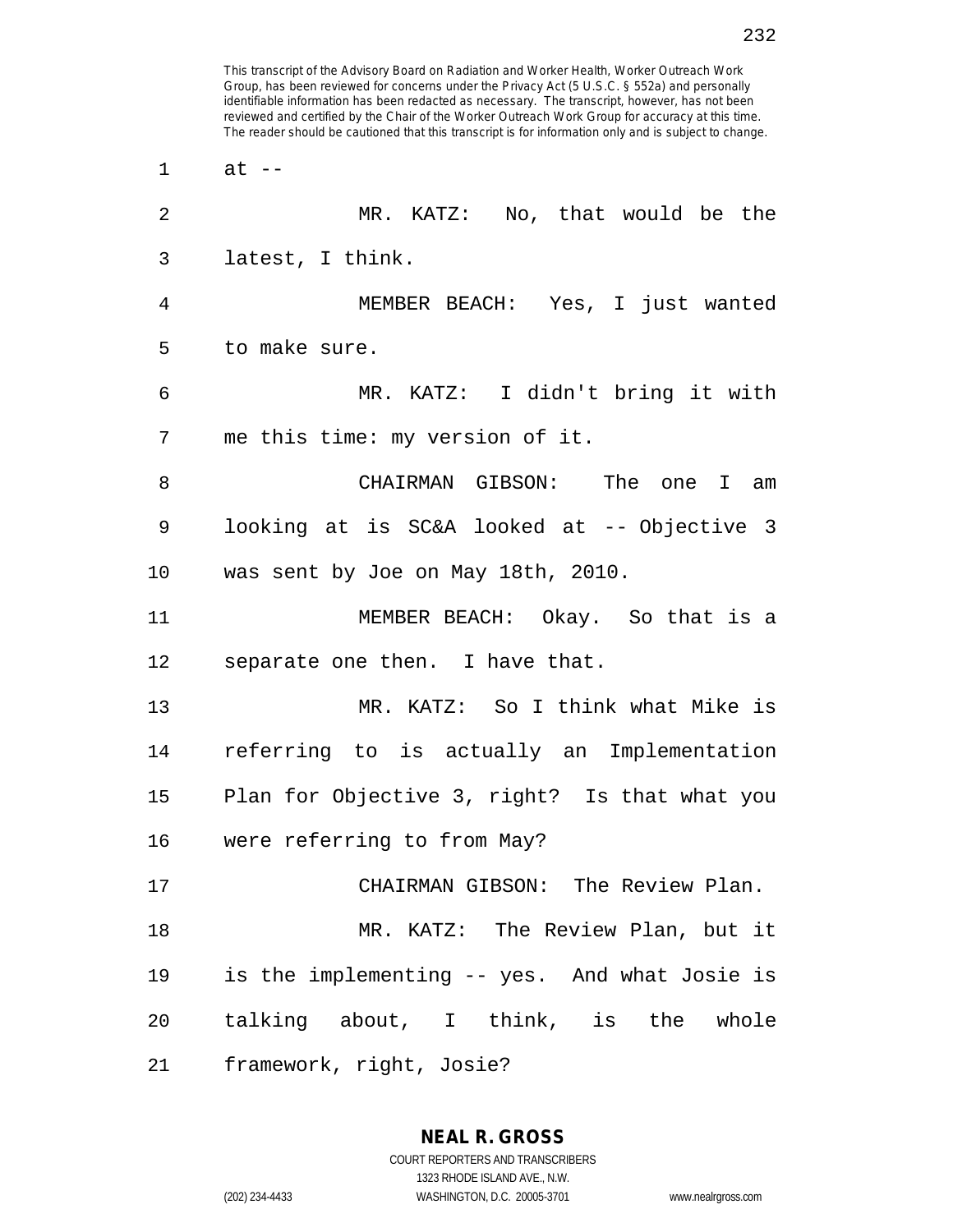| 1              | MEMBER BEACH: Yes.                            |
|----------------|-----------------------------------------------|
| $\overline{2}$ | MR. KATZ: Yes. So that makes                  |
| 3              | sense. So, Josie, I think your framework is   |
| 4              | the correct framework still.                  |
| 5              | MEMBER BEACH: Okay, but we are                |
| 6              | looking at the thing Joe sent?                |
| 7              | MR. JOHNSON: But Joe transmitted              |
| 8              | something in May, right, that was a proposal  |
| 9              | for a path forward for reviewing Objective 3? |
| 10             | MEMBER BEACH: Okay.                           |
| 11             | CHAIRMAN GIBSON: Do you have that             |
| 12             | document, Josie?                              |
| 13             | MEMBER BEACH: I do. I just have               |
| 14             | to find it again.                             |
| 15             | CHAIRMAN GIBSON: I'll give that               |
| 16             | to you, Wanda.                                |
| 17             | MEMBER MUNN: Thank you. It was                |
| 18             | May you're looking for?                       |
| 19             | MR. KATZ: Yes, that sounds right.             |
| 20             | CHAIRMAN GIBSON: It is dated May              |
| 21             | 18th.                                         |

**NEAL R. GROSS** COURT REPORTERS AND TRANSCRIBERS

1323 RHODE ISLAND AVE., N.W.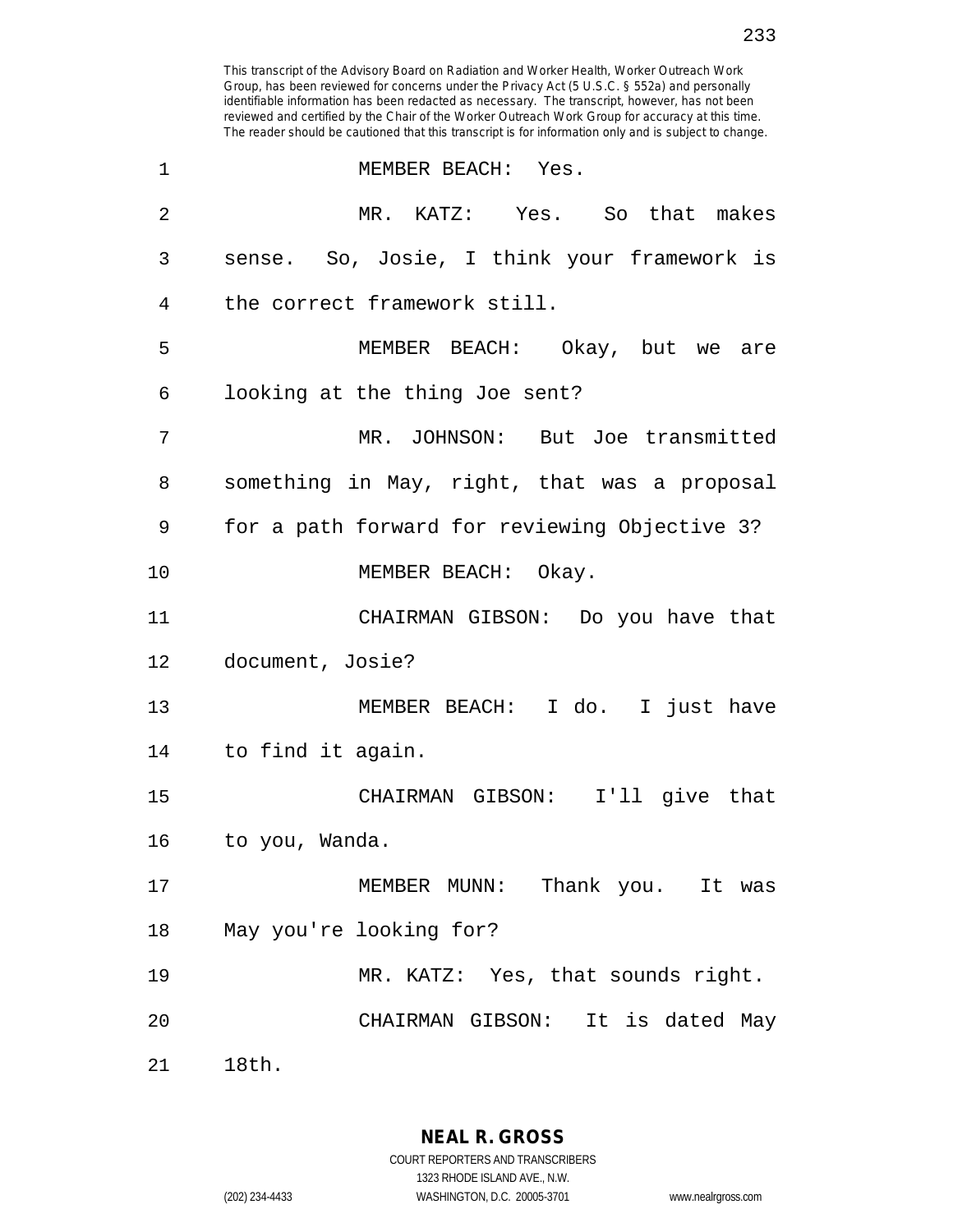| 1       | MEMBER BEACH: Is it Review --               |
|---------|---------------------------------------------|
| 2       | okay, I've got it, yes. Thank you.          |
| 3       | CHAIRMAN GIBSON: Shall I send it            |
| 4       | to you, Wanda?                              |
| 5       | MEMBER MUNN: I think I'll find              |
| 6       | it.                                         |
| 7       | MR. KATZ: Kathy, do you have any            |
| 8       | printed copies of that?                     |
| 9       | MS. ROBERTSON-DEMERS: Just this             |
| $10 \,$ | one.                                        |
| 11      | MR. KATZ: Okay.                             |
| 12      | MS. ROBERTSON-DEMERS: Do we need            |
| 13      | to make copies?                             |
| 14      | MR. KATZ: Well, that's what I was           |
| 15      | going to ask. If any people want me to make |
| 16      | copies, I can run down there.               |
| 17      | MEMBER MUNN: I think we are okay.           |
| 18      | CHAIRMAN GIBSON: Yes.                       |
| 19      | MEMBER MUNN: Yes, I think so.               |
| 20      | That's where we are, right?                 |
| 21      | CHAIRMAN GIBSON: Yes.                       |

**NEAL R. GROSS** COURT REPORTERS AND TRANSCRIBERS

1323 RHODE ISLAND AVE., N.W.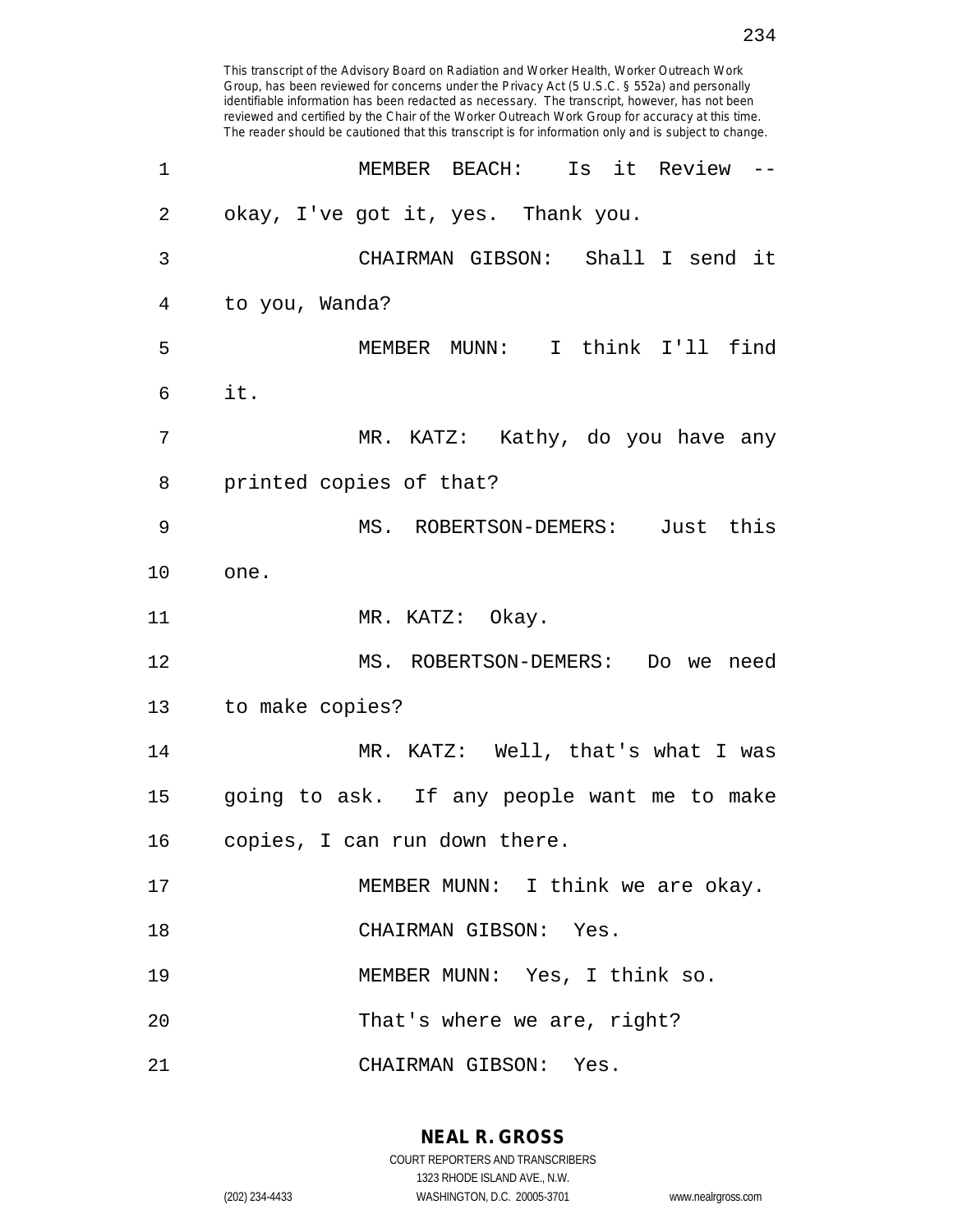| 1              | MEMBER<br>MUNN:<br>That's what<br>our          |
|----------------|------------------------------------------------|
| $\overline{2}$ | discussion is about, right?                    |
| 3              | CHAIRMAN GIBSON: Yes.                          |
| 4              | So Joe has already left us.                    |
| 5              | Kathy, Arjun, do you want to pick up the       |
| 6              | pieces here?                                   |
| 7              | MR. KATZ: So, Arjun, we are                    |
| 8              | talking about Objective 3, the Review Plan for |
| 9              | Objective 3.                                   |
| 10             | DR. MAKHIJANI: Oh, yes. Sorry.                 |
| 11             | Yes, I think earlier Kathy and I               |
| 12             | were kind of discussing that we might select a |
| 13             | few of the recent examples. I mean Grady was   |
| 14             | talking about the changes that have occurred   |
| 15             | in these Evaluation Reports, worker gathering- |
| 16             | information meetings where you gather the      |
| 17             | information, and then it is referred to in the |
| 18             | Evaluation Report, and there are SRD numbers.  |
| 19             | So, a lot of the discussion at                 |
| 20             | least that I have contributed would be useful  |
| 21             | for us to review are those minutes and to see  |

**NEAL R. GROSS** COURT REPORTERS AND TRANSCRIBERS

1323 RHODE ISLAND AVE., N.W.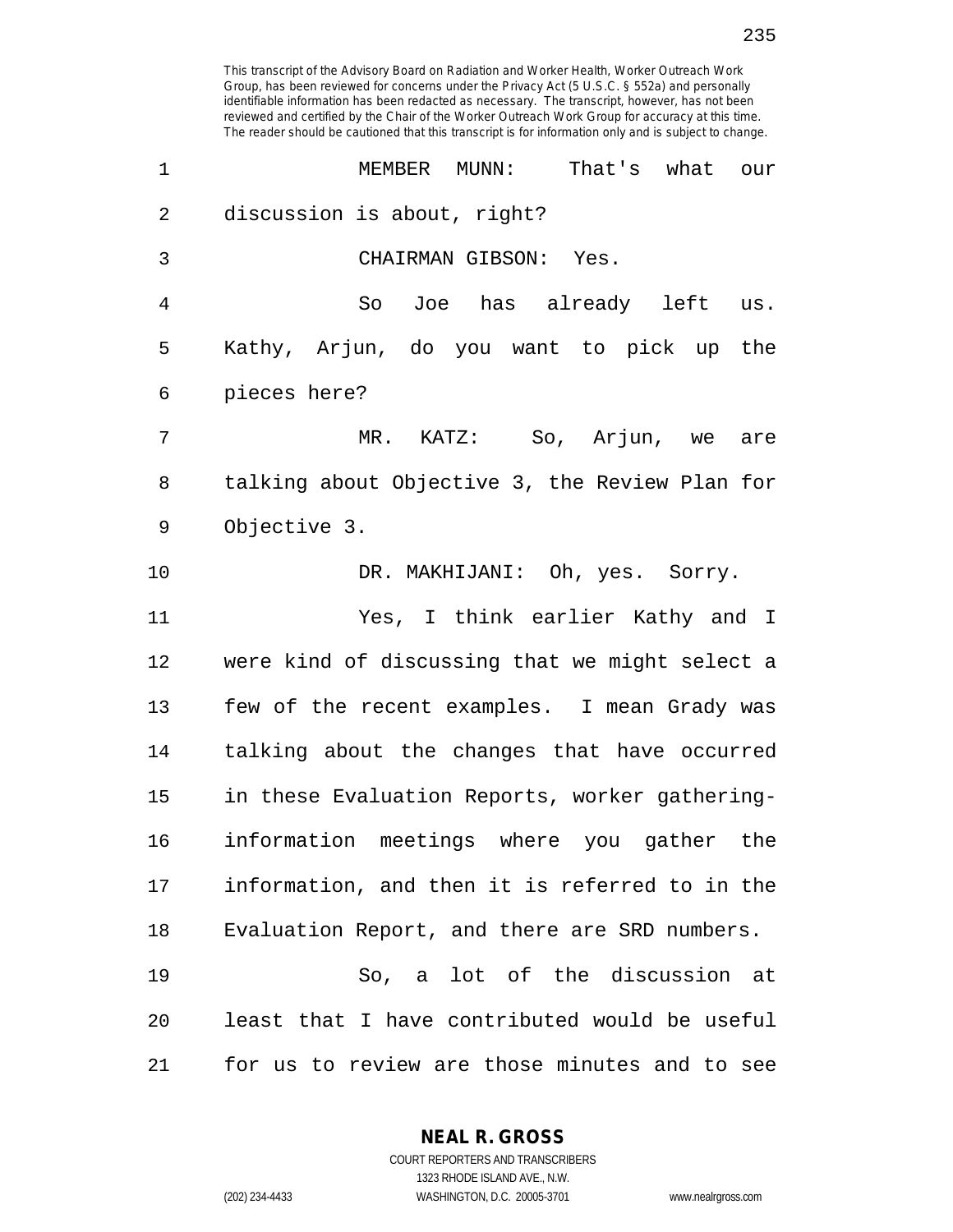| 1              | how they were incorporated, and you know,      |
|----------------|------------------------------------------------|
| $\overline{2}$ | maybe to talk to one or<br>two of<br>the       |
| 3              | interviewees and the document preparer who     |
| 4              | requested the meeting. Something like that I   |
| 5              | think might constitute an example of an        |
| 6              | evaluation.                                    |
| 7              | I don't know. What do you think,               |
| 8              | Ted?                                           |
| $\mathsf 9$    | MS. ROBERTSON-DEMERS: Do you want              |
| 10             | me to read through the bullets that we have in |
| 11             | here?                                          |
| 12             | MR. KATZ: Yes, please do. Please               |
| 13             | do, Kathy.                                     |
| 14             | MS. ROBERTSON-DEMERS: We<br>have               |
| 15             | proposed to do the following. Does everybody   |
| 16             | remember what the Objective 3 was or do I need |
| 17             | to --                                          |
| 18             | MR. KATZ: Go ahead and restate it              |
| 19             | to get everybody on track.                     |
| 20             | Determine<br>MS.<br>ROBERTSON-DEMERS:          |
| 21             | whether OCAS is giving thorough consideration  |

**NEAL R. GROSS** COURT REPORTERS AND TRANSCRIBERS

1323 RHODE ISLAND AVE., N.W.

(202) 234-4433 WASHINGTON, D.C. 20005-3701 www.nealrgross.com

236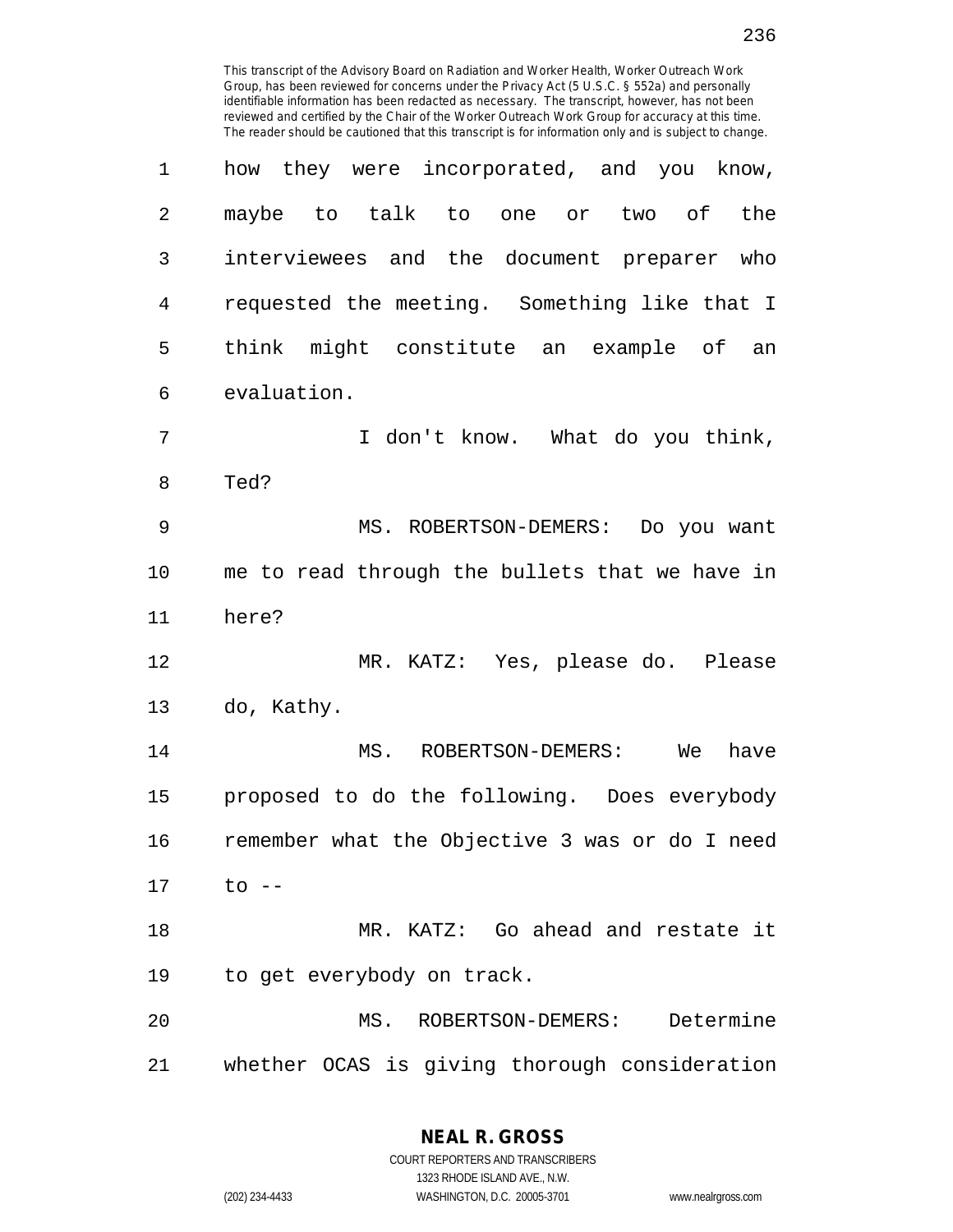237

| $\mathbf{1}$   | to information received by workers through the  |  |
|----------------|-------------------------------------------------|--|
| $\mathfrak{D}$ | incorporating<br>worker<br>efforts,<br>outreach |  |
| 3              | considerations of that material into its work   |  |
| 4              | appropriate and<br>products as<br>adequately    |  |
| 5              | communicating the<br>impact of<br>substantive   |  |
| 6              | comments to the workers.                        |  |

7 Okay, that was the objective. And 8 what we had proposed was to identify technical 9 worker documents issued without the benefit of 10 worker outreach meetings or any other form of 11 having worker input.

12 Okay, that was one. So, what 13 technical work documents were issued without a 14 worker outreach meeting?

15 Identify technical worker 16 documents issued within 90 days of the 17 relevant worker outreach meeting for which no 18 subsequent revisions of technical work 19 documents, such as Site Profiles, were issued 20 within two years of receiving any substantive 21 input from the outreach meeting. This would

**NEAL R. GROSS**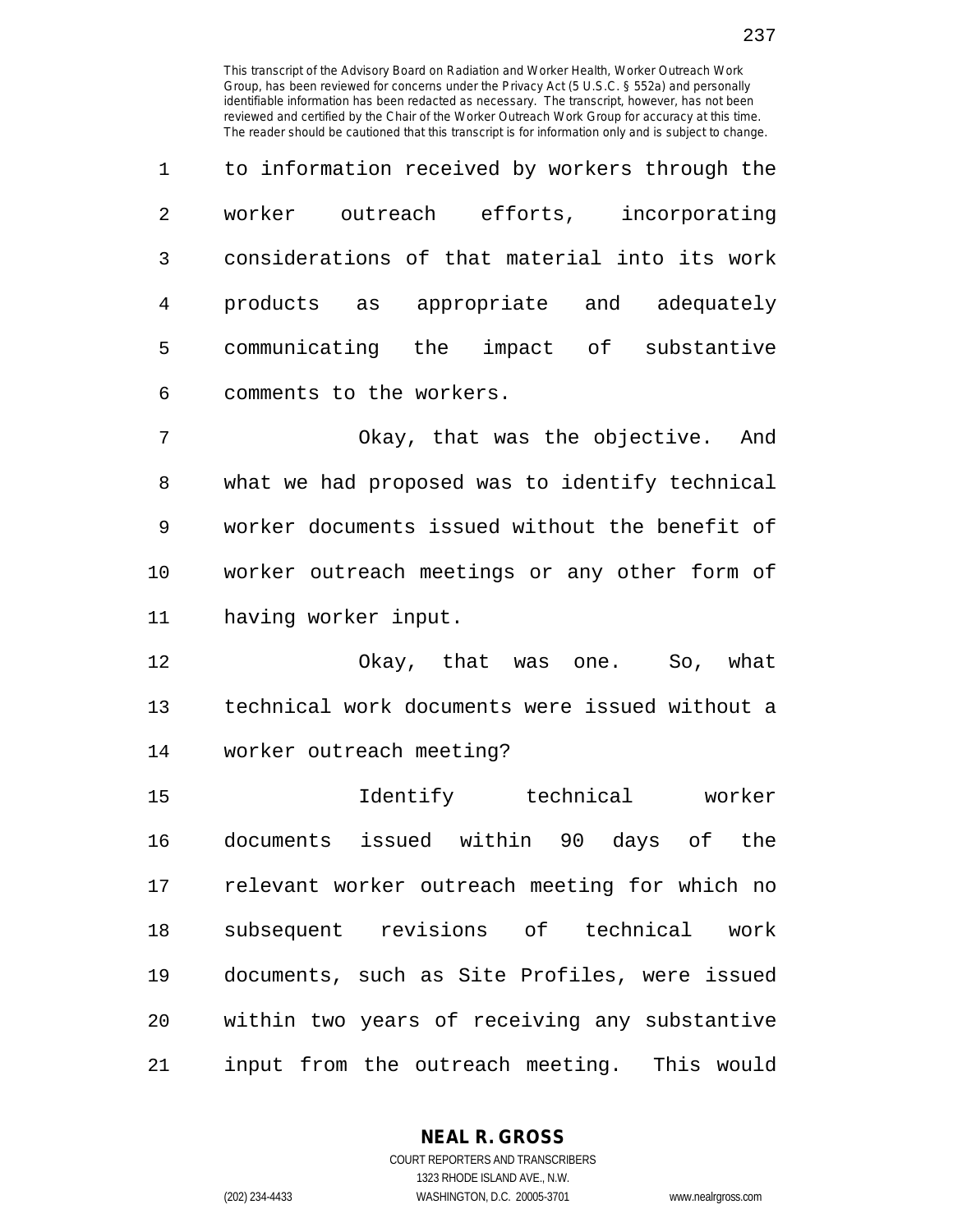1 require that SC&A evaluate whether substantive 2 comments were provided that deserve 3 consideration.

4 So we have to get into review of 5 the meeting minutes and comments provided at 6 the worker outreach meetings.

7 Okay. Identify recurrent 8 substantive worker comments related to 9 specific sites from the inception of the 10 worker outreach program. Evaluate how this 11 information was incorporated into technical 12 work documents and whether and how responses 13 were handled with the commenters.

14 Next, identify worker input 15 provided through other worker outreach venues, 16 including the website docket, invited forums, 17 dose reconstruction workshops, and formal 18 letters submitted to NIOSH by workers, 19 petitioners, and other interested parties. 20 Evaluate how this data was incorporated into 21 technical worker documents and whether and how

> **NEAL R. GROSS** COURT REPORTERS AND TRANSCRIBERS

> > 1323 RHODE ISLAND AVE., N.W.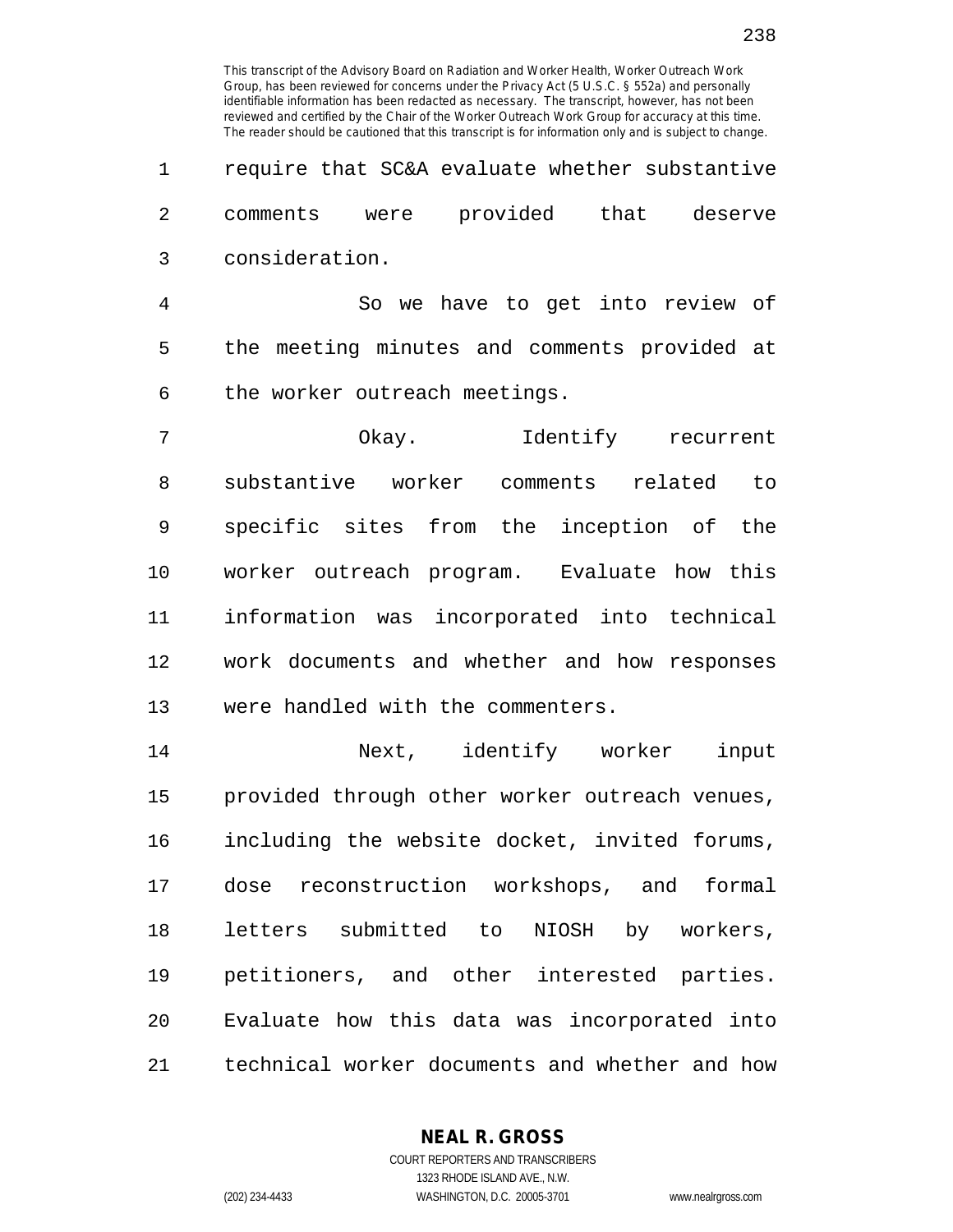1 responses were provided to the commenters. 2 And finally, identify substantive 3 site expert input collected as a part of Site 4 Profile and/or SEC evaluations. Evaluate how 5 this information was documented and 6 incorporated into technical work documents.

7 So, basically, taking the 8 different venues of worker outreach, 9 considering say, a sampling of the comments 10 provided, and following it through on how it 11 was incorporated into technical work documents 12 and, also, how responses were being provided 13 to the commenter that provided those 14 substantive comments.

15 MEMBER MUNN: I now recall when I 16 first read this communication that my single 17 immediate reaction was this document is 18 proposing a level of effort which is mind-19 boggling to consider. There are certainly 20 benefits to be considered in those five 21 bullets, but if this body determines to do

> **NEAL R. GROSS** COURT REPORTERS AND TRANSCRIBERS

> > 1323 RHODE ISLAND AVE., N.W.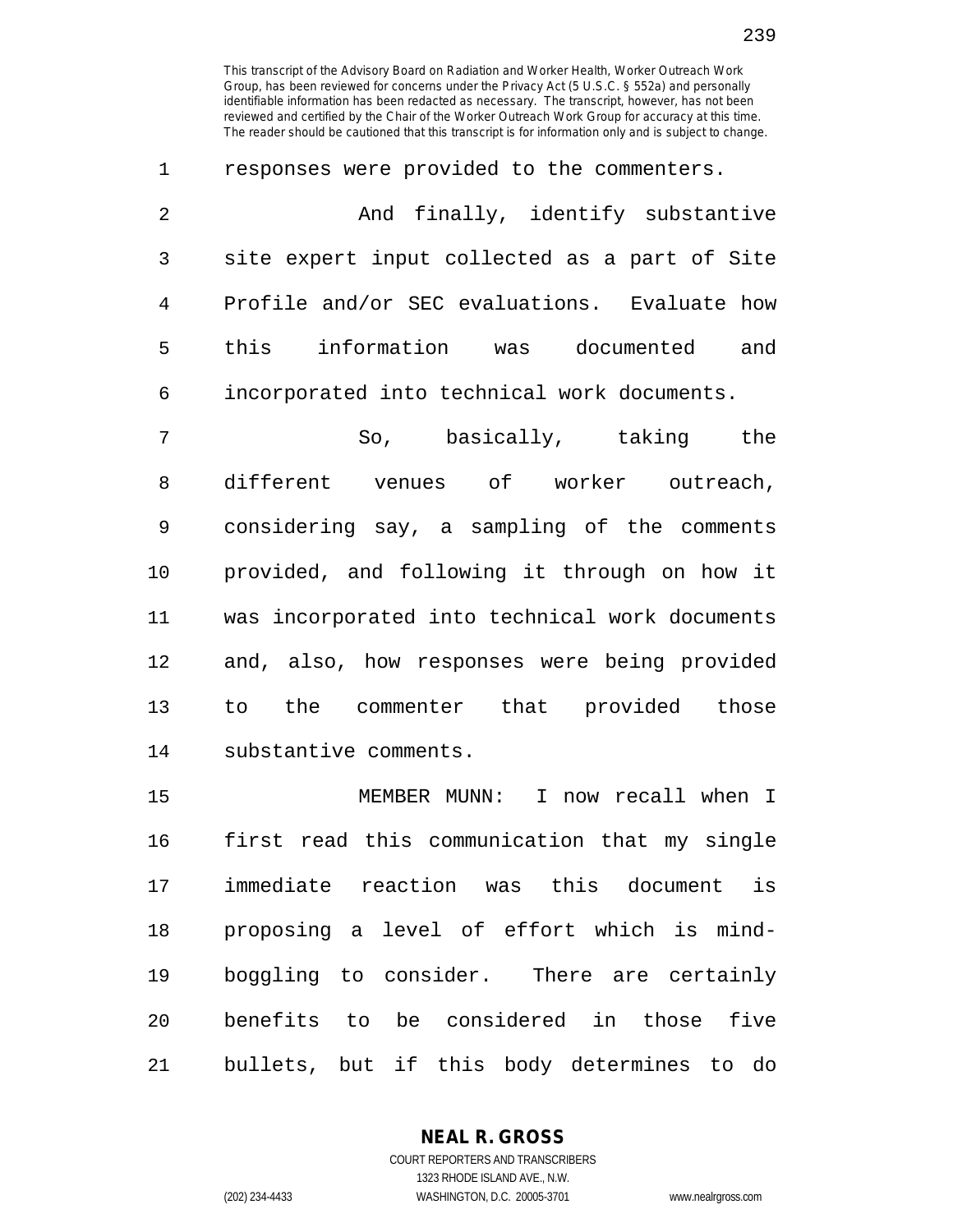1 this, it seems imperative that we place 2 limitations on the scope of this work at the 3 outset. This could really take years to 4 complete if it were done in an extensive 5 manner.

6 It might behoove us to consider 7 the possibility of evaluating these points 8 individually and do a cost-benefit analysis in 9 terms of what we achieve if we complete some 10 or all of these.

11 These are certainly wonderful 12 goals. I am not at all sure whether the 13 program in its broadest sense would receive an 14 adequate benefit for the expenditure of 15 effort. And I am not at all sure whether that 16 has even been considered or whether this was 17 just these are things we could do or whether 18 the magnitude of effort has even been thrown 19 into the mix yet.

20 As best I can tell when I read 21 this, it was my thought that these are

> COURT REPORTERS AND TRANSCRIBERS 1323 RHODE ISLAND AVE., N.W. (202) 234-4433 WASHINGTON, D.C. 20005-3701 www.nealrgross.com

**NEAL R. GROSS**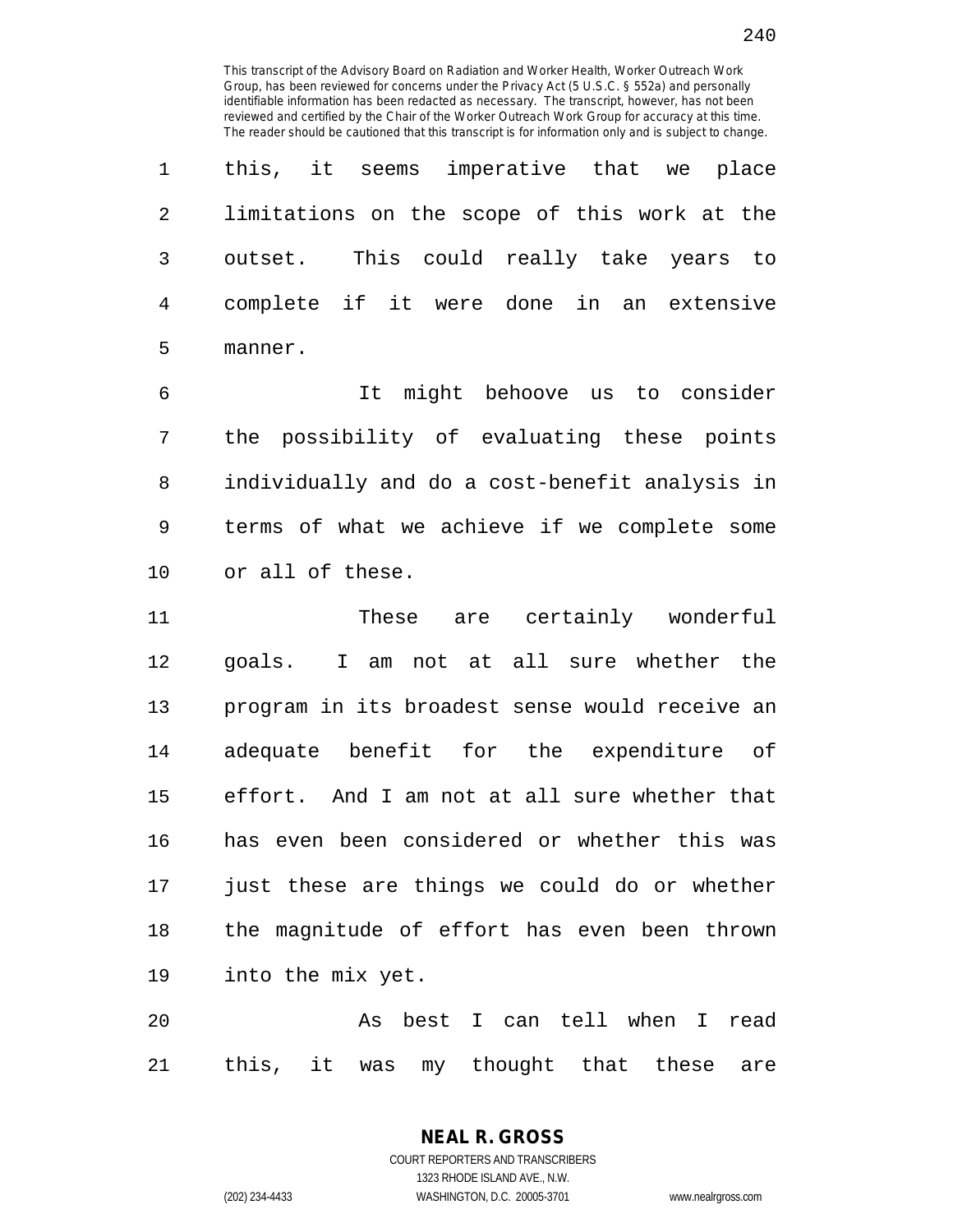1 excellent goals, but I don't know what the 2 reaction of others was.

3 DR. MAURO: Wanda, would you mind? 4 I would like to take a shot at that because I 5 am tracking our budget and report it every 6 month.

7 And you are correct, if we were to 8 take on a program like this, it would 9 definitely stress my ability to contain our 10 budget within the limits we have for 11 ourselves.

12 One suggestion might be, if it is 13 desired by the Work Group to do something like 14 this, it might be like the dose 15 reconstructions. You know, the Board picks 30 16 each year for us to look at, based on whatever 17 criteria that they have developed, which keeps 18 the cost contained and still accomplishes 19 quite a bit, because we get a nice cross-20 section of different cases and we report back. 21 It accomplishes its intent.

> COURT REPORTERS AND TRANSCRIBERS 1323 RHODE ISLAND AVE., N.W. (202) 234-4433 WASHINGTON, D.C. 20005-3701 www.nealrgross.com

**NEAL R. GROSS**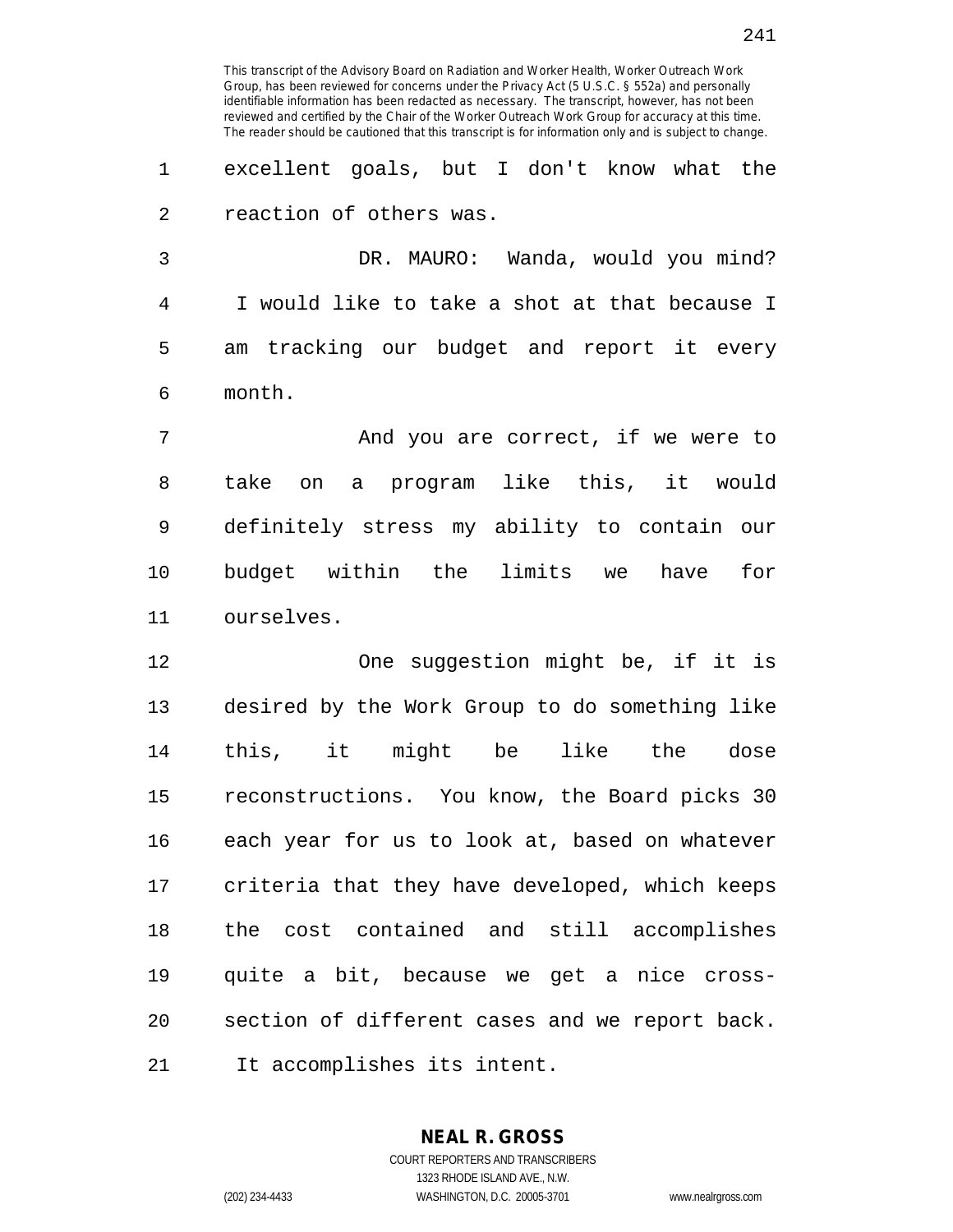| 1              | Perhaps one or two, one Site                   |
|----------------|------------------------------------------------|
| $\overline{2}$ | Profile could be selected, perhaps a recent    |
| 3              | one, that might have been done at a time that  |
| $\overline{4}$ | was at the same time that PROC-12 has been in  |
| 5              | place, and just look at one.                   |
| 6              | Or, alternatively, this is                     |
| 7              | something that NIOSH could do and report back  |
| 8              | to the Board. Then, of course, the Board,      |
| 9              | with our help, as you see fit, could review    |
| 10             | NIOSH's report on that matter.                 |
| 11             | I mean, so there are ways. I                   |
| 12             | certainly would agree 100 percent that, to try |
| 13             | to do this on many Site Profiles or ERs, the   |
| 14             | cost would be burdensome. But I don't think    |
| 15             | it is necessary that a lot of them be looked   |
| 16             | at this way.                                   |
| 17             | It is sort of like the Site                    |
| 18             | Profiles, I'm sorry, the dose reconstructions. |
| 19             | reasonable sample would give insight.<br>A     |
| 20             | Especially if it is picked randomly or picked  |
| 21             | under certain criteria, it might accomplish    |

**NEAL R. GROSS**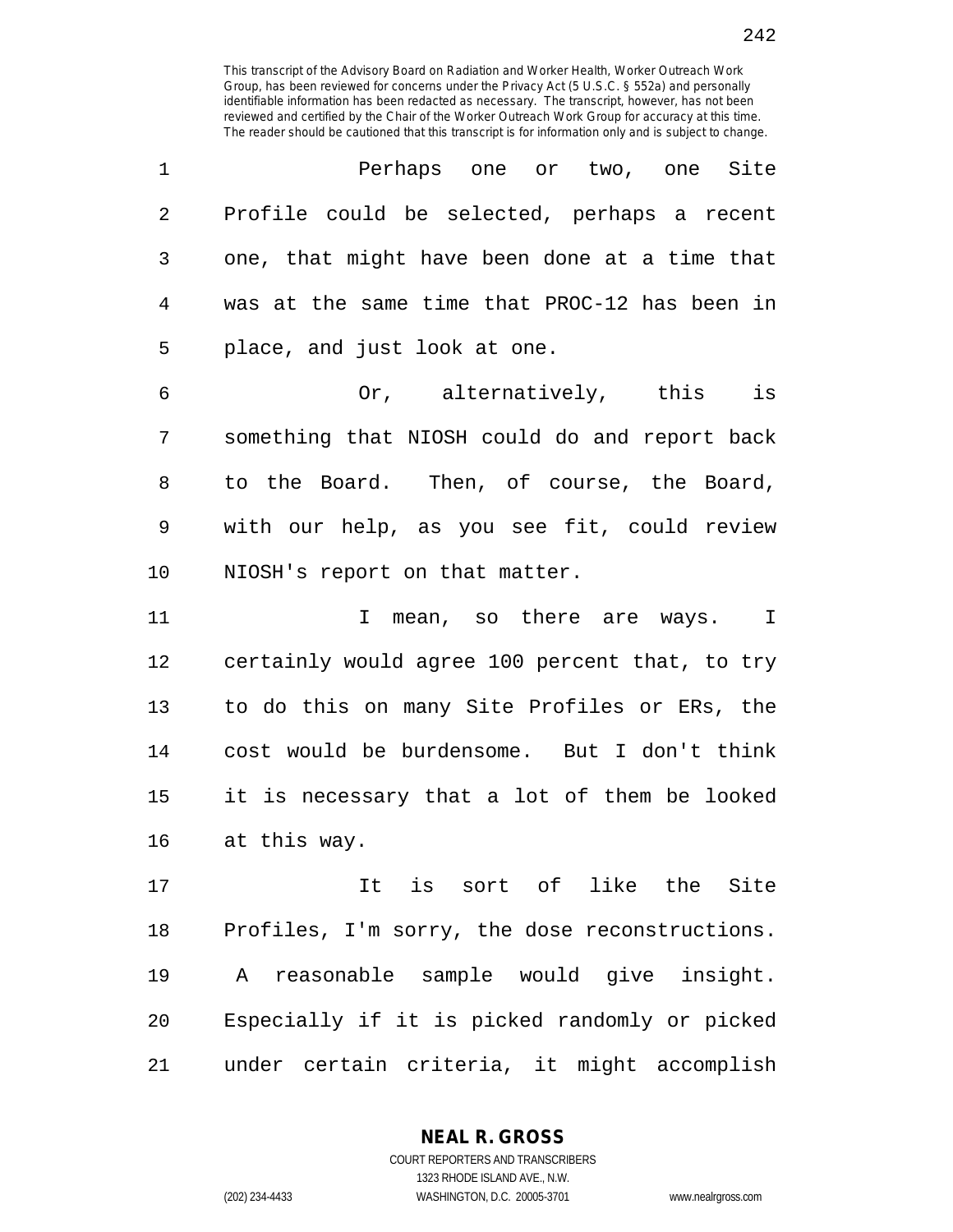1 what you are trying to accomplish.

| $\overline{2}$ | MS. ROBERTSON-DEMERS: I think it               |
|----------------|------------------------------------------------|
| 3              | was always our intent to do a sample. A        |
| 4              | sampling, because of the different venues, may |
| 5              | be easier if we pick a site or a couple of     |
| 6              | sites.                                         |
| 7              | MEMBER BEACH: I think I agree                  |
| 8              | with what Wanda said completely. I think       |
| 9              | maybe a site, to see what the product is going |
| 10             | to look like, what the value is. I hate to go  |
| 11             | in and spend money to decide how much money we |
| 12             | are going to spend. Maybe just pick a site,    |
| 13             | one that we agree that's --                    |
| 14             | MS. ROBERTSON-DEMERS: Well, keep               |
| 15             | in mind, the first bullet on there, it is      |
| 16             | really not relevant to just one site. It has   |
| 17             | to do with identifying sites where there was   |
| 18             | no worker outreach meeting, but there is a     |
| 19             | Site Profile.                                  |

20 MEMBER BEACH: True.

21 MS. ROBERTSON-DEMERS: So some of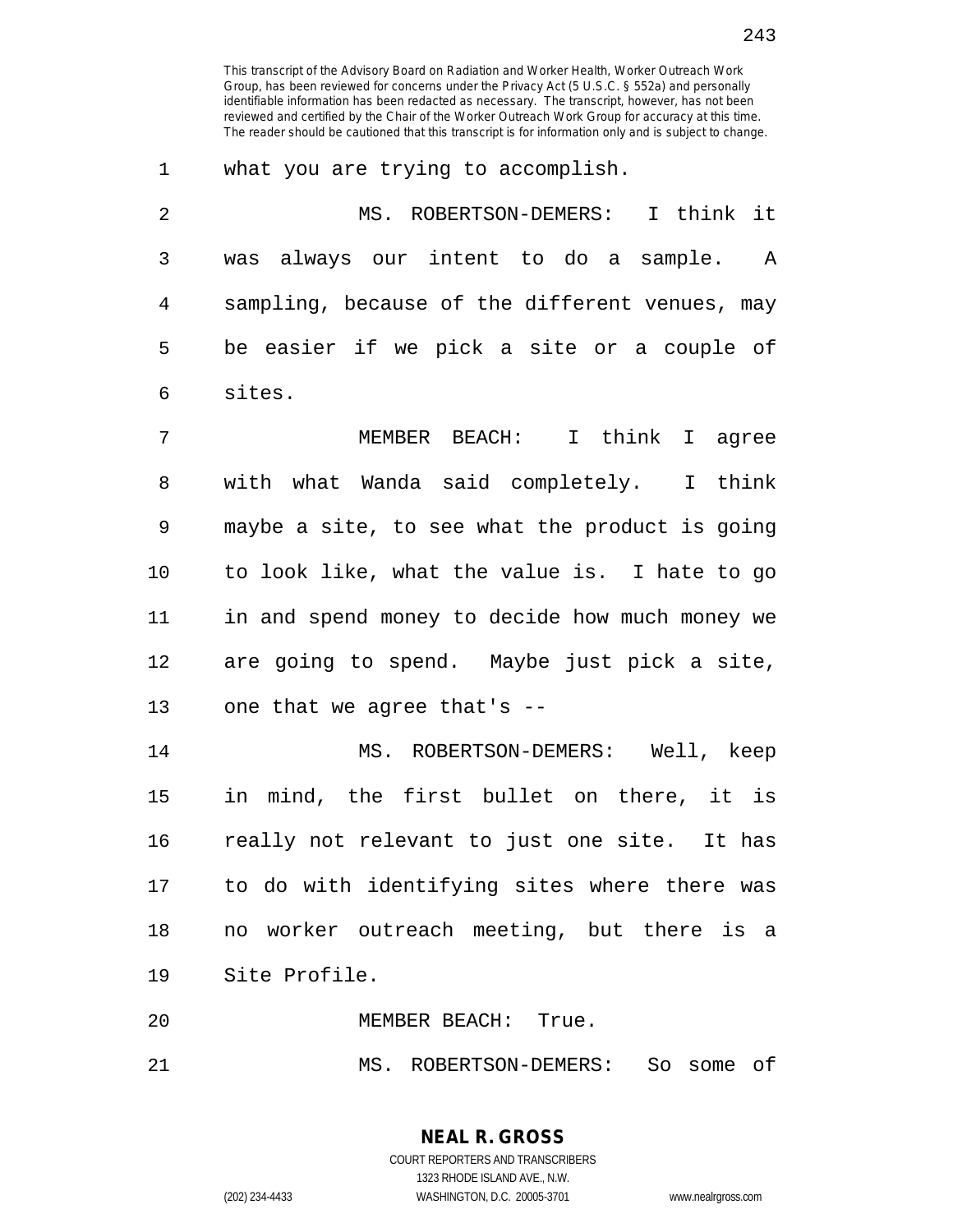1 these are broader. There's not a lot of time 2 commitment to it.

3 MEMBER BEACH: Yes, that one, it 4 seems like we could do that fairly quickly, 5 bullet No. 1. It's the Identify technical 6 worker document. Yes, that would be 7 interesting.

8 CHAIRMAN GIBSON: Well, I think 9 that sounds good. I think bullet No. 1 is 10 doable. I think it would give us an overall 11 picture, a good picture. But, then, we would 12 come up with each site that meets all the 13 criteria of the bullets that would be a good 14 candidate to look into.

15 MEMBER BEACH: I guess, from that 16 very first bullet, what if you did that first 17 bullet, identified the sites where there was 18 worker input and where there wasn't, and then 19 maybe pick a site to do that had worker input 20 and one that didn't have worker input? I 21 mean, is that of value?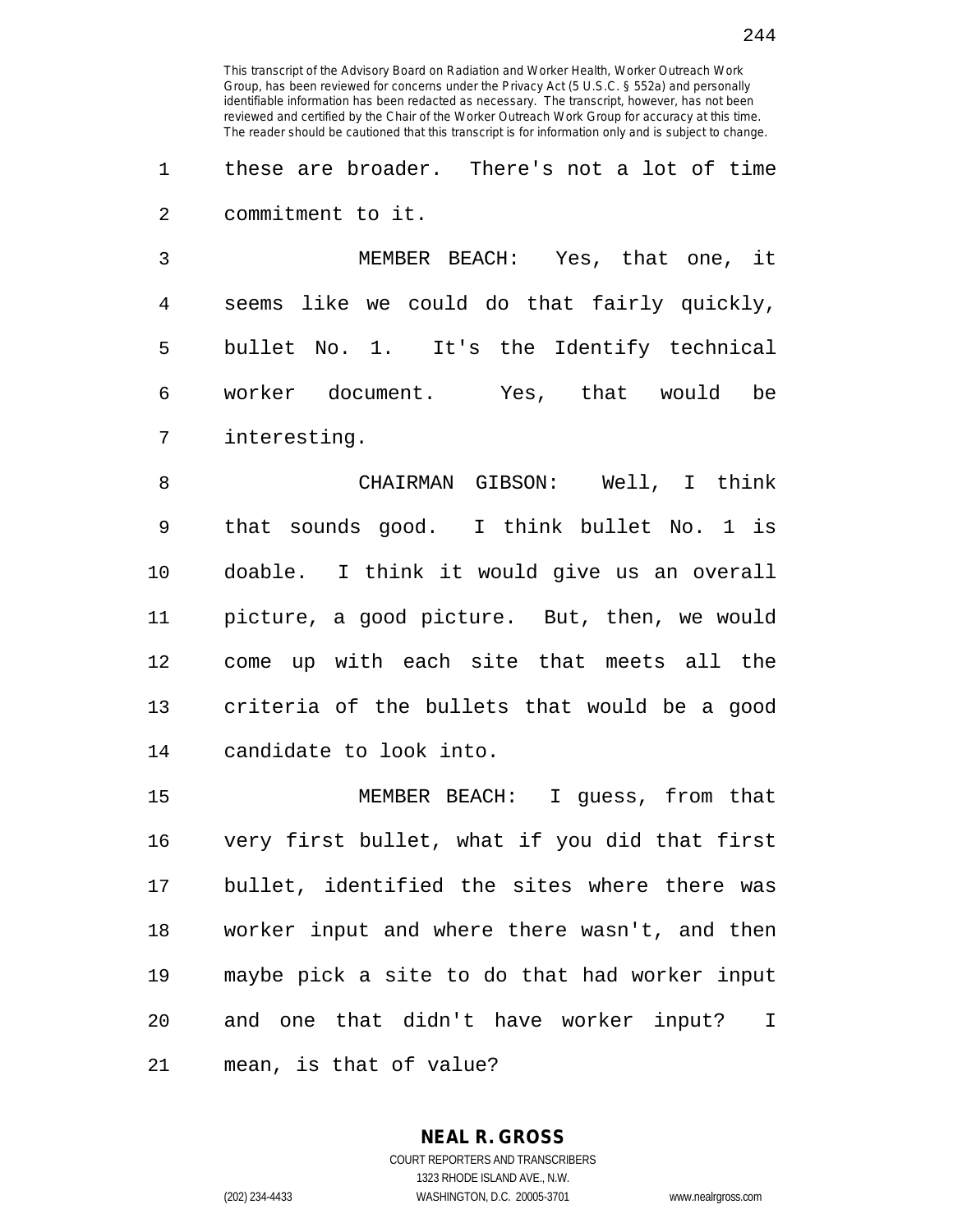245

| $\mathbf{1}$   | I don't<br>MS. ROBERTSON-DEMERS:             |
|----------------|----------------------------------------------|
| 2              | know how we would gauge the effectiveness of |
| 3 <sup>7</sup> | something that didn't have worker input.     |
| $\overline{4}$ | MEMBER BEACH: Well, I quess we               |
|                |                                              |

5 wouldn't be able to. I was thinking of the 6 other side of it.

7 MR. CALHOUN: Is there any way to 8 keep -- it seems like this is going to be a 9 never-ending task. Is there any way to 10 subtract that from this Work Group meeting, 11 you know, the ongoing review, so that you can 12 close out the issues in this Work Group 13 meeting?

14 14 I mean we have got, with the dose 15 reconstruction evaluation, that goes on and on 16 and on. It will never stop. It seems like it 17 might be smart to divorce the on-and-on review 18 of worker input and taking some, like John 19 suggested, if that is the way you decide to 20 go, divorce that from this Work Group meeting. 21 We would start a different task or something,

**NEAL R. GROSS**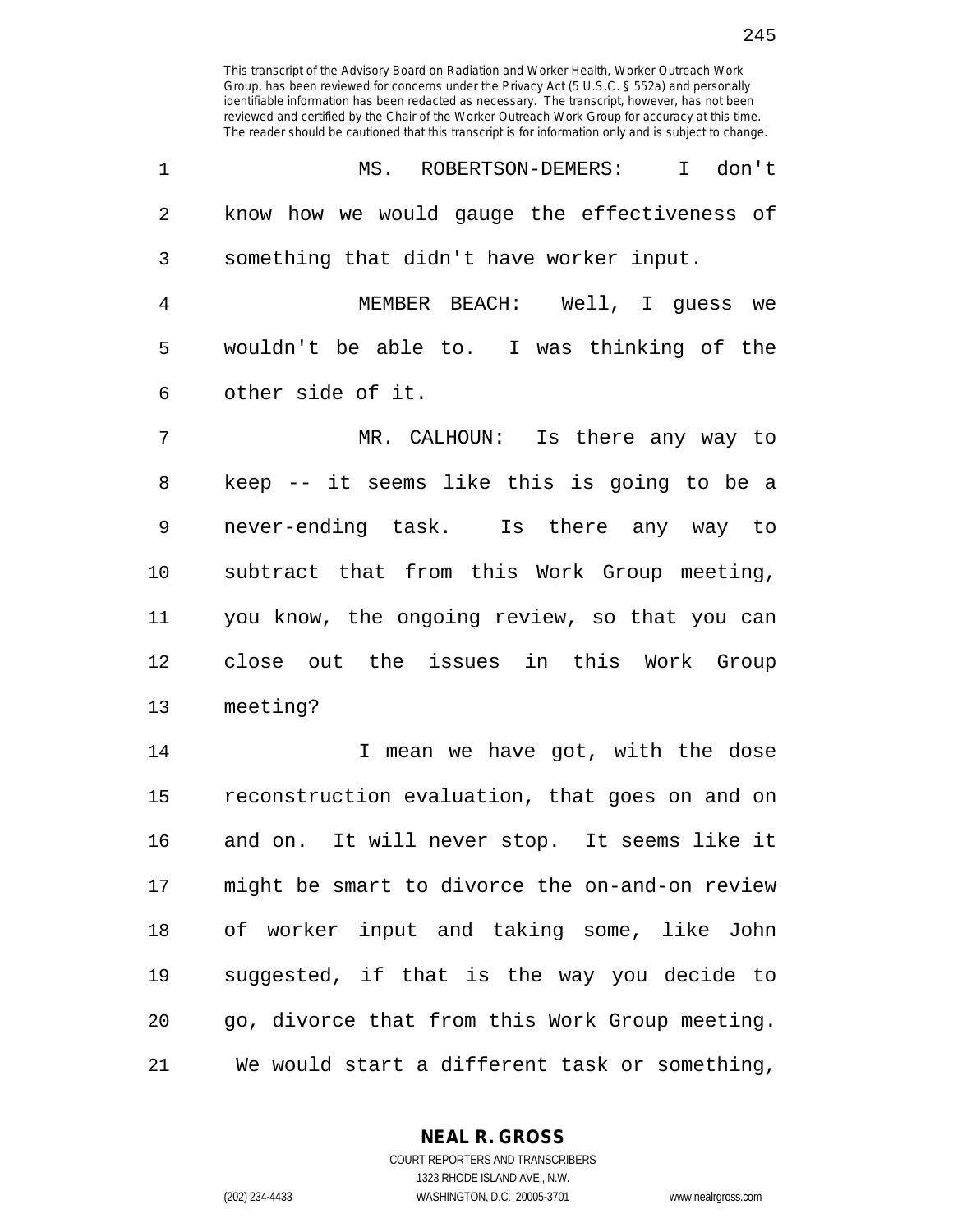13 CHAIRMAN GIBSON: And that is also 14 going to be a decision that the Board makes, 15 if they want to separate this out.

This transcript of the Advisory Board on Radiation and Worker Health, Worker Outreach Work Group, has been reviewed for concerns under the Privacy Act (5 U.S.C. § 552a) and personally identifiable information has been redacted as necessary. The transcript, however, has not been reviewed and certified by the Chair of the Worker Outreach Work Group for accuracy at this time. The reader should be cautioned that this transcript is for information only and is subject to change.

1 so that this Work Group meeting can actually

3 MR. KATZ: Well, I mean I think it

4 makes sense, at this point at least, to pilot

5 it here because I don't know really what other

6 work group would take on sort of oversight of

8 MR. CALHOUN: Well, we first

10 MR. KATZ: But let's just see what

11 comes one step at a time, is what I would

9 sample, but John suggested an ongoing --

2 end at some point.

7 this.

12 suggest.

16 MEMBER BEACH: Well, and this is 17 part of our mission. This is what we created 18 for this work group.

19 CHAIRMAN GIBSON: Right.

20 MR. KATZ: This certainly does fit 21 under this work group's authority.

> **NEAL R. GROSS** COURT REPORTERS AND TRANSCRIBERS

1323 RHODE ISLAND AVE., N.W. (202) 234-4433 WASHINGTON, D.C. 20005-3701 www.nealrgross.com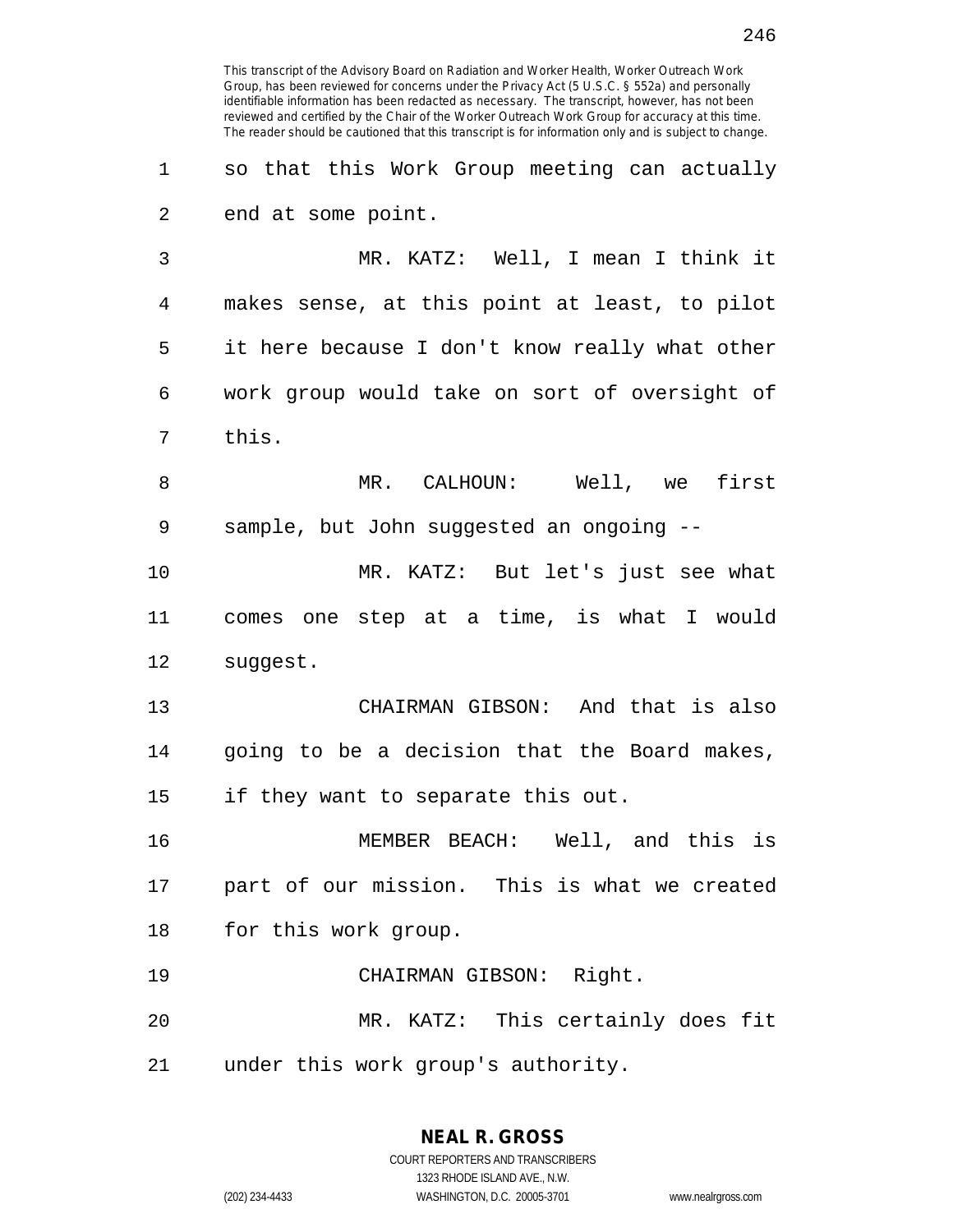| $\mathbf{1}$ | CHAIRMAN GIBSON: The issues and                                                                                                                                                                                                                                                                             |
|--------------|-------------------------------------------------------------------------------------------------------------------------------------------------------------------------------------------------------------------------------------------------------------------------------------------------------------|
| 2            | things like this on this matrix, you know, we                                                                                                                                                                                                                                                               |
| 3            | can have another meeting to get these closed                                                                                                                                                                                                                                                                |
| 4            | out. But there's going to be ongoing things                                                                                                                                                                                                                                                                 |
| 5            | to do with worker outlook for the foreseeable                                                                                                                                                                                                                                                               |
| 6            | future, I think.                                                                                                                                                                                                                                                                                            |
| 7            | DR. MAURO: I had another idea                                                                                                                                                                                                                                                                               |
| 8            | that goes along with this. It just dawned on                                                                                                                                                                                                                                                                |
| 9            | me.                                                                                                                                                                                                                                                                                                         |
| $\sim$       | $\mathbf{a}$ , $\mathbf{b}$ , $\mathbf{c}$ , $\mathbf{c}$ , $\mathbf{c}$ , $\mathbf{c}$ , $\mathbf{c}$ , $\mathbf{c}$ , $\mathbf{c}$ , $\mathbf{c}$ , $\mathbf{c}$ , $\mathbf{c}$ , $\mathbf{c}$ , $\mathbf{c}$ , $\mathbf{c}$ , $\mathbf{c}$ , $\mathbf{c}$ , $\mathbf{c}$ , $\mathbf{c}$ , $\mathbf{c}$ , |

10 For example, let's say right now 11 there are a couple of sites that are really 12 undergoing very, very detailed investigation 13 or have undergone very detailed investigation. 14 Certainly, Savannah River is undergoing a lot 15 of investigation, Mound, and others like 16 Nevada Test Site, this has been done.

17 What I'm getting at is there are 18 certain Site Profiles and Evaluation Reports 19 where SC&A is intimately familiar with them. 20 Unfortunately, many of them are pretty old. 21 But if there is one or two that we have

> COURT REPORTERS AND TRANSCRIBERS 1323 RHODE ISLAND AVE., N.W. (202) 234-4433 WASHINGTON, D.C. 20005-3701 www.nealrgross.com

**NEAL R. GROSS**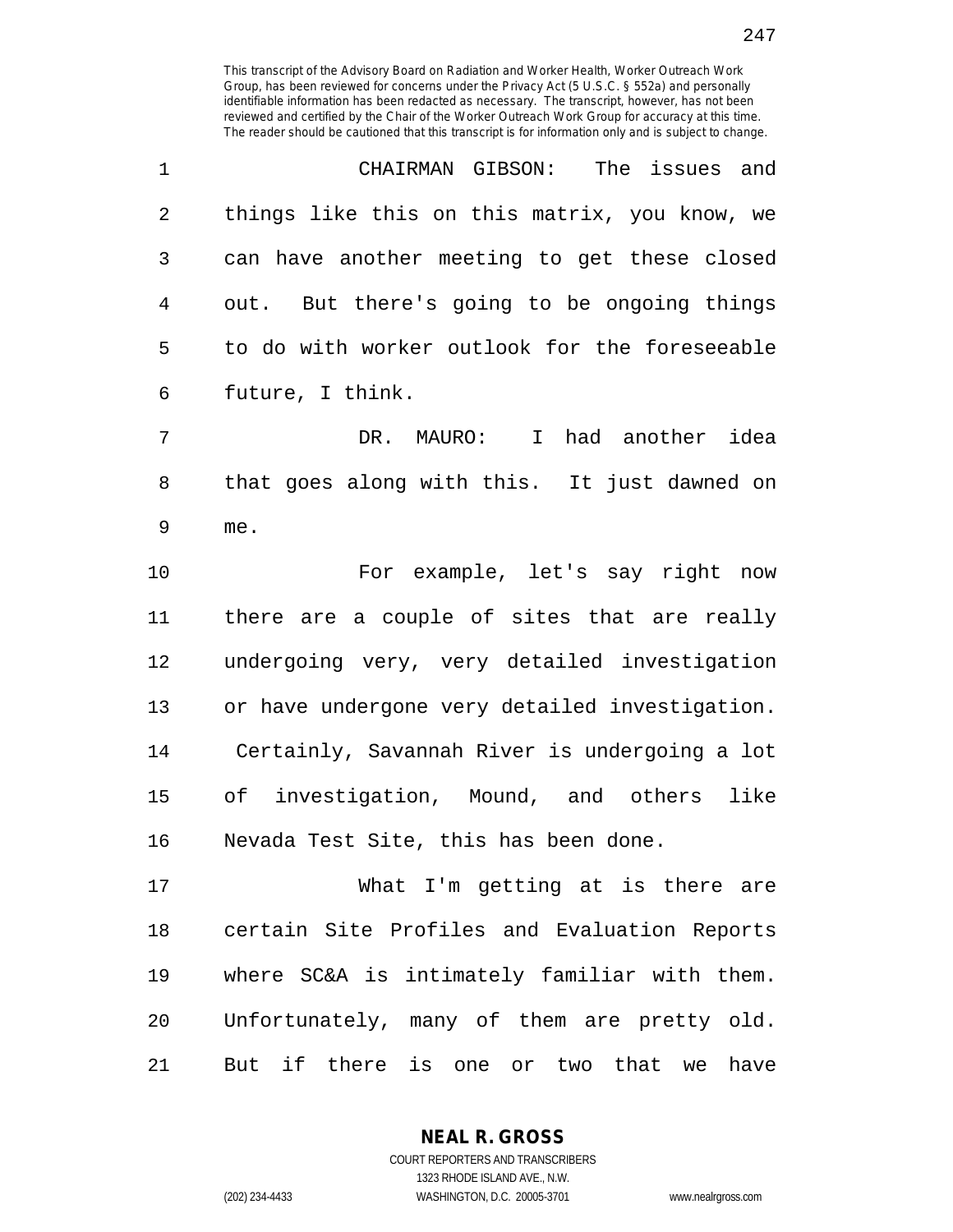1 basically reviewed or are close to completing 2 our review, then it just simply becomes a 3 matter of let's go into the tracking system, 4 and my guess is at a relatively quick 5 turnaround, we could say the degree to which 6 the collection of information that is in the 7 tracking system for that particular facility, 8 as long as the timing is right, that is, that 9 the information came in and then the Site 10 Profile, or whatever, came out, you know, it 11 was some time period after.

12 We could probably, my guess is -- 13 I mean this sounds a little optimistic, but 14 the people who are doing the work on the 15 different sections could quickly read the 16 tracking system data, and right off the bat 17 say the degree to which any particular issue 18 raised or question or piece of information has 19 been reflected in that Site Profile.

20 So, my first reaction was this is 21 an enormous task, but, then, a light just went

> COURT REPORTERS AND TRANSCRIBERS 1323 RHODE ISLAND AVE., N.W. (202) 234-4433 WASHINGTON, D.C. 20005-3701 www.nealrgross.com

**NEAL R. GROSS**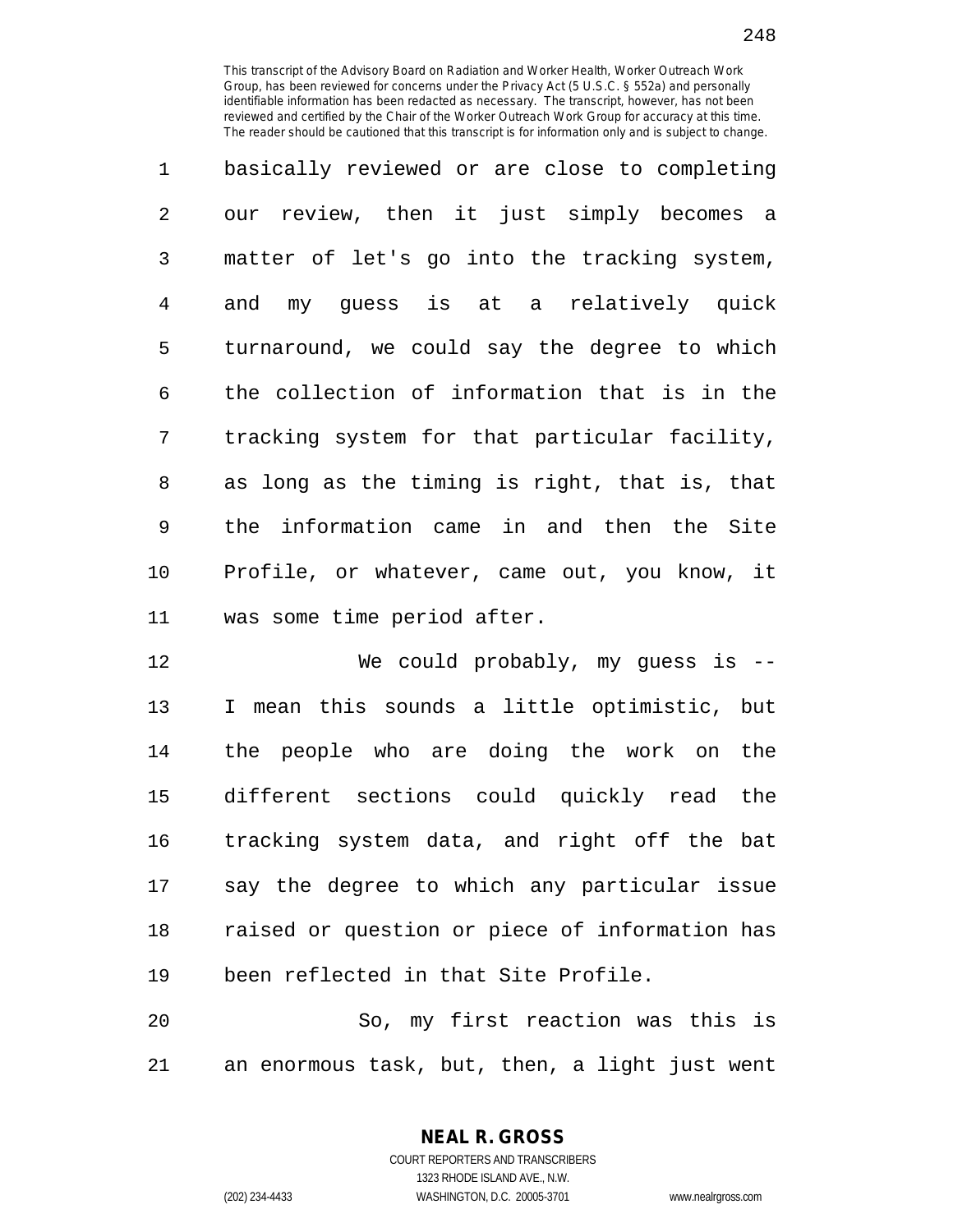| 1              | on. For ones we already did, it is not. For    |
|----------------|------------------------------------------------|
| 2              | ones we need to do in the future, yes, it      |
| 3              | effectively would require us to review the     |
| $\overline{4}$ | Site Profile the way we would normally review  |
| 5              | any Site Profile, which is quite an            |
| 6              | undertaking, and include as part of that the   |
| 7              | degree to which the comments were, in fact,    |
| 8              | captured in the product.                       |
| 9              | So, anyway, that was just another              |
| 10             | thought. If we pick judiciously, it is not     |
| 11             | going to be burdensome.                        |
| 12             | DR. MAKHIJANI: John, I hate to                 |
| 13             | disagree with you on the record here.          |
| 14             | DR. MAURO: Okay.                               |
| 15             | MR. KATZ: That's fine.                         |
| 16             | DR. MAKHIJANI: In the spirit of                |
| 17             | just thinking out loud, you know, the tracking |
| 18             | system is just a piece of this. The essence    |
| 19             | of this objective, as I see it, is to kind of  |
| 20             | see what happened substantively to the product |
| 21             | that NIOSH produced.                           |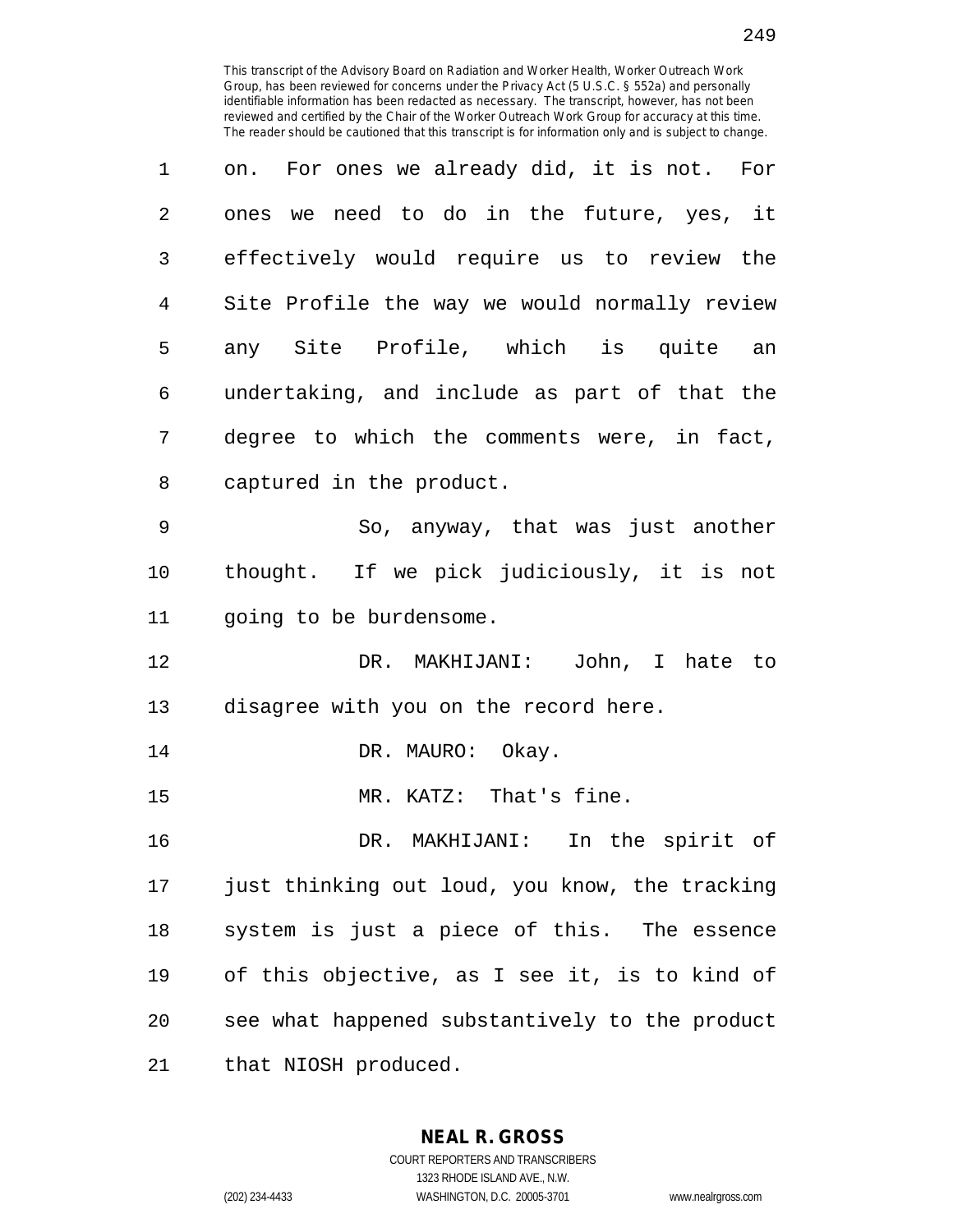| $\mathbf{1}$   | I think you don't want to be                   |
|----------------|------------------------------------------------|
| $\overline{2}$ | unfair. You don't want to shortcircuit that.   |
| 3              | If we do one, we should do it properly, and    |
| 4              | you don't want to be unfair to the authors,    |
| 5              | and you do want to give credit where they      |
| 6              | actually went out, took information, and it is |
| 7              | reflected. If something really important       |
| 8              | slipped through the cracks and some worker is  |
| 9              | sad, you want to be able to reflect that, so   |
| 10             | that you have a document.                      |

11 And I agree with Mike and what Ted 12 said. At this stage, I think you may need to 13 do one.

14 But for Grady's concern, I think 15 you can close out the procedure review, 16 because I think how you are going to fix the 17 procedure, and then this can be an ongoing or 18 not ongoing exercise, depending on what the 19 Board and NIOSH decide. It can be separated 20 from the procedure review.

21 But I think this one will take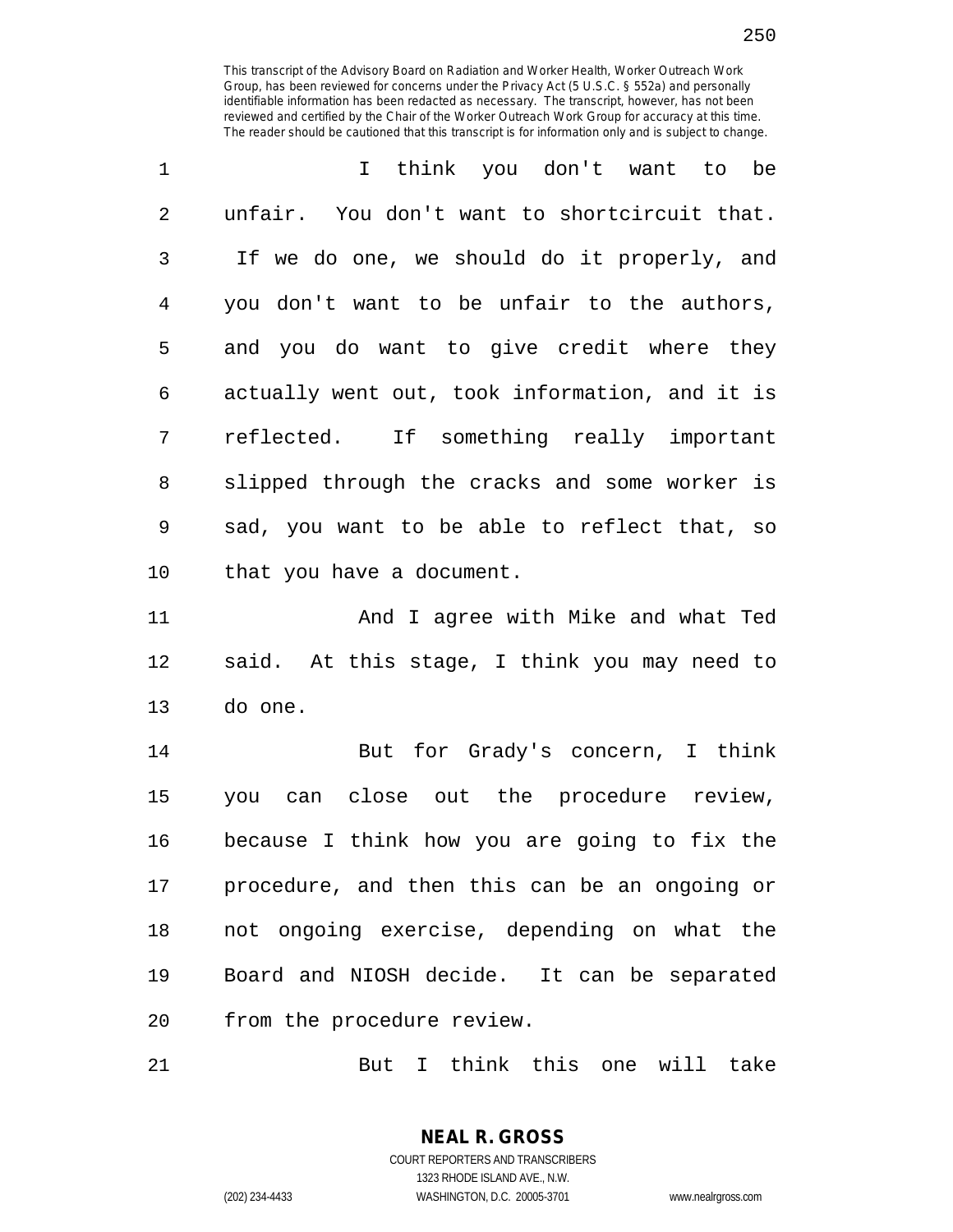| $\mathbf{1}$ | some work. I think we should do it very        |
|--------------|------------------------------------------------|
| 2            | carefully and deliberately and be fair and     |
| 3            | talk to the people who have done the           |
| 4            | interviews and talk to the people who prepared |
| 5            | the documents, and not kind of jump to a       |
| 6            | conclusion about what's there and what's not   |
| 7            | there. At least that is my opinion.            |

8 DR. MAURO: Arjun, I completely 9 respect your opinion, and no need to 10 apologize. This is what a work group is for. 11 Thank you.

12 DR. MAKHIJANI: Thank you, John. 13 MEMBER BEACH: I would remind you, 14 the procedure is just a small part of what 15 this work group is, was formed for.

16 MEMBER MUNN: With one 17 prerequisite in discussing this first bullet, 18 for the slow member of the Work Group, we need 19 to be very clear in specifying -- I would like 20 to see an exhaustive list of what constitutes 21 your concept of a technical worker document.

**NEAL R. GROSS**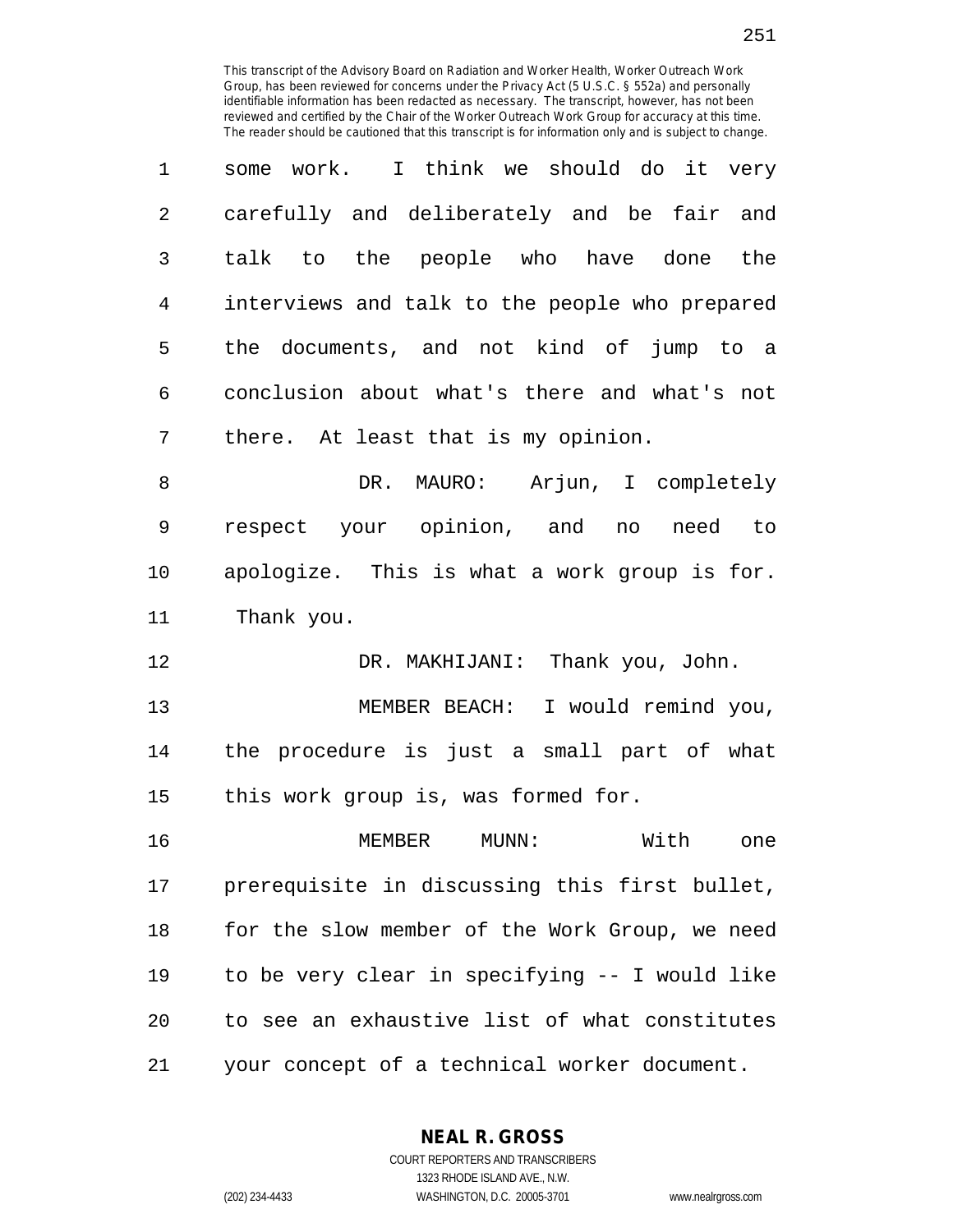| $\mathbf 1$ | What are we talking about?<br>We               |
|-------------|------------------------------------------------|
| 2           | have all kinds of documents that we use that   |
| 3           | technical documents that are worker<br>are     |
| 4           | documents. If we are going to set forth as a   |
| 5           | goal to examine a technical worker document,   |
| 6           | let us first make a list, so that we know what |
| 7           | we are talking about.                          |
| 8           | we talking about Site<br>Are                   |
| 9           | Profiles? Are we talking about Technical       |
| 10          | Basis Documents? What are we talking about?    |
| 11          | Site<br>MS. ROBERTSON-DEMERS:                  |
| 12          | Profiles --                                    |
| 13          | MEMBER MUNN: What's on the list?               |
| 14          | MS. ROBERTSON-DEMERS: Evaluation               |
| 15          | Reports.                                       |
| 16          | Okay, you're going<br>MEMBER MUNN:             |
| 17          | to list them now, so that we will have it on   |
| 18          | the record.                                    |
| 19          | Site<br>MS. ROBERTSON-DEMERS:                  |
| 20          | Profiles, SEC Evaluation Reports. The reason   |
| 21          | we generalize it is because it could be a TIB. |

**NEAL R. GROSS**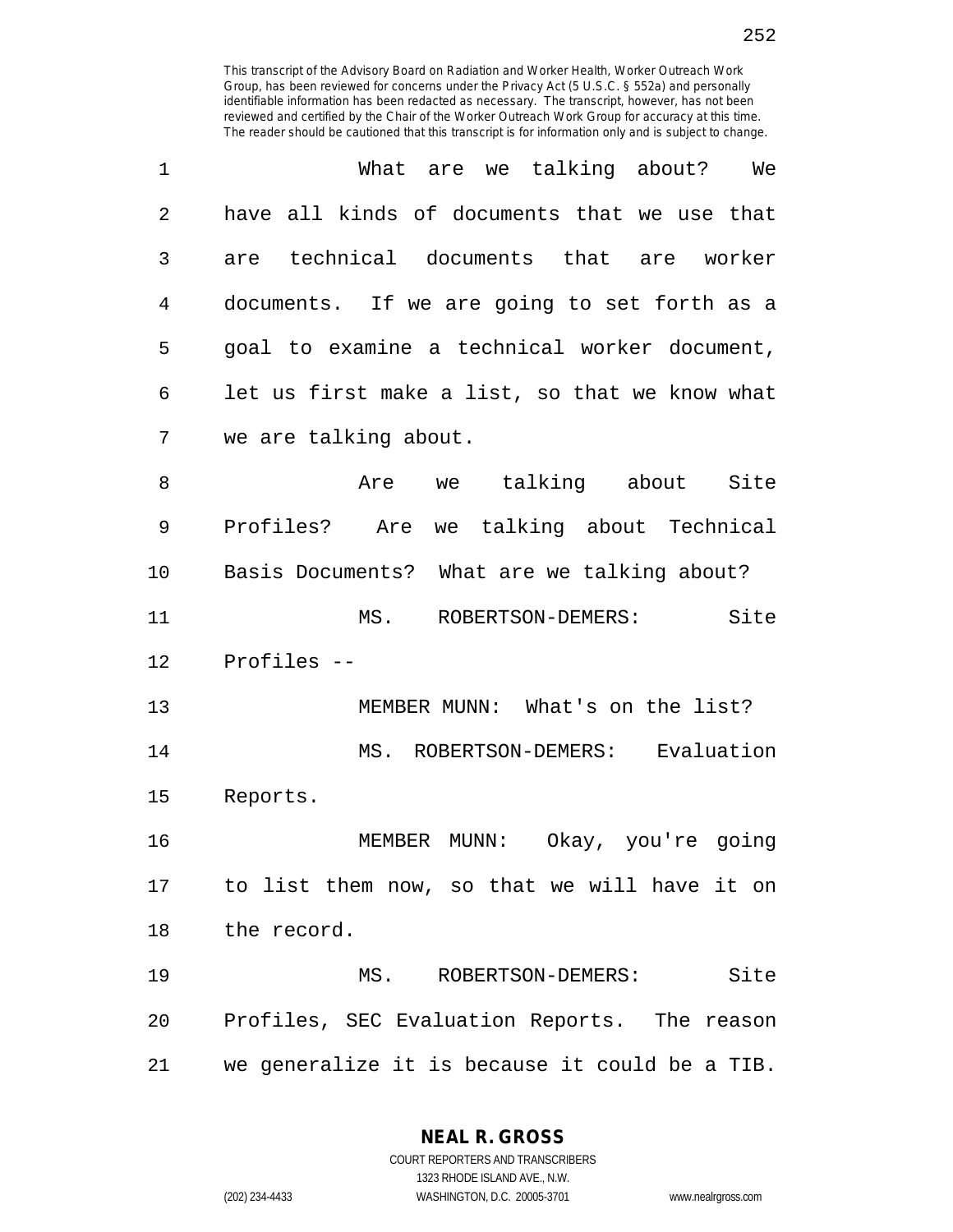1 It could be a generic procedure. I mean 2 that's the three that I know of. 3 MEMBER MUNN: So we have three. 4 Anybody going for four? 5 MR. KATZ: Well, I'm trying to 6 understand. I mean I understand what we were 7 talking about just a moment ago on this 8 Objective 3, I mean this Bullet 1. I don't 9 have it in front of me, but I'm trying to 10 understand. 11 Are you trying to do a survey to 12 see how many technical documents that are

13 site-specific don't have, didn't involve any 14 component of worker outreach? Is that the 15 question you are trying to answer?

16 MEMBER MUNN: It says, identify 17 technical worker documents issued without the 18 benefit of a worker outreach meeting or any 19 other form of evident worker input.

20 MR. KATZ: So, I mean that 21 includes interviews of workers and all the

> **NEAL R. GROSS** COURT REPORTERS AND TRANSCRIBERS 1323 RHODE ISLAND AVE., N.W. (202) 234-4433 WASHINGTON, D.C. 20005-3701 www.nealrgross.com

253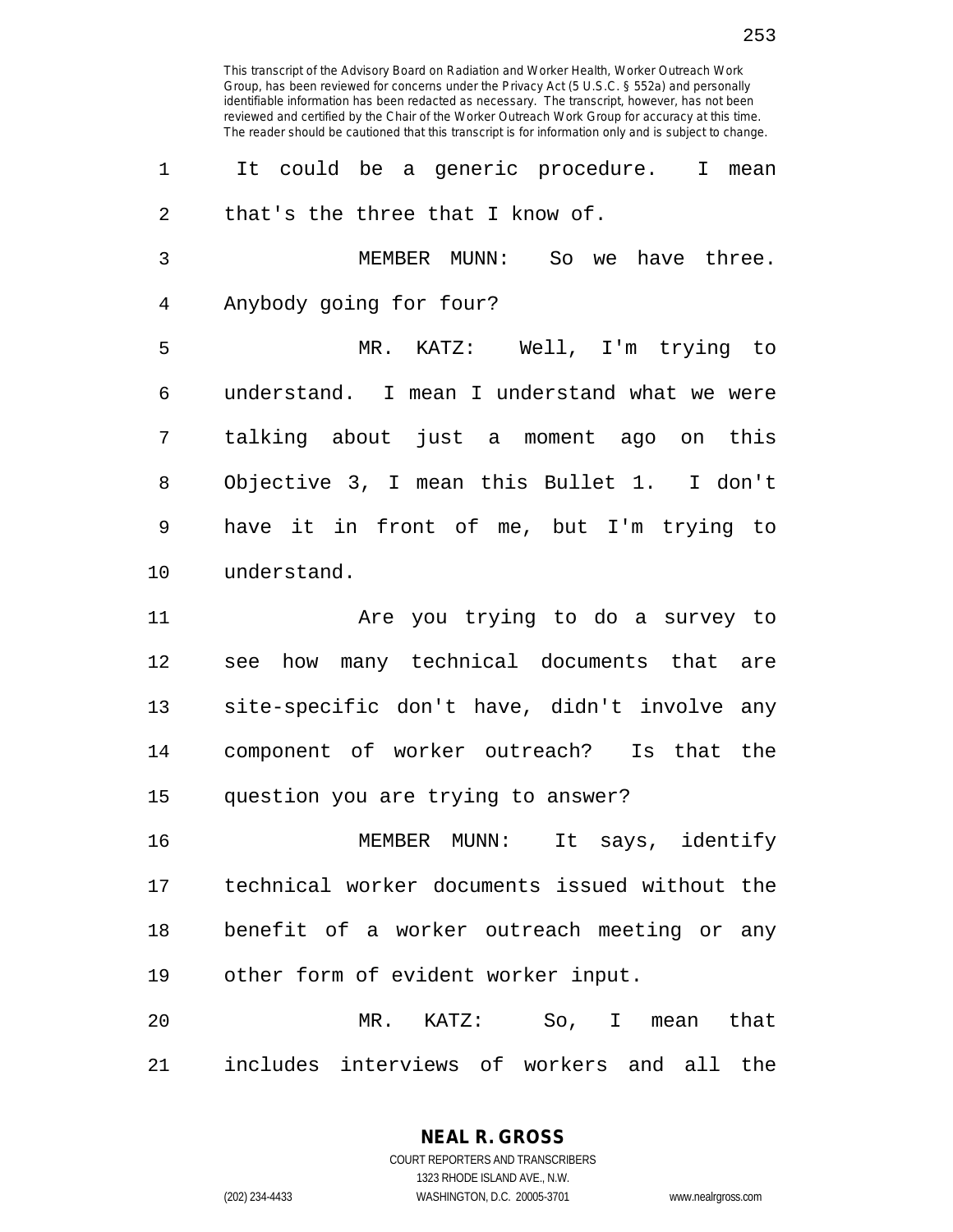4 going to throw out an example. 5 MR. KATZ: Yes, please do. 6 MS. ROBERTSON-DEMERS: Take Sandia 7 National Lab, okay, first on my list. There 8 was no worker outreach meeting. All I want to 9 do is identify that. 10 MR. KATZ: I'm just trying to

11 understand. So, I mean, a worker outreach 12 meeting is just one approach to getting worker 13 input, right?

14 MS. ROBERTSON-DEMERS: Right. And 15 then, we might go and see if there is any 16 documented communications associated with 17 that.

18 MR. KATZ: So, my question is, are 19 you trying to do some sort of comprehensive 20 survey, just to identify which documents might 21 have no worker input whatsoever? Is that the

> **NEAL R. GROSS** COURT REPORTERS AND TRANSCRIBERS

> > 1323 RHODE ISLAND AVE., N.W.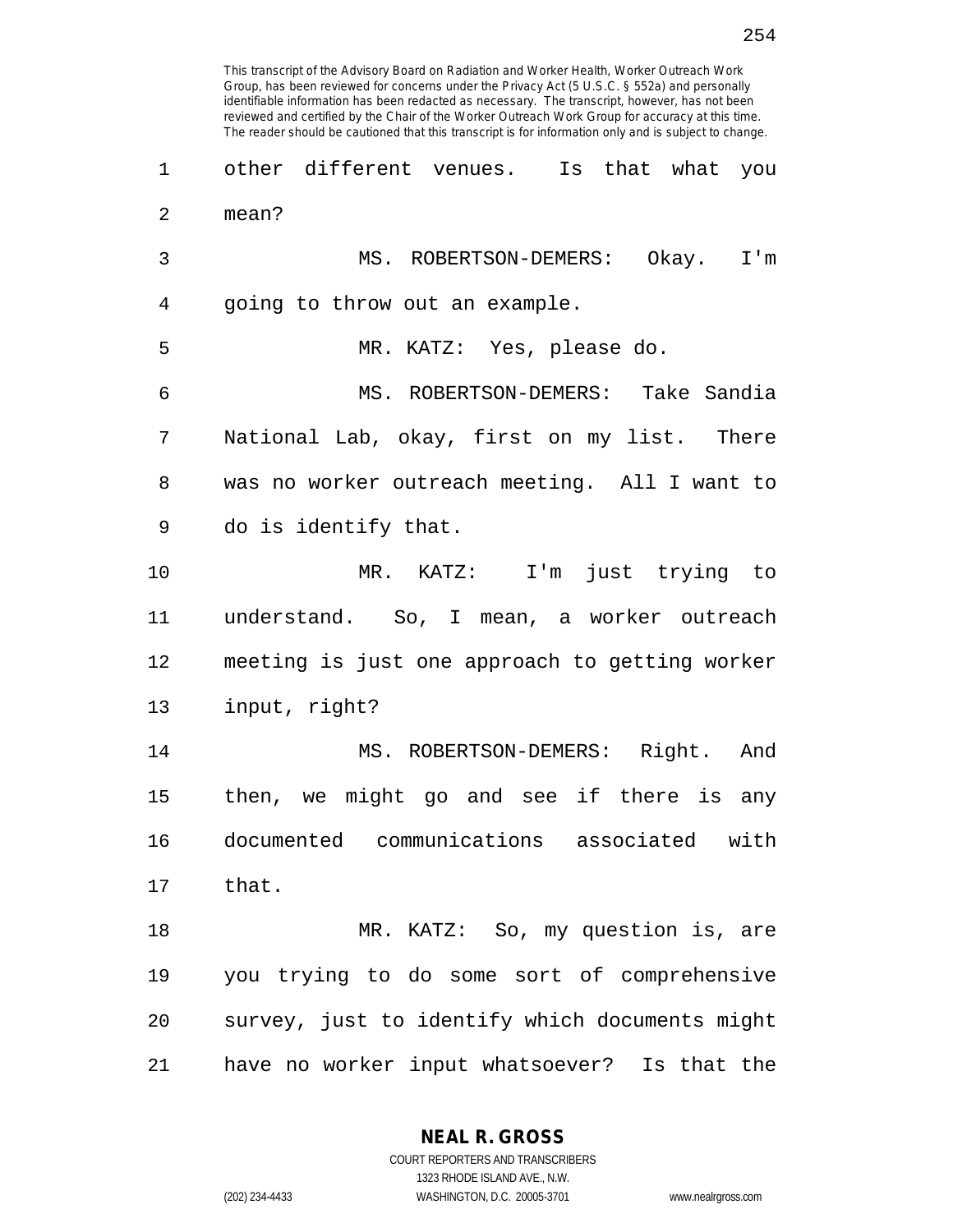| 1  | goal of this part of the evaluation?           |
|----|------------------------------------------------|
| 2  | I think<br>MS. ROBERTSON-DEMERS:               |
| 3  | that mainly the goal of this particular item   |
| 4  | was to look at whether there was a worker      |
| 5  | outreach meeting, an opportunity for people to |
| 6  | provide input, or site expert interviews       |
| 7  | associated.                                    |
| 8  | DR. MAKHIJANI: Are we talking                  |
| 9  | about different bullets? I think you're        |
| 10 | talking about the first bullet, and I was      |
| 11 | talking about the last bullet.                 |
| 12 | MR. KATZ: Yes. No, exactly,                    |
| 13 | that's what I'm trying to distinguish. We are  |
| 14 | talking about different bullets.               |
| 15 | MEMBER MUNN: Yes, we are.                      |
| 16 | And so, I think it<br>MR. KATZ:                |
| 17 | sounds like we have talked a bit about         |
| 18 | choosing one site for what you were talking    |
| 19 | about, Arjun.                                  |
| 20 | DR. MAKHIJANI: Yes, right.                     |
| 21 | KATZ: And<br>what John<br>MR.<br>was           |

COURT REPORTERS AND TRANSCRIBERS 1323 RHODE ISLAND AVE., N.W. (202) 234-4433 WASHINGTON, D.C. 20005-3701 www.nealrgross.com

**NEAL R. GROSS**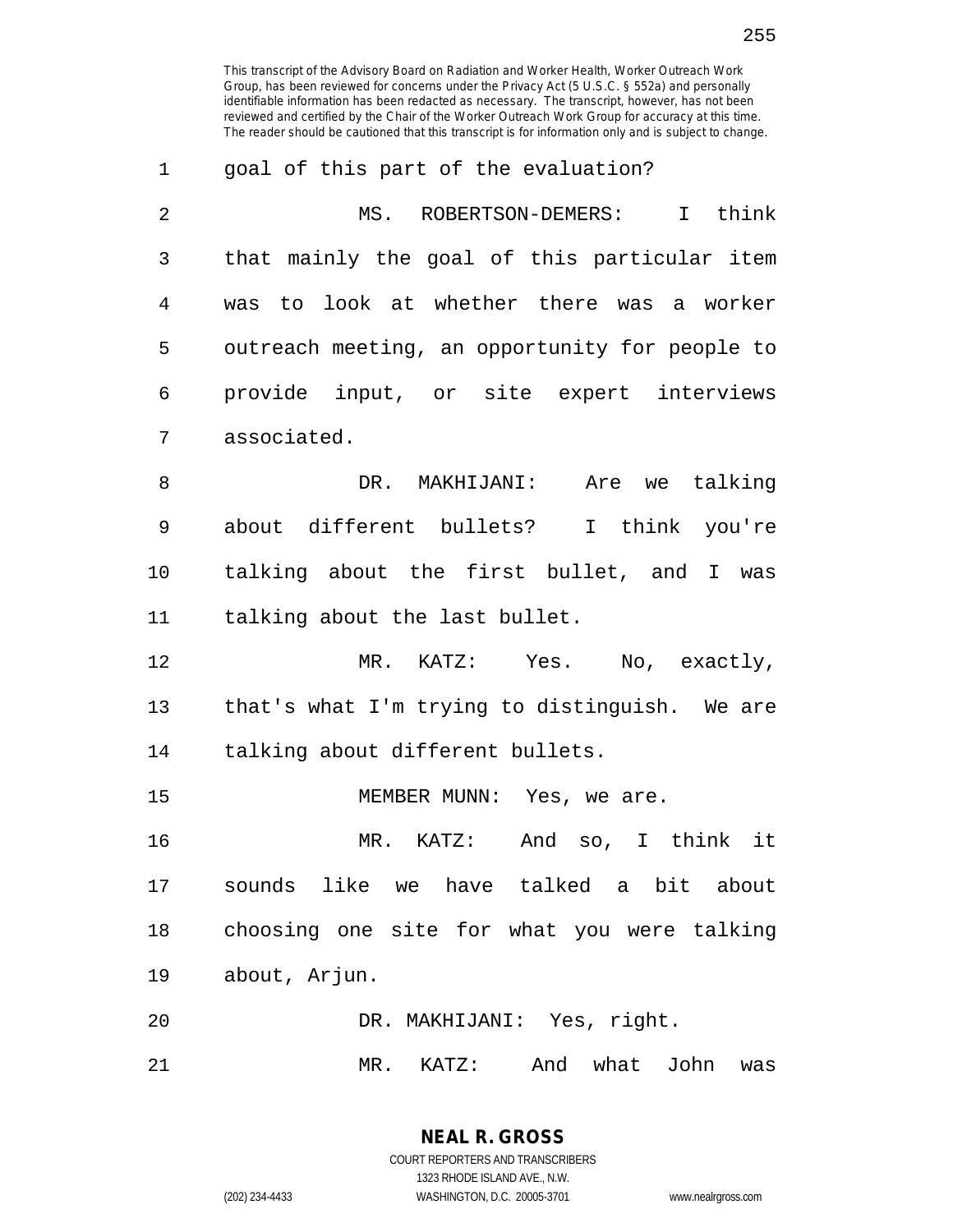1 talking about. This is an entirely separately 2 thing.

3 My only concern is that, I mean, 4 you could sort of randomly pick something that 5 you might know about and explore them, but if 6 you are going to look at every, if you are 7 going to do a comprehensive survey to see how 8 many documents there are that had no worker 9 outreach, and then, if you are going to have 10 to dig into expert interviews and other venues 11 by which they get input from workers, I mean 12 that is a horribly big job, it seems like.

13 And then, it is also highly 14 retrospective since so many of the TBDs were 15 done quite a long time ago and don't have a 16 lot of value for looking forward.

17 MR. CALHOUN: And what do you do 18 with them after you identify them?

19 MS. ROBERTSON-DEMERS: What you do 20 with them is you decide whether that's okay 21 that they didn't have any worker outreach.

**NEAL R. GROSS**

256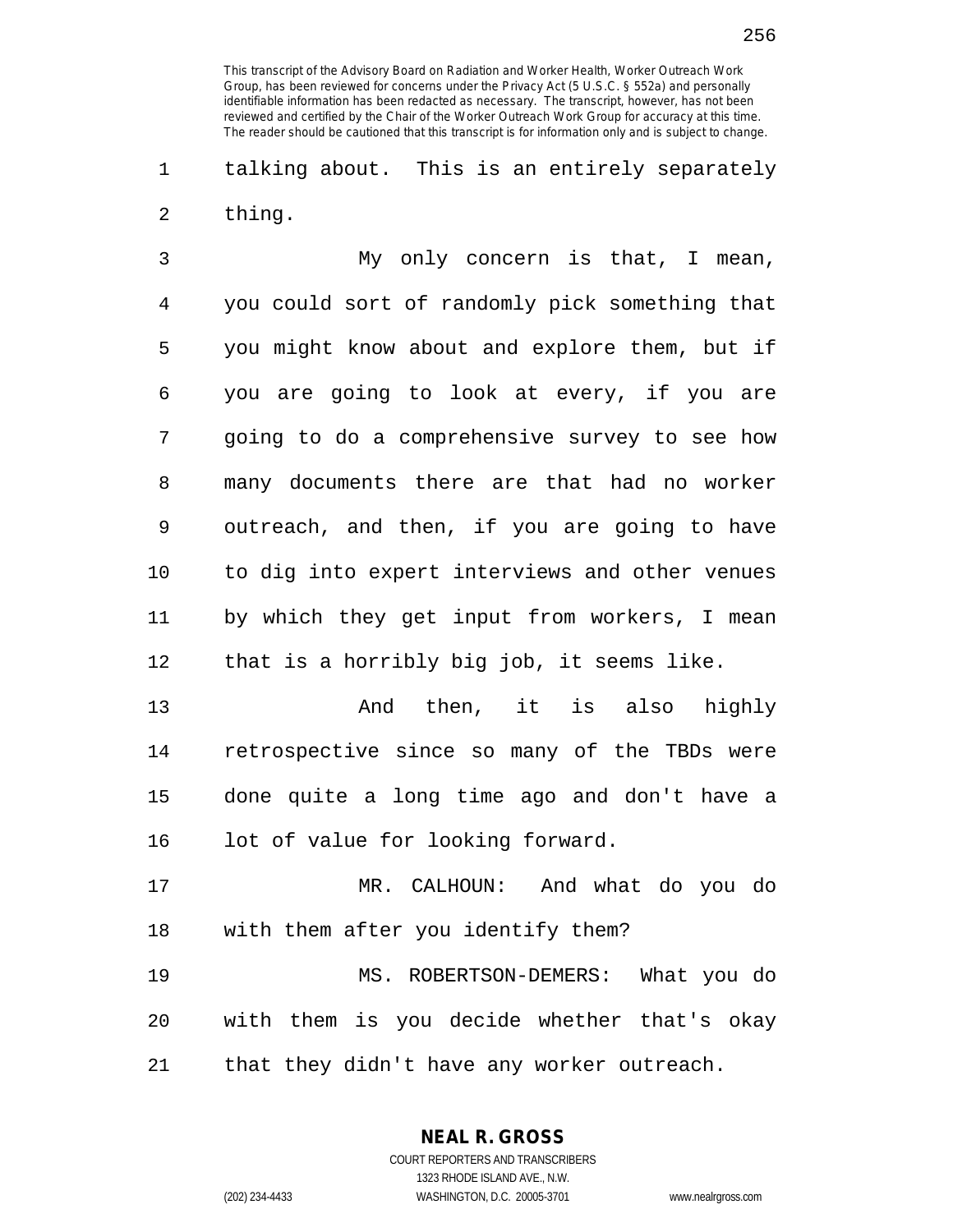| 1              | MS. ELLIOTT: Well, the website                 |
|----------------|------------------------------------------------|
| $\overline{2}$ | would be a perfect way to check all that out   |
| 3              | very quickly.                                  |
| 4              | MS. ROBERTSON-DEMERS: Yes.                     |
| 5              | MS. ELLIOTT: Because you have the              |
| 6              | website that has the list of worksites. Each   |
| 7              | worksite, you can click on the worker outreach |
| 8              | link.                                          |
| 9              | MS. ROBERTSON-DEMERS: Right.                   |
| 10             | MS. ELLIOTT: You can click on the              |
| 11             | TBD links.                                     |
| 12             | MS. ROBERTSON-DEMERS: Right.                   |
| 13             | MS. ELLIOTT: And the TBD front                 |
| 14             | pages have whether or not there were worker    |
| 15             | comments from worker outreach that affected    |
| 16             | the TBD.                                       |
| 17             | MR. KATZ: Yes, but that won't                  |
| 18             | tell you whether there was worker outreach.    |
| 19             | That will only tell you whether there was      |
| 20             | anything that was actually cited in the TBD.   |
| 21             | MS. ELLIOTT: If you go to the                  |

**NEAL R. GROSS** COURT REPORTERS AND TRANSCRIBERS

1323 RHODE ISLAND AVE., N.W.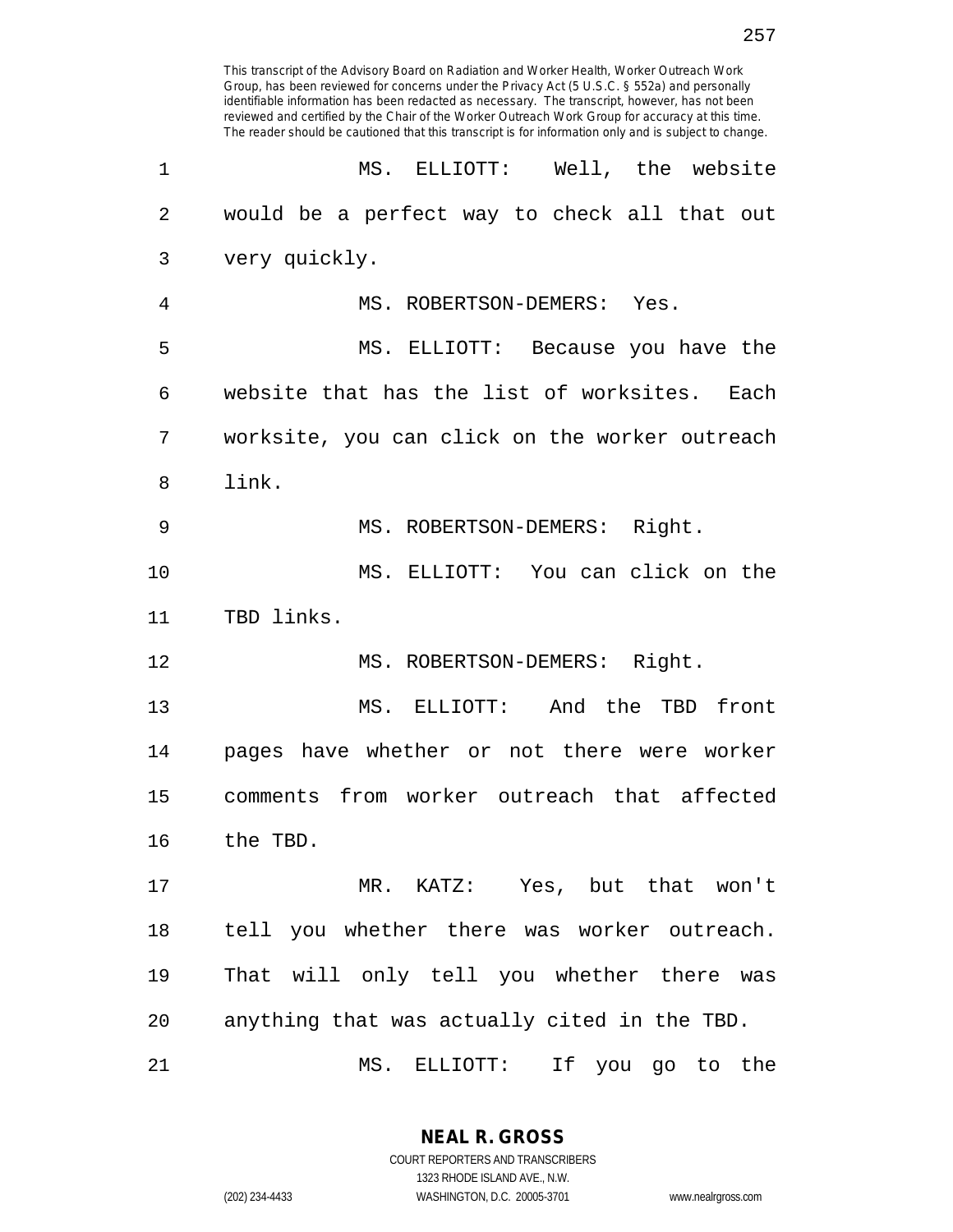Group, has been reviewed for concerns under the Privacy Act (5 U.S.C. § 552a) and personally identifiable information has been redacted as necessary. The transcript, however, has not been reviewed and certified by the Chair of the Worker Outreach Work Group for accuracy at this time. The reader should be cautioned that this transcript is for information only and is subject to change. 1 worksite and click on worker outreach, you 2 will see whether or not there was worker 3 outreach. 4 MR. KATZ: Well, worker outreach 5 meeting. 6 MS. ELLIOTT: Correct. 7 MR. KATZ: Yes, which is one venue 8 for getting worker input. 9 MS. ELLIOTT: Okay, but you're 10 talking about whatever might be in that 11 review. 12 MR. KATZ: But, I mean, they may 13 have interviewed people individually as 14 opposed to doing worker outreach, and so on. 15 You wouldn't capture that there. So you are 16 not answering the whole question by looking at 17 that. 18 MS. ELLIOTT: Right, but likely 19 that would be in the SRDB. 20 MR. KATZ: Yes, that is another 21 source.

This transcript of the Advisory Board on Radiation and Worker Health, Worker Outreach Work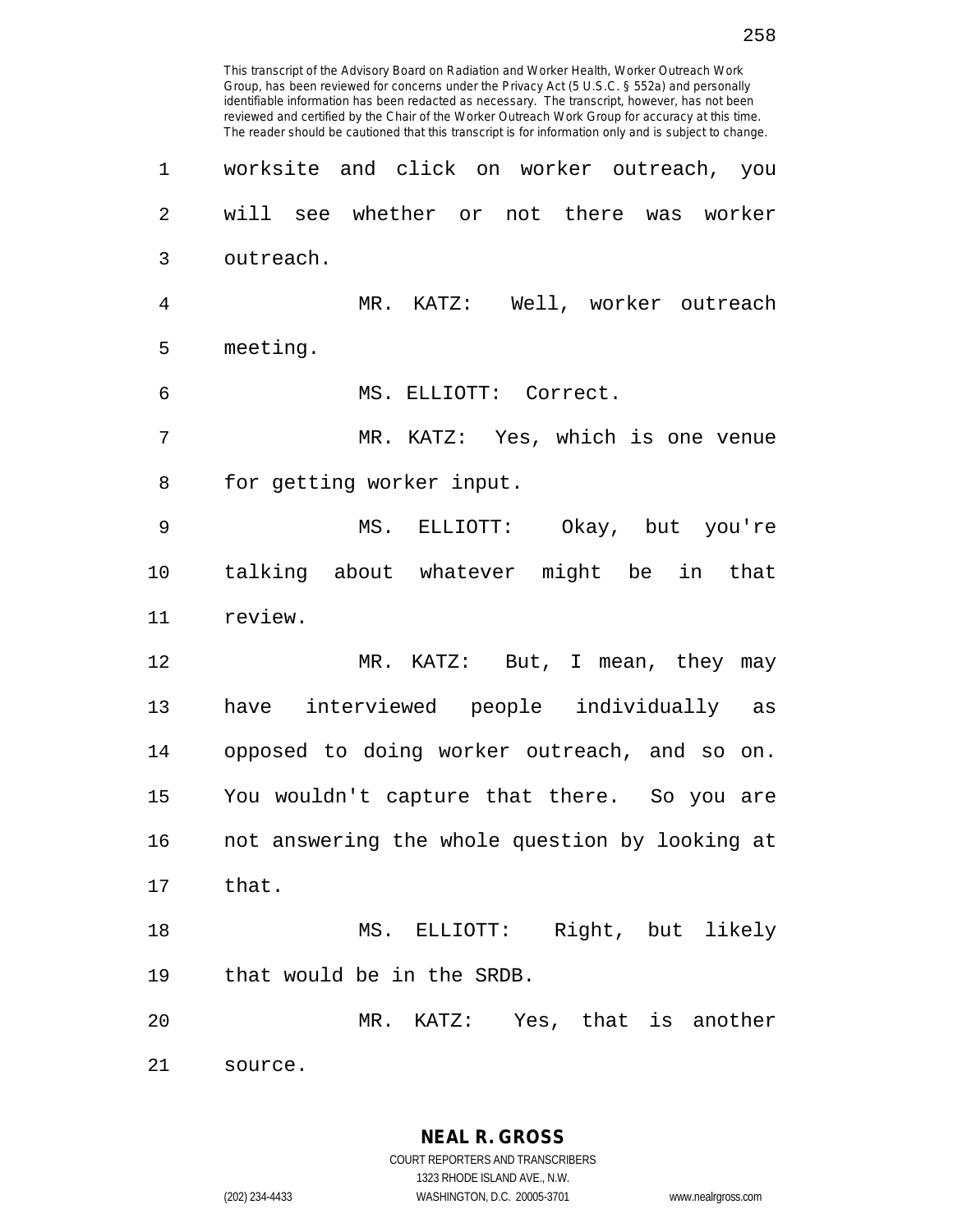| 1              | MEMBER MUNN: Which is one                     |
|----------------|-----------------------------------------------|
| $\overline{2}$ | technical document. That is why I was saying  |
| 3              | from the outlet, I would like to see an       |
| 4              | exhaustive list of what we are --             |
| 5              | MS. ROBERTSON-DEMERS: Well, I                 |
| 6              | think you go through the Technical Basis      |
| 7              | Documents.                                    |
| 8              | MEMBER BEACH: So, but to what                 |
| 9              | end? Okay, say we do all that work and we     |
| $10 \,$        | figure it out. What are we going to do with   |
| 11             | it? At this point, why do we need it?         |
| 12             | MS. ROBERTSON-DEMERS: Let me give             |
| 13             | you an example, okay? Sandia National Lab,    |
| 14             | Livermore, had no worker outreach. Why did    |
| 15             | you need a worker outreach? Well, I cannot    |
| 16             | tell you how much --                          |
| 17             | MEMBER BEACH: Okay, now let's not             |
| 18             | confuse it because I know why we needed a     |
| 19             | worker outreach, but what will we do with the |
| 20             | information? How will it help Sandia if we    |
| 21             | determine that they had no worker outreach?   |

**NEAL R. GROSS** COURT REPORTERS AND TRANSCRIBERS

1323 RHODE ISLAND AVE., N.W.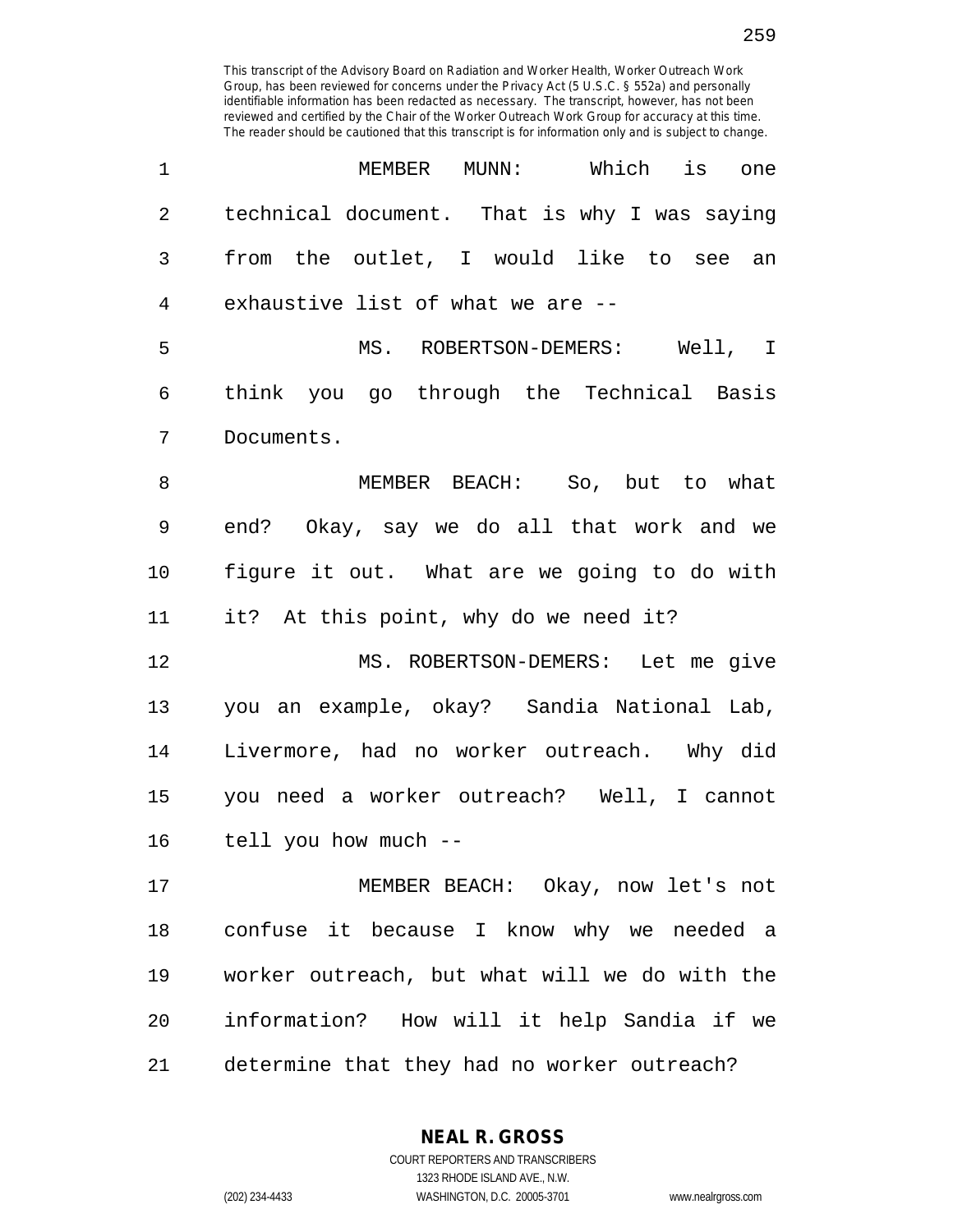Group, has been reviewed for concerns under the Privacy Act (5 U.S.C. § 552a) and personally identifiable information has been redacted as necessary. The transcript, however, has not been reviewed and certified by the Chair of the Worker Outreach Work Group for accuracy at this time. The reader should be cautioned that this transcript is for information only and is subject to change. 1 MS. ROBERTSON-DEMERS: First we 2 need to identify where there was no worker 3 outreach. Then, we need to determine whether 4 we needed it and whether they need to go back 5 and do it. 6 MR. CALHOUN: You know, that's 7 tough. 8 MEMBER BEACH: Yes. 9 MR. CALHOUN: That last sentence 10 is tough. 11 DR. MAKHIJANI: Yes. 12 MR. CALHOUN: You determine 13 whether you need to go back and do it. Okay, 14 Kathy? 15 MS. ROBERTSON-DEMERS: Or somebody 16 needs to determine whether it needs to be 17 done. And in the case of Sandia, we gained a 18 tremendous amount of knowledge just from our 19 site expert interviews that indicated to me, 20 if NIOSH had gone out and done a worker 21 outreach meeting, the Site Profile wouldn't

This transcript of the Advisory Board on Radiation and Worker Health, Worker Outreach Work

**NEAL R. GROSS**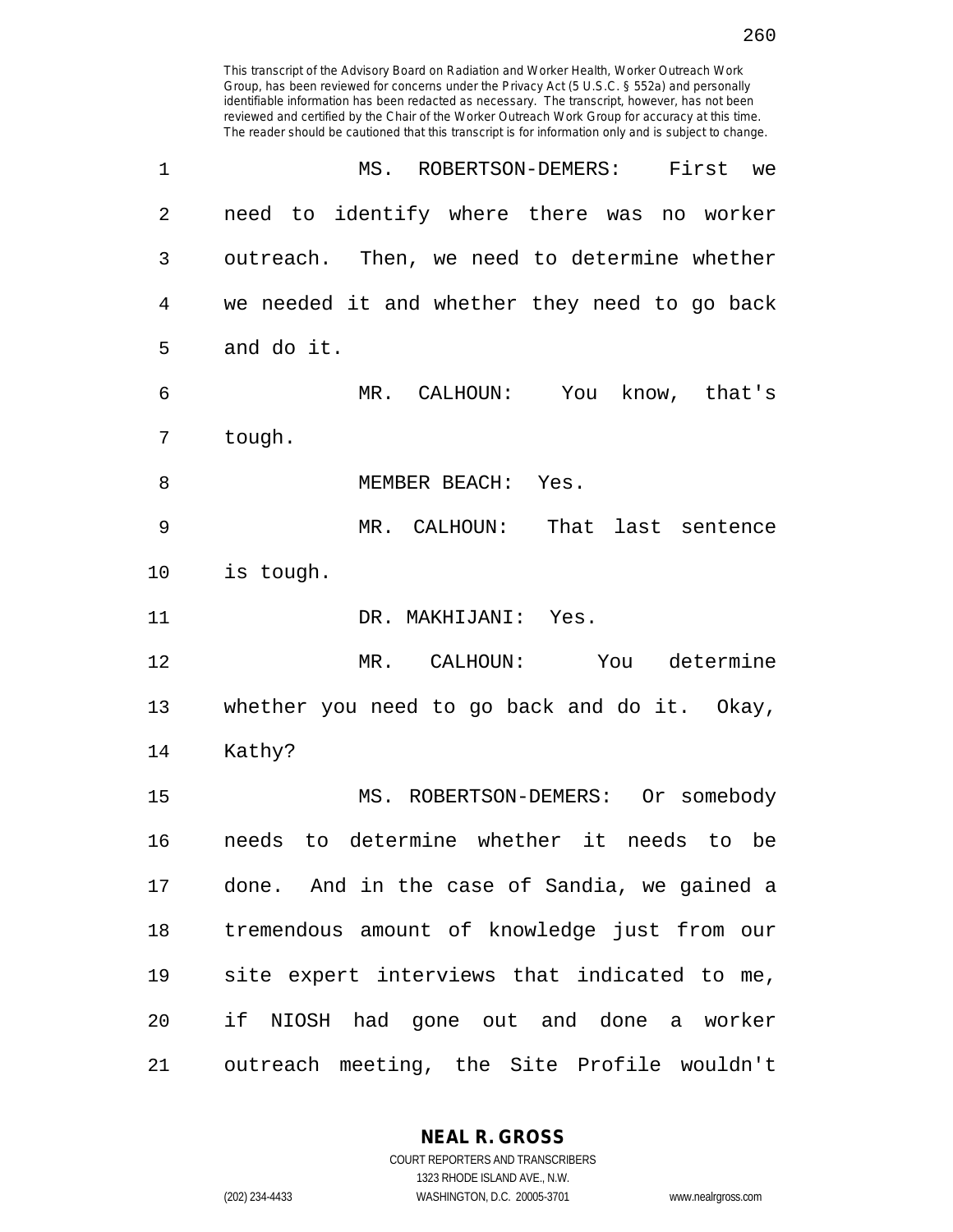1 have been deficient in the area of offsite 2 exposures because these workers were telling 3 us, every one of them --

4 DR. MAKHIJANI: Kathy, I guess it 5 is my day to disagree with my colleagues. You 6 know, we're reviewing, we've reviewed all the 7 Site Profiles or we are in the process of 8 reviewing all the Site Profiles. And it is 9 part of our procedure, when we review the Site 10 Profiles, to do worker interviews. That is 11 how you know what you know about Sandia, 12 right? We did interviews.

13 Then we have a matrix and a 14 comment resolution procedure for the Site 15 Profiles. So, what we do in practice, where 16 retrospectively there were no worker 17 interviews, something slipped through the 18 cracks, or there wasn't an outreach meeting, 19 it is part of our job in terms of our Site 20 Profile review and Evaluation Report review to 21 say that's just one of the things that happens

**NEAL R. GROSS**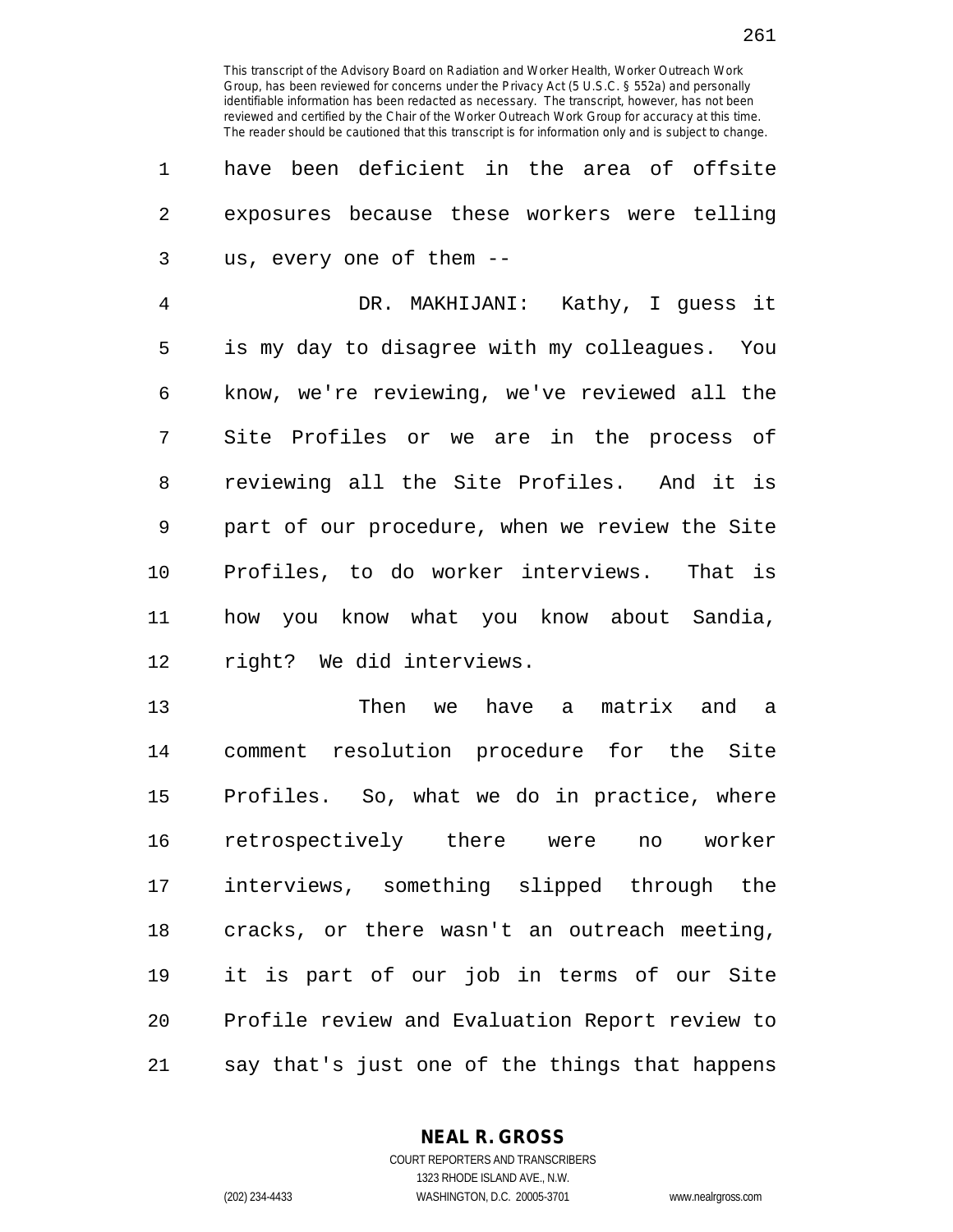262

This transcript of the Advisory Board on Radiation and Worker Health, Worker Outreach Work Group, has been reviewed for concerns under the Privacy Act (5 U.S.C. § 552a) and personally identifiable information has been redacted as necessary. The transcript, however, has not been reviewed and certified by the Chair of the Worker Outreach Work Group for accuracy at this time. The reader should be cautioned that this transcript is for information only and is subject to change.

1 from our procedures, you know, you interview 2 the petitioners, and so on.

3 We say, well, these three things 4 that the petitioners brought aren't reflected 5 in your Evaluation Report, or whatever, and 6 then it becomes part of our comment resolution 7 process, wherever that leads.

8 So, I actually don't -- it just 9 muddies the waters to make a list and say 10 these were the Site Profiles -- it muddies the 11 water even substantively -- these were the 12 Site Profiles.

13 Sandia was a Site Profile where 14 you didn't have worker outreach. And then, 15 you don't have anywhere there to say, well, as 16 part of the process, we actually did those 17 worker interviews, SC&A, and now NIOSH has to 18 take them into account if we learned something 19 new.

20 So, if the object is to improve 21 the technical document, which is really the

**NEAL R. GROSS**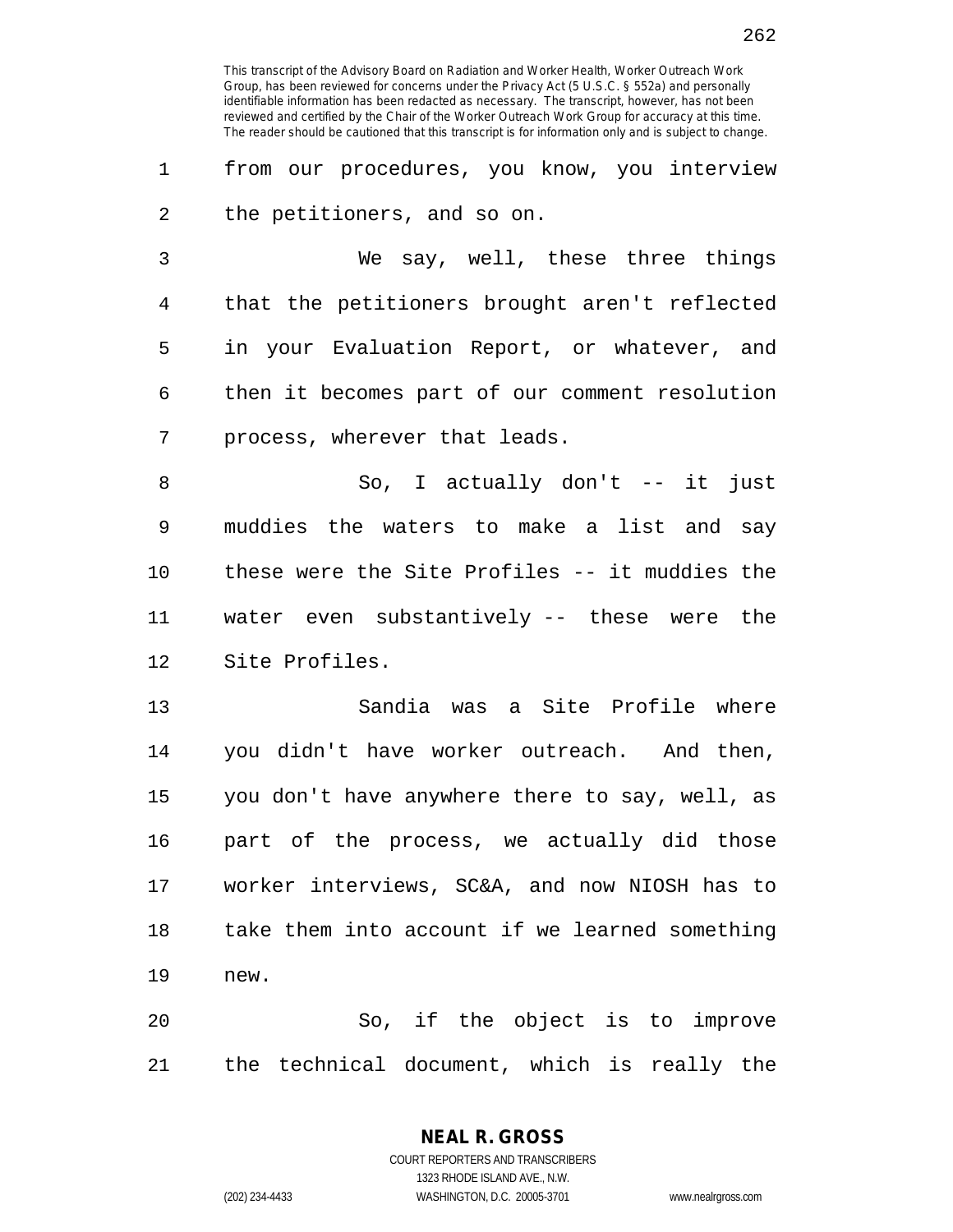| 1  | ultimate objective, and to get worker input,   |
|----|------------------------------------------------|
| 2  | and to ensure we have a retrospective way of   |
| 3  | doing that that's already there -- and you are |
| 4  | in the center of our team for that.            |
| 5  | So I actually am not seeing how we             |
| 6  | are going to benefit by identifying, unless    |
| 7  | the Site Profile hasn't been finished yet, and |
| 8  | we haven't reviewed it, in which case we would |
| 9  | catch it in the future.                        |
| 10 | DR. MAURO: Arjun, this is John.                |
|    |                                                |
| 11 | In effect, you're saying, if you               |
| 12 | think about the Board's activities and the     |
| 13 | role of SC&A as part of the process of         |
| 14 | producing quality -- in a way, the way you     |
| 15 | have described it is SC&A is inside part of    |
| 16 | the NIOSH process, and it could be looked at   |
| 17 | that way. And therefore, any value we add in   |
| 18 | terms of our own work that contributes, as you |
| 19 | just described, in effect, is a step toward    |

21 I don't think that is the mission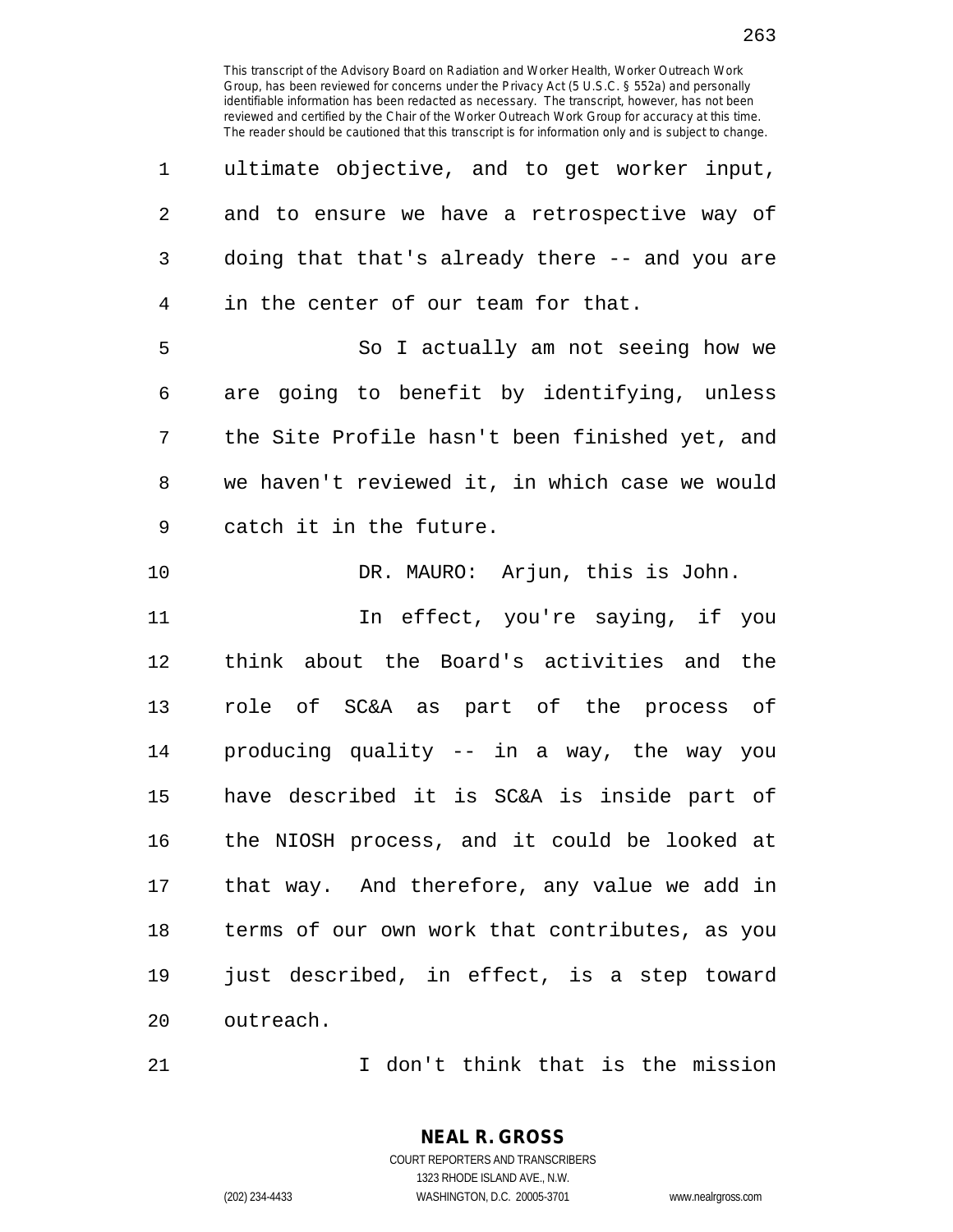1 of this -- I'll say it this way; I think this 2 work group is really on the outside of the 3 process saying, listen, is there anything 4 about the process that's right now been 5 implemented that could be improved.

6 So, even though what you said is 7 exactly correct, that is, we do 8 retrospectively capture this, and eventually, 9 through this process, if there were already 10 deficiencies, they are identified and they are 11 fixed.

12 But I don't think that is what we 13 are trying to do here. We are trying to say, 14 is there anything that could be done by way of 15 NIOSH's protocols that could help to improve 16 the product with regard to outreach?

17 So, I mean, I see what you're 18 saying, and it's interesting. I think that I, 19 for one, feel that this should be a 20 constructive process. That is, anything that 21 we are asked to do by the work group,

> COURT REPORTERS AND TRANSCRIBERS 1323 RHODE ISLAND AVE., N.W. (202) 234-4433 WASHINGTON, D.C. 20005-3701 www.nealrgross.com

**NEAL R. GROSS**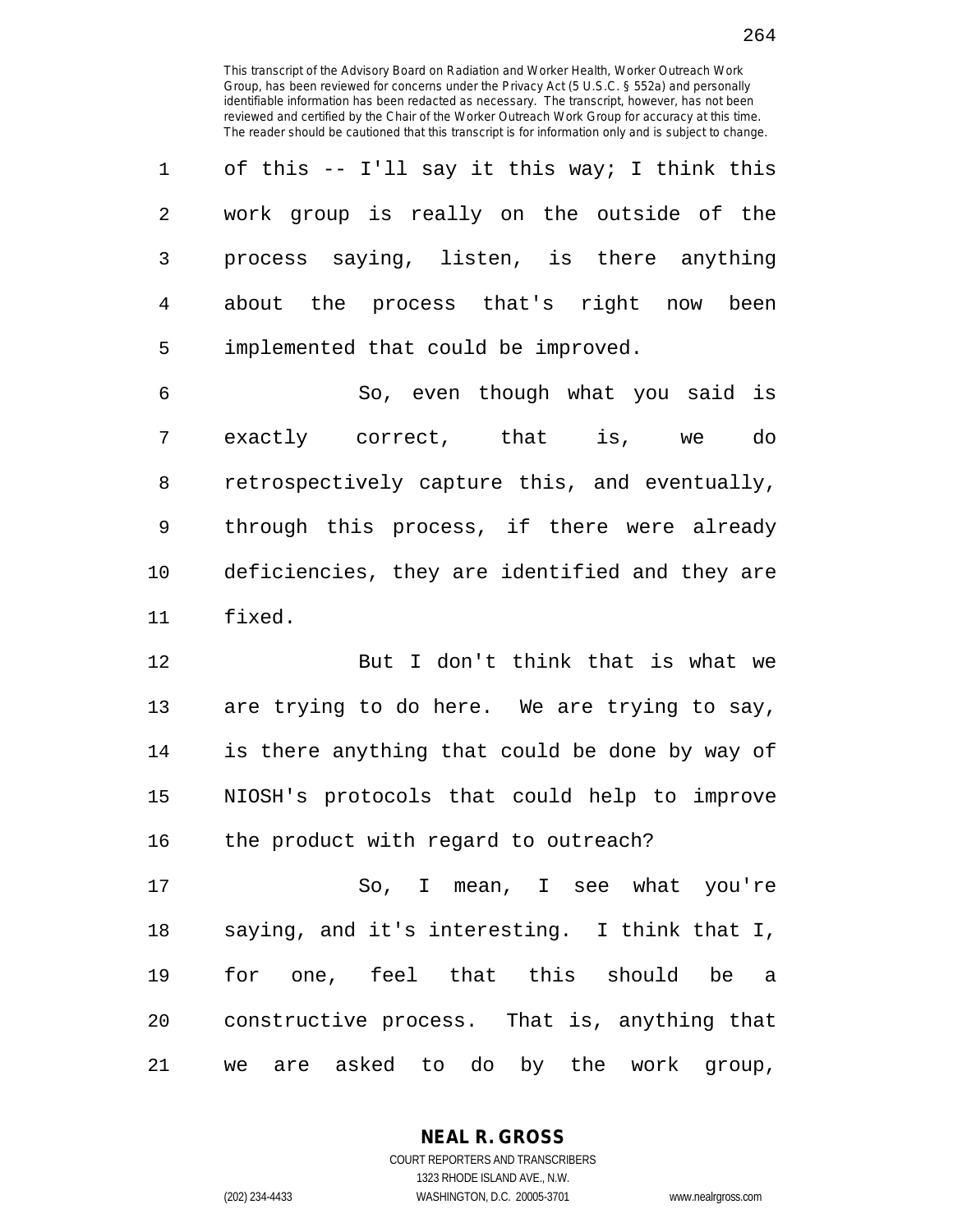| 1              | whichever one of these items that we have been |
|----------------|------------------------------------------------|
| $\overline{2}$ | covering, needs to be done in a way that is    |
| 3 <sup>7</sup> | not accusatory; it is not judgmental. There    |
| $4\degree$     | has got to be a way to do this that says,      |
| 5 <sub>5</sub> | listen, there is added value.                  |

6 I am struggling. I'm putting 7 myself in NIOSH's position right now and 8 saying, listen, how do we go through a 9 valuable process that this work group is 10 contributing, but it not be a destructive one, 11 where there is, you know, you should have done 12 this; you should have done that. It has got 13 to be a positive process.

14 And the feedback we give should be 15 things that could be added to what already is 16 being done or the documentation. It sounds 17 like an awful lot is being done by way of 18 outreach. And the only question really that I 19 heard today was, you know, you are capturing 20 all this information in your outreach program. 21 It is going into the tracking system. What

> **NEAL R. GROSS** COURT REPORTERS AND TRANSCRIBERS

> > 1323 RHODE ISLAND AVE., N.W.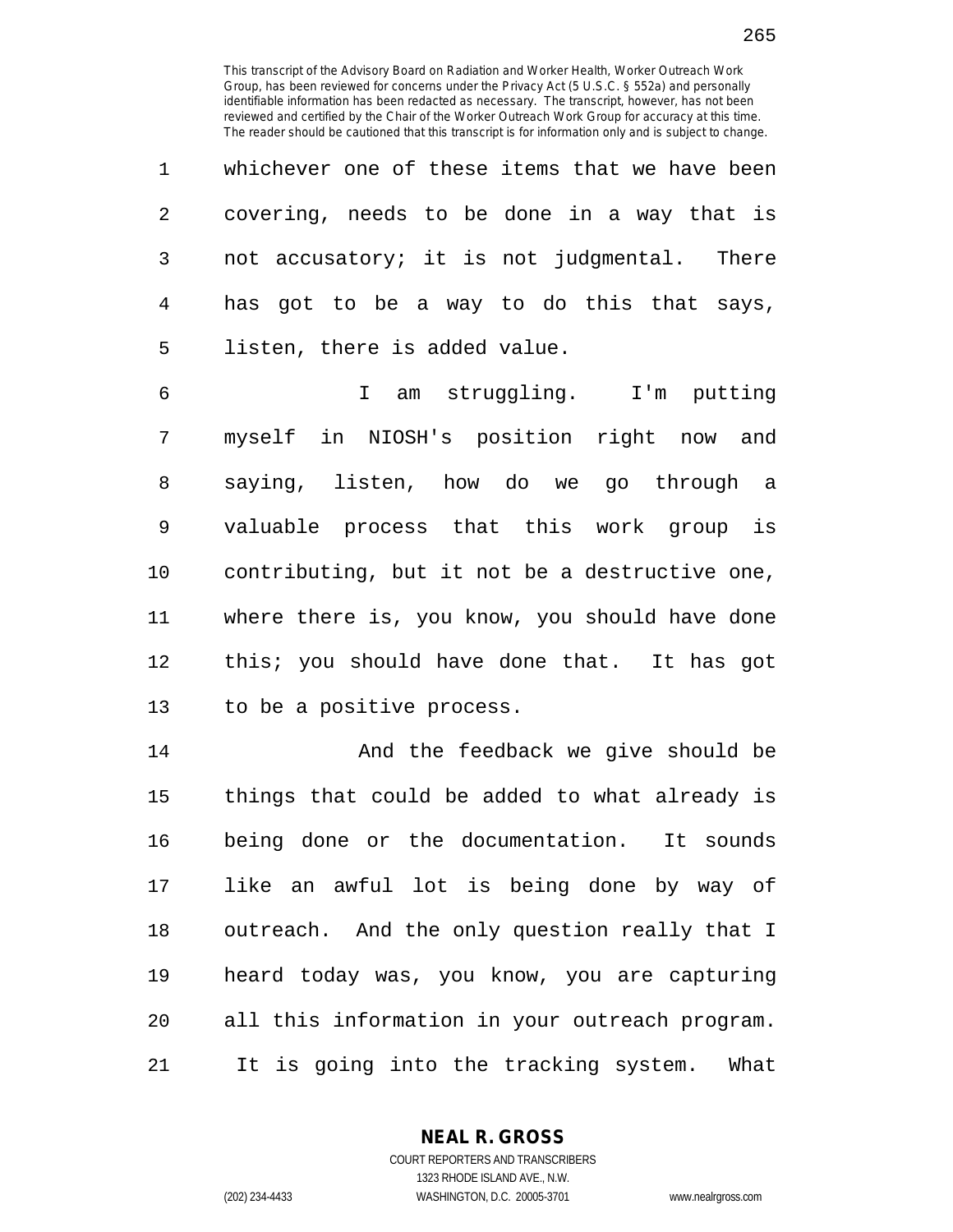1 is not there is a log or a record of the 2 follow-up activities and tracking that to 3 completion.

4 I think, so in a funny sort of 5 way, the criticism that we are offering up is 6 not so much with the program, but the 7 documentation of the program. And that's why 8 we were making these suggestions that maybe 9 you want to add this into your procedure, 10 these kinds of things, because when you add it 11 into the procedure, then you are sort of held 12 accountable to it. Right now, it sounds like 13 it's being done, but it is being done, you 14 know, on an ad hoc basis.

15 So, if we were to do one of these 16 things that we are talking about, it would be 17 just to shed light on the degree to which the 18 information that was valuable was, in fact, 19 captured and incorporated into the product. I 20 mean --

21 MR. KATZ: Right, John.

**NEAL R. GROSS** COURT REPORTERS AND TRANSCRIBERS 1323 RHODE ISLAND AVE., N.W.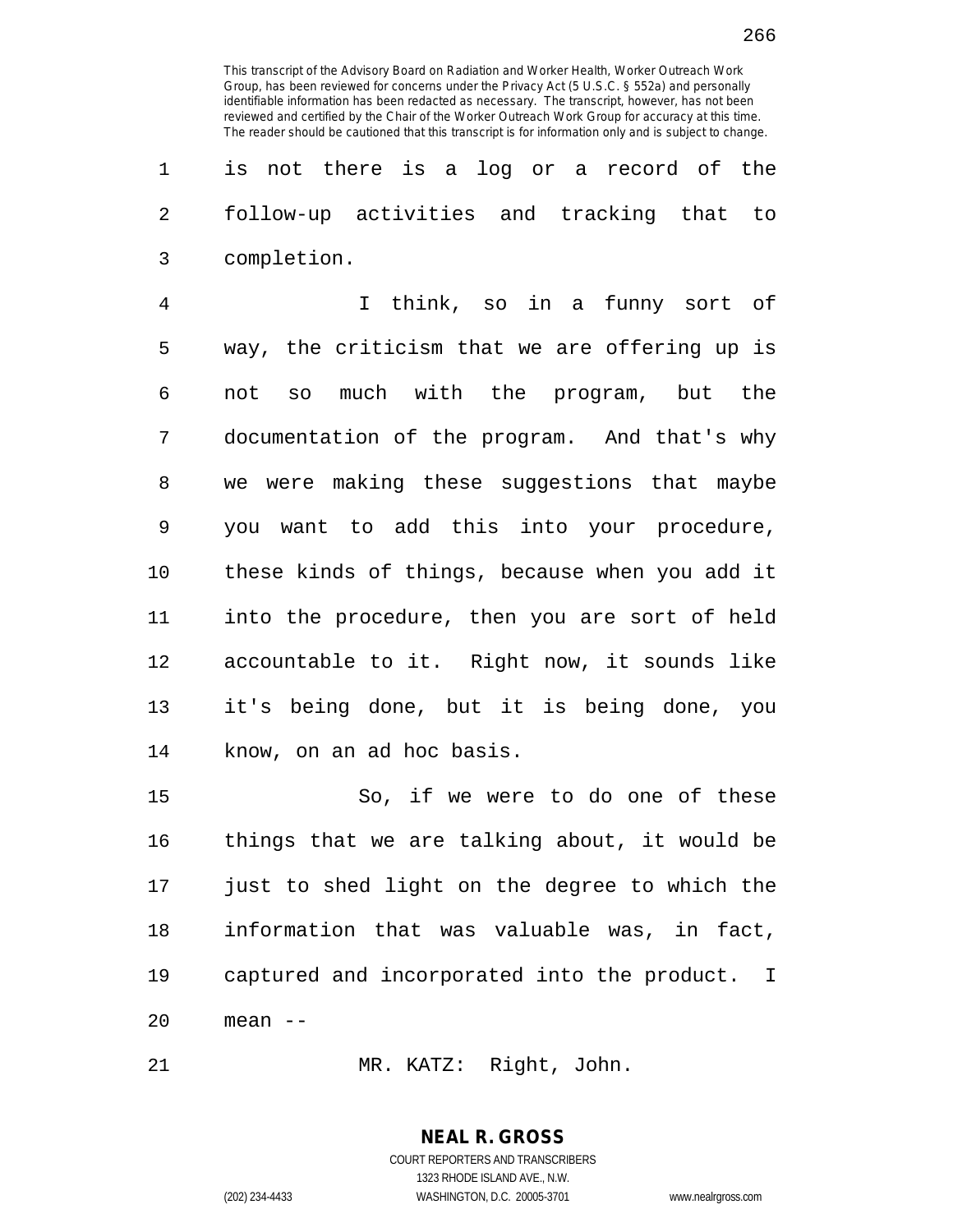1 DR. MAURO: Yes, I had to react to 2 your comment.

3 MR. KATZ: No, John, so I think we 4 are all on the same page about that. I think 5 we all agree that, take a TBD, or what have 6 you, SEC evaluation, what have you, and let's 7 thoroughly look at what input was received and 8 how it was used or not used, and so on. I 9 think we are all in agreement about that.

10 This bullet 1 that Kathy is 11 talking about, here's my concern about it, 12 which is really doing some sort of survey to 13 see, on a very narrow question -- I mean the 14 question is only, was there any worker input 15 at all?

16 It seems to me it is a very 17 broadly applied question that is extremely 18 narrow and has very little utility. And that 19 is my concern with it.

20 I mean, I understand Kathy is 21 saying Sandia, she has concerns about what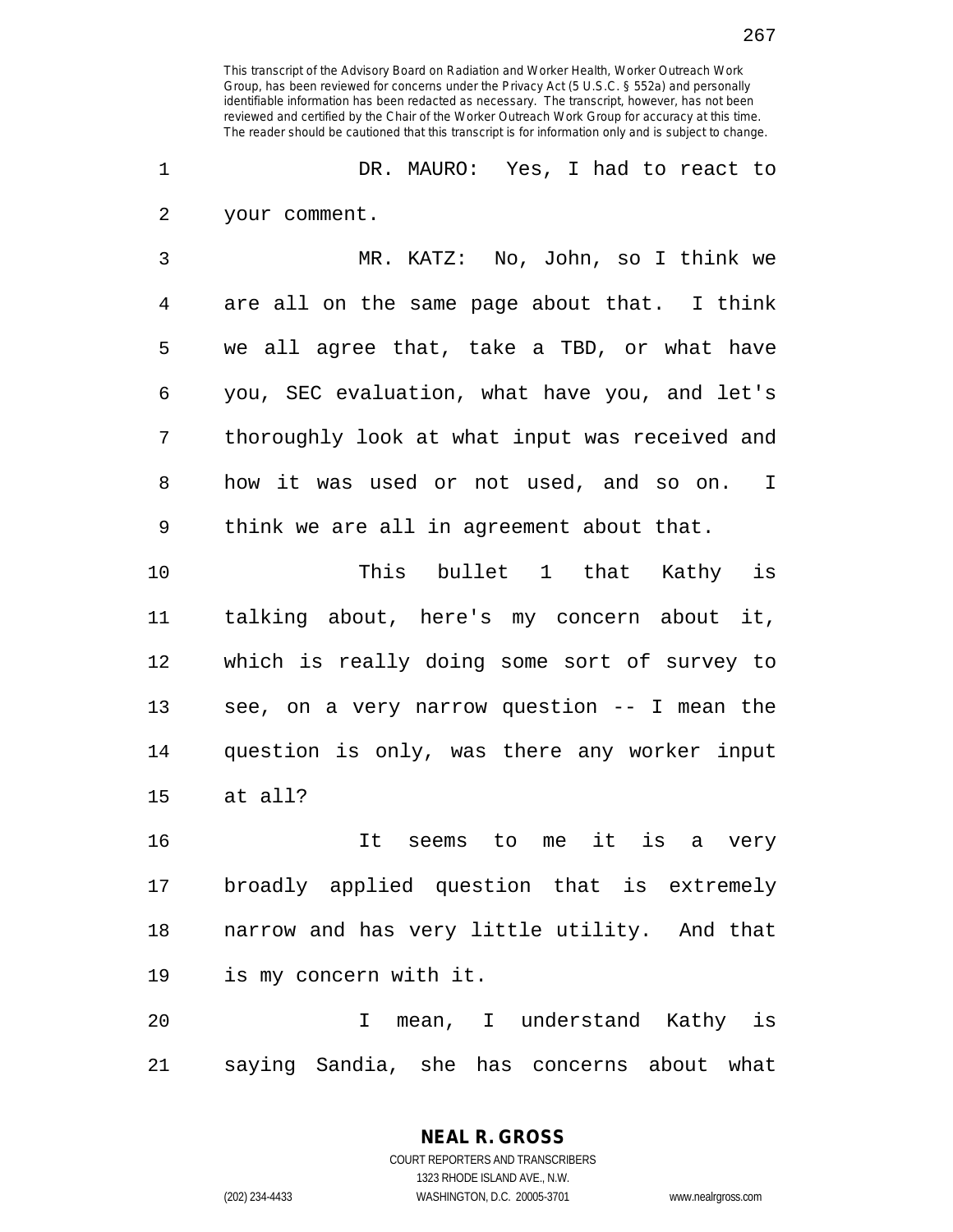1 happened at Sandia. And that's one case that 2 you might be concerned and want to look at 3 further.

4 But, as far as doing a survey, 5 that seems to me to have very little value 6 other than answering this simple, dichotomous 7 question, yes or no. In everything I have 8 heard, it seems like, generally, the system is 9 to try to get worker input in all sorts of 10 ways. So you are not going to find many 11 cases, I imagine, where simply nobody got any 12 worker input in any way.

13 It seems much more valuable to me 14 to dig into a couple of cases and see, what 15 information did they get and how did they use 16 it? All those rich questions that will affect 17 practice going forward and how well they make 18 use of worker input versus what seems to me 19 just a very narrow question very broadly 20 applied, and by being broadly applied, it is 21 going to take real resources to answer the

**NEAL R. GROSS**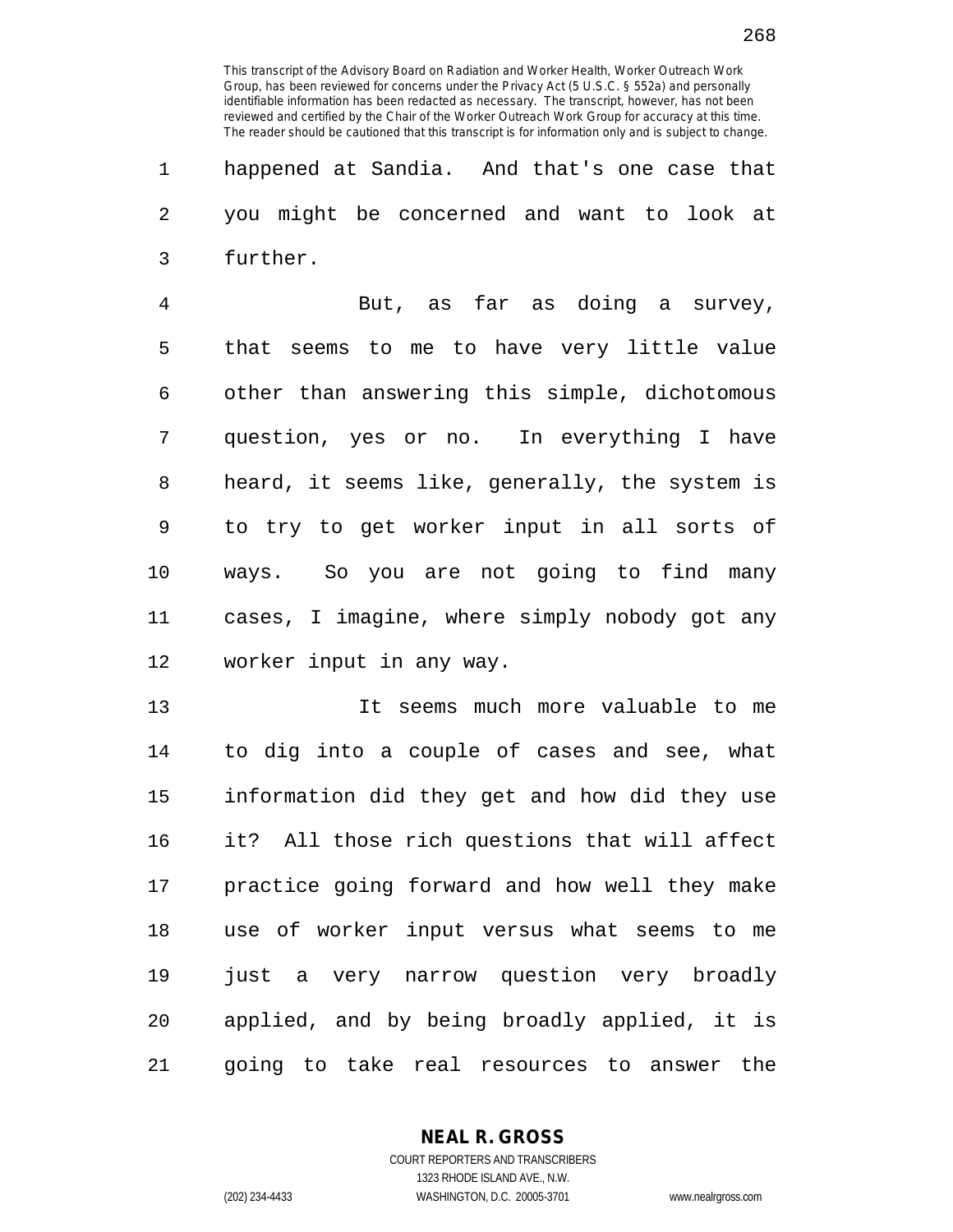1 question.

| 2       | Whereas, at the end of the day, so             |
|---------|------------------------------------------------|
| 3       | what? So you find out, okay, there were three  |
| 4       | TBDs, or whatever, and one SEC -- well, there  |
| 5       | will never be an SEC because you always have   |
| 6       | petitioner input. But, anyway, my point is --  |
| 7       | MEMBER MUNN: By definition.                    |
| $\,8\,$ | MR. KATZ: -- it doesn't seem like              |
| 9       | has a chance of bringing a lot of<br>it        |
| 10      | productive information into the fold after you |
| 11      | have done all the work, and yet it is a lot of |
| 12      | trouble.                                       |
| 13      | So, in my view, I just don't see a             |
| 14      | lot of value there for the buck, period, in    |
| 15      | going down that road. If the Work Group has a  |
| 16      | concern about Sandia specifically, that they   |
| 17      | understand that there wasn't worker input in   |
| 18      | Sandia in any form, or whatever, and wants to  |
| 19      | explore that, I mean that's one thing. But I   |
| 20      | don't see a survey of a narrow, narrow         |
| 21      | question like that as being very valuable and  |

**NEAL R. GROSS**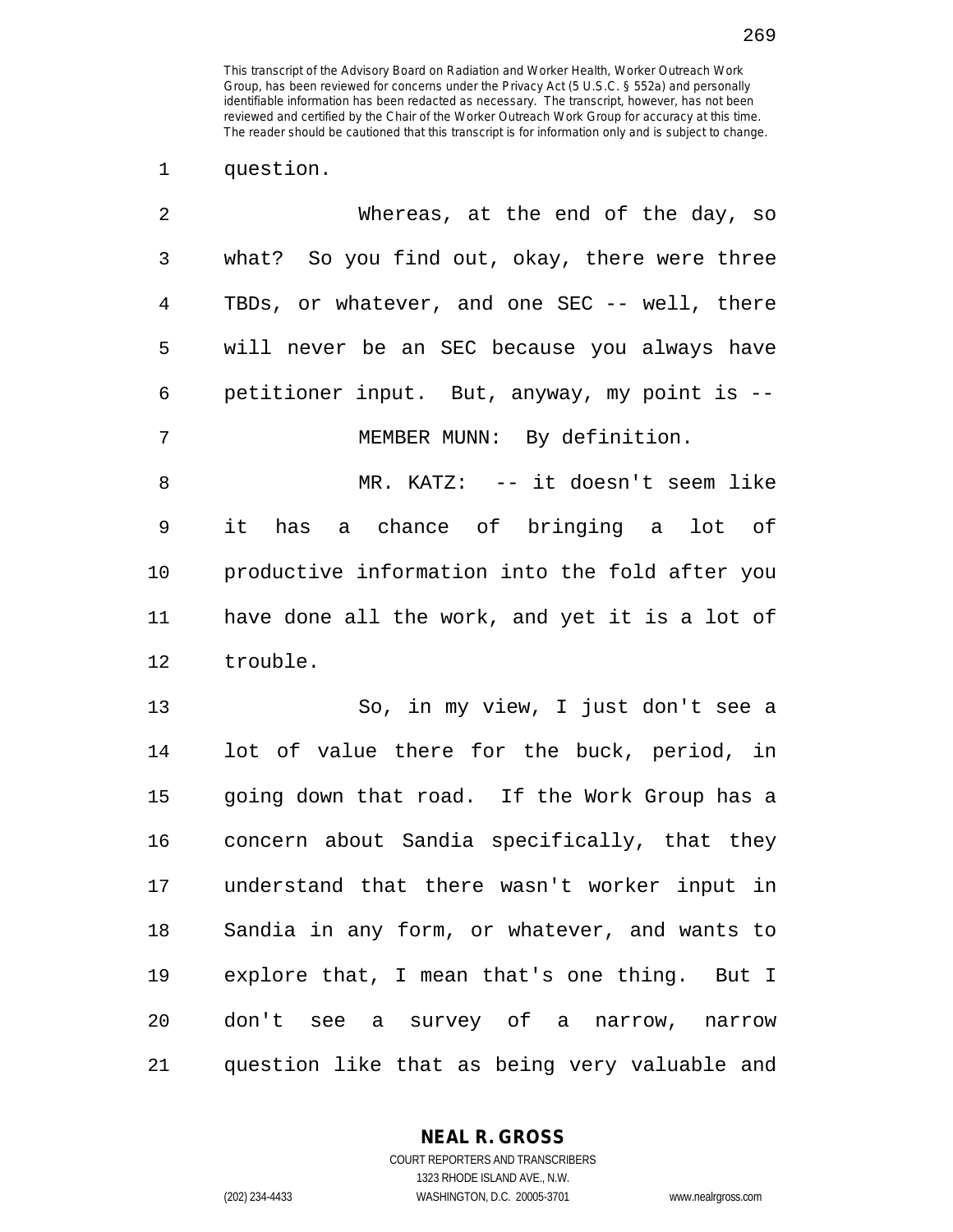| 1  | good use of SC&A resources or<br>the work<br>a |
|----|------------------------------------------------|
| 2  | group's resources. But that's<br>just my       |
| 3  | perspective.                                   |
| 4  | MS. ROBERTSON-DEMERS: What I                   |
| 5  | would suggest is you guys pick a site and we   |
| 6  | go through the bullets and figure out which    |
| 7  | ones we are going to look at for that          |
| 8  | particular site.                               |
| 9  | MEMBER BEACH: How about Savannah               |
| 10 | River? Anybody have any other thoughts?        |
| 11 | MEMBER MUNN: That's a biggie.                  |
| 12 | DR. MAKHIJANI:<br>Do you want to               |
| 13 | pick a site where the process is closed or     |
| 14 | where the process is open? I think that is a   |
| 15 | decision Mike and Josie and Wanda ought to     |
| 16 | make.                                          |
| 17 | Because Savannah River is open.                |
| 18 | It is a complex beast.                         |
| 19 | MEMBER MUNN: Yes.                              |
| 20 | DR. MAKHIJANI: I mean I have no                |
| 21 | objection to it. I am just pointing it out,    |

**NEAL R. GROSS** COURT REPORTERS AND TRANSCRIBERS 1323 RHODE ISLAND AVE., N.W.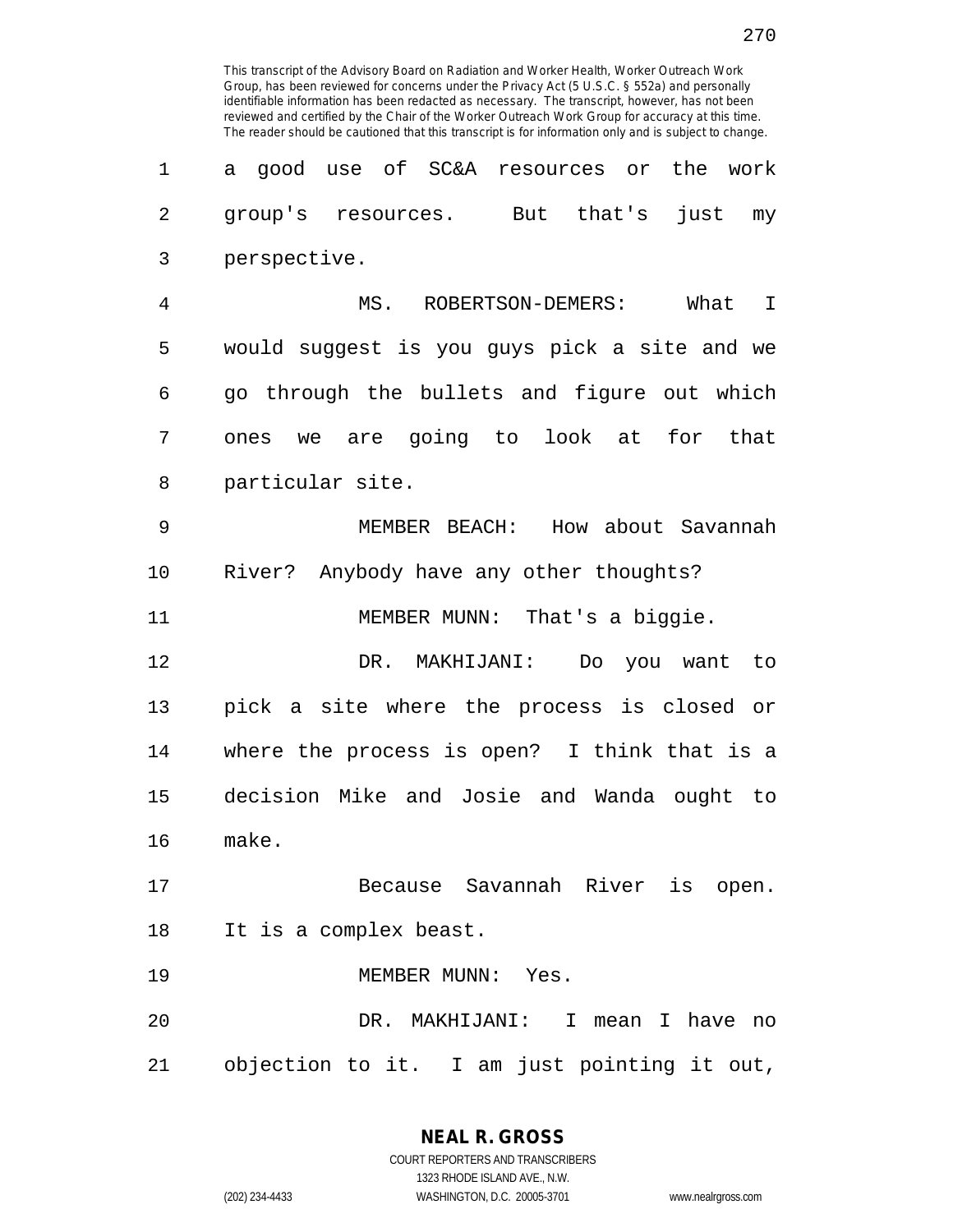1 that it is a complex beast, and it is very 2 open. There are lots and lots of issues. I 3 was just writing the status report for the 4 work group to be presented at the Board 5 meeting. It's big.

6 MEMBER MUNN: I personally would 7 not choose it, for the reasons that you have 8 just stated. It's not that it's open, but 9 because it is extremely complex. It is 10 probably one of the most complex sites in the 11 complex.

12 DR. MAKHIJANI: Hanford and 13 Savannah River are about the most complicated 14 there are, I think.

15 MEMBER MUNN: And we know, without 16 even looking, that these documents were not 17 put together in the absence of worker input in 18 those two cases that you have just mentioned.

19 DR. MAKHIJANI: Yes. Now Kathy 20 has done, in fairness, Kathy has done a lot of 21 interviews, together with NIOSH. We have had

> **NEAL R. GROSS** COURT REPORTERS AND TRANSCRIBERS

1323 RHODE ISLAND AVE., N.W. (202) 234-4433 WASHINGTON, D.C. 20005-3701 www.nealrgross.com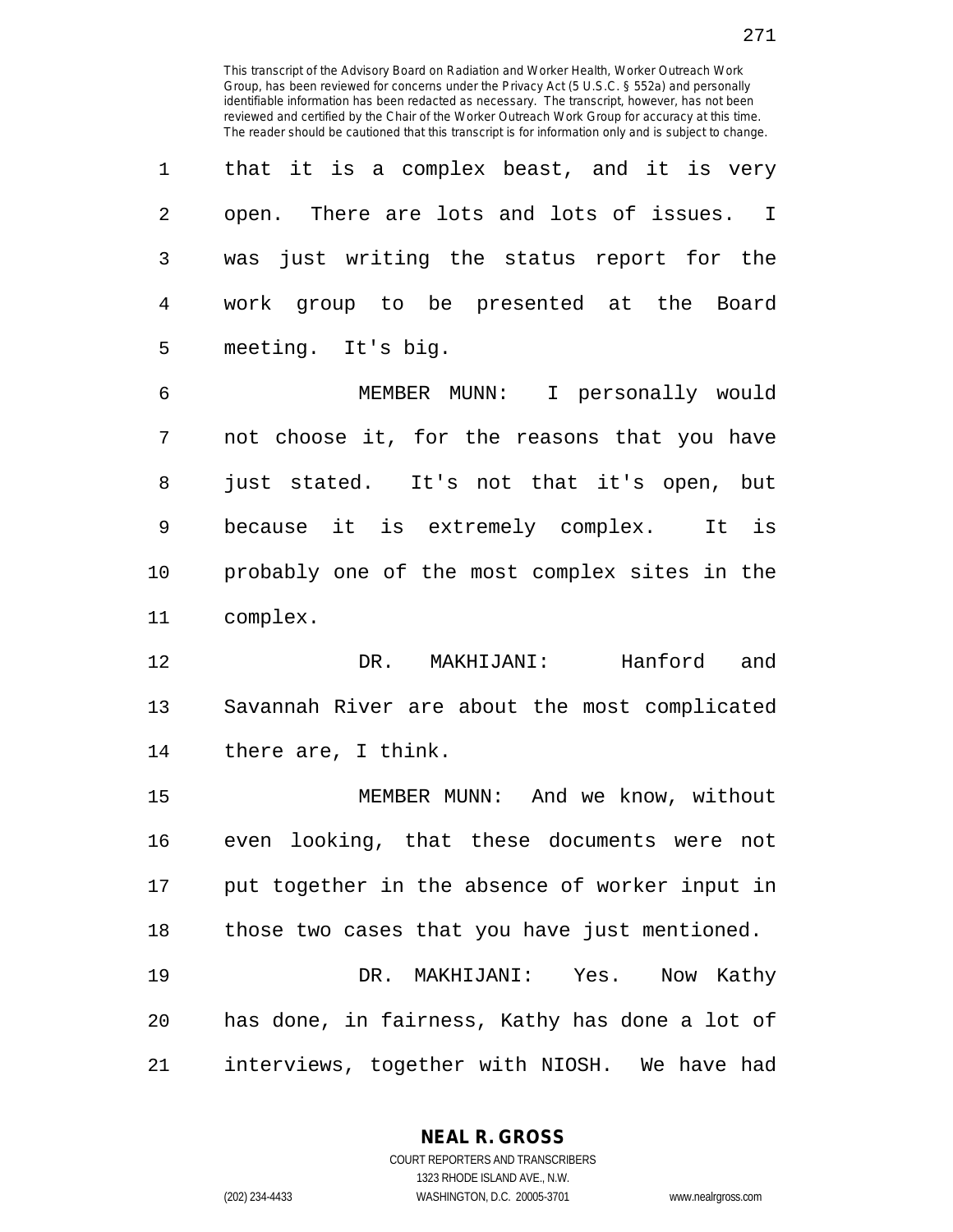1 a lot of joint work. I don't know how you 2 feel about that.

3 I'm not for it or against it. I 4 am just pointing out that it is a complex 5 site. There may be value to doing it that 6 way, to picking a complex site, so you can get 7 a more rich insight, or there may be value to 8 starting with a simpler process.

9 MS. ROBERTSON-DEMERS: Well, the 10 only advantage to picking a site like that is 11 that you will have comments from other venues, 12 the docket, the website, et cetera.

13 DR. MAURO: But isn't it expected 14 that the Site Profile would reflect those? 15 You see, one of our dilemmas is, let's say 16 there's been a large data interview process 17 that has taken place at some site.

18 Let's say, for example, right now, 19 let me ask a question of NIOSH like, what site 20 right now has a nice, rich record of 21 interviews and you have populated the tracking

> **NEAL R. GROSS** COURT REPORTERS AND TRANSCRIBERS

> > 1323 RHODE ISLAND AVE., N.W.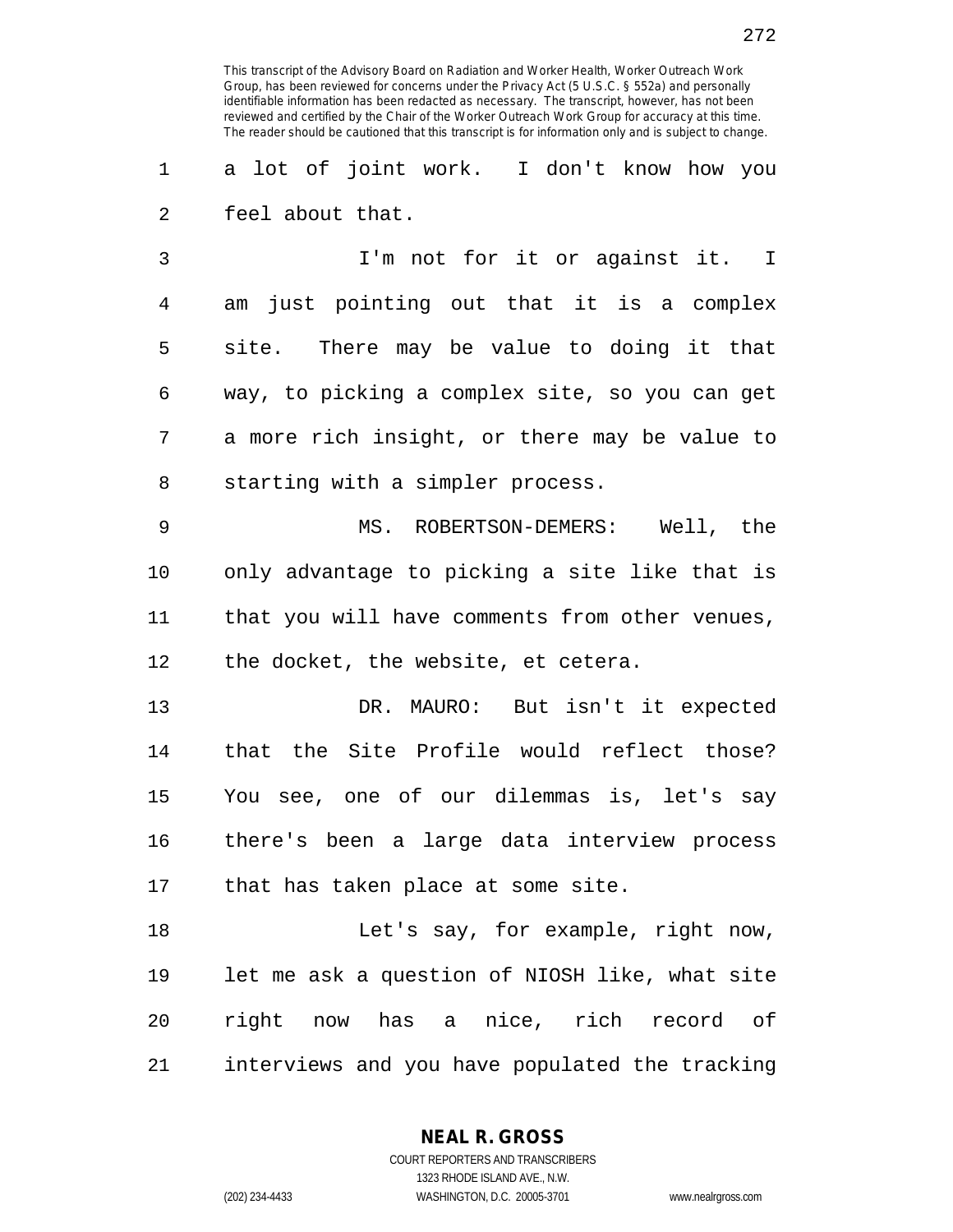| $\mathbf 1$    | system with a rich amount of information that |
|----------------|-----------------------------------------------|
| 2              | might be valuable to the process? Is there    |
| 3              | one that comes to mind immediately?           |
| $\overline{4}$ | MEMBER MUNN: Well, that is just               |
| 5              | the reverse of what we are looking for.       |
| 6              | DR. MAURO: No, no, I understand,              |
| 7              | but I guess what I am getting at is, it may   |
| 8              | turn out that the only ones that have rich    |
| 9              | information don't have Site Profiles that are |
| 10             | up-to-date right now and are yet to be        |
| 11             | revised.                                      |
| 12             | And then, what we find is that any            |
| 13             | Site Profile we look at is going to look very |
| 14             | poor in terms of reflecting this interview    |
| 15             | process that has been going on.               |
| 16             | See T don't know if it is                     |

16 See, I don't know if it is 17 possible to -- we had this problem originally. 18 We said, well, when we did our review of 19 PROC-12, we said, well, what are we going to 20 look at. And the problem was this whole 21 program with tracking is relatively new. And

**NEAL R. GROSS**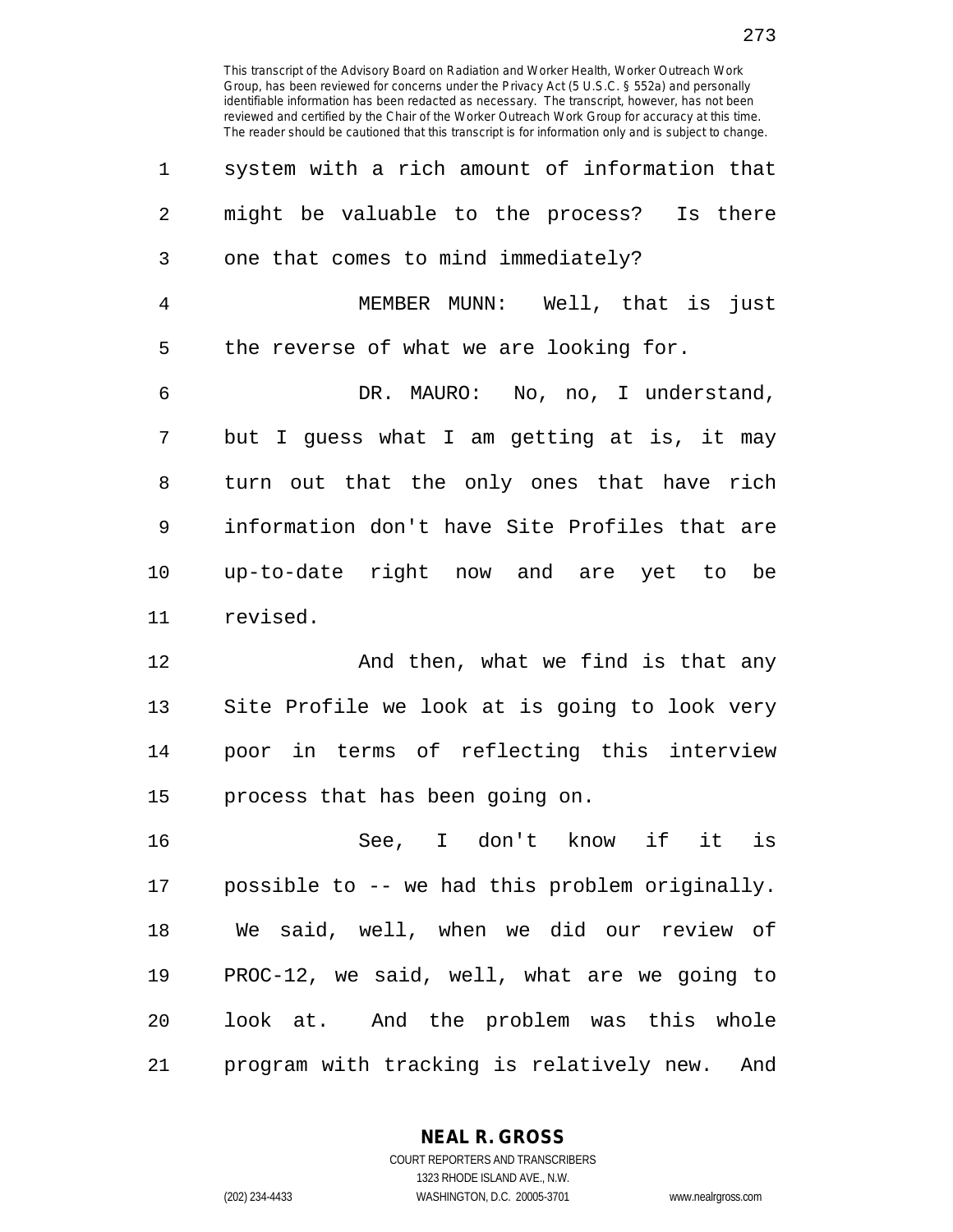| 1  | so, one would have a bit of a problem finding |
|----|-----------------------------------------------|
| 2  | sites that have accommodated and have brought |
| 3  | to fruition all this information.             |
| 4  | I guess, if we could find one or              |
| 5  | two off the Board, the work group, that would |
| 6  | be great. I just don't know whether or not it |
| 7  | could be done.                                |
| 8  | MEMBER MUNN: Let me ask a couple              |
| 9  | of things. First of all, in our discussion    |
| 10 | here, we seem to have narrowed our focus down |
| 11 | to Site Profiles. Is that what we are talking |
| 12 | about now? We are talking about Site          |
| 13 | Profiles?                                     |
| 14 | MS. ROBERTSON-DEMERS: No, no.                 |
| 15 | MEMBER MUNN: No?                              |
| 16 | CHAIRMAN GIBSON: We are talking               |
| 17 | about the site.                               |
| 18 | MEMBER MUNN: All right.                       |
| 19 | DR.<br>MAURO:<br>Let<br>the<br>me argue       |
|    |                                               |

21 in the end, the main concern we have is to

20 answer is yes. Because all ERs depend on --

**NEAL R. GROSS** COURT REPORTERS AND TRANSCRIBERS

1323 RHODE ISLAND AVE., N.W. (202) 234-4433 WASHINGTON, D.C. 20005-3701 www.nealrgross.com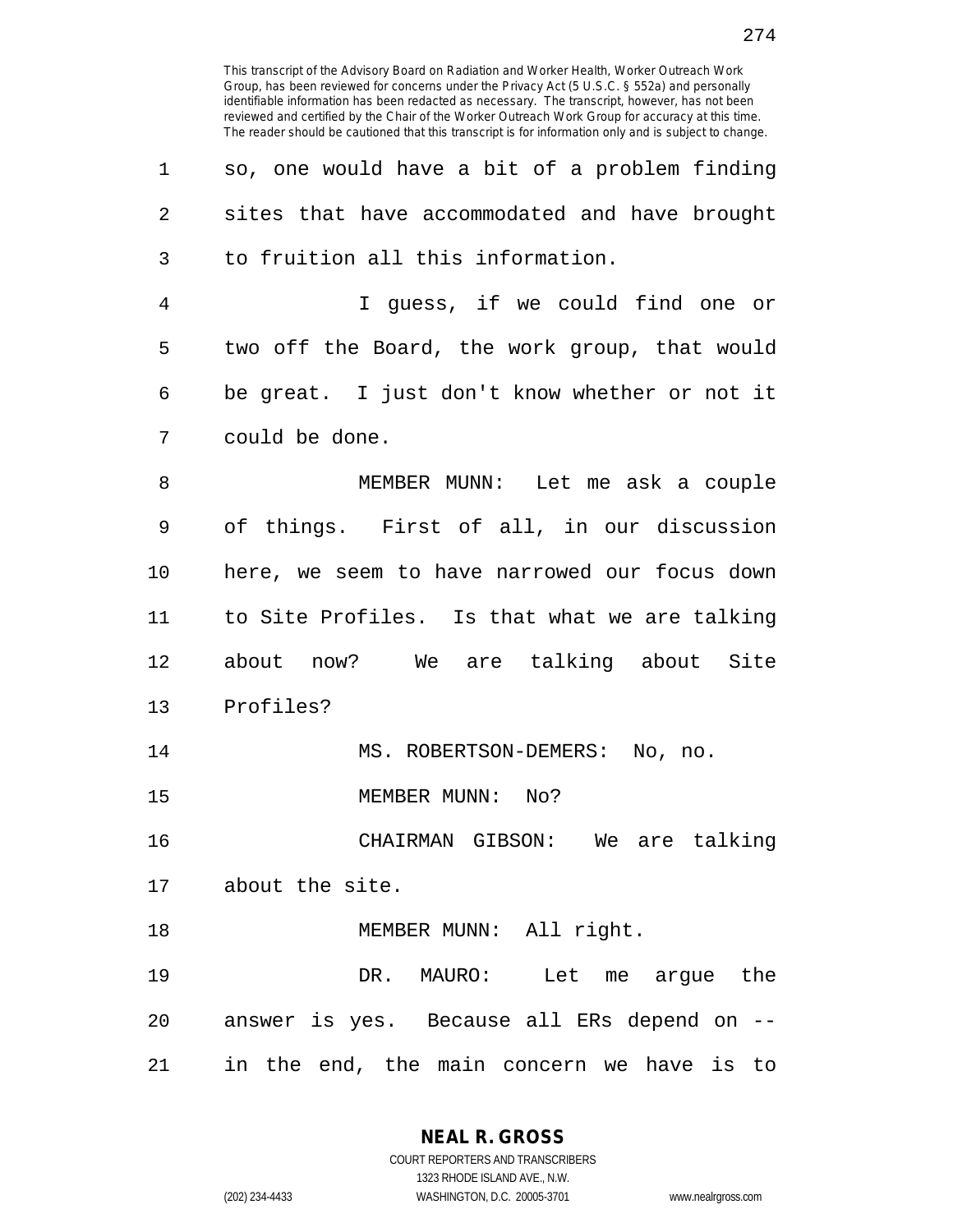| 1              | make sure that the information base regarding  |
|----------------|------------------------------------------------|
| 2              | a given site, and what the issues are that     |
| 3              | need to be closed, that need to be dealt with, |
| $\overline{4}$ | and how to deal with them, is the Site         |
| 5              | Profile.                                       |
| 6              | The ER, when you read an ER, it is             |
| 7              | very rare that the ER stands on its own. It    |
| 8              | almost always goes to the Site Profile as the  |
| 9              | protocol and approach that is going to be used |
| 10             | to deal with all technical matters.            |
| 11             | Even though NIOSH would be the                 |
| 12             | first to say that, well, all of our Site       |
| 13             | Profiles are living documents. So we have got  |
| 14             | a bit of a dilemma here. To me, the Site       |
| 15             | Profile is the single most important document  |
| 16             | that needs to reflect feedback from workers.   |
| 17             | So, I would argue, no, it is the Site Profile. |
| 18             | I am probably getting more<br>Now              |
| 19             | aggressive than I should. But what else would  |
| 20             | you look at?                                   |
|                |                                                |

21 MEMBER MUNN: I'm happy with Site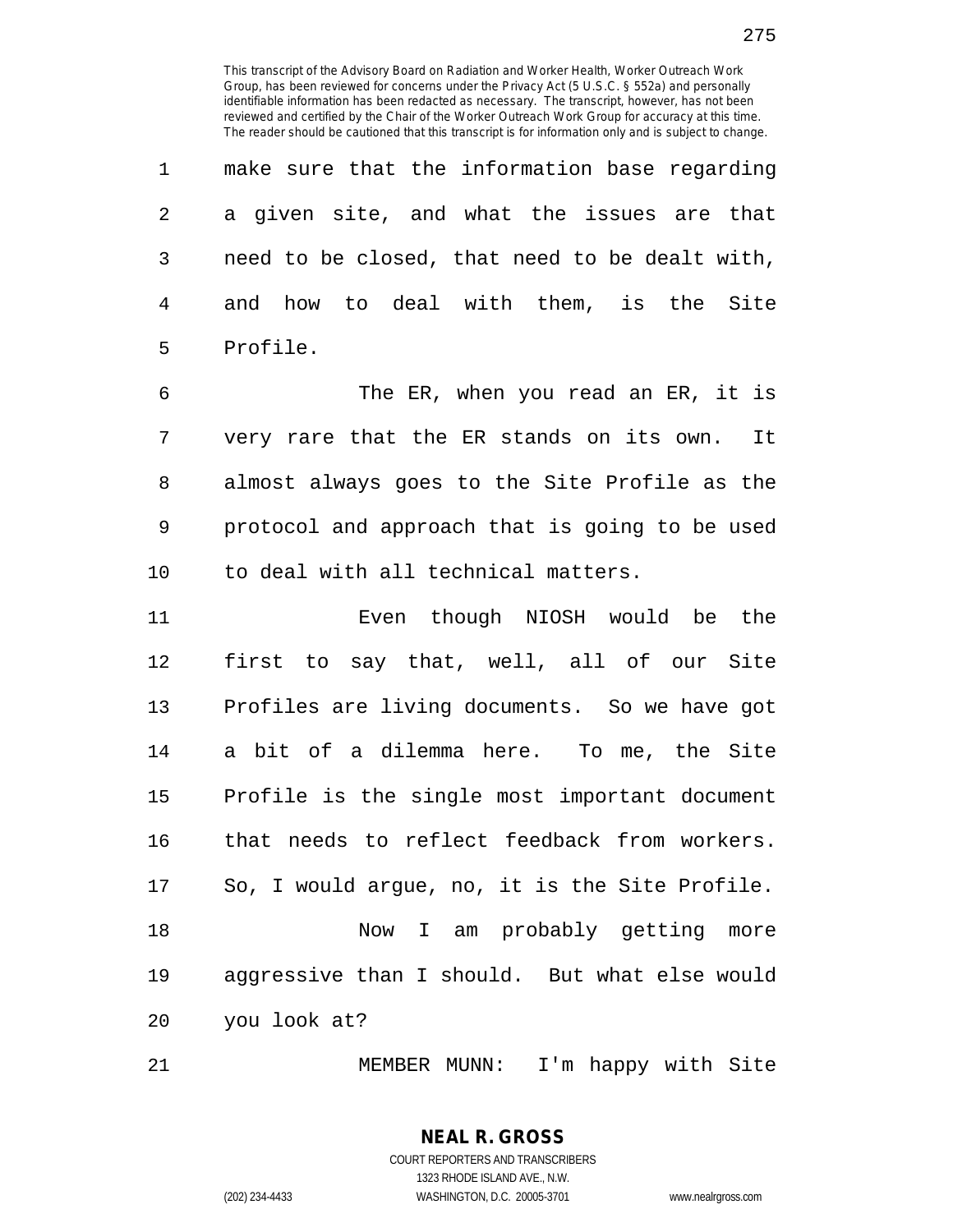1 Profiles myself.

| $\overline{2}$ | like the<br>$MEMBER$ BEACH:<br>$\mathbf{I}$    |
|----------------|------------------------------------------------|
| 3              | Evaluation Report also.                        |
| 4              | DR. MAURO: And when you do the                 |
| 5              | Evaluation Report, remember, they always       |
| 6              | reference the Site Profile. So the source      |
| 7              | document, the rock that the ER stands on       |
| 8              | almost always is the Site Profile.             |
| 9              | CHAIRMAN GIBSON: Well, let's put               |
| 10             | our thoughts on pause for a few minutes. It    |
| 11             | is getting to be about three o'clock. So       |
| 12             | let's open the phone lines up to any claimants |
| 13             | or workers' advocates who are on the line who  |
| 14             | might want to say something. Just identify     |
| 15             | yourself and make your comments.               |
| 16             | MS. BARRIE: Hi, Mike. This is                  |
| 17             | Terrie Barrie with ANWAG.                      |
| 18             | CHAIRMAN GIBSON: Hi, Terrie.                   |
| 19             | MS. BARRIE: How are you? And                   |
| 20             | thank you again for allowing public comments   |
| 21             | here.                                          |

**NEAL R. GROSS** COURT REPORTERS AND TRANSCRIBERS 1323 RHODE ISLAND AVE., N.W.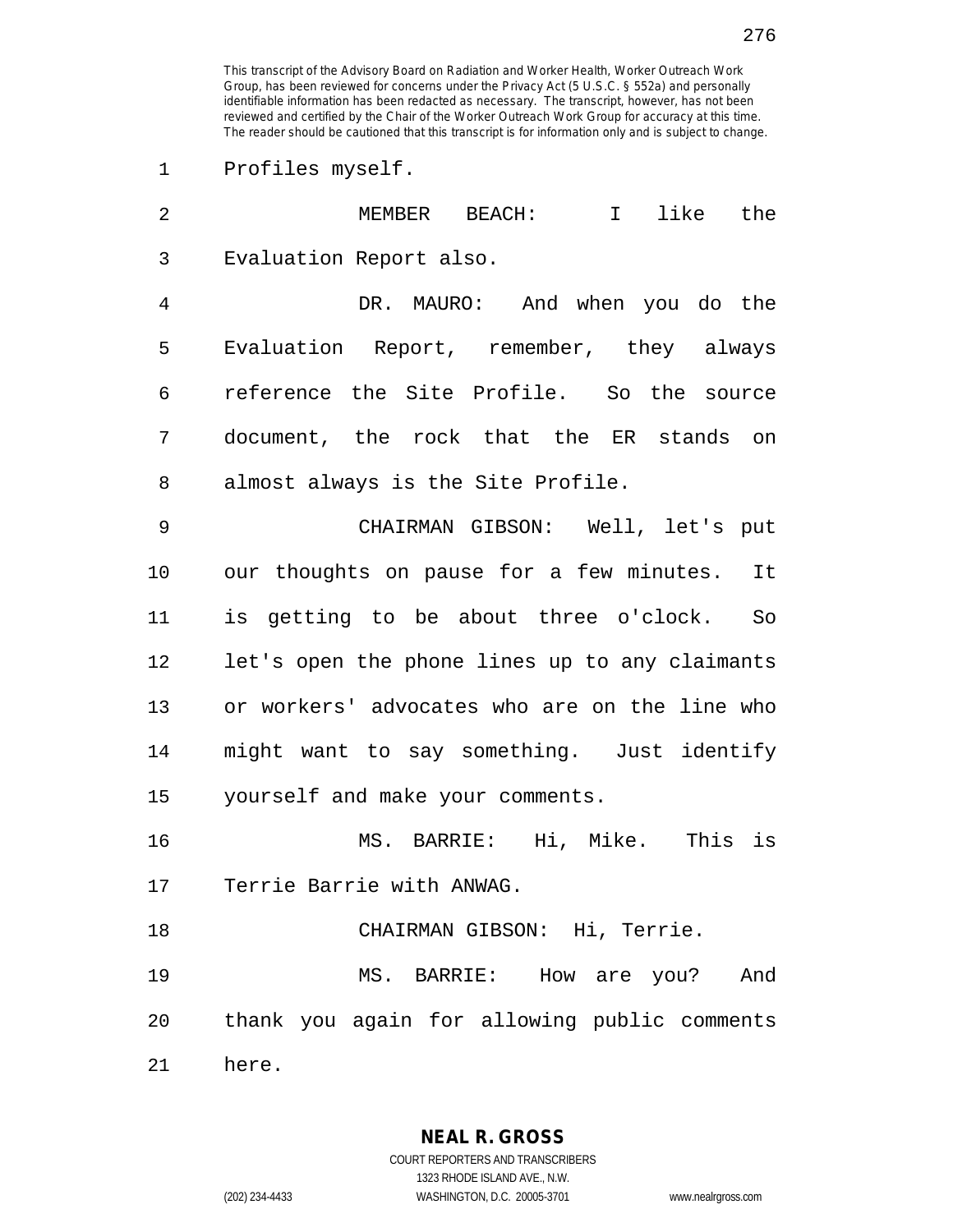1 1 I do have a few thoughts I would 2 like to share with you.

3 The most recent discussion about 4 worker outreach and the Site Profiles, and 5 Kathy had mentioned that there was no worker 6 outreach at Sandia, that also happened with 7 Rocky Flats. So you folks might want to 8 consider taking a look at the Rocky Flats Site 9 Profile.

10 The Site Profile was released 11 April 2004, and the worker outreach meetings 12 were in June of 2004, after the Site Profile 13 was developed.

14 And getting back to this morning's 15 discussions, I agree with Josie when she had a 16 concern about the definition of professional 17 judgment. And I realize that everyone needs 18 to make a call here and there.

19 But when I was at the ATL meeting 20 in Cincinnati last April, I saw or I actually 21 heard two different health physicists say

> **NEAL R. GROSS** COURT REPORTERS AND TRANSCRIBERS

1323 RHODE ISLAND AVE., N.W. (202) 234-4433 WASHINGTON, D.C. 20005-3701 www.nealrgross.com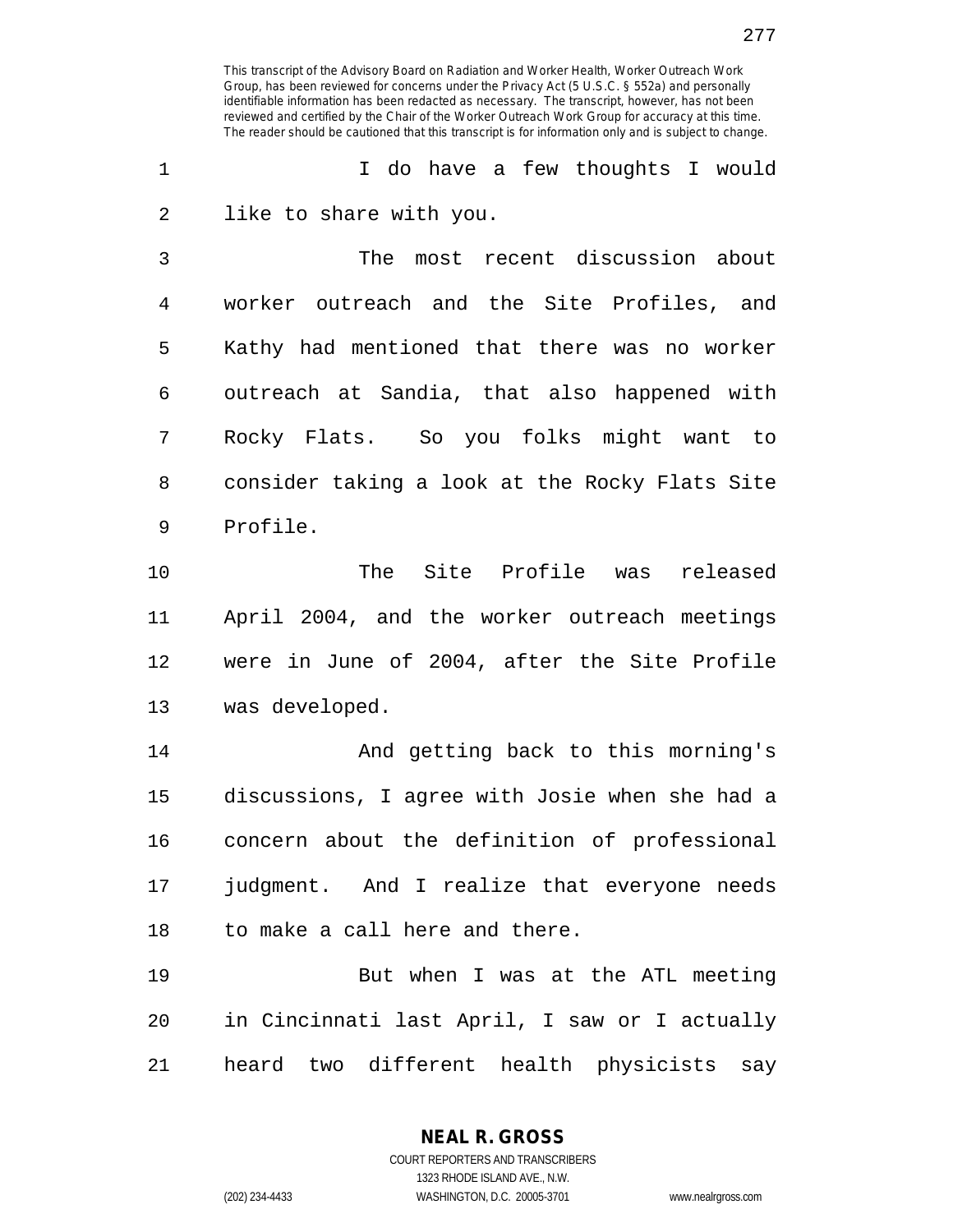1 completely opposite things. So I would think 2 that the team would be best when deciding 3 which comments that they receive from the 4 townhall meetings is worth pursuing as opposed 5 to just one person making that decision, 6 because, you know, there's the opportunity to 7 have input from other people. I think that is 8 well worth pursuing.

9 The other idea or thought I had 10 was there was a discussion about, should every 11 comment be tracked, and I believe it should 12 be. Not every worker is aware of a worker 13 outreach meeting or they couldn't attend that 14 one, but they could attend a townhall meeting. 15 So that is about the only opportunity they 16 would have for submitting or writing the 17 letters. And I think that all of them should 18 be tracked and followed up.

19 And that is about all I have for 20 today. Thank you.

21 MR. KATZ: Thank you, Terrie.

**NEAL R. GROSS** COURT REPORTERS AND TRANSCRIBERS 1323 RHODE ISLAND AVE., N.W.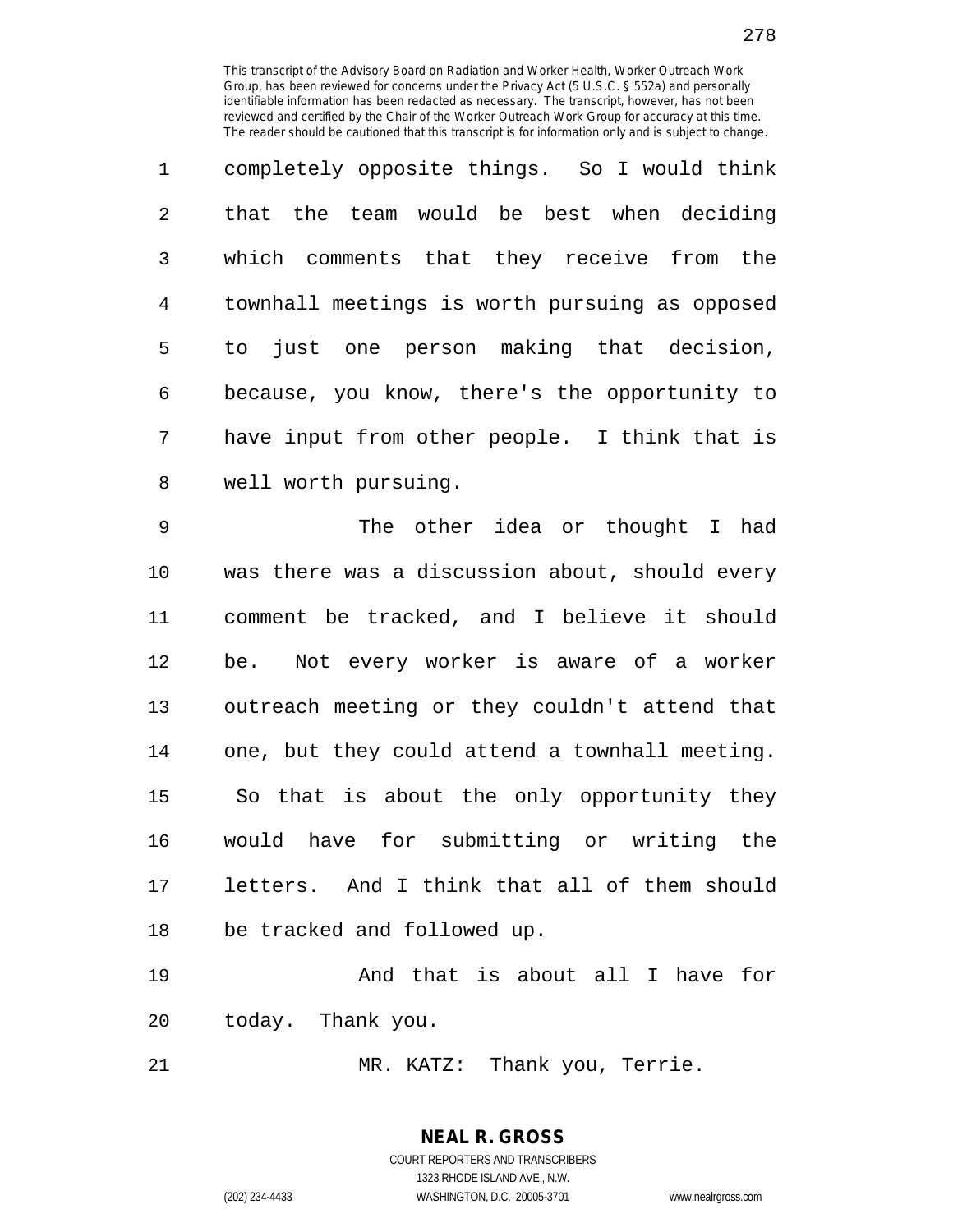| $\mathbf 1$    | Anyone else from the public who                |
|----------------|------------------------------------------------|
| $\overline{2}$ | would like to comment at this point?           |
| 3              | (No response.)                                 |
| 4              | CHAIRMAN GIBSON: Last call for                 |
| 5              | any other workers or advocates on the phone    |
| 6              | who would like to make comments.               |
| 7              | (No response.)                                 |
| 8              | Okay. Then we will get back to                 |
| 9              | our discussions on the Objective 3.            |
| 10             | MR. KATZ: Yes. Can I just add                  |
| 11             | one thought to John's thought about TBDs being |
| 12             | the rock?                                      |
| 13             | But if you are exploring how                   |
| 14             | worker input is made use of or not made use    |
| 15             | of, whichever, I mean, I think there are       |
| 16             | probably some cases with SEC evaluations, too, |
| 17             | that might be interesting and illustrative,    |
| 18             | too. Some of these SEC evaluations have gone   |
| 19             | on for a long time in the Board's hands with a |
| 20             | lot of petitioner input and interested worker  |
| 21             | input. So, I mean, some of those may be rich   |

**NEAL R. GROSS** COURT REPORTERS AND TRANSCRIBERS

1323 RHODE ISLAND AVE., N.W. (202) 234-4433 WASHINGTON, D.C. 20005-3701 www.nealrgross.com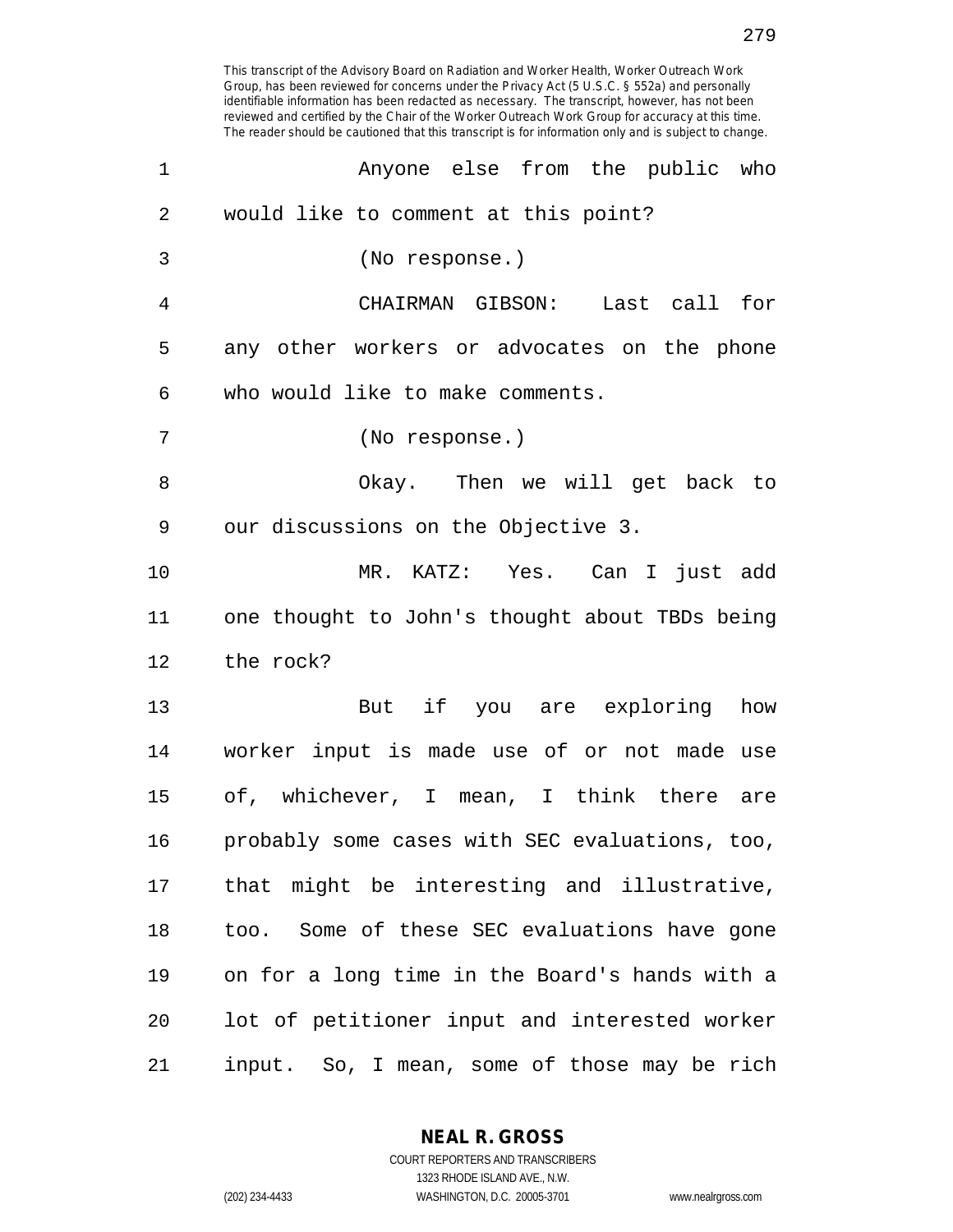1 examples, even though they are SEC evaluations 2 and not TBDs.

3 DR. MAURO: To respond, I agree. 4 I think if you pick an ER, all I am really 5 saying is, when you are going through that 6 process, you have all defined that you are 7 going to, in addition to all of the issues 8 that surround the ER and the petition, you are 9 going to find yourself quickly going to the 10 Site Profile --

11 MR. KATZ: Right.

12 DR. MAURO: -- as part of your 13 overall investigation.

14 MR. KATZ: Right. And for 15 example, with AWE, sometimes the TBD has less 16 weight, in effect, than all the work that gets 17 done afterwards, than it would with a major 18 DOE site.

19 DR. MAURO: Yes, that's true. 20 MR. KATZ: So, what I am going to 21 suggest, because it doesn't sound like there

> **NEAL R. GROSS** COURT REPORTERS AND TRANSCRIBERS

> > 1323 RHODE ISLAND AVE., N.W.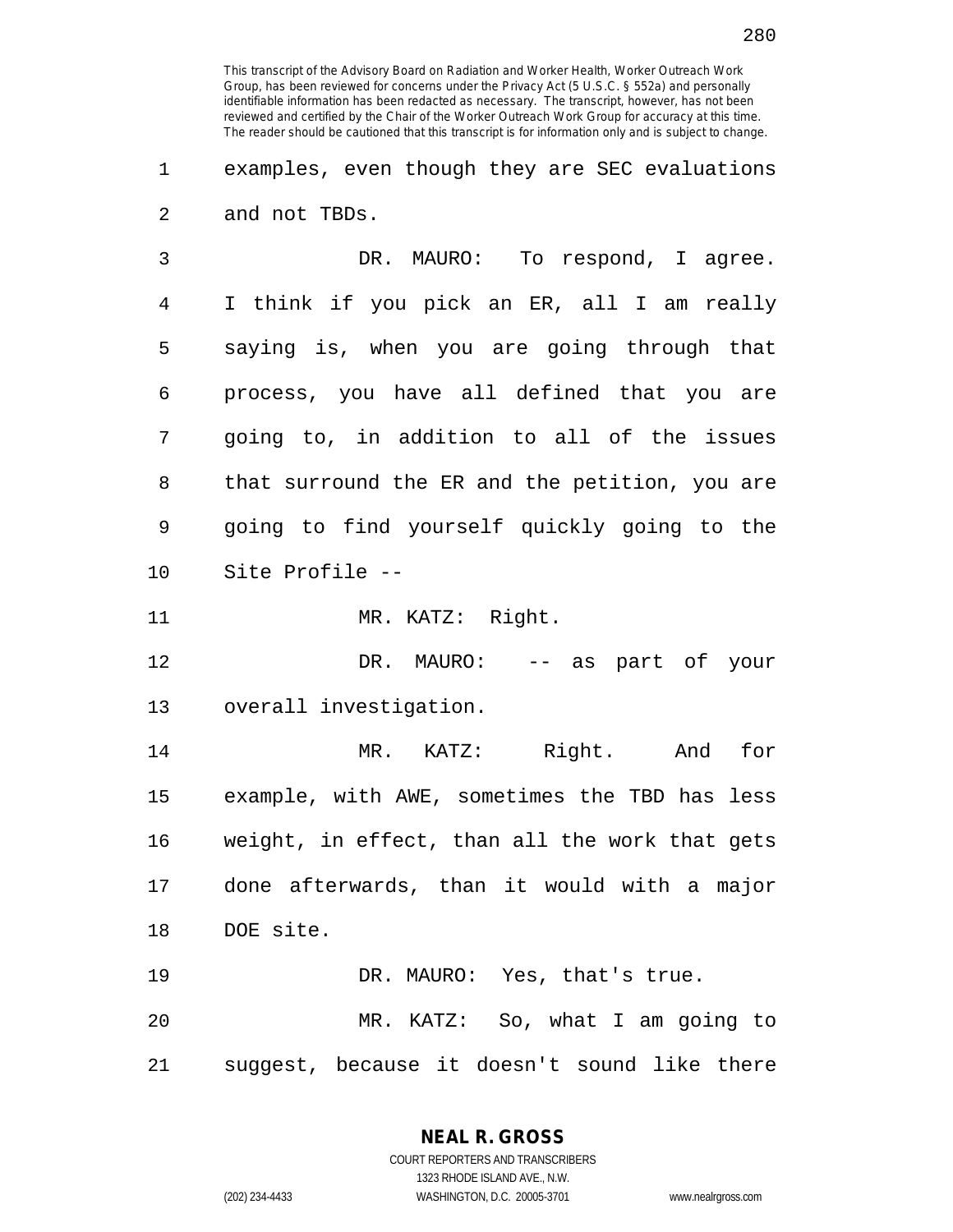1 is an obvious candidate that everybody is 2 jumping on at once, but if we can agree in 3 principle that we are going to do this focus, 4 to begin with at least, on one site, whether 5 it is a TBD, or what have you, then I think a 6 way to go forward is to agree on that in 7 principle, if the Work Group wants to, that 8 that work ought to be done.

9 Then, I think both DCAS and SC&A 10 might go back to their quarters and consider 11 which might be a good, rich candidate to begin 12 with. I think we can task that. Then we can 13 send around the proposal for the sites. We 14 can do that by email and go forward without it 15 having to await another work group meeting.

16 MEMBER BEACH: I was going to 17 recommend Terrie's suggestion of Rocky Flats, 18 go with a closed site.

19 MR. KATZ: I mean one issue about 20 Rocky Flats is the TBD was developed a long 21 time ago, and if you are looking for value for

> COURT REPORTERS AND TRANSCRIBERS 1323 RHODE ISLAND AVE., N.W. (202) 234-4433 WASHINGTON, D.C. 20005-3701 www.nealrgross.com

**NEAL R. GROSS**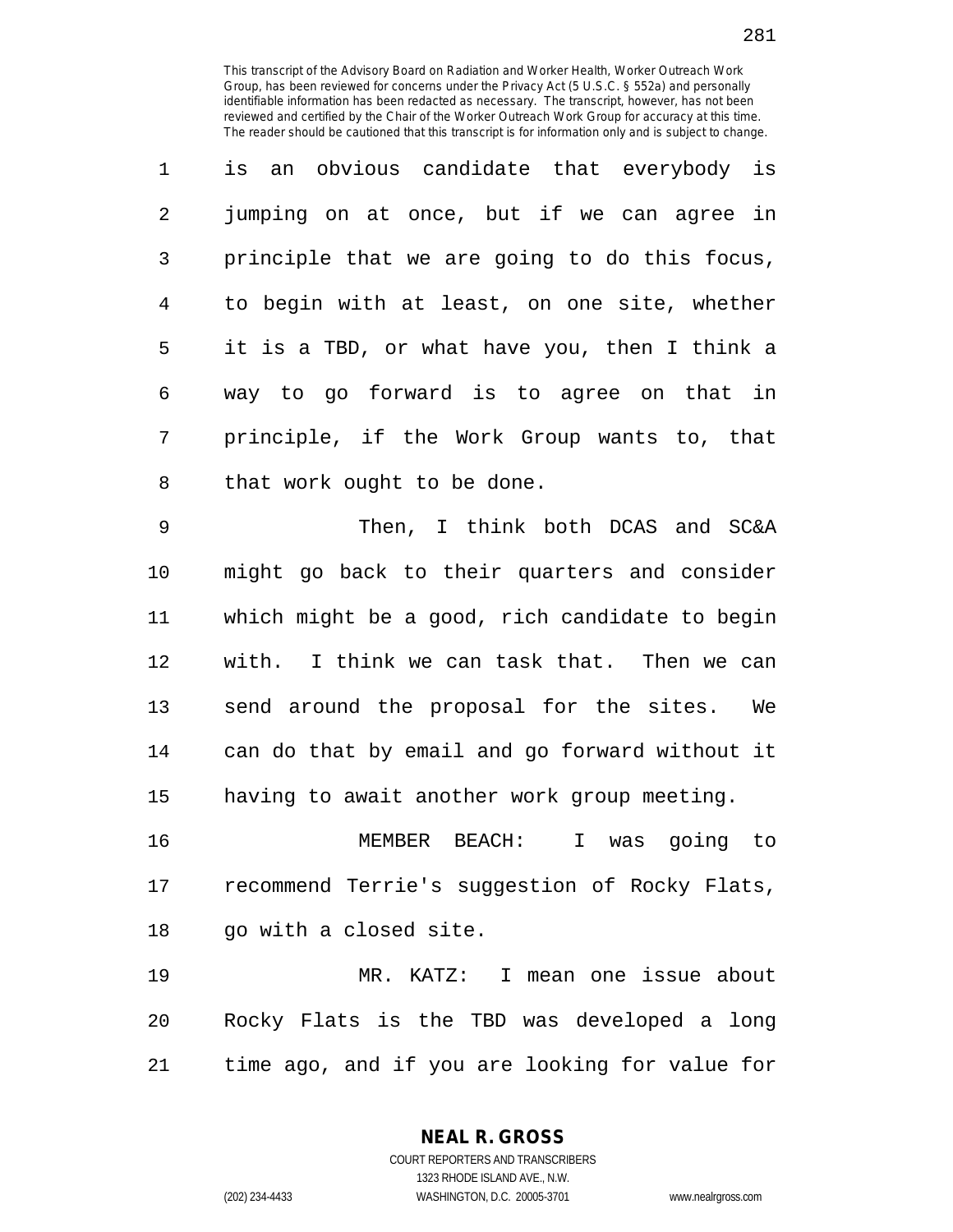| 1              | going forward, you are dealing with a TBD that |
|----------------|------------------------------------------------|
| $\overline{2}$ | was developed under sort of an old system that |
| 3              | is not in place anymore and that has been      |
| 4              | improved.                                      |
| 5              | It is not giving you a lot of bang             |
| 6              | for your buck that way. So there may be a lot  |
| 7              | of sort of characteristics that you<br>find    |
| 8              | lacking there, but that have already been      |
| 9              | corrected. And you really want to look at how  |
| 10             | things are being done, more or<br>less,        |
| 11             | contemporaneously.                             |
| 12             | MEMBER BEACH: So maybe a<br>more               |
| 13             | recent site like NTS?                          |
| 14             | MR. KATZ: So something a little                |
| 15             | more recent than that.                         |
| 16             | CHAIRMAN GIBSON: I really don't                |
| 17             | know how, I mean if a Site Profile was put out |
| 18             | when there was worker input, maybe there's     |
| 19             | been some applications, but how many?          |
| 20             | MEMBER MUNN: Before we go off                  |
| 21             | into old, old documents that were, as<br>Ted   |

**NEAL R. GROSS** COURT REPORTERS AND TRANSCRIBERS

1323 RHODE ISLAND AVE., N.W.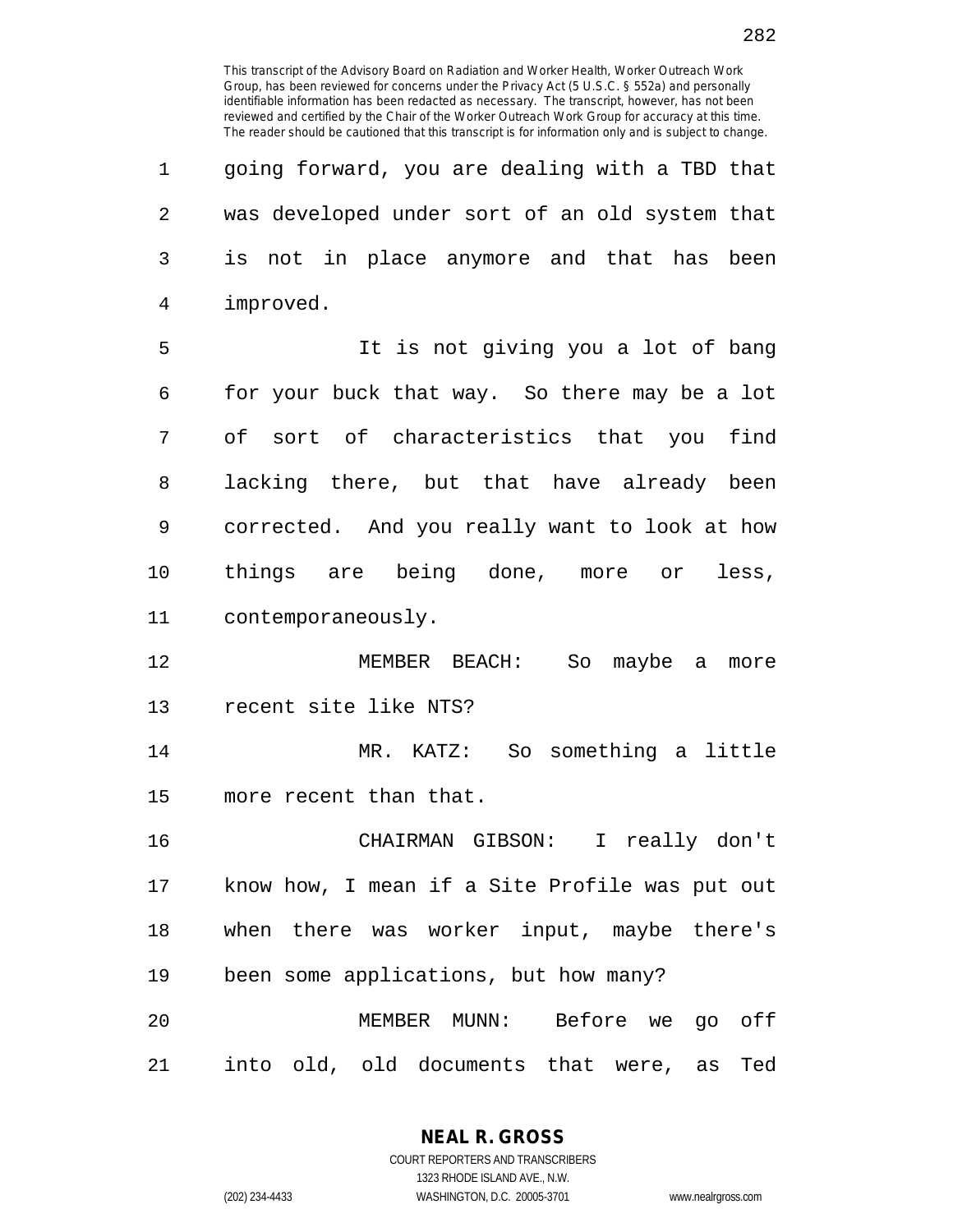| 1  | pointed out, processed under a somewhat        |
|----|------------------------------------------------|
| 2  | markedly different set of circumstances, I     |
| 3  | would like to hear from Kathy a little more.   |
| 4  | We have been beating up on her with our        |
| 5  | thoughts about these bullets.                  |
| 6  | And since we are focusing on the               |
| 7  | first one now, Kathy, you have already         |
| 8  | suggested that, from your own work, you are    |
| 9  | aware that Sandia would be one of the          |
| 10 | candidates for this. Do you, right off the     |
| 11 | top of your head, have others that you         |
| 12 | personally know of that might fit the criteria |
| 13 | you believe were in mind when this stuff was   |
| 14 | first made --                                  |
| 15 | MS. ROBERTSON-DEMERS: Well, that               |
| 16 | was for --                                     |
| 17 | MEMBER MUNN: Yes, and are you                  |
| 18 | still focused on the first bullet?             |
| 19 | MS. ROBERTSON-DEMERS: There's a                |
| 20 | couple. There's just a couple more, and I      |
| 21 | don't remember off the top of my head what     |

**NEAL R. GROSS**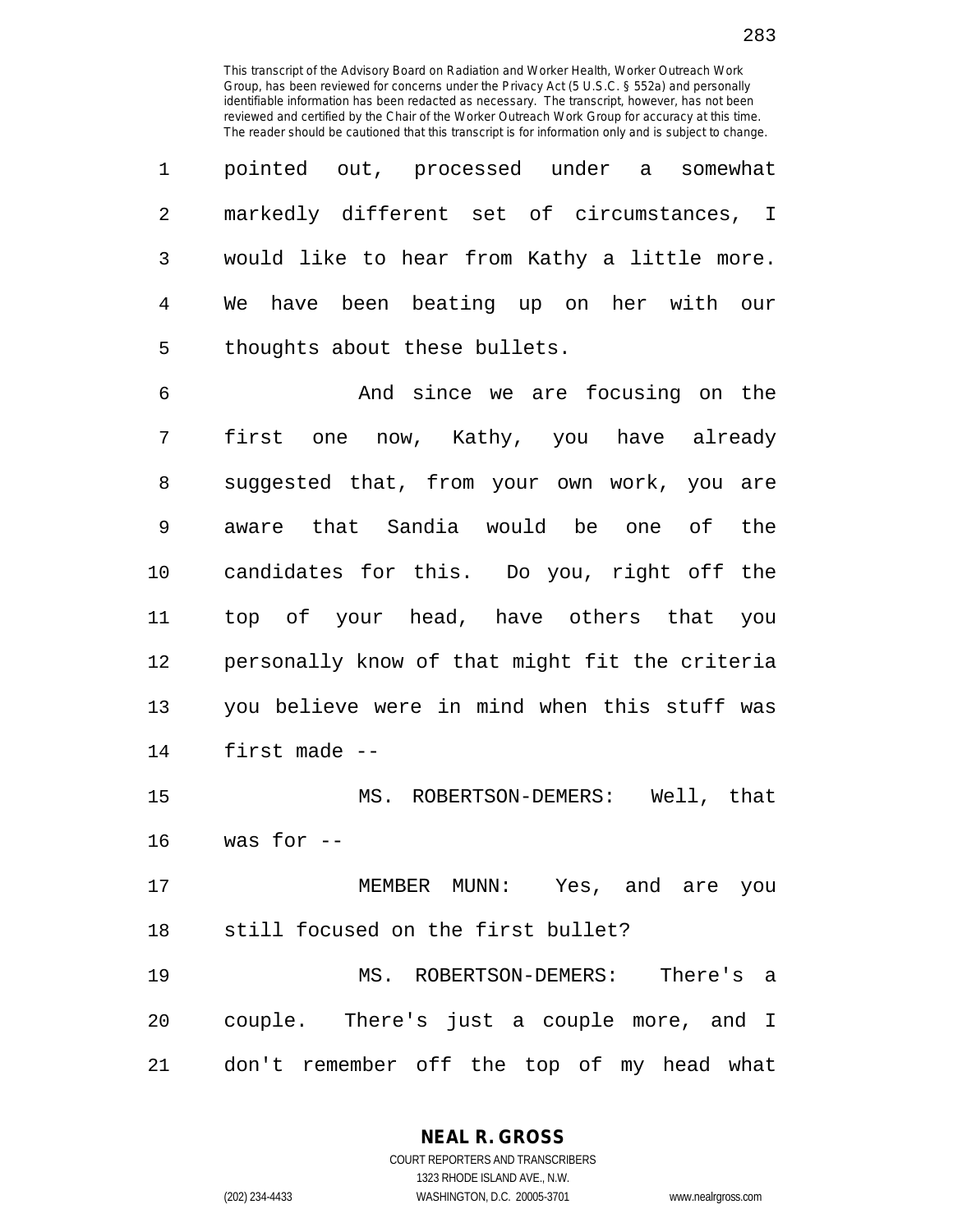1 they were. Medina and Clarksville doesn't 2 have the worker outreach meeting.

3 MEMBER MUNN: It would be helpful 4 for me to have some information about sites 5 that you are already aware of that may be 6 deficient in this regard, rather than have us 7 start trying to search and turn over all the 8 rocks.

9 MS. ROBERTSON-DEMERS: Well, I 10 guess I am a little confused here because the 11 first bullet, and really the second bullet, if 12 we decided that we can't do anything with the 13 data once we have got it, there's not a 14 benefit to it, then do we want to go through 15 that survey? Do we not want to go through 16 that survey?

17 Bullet No. 2 is very similar 18 because it has to do with, okay, well, you did 19 a worker outreach, but you released the Site 20 Profile right after, in too short a time to 21 incorporate those comments.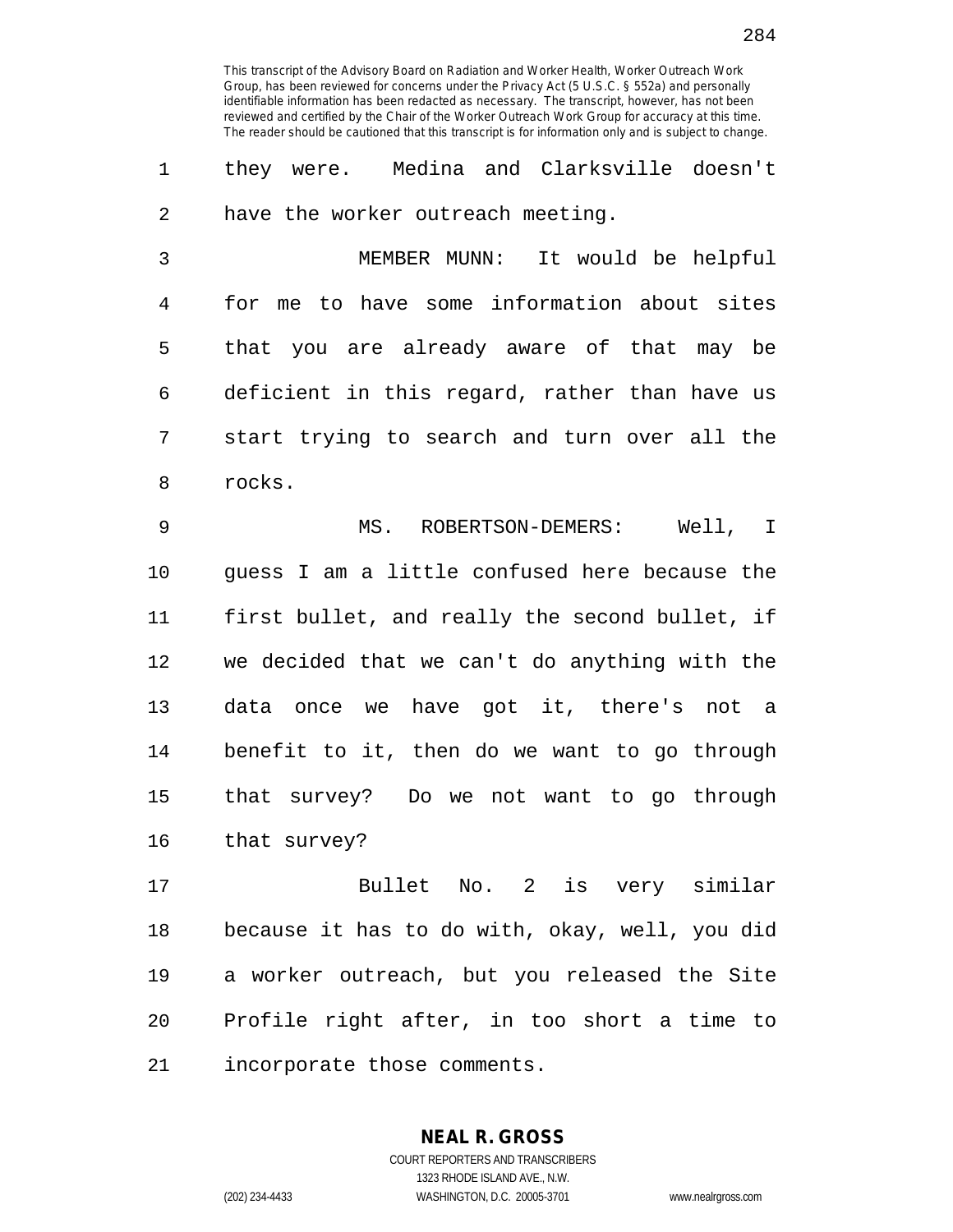1 MR. KATZ: See, I mean I think the 2 first bullet and the second bullet, they are 3 really not part of the framework that we are 4 talking about of evaluating. Those are kind 5 of separate questions that, to me, are very 6 narrow.

7 But, anyway, if you were going to 8 take a site and you take a TBD, or what have 9 you, and you fully explore; you look at what 10 was addressed, what was not addressed, what 11 input was received -- you are looking at the 12 whole spectrum of questions related to how 13 worker input is being obtained, the extent it 14 is being obtained, and how it is being made 15 use of or not being made use of. That is sort 16 of the full spectrum of questions that you 17 want to evaluate as this Work Group. So you 18 get sort of all your bang for your buck by 19 finding a rich example and exploring it fully. 20 Whereas, these first two bullets, 21 again, they are both very narrow questions. I

**NEAL R. GROSS**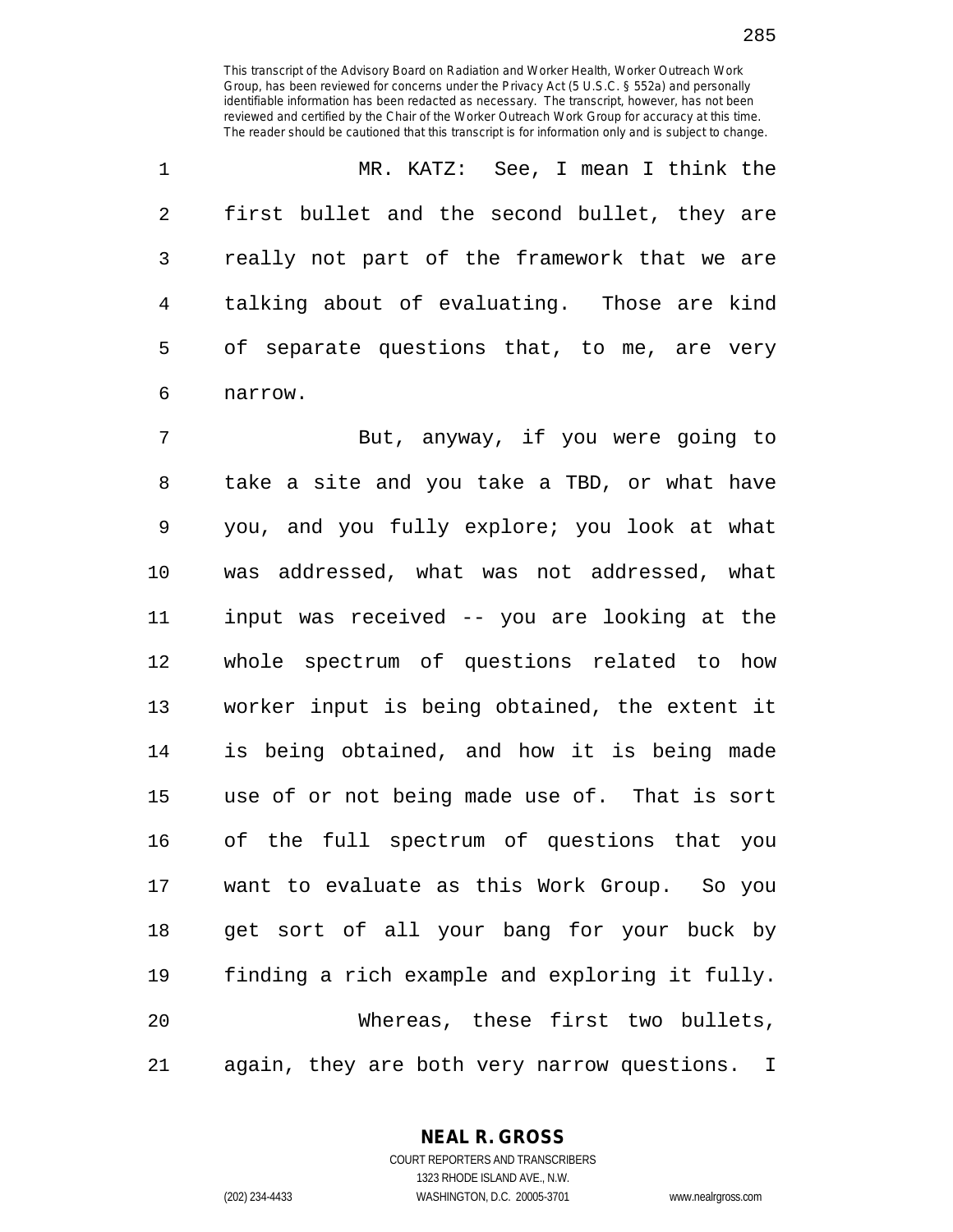| 1 | wouldn't expend my resources that way, if I   |
|---|-----------------------------------------------|
| 2 | were making the choice. I think that at least |
| 3 | I wouldn't start that way. I would start with |
| 4 | your one good horse and follow up as that     |
| 5 | illustrates you might need to follow up on    |
| 6 | more narrow questions.                        |

7 MS. ROBERTSON-DEMERS: If you want 8 to select a site and then look at the site, 9 that falls into the last three bullets. If 10 you want a generic survey of what is 11 available, then that is the first two bullets. 12 CHAIRMAN GIBSON: I'm still almost 13 leaning toward thinking it is necessary to 14 look at a site that the documents are closed 15 and one that is still current, both. Again, 16 Terrie gave the example of Rocky. I still 17 think there is value in how well that stuff, 18 how well those documents were modified based 19 on the worker input. That is relevant

21 more is done, it could affect claims that have

20 because, if there needs to be more done and

**NEAL R. GROSS**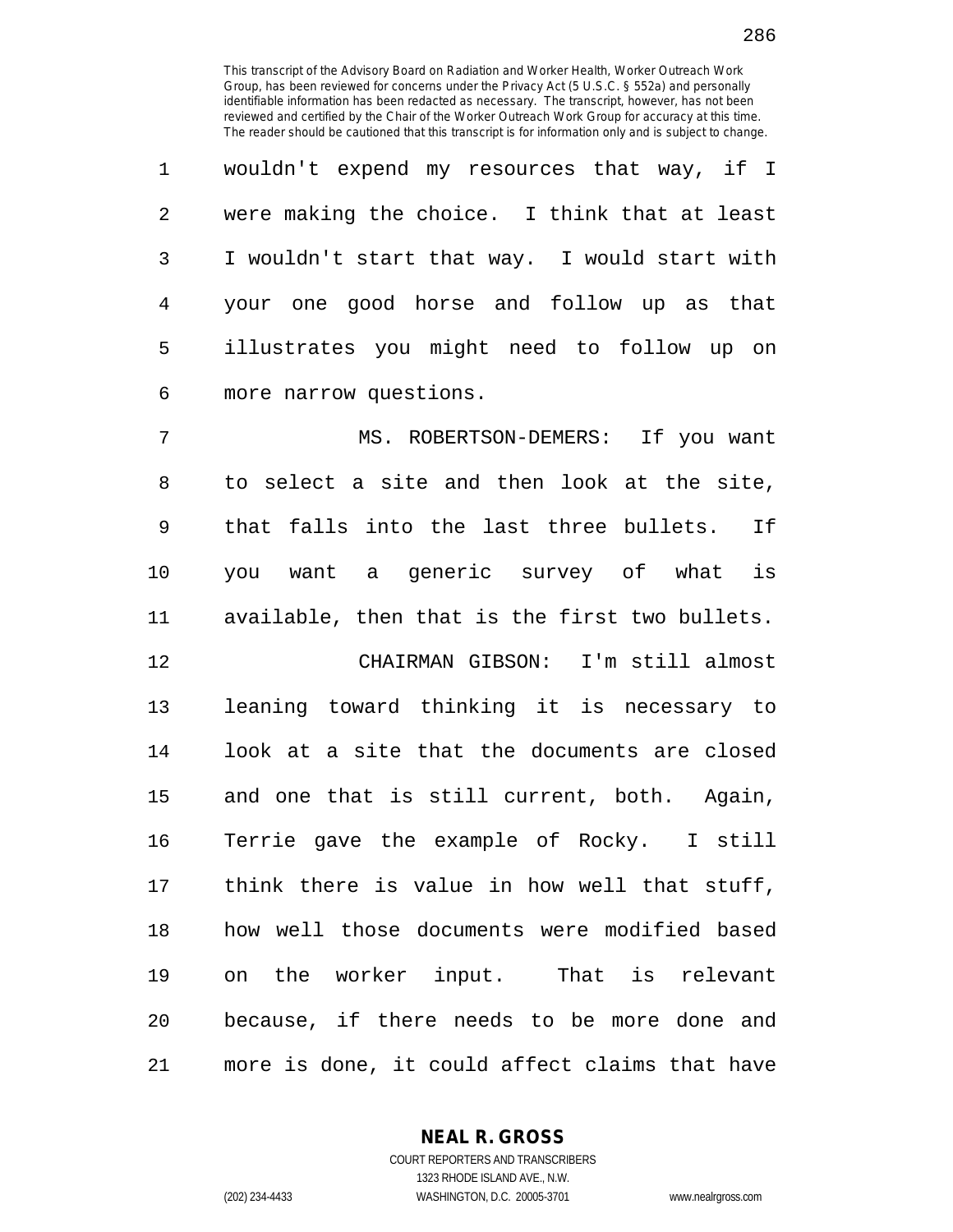| $\mathbf{1}$ | already been denied. Then, once we see how     |
|--------------|------------------------------------------------|
| 2            | that works, then we can look at a program that |
| 3            | is currently underway to see if the program    |
| 4            | has fixed the errors from the past.            |
| 5            | DR. MAKHIJANI: Could I supplement              |
| 6            | what Mike just said? I think, while there was  |
| 7            | this problem with the Rocky Flats Site         |
| 8            | Profile, that the Site Profile was issued and  |
| 9            | the worker outreach meeting was done two weeks |
| 10           | later, that was in 2004.                       |
| 11           | Then there was an SEC petition,                |

12 and there was an enormous amount of 13 interaction with workers from all sides. 14 There was NIOSH's interactions with workers. 15 Some of the worker site experts were involved 16 with NIOSH in preparing the sites, which 17 caused some controversy, but, nonetheless, 18 they were involved and their input is there. 19 SC&A was involved. And the process was, you 20 know, the Board voted on it in a certain way, 21 and there is a very rich record.

> **NEAL R. GROSS** COURT REPORTERS AND TRANSCRIBERS 1323 RHODE ISLAND AVE., N.W.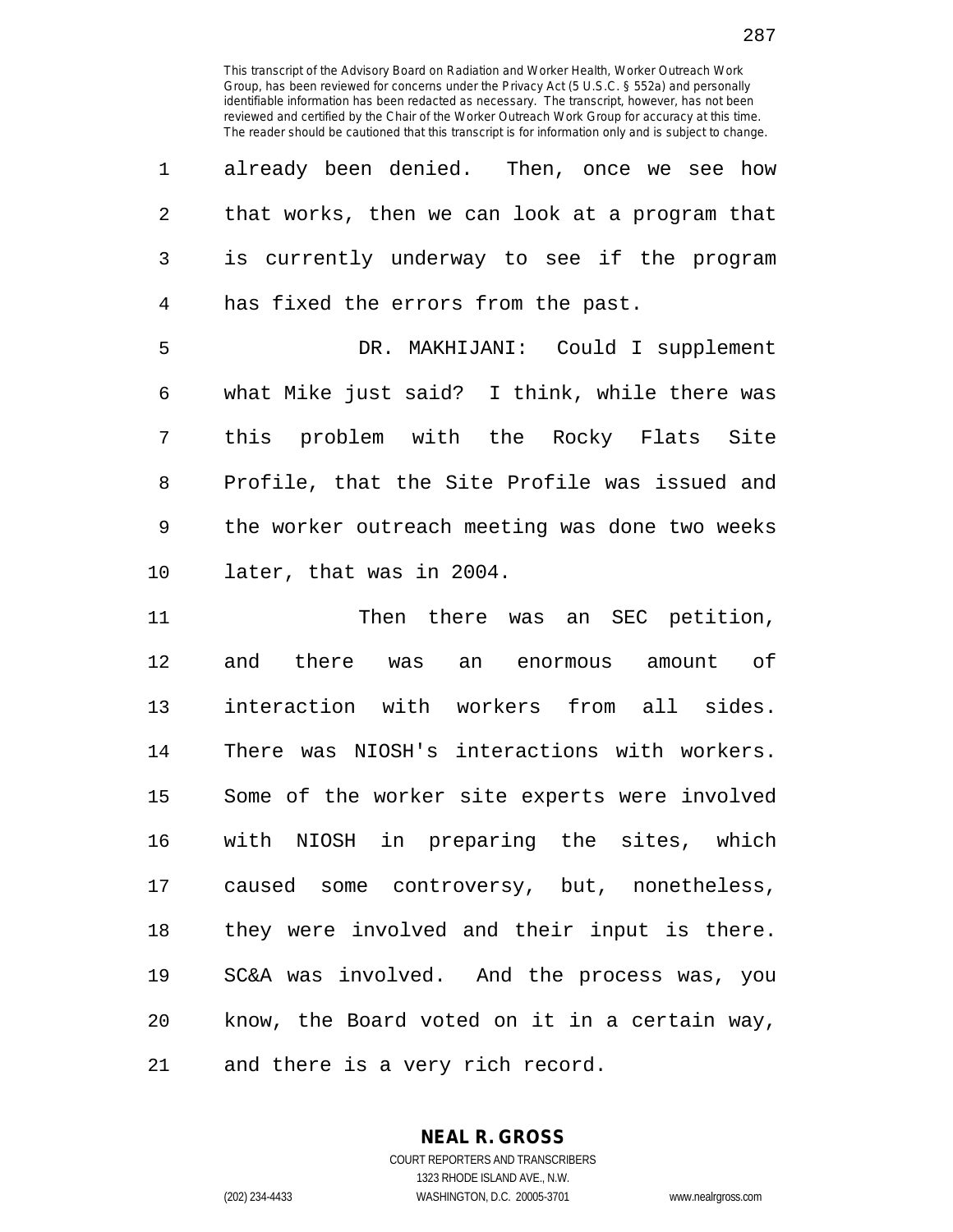| $\mathbf 1$    | So I would really recommend that               |
|----------------|------------------------------------------------|
| $\overline{2}$ | we consider a site, and it is useful to        |
| 3              | consider a site, where there's both been a TBD |
| 4              | and an SEC process. So some of the warts with  |
| 5              | the TBD being issued $--$ it's a living        |
| 6              | document; we will go back and fix it; let's    |
| 7              | have something now for dose reconstruction --  |
| 8              | get addressed, one way or another, to the      |
| 9              | extent they are going to be, in an SEC         |
| 10             | process.                                       |

11 Rocky Flats, from my point of 12 view, is fairly contemporaneous. And then, of 13 course, NIOSH developed this whole model for 14 Super S, which was in the center and there 15 were worker interviews, site expert input, 16 SC&A review. You know, there was a whole lot 17 that went on. So it is a very rich site for 18 examining these kinds of questions.

19 DR. MAURO: Arjun, I liked it, 20 and, Mike, I like the idea. I'm coming around 21 to think about this a little differently.

**NEAL R. GROSS**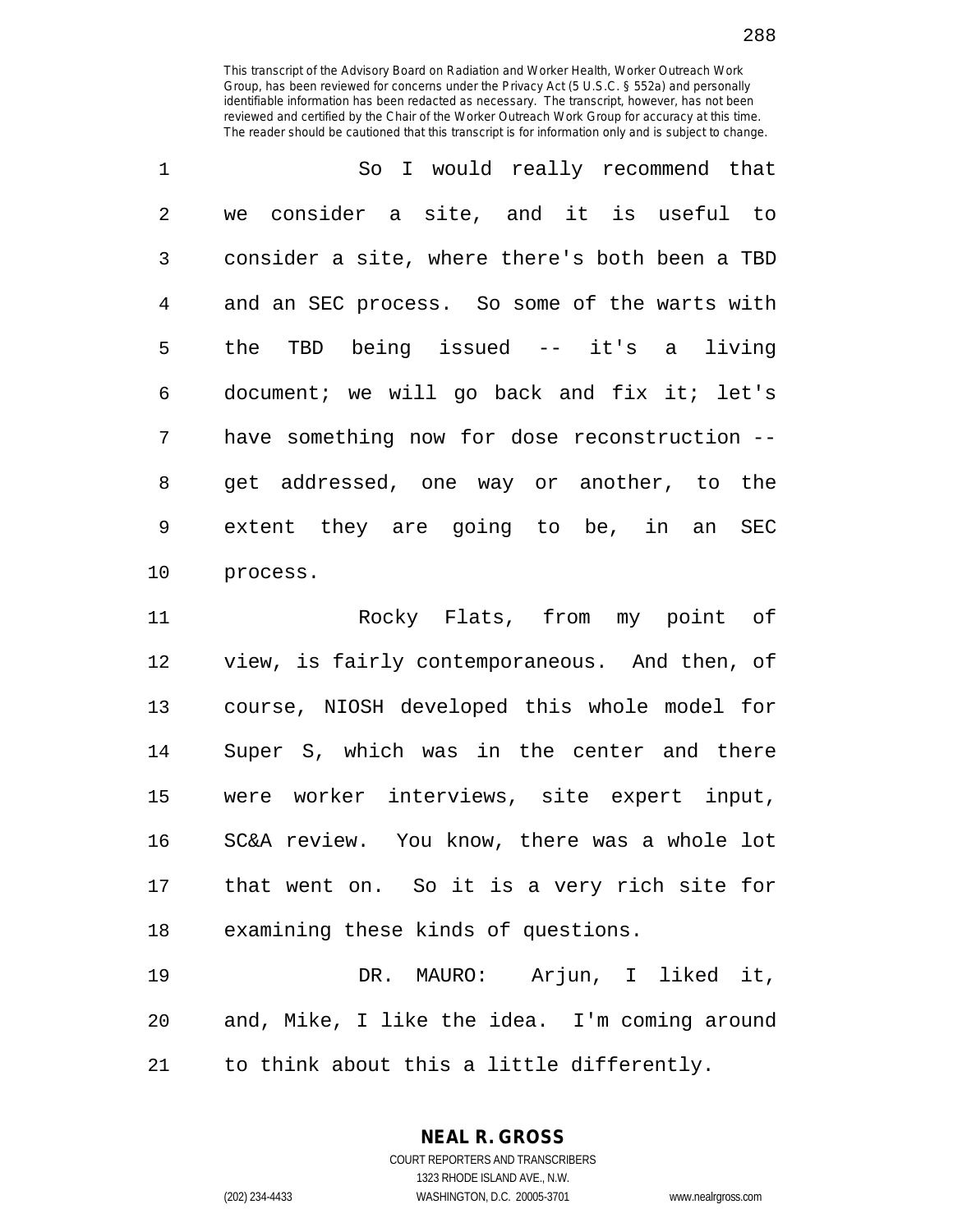| $\mathbf{1}$ | Because what we have here is, if               |
|--------------|------------------------------------------------|
| 2            | we go back to an older site, and Rocky is as   |
| 3            | good an example as any, one of the things that |
| 4            | would be revealing is how it unfolded.<br>In   |
| 5            | other words, it has a long history, and the    |
| 6            | way in which information from the workers and  |
| 7            | other interested parties found its way into    |
| 8            | the process, got into the process, how.        |

9 In other words, it is almost like 10 a historical reconstruction of what transpired 11 on Rocky with respect to and from the 12 perspective of information that was acquired 13 from the workers and experts and other 14 interested parties, and the way in which it 15 came into the record and was taken into 16 consideration in decisions in the end. In 17 other words, it is almost like from an 18 historical perspective.

19 Then, if you went to a current 20 one, now I could tell you that, if you go to a 21 current one, I know of two that I am up to my

> COURT REPORTERS AND TRANSCRIBERS 1323 RHODE ISLAND AVE., N.W. (202) 234-4433 WASHINGTON, D.C. 20005-3701 www.nealrgross.com

**NEAL R. GROSS**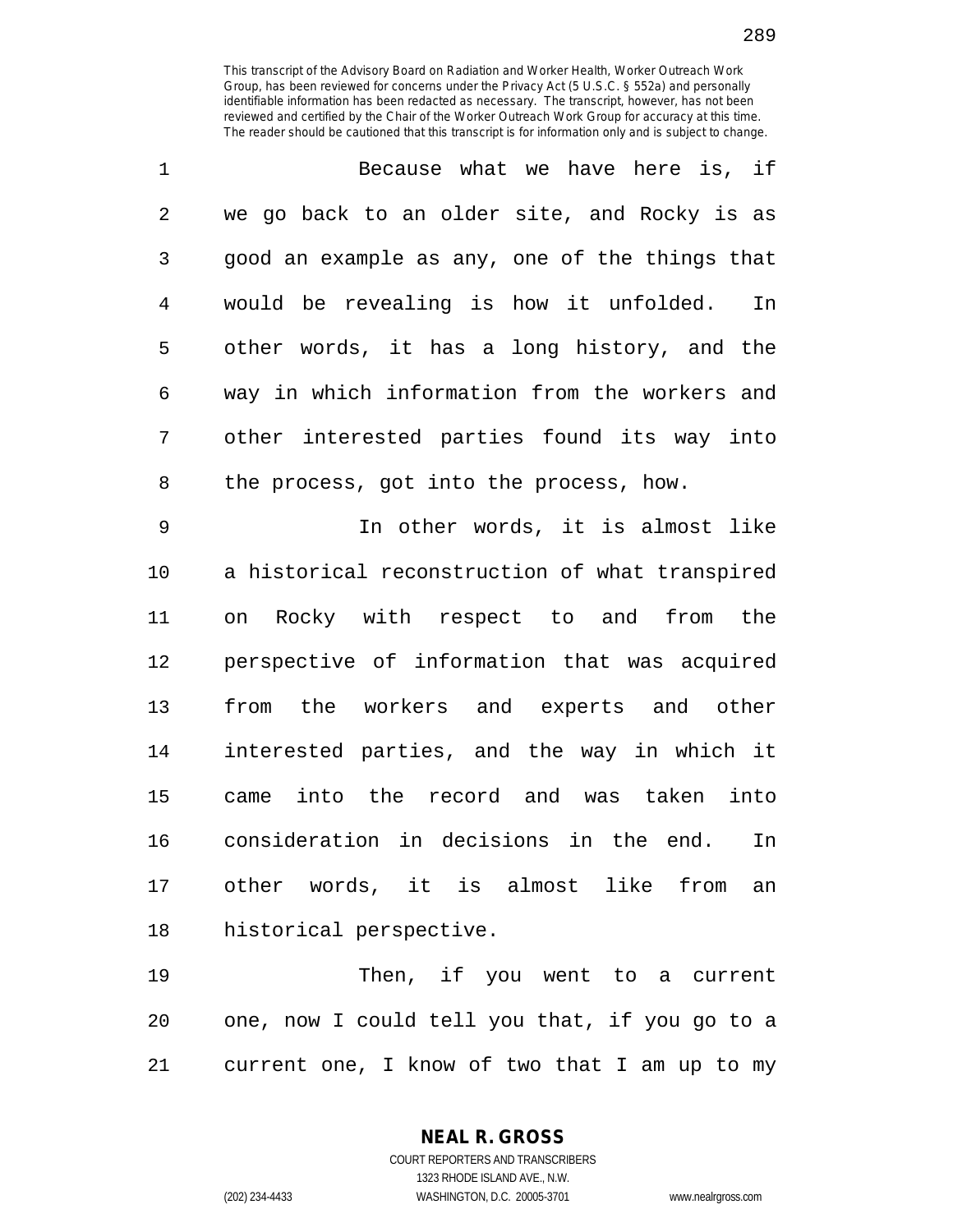1 eyeballs in right now. One is Linde, and the 2 other is General Steel. These are living, 3 breathing, ongoing interactions with 4 knowledgeable people about the site who are 5 continually feeding the process as the process 6 matures. And it is being factored into White 7 Papers that are unfolding in real-time.

8 This is an interesting 9 perspective. Bear with me. We originally 10 came into this thinking of it as a linear 11 process. You know, you follow PROC-12. You 12 go gather data. You've got the data. You 13 load up your tracking system, and then the 14 people who write the Site Profile go look at 15 it and use that data and follow up as 16 necessary, write a Site Profile.

17 It isn't that way. It is much 18 more a brief, living process, for better or 19 worse. I'm not saying that is the way it 20 should be, but I'm saying that is the way it 21 is.

> **NEAL R. GROSS** COURT REPORTERS AND TRANSCRIBERS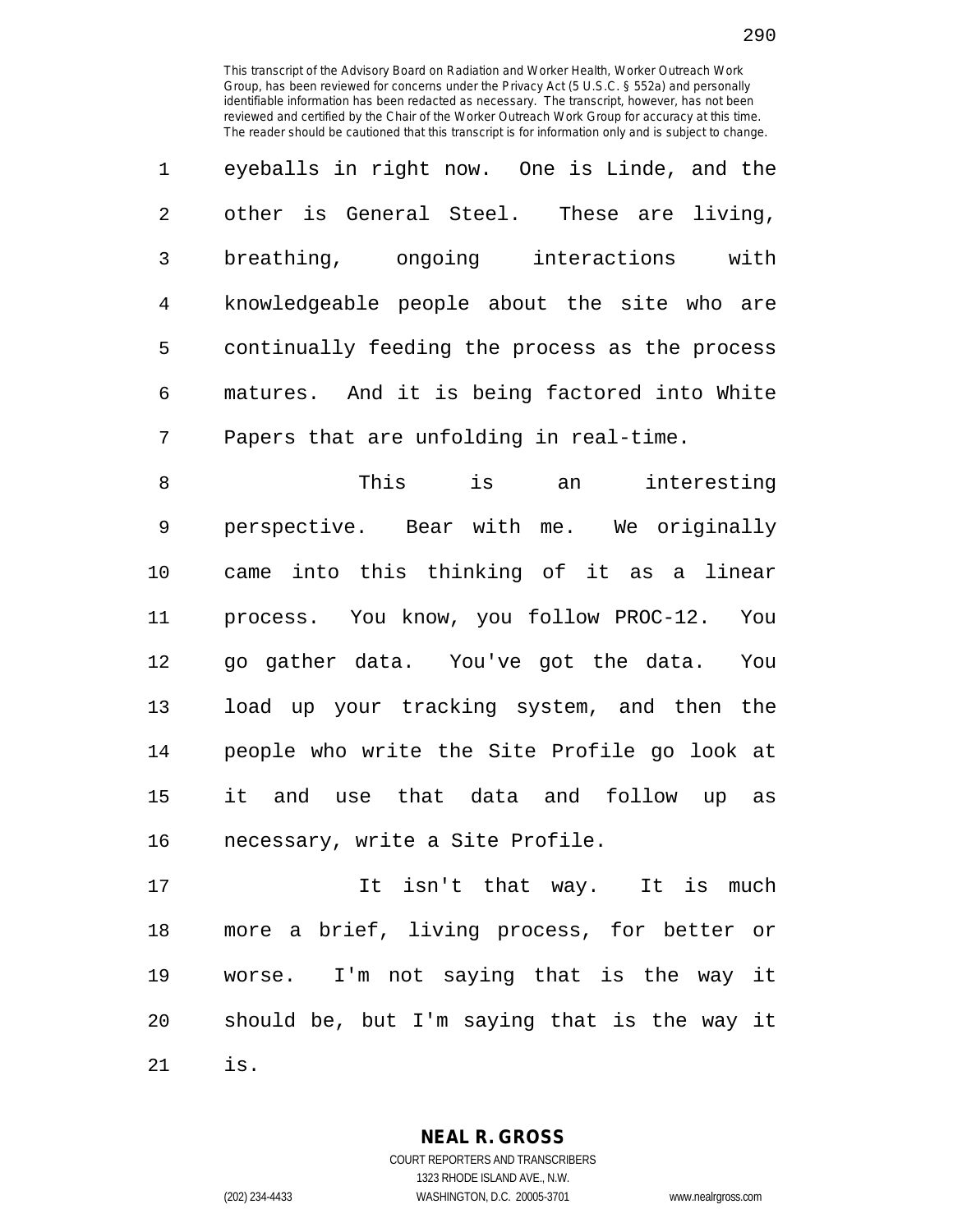| $\mathbf 1$    | The actual interactions may start              |
|----------------|------------------------------------------------|
| $\overline{2}$ | out with some outreach that make it into the   |
| 3              | tracking system. But, then, when the process   |
| $\overline{4}$ | becomes richer in terms of especially when an  |
| 5              | SEC hits, and there are lots of interactions,  |
| 6              | I am starting to think that we are actually in |
| 7              | a process that is non-linear. Unfortunately,   |
| 8              | it is non-linear because of the interaction of |
| 9              | the Board and SC&A in this overall process.    |
| 10             | know, I am almost<br>You                       |
| 11             | contradicting what I said before. Please bear  |
| 12             | with me. I'm thinking out loud right now.      |
| 13             | Is it fair to think about the                  |
| 14             | outreach program as a self-contained entity    |
| 15             | that finds its way into the process in a       |
| 16             | linear manner and then is reflected in a Site  |

16 linear manner and then is reflected in a Site 17 Profile, and, ultimately, perhaps in an 18 Evaluation Report? Is it appropriate to think 19 about it that way?

20 Then, we, as outsiders, the Work 21 Group, and SC&A as your contractor, come in

> **NEAL R. GROSS** COURT REPORTERS AND TRANSCRIBERS 1323 RHODE ISLAND AVE., N.W. (202) 234-4433 WASHINGTON, D.C. 20005-3701 www.nealrgross.com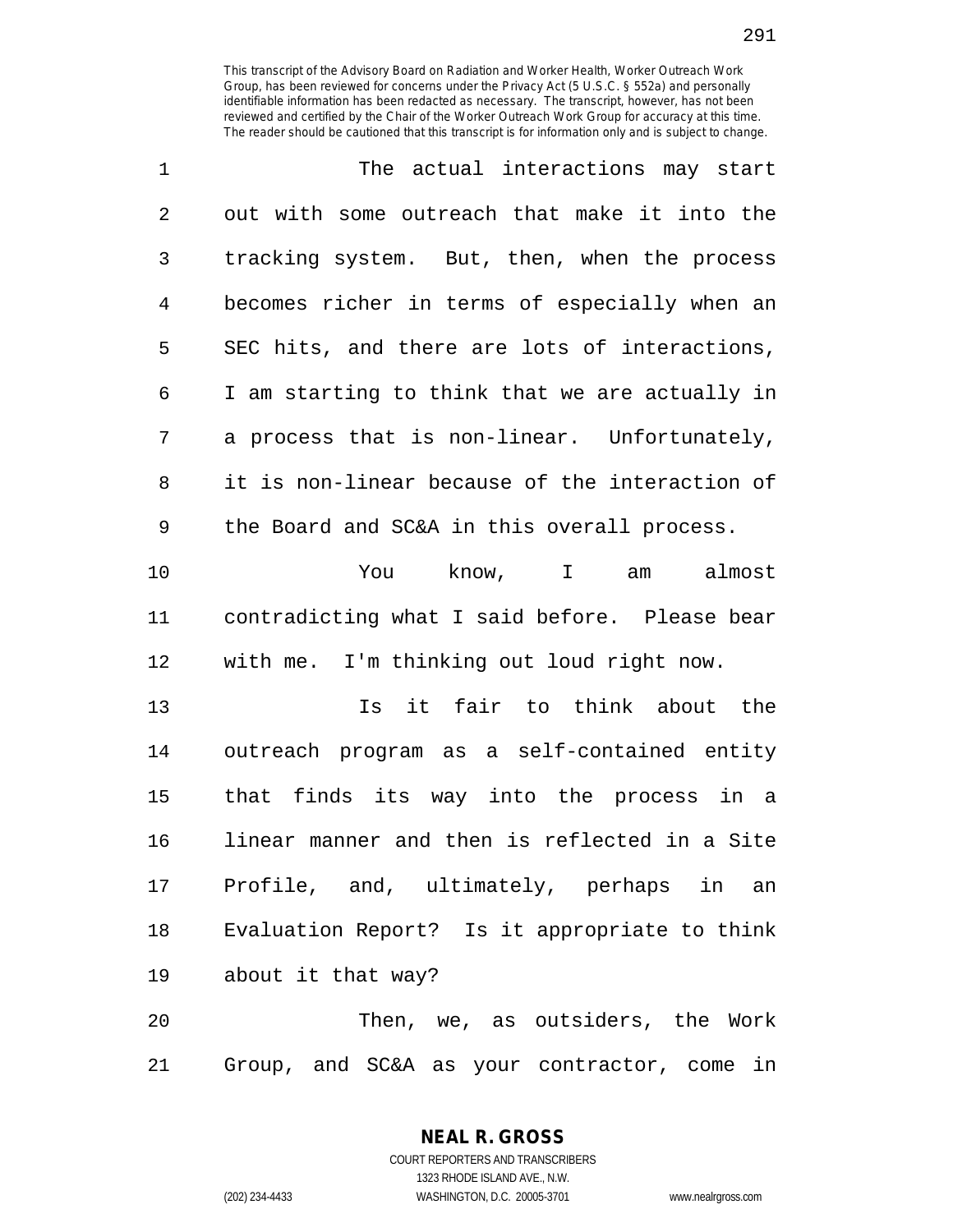1 and take a look at it, and the degree to which 2 the process unfolded the way it is supposed to 3 unfold, according to the procedure. I think 4 that is how I came into thinking about this 5 when this meeting began.

6 And the more we talk about this 7 example, we're trying to find examples of 8 something we could look at, the more I realize 9 that you probably can look at it from an 10 historical perspective. That is how I came to 11 this thinking with regard to Rocky, because 12 that would be very informative, to see how it 13 actually unfolded. So I could see that having 14 value.

15 If we go to a current one, and the 16 only ones I am very familiar with right now 17 are the ones that are very alive and well and 18 interactive and unfolding in real-time, that 19 would be a very difficult one for anyone to 20 sit in judgment of regarding where you could 21 have improvements.

> **NEAL R. GROSS** COURT REPORTERS AND TRANSCRIBERS 1323 RHODE ISLAND AVE., N.W. (202) 234-4433 WASHINGTON, D.C. 20005-3701 www.nealrgross.com

292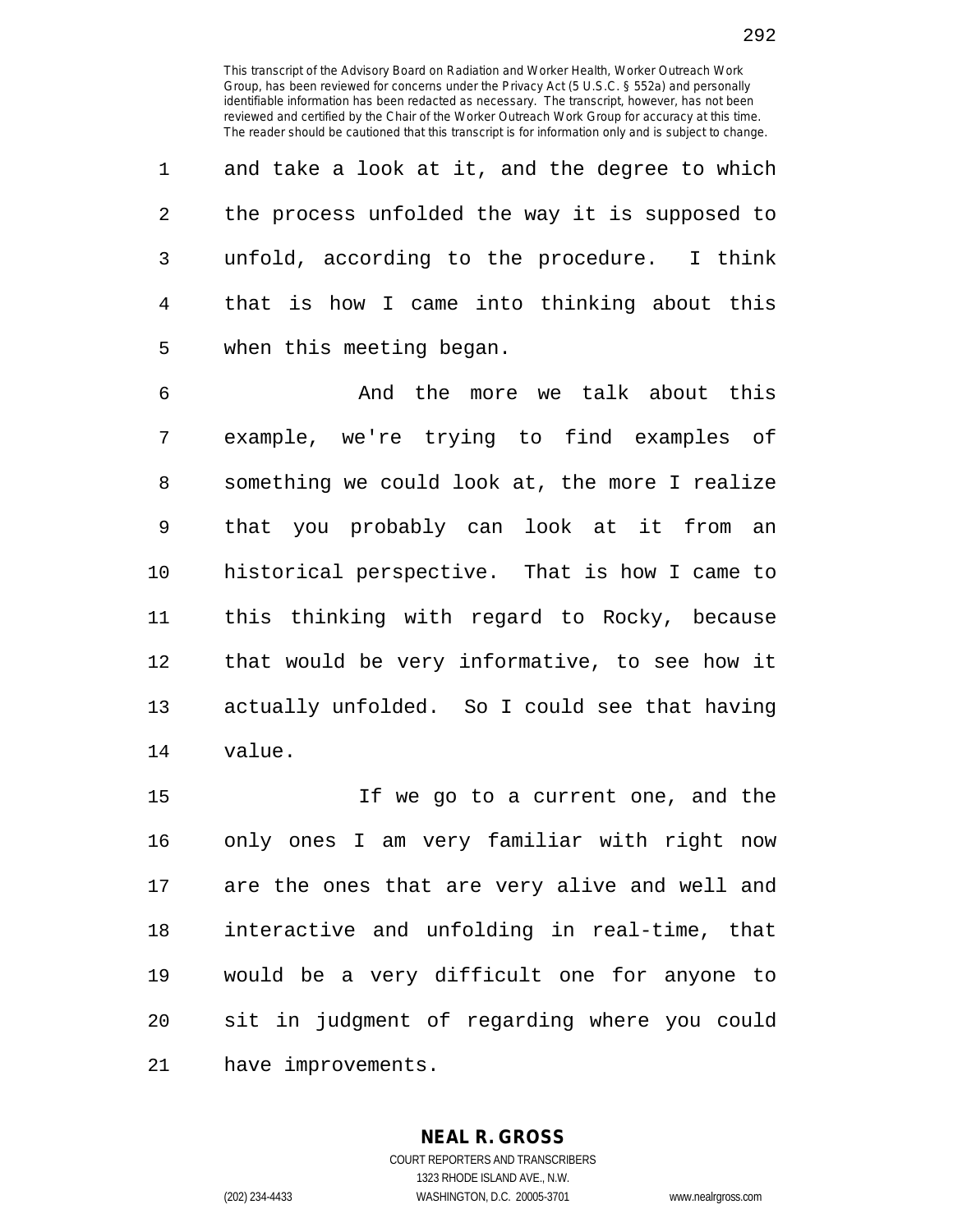| $\mathbf 1$    | am not sure, but this is a<br>$\mathbf{I}$     |
|----------------|------------------------------------------------|
| 2              | thought that struck me as we were having this  |
| 3              | discussion. I hope that it adds a little bit.  |
| $\overline{4}$ | MEMBER MUNN: Well, John, I am                  |
| 5              | sure nobody would daresay that this is a       |
| 6              | linear process, for goodness' sake.            |
| 7              | (Laughter.)                                    |
| 8              | I might suggest another site that              |
| 9              | might fit many of the criteria that have been  |
| 10             | thrown out here today, but hasn't been         |
| 11             | mentioned, and that is Bethlehem Steel. That   |
| 12             | is essentially a closed matter now, but it     |
| 13             | certainly, if you want to talk about outreach, |
| 14             | now there's a rich lode that you might         |
| 15             | consider mining.                               |
| 16             | DR. MAURO: It would be a very                  |
| 17             | good one. It would be a little simpler than    |
| 18             | Rocky, for obvious reasons.                    |
| 19             | But bear in mind that<br>the                   |
| 20             | interaction was very -- the Board and SC&A was |

21 very much involved. And Arjun could speak to

**NEAL R. GROSS** COURT REPORTERS AND TRANSCRIBERS

1323 RHODE ISLAND AVE., N.W.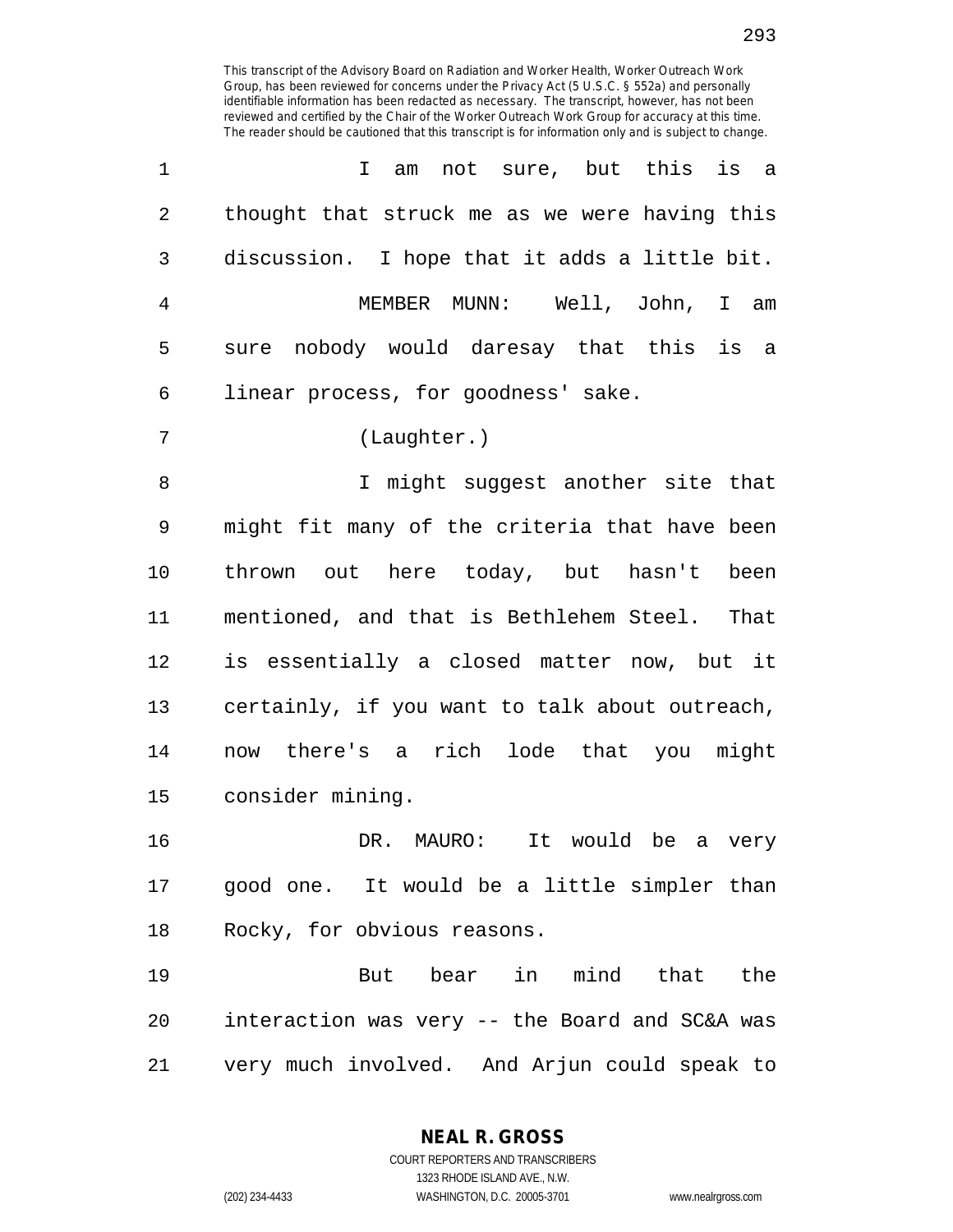1 that better than anyone.

2 MEMBER MUNN: Yes, it certainly 3 was. 4 DR. MAURO: In the way in which it 5 came to life, the interaction with the 6 workers, and NIOSH's interaction, and the 7 joint meetings -- so it unfolded in a way that 8 it is almost impossible to segregate out the 9 Board and its contractor from the process, if 10 that is what your intention is, to try to see 11 what has NIOSH done in terms of its PROC-12 12 and meeting its intent and whether PROC-12 is 13 functioning, is alive and well, independent of 14 the role of the Board and its contractor. 15 MEMBER MUNN: Well, it is so 16 relatively new that it gives us a much clearer 17 picture of what we would think of as current 18 process, as opposed to past historic process. 19 MR. KATZ: Are you saying 20 Bethlehem Steel is new compared to Rocky

21 Flats? Because Rocky Flats is --

## **NEAL R. GROSS**

COURT REPORTERS AND TRANSCRIBERS 1323 RHODE ISLAND AVE., N.W. (202) 234-4433 WASHINGTON, D.C. 20005-3701 www.nealrgross.com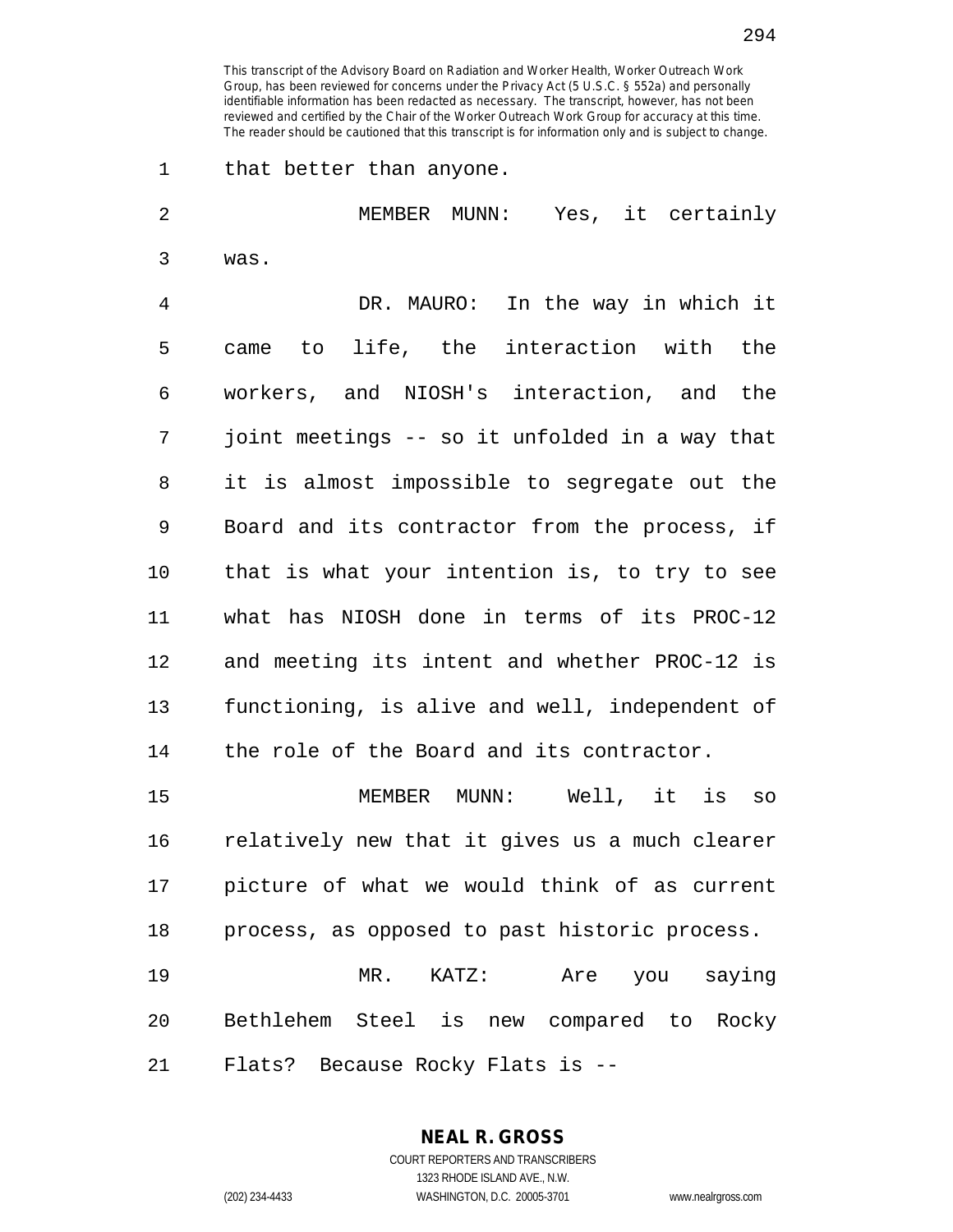| 1              | MEMBER MUNN: The actions that we               |
|----------------|------------------------------------------------|
| $\overline{2}$ | have taken on it, the input.                   |
| 3              | MR. KATZ: Just the Board maybe,                |
| $\overline{4}$ | but all the work, I mean that is the most --   |
| 5              | MEMBER MUNN: What I am talking                 |
| 6              | about is the amount of interaction and the     |
| 7              | amount of worker outreach that was involved in |
| 8              | Bethlehem Steel was extensive.                 |
| 9              | DR. MAKHIJANI: Well, it is                     |
| 10             | actually quite complicated.                    |
| 11             | MEMBER MUNN: It is.                            |
| 12             | DR. MAKHIJANI: Just in terms of                |
| 13             | the history, SC&A first attended a NIOSH-      |
| 14             | sponsored worker outreach meeting, and I was   |
| 15             | the one representing SC&A. It was the very     |
| 16             | first outreach meeting we attended, and it     |
| 17             | wasn't one organized by us. But a set of       |
| 18             | technical observations came out of that for    |
| 19             | SC&A which we used in our review.              |
| 20             | The sort of upshot of that was                 |
| 21             | that Ed Walker, who was leading the Bethlehem  |

**NEAL R. GROSS** COURT REPORTERS AND TRANSCRIBERS

1323 RHODE ISLAND AVE., N.W.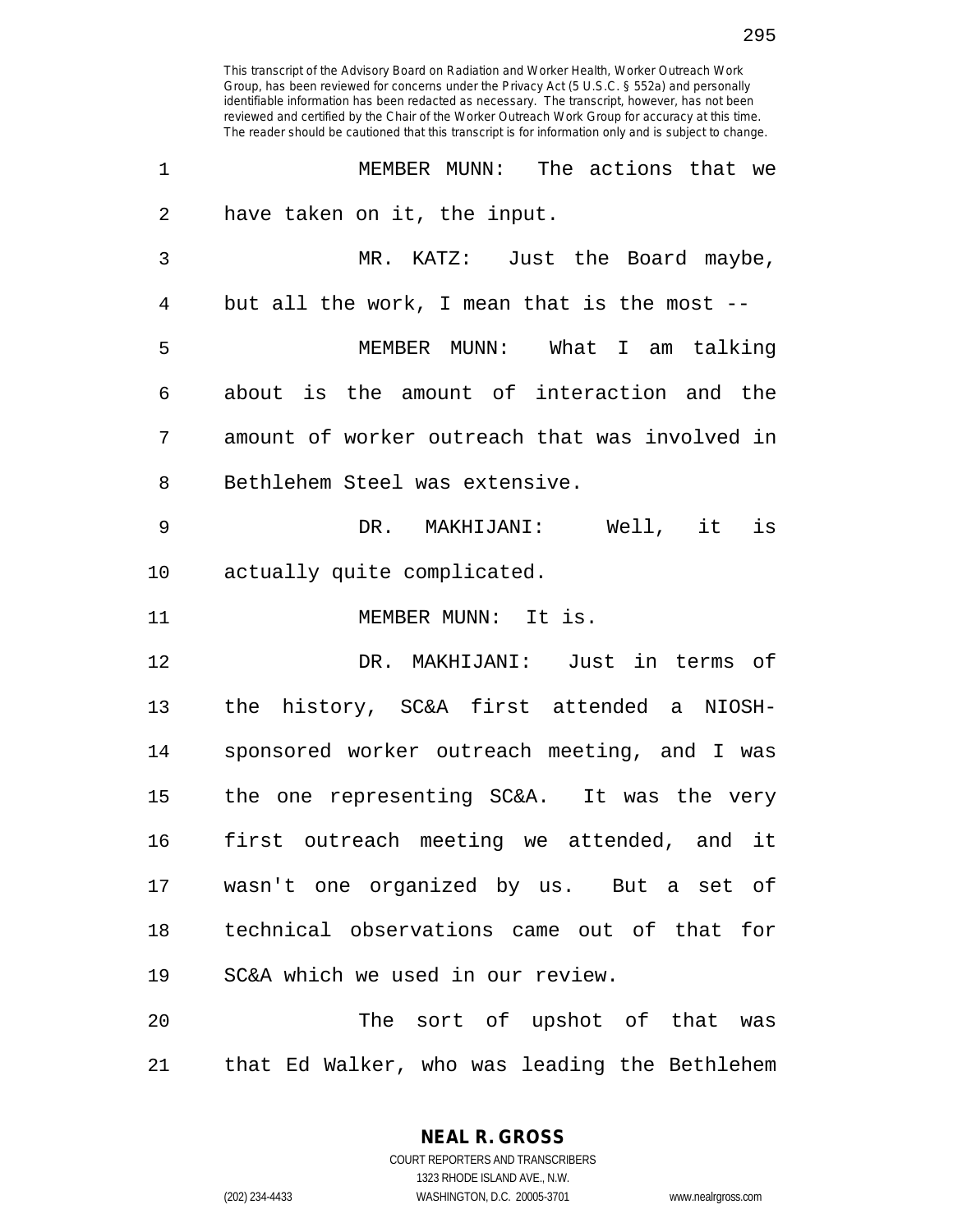296

This transcript of the Advisory Board on Radiation and Worker Health, Worker Outreach Work Group, has been reviewed for concerns under the Privacy Act (5 U.S.C. § 552a) and personally identifiable information has been redacted as necessary. The transcript, however, has not been reviewed and certified by the Chair of the Worker Outreach Work Group for accuracy at this time. The reader should be cautioned that this transcript is for information only and is subject to change.

1 Steel action group, often communicated with us

| 2  | and put us in contact with workers who had     |
|----|------------------------------------------------|
| 3  | more technical information.                    |
| 4  | So I think it would be very                    |
| 5  | difficult to evaluate NIOSH's process -- and   |
| 6  | then, NIOSH was also, of course, involved --   |
| 7  | and untangle it from what we did.              |
| 8  | I think it is worth evaluating, if             |
| 9  | you want to evaluate that process, but very    |
| 10 | unique in that way.                            |
| 11 | MR. KATZ: I think, no matter                   |
| 12 | which of these you choose $-$ -                |
| 13 | DR. MAKHIJANI: It's going to be                |
| 14 | tangled in a different way.                    |
| 15 | MR. KATZ: -- the untangling the                |
| 16 | Board and SC&A, I don't think you will be able |
| 17 | to entirely untangle it. But you still can     |
| 18 | look in a focused way at the questions of how  |
| 19 | well has NIOSH been obtaining input and making |
| 20 | use of it or not making use of it. So you      |
| 21 | still can look at those questions in a focused |
|    |                                                |

**NEAL R. GROSS**

COURT REPORTERS AND TRANSCRIBERS 1323 RHODE ISLAND AVE., N.W. (202) 234-4433 WASHINGTON, D.C. 20005-3701 www.nealrgross.com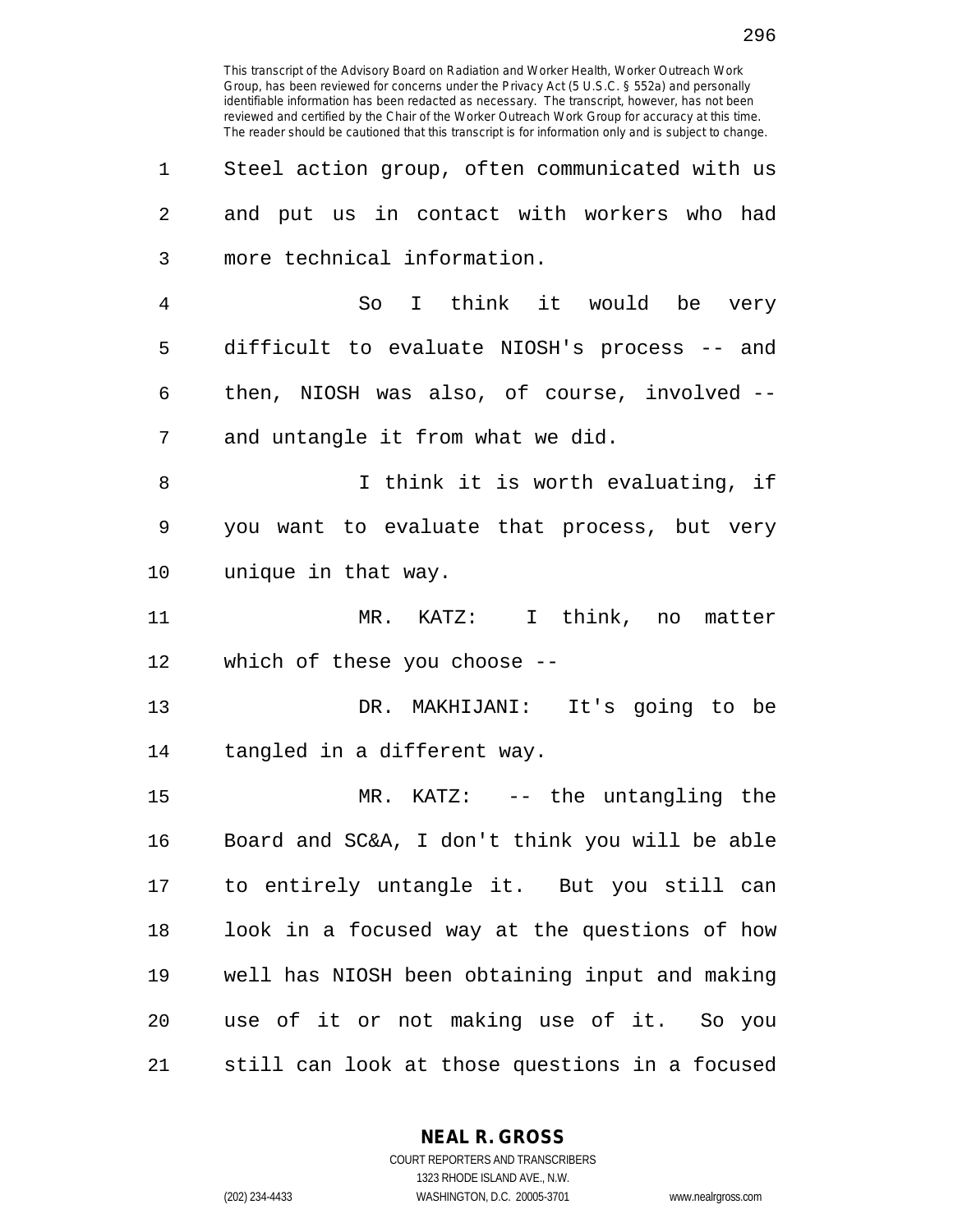1 way.

| 2  | But there is lots of sort of mixed            |
|----|-----------------------------------------------|
| 3  | influence in that process, and none of them   |
| 4  | are linear, as John said. I think that is     |
| 5  | going to be true in every case.               |
| 6  | DR. MAKHIJANI: No, no, I agree                |
| 7  | with you, Ted. Certainly, I wasn't saying     |
| 8  | don't look at Bethlehem Steel.                |
| 9  | And in retrospect, I think you're             |
| 10 | right. It is going to be difficult to         |
| 11 | untangle. Rocky Flats would also be difficult |
| 12 | to untangle.                                  |
| 13 | MR. KATZ: Sure.                               |
| 14 | MEMBER BEACH: And at the risk of              |
| 15 | moving forward --                             |
| 16 | (Laughter.)                                   |
| 17 | -- let's decide on Rocky or take a            |
| 18 | vote. Because I would like to see us start    |
| 19 | with Rocky. I mean, I think we can argue all  |
| 20 | day about it or discuss all day the merits of |
| 21 | all the sites, but Rocky would give us a good |

**NEAL R. GROSS**

COURT REPORTERS AND TRANSCRIBERS 1323 RHODE ISLAND AVE., N.W. (202) 234-4433 WASHINGTON, D.C. 20005-3701 www.nealrgross.com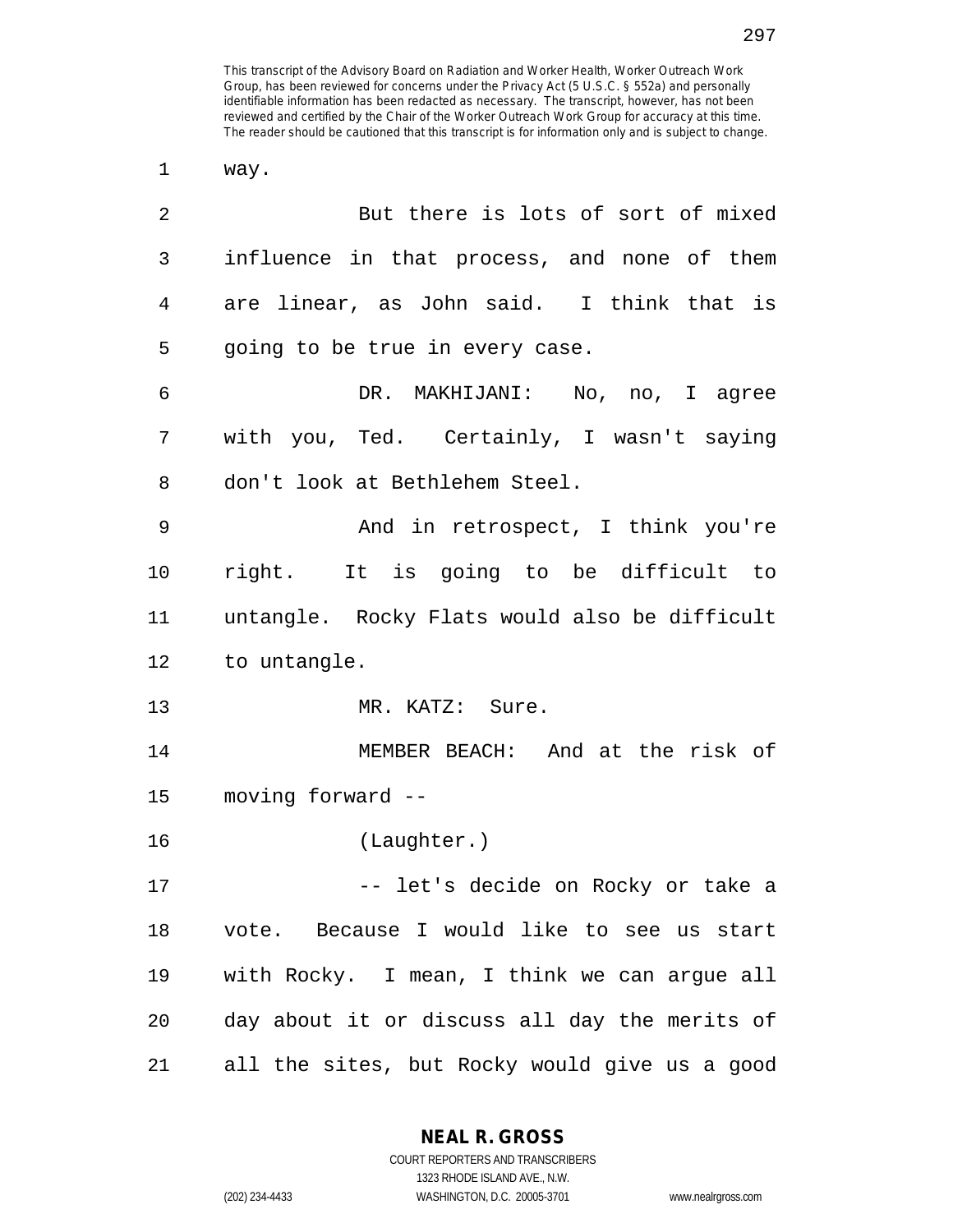| $\mathbf 1$ | place to start, I think.                        |
|-------------|-------------------------------------------------|
| 2           | MR. KATZ: Yes. I mean, from what                |
| 3           | I said before, I think Rocky, given all the     |
| 4           | SEC work that happened after the TBD and        |
| 5           | everything, I think that is a rich example to   |
| 6           | plumb.                                          |
| 7           | CHAIRMAN GIBSON: So are the rest                |
| 8           | of the Work Group Members okay with tasking     |
| 9           | SC&A to start on Rocky?                         |
| 10          | MEMBER MUNN: No, I would oppose                 |
| 11          | that, but it is interesting. I wondered how     |
| 12          | Rocky was going to get back on the table.       |
| 13          | (Laughter.)                                     |
| 14          | MEMBER BEACH: And we're talking                 |
| 15          | the last three bullets here.                    |
| 16          | MEMBER MUNN: Yes, we are talking                |
|             | 17 getting Rocky back on the table. That's what |
| 18          | we're talking about.                            |
| 19          | CHAIRMAN GIBSON: We're talking                  |
| 20          | let's see if there is a problem with the        |
| 21          | system, I believe.                              |

**NEAL R. GROSS** COURT REPORTERS AND TRANSCRIBERS 1323 RHODE ISLAND AVE., N.W. (202) 234-4433 WASHINGTON, D.C. 20005-3701 www.nealrgross.com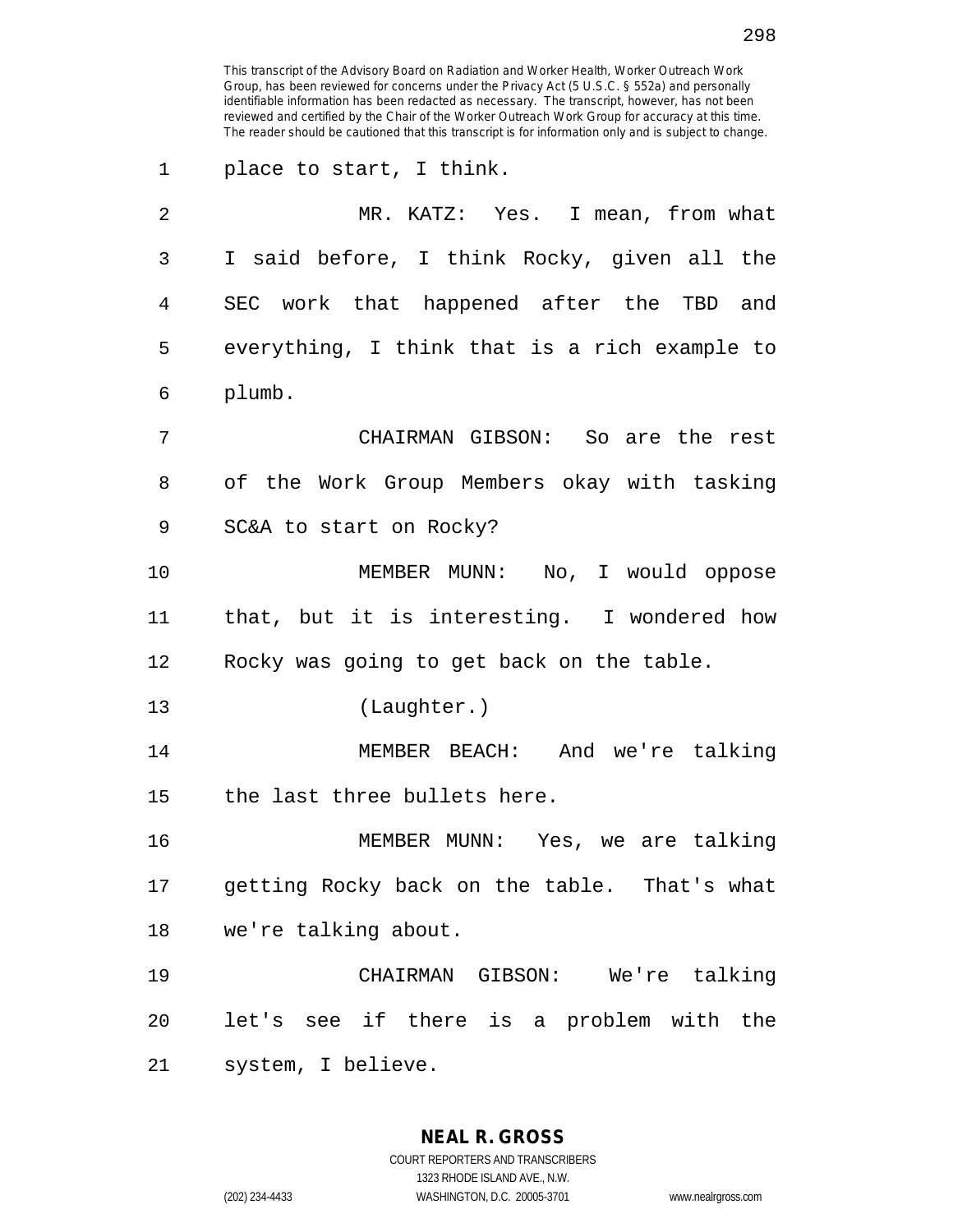| 1  | MEMBER BEACH: Yes, that's what I               |
|----|------------------------------------------------|
| 2  | think.                                         |
| 3  | MR. KATZ: I<br>mean the focus is               |
| 4  | worker outreach, not --                        |
| 5  | MEMBER BEACH: Yes.                             |
| 6  | MEMBER MUNN: Today.                            |
| 7  | MR. KATZ: I think there needs to               |
| 8  | more sort of the methodology clarified<br>be   |
| 9  | beyond these bullets. It seems to me at least  |
| 10 | that there is not a really clear methodology   |
| 11 | laid out yet, and I think it would be useful   |
| 12 | for the work group to have that to see exactly |
| 13 | what the sort of path forward for how to do    |
| 14 | it.                                            |
| 15 | mean, it is going to take you<br>I.            |
| 16 | some thinking on your part to produce that.    |
| 17 | MS.<br>ROBERTSON-DEMERS:<br>So                 |
| 18 | something like more -- we will review<br>the   |
| 19 | docket, you know, kind of a step-by-step?      |
| 20 | MEMBER<br>MUNN:<br>And<br>how<br>many of       |
| 21 | these technical worker documents involving     |

**NEAL R. GROSS** COURT REPORTERS AND TRANSCRIBERS 1323 RHODE ISLAND AVE., N.W.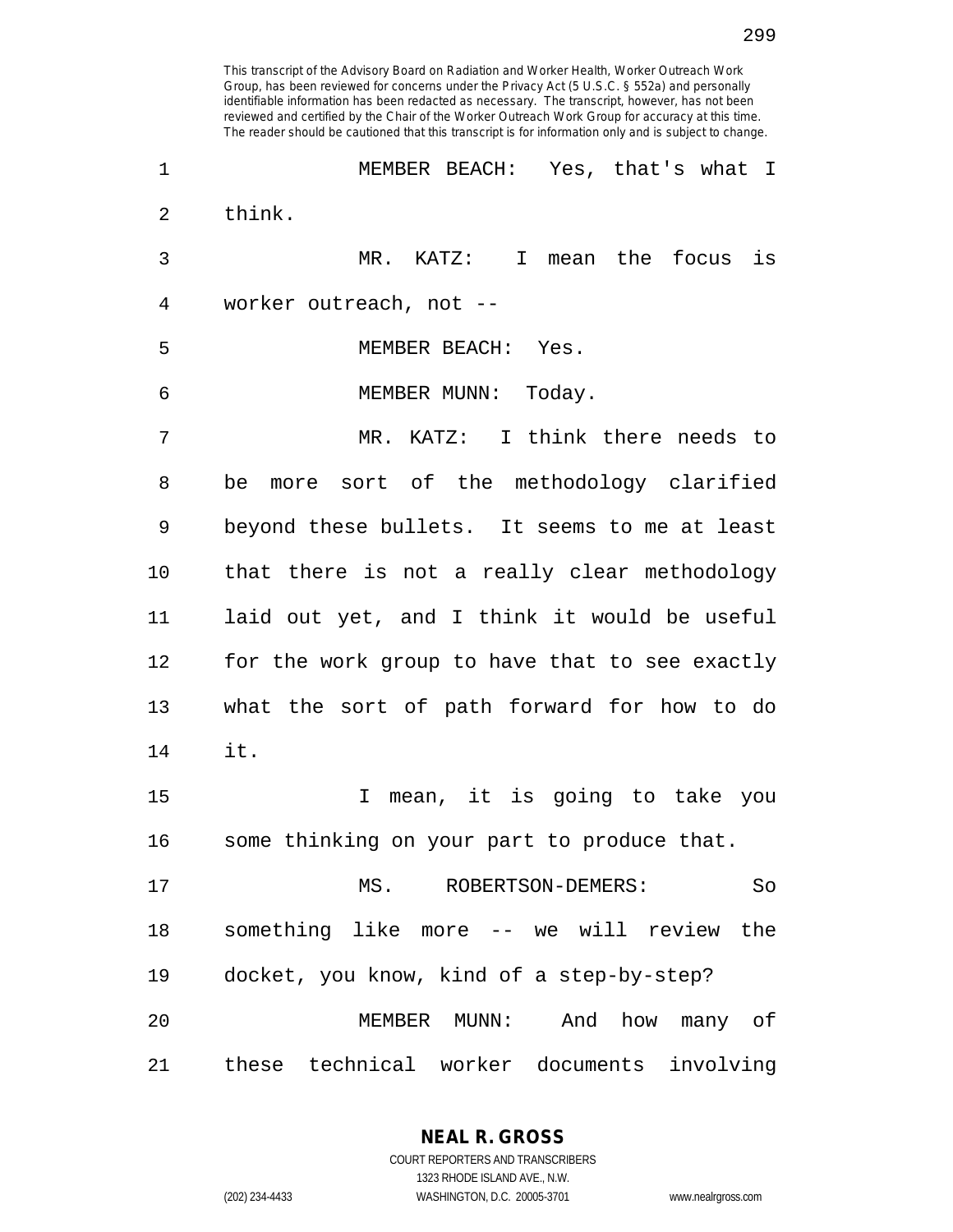| 1              | Rocky are we going to be looking at?           |
|----------------|------------------------------------------------|
| $\overline{2}$ | MS. ROBERTSON-DEMERS: I thought                |
| 3              | we were looking like a step-by-step?           |
| 4              | MR. KATZ: Yes, I don't really                  |
| 5              | mean -- well, the methodology, I mean really,  |
| 6              | yes, you have to consider what sources you are |
| 7              | going to for information, how you are going to |
| 8              | evaluate those sources of information.         |
| 9              | I mean, I can't do it on the spur              |
| 10             | of the moment here, but I could explain an     |
| 11             | evaluation methodology to you with some        |
| 12             | thoughts.                                      |
| 13             | DR. MAKHIJANI: Yes, I see your                 |
| 14             | point, Ted, yes.                               |
| 15             | MEMBER BEACH: Starting with the                |
| 16             | bullets?                                       |
| 17             | MR. KATZ: I mean the bullets are               |
| 18             | not really a methodology. They are just --     |
| 19             | MEMBER BEACH: But I mean start                 |
| 20             | with where you are going to take that, yes.    |
| 21             | DR. MAKHIJANI: Why don't we try                |

**NEAL R. GROSS** COURT REPORTERS AND TRANSCRIBERS 1323 RHODE ISLAND AVE., N.W. (202) 234-4433 WASHINGTON, D.C. 20005-3701 www.nealrgross.com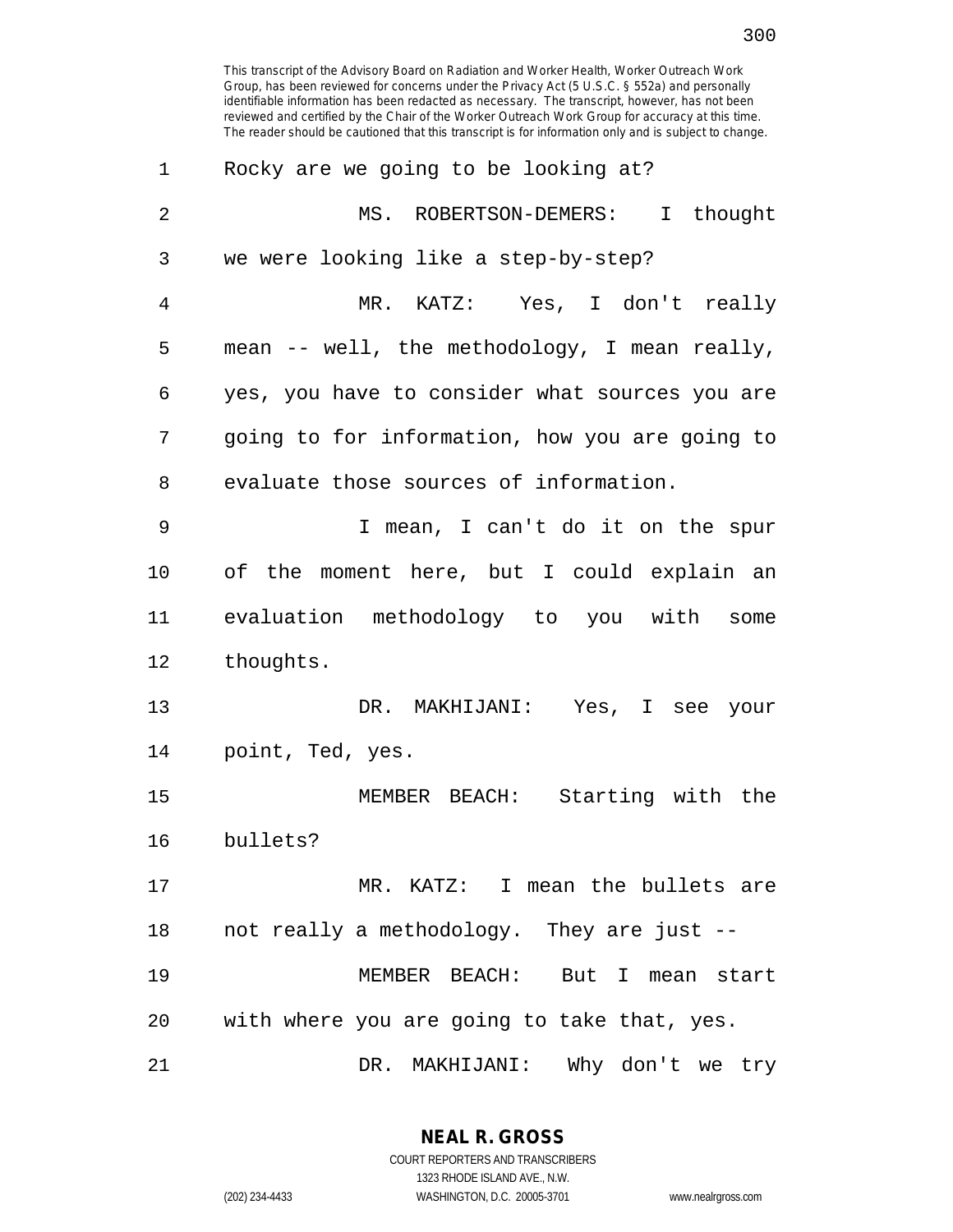1 this on for size? I think, Kathy, what we 2 might consider as a next step to develop is to 3 tell the Working Group and NIOSH, Ted, the 4 way, how we are going to conclude when a 5 certain statement -- so, starting with a TBD, 6 then a lot of the technical conclusions of the 7 TBD are modified along the way. And how we 8 are going to decide which modifications arose 9 from worker inputs, with a simplest example 10 being the worker input that Super S was not 11 considered and a Super S model was developed. 12 So that is sort of Exhibit A, very simple 13 case that we have done.

14 But that is an example of what I 15 think you are looking for, right? How are we 16 going to conclude that worker input was 17 ignored on the one extreme or fully taken into 18 account and incorporated, or it wasn't 19 relevant, and therefore, justifiably, you 20 know --

21 MR. KATZ: Yes. I mean you start

## **NEAL R. GROSS** COURT REPORTERS AND TRANSCRIBERS 1323 RHODE ISLAND AVE., N.W.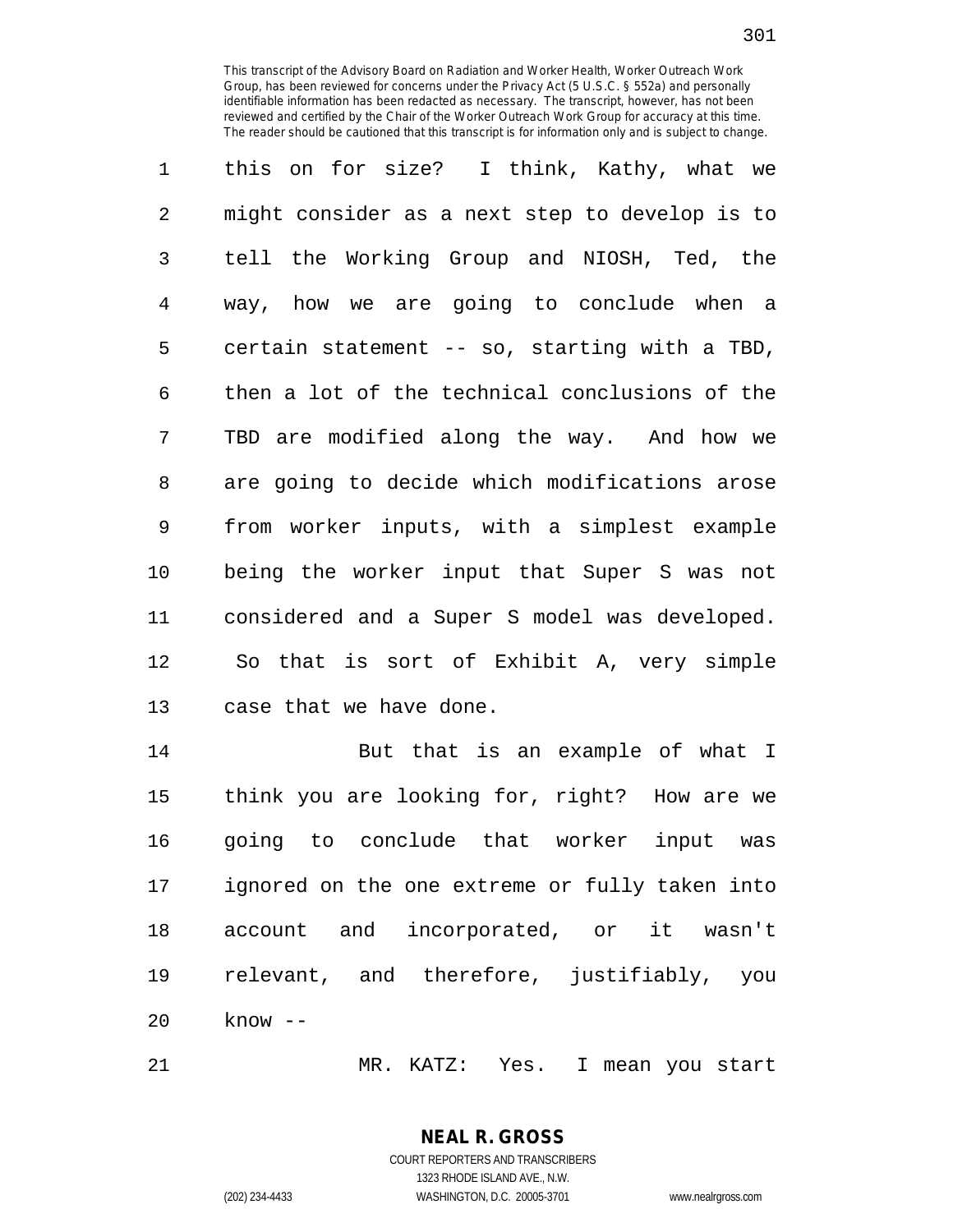| 1              | at the top with your evaluation questions.     |
|----------------|------------------------------------------------|
| $\mathfrak{D}$ | What are your very specific evaluation         |
| 3              | questions for this particular, if we say Rocky |
| 4              | Flats, what are your evaluation questions?     |
| 5              | Then, how are you going to answer those? You   |
| 6              | have to sort of lay out. It is a hierarchy     |
| 7              | for an evaluation plan.                        |

8 MS. ROBERTSON-DEMERS: Well, and 9 we have partially got that answered in our 10 questions under Objective 3.

11 MR. KATZ: Yes, right, that is 12 very broad and generic, exactly. Now you have 13 to just sort of lay out the details of how you 14 are going to go about that. Right.

15 DR. MAKHIJANI: And we should 16 translate that for Rocky and tell you, here is 17 what we are going to look at for Rocky Flats.

18 MR. KATZ: Right. Here's what 19 we're going to look at and how we are going to 20 look at it.

21 But I just think that would be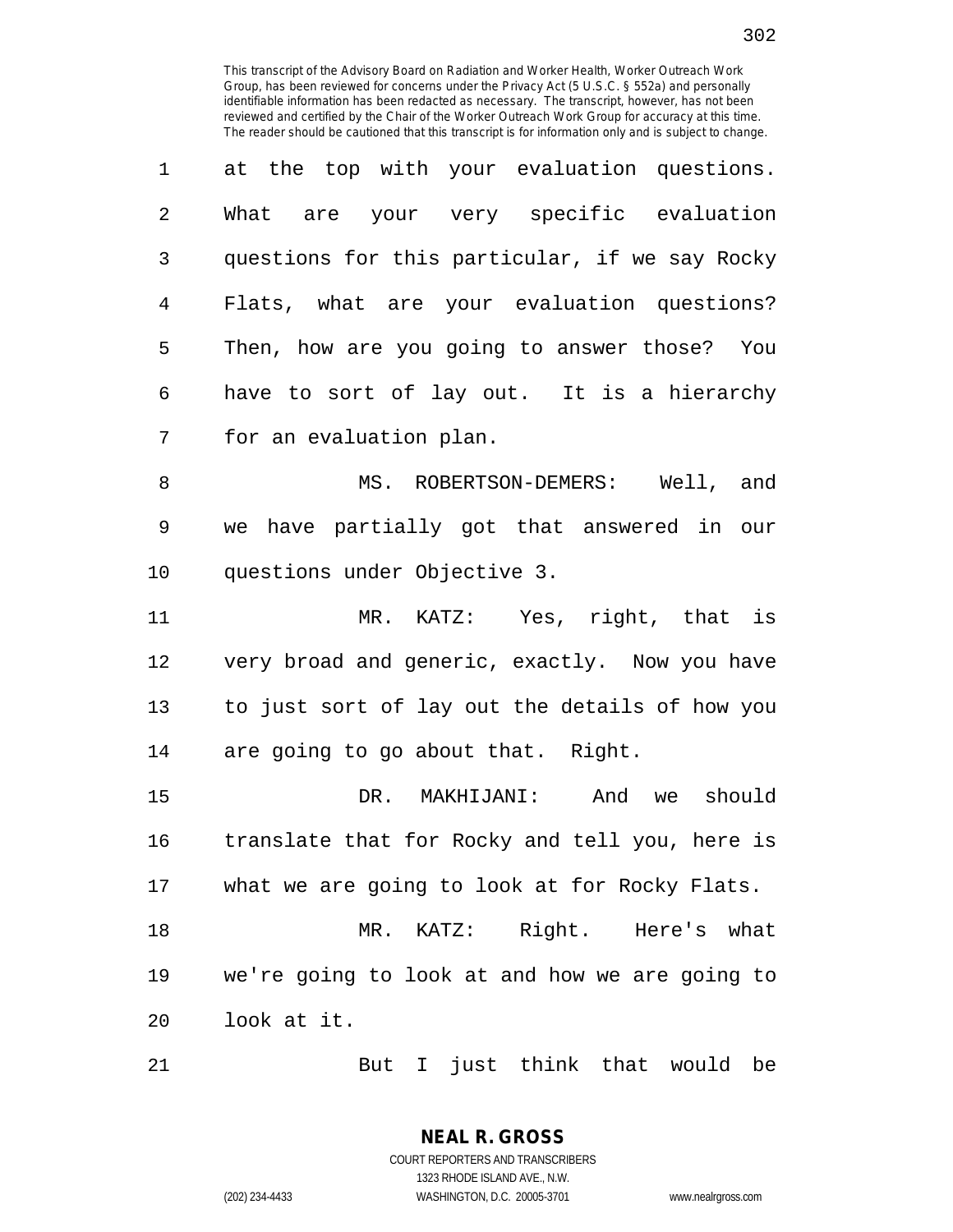This transcript of the Advisory Board on Radiation and Worker Health, Worker Outreach Work Group, has been reviewed for concerns under the Privacy Act (5 U.S.C. § 552a) and personally identifiable information has been redacted as necessary. The transcript, however, has not been reviewed and certified by the Chair of the Worker Outreach Work Group for accuracy at this time. The reader should be cautioned that this transcript is for information only and is subject to change. 1 helpful, so that, then, if the Work Group has 2 thoughts about other ways to go about that 3 evaluation, whatever, they can give you input 4 on that. 5 DR. MAKHIJANI: Yes. 6 MR. KATZ: And you will need to 7 have a game plan anyway before you actually 8 get started. 9 DR. MAKHIJANI: I agree. 10 MS. ROBERTSON-DEMERS: Okay. So, 11 are we going to pretend like we are doing it 12 for Rocky and then come up with a game plan? 13 MR. KATZ: Oh, yes, not pretend. 14 I think you decided that you are going to do 15 it for Rocky. 16 MS. ROBERTSON-DEMERS: Okay. 17 MR. KATZ: So that sounds good. 18 DR. MAKHIJANI: I agree. 19 MEMBER BEACH: Well, whatever is 20 formulated needs to be able to be consistent. 21 So, if this is the first one, the next one we

> **NEAL R. GROSS** COURT REPORTERS AND TRANSCRIBERS

1323 RHODE ISLAND AVE., N.W. (202) 234-4433 WASHINGTON, D.C. 20005-3701 www.nealrgross.com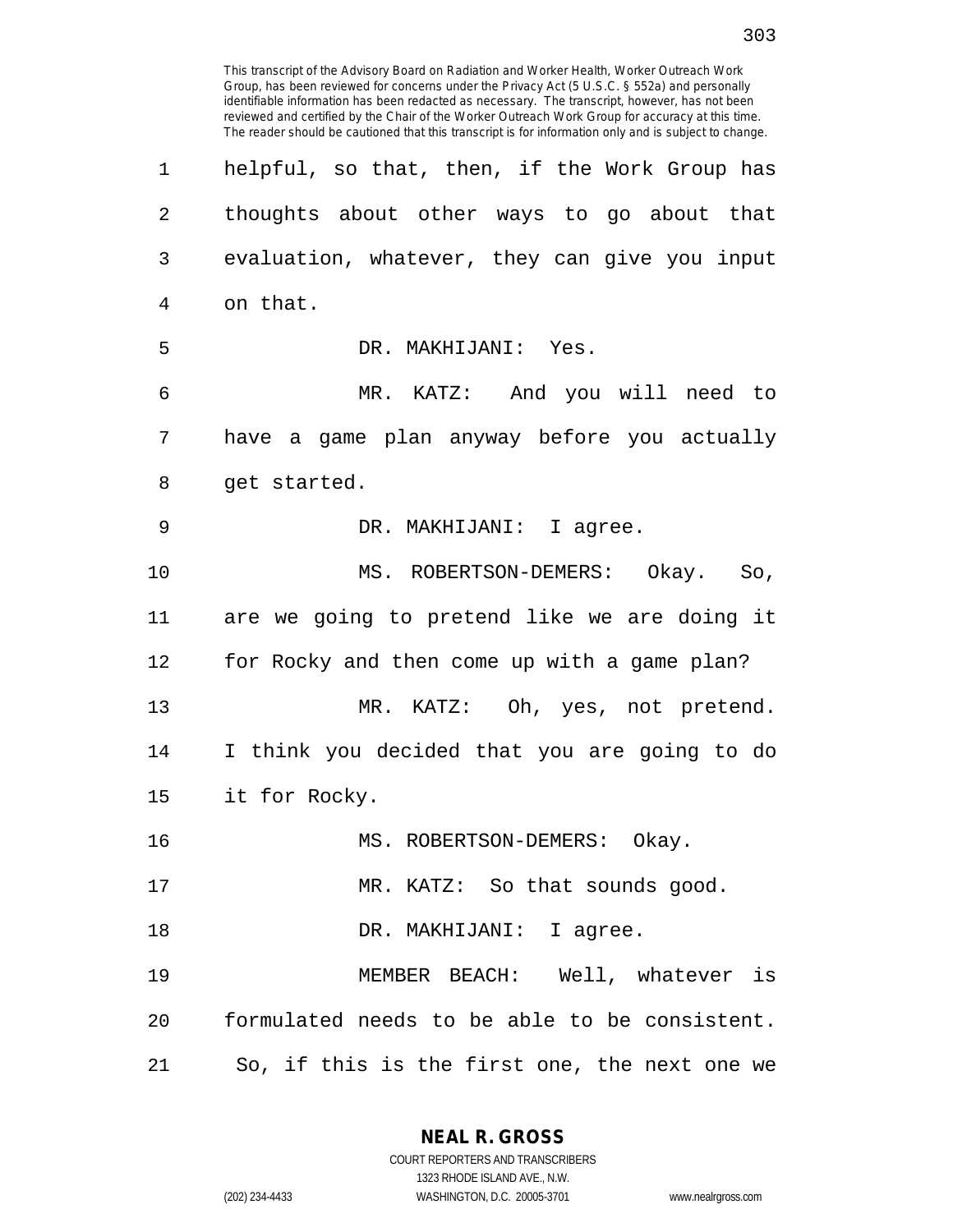This transcript of the Advisory Board on Radiation and Worker Health, Worker Outreach Work Group, has been reviewed for concerns under the Privacy Act (5 U.S.C. § 552a) and personally identifiable information has been redacted as necessary. The transcript, however, has not been reviewed and certified by the Chair of the Worker Outreach Work Group for accuracy at this time. The reader should be cautioned that this transcript is for information only and is subject to change. 1 do, it needs to be consistent, so that the 2 worker can -- 3 MR. KATZ: Well, you may learn 4 lessons in this first one, too -- 5 MEMBER BEACH: Sure, sure. 6 MR. KATZ: -- and, then, make 7 improvements. But the planning part of any 8 evaluation study is really important for 9 getting good answers. 10 DR. MAKHIJANI: And this is a 11 really new activity. 12 MR. KATZ: Right, it is totally 13 new, right. You haven't done this kind of an 14 evaluation before. So you are really sort of 15 cutting a new path here. 16 CHAIRMAN GIBSON: Okay. So, it 17 looks like now they have been trying to make 18 sure we got everything covered, what we have 19 done today, what actions we have got going 20 forward, and trying to get a timeframe on 21 that, and see if can we just schedule another

> **NEAL R. GROSS** COURT REPORTERS AND TRANSCRIBERS

> > 1323 RHODE ISLAND AVE., N.W.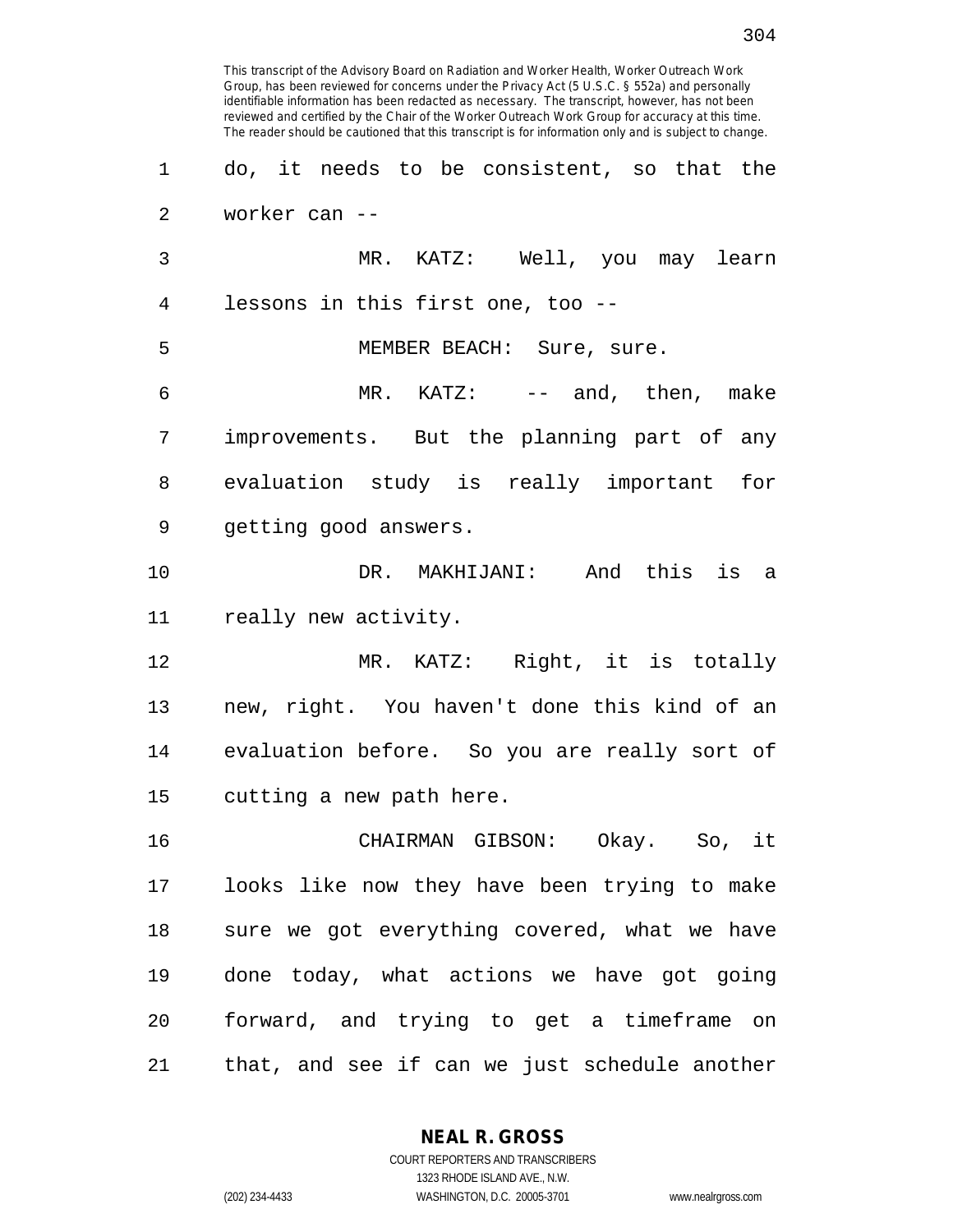| 1  | meeting or if it is too early to do that.      |
|----|------------------------------------------------|
| 2  | DCAS is going to look at<br>some               |
| 3  | issues in the matrix and make some modified    |
| 4  | statements or portions of procedures and get   |
| 5  | back with us.                                  |
| 6  | And SC&A is going to put together              |
| 7  | a draft plan for reviewing the Rocky Flats     |
| 8  | plant and get that back to us.                 |
| 9  | Is there anything else that I have             |
| 10 | forgotten?                                     |
| 11 | (No response.)                                 |
| 12 | So, do we have any idea from DCAS              |
| 13 | or from SC&A how long it is going to take you  |
| 14 | to have some of these actions filled and ready |
| 15 | for us to get back together?                   |
| 16 | DR. MAKHIJANI: Kathy, by the time              |
| 17 | of the Board meeting, just after the Board     |
| 18 | meeting?                                       |
| 19 | MS. ROBERTSON-DEMERS: Yes, we                  |
| 20 | probably could --                              |
| 21 | DR. MAKHIJANI: I've got my hands               |

1323 RHODE ISLAND AVE., N.W.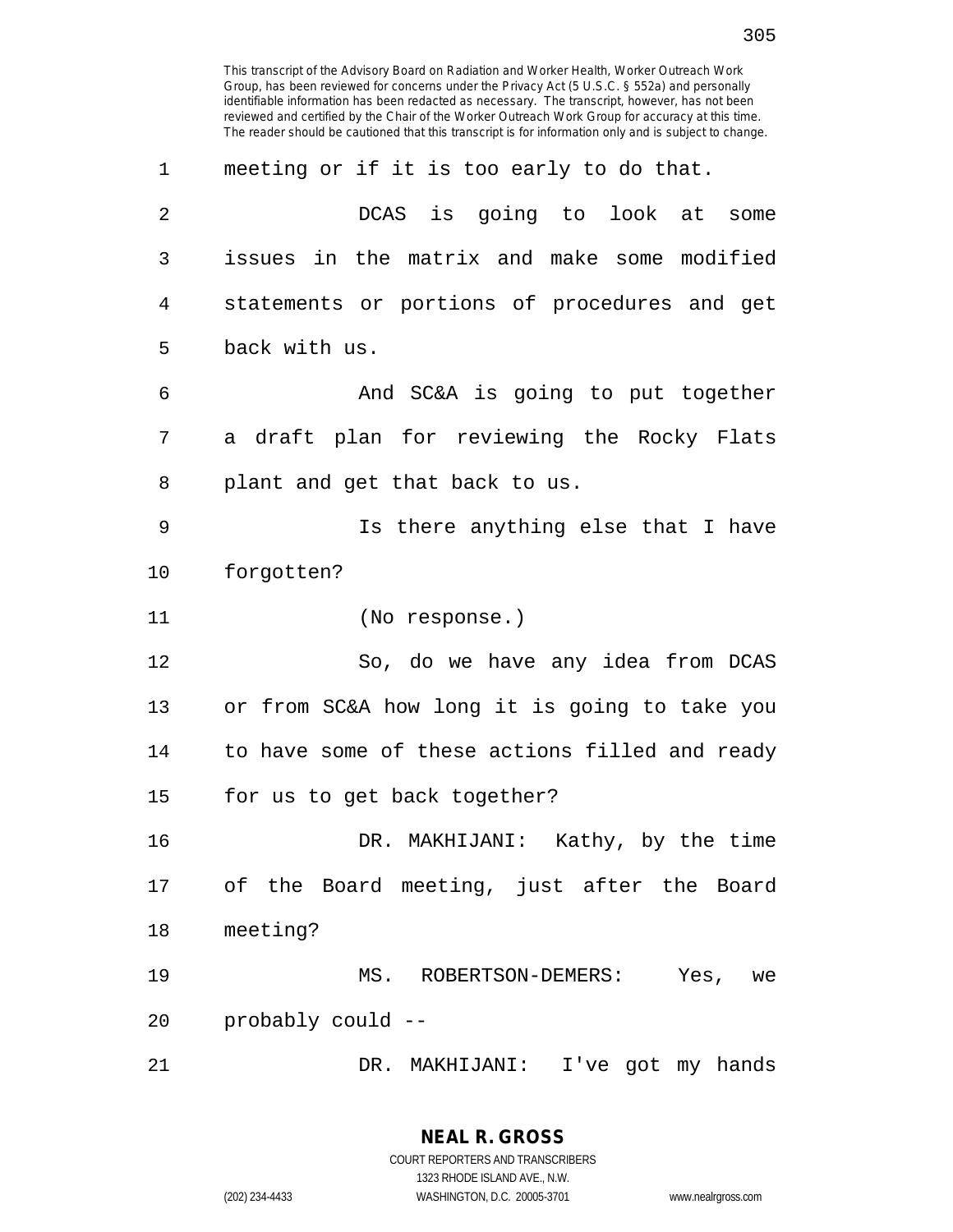This transcript of the Advisory Board on Radiation and Worker Health, Worker Outreach Work Group, has been reviewed for concerns under the Privacy Act (5 U.S.C. § 552a) and personally identifiable information has been redacted as necessary. The transcript, however, has not been reviewed and certified by the Chair of the Worker Outreach Work Group for accuracy at this time. The reader should be cautioned that this transcript is for information only and is subject to change. 1 full with Savannah River. I would like to 2 kind of work along with you on this. 3 MS. ROBERTSON-DEMERS: So we could 4 probably pull it together. We also need to 5 update the matrix, and there was one other 6 action item we had. 7 DR. MAKHIJANI: Okay. 8 CHAIRMAN GIBSON: And, J.J., do 9 you have any idea how long it may take you to 10 make some of these changes? 11 DR. MAKHIJANI: I wasn't 12 suggesting meeting before the Board meeting. 13 MR. KATZ: It's not going to 14 happen. 15 DR. MAKHIJANI: I was suggesting 16 that Kathy and I kind of produce an internal 17 draft by the time of the Board meeting, so we 18 can talk at that time. 19 MR. CALHOUN: We don't need to get 20 this done for the next Board meeting. Before 21 the next Work Group meeting.

> **NEAL R. GROSS** COURT REPORTERS AND TRANSCRIBERS 1323 RHODE ISLAND AVE., N.W.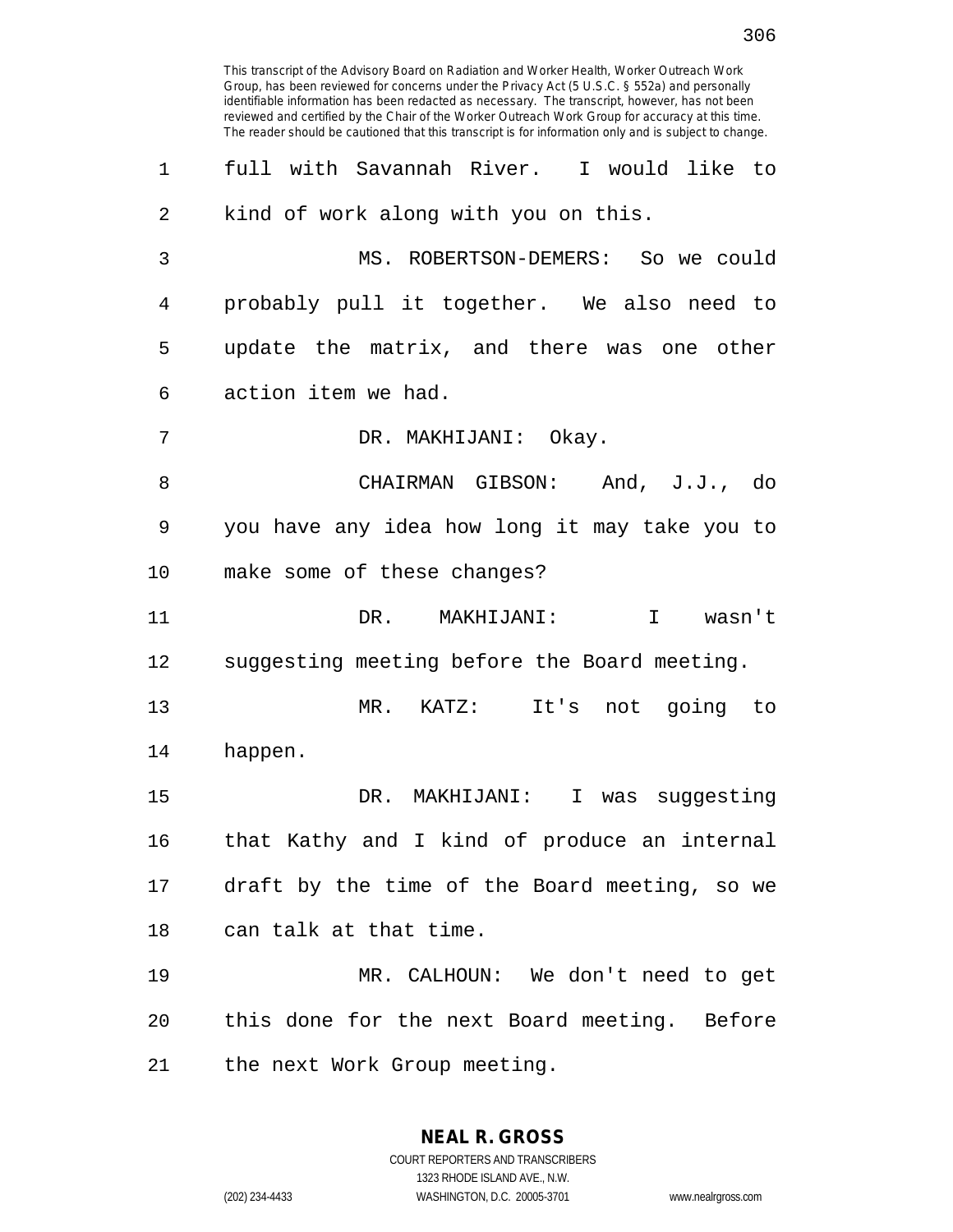Group, has been reviewed for concerns under the Privacy Act (5 U.S.C. § 552a) and personally identifiable information has been redacted as necessary. The transcript, however, has not been reviewed and certified by the Chair of the Worker Outreach Work Group for accuracy at this time. The reader should be cautioned that this transcript is for information only and is subject to change. 1 MR. KATZ: Well, yes, that's what 2 Mike is looking for a target date for the next 3 work group meeting. 4 MR. CALHOUN: When do you want to 5 have the next work group meeting? 6 CHAIRMAN GIBSON: We are leaving 7 it up to you guys. What about -- 8 MR. KATZ: In December? It will 9 be in December, right? 10 CHAIRMAN GIBSON: Yes. 11 MR. KATZ: Is the December 12 timeframe practical for you to be able to 13 follow up on some of these items? 14 MR. CALHOUN: I think so. We 15 think so. 16 MR. KATZ: You don't have to put 17 them all to bed, but like, for example, 18 looking at the feasibility question for 19 tracking, and so on. 20 MR. JOHNSON: Challenging, but 21 doable.

This transcript of the Advisory Board on Radiation and Worker Health, Worker Outreach Work

**NEAL R. GROSS** COURT REPORTERS AND TRANSCRIBERS 1323 RHODE ISLAND AVE., N.W. (202) 234-4433 WASHINGTON, D.C. 20005-3701 www.nealrgross.com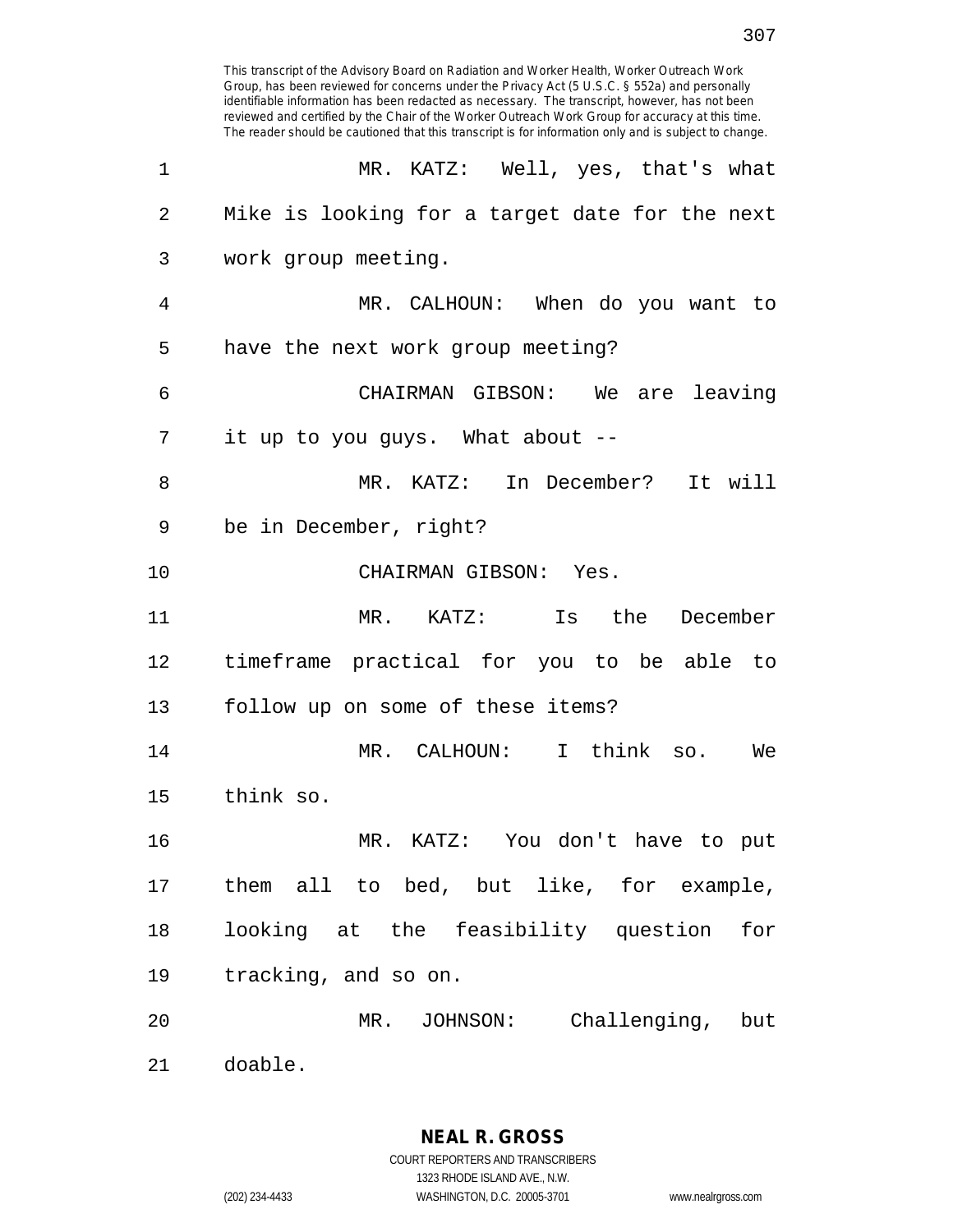identifiable information has been redacted as necessary. The transcript, however, has not been reviewed and certified by the Chair of the Worker Outreach Work Group for accuracy at this time. The reader should be cautioned that this transcript is for information only and is subject to change. 1 MEMBER MUNN: December 2nd? 2 MR. KATZ: I would say, why don't 3 we push it a little later in December? 4 Because people are going to be very busy 5 preparing for the Board meeting. 6 MR. CALHOUN: And Thanksgiving. 7 MR. KATZ: Thanksgiving is there, 8 too. 9 MEMBER BEACH: So, are we thinking 10 after the holidays, like the last week of 11 December? 12 MR. KATZ: I was thinking before 13 Christmas, but not the first week in December 14 maybe, if that's possible. 15 Let's see, we already have, let me 16 tell you when we have something already 17 scheduled because that might help some folks, 18 too. 19 We have, let's see, okay, 20 actually, what we have scheduled is the first 21 week of December. So, how are people's

This transcript of the Advisory Board on Radiation and Worker Health, Worker Outreach Work Group, has been reviewed for concerns under the Privacy Act (5 U.S.C. § 552a) and personally

> **NEAL R. GROSS** COURT REPORTERS AND TRANSCRIBERS

> > 1323 RHODE ISLAND AVE., N.W.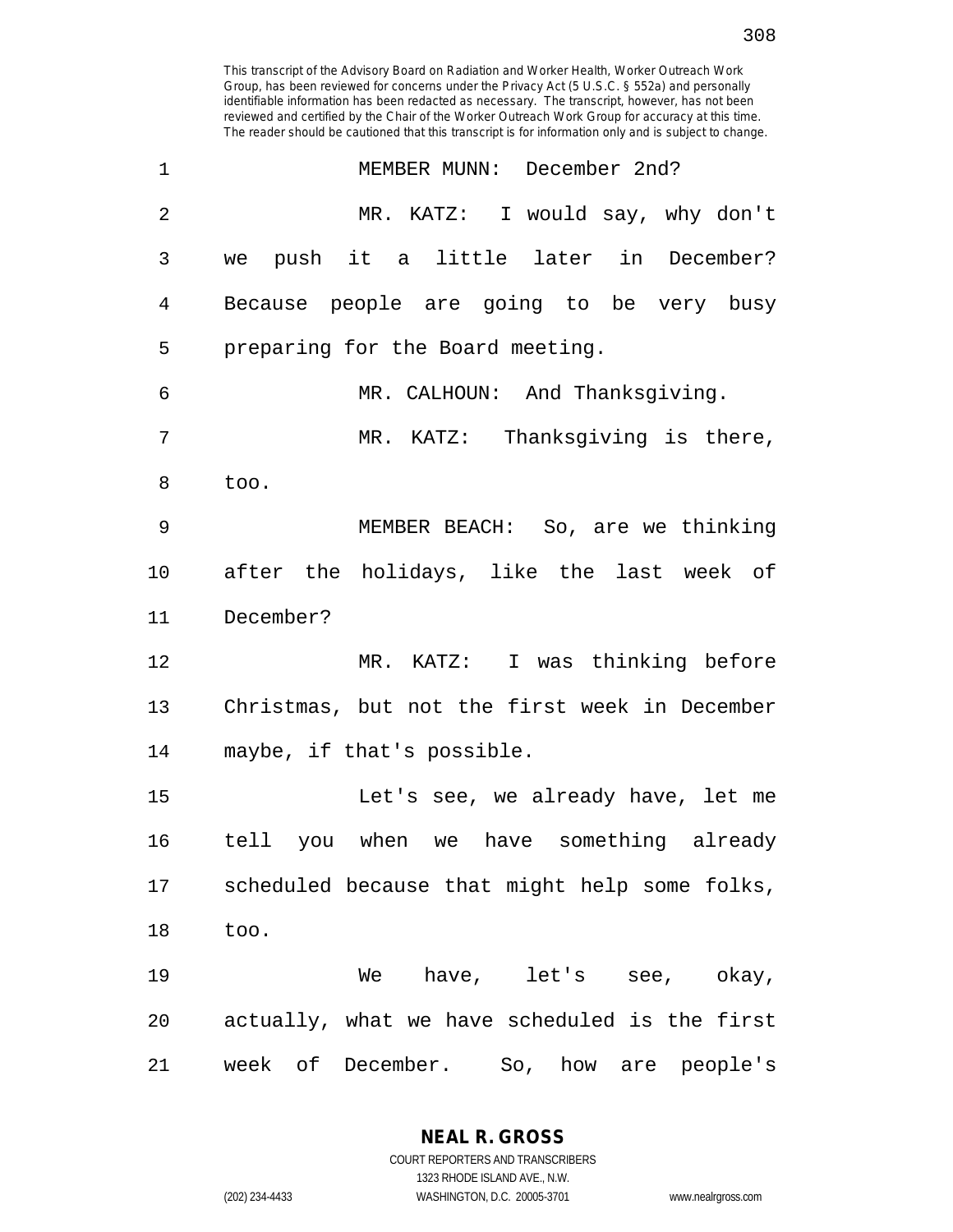identifiable information has been redacted as necessary. The transcript, however, has not been reviewed and certified by the Chair of the Worker Outreach Work Group for accuracy at this time. The reader should be cautioned that this transcript is for information only and is subject to change. 1 calendars for the week of the 13th through the 2 17th? 3 MEMBER BEACH: Mine is good at the 4 last part of the week. 5 DR. MAKHIJANI: I'm not available 6 on the 17th. I know that. I have to look at 7 my calendar. 8 MEMBER BEACH: The 16th? 9 MR. KATZ: The 16th? How is the 10 16th for people's calendars? That is a 11 Thursday. That is the week before Christmas 12 week. How's that? Wanda, okay, and Phil? 13 MEMBER SCHOFIELD: No, I don't 14 think I have got anything scheduled that week. 15 MR. KATZ: Mike? 16 Kathy, is that good for you? 17 MS. ROBERTSON-DEMERS: That's 18 fine, as far as I know. 19 MR. KATZ: You're happy with it? 20 Is that good?

This transcript of the Advisory Board on Radiation and Worker Health, Worker Outreach Work Group, has been reviewed for concerns under the Privacy Act (5 U.S.C. § 552a) and personally

21 MEMBER BEACH: Yes, that's good.

1323 RHODE ISLAND AVE., N.W.

309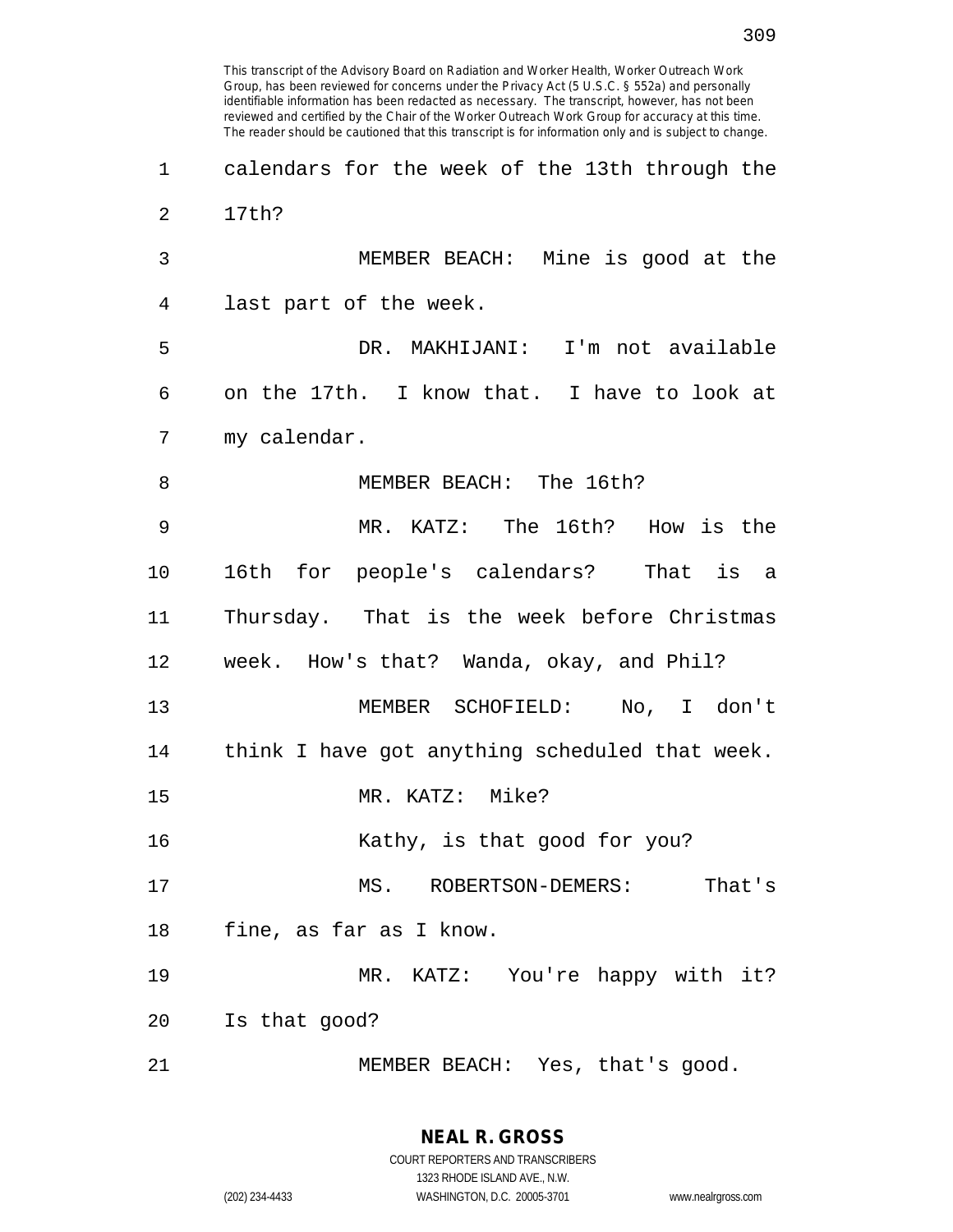| 1              | MR. KATZ: Okay. So, why don't we               |
|----------------|------------------------------------------------|
| $\overline{2}$ | do that, December 16th? That gives everybody   |
| 3              | something to shoot at.                         |
| 4              | MEMBER BEACH: Mike, are you going              |
| 5              | to gather up the action items and send them    |
| 6              | out to us?                                     |
| 7              | MR. KATZ: I think, Josie, the                  |
| 8              | practice is for SC&A and DCAS each to send an  |
| 9              | email with their action items to the full work |
| 10             | group.                                         |
| 11             | MEMBER BEACH: Okay.                            |
| 12             | MEMBER SCHOFIELD: Well, see,                   |
| 13             | that's close enough to Christmas that, if      |
| 14             | anybody wants to spend Christmas in Denver,    |
| 15             | you can come through Denver airport.           |
| 16             | $MR$ .<br>KATZ: Are you saying we              |
| 17             | should be meeting in Denver? Is that what you  |
| 18             | are saying?                                    |
| 19             | MEMBER SCHOFIELD: I'm saying                   |
| 20             | don't go through Denver at that time.          |
| 21             | MR. KATZ: Oh, okay, I got you.                 |

**NEAL R. GROSS** COURT REPORTERS AND TRANSCRIBERS

1323 RHODE ISLAND AVE., N.W.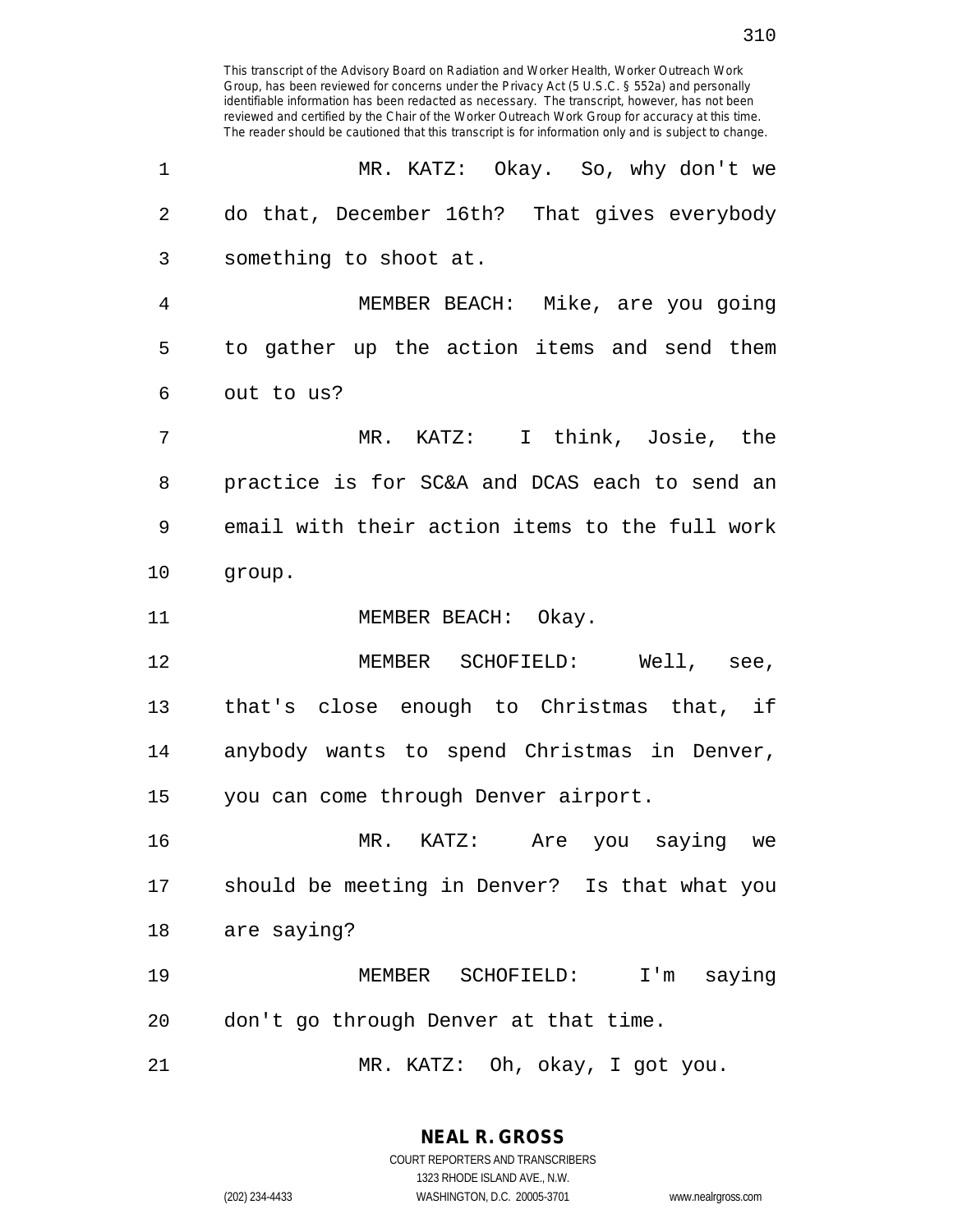Group, has been reviewed for concerns under the Privacy Act (5 U.S.C. § 552a) and personally identifiable information has been redacted as necessary. The transcript, however, has not been reviewed and certified by the Chair of the Worker Outreach Work Group for accuracy at this time. The reader should be cautioned that this transcript is for information only and is subject to change. 1 MEMBER SCHOFIELD: We had people, 2 you'll remember, a few years ago, who spent 3 from Christmastime to the first of the year in 4 the airport. They couldn't get out. 5 MR. KATZ: Are we ready to 6 adjourn? 7 CHAIRMAN GIBSON: Yes, anything 8 else for the meeting today? 9 (No response.) 10 If not, this meeting will be 11 adjourned. 12 MR. KATZ: Thank you, everyone, 13 for your hard work, on the line and in the 14 room. 15 And have a good rest of the week. 16 Take care. 17 (Whereupon, the above-entitled 18 matter went off the record at 3:31 p.m.) 19 20

This transcript of the Advisory Board on Radiation and Worker Health, Worker Outreach Work

21